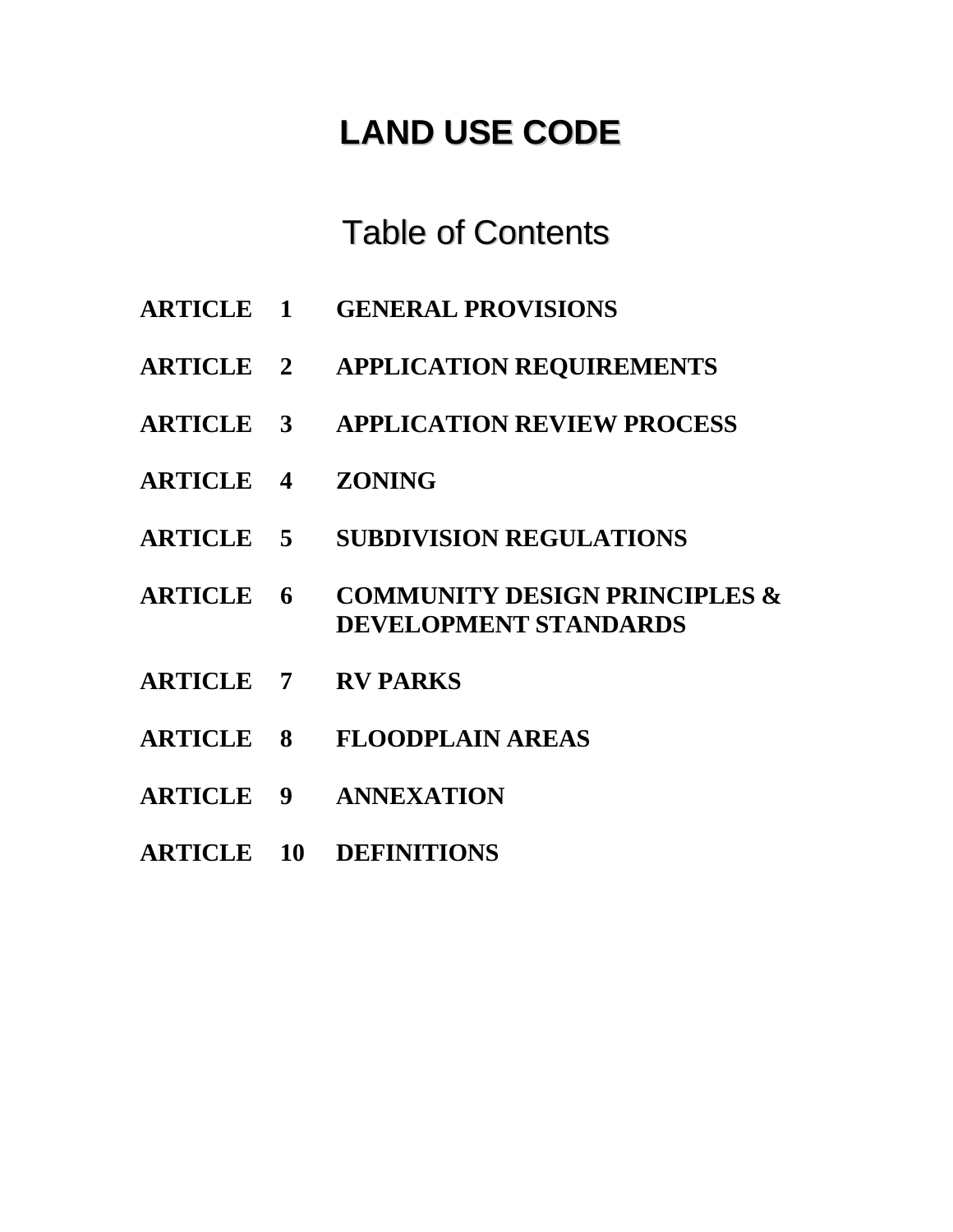## **ARTICLE 1 - GENERAL PROVISIONS**

| <b>Section</b> | <b>Name</b> | Page |
|----------------|-------------|------|
| $1 - 1$        |             |      |
| $1 - 2$        |             |      |
| $1 - 3$        |             |      |
| $1 - 4$        |             |      |
| $1 - 5$        |             |      |
| $1-6$          |             |      |
| $1 - 7$        |             |      |
| $1 - 8$        |             |      |
| $1-9$          |             |      |
| $1 - 10$       |             |      |
| $1 - 11$       |             |      |
| $1 - 12$       |             |      |
| $1 - 13$       |             |      |
| $1 - 14$       |             |      |
| $1 - 15$       |             |      |
| $1 - 16$       |             |      |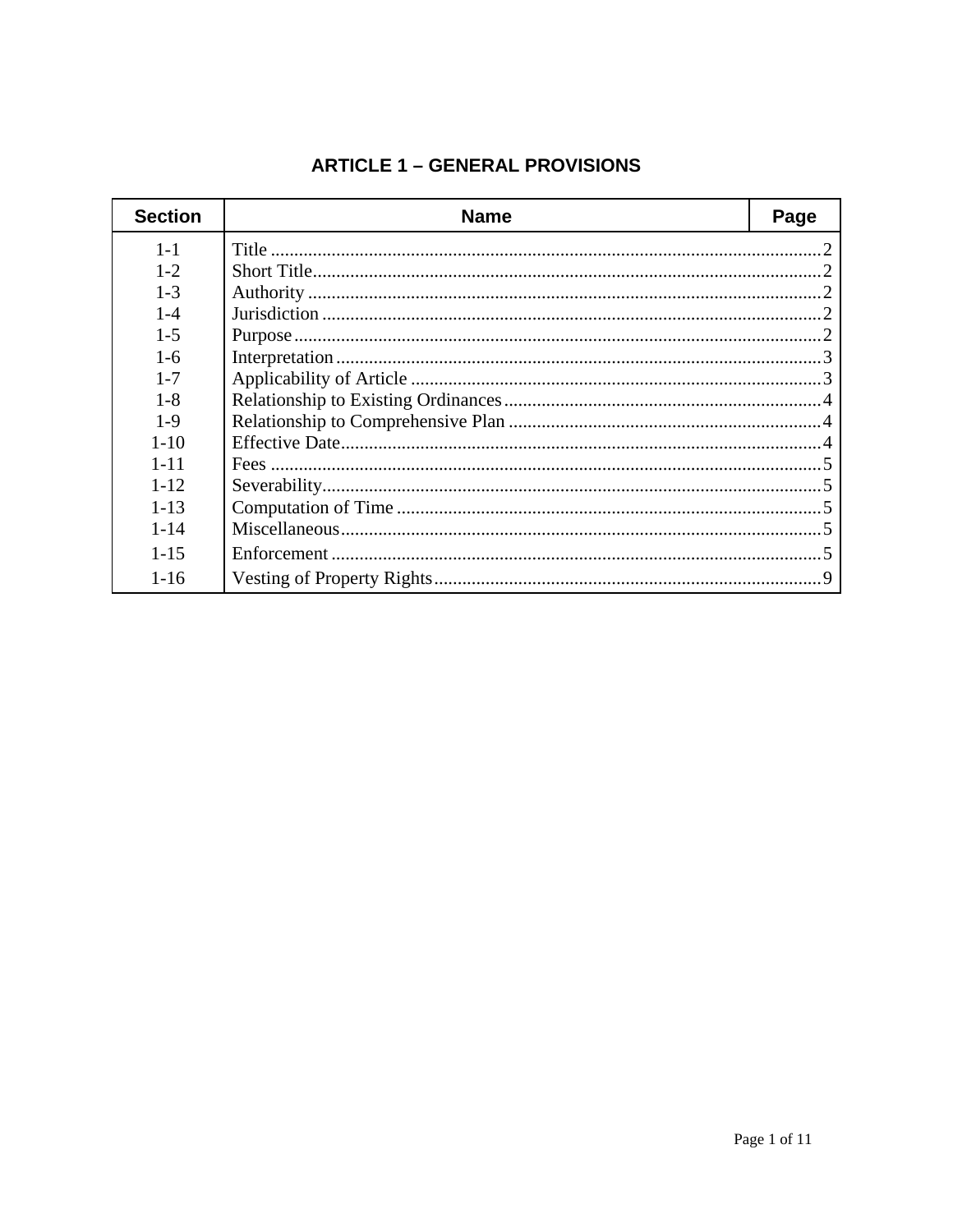## **Article 1 – General Provisions**

## **Sec. 1-1 Title**

This ordinance establishes the regulations and standards governing the use and development of land within the City of Creede. Included are provisions for the annexation, subdivision and zoning of land, as well as the administrative procedures governing the submission of applications, administrative and public reviews, and appeals. Also included are standards for site design, landscaping, parking and public infrastructure.

## **Sec. 1-2 Short Title**

This ordinance shall be known and may be cited as the *Creede Land Use Code - 2006*. Within this ordinance the *Creede Land Use Code – 2006* shall simply be referred to as "this Code."

## **Sec. 1-3 Authority**

This Code is adopted pursuant to the authority contained in the Colorado Revised Statutes (C.R.S.), and the Colorado Constitution, Article XX, Section 6. Local governments are provided broad authority to plan for and regulate the use of land within their jurisdictions, as authorized in Title 29, Article 20, *et seq.* and Title 31, Article 23, *et seq.* of the C.R.S., as amended. Additional statutory authority may also exist for specific types of land use regulation.

Whenever a section of the Colorado Revised Statues that is referred to in this Code is later amended or superseded, this Code is deemed amended to refer to the amended section or section that most nearly corresponds to the superseded section.

## **Sec. 1-4 Jurisdiction**

This Code shall be effective throughout the City of Creede's corporate boundaries. The City's planning jurisdiction includes all land within the City of Creede, and where applicable, the lands within three miles of the City's boundaries with reference to a major street plan. For purposes of zoning and subdividing, this Code only applies to lands within the City's corporate boundaries.

A copy of a map showing the boundaries of the City of Creede and the area within the three-mile planning jurisdiction shall be available for public inspection in the City of Creede offices.

## **Sec. 1-5 Purpose**

The purpose of this Code is to create a vital, cohesive, well-designed community in order to enhance the City's character and further the citizens' goals as identified in the City of Creede Comprehensive Plan. This Code is designed to:

- (a) Encourage the most appropriate use of land through the City of Creede;
- (b) Encourage innovative, quality site design, architecture and landscaping;
- (c) Encourage new developments to relate to City's historic development pattern;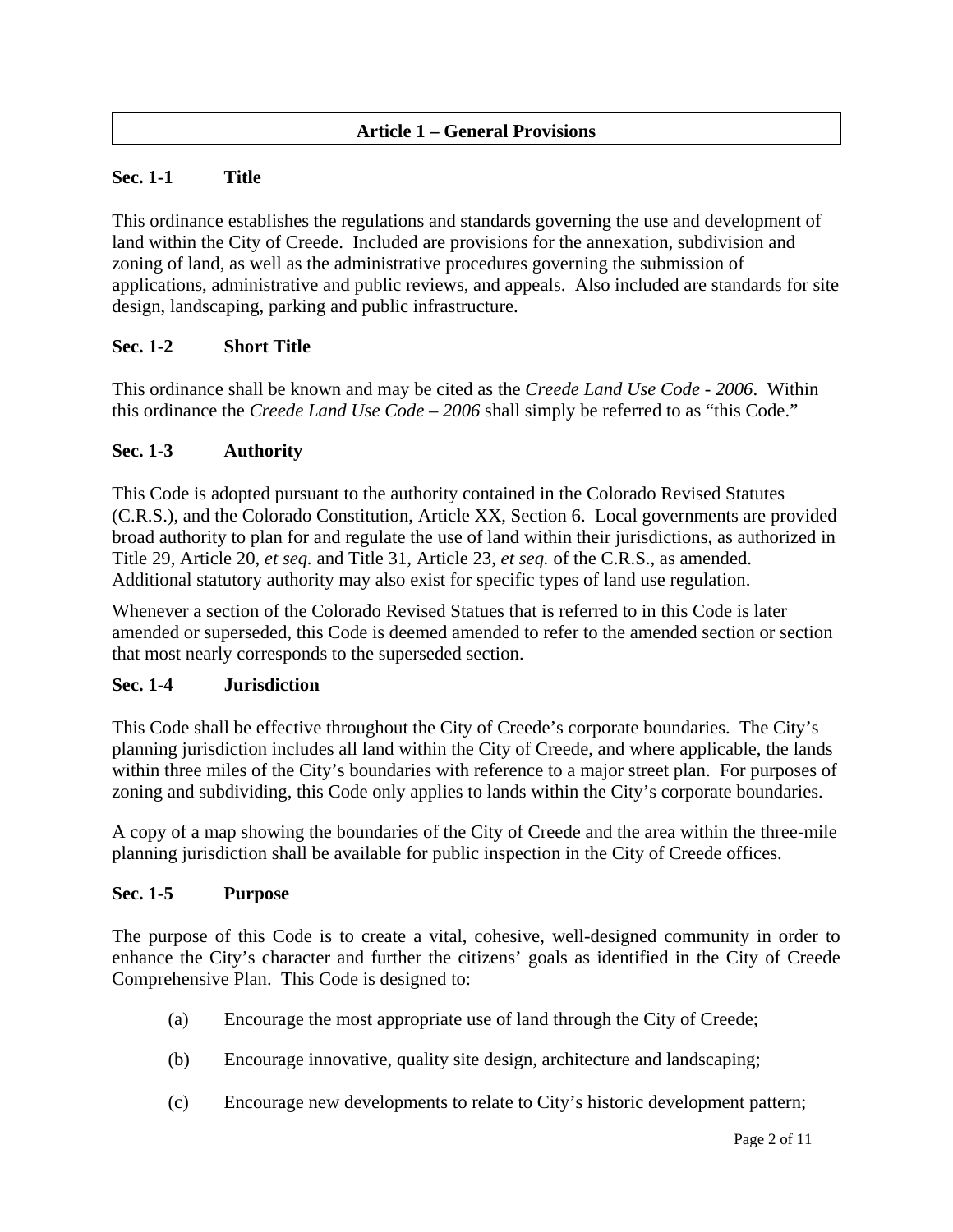- (d) Promote compact, well-defined sustainable neighborhoods that enhance theses City's character;
- (e) Create livable neighborhoods that foster a sense of community and reduce dependency on private vehicles;
- (f) Encourage the proper arrangement of streets in relation to existing and planned streets and ensure that streets facilitate safe, efficient and pleasant walking, biking and driving;
- (g) Provide a variety of lot sizes and housing types in every neighborhood;
- (h) Protect sensitive natural and historic areas and City's environmental quality;
- (i) Integrate a high quality natural environment into the developed portions of the community;
- (j) Facilitate the adequate and efficient provision of transportation, water, sewage, schools, parks and other public requirements;
- (k) Provide protection from geologic, flood and fire hazards and other dangers; and
- (l) Promote the health, safety, morals and general welfare of the City of Creede residents.

## **Sec. 1-6 Interpretation**

In their interpretation and application, the provisions of this Code shall be held to be minimum requirements for the promotion of the public health, safety and welfare. Whenever the requirements of this Code are at variance with the requirements of any other lawfully adopted rules, regulations or ordinances, the more restrictive or that imposing the higher standards shall govern.

## **Sec. 1-7 Applicability of Article**

The provisions of the *Creede Land Use Code – 2006* shall apply to any and all development of land within the municipal boundaries of the City of Creede, unless expressly and specifically exempted or provided otherwise in this Code. No development shall be undertaken without prior and proper approval or authorization pursuant to the terms of this Code. All development shall comply with the applicable terms, conditions, requirements, standards and procedures established in this Code.

Except as herein provided, no building, structure or land shall be used and no building or structure or part thereof shall be erected, constructed, reconstructed, altered, repaired, moved or structurally altered except in conformance with the regulations herein specified for the zone district in which it is located, nor shall a yard, lot or open space be reduced in dimensions or area to an amount less than the minimum requirements set forth herein. Whenever both the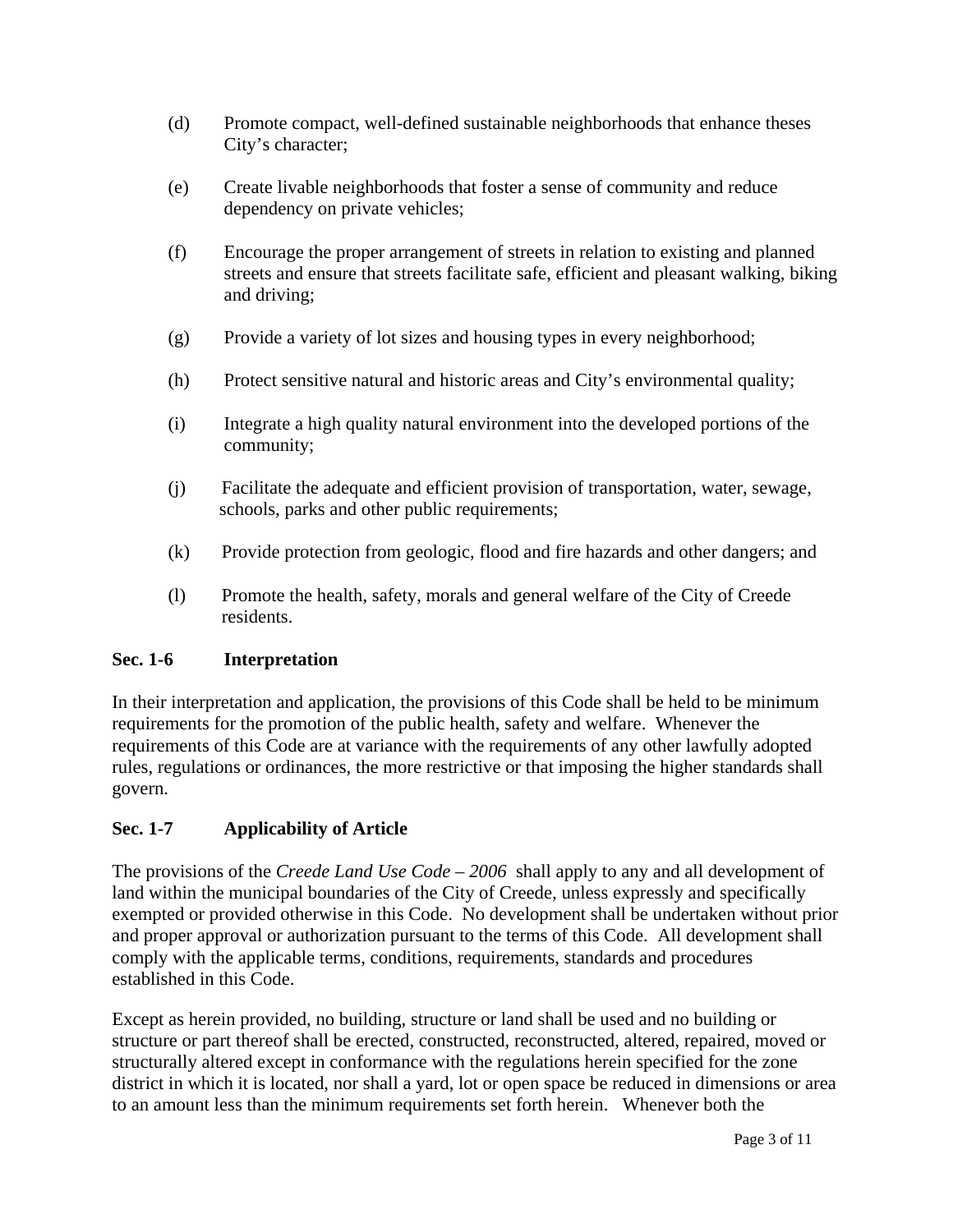provisions of this Code and provisions of any other law cover the same subject matter, whichever rule is more restrictive shall govern.

This Code establishes procedural and substantive rules for obtaining the necessary approval to develop land and construct buildings and structures. Development applications will be reviewed for compliance with the *City of Creede Comprehensive Plan* and with adopted regulations, policies and other guidelines.

## **Sec. 1-8 Relationship to Existing Ordinances**

All ordinances or resolutions or motions of the Board of Trustees of the City of Creede or parts thereof in conflict with this Code are to the extent of such conflict hereby superceded and repealed, provided that no such repealer shall repeal the repealer clauses of such ordinance, resolution or motion, nor revive any ordinance, resolution or motion thereby. The adoption of this Code shall not adversely affect the City's right to seek remedies for any violation of previous ordinances that occurred while those ordinances were in effect.

## **Sec. 1-9 Relationship to Comprehensive Plan**

It is the intention of the City of Creede that this Code implement the planning policies adopted in the City of Creede Comprehensive Plan and its extraterritorial planning area. While this relationship is reaffirmed, it is the intent of the City of Creede that neither this Code nor any amendment to it may be challenged on the basis of any alleged nonconformity with the Comprehensive Plan.

- (a) Requirement for Comprehensive Plan Amendment. Where a development proposal would be in substantial conflict with the Comprehensive Plan, an amendment to the Comprehensive Plan will be required prior to any zoning or subdivision approvals. A substantial conflict will exist when a development proposal would result in changes from the designations of the Future Land Use Plan Map in the *City of Creede Comprehensive Plan.*
- (b) Criteria for Evaluating Amendment Proposals*.* Amendments to the Comprehensive Plan resulting from development proposals under this Code shall be evaluated according to the criteria and procedure outlined in the Comprehensive Plan.

## **Sec. 1-10 Effective Date**

The provisions of this Code became effective on September 17, 2006 and were originally adopted on August 8, 2006. Development plans approved under previous regulations that received vested property rights through a site specific development plan shall be valid for the duration of that vested property right provided that all terms and conditions of the site specific development plan are followed. Existing legal uses that may become nonconforming by adoption of this Code shall become legal nonconforming uses subject to the provisions of Section 4-7.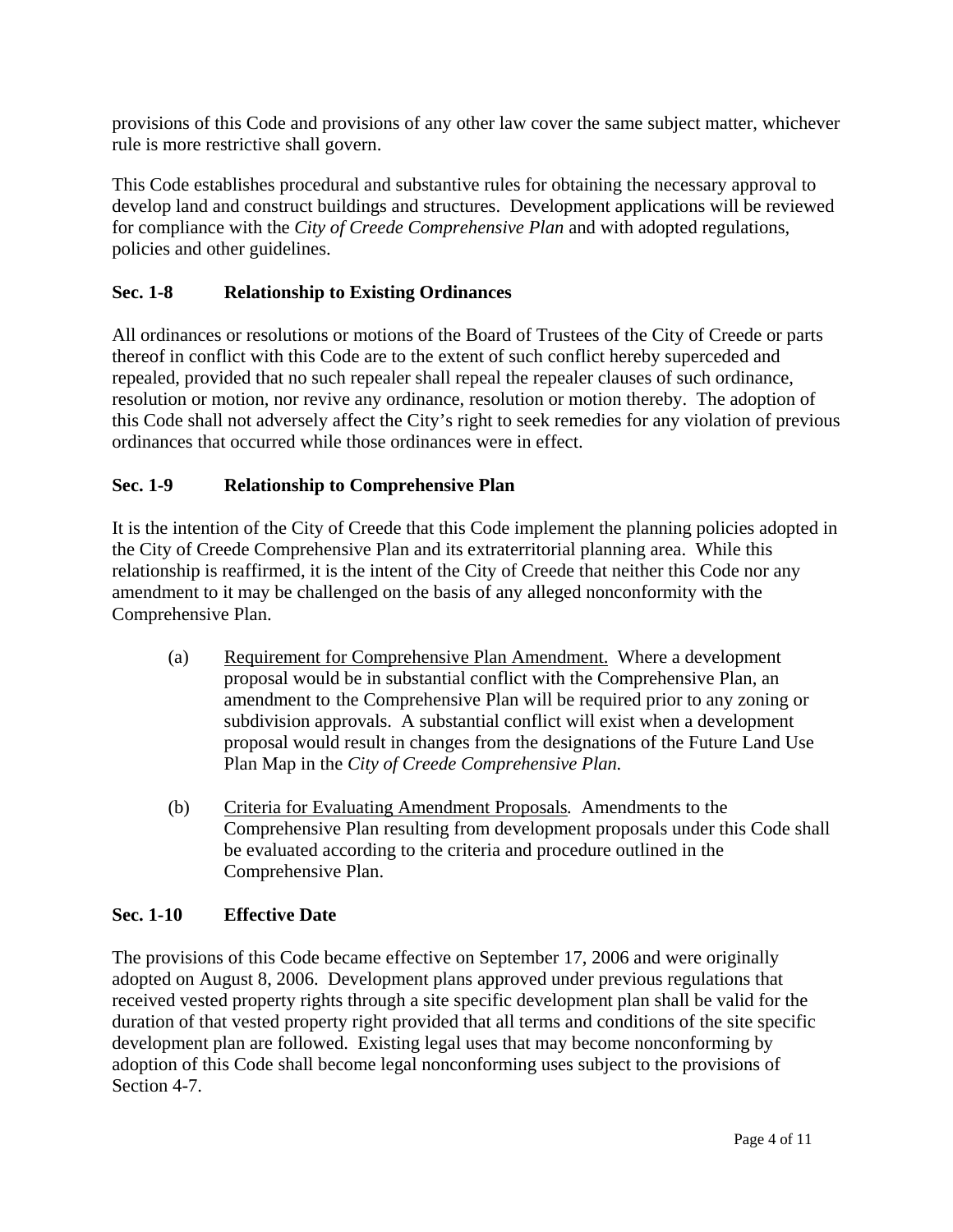## **Sec. 1-11 Fees**

Reasonable fees sufficient to cover the costs of administration, inspection, publication of notice and similar matters will be charged to applicants for permits, plat approvals, zoning amendments, variances and other administrative relief. The fee schedule will be adopted periodically by the Board of Trustees and is available at the City of Creede Office.

## **Sec. 1-12 Severability**

If any part, section, subsection, sentence, clause or phrase of this Code is for any reason held to be invalid, such invalidity shall not affect the validity of the remaining sections of the Code. The Board of Trustees hereby declares that it would have passed the Code including each part, section, subsection, sentence, clause or phrase thereof, irrespective of the fact that one or more parts, sections, subsections, sentence, clauses or phrases be declared invalid.

## **Sec. 1-13 Computation of Time**

In computing a period of days, the first day is excluded and the last day is included.If the last day of any period is a Saturday, Sunday, or legal holiday, the period is extended to include the next day which is not a Saturday, Sunday or legal holiday.

If a number of months is to be computed by counting the months from a particular day, the period ends on the same numerical day in the concluding month as the day of the month from which the computation is begun, unless there are not that many days in the concluding month, in which case the period ends on the last day of that month.

## **Sec. 1-14 Miscellaneous**

As used in this Code, words used in the singular include the plural and words used in the plural include the singular. The words "must," "shall" and "will" are mandatory; "may," "can," "should" and "might" are permissive.

## **Sec. 1-15 Enforcement**

*1-15-1 Responsible Enforcement Entity.* The City of Creede Board of Trustees, or its designee, shall be responsible for enforcing the provisions of this Code. Any criminal enforcement shall be by the issuance of a complaint and summons to Municipal Court by a peace officer.

*1-15-2 Authorization for Inspections.* Upon presentation of proper credentials, the authorized City official or his or her designee(s) may enter any building, structure, real property, or premises to ensure compliance with the provisions of this Code. Such inspections shall be carried out during normal business hours unless the authorized City official determines there is an emergency.

## *1-15-3 Violations and Enforcement Procedures.*

 (a) *Violations.* It shall be a violation of this Code to undertake any of the following activities: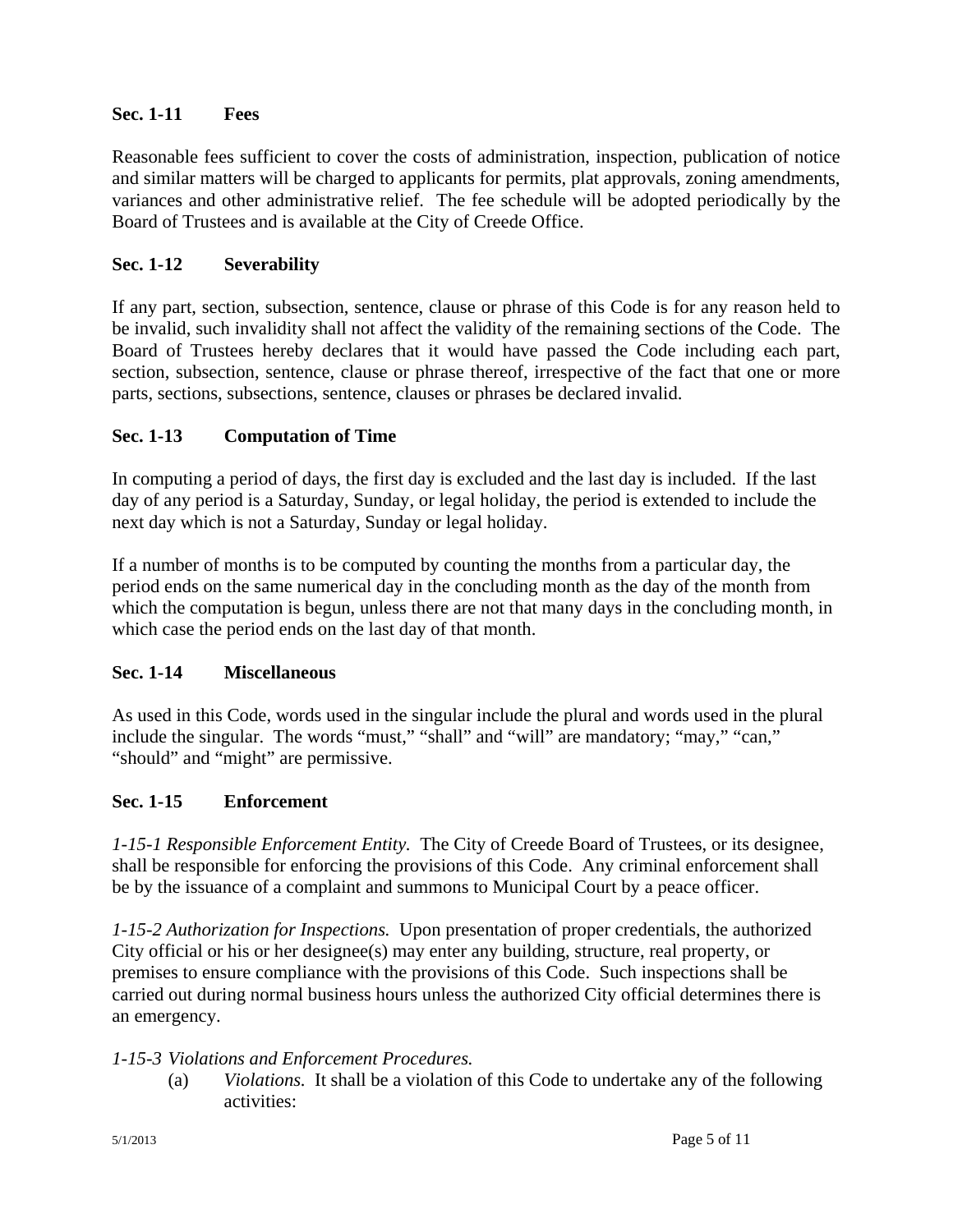(1) *Activities Inconsistent with Code*. Erecting, constructing, reconstructing, remodeling, altering, maintaining, expanding, moving, or using any building, structure, or sign, or to engage in development or subdivision of any land in contravention of any zoning, subdivision, sign, or other regulation of this Code, including all required approvals;

(2) *Land Disturbing Activities Inconsistent with Code*. Excavating, grading, cutting, clearing, or undertaking any other land disturbance activity contrary to the provisions of this Code or without first obtaining all requisite land use approvals required by this Code or other applicable regulations;

(3) *Nonconforming Uses Inconsistent with Code*. Creating, expanding, replacing; or changing a nonconforming use, structure, lot, or sign except in compliance with this Code;

(4) *Making Lots or Setbacks Nonconforming*. Reducing or diminishing the lot area, setbacks, or open space below the minimum required by this Code;

(5) *Increasing Intensity of Use*. Increasing the intensity of use of any land or structure, except in accordance with the procedural and substantive standards of this Code;

(6) *Activities Inconsistent with Permit*. Engaging in any development, use, construction, remodeling, or other activity of any nature in any way inconsistent with the terms and conditions of any permit, approval, or other form of authorization required to engage in such activity; or

(7) *Activities Inconsistent with Conditions of Approval*. Failure to comply with any terms, conditions, or limitations placed by the Board of Trustees upon any final development plan, subdivision plat, permit, or other form of authorization.

- (b) *Penalty for Violations.* Any person, including but not limited to the officers and agents of a corporation responsible for its actions or inaction, and the partners or members of a partnership, firm or joint venture, either as owner, lessee, occupant, or otherwise, who violates or causes the violation of any of the provisions of this Code, shall be guilty of a separate offense for each and every day or portion thereof during which a violation is committed, permitted, or continues. Any person convicted of a violation shall be subject only to the fines provided for in the City of Creede Municipal Code.
- (c) *Civil Remedies and Enforcement Powers.* In addition to criminal prosecution for violations, the authorized City official or the Board of Trustees shall have the following civil remedies and powers to enforce this Code:

(1) *Notice of Violation and Corrective Action Order*.

5/1/2013 Page 6 of 11 a. *Non-emergency Violations*. In the case of violations of this Code that do not constitute an emergency or require immediate attention, written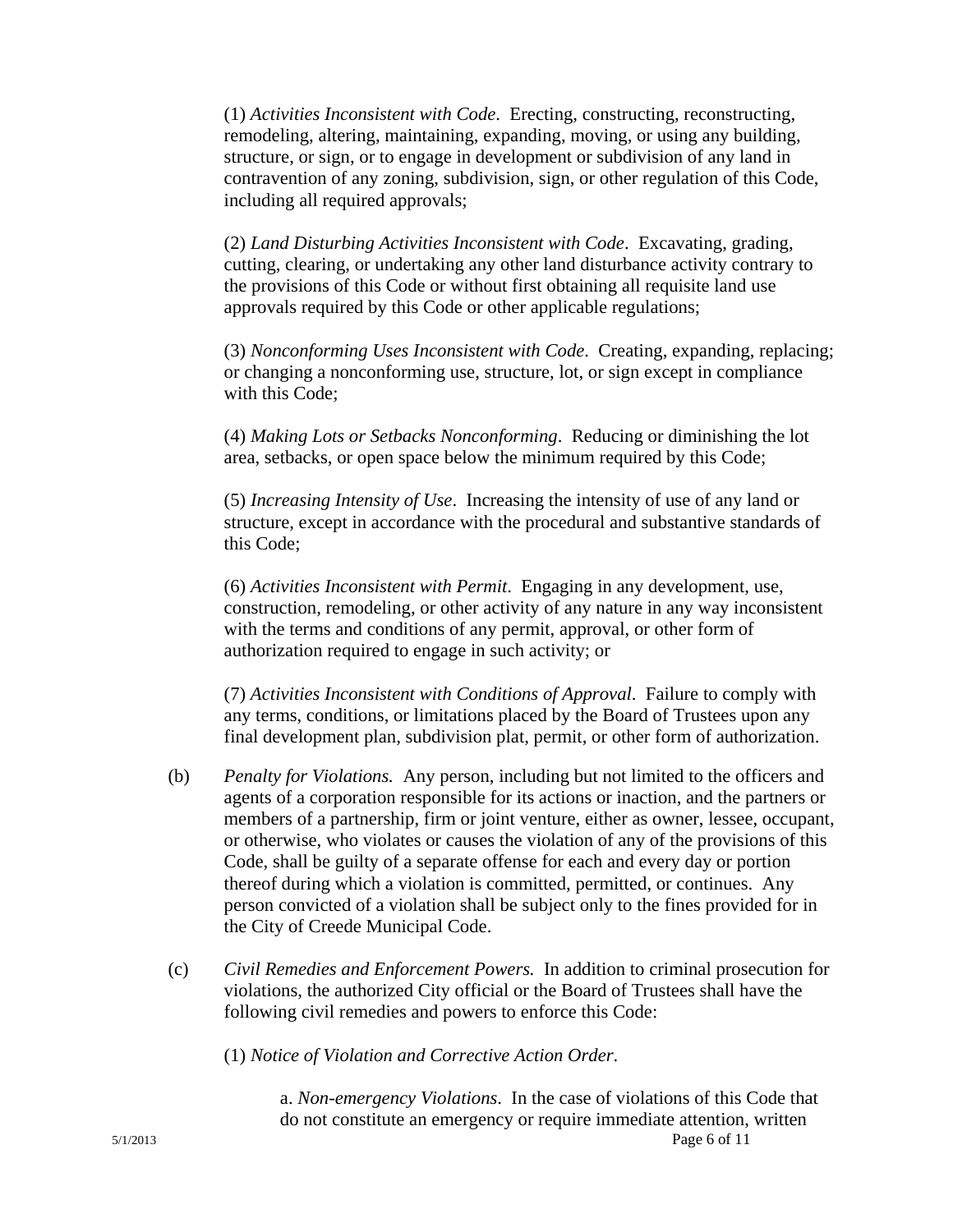notice of the nature of the violation and required corrective action to be taken shall be given to the property owner, agent, occupant, or to the applicant for any relevant permit. Notice shall be given in person, by certified U.S. Mail (return receipt requested) or by posting notice on the premises. The notice shall specify the Code provisions allegedly in violation, and shall state that the individual has a period of thirty (30) days from the date of the receipt of the notice in which to correct the alleged violations before further enforcement action shall be taken. The notice shall also state any appeal and/or variance procedures available pursuant to this Code.

b. *Emergency Violations*. In the case of violations of this Code that constitute an emergency as a result of safety or public concern, or violations that will create increased problems or costs if not remedied immediately, the authorized City official or Board of Trustees may use the enforcement powers available under this Article without prior notice, but shall attempt to give notice simultaneously with beginning enforcement action or as soon thereafter as practicable. Notice may be provided to the property owner, agent, occupant, or to the applicant for any relevant permit.

c. *Extension of Time For Correction*. The Board of Trustees may grant an extension of the time to cure an alleged violation, up to a total of ninety (90) days, if the Board finds that due to the nature of the alleged violation, it reasonably appears that it cannot be corrected within thirty (30) days.

(2) *Deny/Withhold Permits*. The City of Creede authorized official may deny and withhold all permits, certificates, or other forms of authorization to use or develop any land, structure, or improvements thereon until the alleged violation related to such property, use, or development is corrected. This provision shall apply whether or not the current owner or applicant for the permit is responsible for the violation.

Where a property owner, agent, or other person has a record of an outstanding serious violation or violations of this Code, the authorized official and/or Board of Trustees shall be authorized to deny or withhold all permits, certificates of occupancy, or other forms of authorization for any use or development activity undertaken by such person until the outstanding violation is corrected. This provision shall apply whether or not the property for which the permit or other approval is sought is the property in violation.

The denial or withholding of a permit by the authorized official may be appealed to the Board of Adjustment as provided in Section 4-8 of this Code.

(3) *Revocation of Permits*.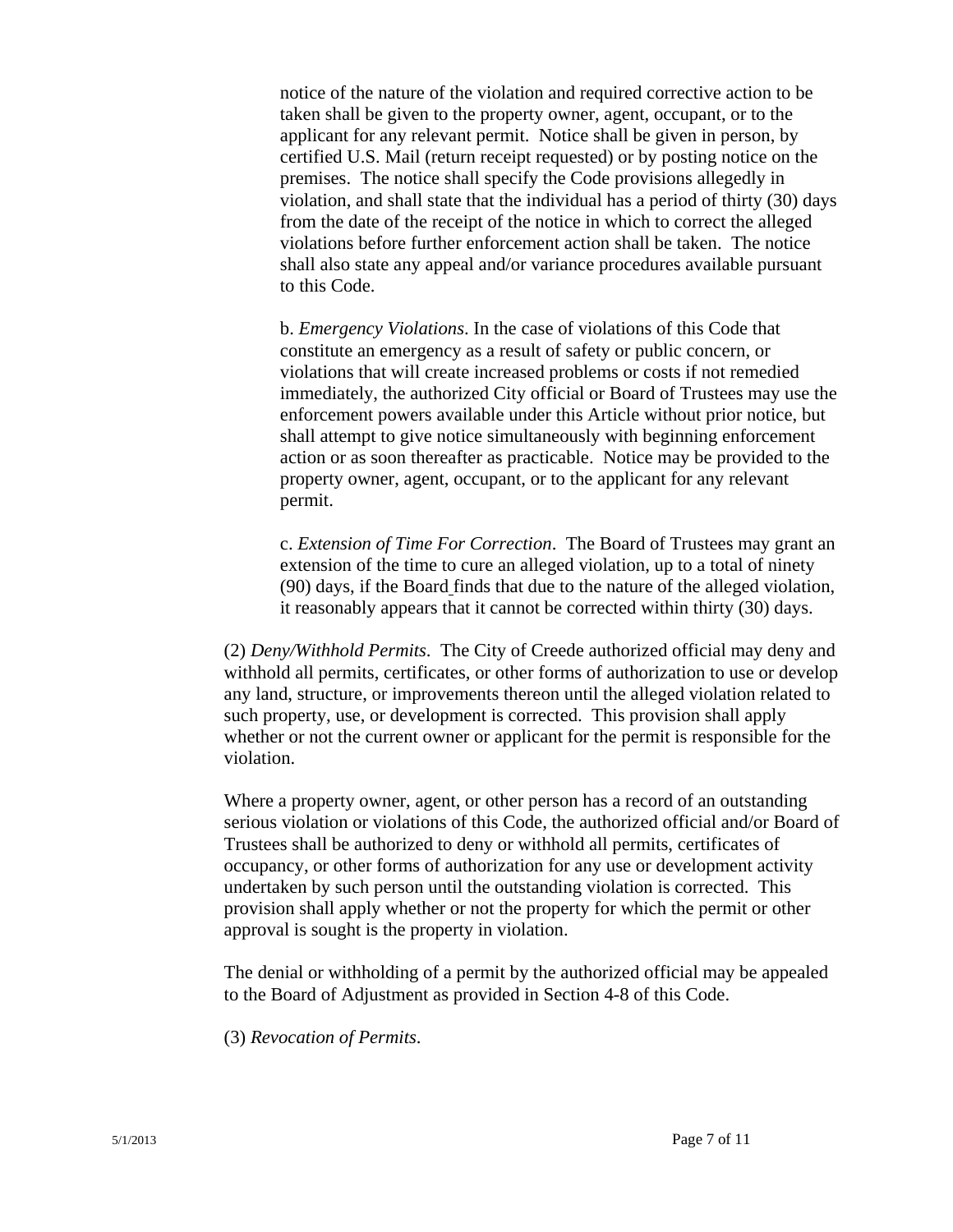a. *Public Hearing Required*. The Board of Trustees may revoke any development permit, building permit or other authorization, after notice and a public hearing.

b. *Notice of Public Hearing*. The public hearing on the revocation of a development permit, building permit or other authorization shall be conducted during a regular or special meeting of the Board of Trustees not less than seven (7) days, nor more than fourteen (14) days from the date the notice of the hearing is given. Notice of hearing shall be deemed given to the owner, the owner's agent or other person to whom the development permit was issued, upon deposit of said notice in the U.S. Mail, by certified mail, return receipt requested, addressed to the last known address of said person. Additional methods of service may also be utilized to give notice of the public hearing.

c. *Findings*. Following the public hearing, the Board of Trustees upon a finding of the following, may revoke any development permit, building permit or other authorization:

> i. There is a departure from the approved plans, specifications, or conditions of approval; or

ii. There is a violation of any provision of the *Creede Land Use Code - 2006*; or

iii. The development permit was obtained by false representation; or

iv. The development permit was issued in error.

d. *Notice of Revocation*. Written notice of revocation shall be served upon the owner, the owner's agent, applicant, or other person to whom the permit was issued by certified mail, return receipt requested, or such notice may be posted in a prominent location at the place of the violation. No work or construction or use of the property shall proceed after service of the revocation notice.

## (4) *Stop Work Order*.

a. *Issuance of Stop Work Order*. The City of Creede authorized official or Board of Trustees may issue a written order to stop work on any property on which there is an uncorrected violation of either a provision of this Code or a provision of a development permit, building permit or other form of authorization. The stop work order shall specify the Code provisions allegedly in violation. Service of the order shall be given in person, by certified U.S. Mail (return receipt requested) or by posting notice on the premises. After any such order has been served, no work shall proceed on any building, other structure, or tract of land covered by such order, except to correct such violation or comply with the order. The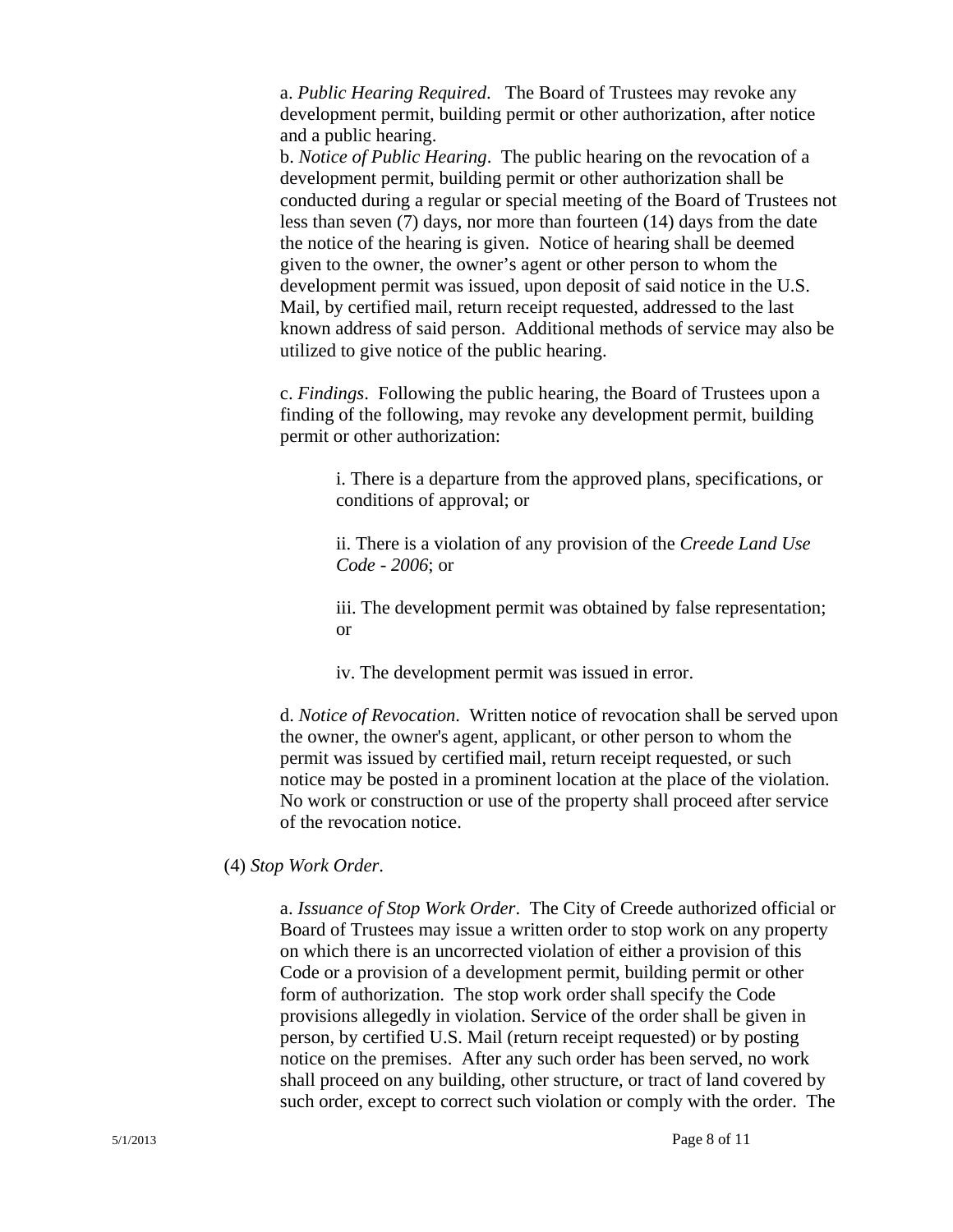notice shall also state any appeal and/or variance procedures available pursuant to this Code.

b. *Timing/Notice*. The stop work order may be issued in conjunction with a notice of violation or subsequent to such notice. The stop work order may also specify a shorter time for correction of the violation than the thirty (30) day period specified in Section 1-15-3(c)(1)a. above. The stop work order shall also indicate that failure to comply with the order may subject the violator to criminal liability as penalty for the violation(s).

(5) *Abatement or Injunctive Relief*. The Board of Trustees, through the City of Creede Attorney, may initiate injunction or abatement proceedings or other appropriate legal action in the District Court or other court of competent jurisdiction to abate, remove, or enjoin such violation and to recover damages, costs, and reasonable attorney's fees incurred in the abatement and removal of such violation.

- (d) *Remedies Cumulative.* The remedies provided for violations of this Code, whether civil or criminal, shall be cumulative and in addition to any other remedy provided by law, and may be exercised in any order.
- (e) *Continuation of Prior Enforcement Actions.*Nothing in this Code shall prohibit the continuation of previous enforcement actions undertaken by the City of Creede pursuant to previous regulations.
- (f) *Appeals of Enforcement Actions.* Appeals of any order, requirement, decision, or determination made by an administrative official in the enforcement of this Article shall be made to the Board of Adjustment in accordance with the provisions of Section 3.9 of this Code.
- (g) *Liability of City of Creede.* This Code shall not be construed to hold the Town of Creede responsible for any damages to persons or property by reason of the inspection or reinspection, or failure to inspect or reinspect, or by reason of issuing a building permit, or by reason of pursuing or failing to pursue an action for injunctive relief.

## **Sec. 1-16 Vesting of Property Rights**

*1-16-1 Purpose.* The purpose of this Section is to provide the procedures necessary to implement the provisions of Article 68 of Title 24, C.R.S., as amended*,* which establishes a vested property right to undertake and complete development of real property under the terms and conditions of an approved site specific development plan. No vested rights shall be created within the City of Creede except through a site specific development plan.

## *1-16-2 General Provisions.*

(a) *Definitions.* As used in this Section, unless the context otherwise requires: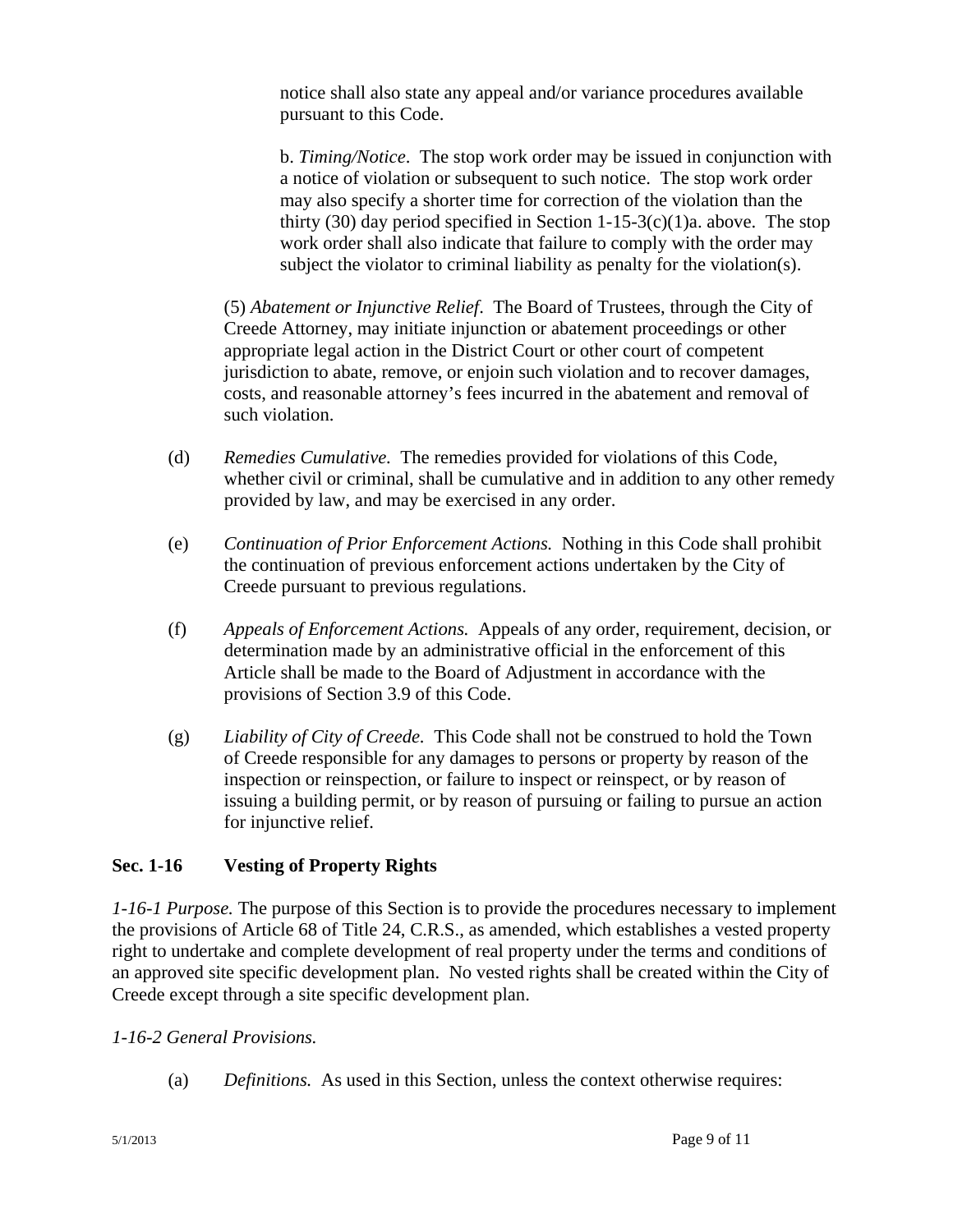(1) "Landowner" shall mean any owner of a legal or equitable interest in real property, and includes the heirs, successors, and assigns of such ownership interests.

(2) "Property" means all real property subject to land use regulation by the City of Creede.

(3) "Site specific development plan" shall mean and be limited to the "final plat" of a subdivision or a "final site plan" for a development when approved by the Board of Trustees by ordinance duly adopted.

(4) "Vested property rights" shall mean the right to undertake and complete the development and use of property under the terms and conditions of a site specific development plan.

- (b) *Request for Site Specific Development Plan Approval.* For those developments for which the landowner wishes the creation of vested property rights pursuant to Article 68 of Title 24, C.R.S., as amended, the landowner shall request the approval in writing at least thirty (30) days prior to the date said approval is to be considered. Failure of the landowner to request such an approval renders the plan not a "site specific development plan," and no vested property rights shall be deemed to have been created.
- (c) *Notice and Hearing.* No site specific development plan shall be approved until after a public hearing called for that purpose, preceded by notice of such hearing published as provided by law at least fourteen (14) days before the hearing. Such notice may, at the City's option, be combined with any other required notice. At such hearing, all interested persons shall have an opportunity to be heard.

## (d) *Approval, Conditional Approval, Effective Date, Amendments, Referendum and Review.*

(1) A site specific development plan shall be deemed approved upon the effective date of the ordinance granting final approval of the plan. The vested property right shall attach to and run with the applicable property and shall confer upon the landowner the right to undertake and complete the development and use of said property under the terms and conditions of the site specific development plan including any amendments thereto.

(2) The Board of Trustees may approve a site specific development plan upon such terms and conditions as may reasonably be necessary to protect the public health, safety and welfare. Such conditional approval will result in a vested property right, although failure to abide by such terms and conditions will result in a forfeiture of vested property rights.

(3) In the event amendments to a site specific development plan are approved, the effective date of such amendments, for purposes of duration of a vested property right, shall be the date of the approval of the original site specific development plan, unless the Board of Trustees specifically finds to the contrary and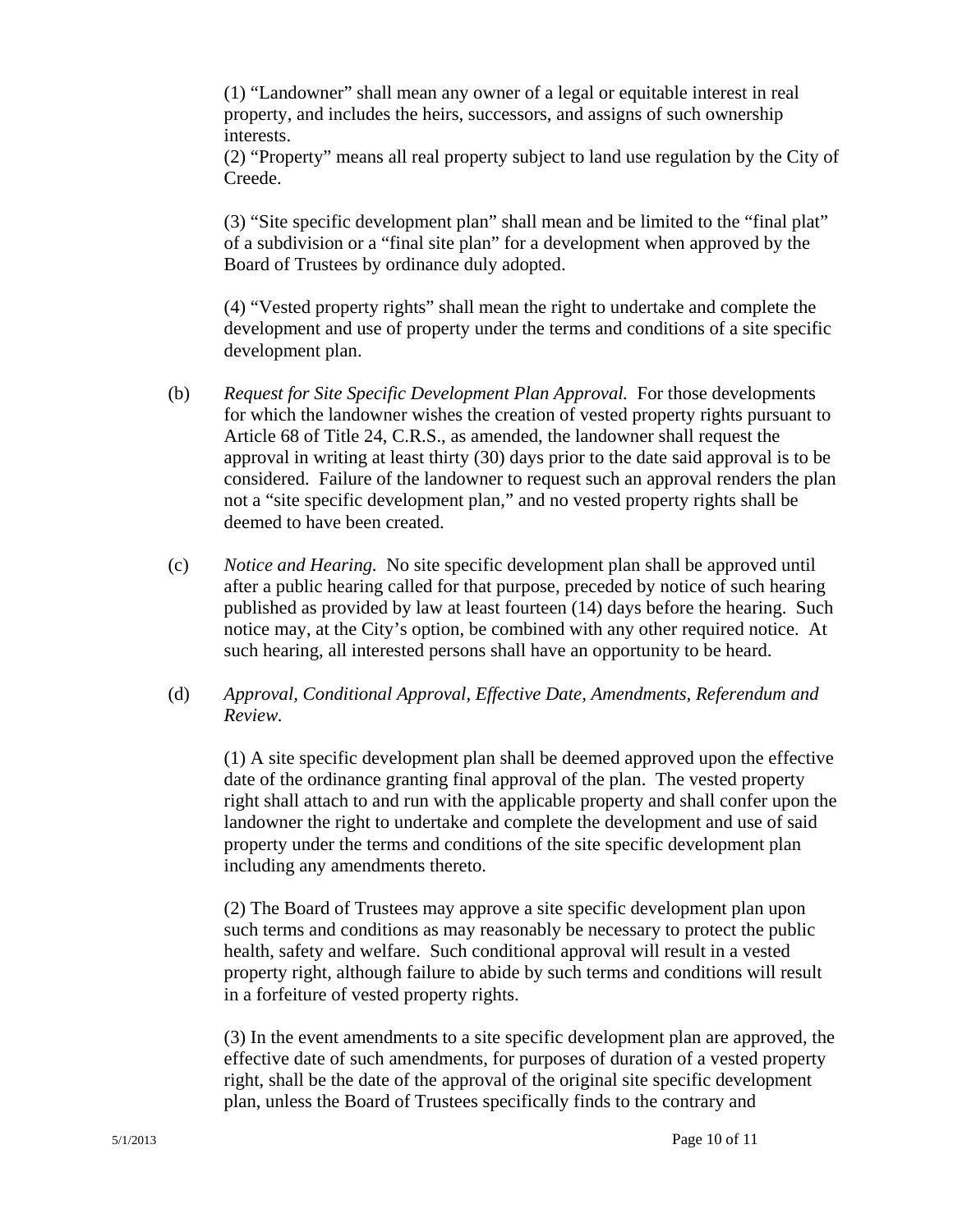incorporates such findings in its approval of the amendment.

(4) The approval of vested property rights shall be subject to all rights of referendum and judicial review; except that the period of time permitted by law for the exercise of such rights shall not begin to run until the date of publication of a notice to the general public of the site specific development plan and creation of vested property rights.

## (e) *Notice of Approval.*

(1) Each map, plat or site plan or other document constituting a site specific development plan shall contain the following notice: "Approval of this plan may create a vested property right pursuant to Article 68 of Title 24, C.R.S., as amended." Failure to contain this statement shall invalidate the creation of the vested property right.

(2) In addition, the City of Creede shall publish a notice describing generally the type and intensity of the use approved, the specific parcel or parcels of property affected and stating that a vested property right has been created. The notice shall be published once, not more than fourteen (14) days after approval of the site specific development plan, in a newspaper of general circulation within the City of Creede.

- (f) *Duration of Vested Property Right.* A property right which has been vested as provided herein shall remain vested for a period of three (3) years; except that the Board of Trustees may, in their sole discretion, grant vested property rights for a longer period when warranted in light of all relevant circumstance, including but not limited to, the size and phasing of the development, economic cycles and market conditions. The vesting period shall not be extended by any amendments to a site specific development plan unless expressly authorized by the Board of Trustees in the ordinance approving such amendments.
- (g) *Other Provisions Unaffected.* Approval of a site specific development plan shall not constitute an exemption or waiver of any other provisions of this Code pertaining to the development or use of property.
- (h) *Payment of Costs.* In addition to any and all other fees and charges imposed by this Code, the applicant for approval of a site specific development plan shall pay all costs occasioned to the City of Creede pertaining to such application, including but not limited to publication of notices, public hearing and review costs, county recording fees and review costs.
- (i) *Limitations.* Nothing in this Section is intended to create any vested property right, but only to implement the provisions of Article 68 of Title 24, C.R.S., as amended. In the event of the repeal of said Article or a judicial determination that said Article is invalid or unconstitutional, this Section shall be deemed to be repealed, and the provisions hereof no longer effective.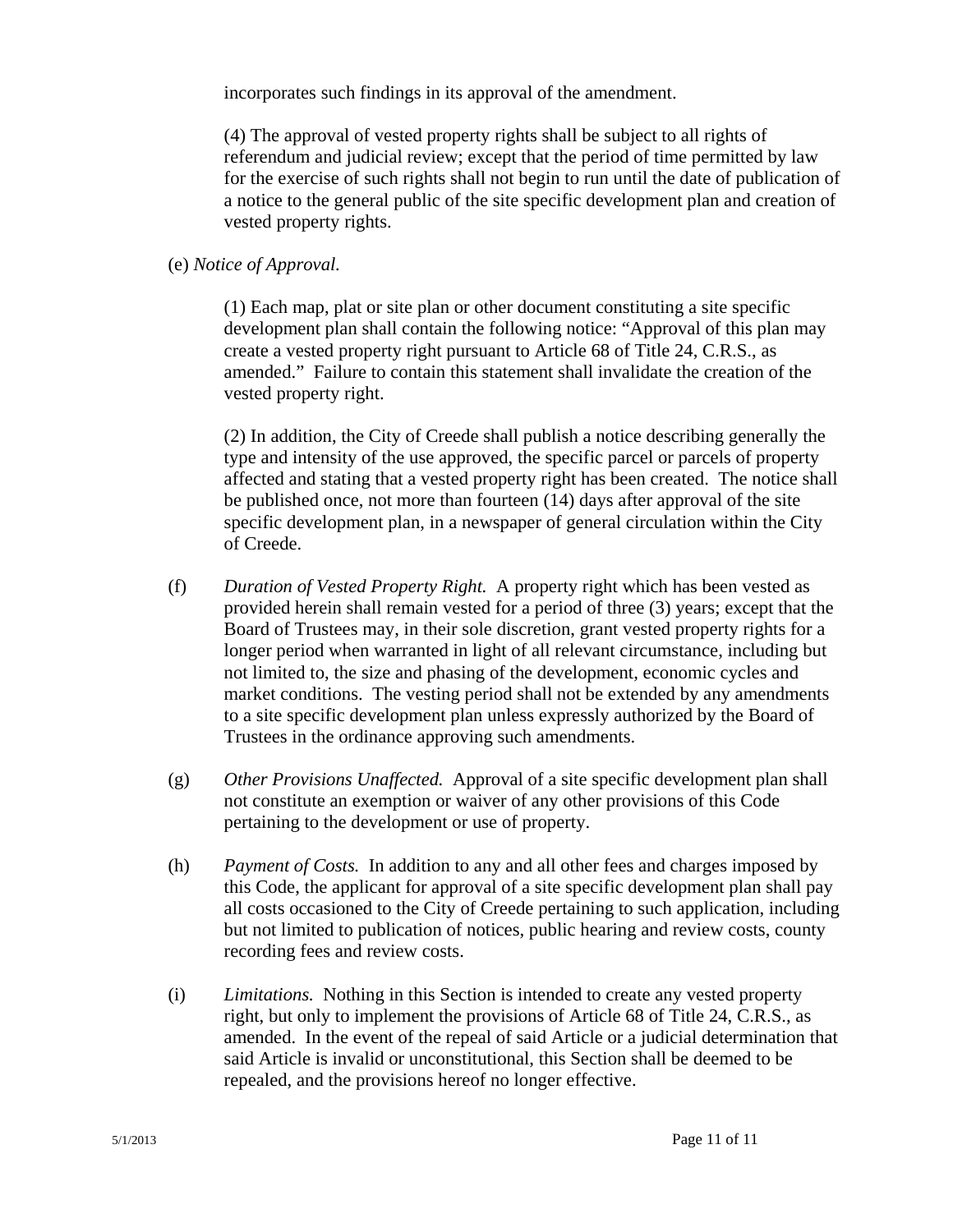| <b>Section</b> | <b>Name</b> | Page |
|----------------|-------------|------|
| $2 - 1$        |             |      |
| $2 - 2$        |             |      |
| $2 - 3$        |             |      |
| $2 - 4$        |             |      |
| $2 - 5$        |             |      |
| $2 - 6$        |             |      |
|                |             |      |

## **ARTICLE 2-APPLICATION REQUIREMENTS 2**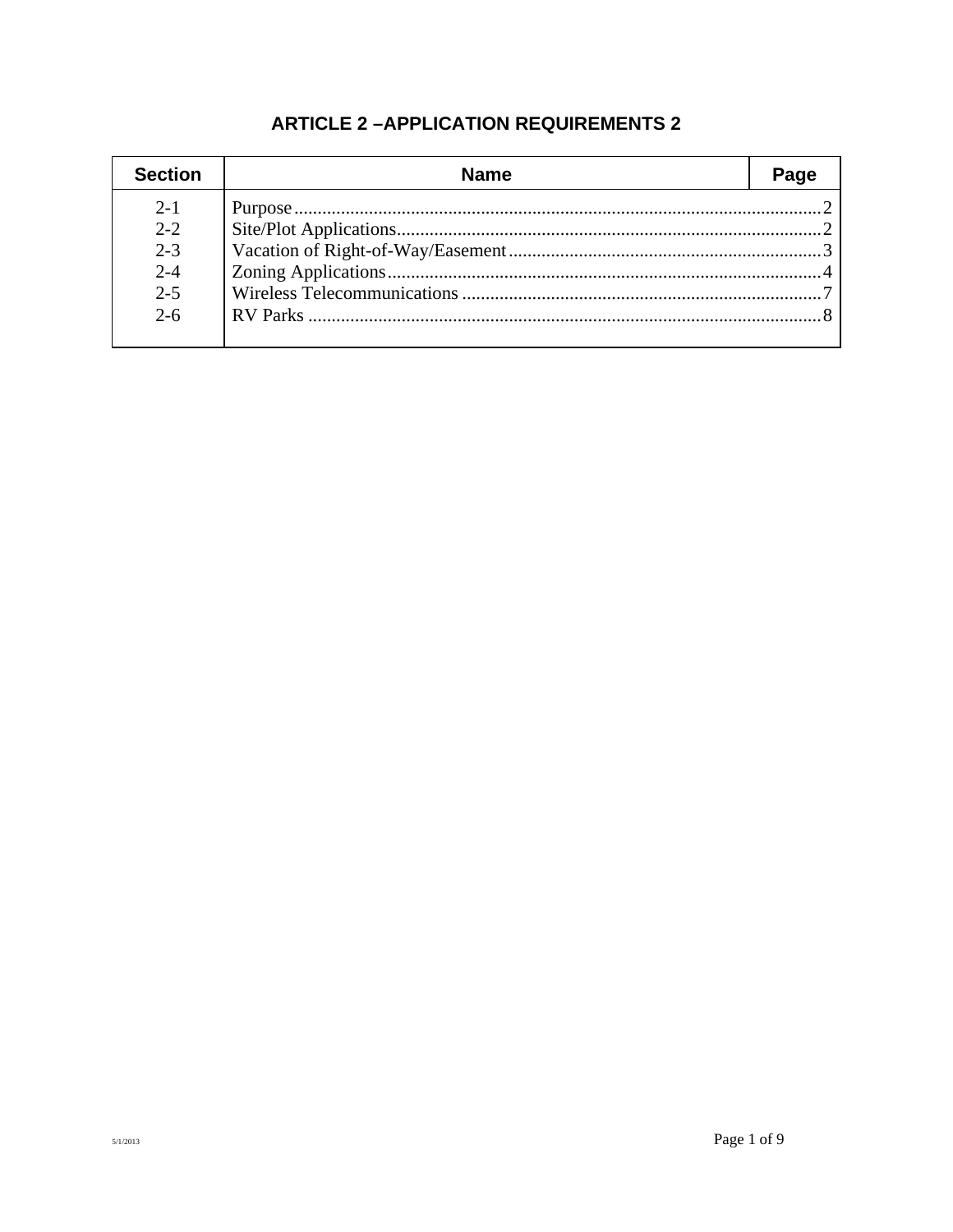## **Sec. 2-1 Purpose**

The purpose of this Article is to consolidate application requirements for zoning actions (Article 4) and actions involving RV parks (Article 7). All applications shall be submitted to the City thirty (30) days prior to the Planning Commission hearing at which the application will be considered.

## **Sec. 2-2 Site/Plot Plans**

A Site/Plot Plan is needed in order to apply for a building permit. The plan shows how the land will be developed and where proposed buildings or structures will be located so the City can make sure the site design will be in compliance with all City regulations.

## 2-2-1 **Application Requirements**.

- (a)  $\boldsymbol{Map}$  The map shall be a minimum of eleven (11) by seventeen (17) inches, include a vicinity map and provide the following information:
	- (1) Title of project including address
	- (2) North arrow, scale and date of preparation.
	- (3) Name, address and phone number of property owner(s).
	- (4) Lot and block numbers and name of subdivision.
	- (5) Bearings and distances of all lot lines (including square footage)
	- (6) Legal description of property.
	- (7) Existing and proposed easements.
	- (8) Footprint and square footage of the proposed building or structure, dimensioned.
	- (9) Height of all proposed buildings
	- (10) Distance from the proposed buildings/structures to all lot lines.
	- (11) Drives and Access(s)
	- (12) Landscaping
	- (13) Existing and/or proposed water and sewer service lines on the lot.
	- (14) Existing and proposed curb cuts on the site and in the adjacent rights-ofway (on both sides of perimeter streets), all dimensioned.
	- (15) Location of all fire hydrants. If none exist on site, note distance and direction of the closest hydrant adjacent to the site within 500 feet.
- (b) *Community Design Principles Description* Demonstrate in written and/or graphic form how the proposed structure is consistent with the applicable Community Design Principles and Development Standards found in Article 6 of this Code.
- (c) *Drainage Information* Provide the City with information regarding how the lot will drain, if requested by the City Manager or City Council.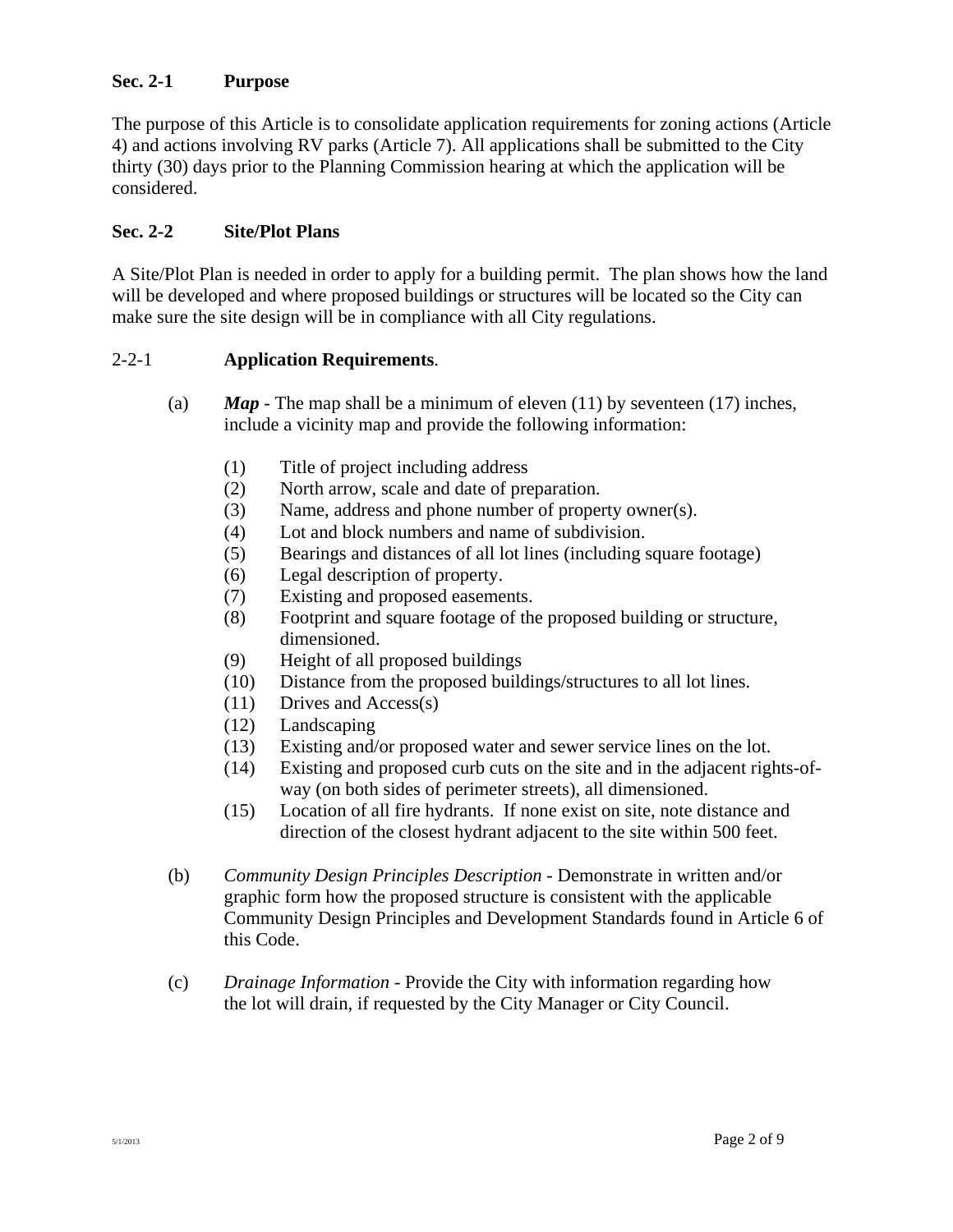## **Sec 2-3 Vacation of Right-of-Way/Easement**

The vacation of right-of-way or easement application process is used to vacate unnecessary rights-of-way and easements. The vacation of right-of-way or easement shall be in accordance with C.R.S. § 43-2-301.

## 2-3-1 Application Requirements.

The applicant shall submit one (1) complete copy of the vacation of right-of-way/easement application package to the City Manager and shall request that the application be reviewed by the City Council. The vacation of right-of-way/easement application shall include:

- (a) *Petition for Vacation of Right-of-Way/Easement* A blank petition for vacation of right-of-way and a blank petition for vacation of easement are available at City Hall.*.*
- (b) *Title Commitment* The title commitment must be current and dated no more than thirty (30) days from the date of vacation of right-of-way/easement submittal.
- (c) *Surrounding and Interested Property Ownership Report* For vacation of right of-way applications (NOT vacation of easement applications), provide the City Clerk with a current (not more than thirty [30] days old) list of the names and addresses of the surrounding property owners (within three hundred [300] feet of the property), mineral interest owners of record and oil and gas lessees for the property. The applicant shall certify that the report is complete and accurate.
- (d) *Map* The vacation of right-of-way/easement map shall be a minimum of eight and eleven (11) by seventeen (17) inches and provide the following information:
	- (1) Title, North arrow, date of preparation and vicinity map.
	- (2) Legal description of right-of-way/easement to be vacated.
	- (3) Graphic representation of property to be vacated.
	- (4) Acreage or square footage of the right-of-way or easement to be vacated.
	- (5) Names and boundaries of adjacent subdivisions and streets.

(6) Lot and block numbers of adjacent lots and blocks.

(7) Existing & proposed rights-of-way in & adjacent to subject right-of-way or easement.

(8) Existing & proposed easements in & adjacent to subject right-of-way or easement.

(9) Existing and proposed utility lines.

(10) Existing structures and paved areas on the subject right-of-way or easement.

- (e) *Vacation of Right-of-Way/Easement Review Criteria Statement* Provide a written description of how the vacation request addresses the four vacation of right-of way/easement review criteria.
- (f) *Public Notification Envelopes* If the application is for the vacation of right-ofway, provide the City Manager with self addressed stamped, addressed, certified (return receipt requested) envelopes for all adjacent property owners.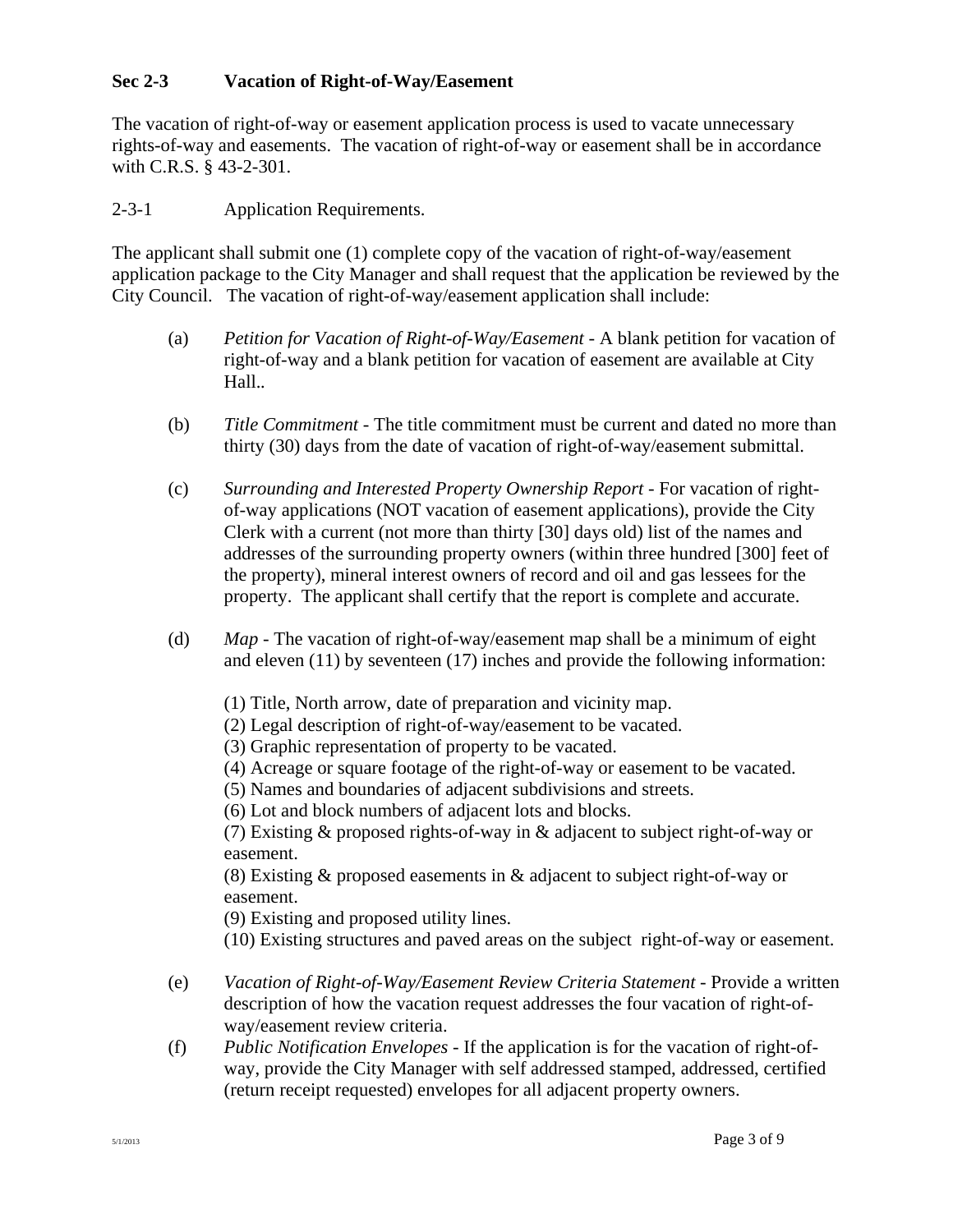## **Sec. 2-4 Zoning Applications**

## 2-4-1 General Application Requirements.

All applications for zoning amendments shall include the following:

- (a) Land Use Application Form, Zoning Amendment
- (b) Application Fee and Fee Agreement. A non-refundable fee is collected to cover the cost of review by the City Attorney, City Engineer, City Planner and any other expert whom the City may wish to employ; and notice and publication expenses. Actual costs may exceed the deposit; in this case, the applicant is liable for costs in excess of the application fee according to the fee agreement. The City shall provide applicants with a copy of the most current fee schedule and fee agreement form.
- (c) Title Commitment*.* The title commitment must be current and the date must be no more than thirty (30) days from the date of application submittal.
- (d) A written description of the proposed change to the text of this Article, including the citation of the portion of the Article to be changed and the wording of the proposed change. The description must provide the rationale for the proposed change, citing specific difficulties with the existing text and similar provisions in zoning codes of other jurisdictions that support the rational of the proposed change.
- (e) A legal description for all property to be considered for rezoning;
- (f) Current proof of ownership in the form of title insurance issued within thirty (30) days of submission of the application (for zoning map amendments only).
- (g) A zoning amendment map of the area included in the proposed change, twenty two (22) inches high by thirty-four (34) inches wide, with the following information:

(1) North arrow, scale  $(1" = 100'$  or  $1" = 200'$ ), and date of preparation.

 (2) The subdivision or block and lot name of the area to be zoned (if applicable) at the top of each sheet.

 (3) Legal description of area to be zoned (entire area and individual zoning districts). In un-subdivided property, zone boundaries shall be determined by a metes and bounds description.

 (4) Location and boundaries, including dimensions, of the property(s) proposed for rezoning. Note: Zone boundaries are to be the center lines of physical streets, roads, highways, alleys, railroad rights-of-way, and channeled waterways, or such lines extended.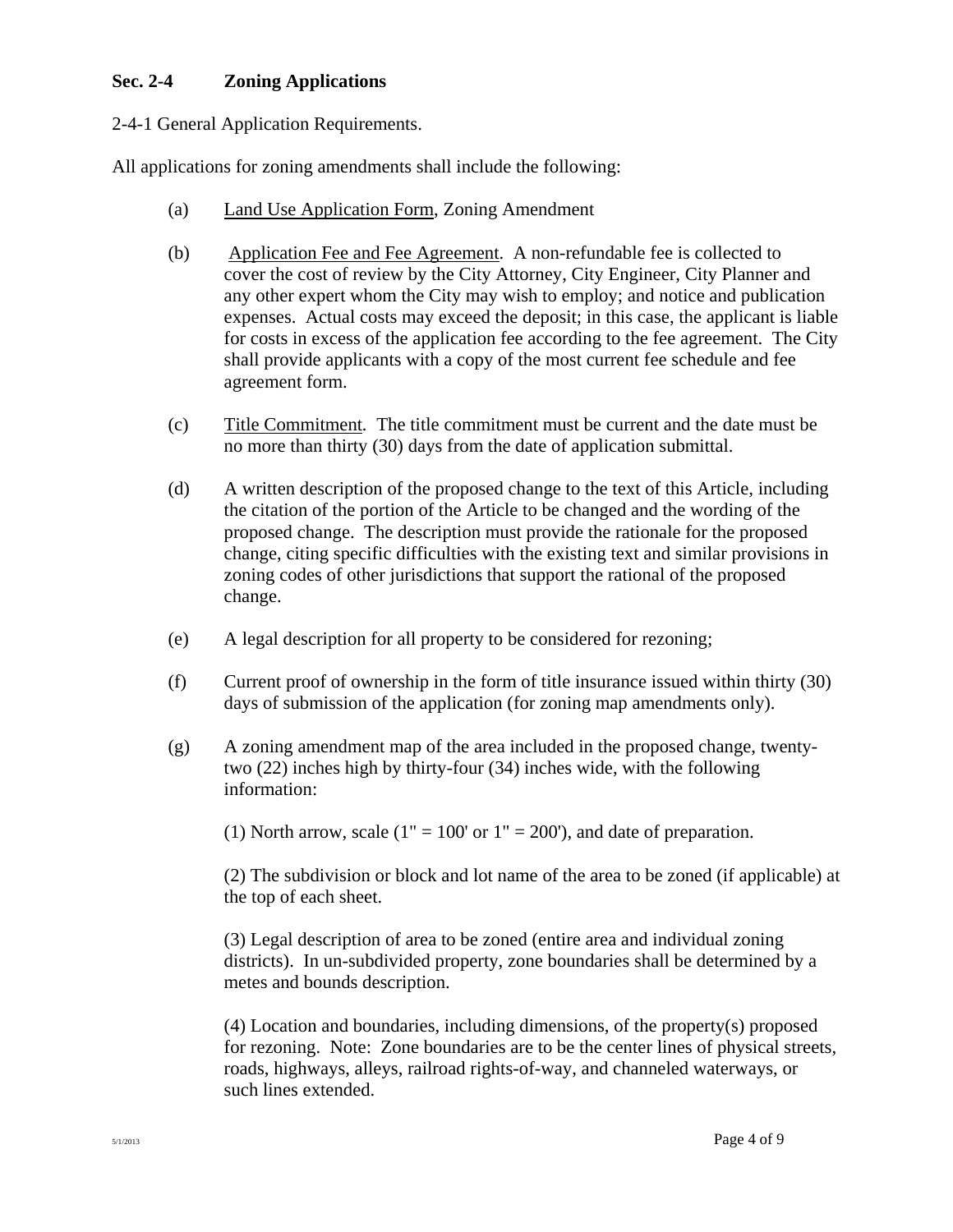(5) The acreage or square footage contained within the property proposed for rezoning.

(6) All existing land uses in the proposed rezoning area.

(7) Zoning and existing land uses on all lands adjacent to the proposed rezoning.

 (8) The location and dimensions for all existing public rights-of-way including streets, and centerlines of water-courses within and adjacent to the rezoning.

 (9) The names of all adjoining subdivisions with lines of abutting lots, and departing property lines of adjoining properties not subdivided.

 (10) Certificate blocks for Surveyor, Planning Commission, City Council, and Mineral County Clerk and Recorder.

(11) An AutoCAD<sup>TM</sup> drawing file (release 12 or higher) of the zoning amendment map on *3 ½" IBM formatted disk* or by other acceptable electronic transfer shall also be provided.

(h) A written statement describing the proposal and addressing the following points:

(1) Need for the proposed rezoning;

 (2) Present and future impacts on the existing adjacent zone districts, uses, and physical character of the surrounding area;

(3) Impact of the proposed zone on area accesses and traffic patterns;

(4) Availability of utilities for any potential development;

 (5) Present and future impacts on public facilities and services, including, but not limited to, fire, police, water, sanitation, roadways, parks, schools, and transit;

(6) The relationship between the proposal and the City Comprehensive Plan; and

(7) Public benefits arising from the proposal.

- (i) Surrounding and Interested Property Ownership Report Provide the City Manager with a current list (not more than thirty [30] days old) of the names and addresses of the surrounding property owners (within three hundred [300] feet of the property), mineral interest owners of record, mineral and oil and gas lessees for the property and appropriate ditch companies. The applicant shall certify that the report is complete and accurate.
- (j) Public Hearing Notification Envelopes two (2) sets of stamped, addressed, and certified (return receipt requested) envelopes. The envelopes shall have the City's address as the mailing address and return address and the envelopes shall be addressed to the surrounding property owners (within three hundred [300] feet of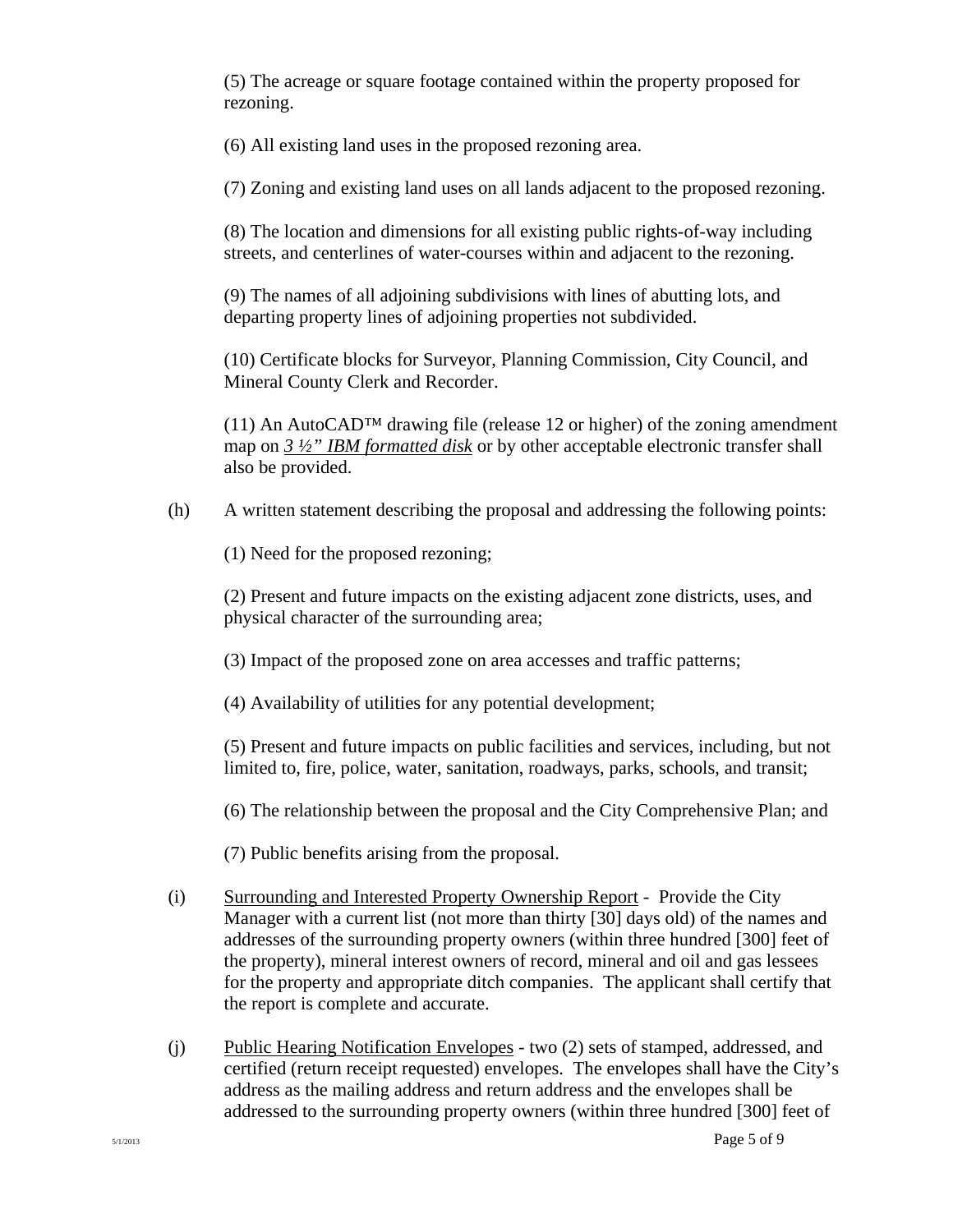the property), mineral interest owners of record, oil and gas lessees for the property, and the appropriate referral agencies.

 It is the applicant's responsibility to ensure that accurate and complete information is provided.

2-4-2 Application Requirements for Conditional Use Permit.

The applicant shall submit one (1) copy of the complete conditional use application package to the City Manager and shall request that the application be reviewed by the Planning Commission and City Council. Conditional use requests shall include:

- (a) Written statement and any graphics necessary to describe the precise nature of the proposed use and its operating characteristics and to illustrate how all conditional use review criteria have been satisfied.
- (b) A map showing the proposed development of the site, including topography, building locations, parking, traffic circulation, usable open space, landscaped area and utilities and drainage features.
- (c) Preliminary building plans and elevations sufficient to indicate the dimensions, general appearance and scale of all buildings.
- (d) Such additional material as the City Clerk may prescribe or the applicant may submit pertinent to the application.
- (e) Surrounding and Interested Property Ownership Report Provide the City Manager with a current list (not more than thirty [30] days old) of the names and addresses of the surrounding property owners (within three hundred [300] feet of the property), mineral interest owners of record, mineral and oil and gas lessees for the property and appropriate ditch companies. The applicant shall certify that the report is complete and accurate.
- (f) Public Hearing Notification Envelopes one (1) set of stamped, addressed, certified (return receipt requested) envelopes. The envelopes shall have the City's address as the mailing address and return address and the envelopes shall be addressed to the surrounding property owners (within three hundred [300] feet of the property), mineral interest owners of record, oil and gas lessees for the property, and the appropriate referral agencies.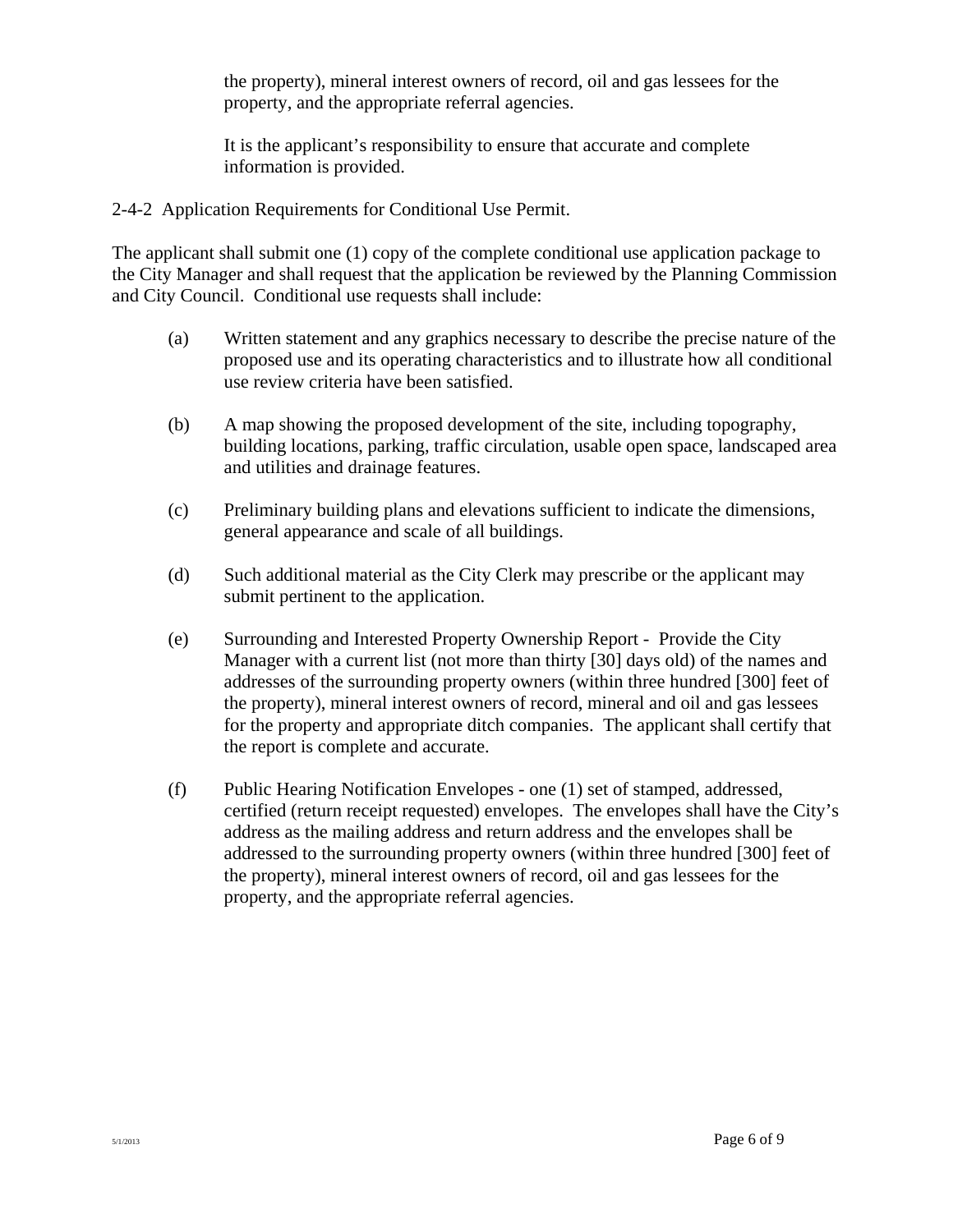## **2-5 Application Requirements for Wireless Telecommunication Services Facilities and Equipment**

(a) Site Plans. The site plans for a wireless telecommunication service facility shall be submitted on one (1) or more plats or maps, at a scale not less that  $1" = 50'$ , showing the following information:

 (1) The proposed size, location and boundaries of the commercial mobile radio service facility site, including existing and proposed topography at two (2) foot intervals, referenced to USGS data, state plane coordinates and a legal description of the proposed site;

 (2) Elevations of all towers and equipment, indicating materials, overall exterior dimensions and colors;

(3) Locations and size of existing improvements, existing vegetation, if any; location and size of proposed improvements, including any landscaping;

(4) Existing utility easements and other rights-of-way of record, if any;

(5) Location of access roads;

(6) The names of abutting subdivisions or the names of owners of abutting, unplatted property within four hundred (400) feet of the site; zoning and uses of adjacent parcels; and

(7) Proof of ownership in a form acceptable to the City.

- (b) Vicinity Maps. The vicinity maps submitted with an application under this Article shall include one (1) or more maps showing the location of existing and planned commercial mobile radio service facilities belonging to the applicant, within five (5) miles of the proposed facility. Planned facilities may be identified in general terms and need not be address specific.
- (c) Written Narrative. The application shall include the following in narrative form:

(1) The applicant's and surface owner's names, addresses, signatures and designation of agent, if applicable;

(2) An explanation of the need for such a facility, operating plan and proposed coverage area;

(3) If a freestanding facility is proposed, an analysis of alternatives to a freestanding facility within a one-mile radius of the facility;

(4) A list of all permits or approvals obtained or anticipated to be obtained from local, state or federal agencies other than the Federal Communications Commission (FCC);

(5) Affirmation that the proposed facility, alone or in combination with other like facilities, will comply with current FCC standards for cumulative field measurements of radio frequency power densities and electromagnetic fields;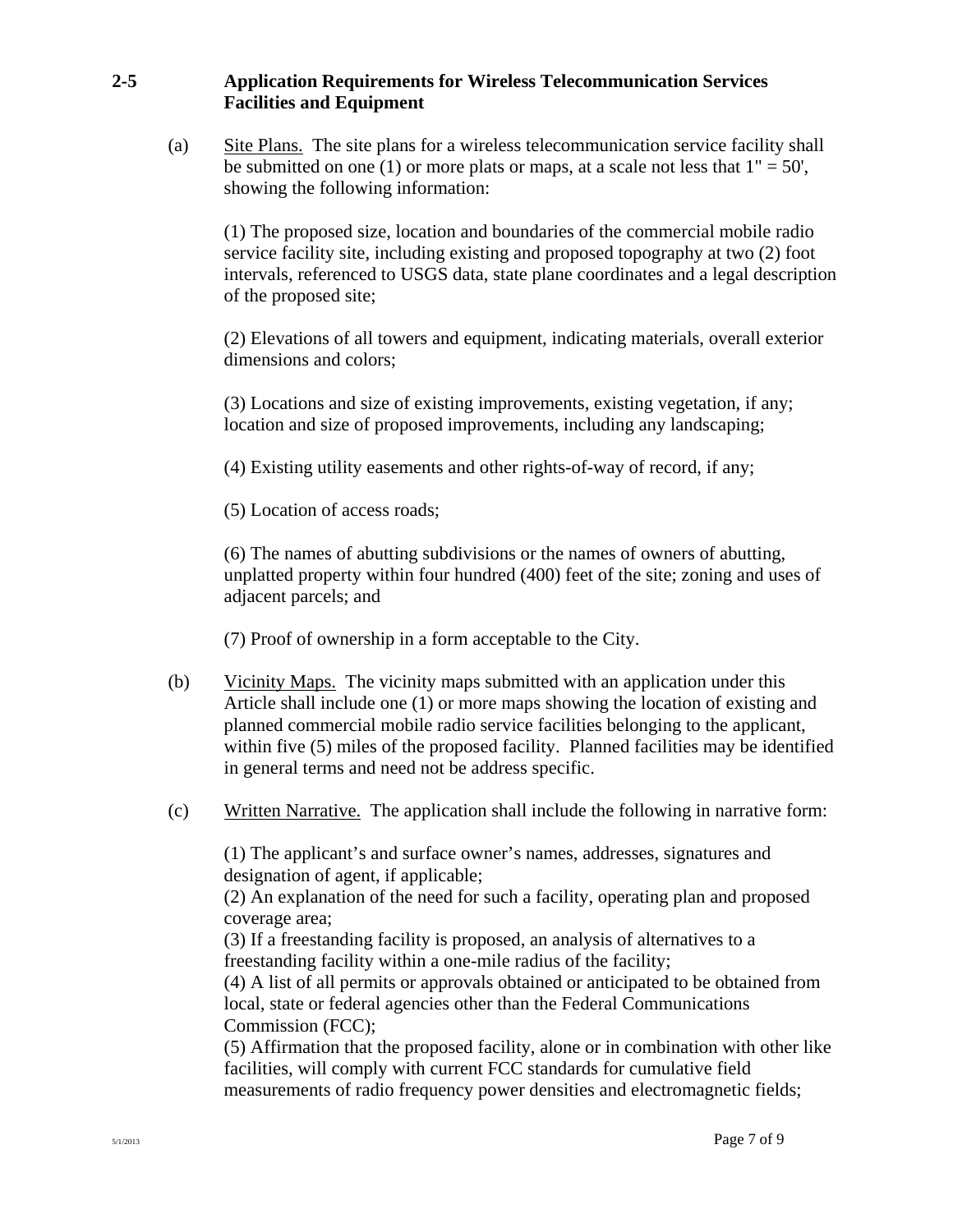(6) Affirmation that the facility will comply at all times with current FCC regulations prohibiting localized interference with reception of television and radio broadcasts;

 (7) Affirmation that the facility will not interfere with any public safety frequencies servicing the City and its residents;

 (8) Affirmation that, if approved, the applicant and surface owner will make the facility available, on a reasonable basis, to other service providers; and

(9) An explanation of compatibility with the City Comprehensive Plan.

## **2-6 Application Requirements for RV Parks**

 (a) Before any permit is issued for construction and/or operation of any recreational vehicle park, a site plan and required documentation shall be submitted to and approved by the City Council. The plan shall be prepared by a registered land surveyor or a registered professional engineer, shall be drawn to a scale of no less than  $1" = 100'$ , and shall include as a minimum the following:

(1) Name, address and telephone number of applicant.

(2) Interest of the applicant in the proposed park.

(3) Location, address and legal description of the entire proposed recreational vehicle park site.

(4) Existing zoning of subject property and all adjacent properties.

(5) Names and addresses of adjacent property owners.

(6) Complete engineering plans and specifications of the proposed recreational vehicle park showing:

- a. The area and dimensions of the entire tract of land.
- b. The land uses occupying the adjacent properties.
- c. The number, size and location of the proposed vehicle sites and other parking areas.
- d. The location, right-of-way and surfaced roadway width, and surfacing material of roadways and walkways.

e. The proposed interior vehicular and pedestrian circulation patterns.

 f. The location of service buildings, sanitary stations and any other existing or proposed structure.

g. The location of water and sewer lines and riser pipes.

 h. Plans and specifications of the water supply, sewage disposal and refuse facilities.

i. The locations and details of lighting, electric and gas systems.

j. Plans for drainage, flood control and landscaping.

 k. Plans and specifications of all buildings constructed or to be constructed within the recreational vehicle park.

 l. Letters of review from utility agencies stating whether they can provide services to the recreational vehicle park.

 m. Preliminary plat plan shall be drawn on twenty-two (22) inch by thirty four (34) inch sheet size in blue or black ink.

n. An application fee of five hundred dollars (\$500.00).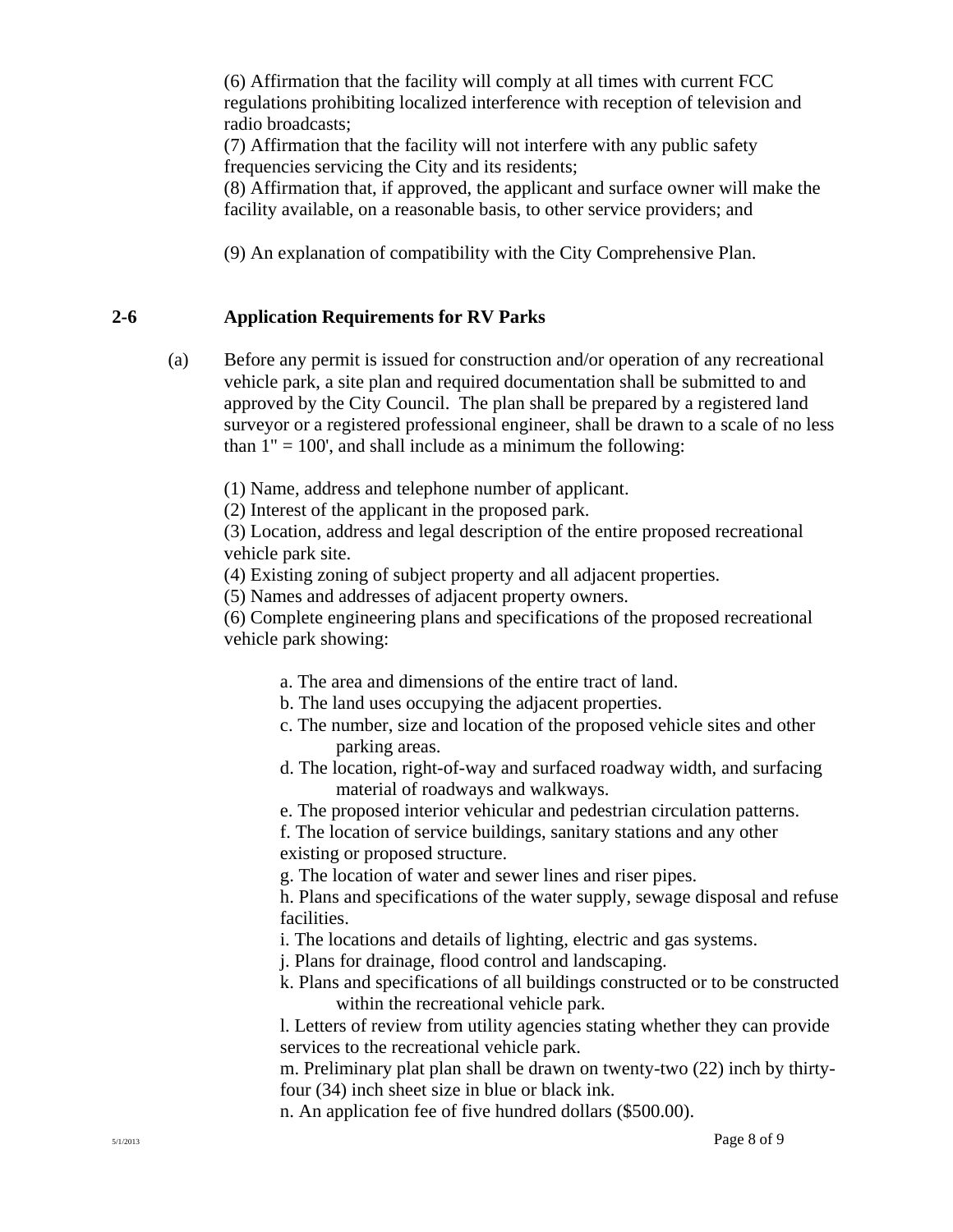- (b) Where a recreational vehicle park development is proposed for construction in a series of stages, a master plan for the development of the entire tract of land shall be submitted along with the detailed plans and specifications for the initial stage, as well as any subsequent stages.
- (c) After final approval of the preliminary plat by the City Council, two (2) Mylar originals and seven (7) black on white or blue on white prints of the final plat with supporting documents shall be submitted to the City Clerk. The final plat shall conform to the preliminary plat as approved at public hearings, and shall include all changes specified thereon or alterations of the preliminary plat required by the City Council. One (1) original shall remain with the City Clerk for the City's records and one (1) original shall be recorded in the office of the County Clerk and Recorder. All recording fees shall be paid by the developer.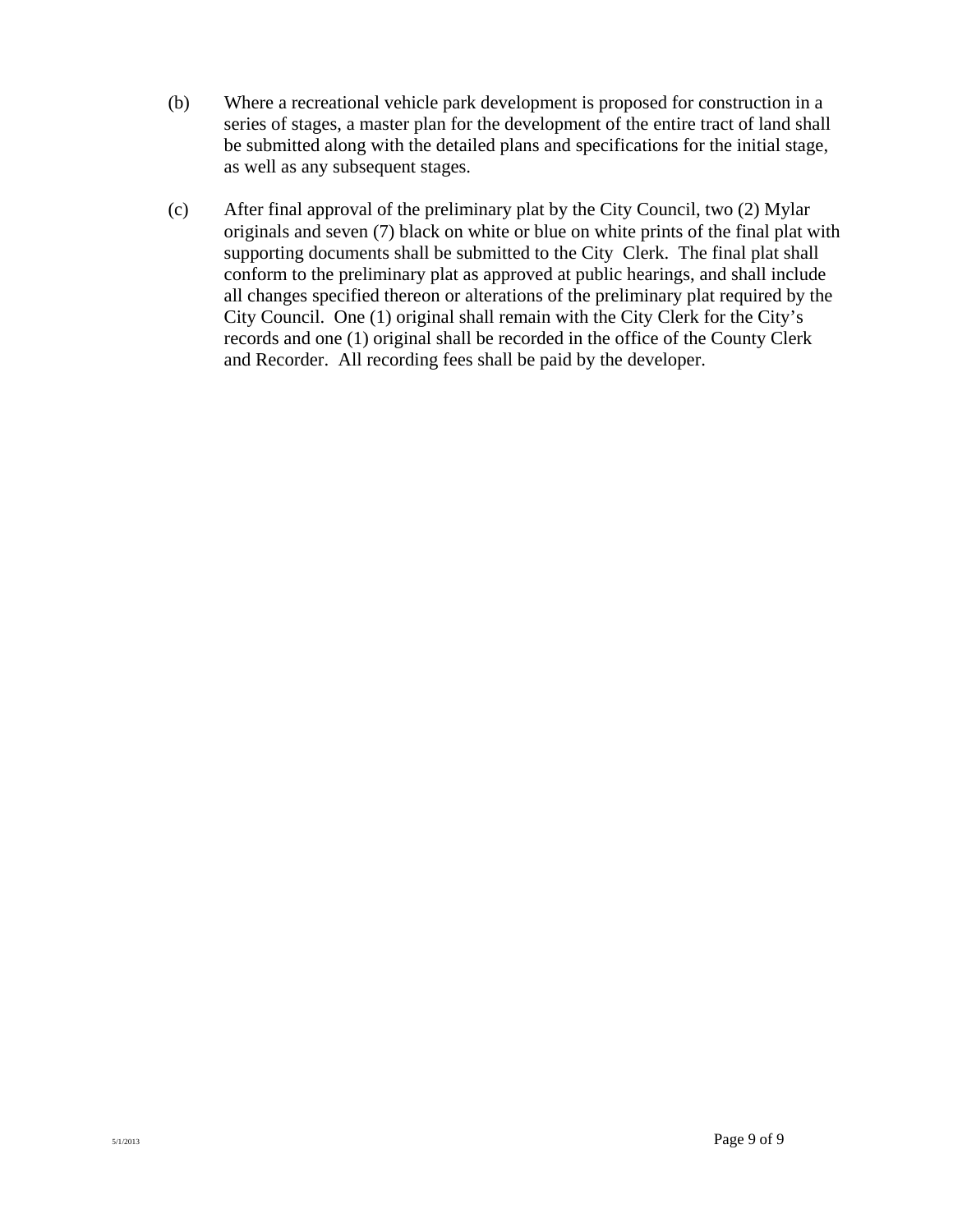| <b>Section</b> | <b>Name</b> | Page |
|----------------|-------------|------|
| $3-1$          |             |      |
| $3 - 2$        |             |      |
| $3-3$          |             |      |
|                |             |      |

## **ARTICLE 3 – APPLICATION REVIEW PROCESS3**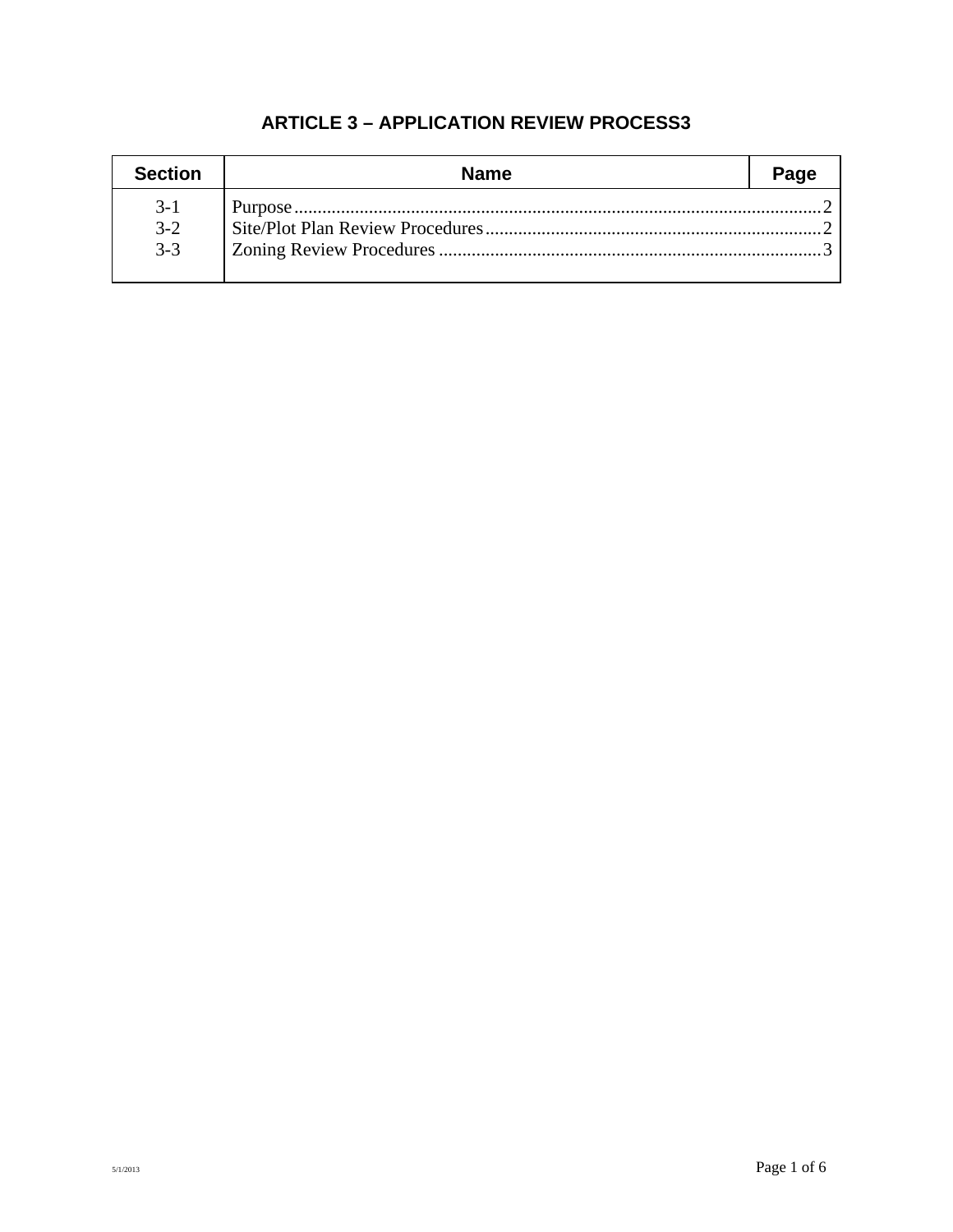#### **Sec. 3-1 Purpose**

The purpose of this Article is to specify the procedures for review of other applications and certain zoning applications, including conditional uses and zoning amendments.

## **Sec. 3-2 Site and/or Plot Plan**

(a) For a Site Plan

i. *Building Permit.* A building permit shall be issued only when a site plan has been approved. However, with the approval of the City Clerk, an applicant may submit a building permit application concurrent with the site plan application. Building permits shall not be issued for any development that is not in conformance with the approved site plan.

ii. *Certificate of Occupancy.* When building construction and site development are completed in accordance with the approved site plan and building permit(s), a Certificate of Occupancy may be issued.

 iii. *Phasing and Expiration of Approval.* The site plan shall be effective for a period of three (3) years from the date of approval, unless stated otherwise in the written site plan approval. Building permits shall not be issued based on site plans that have an approval date more than three (3) years old. For multi-phased plans, building permits shall not be issued based on an approval date more than three (3) years from the date of Phase I approval.

(b) For a Plot Plan

(1) Step 1: Submit Plot Plan Application Package. Applicant shall submit one (1) copy of the complete application to the City Manager. The application must be submitted a minimum of thirty (30) days prior to the Planning Commission meeting at which the application will be reviewed. Items required for applications are specified in Article 2.

 (2) Step 2: Staff Reviews Plot Plan Application and Prepares Comments. Staff will review the plot plan map to make sure is it consistent with the plot plan review criteria. Following the review, Staff will prepare a written report outlining any changes that must be made to the plot plan before it can be approved.

 (3) Step 3: Applicant Addresses Staff Comments. Applicant makes all necessary changes to the plot plan and resubmits a revised copy to the City.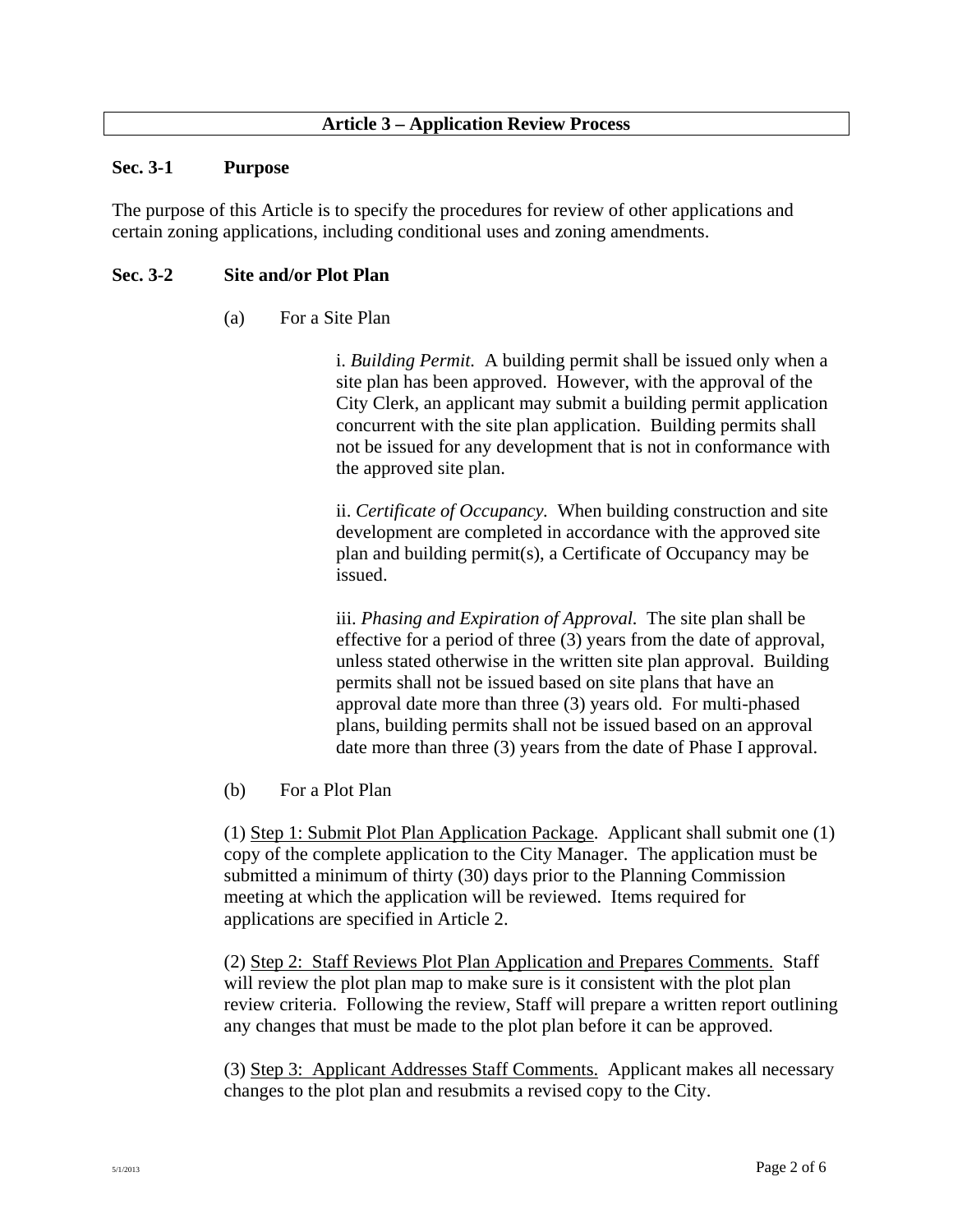(4) Step 4: Plot Plan Approval. Staff completes final review of plot plan to ensure that the Plan is complete. If the Plan is determined completed, it is approved by Staff.

## **Sec. 3-3 Zoning Review Procedures**

 (a) The procedures described in this subsection apply to the following types of zoning applications:

(1) Conditional Uses.

(2) Zoning Amendments.

(b) The procedures described below apply to a Conditional Use application.

 (1) Step 1: Optional Pre-Application Conference. The applicant may attend a pre-application conference with a representative from the City. The purpose of the meeting is to discuss the conditional use submittal requirements and review process.

 (2) Step 2: Conditional Use Application Submittal. The applicant shall submit one (1) copy of the complete conditional use application package to the City Clerk and shall request that the application be reviewed by the Planning Commission and City Council. Items required for applications are specified in Article 2.

 (3) Step 3: Conditional Use Application Certification of Completion and Report to Planning Commission. Within a reasonable period of time, Staff shall either certify the application is complete and in compliance with all submittal requirements or reject it as incomplete and notify the applicant of any deficiencies. Applicant shall then correct any deficiencies in the application package, if necessary, and submit the required number of copies of the application to the City Clerk. The original application and all documents requiring a signature shall be signed in blue ink. After a complete application is received, Staff shall prepare a report to the Planning Commission explaining how the application is or is not consistent with the conditional use application review criteria.

 (4) Step 4: Planning Commission Review of the Conditional Use Application. The Planning Commission shall hold a meeting to review the application and determine if the application complies with the conditional use review criteria. The Planning Commission will then recommend to the City Council approval, approval with conditions or denial.

 (5) Step 5: Set Conditional Use Public Hearing Date and Notify Public of Hearing. The City Clerk shall send notice of public hearing to the applicant, all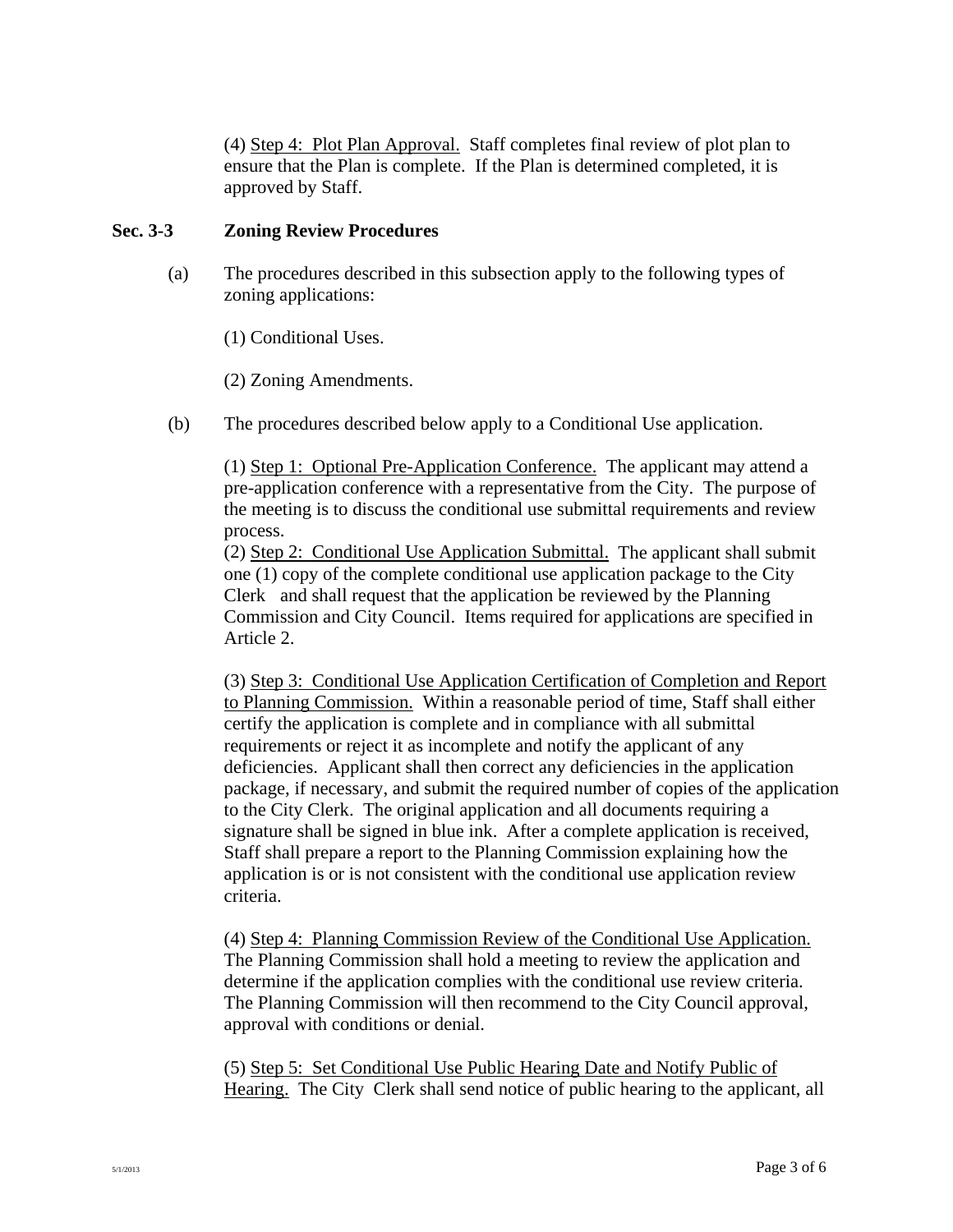property owners of record within three hundred (300) feet of the property in question, all mineral interest owners of record, oil and gas lessees for the property, and to the appropriate referral agencies no less than forty-five (45) days before the hearing. The referral information shall include the time and place of the public hearing, the nature of the hearing, the location of the subject property, and the applicant's name. The City Clerk shall also publish notice in a newspaper of general circulation. The City Clerk shall prepare a public hearing notification sign to be posted on the property by the applicant. The hearing may be held no less than thirty (30) days from the date of property posting and newspaper publication. If the conditional use request is accompanying another application which is scheduled for public hearing before the City Council, one public hearing may be held on both applications.

 (6) Step 6: *City Council* Public Hearing and Action on the Conditional Use. The City Council shall hold a public hearing on the conditional use application. Following the public hearing, the City Council may approve, conditionally approve or deny the conditional use application based on the conditional use review criteria. A conditional use permit may be revocable, may be granted for a limited time period, or may granted subject to conditions as the City Council may prescribe. Conditions may include, but shall not be limited to: requiring special setbacks, open spaces, fences or walls, landscaping or screening, street dedication and improvement, regulation of vehicular access and parking, signs, illumination, hours and methods of operation, control of potential nuisances, prescription of standards for maintenance of buildings and grounds, and prescription of development schedules.

 (7) Step 7: Record Conditional Use Map. The City Clerk shall record one (1) original mylar of the conditional use map in the office of the Mineral County Clerk and Recorder. The recording fee shall be paid by the applicant.

(c) The procedures described below apply to a Zoning Amendment application.

 (1) Step 1: Optional Pre-Application Conference. The applicant may attend a pre-application conference with a representative from the City. The purpose of the meeting is to discuss the zoning amendment, submittal requirements and review process.

 (2) Step 2: Zoning Amendment Application Submittal. The applicant shall submit one (1) copy of the complete zoning amendment application package to the City Clerk and shall request that the application be reviewed by the Planning Commission and City Council. Items required for applications are specified in Article 2.

(3) Step 3: Zoning Amendment Application Certification of Completion. Within a reasonable period of time, Staff shall either certify the application is complete and in compliance with all submittal requirements or reject it as incomplete and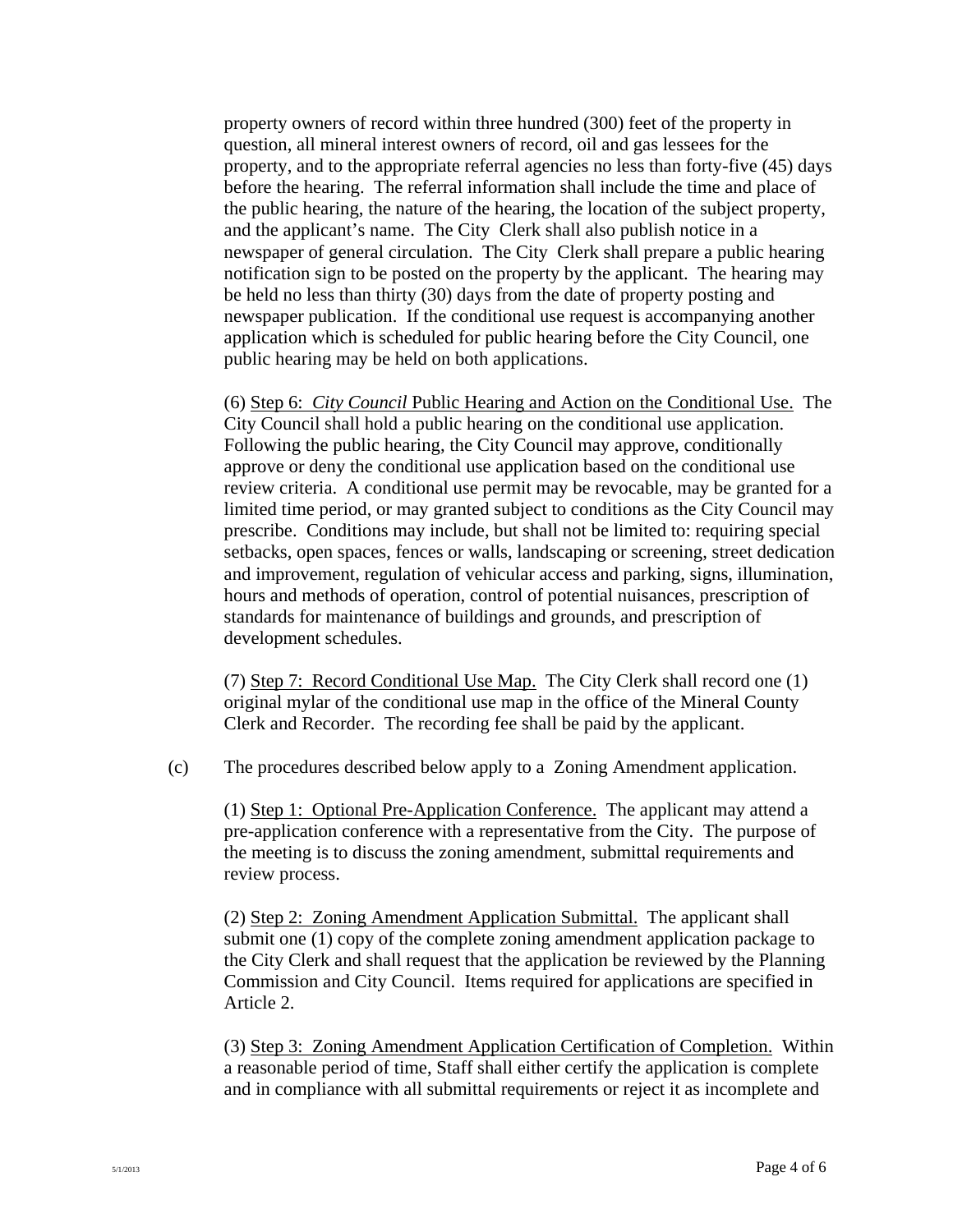notify the applicant of any deficiencies. Applicant shall then correct any deficiencies in the application package, if necessary, and submit the required number of copies of the application to the City Clerk. The original application and all documents requiring a signature shall be signed in blue ink.

 (4) Step 4: Final Staff Review and Report to Planning Commission. Staff shall complete a final review of the resubmitted materials and prepare a report to the Planning Commission explaining how the application is or is not consistent with the Criteria for Amendments to the Official Zoning Map or Criteria for Amendments to the Text of the Zoning Code.

 (5) Step 5: Set Zoning Amendment Public Hearing and Complete Public Notification Process. The City Clerk shall send notice of public hearing to the applicant, all property owners of record within three hundred (300) feet of the property in question, all mineral interest owners of record, oil and gas lessees for the property, and to the appropriate referral agencies no less than forty-five (45) days before the initial Planning Commission public hearing. Such notice shall not be required for text amendments. The City Clerk shall also publish notice in a newspaper of general circulation. For zoning map amendments, the City Clerk shall prepare a public hearing notification sign to be posted on the property by the applicant. The hearing may be held no less than thirty (30) days from the date of property posting and newspaper publication. If the zoning amendment request is accompanying another application which is scheduled for public hearings before the Planning Commission and City Council, one public hearing may be held on both applications.

 (6) Step 6: Planning Commission Public Hearing and Action on the Zoning Amendment. The Planning Commission shall hold a public hearing to review the zoning amendment based on the Criteria for Amendments to the Official Zoning Map or the Criteria for Text Amendments to the Zoning Code. The Commission shall then make a recommendation to the City Council to approve, conditionally approve, or deny the zoning amendment application.

 (7) Step 7: Finalize Zoning Amendment Based on Planning Commission Comments. The applicant shall revise the zoning amendment application based on Planning Commission's comments and submit it to the City.

 (8) Step 8: Notify Parties of Interest. Not less than thirty (30) days before the date scheduled for the initial City Council public hearing, Staff shall notify: surrounding property owners within three hundred (300) feet, mineral interest owners of record, mineral and oil and gas lessees for the property, and other interested parties. The notice shall include the time and place of the public hearing, the nature of the hearing, the location of the subject property, and the applicant's name. Such notice shall not be required for text amendments.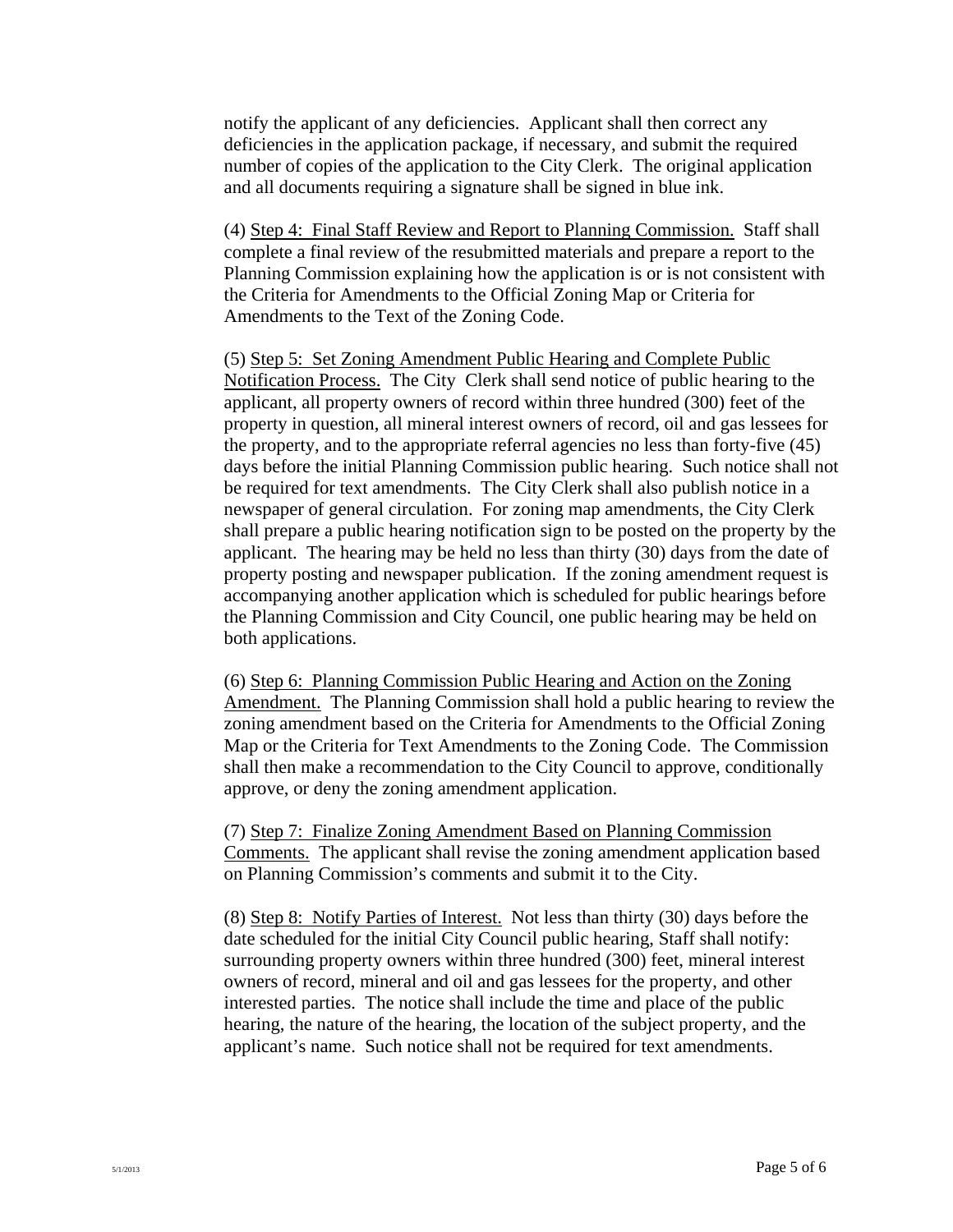(9) Step 9: Set City Council Public Hearing and Complete Public Notification Process. The City Council shall schedule a public hearing for the purpose of taking action on the zoning amendment. The City Clerk shall publish notice in a newspaper of general circulation. The hearing shall be held no less than thirty (30) days from the date of advertising.

 (10) Step 10: City Council Public Hearing and Action on the Zoning Amendment. The City Council shall, after receiving the report and recommendations from the Planning Commission, hold a public hearing and act upon the proposed amendment. Following the required hearing, the City Council shall consider the comments and evidence presented at the hearing and evaluate the application in accordance with the criteria listed below and approve, approve with conditions, or deny the application, in whole or in part.

#### (11) Step 11: Post Approval Actions.

a. Upon approval of an amendment to the official zoning map by the City Council, the City Clerk shall cause an appropriate revision of the official zoning map to be prepared for recording with the County Clerk and Recorder. In the event the zoning amendment was initiated by an interested party, the petitioner shall pay the City's cost for the preparation of the revision to the official zoning map.

b. Upon approval of an ordinance amending, changing or repealing part of the text of this Article, the City Clerk shall certify a copy of the ordinance and place it in the official records of the City and make appropriate supplements to this Article.

c. The applicant initiating the official zoning map amendment shall have thirty (30) days after approval of the amendment by the City Council to submit to the City Clerk two (2) original drawings of the approved zoning amendment map for recording, along with the recording fees and all other costs billed by the City relative to the zoning amendment.

The zoning amendment map shall be prepared by a licensed surveyor or engineer. Inaccurate, incomplete or poorly drawn plans shall be rejected. In addition, the petitioner shall submit one 11" x 17" Mylar reduction of the zoning amendment map and an AutoCAD™ drawing file (release 12 or higher) of the zoning amendment map on *3 ½" IBM formatted disk*, or by other acceptable electronic transfer.

d. Within thirty (30) days of receipt of the zoning amendment map, the City Clerk shall review the documents for compliance with the City Council's approval, obtain the City Officials' signatures and submit the approved zoning amendment map and the ordinance amending the official zoning map to the Mineral County Clerk and Recorder's Office for recordation.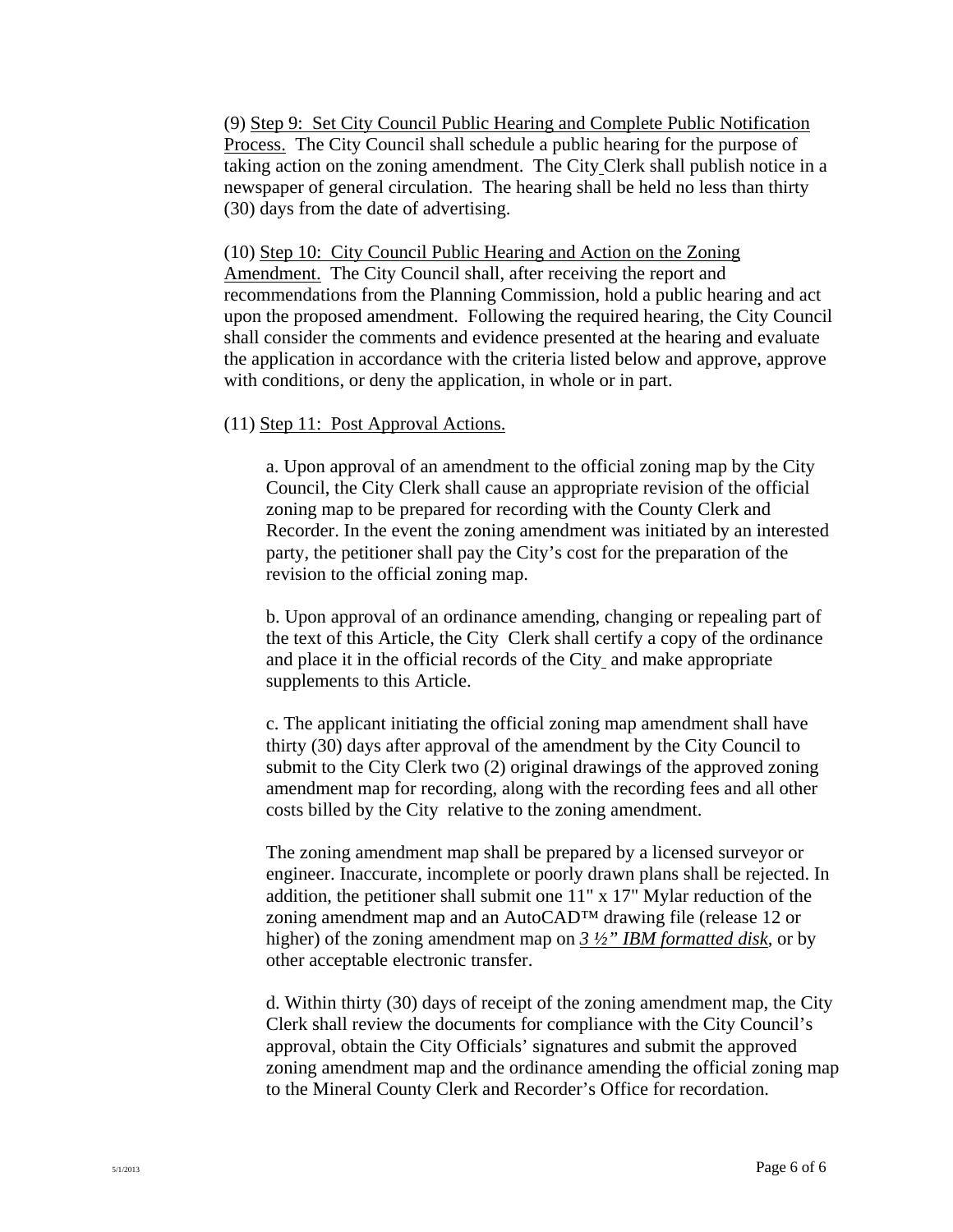## **ARTICLE 4 – ZONING**

| <b>Section</b> | <b>Name</b>                                            | Page |
|----------------|--------------------------------------------------------|------|
| $4 - 1$        |                                                        |      |
| $4 - 2$        |                                                        |      |
| $4 - 3$        |                                                        |      |
| $4 - 4$        |                                                        |      |
| $4 - 5$        |                                                        |      |
| $4 - 6$        |                                                        |      |
| $4 - 7$        |                                                        |      |
| $4 - 8$        |                                                        |      |
| $4-9$          |                                                        | -27  |
| $4 - 10$       |                                                        | .28  |
| $4 - 11$       | Zoning and Use of Wireless Telecommunication Services, |      |
|                |                                                        | .29  |
| $4 - 12$       |                                                        |      |
| $4 - 13$       |                                                        |      |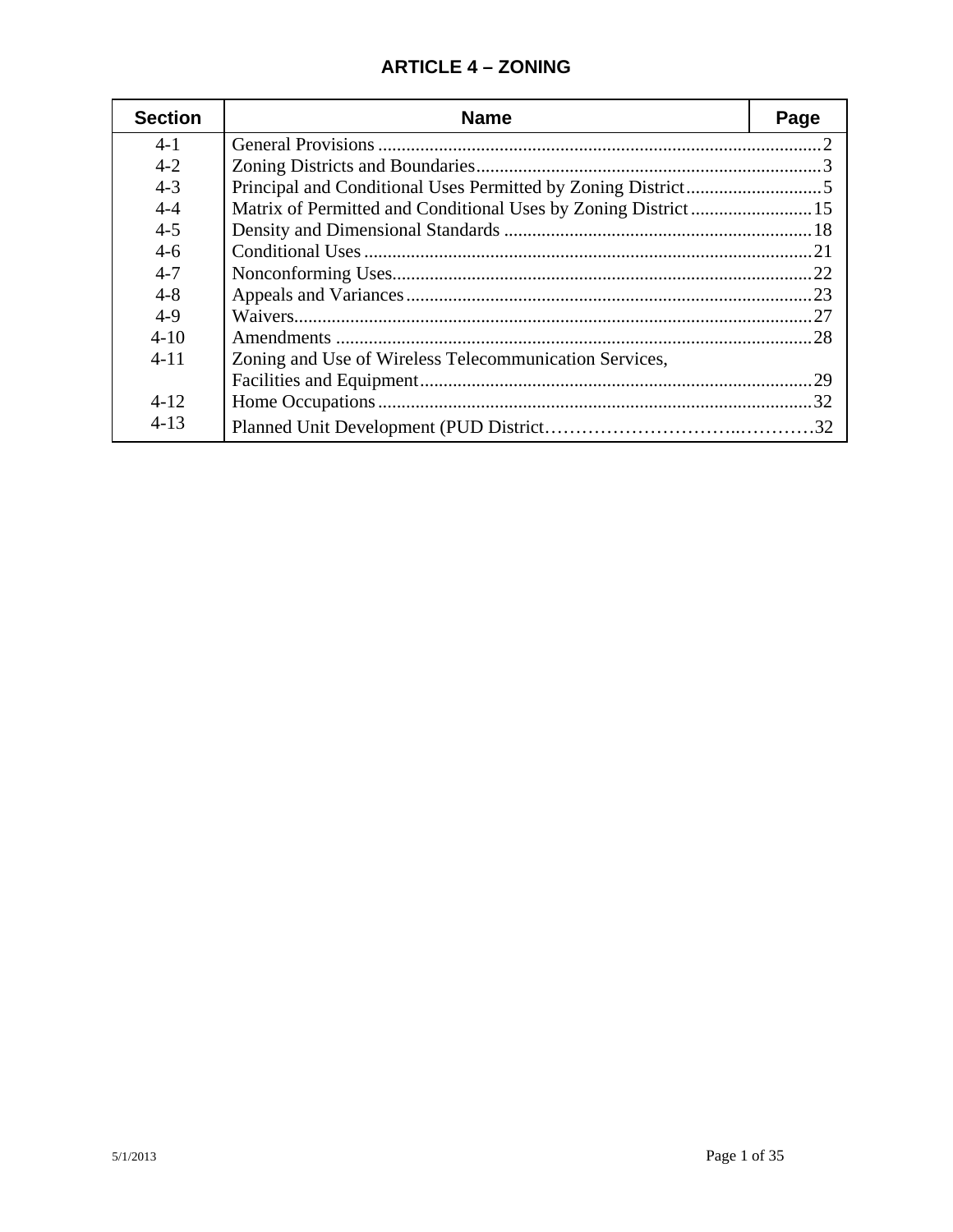## **Sec. 4-1 General Provisions**

In their interpretation and application, the provisions of these zoning regulations shall be held to be minimum requirements adopted for the promotion of the public health, safety, morals, convenience, comfort, prosperity and general welfare.

4*-*1-1 Purpose*.* The purpose of this Zoning Code is to create a vital, cohesive, well-designed community in order to enhance the City's small-town character and further the citizens' goals as identified in the City's Comprehensive Plan.These zoning regulations are designed to:

- (a) Encourage the most appropriate use of land throughout the City and insure a logical growth of the various physical elements of the City.
- (b) Regulate and restrict the location and use of buildings, structures and land for residence, business, trade, industry or other purposes.
- (c) Regulate and determine the size of building lots, yards and other open spaces.
- (d) Promote good design and arrangement of buildings or clusters of buildings and uses in residential, business and industrial development.
- (e) Encourage innovative, quality site planning, architecture and landscaping that reflect improvements in the technology of land development.
- (f) Prevent the overcrowding of land, poor quality in development, waste and inefficiency in land use, danger and congestion in travel and transportation and any other use or development that might be detrimental to the stability and livability of the community.
- (g) Promote the health, safety, and general welfare of residents.

4-1-2 Uniformity of Regulations*.* The regulations established by this Article within each zone shall apply uniformly to each class or kind of structure or land. Unless exceptions are specified in this Article, the following interpretations shall apply:

- (a) No buildings, structure, or land shall be used or occupied, and no building or structure or part thereof shall be erected, changed, constructed, moved, or structurally altered unless in conformity with all of the regulations herein specified for the zone in which it is located. Where a lot is divided by a zoning district boundary line by the current official zoning map or by subsequent amendments to the zoning map, the zoning requirements may be extended within the lot for a distance of not more than twenty-five (25) feet.
- (b) No building or other structure shall be erected or altered:
	- (1) To exceed the height limitations;
	- (2) To accommodate or house a greater number of families;
	- (3) To have narrow or smaller rear yards, front yards, side yards, or other open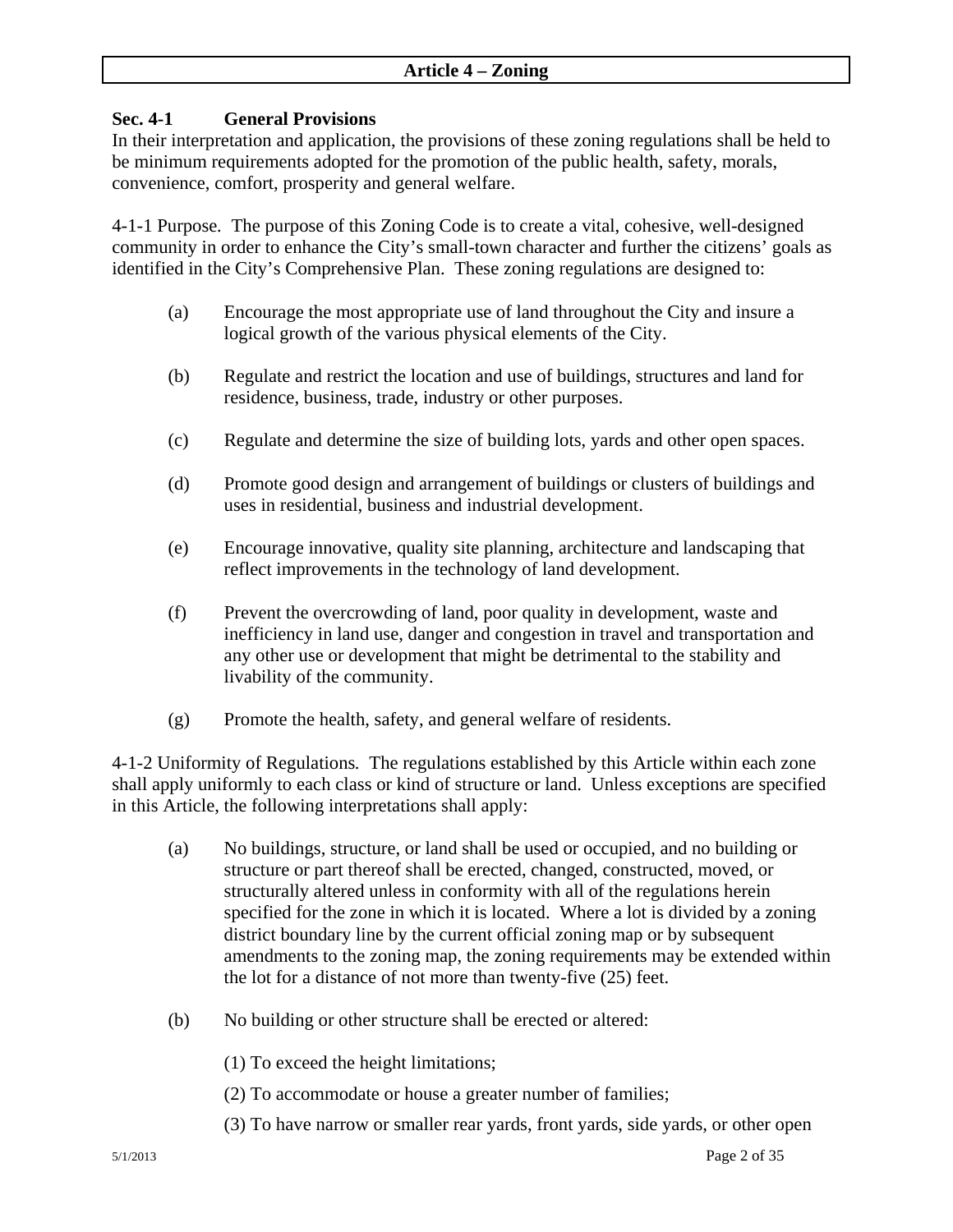spaces.

- (c) No part of a yard, or other open space, or off-street parking or loading space required about or in connection with any building for the purpose of complying with this Article, shall be included as part of a yard, open space, or off-street parking or loading space similarly required for any other building unless specific exception therefore is stated in this Article.
- (d) No yard or lot existing or approved at the time of passage of this Code shall be reduced in dimension or area below the minimum requirements set forth herein. Yards or lots created after the effective date of this Code shall meet at least the minimum requirements established by this Code.
- (e) Any use not permitted in a zone either specifically or by interpretation by the Town Board*.*

4-1-3 Conflict with Other Provisions of Law. Whenever the requirements of this Article are at a variance with the requirements of any other lawfully adopted rules, regulations or ordinances, the more restrictive or that imposing the higher standards shall govern.

4-1-4 Conflict with Private Covenants or Deeds. In case of a conflict between this Code and any private restrictions imposed by covenant or deed, the responsibility of the City shall be limited to the enforcement of this Code. When provisions within this Code are more restrictive than those imposed by covenant or deed, or when any such private instruments are silent on matters contained within this Code, the provisions of this Code shall rule.

4-1-5 Zoning of Annexed Land.Zoning of land during annexation will be done in accordance with the procedure and notice requirements of this Section. The proposed zoning ordinance shall not be passed before the date when the annexation ordinance is passed.

## **Sec. 4-2 Zoning Districts and Boundaries**

4-2-1 Zoning Districts. In order to carry out the provisions of this Code, the City is divided into the following zoning districts:

| DR    | Developing Resource District                          |
|-------|-------------------------------------------------------|
| $R-1$ | Residential District, Single-Family                   |
| $R-2$ | Residential District, Two (2) Family and Multi-Family |
| $B-1$ | <b>Downtown Business District</b>                     |
| $B-2$ | <b>Highway Mixed Use District</b>                     |
| MН    | Mobile Home Park District                             |
| C     | <b>Commercial District</b>                            |
|       | <b>Industrial District</b>                            |
| Н     | <b>Hazard Overlay District</b>                        |
|       | <b>Open District</b>                                  |

4-2-2 Zoning District Map. The boundaries and classifications of districts established are as depicted on a map entitled City of Creede Zoning Map as may from time to time be revised, updated or redrafted. The official zoning district map adopted and to be used for present reference shall be that map bearing the most recent date of publication.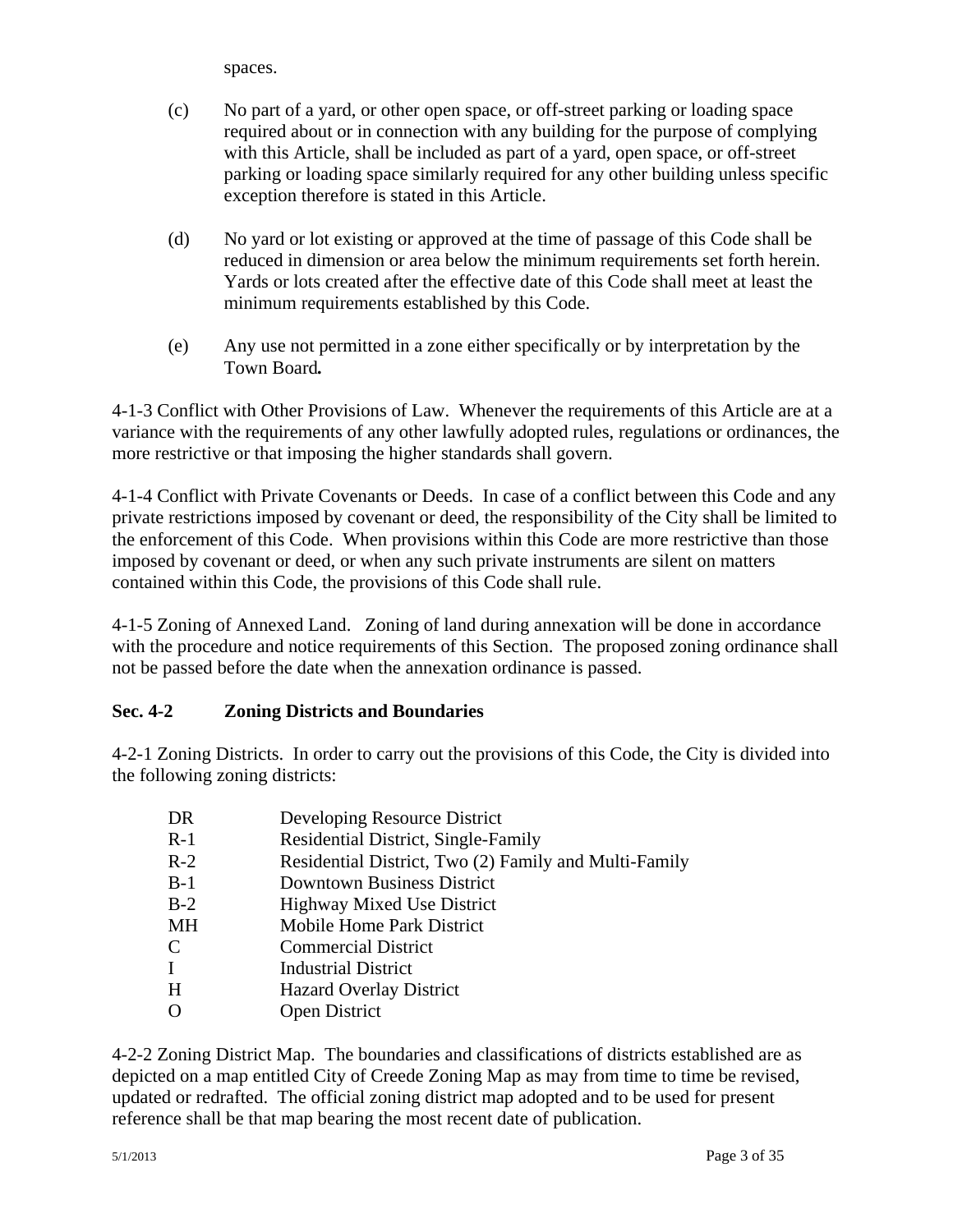#### (a) Interpretation of Boundary Lines.

(1) Zoning District Boundaries – In the event uncertainty is deemed to exist on the zoning district map, district boundaries shall be on section lines, lot lines, the center lines of highways, streets, alleys, railroad rights-of-way or such lines extended; municipal corporation lines; natural boundary lines, such as streams; or other lines to be determined by the use of scales shown on the map. Where a lot is divided by a zoning district boundary line at the time of enactment of the ordinance codified in this section or by subsequent amendments to that ordinance or this Article, either zone requirements may be extended within the lot for a distance of not more than twenty-five (25) feet.

 (2) Hazard Overlay District Boundaries – Hazard district boundaries, as depicted by separate maps, are estimates based upon:

a. Data verified from the Colorado Geological Survey on geological hazards; and

b. Data verified from the Colorado Water Conservation Board, Federal Emergency Management Agency (FEMA) or the City Council on floodprone areas.

- (b) Amendment Upon Zoning or Modification. Upon enactment of any ordinance annexing and establishing zoning or modifying existing zoning for any property, and upon final passage thereof, the City shall amend the prior existing official map to include the annexed area with the proper zoning classification or show the amended classification, as the case may be. Such updated, current official map shall contain, in table form, the date and number of the ordinance amending it, the date the map was amended to reflect each amendment and the initials of the person who checked and approved the change to the map.
- (c) Cost For Amending Zoning. Any person who proposes zoning for property being annexed or proposes modifying existing zoning shall bear the entire cost of amending the official zoning map, including all notification costs. The City shall provide applicants with a copy of the current fee schedule and fee agreement form.
- (d) Public Inspection; Storage of Original. The official zoning district map shall be available and on display at the City Hall during normal business hours. In addition, one (1) original duplicate Mylar copy of the current official map, and all prior official maps having been adopted, shall be held under lock and in a secure place by the City Clerk, who shall act as custodian thereof, and the map shall not be amended, changed, updated or otherwise modified or let out of direct control of the City Clerk for any reason whatsoever. The secured map is to be released for inspection only upon authorization of the City Clerk.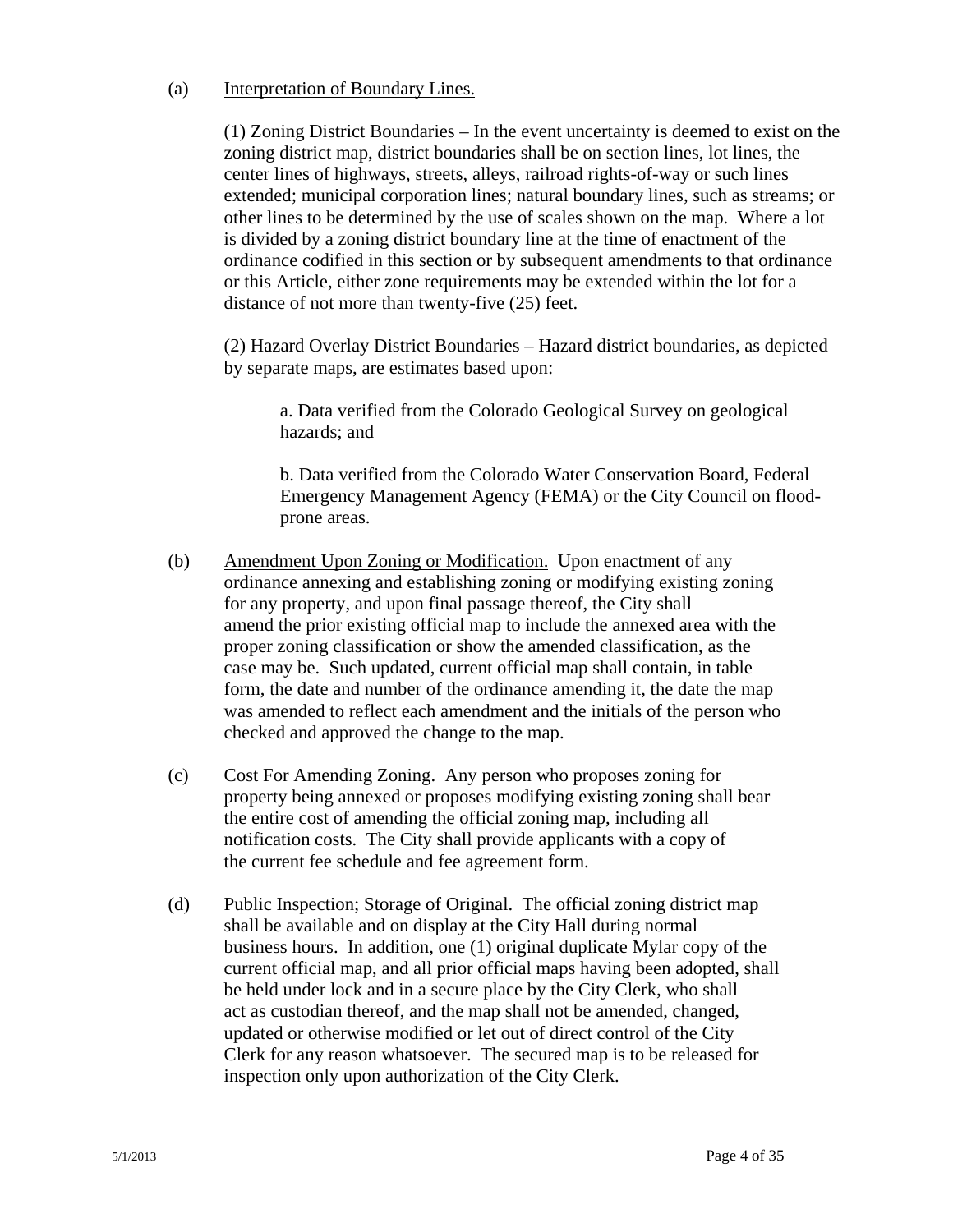## **Sec. 4-3 Principal and Conditional Uses Permitted by Zoning District**

4-3-1 General Application of Uses. Uses designated as "permitted uses" are allowed in a zone district as a matter of right. Uses classified as "conditional uses" are permitted upon the City's approval of a conditional use permit. Unless a use is designated as a "permitted use" or "conditional use" or is classified as a legal "non-conforming" structure or use, it is not permitted.

Land uses not otherwise identified in this Code may be proposed for development. In order to provide for such uses, the classification of any new or unlisted land use shall be made by the City Council to determine if the use can be reasonably interpreted to fit into a similar use category described in this Code. Unless such determination is made, the use is not permitted.

4-3-2 DR Developing Resource District.

- (a) Intent. The Developing Resource District is intended to provide for the annexation of those properties that are presently used for agriculture or other non urban uses and for which there are no specific and immediate plans for development.
- (b) Permitted Uses.
	- (1) The following uses are permitted in the DR District:

a. No use shall be permitted on properties in the DR District except such use as existed on the date the property was placed into this zone district. No permanent structures shall be constructed on any land in this District, except that at the time of zoning or rezoning of the property into this District, the City Council may grant a waiver permitting the installation or enlargement of a permanent structure containing a use which was existing, or is ancillary to the use of the property, at the time of such zoning or rezoning upon the following conditions:

i. The owner of the property, prior to the City Council meeting at which the zoning or rezoning is to be heard, shall submit a site plan showing in reasonable detail the existing and proposed uses of such property.

ii. The City Council shall grant such waiver only upon a finding that the strict application of this Land Use Code relating to nonconforming uses would result in exceptional or undue hardship upon the owner of the property and that the waiver may be granted without substantial detriment to the public good and without substantially impairing the intent and purposes of the nonconforming use provisions of this Land Use Code.

b. After the property has been placed in the DR District, the City Council may grant a waiver in accordance with Section 4-9.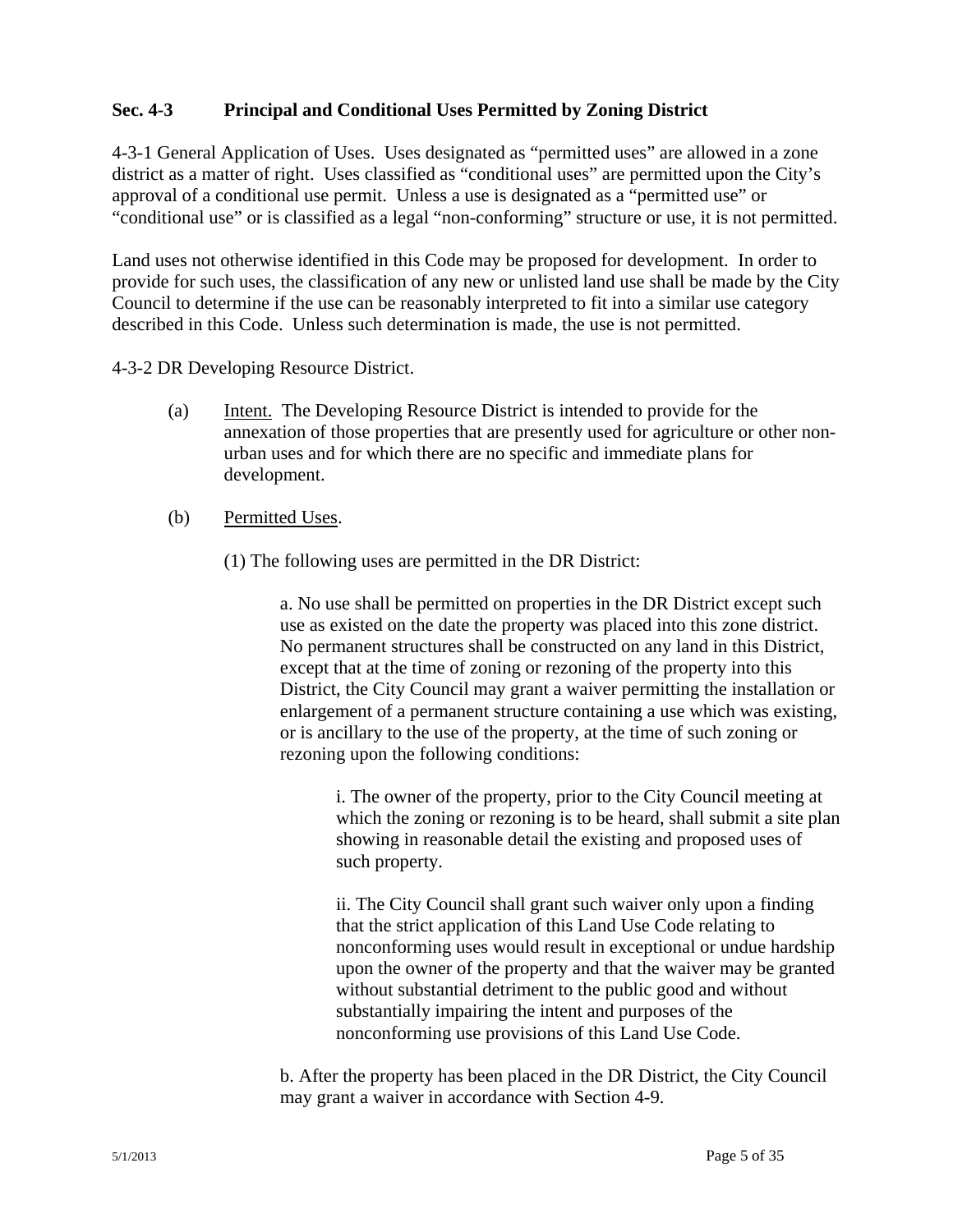(2) The owner of any property in the DR District may at any time petition the City to remove the property from this zone district and place it in another zone district. Any such petition shall be referred to the Planning Commission to be considered consistent with rezoning procedures as established in Section 4-10 (Amendments).

(3) Any use which was nonconforming upon a parcel prior to placement into this zone district shall continue to be nonconforming upon removal of such parcel or property from this zone district unless such parcel is placed into a zone district where such use is listed as a permitted use.

- 4-3-3 R-1 Residential District, Single-Family.
	- (a) Intent. This is a low-density housing district intended primarily for single-family uses on individual lots.
	- (b) Principal Uses. Permitted principal uses in the R-1 District shall be as follows:

(1) Accessory buildings and accessory uses. (2) Accessory dwelling when associated with a permitted use. (3) Group homes for up to eight (8) developmentally disabled persons, handicapped individuals, children or senior citizens. (4) Home occupations. (5) Parks and open space. (6) Single-family detached dwellings.

(c) Conditional Uses. Permitted conditional uses in the R-1 District shall be as follows:

(1) Child care centers.

(2) Community facilities.

- (3) Church or place of worship and assembly.
- (4) Golf courses and or Golf driving range.
- (5) Limited outdoor recreation facilities.

(6) Public and private schools for elementary, intermediate and high school education.

(7) Public facilities, provided that business offices and repair and storage facilities are not included.

- 4-3-4 R-2 Residential District, Two (2) Family and Multi-Family.
	- (a) Intent. This is a high-density residential zone intended primarily for multi-family uses on individual lots. In order to facilitate appropriate higher densities near viable business centers, multi-family buildings are generally encouraged near a neighborhood commercial center. Street and open space designs in these areas shall be used to create compatibility among frontages, which encourage pedestrian interaction and discourage high automobile speeds. Multi-family residential developments shall be designed around or adjacent to open space (refer to Section 6-13 for details).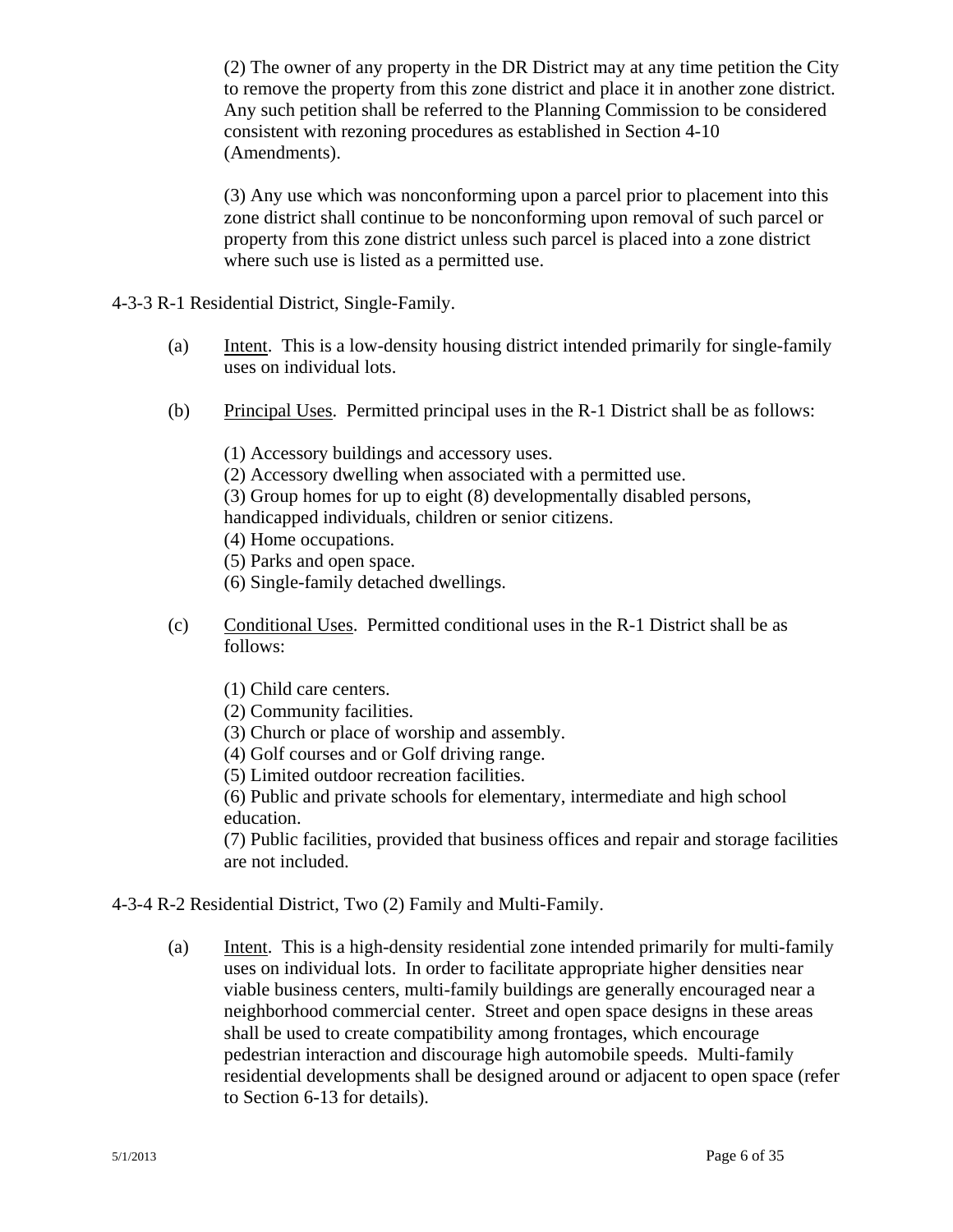(b) Principal Uses. Permitted principal uses in the R-2 District shall be as follows:

(1) All permitted principal uses in the R-1 district.

(2) Two family dwellings

(3) Multiple-family dwellings (no more than twenty-four [24] units per building), provided that the density and dimensional standards for the R-2 Residential District are met (refer to Section 4-5 for details) and the lot upon which any such dwelling is located is of sufficient size so that twenty (20) percent thereof shall be devoted to functional open space.

(4) Senior housing provided that the density and dimensional standards for the R-2 Residential District are met (refer to Section 4-5 for details) and the lot upon which any such dwelling is located is of sufficient size so that twenty (20) percent thereof shall be devoted to functional open space. Senior housing is exempted from the maximum number of twenty-four (24) units per building requirement for multi-family dwellings.

- (c) Conditional Uses. Permitted conditional uses in the R-2 District are as follows:
	- (1) All permitted conditional uses in the R-1 District

(2) Bed and breakfasts.

(3) Boarding and rooming houses.

(4) Long term care facilities.

- 4-3-5 B-1 Downtown Business District.
	- (a) Intent. The Downtown District is intended to reflect the character of the original downtown and to provide for a mixture of uses that will strengthen and expand the core community.
	- (b) Principal Uses. Permitted principal uses in the B-1 District shall be as follows:
		- (1) Residential Uses:

a. All permitted principal uses in the R-2 residential district except singlefamily residential and accessory dwelling.

- (2) Institutional/Civic/Public Uses:
	- a. Church or place of worship and assembly.
	- b. Parks and open space.

c. Public facilities with or without business offices, with no repair or storage facilities.

d. Public and private schools, including colleges, vocational training, and technical training.

(3) Commercial/Retail Uses:

a. Artisan and photography studios and galleries.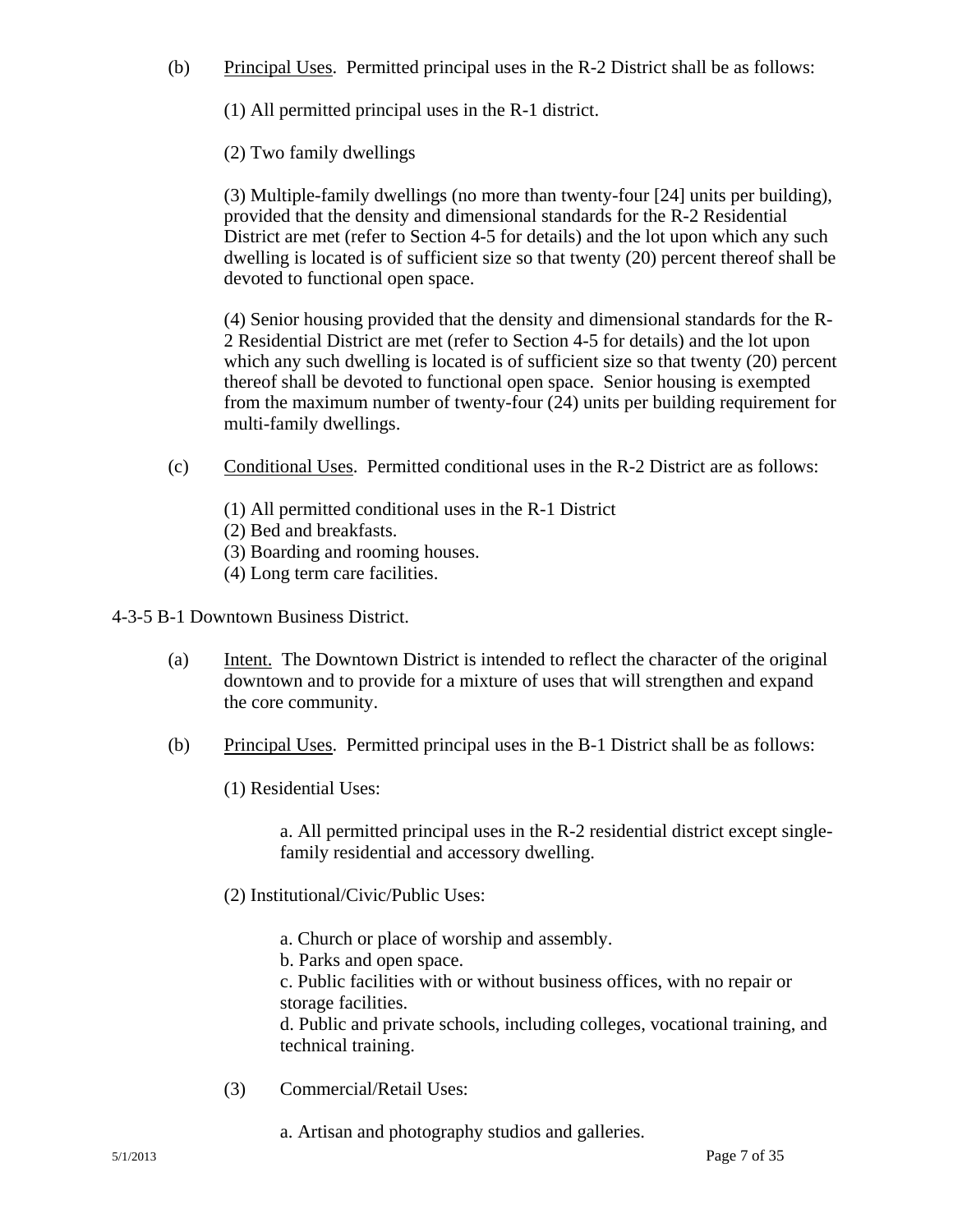b. Bed and breakfasts.

c. Boarding and rooming houses.

d. Child care centers.

e. Convenience shopping and retail establishments without fuel sales.

f. Health and membership clubs.

g. Limited indoor recreation facilities.

h. Lodging establishments

- i. Medical and dental offices and clinics.
- j. Mixed use dwelling units.

k. Open air farmers' market.

l. Personal and business service shops.

- m. Professional offices and financial services.
- n. Restaurants standard and fast food without drive-through facilities.
- o. Small grocery store.
- p. Tourist facilities.
- (c) Conditional Uses. Permitted conditional uses in the B-1 District shall be as follows:
	- (1) All permitted conditional uses in the R-1 and R-2 districts.
	- (2) Residential Uses:

a. Single-family residential, and accessory dwelling when associated with a principal use.

- (3) Institutional/Civic/Public Uses:
	- a. Community facilities.
	- b. Public facilities with business offices and repair and storage facilities.
- (4) Commercial/Retail Uses:
	- a. Bars and taverns.
	- b. Car wash
	- c. Clubs and lodges
	- d. Entertainment facilities and theaters.
	- e. Gasoline stations.
	- f. Limited outdoor recreation facilities.
	- g. Long-term care facilities.
	- h. Motor vehicle service and repair.
	- i. Parking lots and parking garages as a principal use.
- (5) Industrial Uses:
	- a. Workshops and custom small industry uses.

## 4-3-6 B-2 Highway Mixed Use District.

(a) Intent. The Highway Mixed Use District is intended to be a setting for development of a wide range of community and regional retail uses, offices and personal and business services. Secondarily, it can accommodate a wide range of other uses including multi-family housing and mixed use dwelling units. The B-2 District is intended to integrate various commercial and multi-family uses while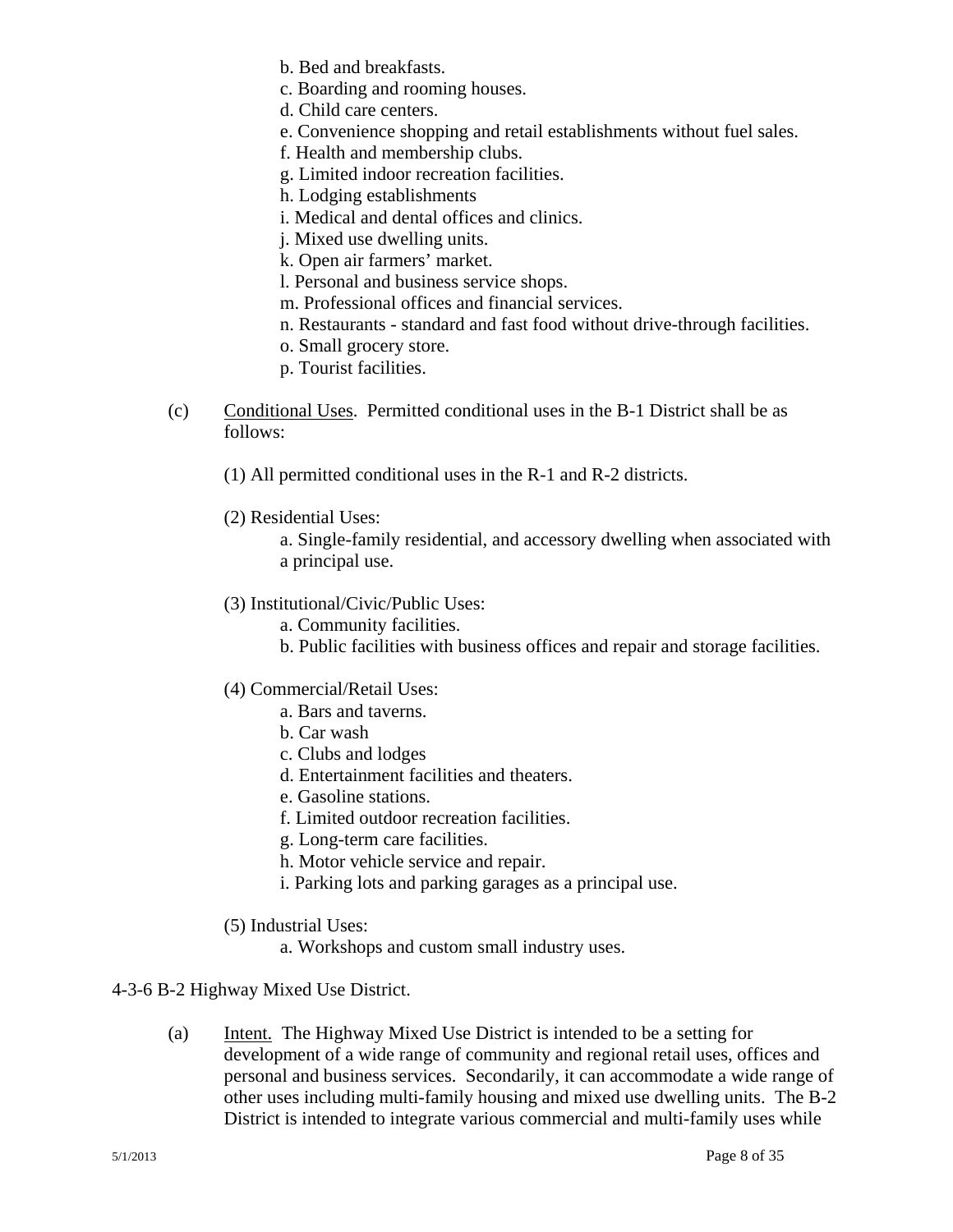transitioning from the highway to adjacent lower density neighborhoods.

While some Highway Mixed Use Commercial District areas may continue to meet the need for auto-related and other auto-oriented uses, it is the City's intent that the B-2 District emphasize safe and convenient personal mobility in many forms, with planning and design that accommodates pedestrians. Further, the B-2 District is intended to function with, rather than compete with, the downtown area. The City Pattern Plan (Section 6-3 of this Code) is to be used as a guide to connect and strengthen both commercial districts.

The Highway corridor is a visible commercial area for the community; attention to the Community Design Principles and Development Standards outlined in Article 6 is required for approval.

- (b) Permitted Uses. Permitted principal uses in the B-2 District are as follows:
	- (1) Accessory/Miscellaneous Uses:
		- a. Accessory buildings.
		- b. Accessory uses.
	- (2) Residential Uses:
		- a. Group homes.
		- b. Multiple family dwellings.
	- (3) Institutional/Civic/Public Uses:
		- a. Church or place of worship and assembly.
		- b. Parks and open space.

c. Public facilities, with or without business offices or repair and storage facilities.

- d. Transit facilities without repair or storage.
- (4) Commercial/Retail Uses:
	- a. Artisan and photography studios and galleries.
	- b. Bed and breakfasts.
	- c. Boarding and rooming houses.
	- d. Car wash.
	- e. Child care centers.
	- f. Convenience retail stores with or without fuel sales.
	- g. Equipment rental establishments (without outdoor storage).
	- h. Food catering.
	- i. Funeral homes.
	- j. Gasoline stations.
	- k. Health and membership clubs.
	- l. Limited indoor recreation facilities.
	- m. Lodging establishments.
	- n. Long term care facilities.
	- o. Medical and dental offices and clinics
	- p. Mixed use dwelling units.
	- q. Motor vehicle service and repair (minor repairs).
	- r. Open-air farmers' markets.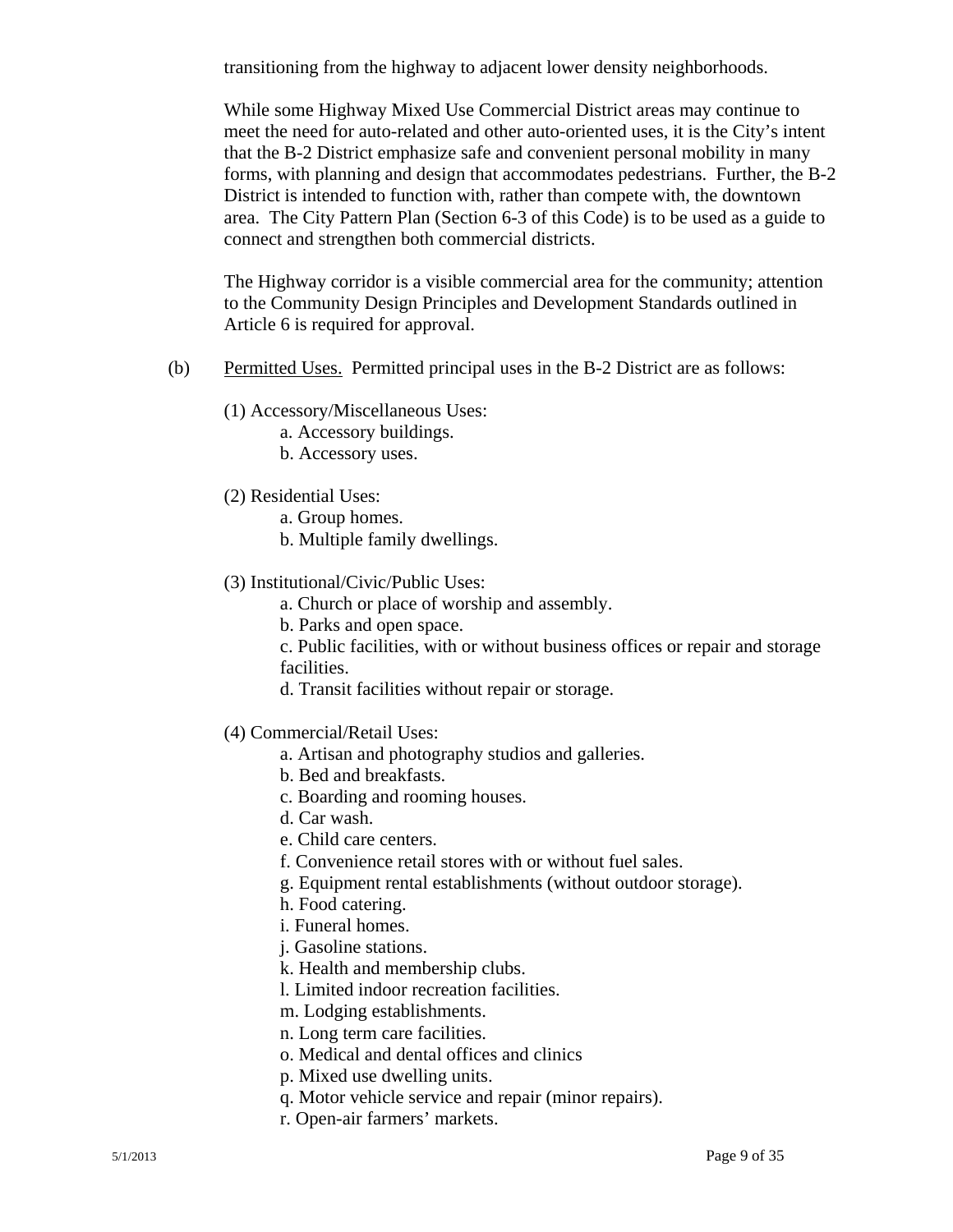- s. Licensed Personal Care and business service shops.
- t. Plant nurseries and greenhouses.
- u. Print shops.
- v. Professional offices and financial services.
- w. Restaurants, with or without drive-through facilities.
- x. Large retail establishments.
- y. Small grocery stores.
- z. Supermarkets.
- aa. Tourist facilities.
- bb. Veterinary facilities, small animal clinics.
- (5) Industrial uses:

a. Workshop and custom small industry uses.

- (c) Conditional Uses. Permitted conditional uses in the B-2 District include the following:
	- (1) Residential Uses:
		- a. Single-family dwellings.
		- b. Two-family dwellings.
	- (2) Institutional/Civic/Public Uses:
		- a. Community facilities.
		- b. Golf courses and/or Golf Driving Ranges.
		- c. Public and private schools.
		- d. Public facilities with business offices and repair and storage facilities.
	- (3) Commercial/Retail Uses:
		- a. Auto, RV, boat and truck sales.\*
		- b. Auto, RV, boat and truck storage\*
		- c. Bars and taverns.
		- d. Clubs and lodges.
		- e. Entertainment facilities and theaters.
		- f. Equipment, truck and trailer rental establishments.
		- g. Hospitals.
		- h. Limited outdoor recreation facility.
		- i. Motor vehicle service and repair (major repairs).
		- j. Nightclubs.
		- k. Parking lots and parking garages.
		- l. RV parks
		- m. Retail and supply yard establishments with outdoor storage.
		- n. Veterinary hospitals.

\*Automobile sales and rental uses shall be limited to ten (10) percent of the total linear frontage along Highway within the City limits.

- (4) Industrial Uses:
	- a. Enclosed mini-storage facilities.
	- b. Research, experimental or testing laboratories.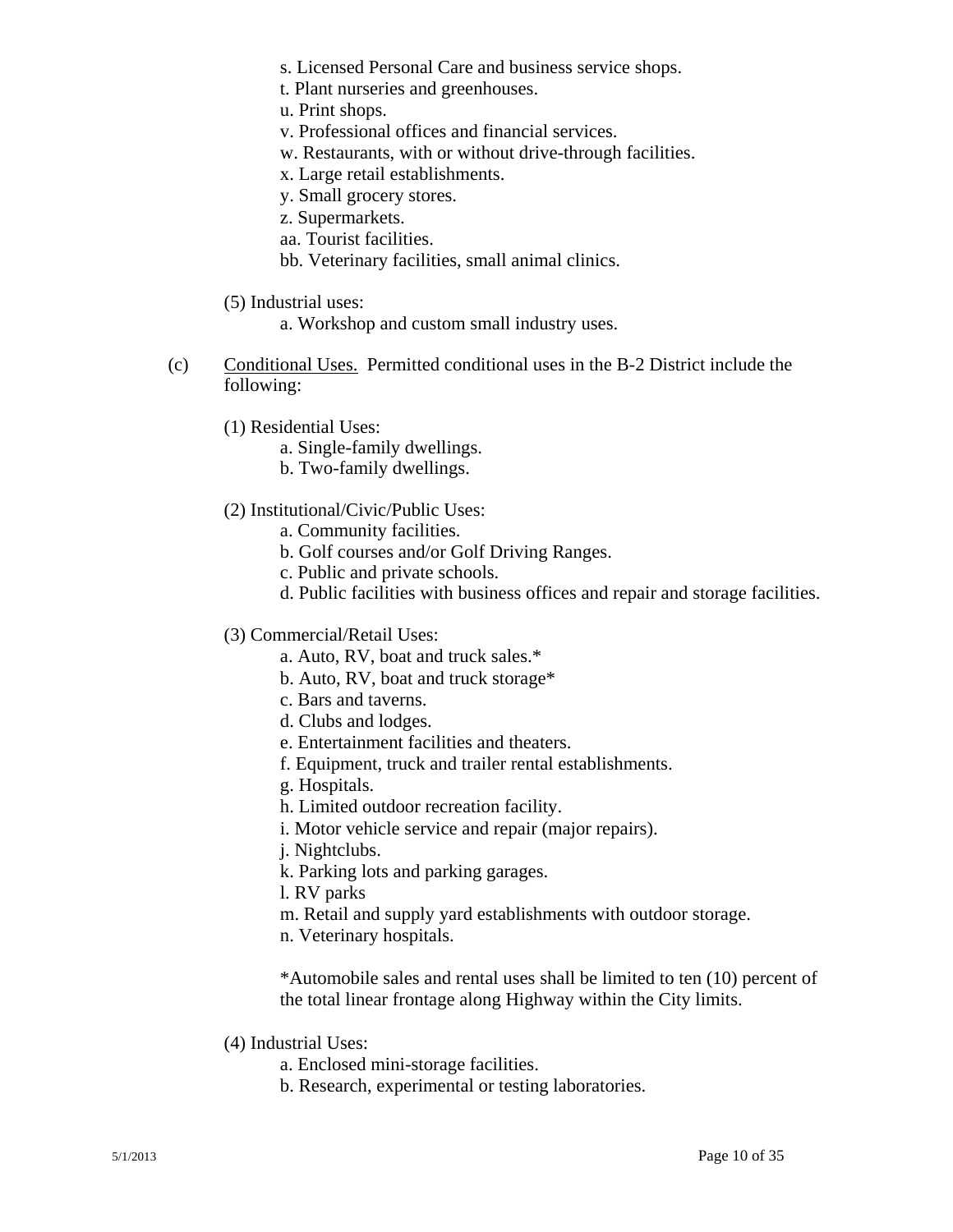#### *4-3-7* MH Mobile Home Park District.

- (a) Intent. This is a high density residential district on a parcel of land under single ownership or control on which two (2) or more mobile homes are occupied as residences.
- (b) General Requirements. Requirements applicable to MH Districts include the following:

(1) The minimum number of acres which may constitute a MH district shall be one (1) acres.

(c) Principal Uses. Permitted principal uses in the MH District include the following:

(1) Accessory buildings and accessory uses.

(2) Home occupations.

(3) Mobile homes.

(4) Parks and open space

(5) Public facilities, provided business offices and repair and storage facilities are not included.

### 4-3-8 C Commercial District

 (a) Intent. This is a commercial district intended to provide for the location of auto oriented and auto-dependent uses and/or uses which provide a wide range of general retail goods and services for residents of the entire community, as well as businesses and highway users, primarily inside of enclosed structures.

 The intent of these provisions is to facilitate convenient auto and pedestrian access, minimize traffic congestion and give consideration to site and architectural aesthetics. Locations for this zone require good access to major arterial streets and adequate water, sewer and power.

(b) Principal Uses. Permitted principal uses in the C District are as follows:

(1) All permitted principal uses in the B-2 District

(2) Bars and taverns.

(3) Clubs and lodges.

- (4) Entertainment facilities and theaters.
- (c) Conditional Uses. Permitted conditional uses in the C District are as follows:

(1) All permitted conditional uses in the B-2 District.

 (2) Public and private schools for elementary, intermediate and high school education.

(3) RV parks.

(4) Small animal boarding (kennels).

(5) Warehouse, distribution and wholesale uses.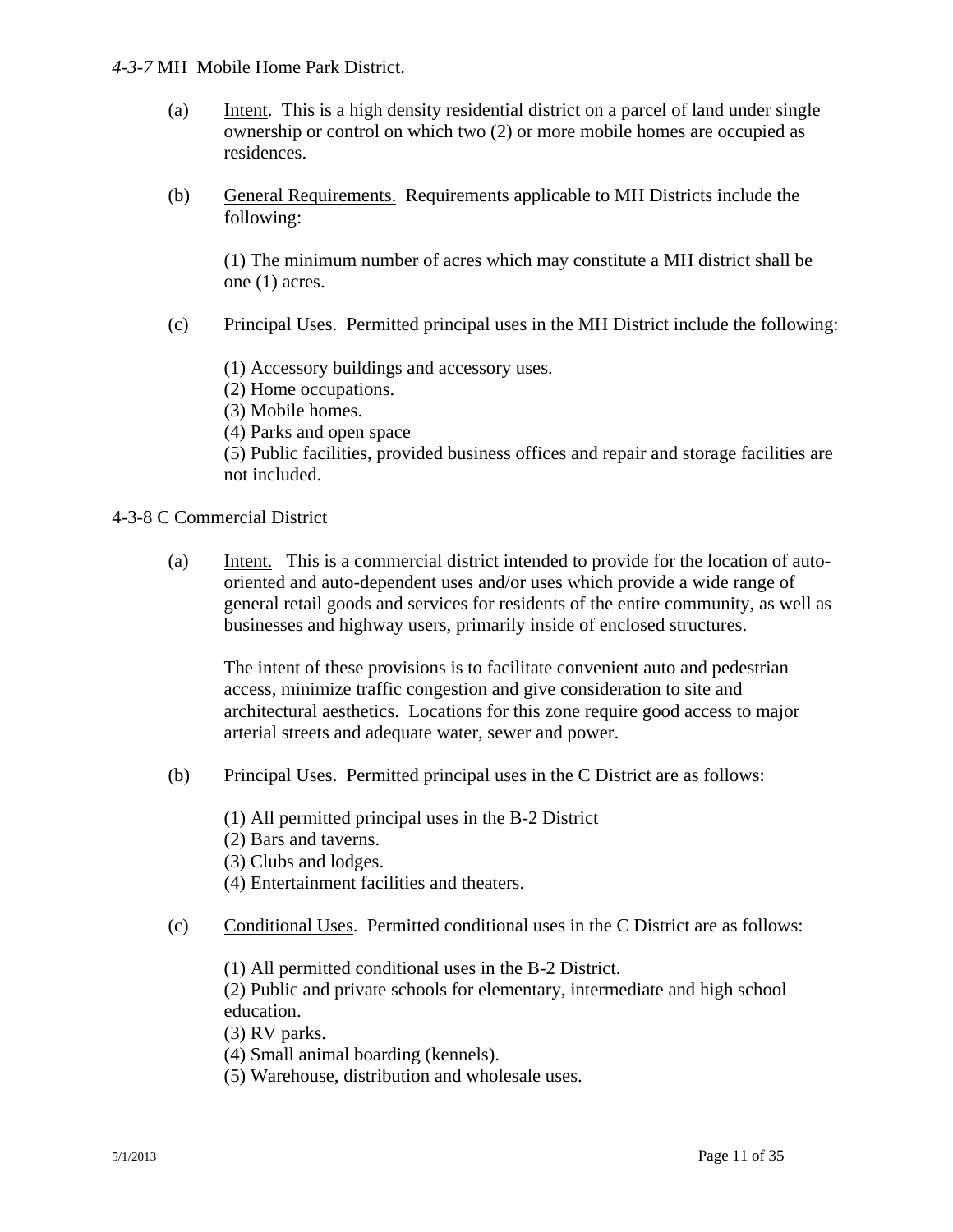#### *4-3-9 I Industrial District.*

 (a) Intent. This zoning district is intended to provide locations for a variety of workplaces and employment opportunities, including light industrial uses, research and development offices and institutions, manufacturing, warehousing and distributing, indoor and outdoor storage and a wide range of commercial and industrial operations. This district is also intended to accommodate secondary uses that complement and support the primary workplace uses, such as hotels, restaurants, convenience shopping, child care and housing. Locations for this zone require good access to major arterial streets and adequate water, sewer and power.

 Additionally, this district is intended to encourage the development of planned office and business parks; to promote excellence in the design and construction of buildings, outdoor spaces, transportation facilities and streetscapes.

- (b) Principal Uses. Permitted principal uses in the I District shall be as follows:
	- (1) Accessory buildings and accessory uses.
	- (2) Auto, RV, boat and truck storage
	- (3) Car wash.
	- (4) Enclosed mini-storage facilities.
	- (5) Equipment rental establishments without outdoor storage.

(6) Gasoline stations.

(7) Manufacturing and preparing food products.

 (8 Manufacturing, assembly or packaging of products from previously prepared materials.

(9) Manufacturing of electric or electronic instruments and devices.

(10) Motor vehicle service and repair establishments (minor and major repairs).

(11) Parking lots and parking garages (as principal use).

(12)Parks and open space.

- (13) Plant nurseries and greenhouses.
- (14) Plumbing, electrical and carpenter shops.

 (15) Public facilities with or without business offices and repair and storage facilities.

(16)Research, experimental or testing laboratories.

(17) Retail and supply yard establishments with outdoor storage.

(18) Veterinary facilities, large animal clinics.

(19) Warehouse, distribution and wholesale uses.

 (20) Wireless telecommunications facilities (as permitted in Section 4-11 in this Code).

(21) Workshops and custom small industry uses.

(c) Limitations. Any use in this district shall conform to the following requirements:

 (1) All manufacturing and similar uses shall be carried on entirely within a completely enclosed structure.

 (2) Dust, fumes, odors, smoke, vapor and noise shall be confined to the site and be controlled in accordance with the state air pollution laws.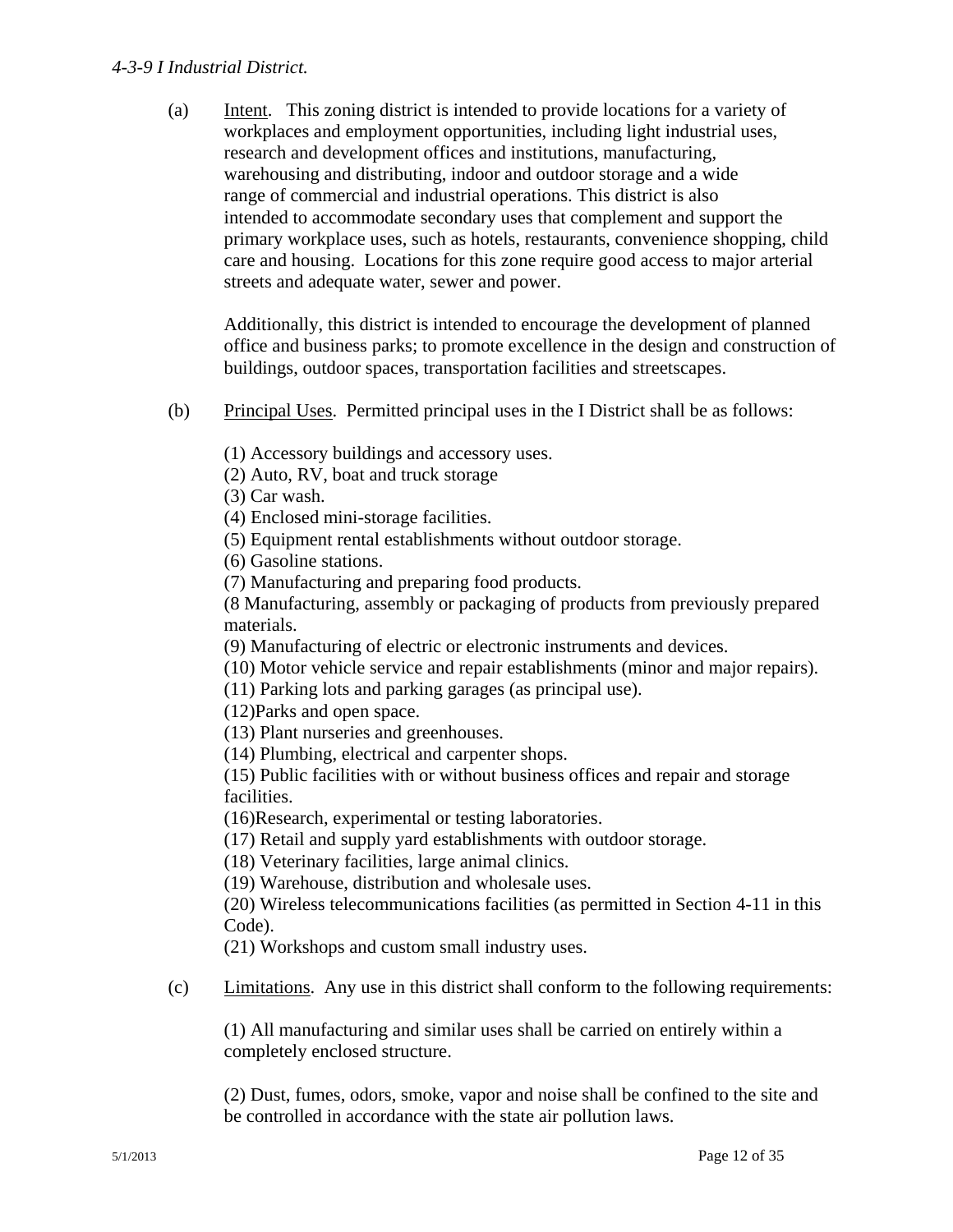(3) Outdoor storage, equipment and refuse areas shall be concealed from view from abutting rights-of-way and from adjoining residential districts.

 (4) Travel and parking portions of the lot shall be surfaced with asphalt, concrete, compressed gravel or equivalent, maintainable surfacing with erosion control.

 (5) Light fixtures in parking areas shall be hooded and mounted not more than twenty-five (25) feet above the ground level and oriented in such a manner as not to shine into residential areas. Lighting shall conform to the requirements in Section 6-21 of this Code.

(d) Conditional Uses.Permitted conditional uses in the I District shall be as follows:

(1) Accessory dwelling when associated with a permitted use.

(2) Adult uses including product sales and entertainment.

(3) Artisan and photography studios and galleries.

(4) Automobile, recreational vehicle, boat and truck sales.

(5) Bars and taverns.

(6) Child care centers.

(7) Convenience shopping and retail establishments.

(8) Dry cleaning plants.

(9) Entertainment facilities and theaters.

(10) Equipment, truck, trailer rental establishments with outdoor storage.

(11) Golf courses and/or Golf Driving Ranges.

(12) Group homes.

(13) Limited outdoor recreation facilities.

(14) Lodging establishments.

(15) Night clubs.

(16) Open-air farmers' markets.

(17) Personal and business service shops.

(18) Recycling facilities.

(19) Resource extraction, processes and sales establishments.

(20) Restaurants with drive-throughs.

(21) Sales and leasing of farm implements, heavy equipment sales,

mobile/manufactured homes, and heavy excavation equipment.

(22) Small animal boarding (kennels).

(23) Small grocery stores.

(24) Veterinary hospitals.

# 4-3-10 H Hazard Overlay District.

(a) Intent. This district is to be used where known geologic hazards and flood-prone areas exist. It shall be used as an overlay to any other zone.

(b) Principal Uses. Principal permitted uses in the H district shall be as follows:

(1) Any use set forth in the existing zone provided that the hazard has been mitigated to the satisfaction of the Planning Commission and the City Council, and only by conditional use review.

(2) Parks and open space.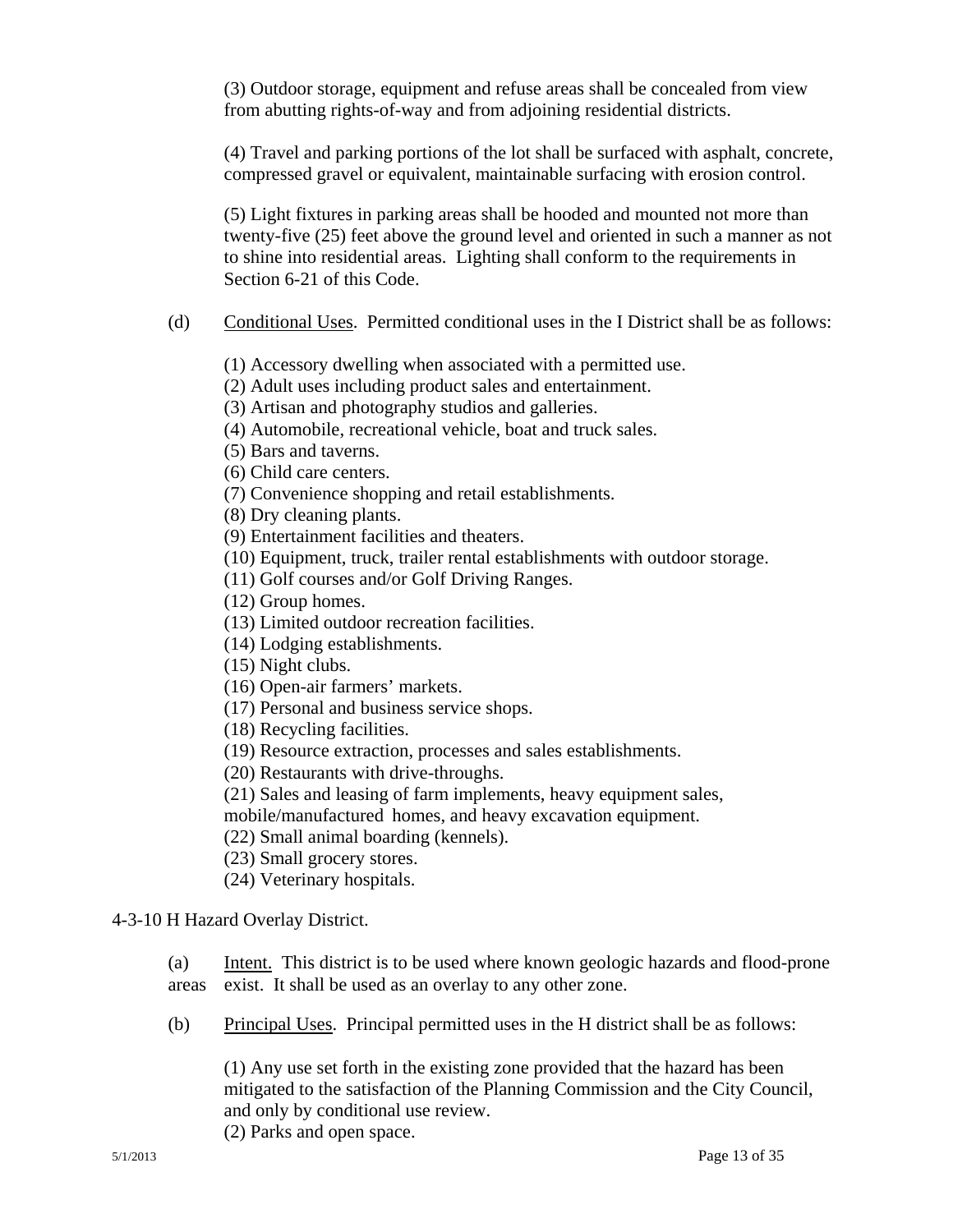(c) Conditional Uses. Permitted conditional uses in the H District shall be as follows:

(1) Golf course driving range.

(2) Limited outdoor recreation facilities.

(3) Resource extraction, processes and sales establishment.

## 4-3-11 O Open District.

- (a) Intent. The purpose of this district is to preserve existing open areas without structures where topography, including slopes steeper than 20% grade, and other factors, such as known geologic hazards and flood-prone areas, are prevalent.
- (b) Principal Uses. Principal permitted uses in the O district shall be as follows:

(1) Parks and open space.

- (c) Conditional Uses. Permitted conditional uses in the O District shall be as follows:
	- (1) Cemeteries.
	- (2) Limited outdoor recreation facilities.
	- (3) Public facilities without business offices and repair and storage facilities.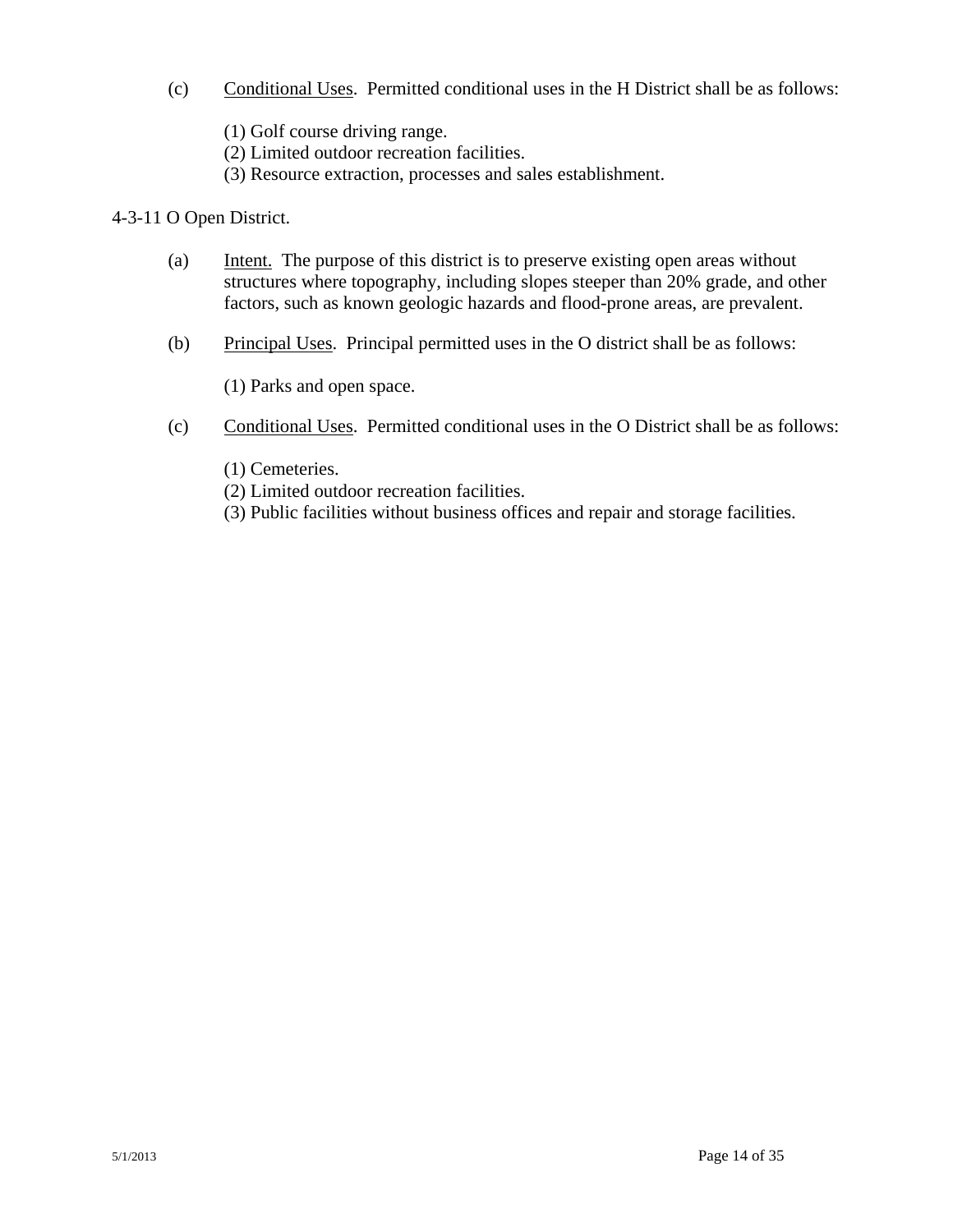# **Sec. 4-4 Matrix of Permitted and Conditional Uses by Zoning District**

The following codes are used in the table below:

- P Permitted Principal Use
- C Permitted Conditional Use
- \* Use Prohibited

| <b>PERMITTED USES</b>                                                                                     | $R-1$         | $R-2$          | <b>MH</b>    | $B-1$         | $B-2$          | $\mathbf C$   | I              | $H^a$        | $\mathbf 0$   |
|-----------------------------------------------------------------------------------------------------------|---------------|----------------|--------------|---------------|----------------|---------------|----------------|--------------|---------------|
| <b>Residential Uses</b>                                                                                   |               |                |              |               |                |               |                |              |               |
| Accessory buildings and accessory uses                                                                    | $\mathbf{P}$  | $\mathbf{P}$   | $\mathbf{P}$ | $\mathbf P$   | $\mathbf{P}$   | $\mathbf{P}$  | $\mathbf{P}$   |              | *             |
| Accessory dwelling when associated with a permitted use $b$                                               | $\mathbf{P}$  | P              | *            | $\mathcal{C}$ | *              | *             | $\mathcal{C}$  |              | *             |
| Group homes                                                                                               | $\mathbf{P}$  | $\overline{P}$ | *            | $\mathbf{P}$  | $\mathbf{P}$   | $\mathbf{P}$  | $\mathbf C$    |              | *             |
| Mobil home                                                                                                | $\ast$        | $\ast$         | $\mathbf{P}$ | $\ast$        | $\ast$         | $\ast$        | $\ast$         |              | *             |
| Multiple-family dwellings                                                                                 | $\ast$        | $\mathbf{P}$   | *            | P             | $\mathbf{P}$   | $\mathbf{P}$  | $\ast$         |              | *             |
| Senior housing                                                                                            | $\ast$        | $\mathbf{P}$   | ∗            | $\mathbf{P}$  | $\ast$         | $\ast$        | $\ast$         |              | *             |
| Single-family detached dwellings                                                                          | $\mathbf{P}$  | $\mathbf{P}$   | P            | $\mathcal{C}$ | $\mathcal{C}$  | $\mathbf C$   | $\ast$         |              | *             |
| Two-family dwellings                                                                                      | $\ast$        | $\mathbf P$    | $\ast$       | $\mathbf{P}$  | $\mathcal{C}$  | $\mathbf C$   | $\ast$         |              | *             |
| <b>Institutional/Civic/Public Uses</b>                                                                    |               |                |              |               |                |               |                |              |               |
| Cemeteries                                                                                                | $\ast$        | $\ast$         | $\ast$       | $\ast$        | $\ast$         | $\ast$        | $\ast$         | $\ast$       | $\mathcal{C}$ |
| Churches or place of worship and<br>assembly                                                              | $\mathbf C$   | $\mathcal{C}$  | ∗            | $\mathbf{P}$  | $\mathbf{P}$   | $\mathbf{P}$  | $\ast$         |              | *             |
| Community facilities                                                                                      | $\mathbf C$   | $\mathbf C$    | ∗            | $\mathbf C$   | $\mathbf C$    | $\mathcal{C}$ | $\ast$         |              | *             |
| Golf courses                                                                                              | $\mathbf C$   | $\mathsf{C}$   | *            | $\mathcal{C}$ | $\overline{C}$ | $\ast$        | $\mathcal{C}$  |              | *             |
| Golf driving range                                                                                        | $\mathcal{C}$ | $\mathcal{C}$  | ∗            | $\mathcal{C}$ | $\overline{C}$ | $\ast$        | $\overline{C}$ | $\mathsf{C}$ | *             |
| Parks and open space                                                                                      | $\mathbf{P}$  | $\overline{P}$ | $\mathbf{P}$ | $\mathbf{P}$  | $\overline{P}$ | $\mathbf{P}$  | $\mathbf{P}$   | $\mathbf{P}$ | P             |
| Public and private schools for<br>elementary, intermediate and high<br>school education                   | $\mathsf{C}$  | $\mathbf C$    | ∗            | $\mathbf C$   | ∗              | $\mathcal{C}$ | $\ast$         |              | *             |
| Public and private schools, including<br>colleges, vocational training and<br>technical training          | $\ast$        | $\ast$         | ∗            | $\mathbf{P}$  | $\mathcal{C}$  | $\mathbf C$   | $\ast$         |              | *             |
| Public facilities provided that business<br>offices and repair and storage facilities<br>are not included | $\mathbf C$   | $\mathcal{C}$  | $\mathbf{P}$ | $\mathbf{P}$  | $\mathbf{P}$   | $\mathbf{P}$  | $\mathbf{P}$   |              | $\mathsf{C}$  |
| Public facilities with business offices,<br>but without repair and storage facilities                     | $\ast$        | $\ast$         | $\ast$       | $\mathbf P$   | ${\bf P}$      | ${\bf P}$     | ${\bf P}$      |              | *             |
| Public facilities with business offices<br>and repair and storage facilities                              | $\ast$        | $\ast$         | ∗            | $\mathsf{C}$  | $\, {\bf P}$   | $\mathsf{C}$  | $\, {\bf P}$   |              | *             |
| <b>PERMITTED USES</b><br><b>Institutional/Civic/Public Uses (cont.)</b>                                   | $R-1$         | $R-2$          | <b>MH</b>    | $B-1$         | $B-2$          | $\mathbf C$   | I              | H            | $\mathbf 0$   |

<sup>&</sup>lt;u>a a d</u> <sup>a</sup> Any principal use or conditional use set forth in the underlying district is allowed provided that the hazard has been mitigated.

<sup>&</sup>lt;sup>b</sup> Accessory dwellings shall be limited to eight hundred fifty (850) square feet in floor area, with no more than one (1) per lot in addition to the single-family dwelling.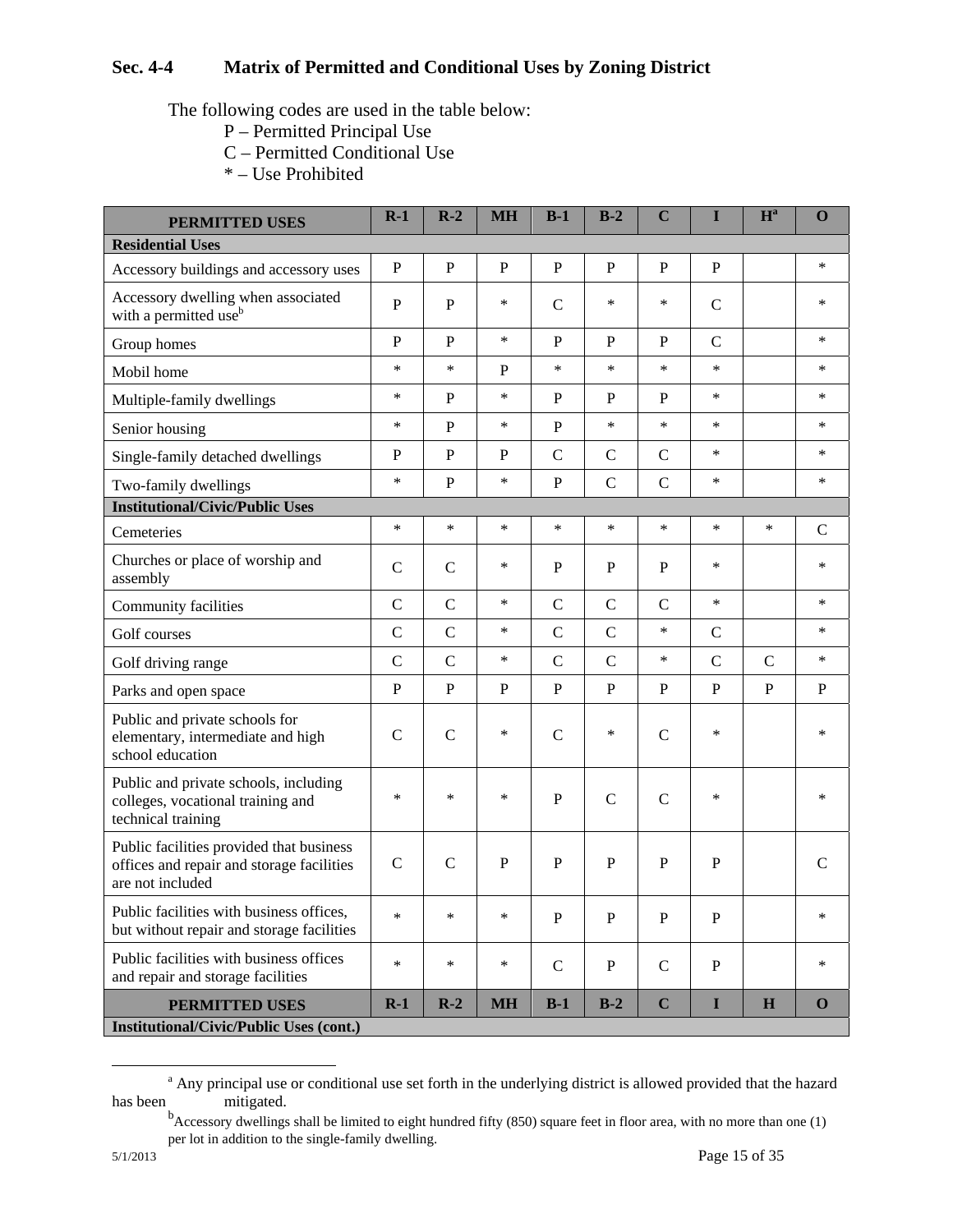| Transit facilities without repair or<br>storage                            | $\ast$       | $\ast$       | $\ast$      | *            | $\mathbf{P}$  | P             | $\ast$        |             | $\ast$       |  |
|----------------------------------------------------------------------------|--------------|--------------|-------------|--------------|---------------|---------------|---------------|-------------|--------------|--|
| <b>Business/Commercial/Retail Uses</b>                                     |              |              |             |              |               |               |               |             |              |  |
| Adult uses including product sales and<br>entertainment                    | $\ast$       | $\ast$       | $\ast$      | *            | *             | $\ast$        | $\mathsf{C}$  |             | *            |  |
| Artisan and photography studios and<br>galleries                           | $\ast$       | *            | ∗           | P            | $\mathsf{C}$  | $\mathcal{C}$ | $\mathsf{C}$  |             | *            |  |
| Auto, recreational vehicle, boat and<br>truck sales                        | $\ast$       | $\ast$       | $\ast$      | $\ast$       | $\mathsf{C}$  | $\mathsf{C}$  | $\mathsf{C}$  |             | *            |  |
| Auto, RV, boat and truck storage                                           | $\ast$       | $\ast$       | $\ast$      | $\ast$       | $\mathcal{C}$ | $\mathsf{C}$  | $\mathbf{P}$  |             | $\ast$       |  |
| Bars and taverns                                                           | $\ast$       | $\ast$       | $\ast$      | $\mathsf{C}$ | $\mathcal{C}$ | P             | $\mathsf{C}$  |             | $\ast$       |  |
| Bed and breakfasts                                                         | $\ast$       | $\mathbf C$  | $\ast$      | P            | $\mathbf{P}$  | $\mathbf{P}$  | $\ast$        |             | $\ast$       |  |
| Boarding and rooming houses                                                | $\ast$       | $\mathbf C$  | $\ast$      | $\mathbf{P}$ | $\, {\bf P}$  | $\mathbf{P}$  | *             |             | $\ast$       |  |
| Car wash                                                                   | $\ast$       | $\ast$       | $\ast$      | $\mathbf C$  | $\mathbf{P}$  | ${\bf P}$     | $\mathbf{P}$  |             | *            |  |
| Child care centers                                                         | $\mathsf{C}$ | $\mathbf C$  | $\ast$      | $\mathbf{P}$ | $\, {\bf P}$  | $\mathbf P$   | $\mathcal{C}$ |             | $\ast$       |  |
| Clubs and lodges                                                           | $\ast$       | $\ast$       | $\ast$      | $\mathbf C$  | $\mathbf C$   | $\, {\bf P}$  | $\ast$        |             | *            |  |
| Convenience shopping and retail<br>establishments                          | $\ast$       | $\ast$       | ∗           | P            | $\mathbf{P}$  | P             | $\mathsf{C}$  |             | *            |  |
| Entertainment facilities and theaters                                      | $\ast$       | $\ast$       | $\ast$      | $\mathbf C$  | $\mathcal{C}$ | $\mathbf{P}$  | $\mathbf C$   |             | $\ast$       |  |
| Equipment, rental establishments<br>without outdoor storage                | $\ast$       | $\ast$       | $\ast$      | ∗            | P             | P             | P             |             | *            |  |
| Equipment, truck and trailer rental<br>establishments with outdoor storage | $\ast$       | $\ast$       | $\ast$      | $\ast$       | $\mathsf{C}$  | $\mathcal{C}$ | $\mathsf{C}$  |             | *            |  |
| Food catering                                                              | $\ast$       | $\ast$       | $\ast$      | *            | $\mathbf{P}$  | P             | $\ast$        |             | $\ast$       |  |
| Funeral homes                                                              | $\ast$       | $\ast$       | $\ast$      | *            | $\, {\bf P}$  | P             | *             |             | $\ast$       |  |
| Gasoline stations                                                          | $\ast$       | $\ast$       | $\ast$      | $\mathsf{C}$ | P             | $\mathbf{P}$  | P             |             | *            |  |
| Health and membership clubs                                                | $\ast$       | $\ast$       | $\ast$      | P            | $\, {\bf P}$  | P             | $\ast$        |             | $\ast$       |  |
| Home occupations - with restrictions                                       | $\mathbf P$  | P            | $\mathbf P$ | ${\bf P}$    | *             | $\ast$        | $\ast$        |             | *            |  |
| Hospitals                                                                  | $\ast$       | $\ast$       | $\ast$      | $\ast$       | $\mathbf C$   | $\mathsf{C}$  | $\ast$        |             | $\ast$       |  |
| Large retail establishments                                                | $\ast$       | $\ast$       | $\ast$      | $\ast$       | $\mathbf{P}$  | $\mathbf{P}$  | $\ast$        |             | $\ast$       |  |
| Limited indoor recreation facility                                         | $\ast$       | $\ast$       | $\ast$      | ${\bf P}$    | ${\bf P}$     | $\, {\bf P}$  | $\ast$        |             | $\ast$       |  |
| Limited outdoor recreation facility                                        | $\mathbf C$  | $\mathsf{C}$ | $\ast$      | $\mathbf C$  | $\mathbf C$   | $\mathbf C$   | $\mathbf C$   | $\mathbf C$ | $\mathsf{C}$ |  |
| Lodging establishments                                                     | $\ast$       | $\ast$       | $\ast$      | $\mathbf{P}$ | $\mathbf{P}$  | $\, {\bf P}$  | $\mathbf C$   |             | $\ast$       |  |
| Long term care facilities                                                  | $\ast$       | $\mathsf{C}$ | $\ast$      | $\mathbf C$  | $\mathbf{P}$  | $\mathbf{P}$  | $\ast$        |             | $\ast$       |  |
| Medical and dental offices and clinics                                     | $\ast$       | $\ast$       | $\ast$      | $\mathbf{P}$ | $\mathbf{P}$  | $\, {\bf P}$  | $\ast$        |             | $\ast$       |  |
| Mixed-use dwelling units                                                   | $\ast$       | $\ast$       | $\ast$      | $\mathbf{P}$ | $\mathbf{P}$  | $\mathbf{P}$  | $\ast$        |             | $\ast$       |  |
| Motor vehicle service and repair (minor<br>repairs)                        | $\ast$       | $\ast$       | $\ast$      | $\mathsf{C}$ | P             | $\mathbf{P}$  | P             |             | $\ast$       |  |
| <b>PERMITTED USES</b>                                                      | $R-1$        | $R-2$        | <b>MH</b>   | $B-1$        | $B-2$         | $\mathbf C$   | I             | H           | $\Omega$     |  |
| <b>Business/Commercial/Retail Uses (cont.)</b>                             |              |              |             |              |               |               |               |             |              |  |
| Motor vehicle service and repair<br>establishments (major repairs)         | $\ast$       | $\ast$       | $\ast$      | $\ast$       | $\mathbf C$   | $\mathbf C$   | $\mathbf{P}$  |             | $\ast$       |  |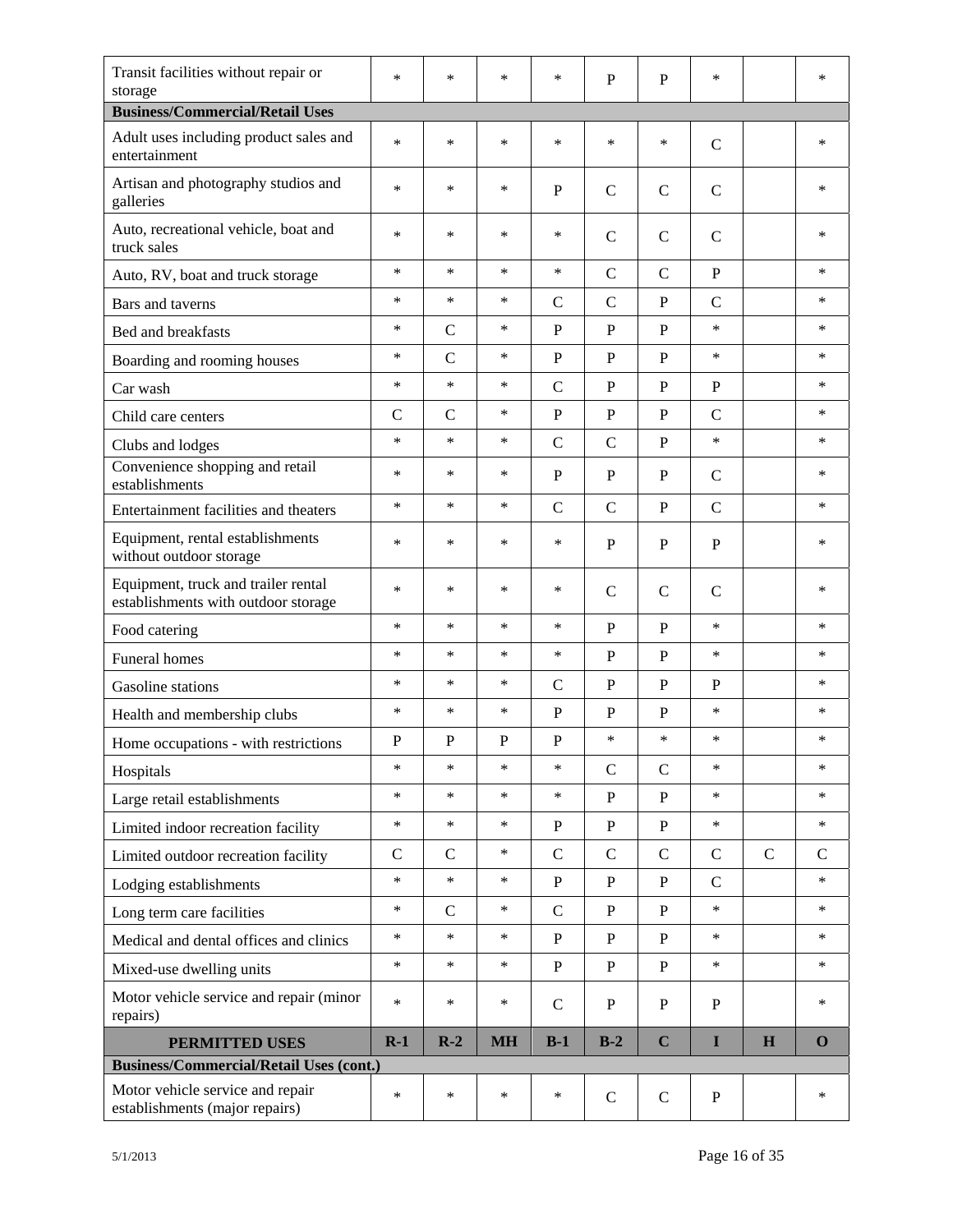| Night clubs                                                                                       | $\ast$ | $\ast$ | $\ast$    | $\ast$       | $\mathsf{C}$   | $\mathcal{C}$ | $\mathbf C$   |   | $\ast$      |
|---------------------------------------------------------------------------------------------------|--------|--------|-----------|--------------|----------------|---------------|---------------|---|-------------|
| Open-air farmers' markets                                                                         | $\ast$ | $\ast$ | $\ast$    | $\mathbf{P}$ | $\mathbf{P}$   | $\mathbf{P}$  | $\mathcal{C}$ |   | $\ast$      |
| Parking lots and parking garages (as a<br>principal use)                                          | $\ast$ | $\ast$ | ∗         | $\mathsf{C}$ | $\mathbf C$    | $\mathcal{C}$ | $\mathbf{P}$  |   | $\ast$      |
| Personal and business service shops                                                               | $\ast$ | $\ast$ | $\ast$    | $\mathbf{P}$ | $\mathbf{P}$   | $\mathbf{P}$  | $\mathbf C$   |   | $\ast$      |
| Plant nurseries & greenhouses                                                                     | $\ast$ | $\ast$ | $\ast$    | $\ast$       | $\mathbf{P}$   | $\, {\bf P}$  | $\mathbf{P}$  |   | *           |
| Print shops                                                                                       | $\ast$ | $\ast$ | ∗         | $\ast$       | $\mathbf{P}$   | $\mathbf{P}$  | $\ast$        |   | $\ast$      |
| Professional offices, financial services                                                          | $\ast$ | $\ast$ | $\ast$    | $\mathbf{P}$ | $\mathbf{P}$   | ${\bf P}$     | $\ast$        |   | $\ast$      |
| RV parks                                                                                          | $\ast$ | $\ast$ | *         | $\ast$       | $\overline{C}$ | $\mathcal{C}$ | $\ast$        |   | $\ast$      |
| Restaurants/standard & fast food<br>without drive-thru                                            | $\ast$ | $\ast$ | $\ast$    | $\mathbf{P}$ | P              | P             | $\ast$        |   | *           |
| Restaurants with drive-thru                                                                       | $\ast$ | $\ast$ | $\ast$    | $\ast$       | $\mathbf{P}$   | $\, {\bf P}$  | $\mathbf C$   |   | $\ast$      |
| Retail and supply yard establishments<br>with outdoor storage                                     | $\ast$ | $\ast$ | ∗         | $\ast$       | $\mathcal{C}$  | $\mathcal{C}$ | $\mathbf P$   |   | *           |
| Sales and leasing of farm implements,<br>heavy equipment sales, and heavy<br>excavation equipment | $\ast$ | $\ast$ | ∗         | *            | *              | $\ast$        | $\mathcal{C}$ |   | *           |
| Small animal boarding (kennels)                                                                   | $\ast$ | $\ast$ | ∗         | $\ast$       | $\ast$         | $\mathsf{C}$  | $\mathbf C$   |   | *           |
| Small grocery stores                                                                              | $\ast$ | $\ast$ | $\ast$    | $\mathbf{P}$ | ${\bf P}$      | $\mathbf P$   | $\mathbf C$   |   | $\ast$      |
| Supermarkets                                                                                      | $\ast$ | $\ast$ | ∗         | $\ast$       | $\mathbf{P}$   | $\, {\bf P}$  | $\ast$        |   | *           |
| <b>Tourist facilities</b>                                                                         | $\ast$ | $\ast$ | $\ast$    | $\mathbf{P}$ | $\mathbf{P}$   | $\, {\bf P}$  | $\ast$        |   | $\ast$      |
| Veterinary facilities, small animal<br>clinics                                                    | $\ast$ | $\ast$ | ∗         | $\ast$       | $\mathbf{P}$   | $\mathbf{P}$  | $\ast$        |   | $\ast$      |
| Veterinary facilities, large animal<br>clinics                                                    | $\ast$ | $\ast$ | ∗         | $\ast$       | $\ast$         | $\ast$        | $\mathbf{P}$  |   | *           |
| Veterinary hospitals                                                                              | $\ast$ | $\ast$ | *         | $\ast$       | $\mathcal{C}$  | $\mathcal{C}$ | $\mathcal{C}$ |   | $\ast$      |
| <b>Industrial Uses</b>                                                                            |        |        |           |              |                |               |               |   |             |
| Dry cleaning plants                                                                               | $\ast$ | $\ast$ | ∗         | *            | $\ast$         | $\ast$        | $\mathcal{C}$ |   | *           |
| Enclosed mini-storage facilities                                                                  | $\ast$ | $\ast$ | $\ast$    | $\ast$       | $\mathbf C$    | $\mathbf C$   | $\mathbf P$   |   | $\ast$      |
| Manufacturing and preparation of food<br>products                                                 | $\ast$ | $\ast$ | *         | $\ast$       | $\ast$         | $\ast$        | $\, {\bf P}$  |   | $\ast$      |
| Manufacturing, assembly or packaging<br>of products from previously prepared<br>materials         | $\ast$ | $\ast$ | ∗         | $\ast$       | $\ast$         | $\ast$        | $\mathbf{P}$  |   | $\ast$      |
| Manufacturing of electric or electronic<br>instruments and devices                                | $\ast$ | $\ast$ | $\ast$    | $\ast$       | $\ast$         | $\ast$        | $\mathbf{P}$  |   | $\ast$      |
| <b>PERMITTED USES</b>                                                                             | $R-1$  | $R-2$  | <b>MH</b> | $B-1$        | $B-2$          | $\mathbf C$   | I             | H | $\mathbf 0$ |
| <b>Industrial Uses (cont.)</b>                                                                    |        |        |           |              |                |               |               |   |             |
| Plumbing, electrical and carpenter<br>shops                                                       | $\ast$ | $\ast$ | $\ast$    | $\ast$       | $\ast$         | $\ast$        | ${\bf P}$     |   | $\ast$      |
| Recycling facilities                                                                              | $\ast$ | $\ast$ | $\ast$    | $\ast$       | $\ast$         | $\ast$        | $\mathcal{C}$ |   | $\ast$      |
| Research, experimental or testing<br>laboratories                                                 | $\ast$ | $\ast$ | $\ast$    | $\ast$       | $\mathcal{C}$  | $\mathsf{C}$  | $\mathbf P$   |   | $\ast$      |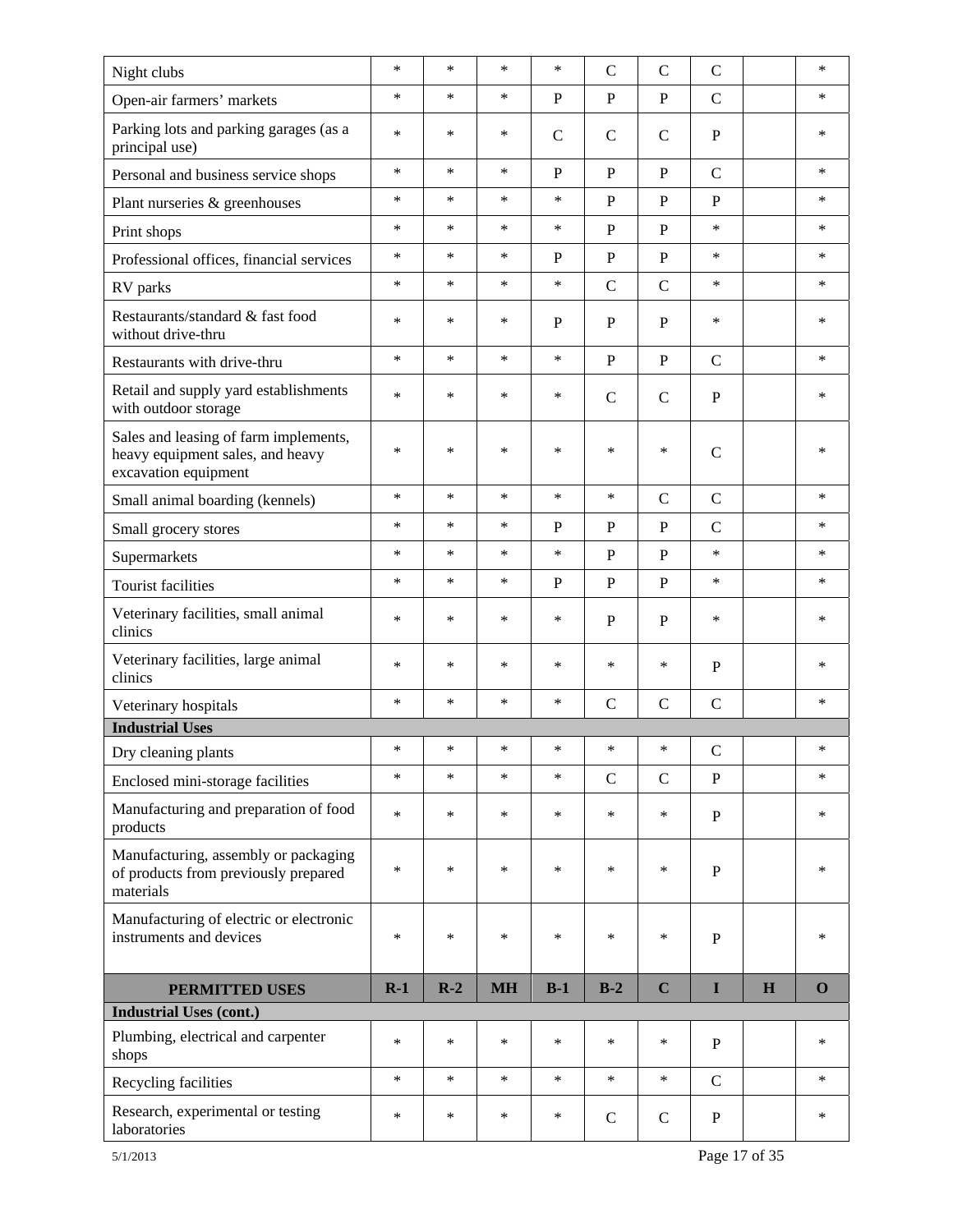| Resource extraction, processes and<br>sales establishment                                                                       | $\ast$ | $\ast$ | $\ast$ | $\ast$ | $\ast$ | $\ast$ | $\subset$ | ∗         |
|---------------------------------------------------------------------------------------------------------------------------------|--------|--------|--------|--------|--------|--------|-----------|-----------|
| Sales and leasing of farm implements,<br>heavy equipment sales,<br>mobile/manufactured homes, and heavy<br>excavation equipment | $\ast$ | $\ast$ | $\ast$ | $\ast$ | $\ast$ | $\ast$ |           | $^{\ast}$ |
| Warehouse, distribution and wholesale<br>uses                                                                                   | $\ast$ | $\ast$ | $\ast$ | $\ast$ | $\ast$ | C      | P         |           |
| Wireless telecommunications facilities                                                                                          | $\ast$ | $\ast$ | $\ast$ | $\ast$ | $\ast$ | $\ast$ | P         | ∗         |
| Workshops and custom small industry<br>uses                                                                                     | $\ast$ | *      | $\ast$ | C      | P      | P      | P         |           |

## **Sec. 4-5 Density and Dimensional Standards**

The following specifications shall be required in the zones identified:

*4-5-1 Residential Density and Dimensional Standards*

| <b>Standards</b>                                                          | <b>Zones</b> |                                                       |                    |  |  |  |  |  |
|---------------------------------------------------------------------------|--------------|-------------------------------------------------------|--------------------|--|--|--|--|--|
|                                                                           | $R-1$        | $R-2$                                                 | <b>MH</b>          |  |  |  |  |  |
| Minimum lot area<br>per dwelling (square feet, unless otherwise<br>noted) | 5,000        | 1,800                                                 | 4,000              |  |  |  |  |  |
| Minimum lot width (feet per dwelling)                                     | 50           | 20                                                    | 50                 |  |  |  |  |  |
| Minimum lot frontage (feet)                                               | 40           | 18 for townhomes. 35<br>for apartments and<br>condos. | 40                 |  |  |  |  |  |
| Minimum front yard setback <sup>a</sup> (feet)                            |              |                                                       |                    |  |  |  |  |  |
| Principal building                                                        | 15           | 15                                                    | 15                 |  |  |  |  |  |
| Front-loaded garage (measured from<br>the back of sidewalk)               | 22           | 22                                                    | 15                 |  |  |  |  |  |
| Accessory building                                                        | 55           | 45                                                    | 40                 |  |  |  |  |  |
| Minimum side yard setback (feet) <sup>b</sup>                             | 5            | 8                                                     | 10                 |  |  |  |  |  |
| Minimum distance between buildings (feet)                                 | 10           | Subject to building code                              | 20                 |  |  |  |  |  |
| Minimum rear yard setback (feet)<br>Principal building                    | 20           | 20                                                    | $10$ or $20^\circ$ |  |  |  |  |  |
| Garage with its entrance facing an<br>alley                               | 5            | 5                                                     | 5                  |  |  |  |  |  |
| Accessory building or structures                                          | 5            | 5                                                     | 5                  |  |  |  |  |  |
| Minimum floor area per dwelling unit                                      | 850          | 400                                                   | 864                |  |  |  |  |  |
| Maximum building height (feet)                                            | 35           | 35                                                    | 35                 |  |  |  |  |  |

a *Swimming Pools, Spas and Hot Tubs; Rear Yard Requirements.* All swimming pools, spas and hot tubs, including aboveground and in-ground pools, having a depth greater than eighteen (18) inches shall only be placed or constructed in the rear yard of a residential lot. No swimming pools, spas or hot tubs shall be placed or constructed in the front yard or side yard of any residential lot.

<sup>&</sup>lt;sup>b</sup>On corner lots, all sides of the lot with street frontage shall meet the applicable front yard setback.

<sup>&</sup>lt;sup>c</sup> Rear spacing shall be 20 feet when units are side to end and 10 feet when units are end to end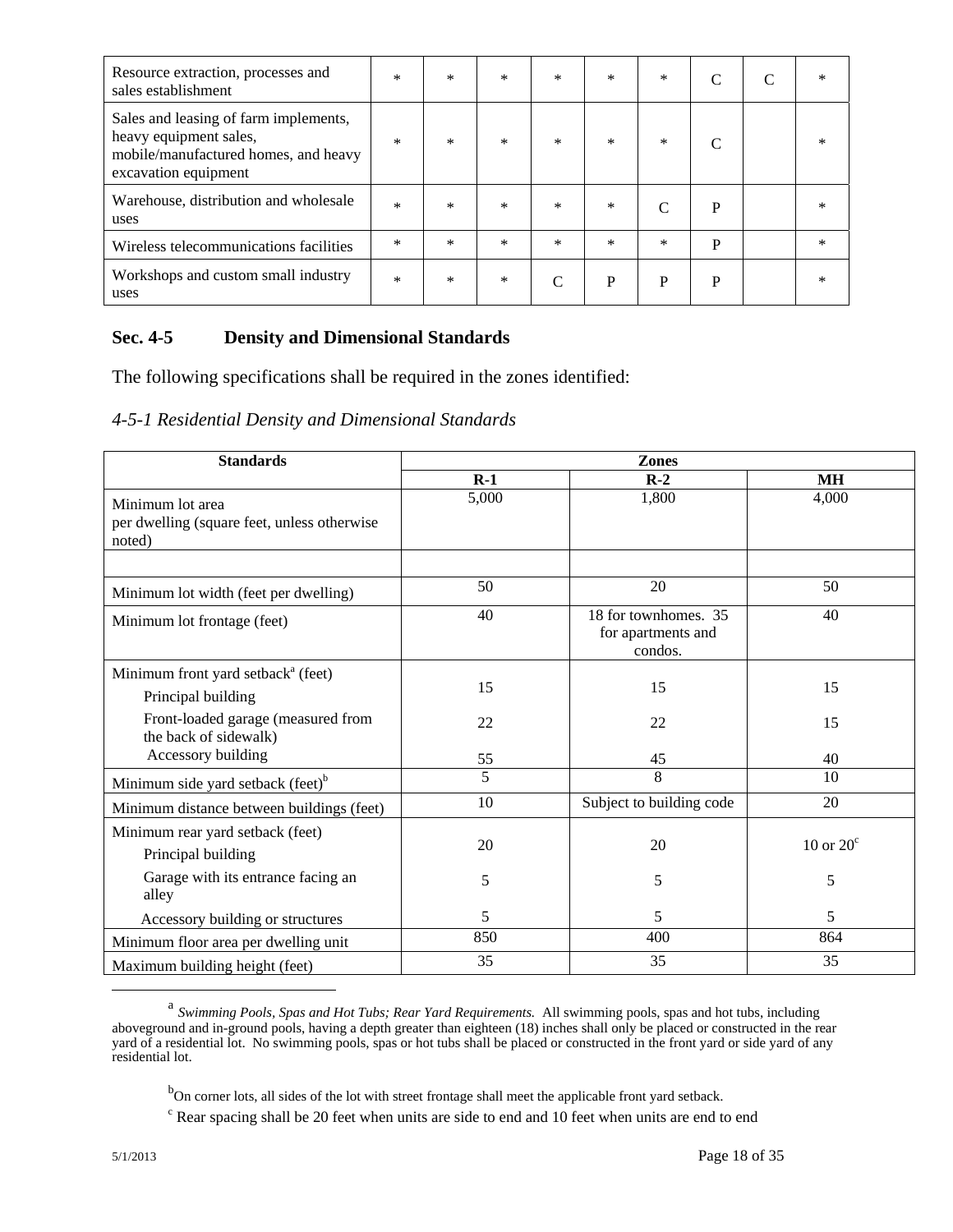

*4-5-2 Commercial, Industrial and Hazard Overlay Density and Dimensional Standards*

## **Figure 4-1**

The following code is used in the table below:

| <b>Standards</b>                                                          | Zone     |       |              |              |   |  |  |  |
|---------------------------------------------------------------------------|----------|-------|--------------|--------------|---|--|--|--|
|                                                                           | $B-1$    | $B-2$ |              |              | H |  |  |  |
| Minimum front yard setback (feet)                                         | $\Omega$ | 15    | 15           | 25           |   |  |  |  |
| Maximum side yard setback (feet)                                          | $\Omega$ |       |              |              |   |  |  |  |
| Minimum rear yard setback (feet)                                          | $0^a$    | 15    | $15^{\rm a}$ | 20           |   |  |  |  |
| Maximum floor area ratio (ratio of total<br>floor area to total lot area) | 2:1      | 1:1   | 1:1          | 1:1          |   |  |  |  |
| Maximum net density                                                       |          |       |              |              |   |  |  |  |
| Maximum building height (feet) <sup>b</sup>                               | 40       | 35    | 40           | $50^{\circ}$ |   |  |  |  |
| Maximum ground level footprint (square<br>feet)                           | 5,000    |       |              |              |   |  |  |  |

 $=$  No specific requirement

*4-5-3 Setback Requirements.* 

<sup>&</sup>lt;sup>a</sup> If alley-loaded parking is provided, minimum rear yard setback shall be 25'.

<sup>&</sup>lt;sup>b</sup> The building height limitations shall not apply to church spires, belfries, cupolas, or domes not used for human occupancy, nor to chimneys, water tanks, silos, nor to public building or structures located more than one (1) foot horizontally from the property line for each foot of building height.

<sup>c</sup> Subject to conditional review process and increased setback consideration.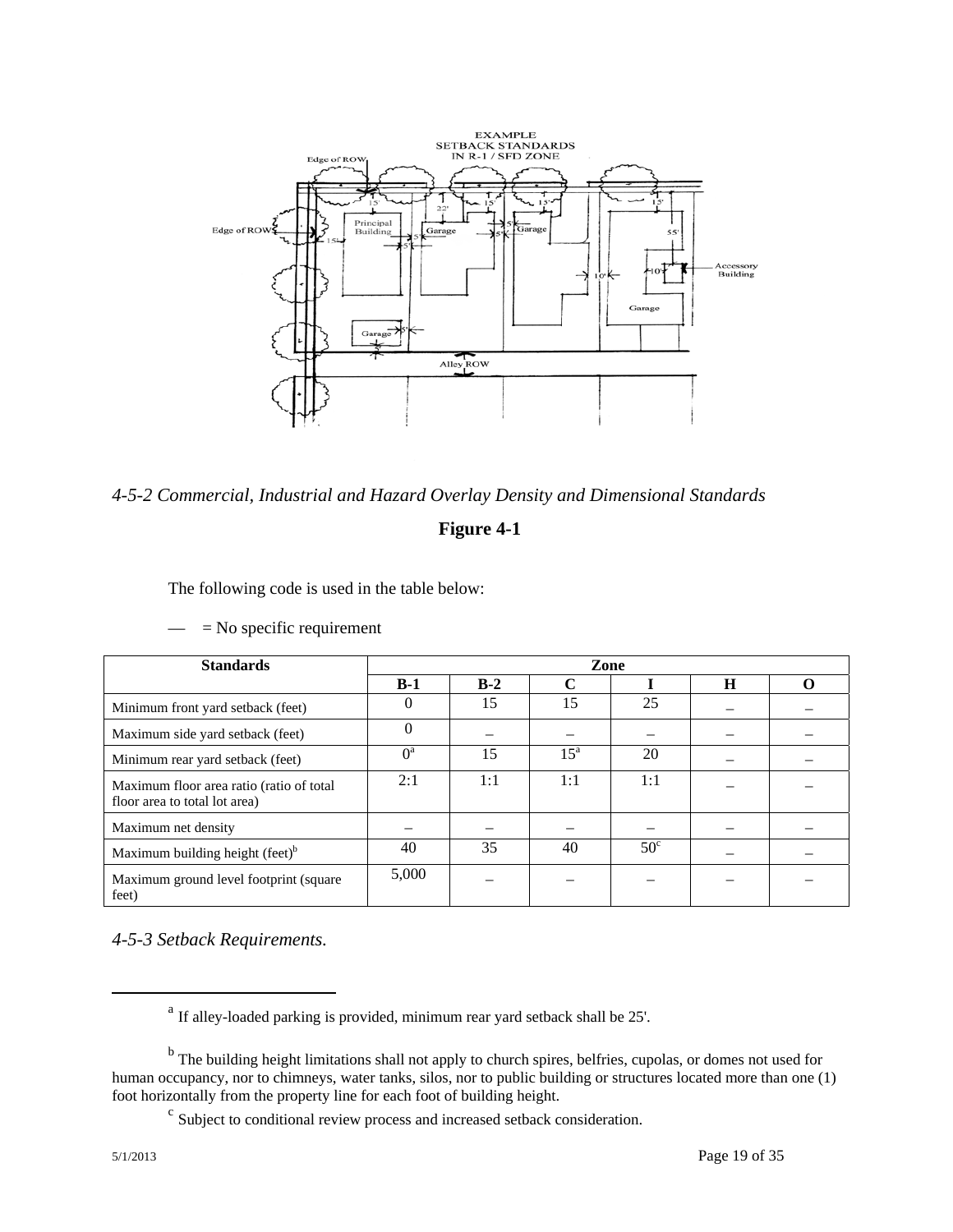- (a) On double frontage lots both streets shall be considered street frontages for purposes of calculating front yard setbacks.
- (b) On corner lots, all sides of the lot with street frontage shall meet the applicable front yard setback.
- (c) For purposes of setback calculations, a two-family dwelling shall be construed as one (1) building occupying one (1) lot.
- (d) On a vacant lot bordered on two (2) sides by previously constructed legal nonconforming buildings which do not meet the required front yard setback for the zoning district, the required front yard setback for the vacant lot shall be calculated as the average front yard setback of the two (2) adjacent buildings. Where a vacant lot is bordered on only one (1) side by such a legal nonconforming building, the required front yard setback shall be calculated as the average of the front yard setback of the adjacent building and the minimum front yard setback for the zoning district.
- (e) Permanent features allowed within setbacks shall include:

(1) Cornices, canopies, eaves or other similar architectural features if they extend no more than two (2) feet into a required setback and if they do not encroach into or overhang an easement;

(2) Steps or ramps to the principal entrance and necessary landings, provided they do not extend more than six (6) feet into the required setback;

(3) Landscaping;

(4) Fences and walls, subject to height and other restrictions per Section 6-18;

(5) Utility service lines to a structure and utility lines, wires and associated structures within a utility easement;

(6) Fire escapes, provided they do not extend more than six (6) feet into the required setback;

(7) Uncovered patios, porches and decks not more than thirty (30) inches above grade, provided they do not extend more than thirty (30) percent of the required setback distance into the required setback area; and

(8) Covered patios, porches, and decks attached to residential dwellings greater than thirty (30) inches in height may extend no more than five (5) feet into a required front or rear setback or five (5) feet into a required side yard setback adjacent to a street, provided they do not encroach into or overhang an easement or property line and do not obstruct any sight distance triangle.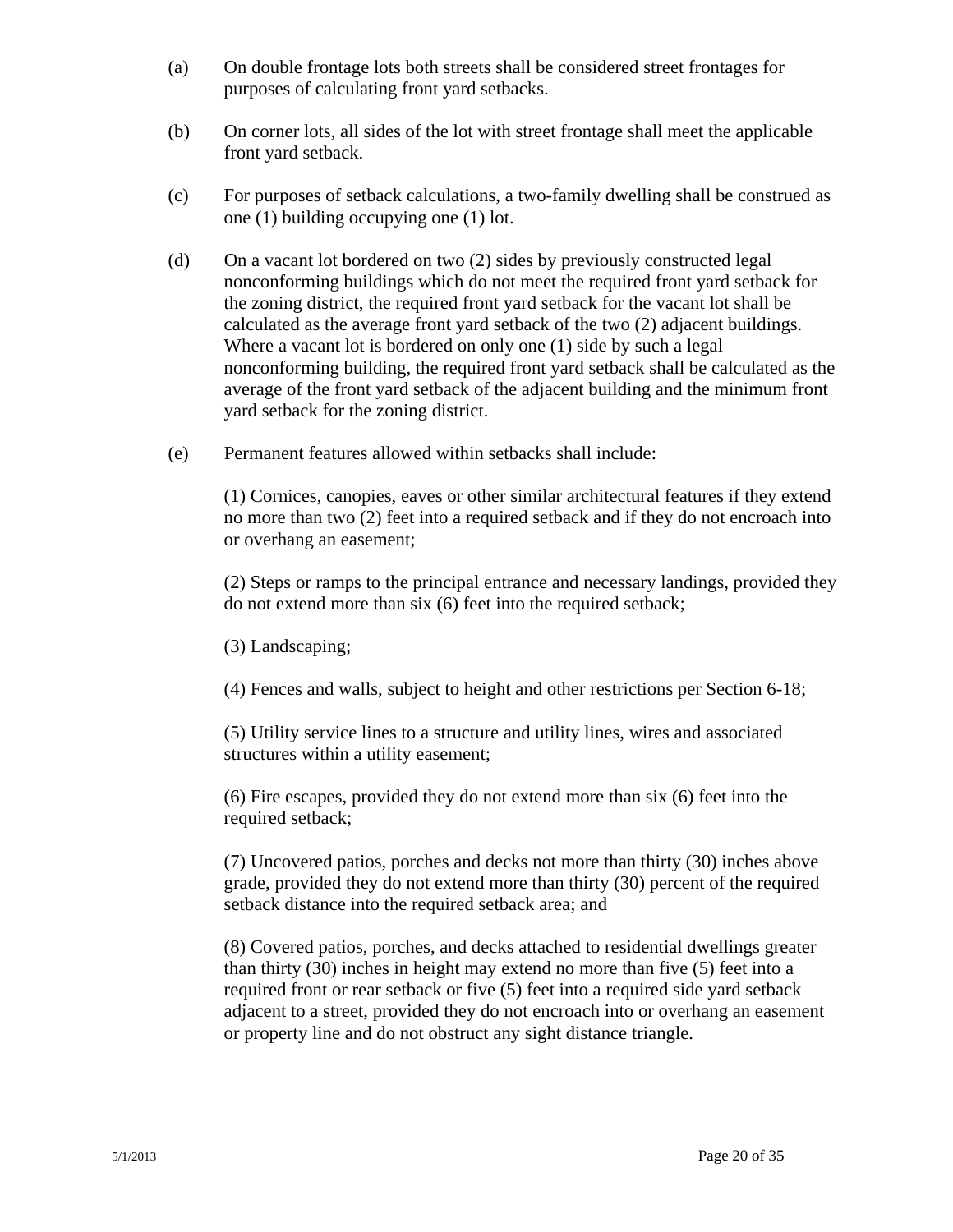#### **Sec. 4-6 Conditional Uses**

(a) Purpose. In order to provide flexibility and to help diversify uses within a zoning district, specified uses are permitted in certain districts subject to the granting of a conditional use permit. Specific conditional uses for each zone district are listed in the *Matrix of Permitted Uses by Zoning District* (Section 4-4).

Because of their unusual or special characteristics, conditional uses require review and evaluation so that they may be located properly with respect to their effects on surrounding properties. The review process prescribed in this Section is intended to assure compatibility and harmonious development between conditional uses, surrounding properties and the City at large. Conditional uses may be permitted subject to such conditions and limitations as the City may prescribe to ensure that the location and operation of the conditional uses will be in accordance with the conditional use criteria. The scope and elements of any conditional use may be limited or qualified by the conditions applicable to the specific property. Where conditions cannot be devised to achieve these objectives, applications for conditional use permits shall be denied.

- (b) Conditional Use Application and Review Process. This process is described in Articles 2 and 3.
- (c) Conditional Use Review Criteria. The City shall use the following criteria to evaluate the applicant's request:

 (1) The conditional use will satisfy all applicable provisions of the zoning code and subdivision regulations unless a variance is being requested.

 (2) The conditional use will conform with or further the goals, policies and strategies set forth in the City Comprehensive Plan.

 (3) The conditional use will be adequately served with public utilities, services, and facilities (i.e. water, sewer, electric, schools, street system, fire protection, public transit, storm drainage, refuse collection, parks system, etc.) and not impose an undue burden above and beyond those of the permitted uses of the district.

 (4) The conditional use will not substantially alter the basic character of the district in which it is in or jeopardize the development or redevelopment potential of the district.

 (5) The conditional use will result in efficient on- and off-site traffic circulation which will not have a significant adverse impact on the adjacent uses or result in hazardous conditions for pedestrians or vehicles in or adjacent to the site.

 (6) Potential negative impacts of the conditional use on the rest of the neighborhood or of the neighborhood on the conditional use have been mitigated through setbacks, architecture, screen walls, landscaping, site arrangement or other methods. The applicant shall satisfactorily address the following impacts: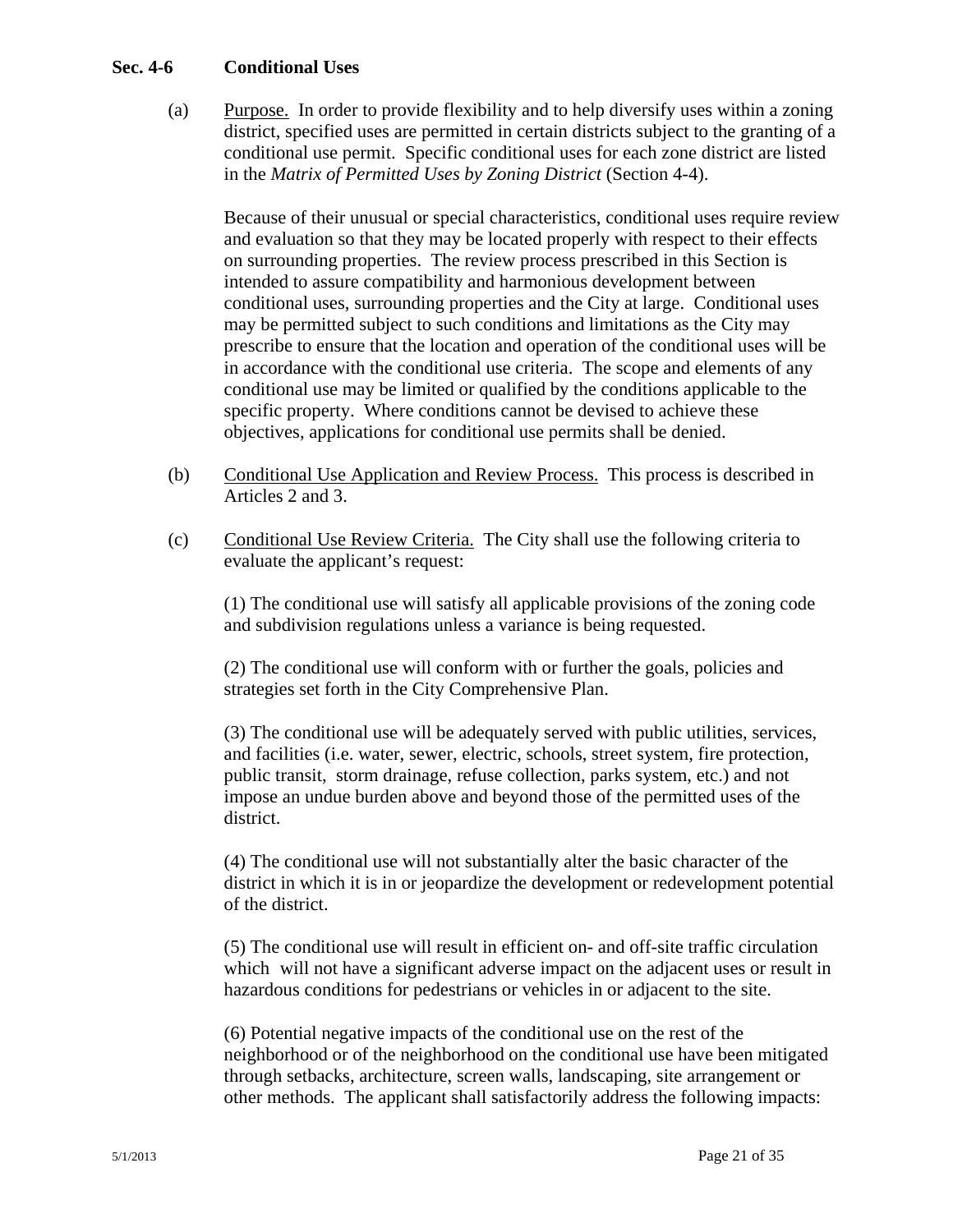- a. Traffic;
- b. Activity levels;
- c. Light;
- d. Noise;
- e. Odor;
- f. Building type, style and scale;
- g. Hours of operation;
- h. Dust; and
- i. Erosion control.

(7) The applicant has submitted evidence that all applicable local, state and federal permits have been or will be obtained.

#### **Sec. 4-7 Nonconforming Uses**

 (a) Requirements for Nonconforming Uses. Except as provided in this Section, the lawful use of any building or land existing at the time of enactment of this Article, or of any amendments to this chapter, may be continued even though such use does not conform to the requirements of this Code.

 (1) Abandonment. Abandonment means whenever a nonconforming use has been discontinued for a period of one hundred eighty (180) days, such use shall not thereafter be reestablished and any future use shall be in conformance with the provisions of this Article.

 (2) Completion. Completion means that any building or structure for which a building permit has been issued prior to the date of enactment of this Article may be completed and used in accordance with the plans, specifications and permits on which said building permit was granted, if construction is commenced within sixty (60) days after the issuance of said permit and diligently prosecuted to completion.

(3) Displacement. Displacement means no nonconforming use shall be altered, extended or restored so as to displace any conforming use. A trailer house in any district may be improved or replaced with a newer model trailer house.

 (4) Extensions. Extensions means a nonconforming use shall not be extended, but the extension of a conforming building shall not be deemed the extension of such nonconforming use; however, businesses in R-1 and R-2 zones shall not be extended under any circumstances.

 (5) Repairs and Maintenance. Repairs and maintenance means ordinary repairs and maintenance of a nonconforming building shall not be deemed an extension of such nonconforming building and shall be permitted.

 (6) Restoration. Restoration means a nonconforming building which has been damaged by fire or other causes and which may be restored to its original condition, provided that such work is commenced within one hundred eighty (180) days of such calamity and less than fifty (50) percent of the building is destroyed.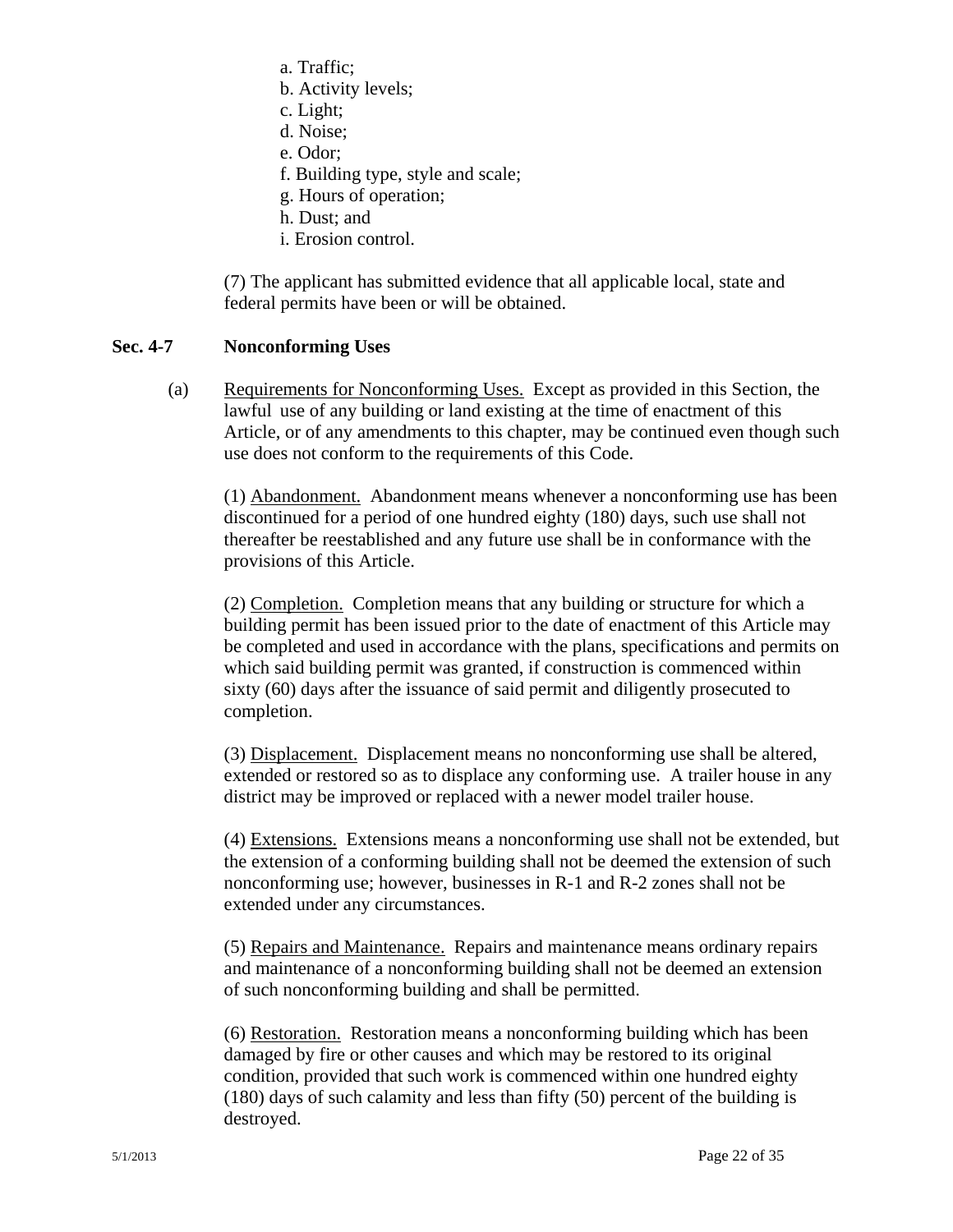(7) Unsafe Buildings. Unsafe buildings means any nonconforming building or portion thereof declared unsafe by the Building Inspector, which may be replaced, strengthened or restored to a safe condition.

- (b) Termination of Nonconforming Uses Within Five (5) Years. The following nonconforming uses shall be terminated within five (5) years from the date of passage of the ordinance codified in this Article, in any district except that in which they are specifically allowed:
	- (1) Auto salvage wrecking or similar salvage operations.
	- (2) Extractive land use.
	- (3) Landfills.
	- (4) Hazardous waste disposal site.

The five (5) year period is designated as an amortization period during which the market value of the property and use can reasonably be amortized. The owner of property or user shall have four (4) years from the date of the passage of this zoning ordinance to submit to the City Council an appeal setting forth his or her grounds asserting the five (5) year period is an inadequate amount of time to amortize the nonconforming use

#### **Sec. 4-8 Appeals and Variances**

 (a) Purpose. The Board of Adjustment shall hear and decide appeals from any order, requirement, decision, or determination made by any administrative official charged with the enforcement of this Code. In addition, the Board of Adjustment shall hear and decide all requests for a variance from the requirements of this Code. Such variance shall not be granted if it would be detrimental to the public good, create a conflict with the City Comprehensive Plan or impair the intent and purpose of this Code.

#### (b) Appeal Application.

 (1) Any aggrieved person of interest may appeal a denial of a building or other development permit, or any order, requirement, decision, interpretation or determination made by an administrative official charged with the enforcement of this Code.

(2) An appeal to the Board of Adjustment shall be made within thirty (30) days after denial of a building permit or other development permit, or receipt of a written notice of an order, requirement, decision, interpretation or determination by an administrative official of the City. Failure to make a timely appeal shall be considered a waiver of the appellant's rights to appeal to the Board of Adjustment.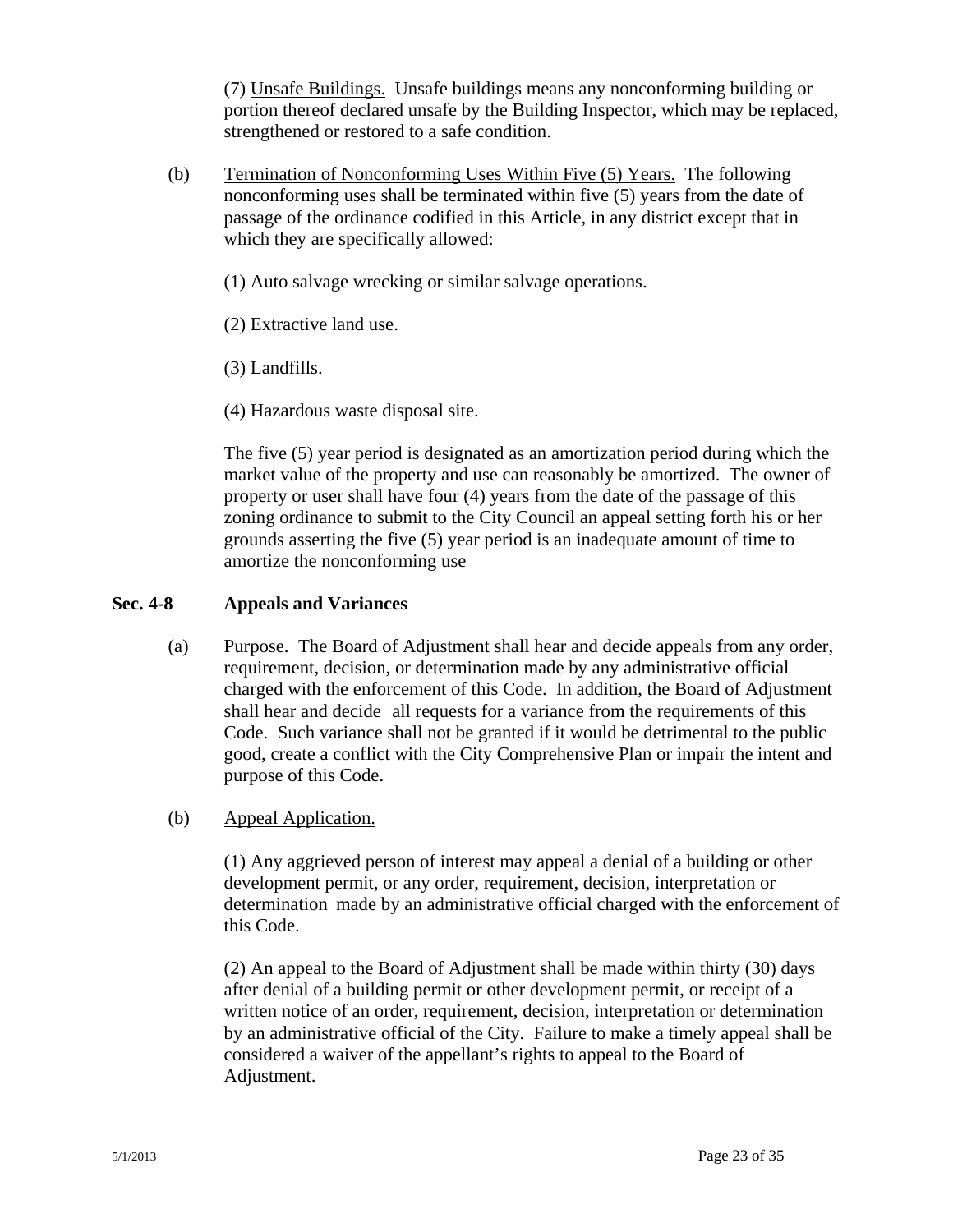(3) The applicant shall file with the City Clerk a written notice of appeal on a form approved by the City Council and pay the fee set by the current fee schedule.

 (4) The City Clerk shall forward a copy of the notice of appeal to the Planning Staff or other appropriate administrative officer, who shall prepare a record of the `City action that is being appealed for consideration by the Board of Adjustment.

 (c) Variance Application. Any person of interest, or an officer or department of the City may apply to the Board of Adjustment for a variance from the literal interpretation of the provisions this Code.

 (1) For a variance request, the applicant shall submit the following to the City Clerk:

a. Land Use Application Form.

b. Variance – Technical Criteria Form (from Workbook).

 c. Title Commitment. The title commitment must be current and dated no more than thirty (30) days from the date of preliminary plat application submittal. NEED EXPLAINATION FROM BEN !!!

 d. Explanation Letter – identifying the variance being requested, a citation of the portion of the City Land Use Code from which relief is requested and explaining what exceptional condition, practical difficulty, or unnecessary hardship exists to require the variance. The letter shall also address how the variance, if granted, will not be detrimental to the public good, create a conflict with the City Comprehensive Plan or impair the intent and purpose of this Code.

e. Map – Staff will dictate map requirements based on the variance being requested. The map shall typically consist of a scale drawing depicting the property affected by the variance request, including, but not limited to, required or existing setbacks and proposed setbacks from adjacent lot lines or structures and any other information that will assist the Board of Adjustment in understanding the request.

 f. Surrounding and Interested Property Ownership Report - Provide the City Clerk with a current list (not more than thirty [30] days old) of the names and addresses of the surrounding property owners (within three hundred [300] feet of the property), mineral interest owners of record, mineral and oil and gas lessees for the property and appropriate ditch companies. The applicant shall certify that the report is complete and accurate.

 g. Public Hearing Notification Envelopes - Provide the City Clerk with one (1) set of stamped, addressed, certified (return receipt requested) envelopes. The envelopes shall have the City's address as the return address and the envelopes shall be addressed to the surrounding property owners (within three hundred [300] feet of the property), mineral interest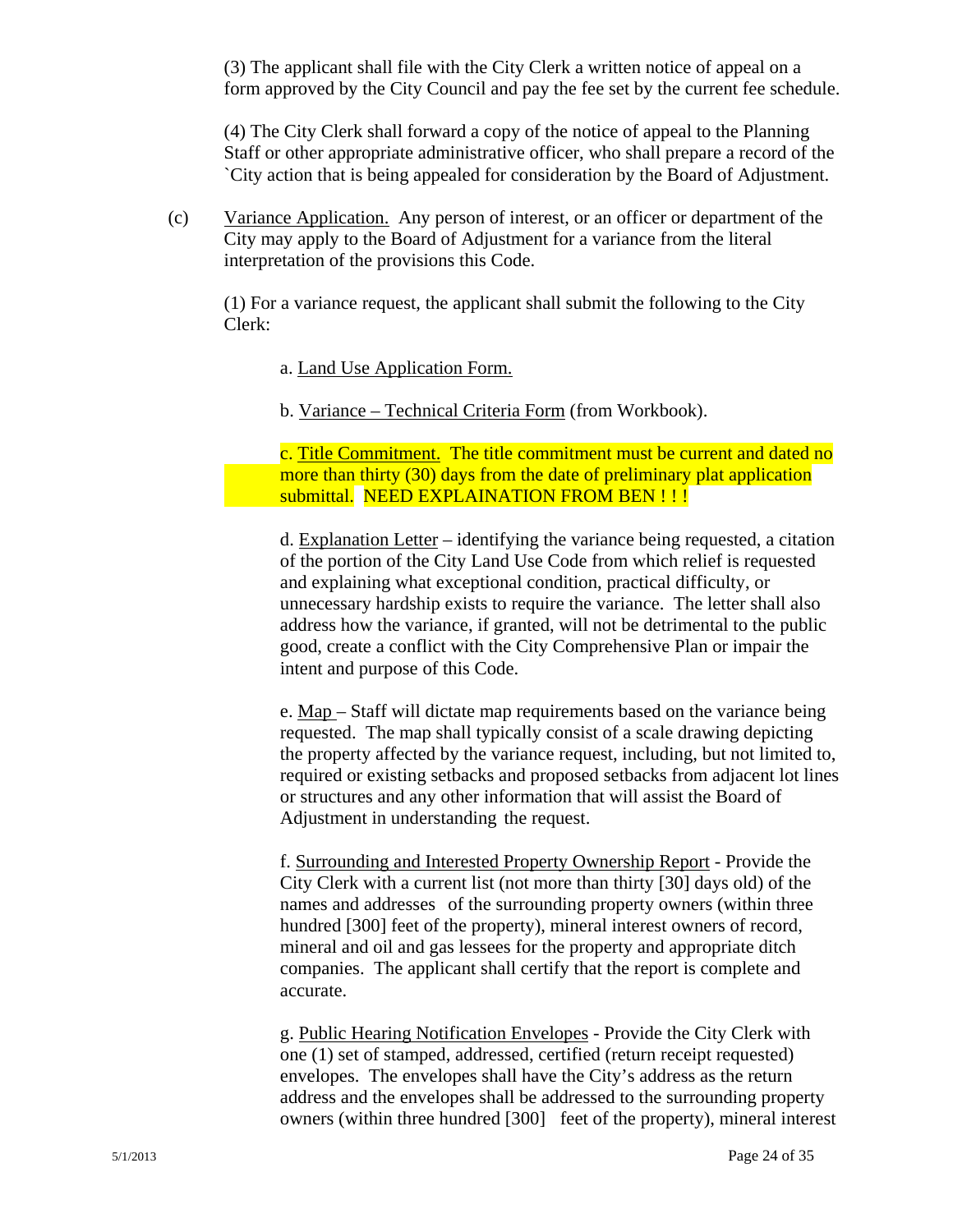owners of record, oil and gas lessees for the property, and the appropriate referral agencies.

## (d) Set Public Hearing and Complete Public and Referral Agency Notification.

 (1) The City Clerk shall publish notice in a newspaper of general circulation. The hearing may be held no less than fifteen (15) days from the date of advertising.

(2) For a variance, in addition to the published notice, the City Clerk shall send notice of public hearing to the applicant, all property owners of record within three hundred (300) feet of the property in question, all mineral interest owners of record, oil and gas lessees for the property, and to the appropriate referral agencies no less than forty-five (45) days before the hearing. The City Clerk shall also publish notice in a newspaper of general circulation. The City Clerk shall prepare a public hearing notification sign to be posted on the property by the applicant no less than fifteen (15) days before the hearing. The hearing may be held no less than fifteen (15) days from the date of posting the property.

 (e) Board of Adjustment Public Hearing and Action on the Appeal or Variance Request. The Board of Adjustment ("Board") shall make the decision on appeals and variances at a regular meeting of the Board.

(1) The appellant, or the applicant for a variance, has the burden of proof to establish the necessary facts to warrant favorable action of the Board.

 (2) The Board shall have all the powers of the applicable City administrative official on the action appealed. The Board may in whole or in part affirm, reverse or amend the decisions of the applicable City administrative official.

 (3) The Board may impose reasonable conditions in its order to be complied with by the appellant in order to further the purposes and intent of the City Land Use Code.

 (4) The Board may impose any reasonable conditions on the issuance of a variance and may amend the variance from that requested.

 (5) No single decision of the Board sets a precedent. The decision of the Board shall be made on the particular facts of each case.

 (6) Variances granted by the Board of Adjustment shall be recorded with the Mineral County Clerk and Recorder at the expense of the applicant.

 Any Appeal of the decision of the Board of Adjustments may be made to the District Court as provided by law; provided, however, that such appeal must be made prior to thirty (30) days following the date of the final action taken by the Board of Adjustments, as provided by Rule 106, Colorado Rules of Civil Procedure. (Repealed Ordinance No. 369)

 (f) Appeal Criteria for Approval. The Board of Adjustment, in hearing an appeal from an interpretation of the City Land Use Code, shall consider: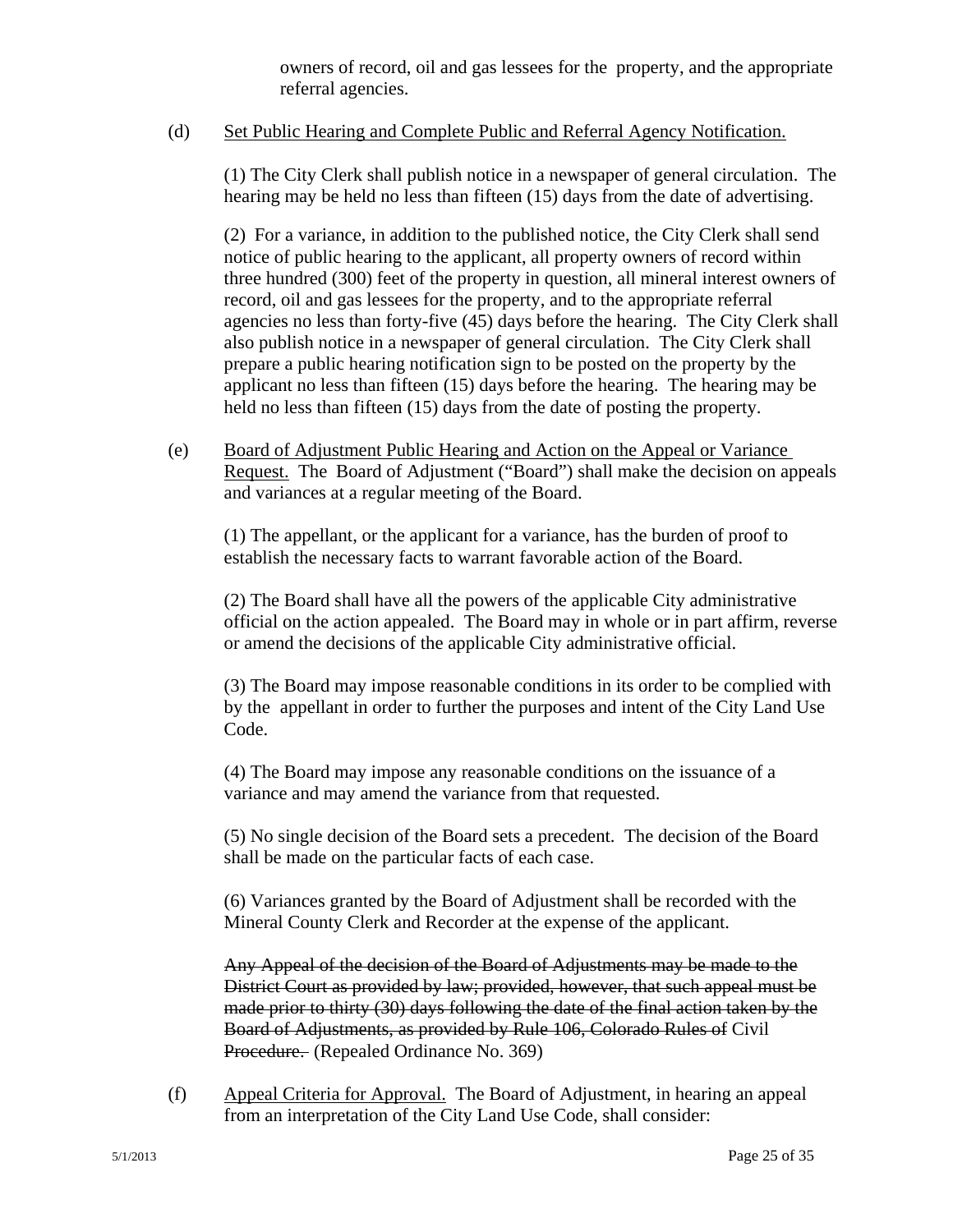(1) The technical meaning of the provision being appealed;

 (2) Evidence of the manner in which the provision has been interpreted in the past;

 (3) The positive or negative impact of the requested appeal on the achievement of stated City development goals and objectives; and

(4) The intent of the provision in implementing the City Comprehensive Plan.

In approving a requested interpretation, the Board of Adjustment shall provide a written record of its findings and the staff shall use it to propose amendments that address future interpretation problems.

(g) Variance Criteria for Approval.

 (1) The Board of Adjustment shall not grant a variance to the City Land Use Code, which:

 a. Permits a land use not allowed in the zoning district in which the property is located; or

b. Is in the public right-of-way or on public property; or

c. Alters any definition of the City Land Use Code; or

 d. Is other than the minimum variance that will afford relief with the least modification possible to the requirements of the City Land Use Code; or

e. Is based on physical conditions or circumstances of the property so general or recurring in nature as to reasonably make practicable the formulation of a general regulation to be adopted as an amendment to the City Land Use Code; or

 f. Is based exclusively on findings of personal or financial hardship. Convenience, profit or caprice shall not constitute undue hardship.

(2) In order to grant a variance to the City Land Use Code, the Board of Adjustment shall find that all the following have been satisfied:

> a. That there are unique physical circumstances or conditions such as irregularity, narrowness or shallowness of the lot, or exceptional topographical or other physical condition particular to the affected property;

 b. That because of these unique physical circumstances or conditions, the property cannot be reasonably developed or used in compliance with the provisions of the City Land Use Code;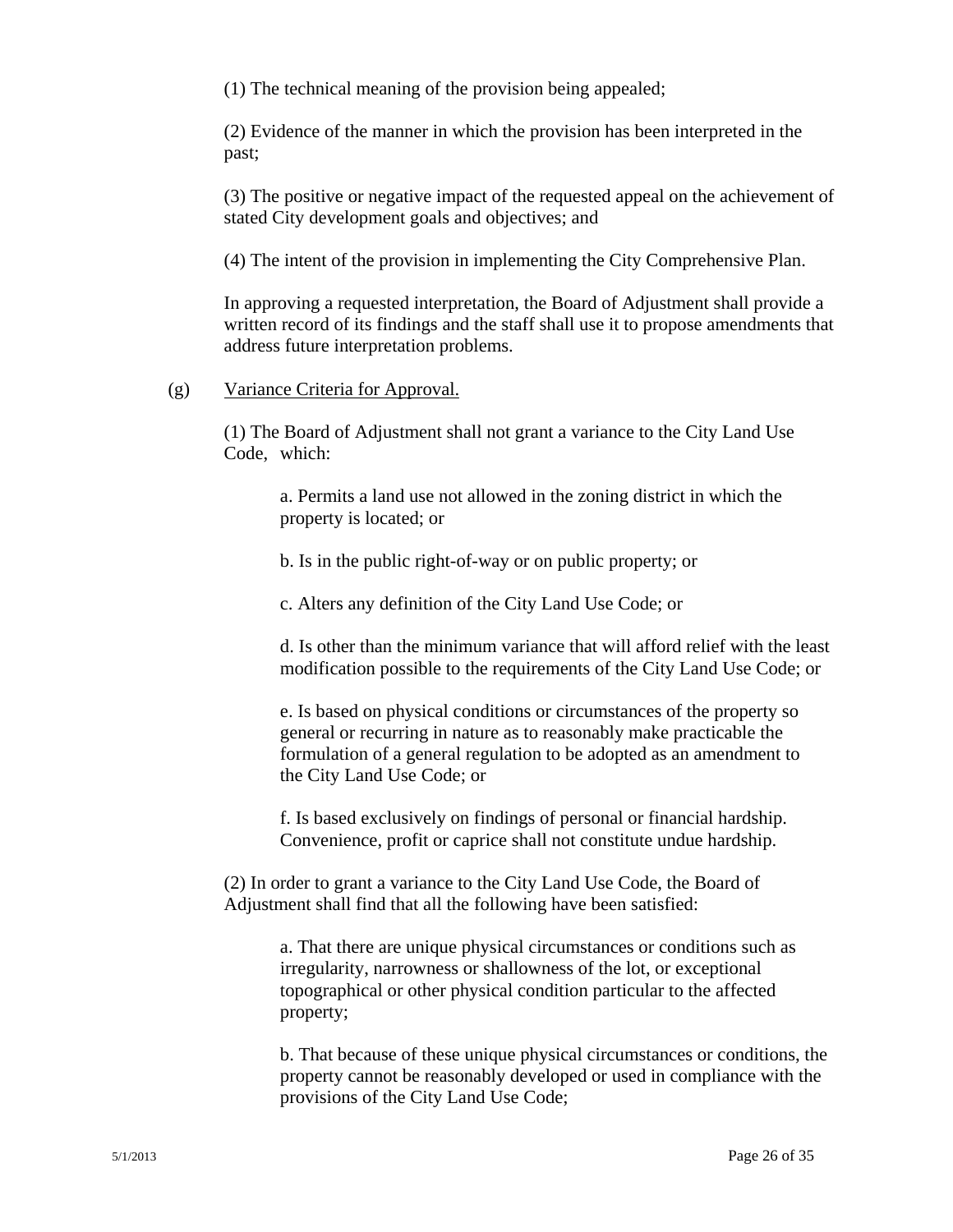c. That due to such unique physical circumstances or conditions, the strict application of the City Land Use Code would create a demonstrated hardship;

d. That the demonstrable hardship is not self-imposed;

 e. That the variance, if granted, will not adversely affect the proposed development or use of adjacent property or neighborhood;

f. That the variance, if granted ,will not change the character of the zoning district in which the property is located;

 g. That the variance, if granted, is in keeping with the intent of the City Land Use Code; and

 h. That the variance, if granted, will not adversely affect the health, safety or welfare of the citizens of City.

 (3) The condition of any variance authorized shall be stated in writing in the minutes of the Board of Adjustment with the justifications set forth.

(h) Appeal of Decisions of the Board of Adjustments. Final decisions of the Board of Adjustments may be appealed to the Board of Trustees. To the extent this provision is inconsistent with C.R.S. §31-22-307(1), the Board of Trustees has determined by ordinance to transfer the authority to the Board of Trustees to make a final decision on any Board of Adjustments matter that is subject to review by certiorari by the district court. The appellant must submit a written appeal to the Town Clerk within fourteen (14) days after the date of the final decision. The failure to submit a written appeal to the Town Clerk within fourteen (14) days shall be deemed to be a waiver of any and all rights to appeal the decision of the Board of Adjustments. The Board of Trustees shall hold a public hearing as soon as practical after receipt of a written request for appeal. The Board of Trustees shall utilize the same procedures and requirements for notice and standards for review as the Board of Adjustments, except that the Board of Trustees may affirm or overrule an appeal of a decision by the Board of Adjustments by a simple majority vote of the quorum present. A final decision of the Board of Trustees may [be] challenged in district court in accordance with Rule 106(a)(4), Colorado Rules of Civil Procedure, provided that such appeal is filed no later than thirty (30) days after the date of the final decision. (Amended Ord. No. 369)

#### **Sec. 4-9 Waivers**

- (a) Purpose. The City Council may authorize waivers from the City Land Use Code in cases where, due to exceptional conditions peculiar to the site, practical difficulties or an unnecessary hardship is placed on the landowner. Such waiver shall not be granted if it would be detrimental to the public good, create a conflict with the City Comprehensive Plan or impair the intent and purpose of this Code.
- 5/1/2013 Page 27 of 35 (b) Waiver Application. The applicant shall submit the following to the City Clerk in conjunction with another application (i.e. zoning amendment): Explanation Letter – identifying the waiver being requested and explaining what exceptional condition, practical difficulty, or unnecessary hardship exists to require the waiver. The letter shall also address how the waiver, if granted, will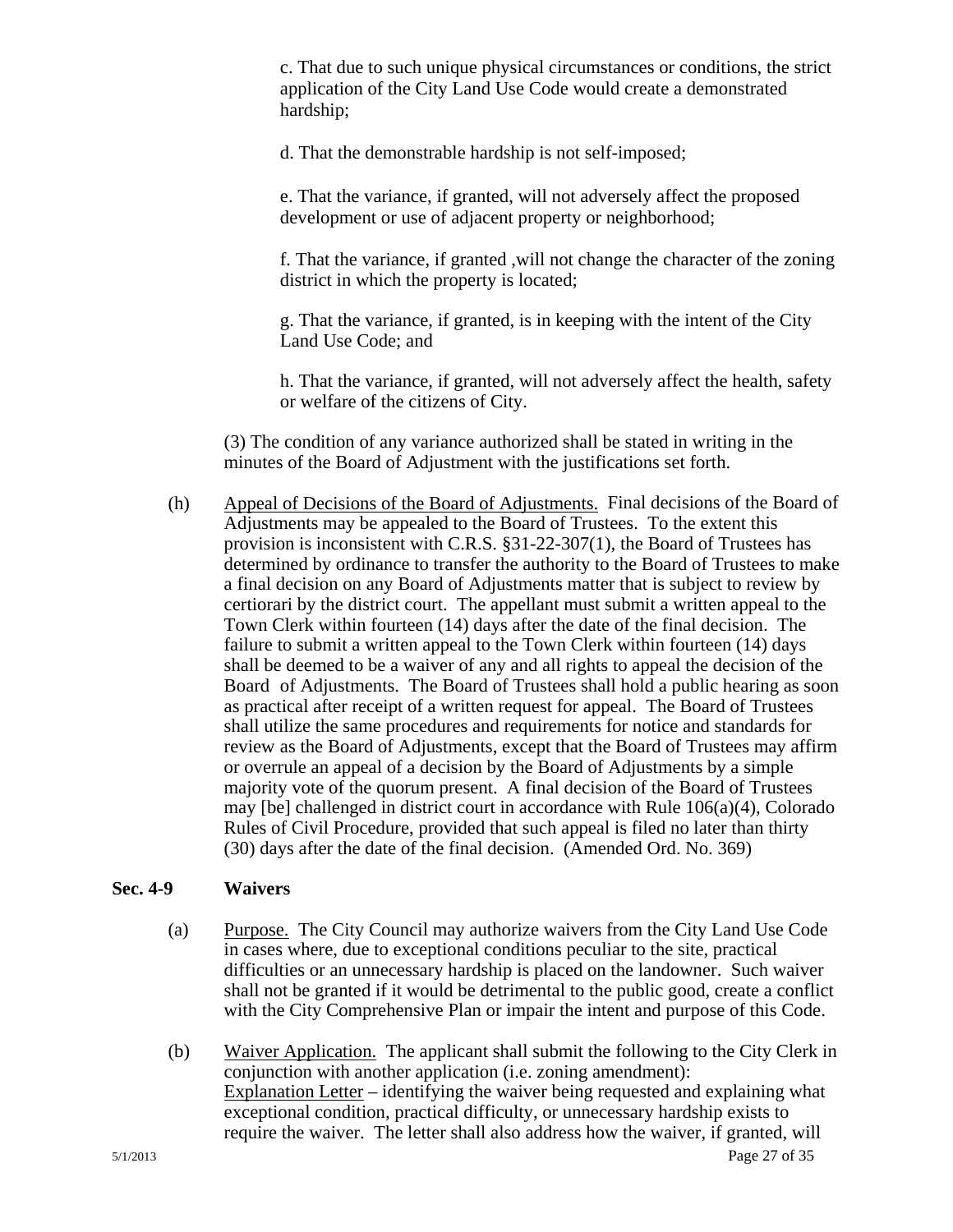not be detrimental to the public good, create a conflict with the City Comprehensive Plan or impair the intent and purpose of this Code.

 (c) Waiver Criteria for Approval. The condition of any waiver authorized shall be stated in writing in the minutes of the City Council with the justifications set forth. Waivers may be granted only if they meet the following criteria:

 (1)The waiver, if granted, will not alter the essential character of the neighborhood or district in which the property is located, nor diminish the value, use or enjoyment of adjacent property.

 (2) The waiver, if granted, is the minimum variance that will afford relief and is the least modification possible of the subdivision ordinance provisions which are in question.

 (3) That such practical difficulties or unnecessary hardship has not been created by the applicant.

#### **Sec. 4-10 Amendments**

- (a) Initiation of Amendments to Text or Official Zoning Map. The City Council may from time to time, amend, supplement, change or repeal the regulations and provisions of this Article. Amendments to the text of the zoning code may be initiated by the City Council, City Staff, the Planning Commission, or by written application of any property owner or resident of the City. Amendments to the zoning district map may be initiated by the City Council, City Staff, the Planning Commission, or by a real property owner in the area to be included in the proposed amendment ` proposed amendment.
- (b) General Rezoning of the City. Whenever the zoning district map is in any way to be changed or amended incidental to or as part of a general revision of the zoning code, whether such revision be made by repeal of the existing zoning code and enactment of a new zoning code or otherwise, the requirement of an accurate survey map or other sufficient legal description of, and the notice to and listing of names and addresses of owners of real property in the area of the proposed change, shall be waived. However, the proposed zoning map shall be available for public inspection in the City Hall during regular business hours for fifteen (15) days prior to the public hearing on such amendments.
- (c) Amendment Application Process. The zoning amendment application process is described in Articles 2 and 3.
- (d) Criteria for Amendments to the Official Zoning Map. For the purpose of establishing and maintaining sound, stable and desirable development within the City, the official zoning map shall not be amended except:

 (1) To correct a manifest error in an ordinance establishing the zoning for a specific property;

 (2) To rezone an area or extend the boundary of an existing district because of changed or changing conditions in a particular area or in the City generally; or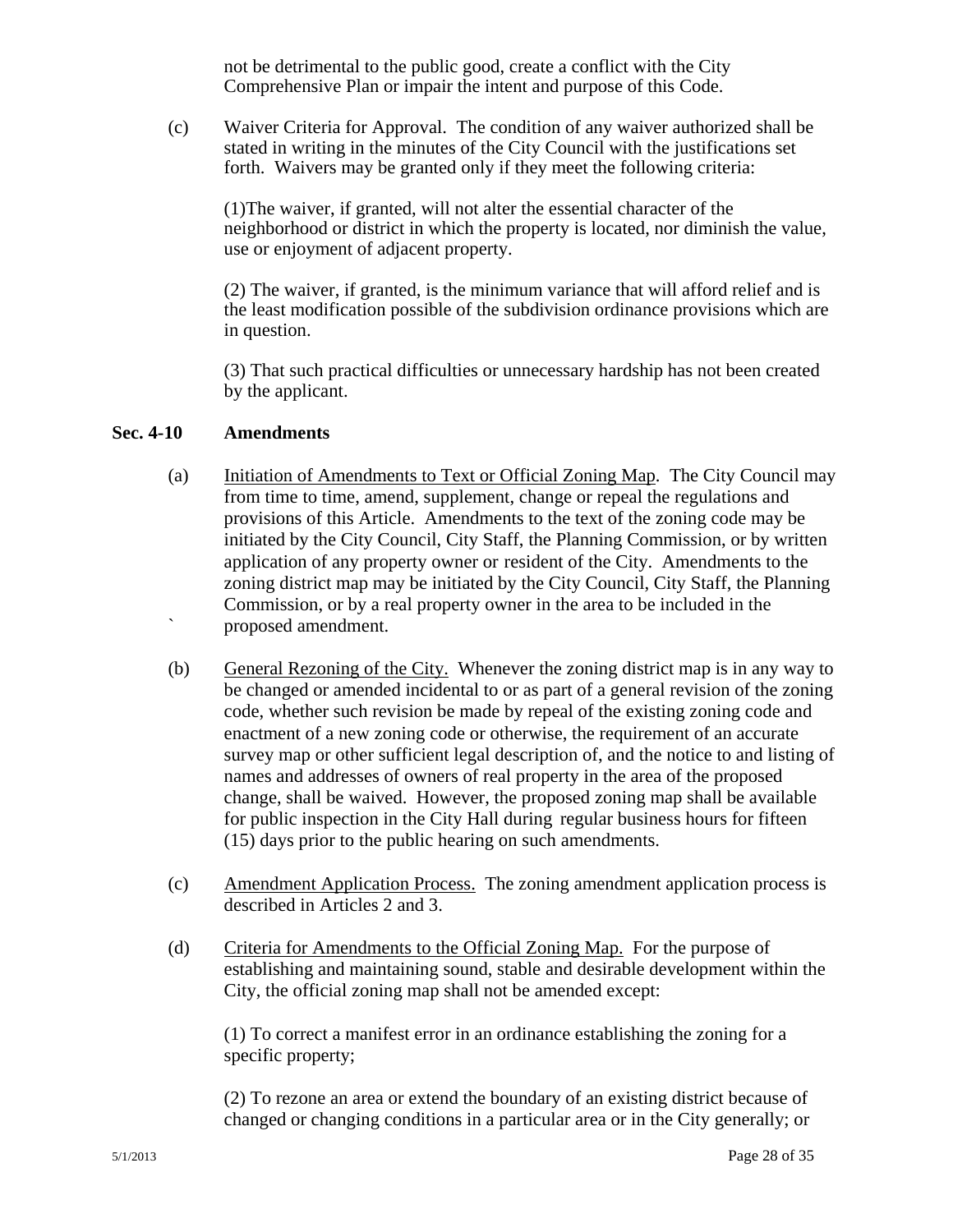(3) The land to be rezoned was zoned in error and as presently zoned is inconsistent with the policies and goals of the City Comprehensive Plan; or

 (4) The proposed rezoning is necessary to provide land for a community-related use that was not anticipated at the time of the adoption of the City Comprehensive Plan, and the rezoning will be consistent with the policies and goals of the Comprehensive Plan; or

 (5) The area requested for rezoning has changed or is changing to such a degree that it is in the public interest to encourage development or redevelopment of the area; or

 This declaration of criteria for zoning map amendments shall not control an amendment that occurs incidentally to a general revision of the zoning map.

 (e) Criteria for Text Amendments to the Zoning Code. For the purpose of establishing and maintaining sound, stable and desirable development within the City, the text of this Article shall not be amended except:

(1) To correct a manifest error in the text of this Article; or

 (2) To provide for changes in administrative practices as may be necessary to accommodate changing needs of the community and the City Staff; or

(3) To accommodate innovations in land use and development practices that were not contemplated at the adoption of this Article; or

 (4) To further the implementation of the goals and objectives of the City Comprehensive Plan.

 (f) Map – Amendment upon Zoning Establishment or Modification. Upon enactment of any ordinance annexing and establishing zoning or modifying existing zoning for any property, and upon final passage thereof, the City shall amend the prior existing official maps to include the annexed area with the proper zoning classification or show the amended classification, as the case may be. Such updated, current official map shall contain, in table form, the date and number of the ordinance amending it, the date the map was amended to reflect each amendment and the initials of the person who checked and approved the change to the map.

# **Sec. 4-12 Zoning and Use of Wireless Telecommunication Services, Facilities and Equipment**

- (a) Permitted Zoning District. Wireless telecommunication services facilities shall be permitted only in the industrial zoning district (I).
- (b) Use Permitted by Conditional Review. It is unlawful for any person to install or operate such a wireless telecommunication services facility unless a use by conditional review has first been approved by the City Council as provided in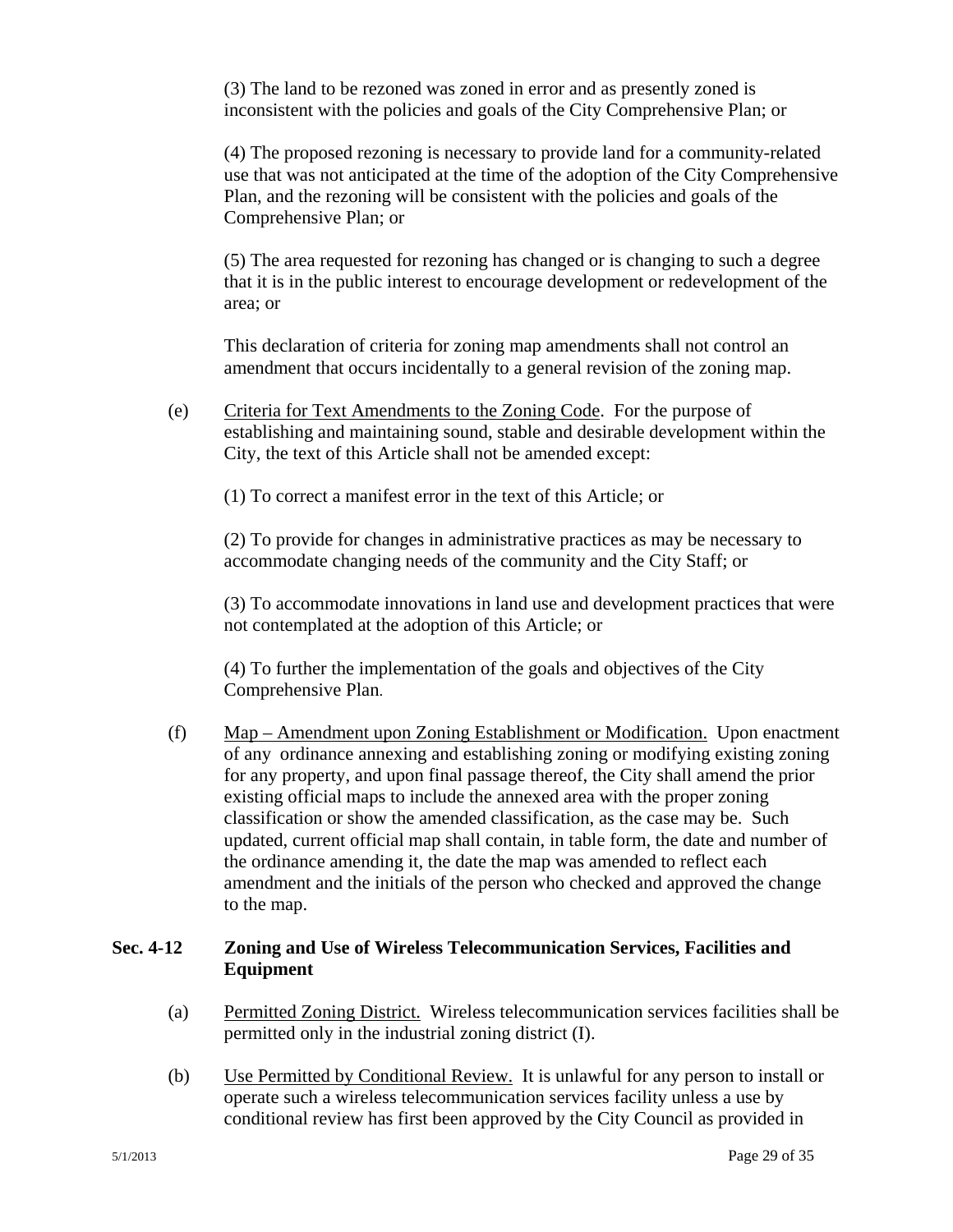Section 4-6 of this Article. The approval of such use by conditional review does not relieve the operator from otherwise complying with all applicable regulatory requirements of the City, state and federal governments.

- (c) Application Requirements. See Articles 2 and 3.
- (d) Review Criteria. The recommendation of the Planning Commission and the decision of the City Council shall be based on whether the applicant has demonstrated that the proposed wireless telecommunications services facility meets the following standards:
	- (1) The site plan complies with the foregoing requirements;
	- (2) The vicinity map complies with the foregoing requirements;
	- (3) The narrative for the application complies with the foregoing requirements;
	- (4) When applicable, compliance with the setback and height requirements;
	- (5) When applicable, compliance with the accessory building requirements; and

 (6) When applicable, compliance with conditional mitigation co-location requirements as set forth.

 The review criteria shall be included in the ordinance granting approval of the conditional use.

 (e) Height and Setback Requirements. In all performance districts where wireless telecommunications service facilities are allowed as uses by conditional review, the following apply:

 (1) Roof- or building-mounted commercial mobile radio service facilities may protrude no more than five (5) feet above the parapet line of the building or structure, nor more than two and one-half  $(2/2)$  feet outside of the building wall unless sufficient screening methods are demonstrated and accepted as part of the approval;

 (2) Roof- or building-mounted whip antenna(s) of no more than three (3) inches in diameter, in groupings of five (5) or less, may extend up to twelve (12) feet above the parapet wall; and

 (3) Applicable zoning setback requirements of this Article must be met. At a minimum, all freestanding facilities shall be set back at least three hundred (300) feet from all residentially zoned properties or residential structures on properties otherwise zoned.

(f) Accessory Buildings Requirements.

5/1/2013 Page 30 of 35 (1) Accessory buildings located on the ground shall be no larger than four hundred (400) square feet and must be constructed of durable, low maintenance materials, architecturally compatible and integrated with existing buildings and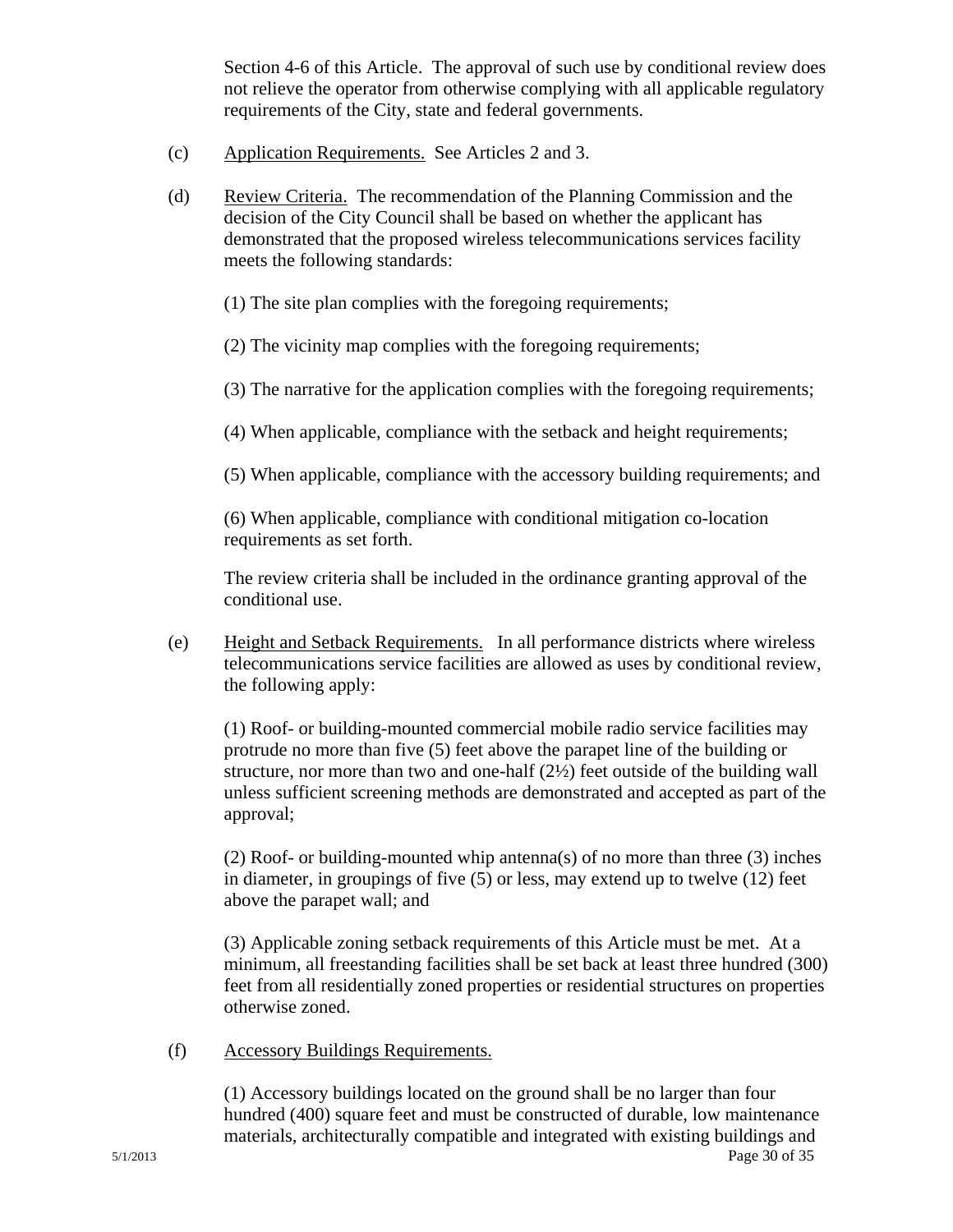structures. Sites with greater than one hundred (100) cubic feet of cabinet area, visible from a public right-of-way or residentially zoned or used area, must enclose the equipment in accessory buildings.

(2) Accessory buildings and facilities are to be screened, to the extent possible, from public streets and sidewalks, either by screening, landscaping, location or other techniques deemed sufficient.

- (g) Building- or Roof-Mounted Facilities Requirements. Building- or roof-mounted facilities are to be screened from public view, either by screening, location or other techniques deemed sufficient.
- (h) Freestanding Wireless Telecommunications Facilities Requirements. All freestanding wireless telecommunications facilities shall be designed and constructed in such a manner that they are:

 (1) Capable of serving, through original construction, expansion or replacement, a minimum of two  $(2)$  users;

 (2) Constructed as a monopole, which tapers toward the top of the pole to the degree allowed by structural requirements, unless some other decorative type of structure is proposed and approved;

(3) Of a neutral color, including fencing, buildings and cabinets, or to match existing buildings;

 (4) Hold only lighting required by the Federal Aviation Administration; and no signage;

 (5) No higher than fifty (50) feet from the ground, with an additional twenty (20) feet per co-locating user permitted, up to seventy (70) feet. Exceptions may be granted upon request by the applicant; and

 (6) Constructed in accordance with a certified engineer's specifications and in compliance with all applicable U.B.C. provisions.

#### (i) Conditional Mitigation Measures Co-location.

 (1) The City encourages co-location of wireless telecommunications facilities to minimize the number of sites.

 (2) No wireless telecommunications facility owner or operator shall unfairly exclude a competitor from using the same facility or location. Unfair exclusion of use by a competitor may result in the revocation of the use by conditional review or site development plan.

 (j) Application Fees. Each applicant shall pay a non-refundable processing fee of five hundred dollars (\$500.00) to reimburse the City for the legal, engineering and land planning costs of reviewing the application. Legal publication costs are in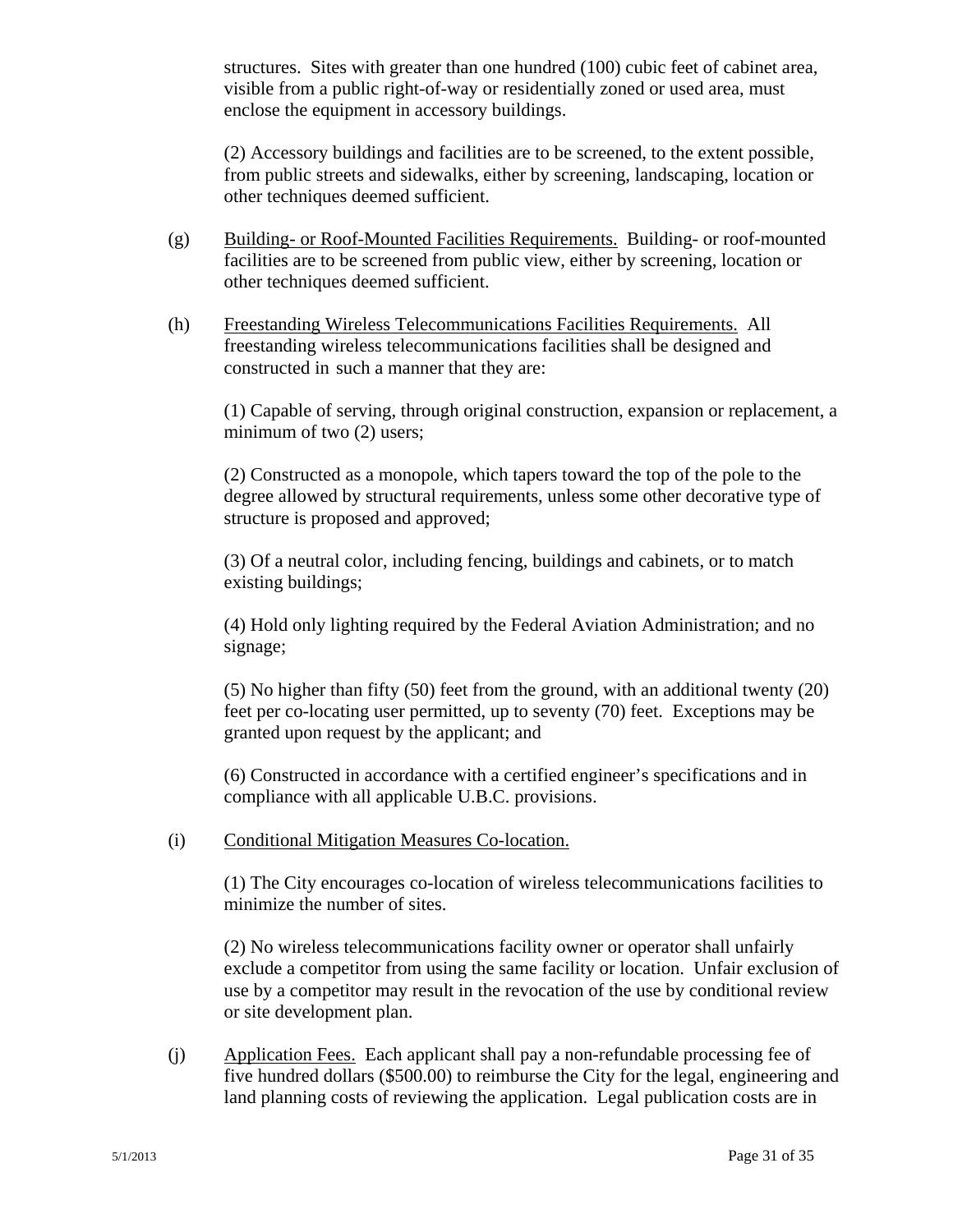addition to the five hundred dollars (\$500.00) and will be billed separately by the City. No permit will be issued until all fees are paid.

- (k) Abandonment. At the request of the City, the operator must furnish a statement to the City indicating the operational status of the facility. If the use has been discontinued, the date on which the facility was last used shall also be provided. Commercial mobile radio service facilities not used for a continuous period of six (6) months shall be disassembled within twelve (12) months of the last use.
- (l) Penalty. Any person who constructs, installs or uses, or who causes to be constructed, installed or used, any wireless telecommunications facility in violation of any provision of this Article or of the conditions and requirement of the conditional use permit, may be punished as provided in Article 6 of this Code. Each day of unlawful operation constitutes a separate violation.
- (m) Civil Action. In case any building or structure is or is proposed to be erected, constructed, reconstructed, altered or used or any land is or is proposed to be used in violation of any provision of this Article or the conditions and requirements of the commercial mobile radio service facility special use permit, the City Attorney, in addition to the other remedies provided by law, ordinance or resolution, may institute an injunction, mandamus, abatement or other appropriate action or proceeding to the prevent, enjoin, abate or remove such unlawful erection, construction, reconstruction, alteration or use.

## **Sec. 4-12 Home Occupations**

Home occupations must meet the following standards:

- (a) Medical, dental and real estate offices are not permitted as home occupations.
- (b) In addition to the family occupying the dwelling containing the home occupation, there shall not be more than one outside employee in the home occupation.
- (c) The employee and clients may park in on-street curbside parking spaces.
- (d) The home occupation shall not exceed one thousand (1,000) square feet or thirty (30) percent of the total square footage of the dwelling, whichever is less, or can be located in an accessory building not to exceed five hundred (500) square feet.
- (e) All exterior aspects of the home occupation operation shall not disrupt the residential character of the area.
- (f) The maximum number of clients which may visit the home occupation per day is ten (10).

**Amendment to City of Creede Land Use Code.** The City of Creede Land Use Code is hereby amended by adopting and adding the following language (Ordinance # 362, effective 2/11/11):

#### **Sec. 4-13 Planned Unit Development (PUD) District**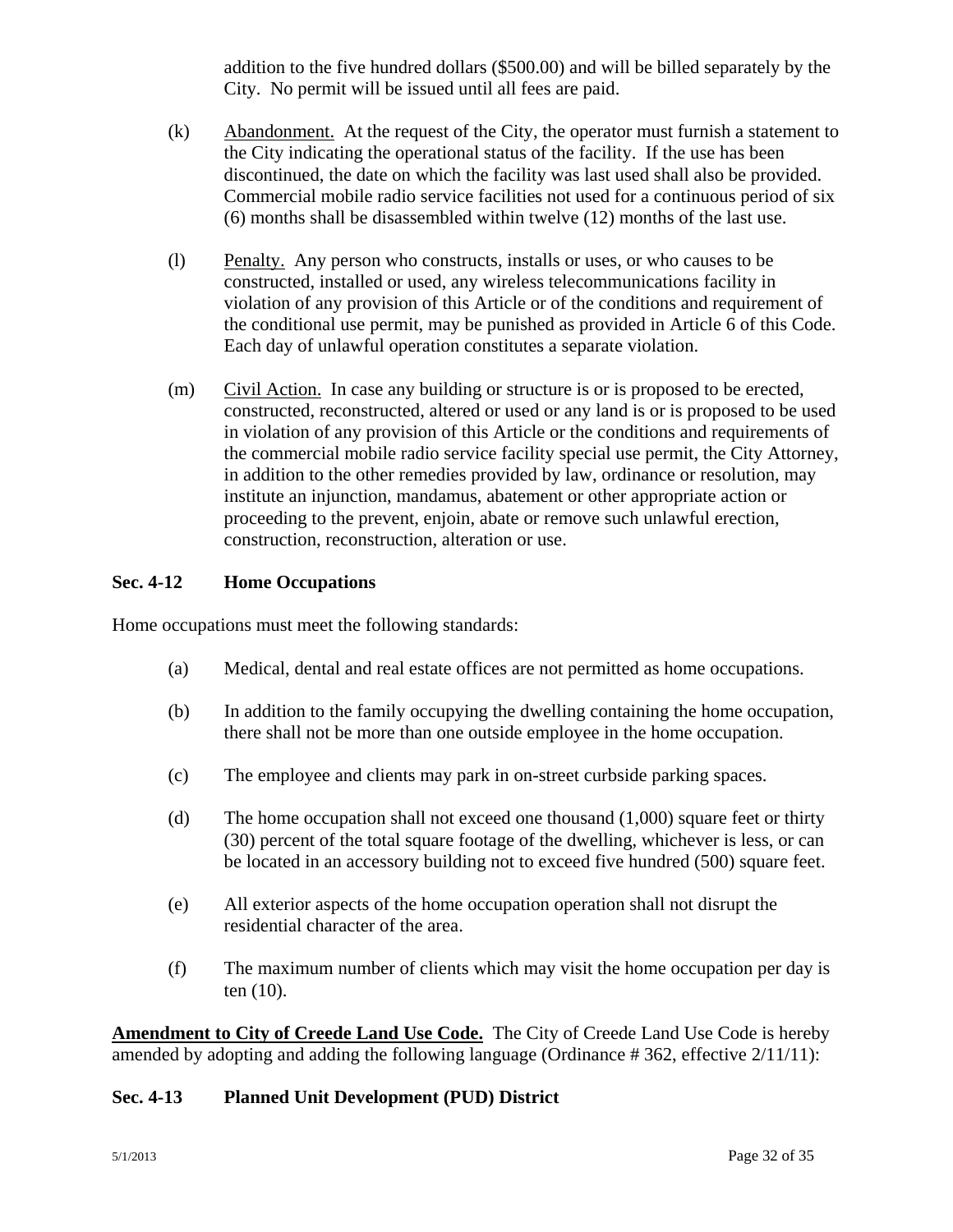4-13-1 Intent. This Planned Unit Development (PUD) District is enacted pursuant to the Planned Unit Development Act of 1972 as amended (C.R.S. 24-67-101, et seq.). The PUD is intended to be used as an overlay zone district that supplements the underlying standard zone district. The intent and purpose of this district is to permit and encourage innovative design and high quality, master-planned developments on large parcels of land. This district is created to allow and encourage compatible uses to be developed in accordance with a unified development plan in harmony with the environment and surrounding neighborhood. The PUD District is intended to permit greater flexibility in the application of zoning and development standards and greater freedom in providing a mix of land uses in the development of a balanced community. PUD's are expected to preserve critical environmental resources, provide above-average open space and recreational amenities, include exceptional design, and provide greater efficiency in the layout and provision of roads, utilities and other infrastructure.

4-13-2 Permitted Uses. Uses permitted in the PUD District shall be those uses permitted in the underlying standard zone district for the property. An applicant for a PUD District may request modifications to the permitted uses of the underlying zone district to remove those uses that may be deemed incompatible or inappropriate for the overall PUD development. Conditional uses may be permitted if it can be demonstrated that such uses meet the conditional use review criteria for the underlying zone district(s).

4-13-3 PUD Restrictions and General Requirements. Properties utilizing the PUD District shall be subject to the following:

- a) There shall be no minimum land for PUD applications.
- b) The area of land for the PUD may be controlled by one or more landowners and must be developed under unified control of a unified plan of development.
- c) Areas designated as private streets and/or common open space including land, an area of water, or a combination of land and water within the site designated for a PUD which are designed and intended primarily for the use or enjoyment of residents, occupants and owners of the PUD shall include provision for the establishment of an organization for the ownership and maintenance of such private streets and/or common open space areas unless other adequate arrangements for the ownership and maintenance thereof are provided in a manner acceptable to the City.
- d) All requirements set forth in this Code otherwise applicable to the area of land proposed for a PUD shall govern, except to the extent that the unified plan of development for residential, commercial, educational, recreational or industrial uses or any combination thereof may propose exceptions in lot size, bulk, type of use, density, lot coverage, open space, or other standards within the existing land use regulations.
- e) No PUD may be approved by the City without the written consent of the landowner whose property is included within the PUD.

4-13-4 PUD Approval Procedure. All PUD District applications shall be submitted and processed in the same manner as applications for zoning amendments as set forth in Section 3-3 Zoning Review Procedures of this Code. Where deemed appropriate, the City may elect to require a PUD District application to also submit a subdivision plat concurrently with a PUD District application and shall process such subdivision plat in accordance with submittal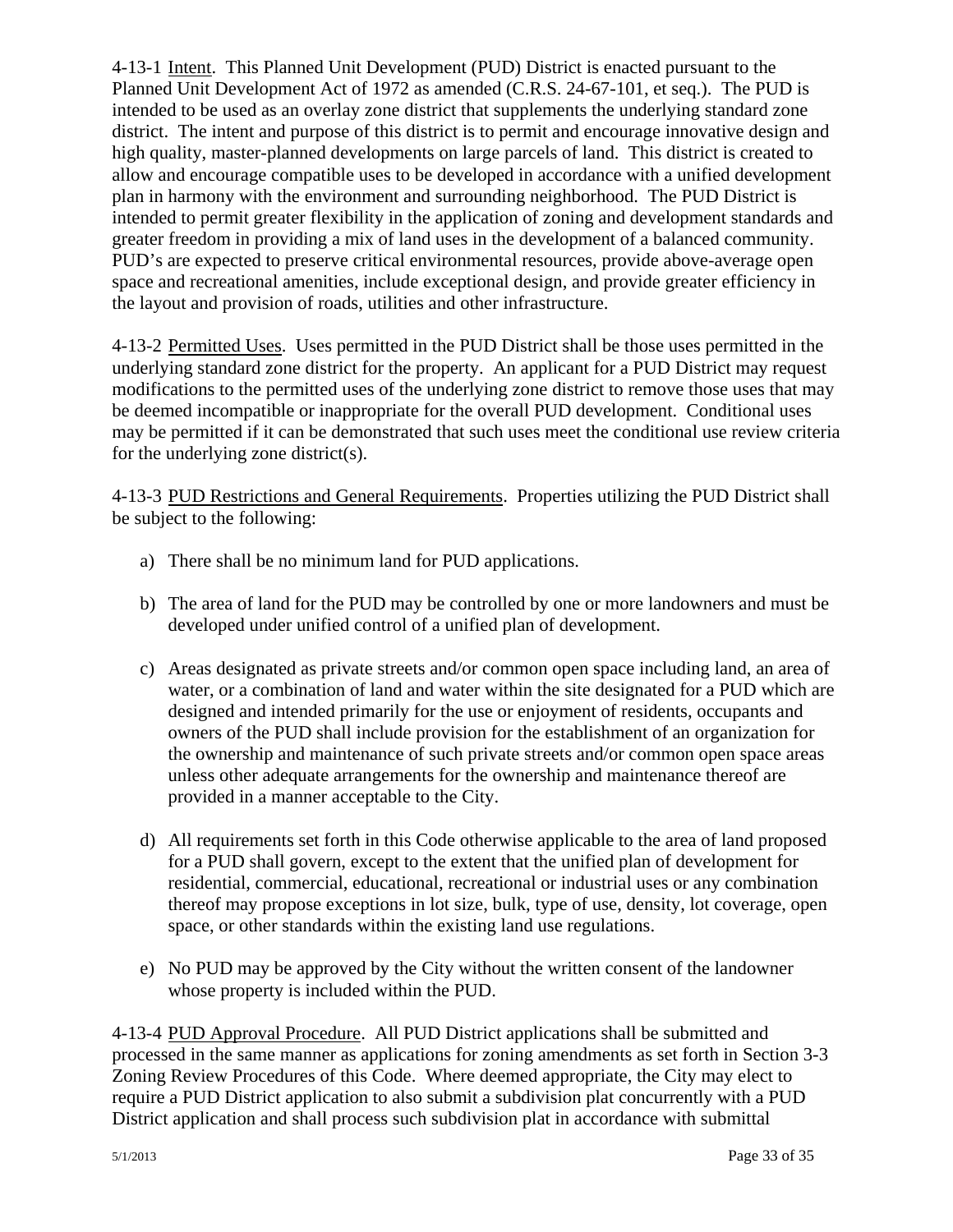requirements, procedures and standards for review set forth in Article V. To the extent practical, the City shall strive to combine public hearings and noticing requirements for both a PUD District application and accompanying subdivision plat application.

4-13-5 Approval by Ordiance. PUD Zoning and a PUD Plan shall be approved by ordinance.

4-13-6 Application Submittal Requirements. In addition to information required for zoning amendments in Section 2-4-1, a PUD District application shall include the following:

- a) A PUD District application fee.
- b) A PUD Plan which depicts various land use areas on the property.
- c) PUD Zoning, including permitted, conditional and prohibited uses, buildings and site standards, minimum lot sizes, and other applicable zoning regulations for various land use areas as depicted in the PUD Plan.
- d) A draft of all documents relevant to the PUD, including but not limited to proposed Development Agreements, Intergovernmental Agreements and/or Declarations for Common Owner's Associations.
- e) Written PUD description as part of the general development information which includes:
	- 1) List all subdivision regulation exceptions proposed for the PUD.
	- 2) Identify the underlying zoning district(s) for the property and describe any proposed modifications and/or restrictions to the allowed uses and/or standards within the district(s). If any conditional uses are requested, explain how the conditional use review criteria will be addressed.
	- 3) Identify and explain the benefits which will be provided by the PUD to offset the impact of the modifications requested (i.e., if the minimum lot size is decreased, additional functional, centrally located common open space will be provided; or if the width of the local street right-of-way is decreased by eliminating on-street parking, then there will be designated parking areas within 500 feet of all residences, etc.). All proposed benefits must offset the proposed modifications.
	- 4) Explain how the proposed PUD will be compatible with adjacent neighborhoods which now exist or are proposed in the future. Describe any proposed buffering techniques which serve to achieve such compatibility.
	- 5) Explain how the PUD supports and implements the City of Creede Comprehensive Plan.
	- 6) Explain any proposed phasing of the PUD.
	- 7) Explain the process to amend the PUD Zoning or PUD Plan if different than the Code.
	- 8) Provide any additional relevant information which the City may deem necessary.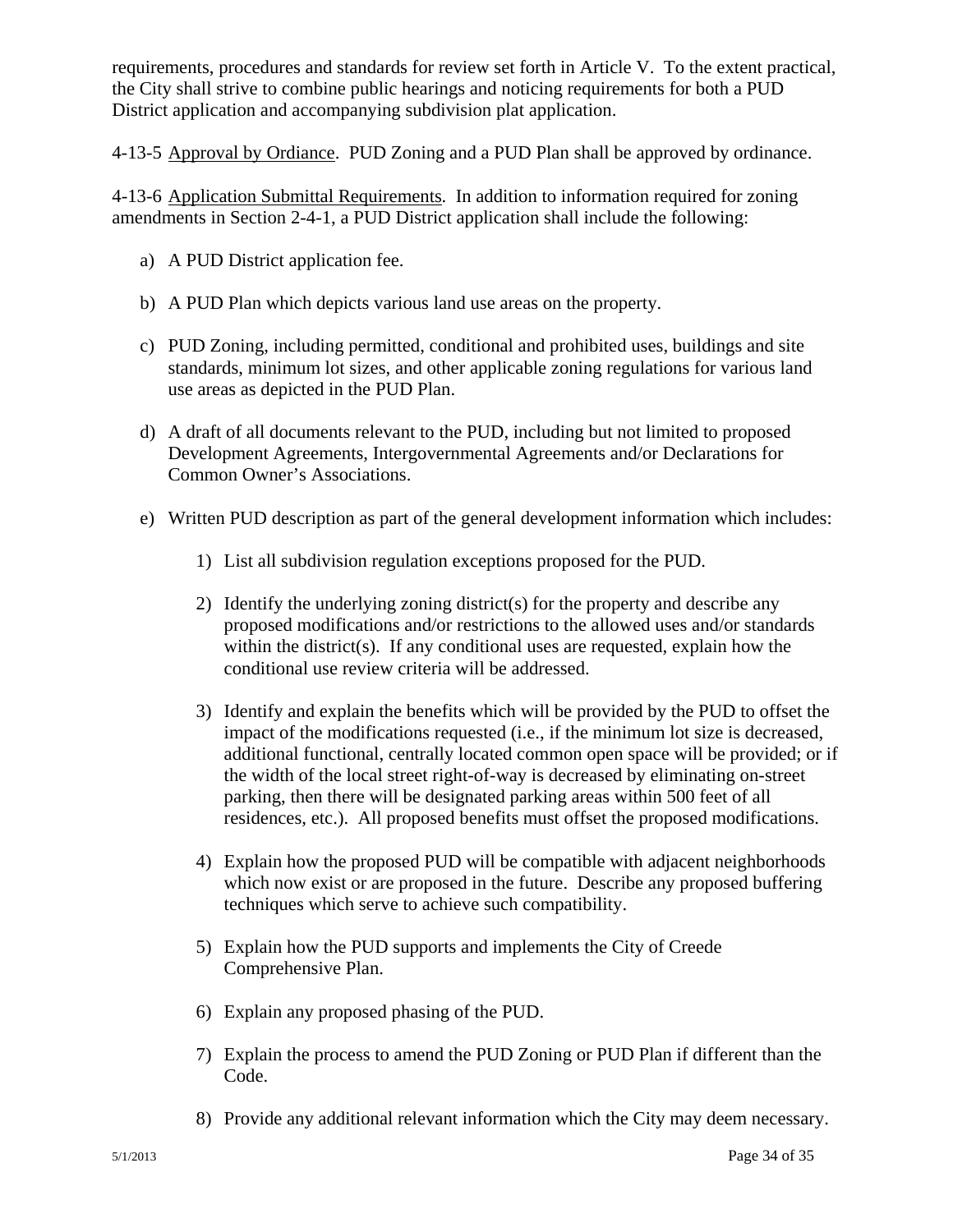4-13-7 PUD Review Criteria. The following review procedures shall be used when considering a PUD District application;

- a) The PUD addresses a unique situation, confers a substantial benefit to the Town, or incorporates creative site design such that it achieves the purposes of this Code and represents an improvement in quality over what could have been accomplished through strict application of the otherwise applicable district or development standards. Such improvements in quality may include, but are not limited to: improvements in open space provision and access; environmental protection; tree/vegetation preservation; efficient provision of streets, roads, and other utilites and services; or increased choice of living and housing environments.
- b) The PUD rezoning will promote the public health, safety, and general welfare of the Creede community;
- c) The PUD rezoning is consistent with the City of Creede Comprehensive Plan and the purposes of this Code;
- d) Facilities and services (including roads and transportation, water, gas, electric, police and fire protection, and sewage and waste disposal, as applicable) will be available to serve the subject property while maintaining adequate levels of service to existing development;
- e) The PUD rezoning is not likely to result in significant adverse impacts upon the natural environment, including air, water, noise, storm water management, wildlife, and vegetation, or such impacts will be substantially mitigated;
- f) The PUD rezoning is not likely to result in significant adverse impacts upon other property in the vicinity of the subject tract; and
- g) Future uses on the subject tract will be compatible in scale with uses on other properties in the vicinity of the subject tract.

4-13-8 Amendments to a PUD Development Plan or PUD Zoning. Amendments to a PUD Development Plan shall follow the process for initial zoning of a PUD District and approval of a PUD Development Plan and PUD Zoning unless otherwise set forth in an approved PUD Development Plan or PUD Zoning. Written notice of a public hearing for an amendment to a PUD Development Plan or PUD Zoning shall be sent to all property owners within the PUD District area. Unless restricted by the terms of a development agreement granting vested property rights, any property owner within the PUD District or the Town Board of the City of Creede may initiate an Amendment to a PUD Development Plan or PUD Zoning.

4-13-9 Rezoning PUD Districts. A PUD district, or portions thereof, may be rezoned to another zone district or districts in accordance with the procedures and standards for zoning amendments set forth in this Code. Written notice of a public hearing for rezoning a PUD District shall be sent to all property owners within the PUD District area. Unless restricted by the terms of a development agreement granting vested property rights, any property owner within the PUD District or the Town Board of the City of Creede may initiate an application to rezone a PUD District.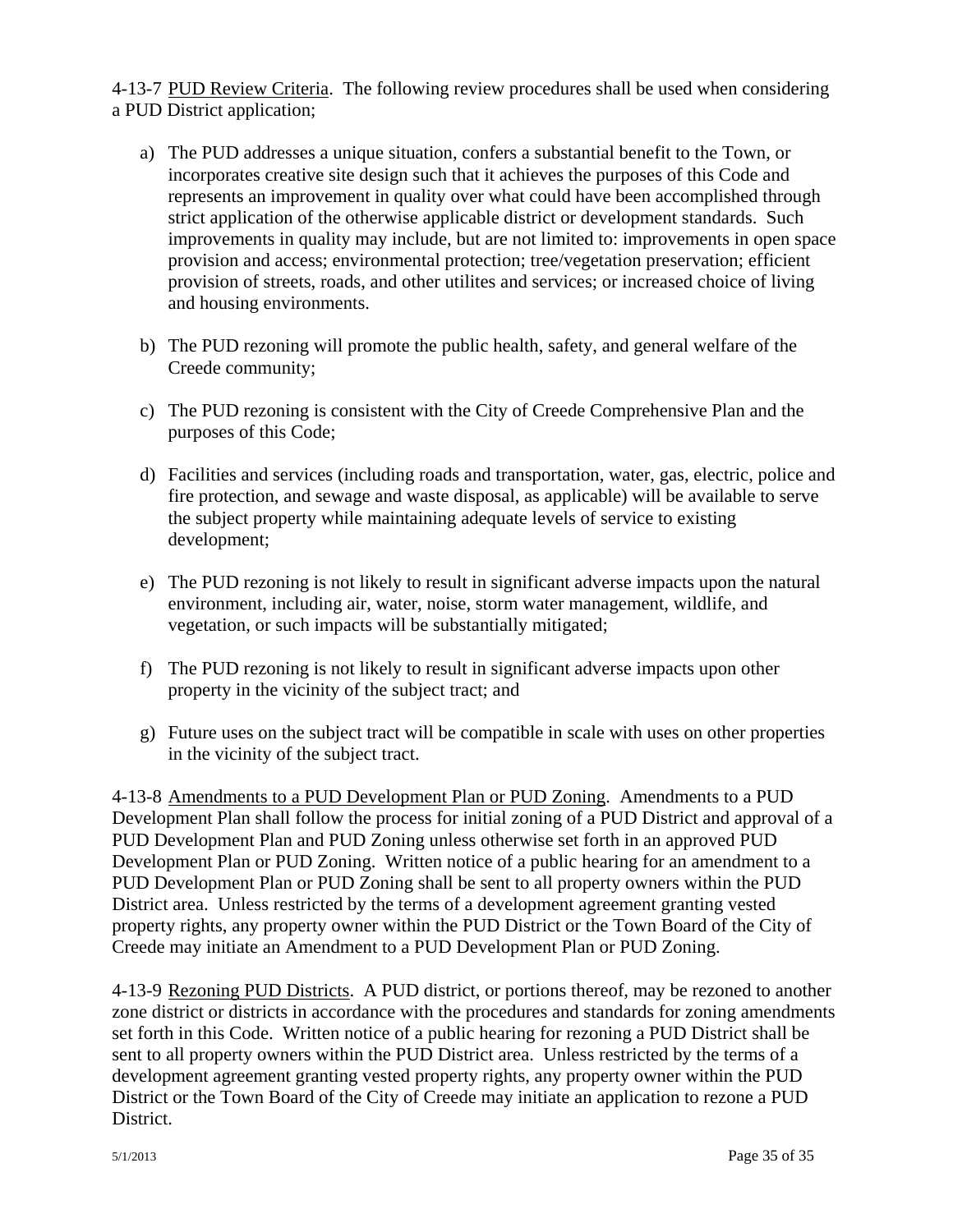# **ARTICLE 5**

# **SUBDIVISION REGULATIONS**

## **CHAPTER 5.00 GENERAL PROVISIONS**

#### Sections:

- 5.00.10 Title.
- 5.00.20 Authority.
- 5.00.30 Jurisdiction.
- 5.00.40 Enforcement.
- 5.00.50 Statement of Purpose.
- 5.00.60 Severability.
- 5.00.10 Title. An Ordinance of the City of Creede, a Colorado Town establishing rules, regulations and standards governing the Subdivision of land within the Town, setting forth procedures to be followed by the Planning Commission and Town Board in applying the provisions of these Regulations, and setting forth penalties for the violations thereof. These Regulations shall be known and may be cited as the "Subdivision and Land Improvement Regulations of the City of Creede." The Table of Contents and Appendices attached hereto are stand-alone documents that may be revised by the proper authority from time to time, and are included for convenient reference.
- 5.00.20 Authority. The Town is enabled by law to control the Subdivision of land within its corporate boundaries under Article 23, Title 31 of the Colorado Revised Statutes. The Planning Commission of the Town is vested with the powers and duties to develop and adopt Subdivision Regulations pursuant to C.R.S. §31-23-214.
- 5.00.30 Jurisdiction. These Subdivision and Land Improvement Regulations shall apply to parcels located within the corporate limits of the Town.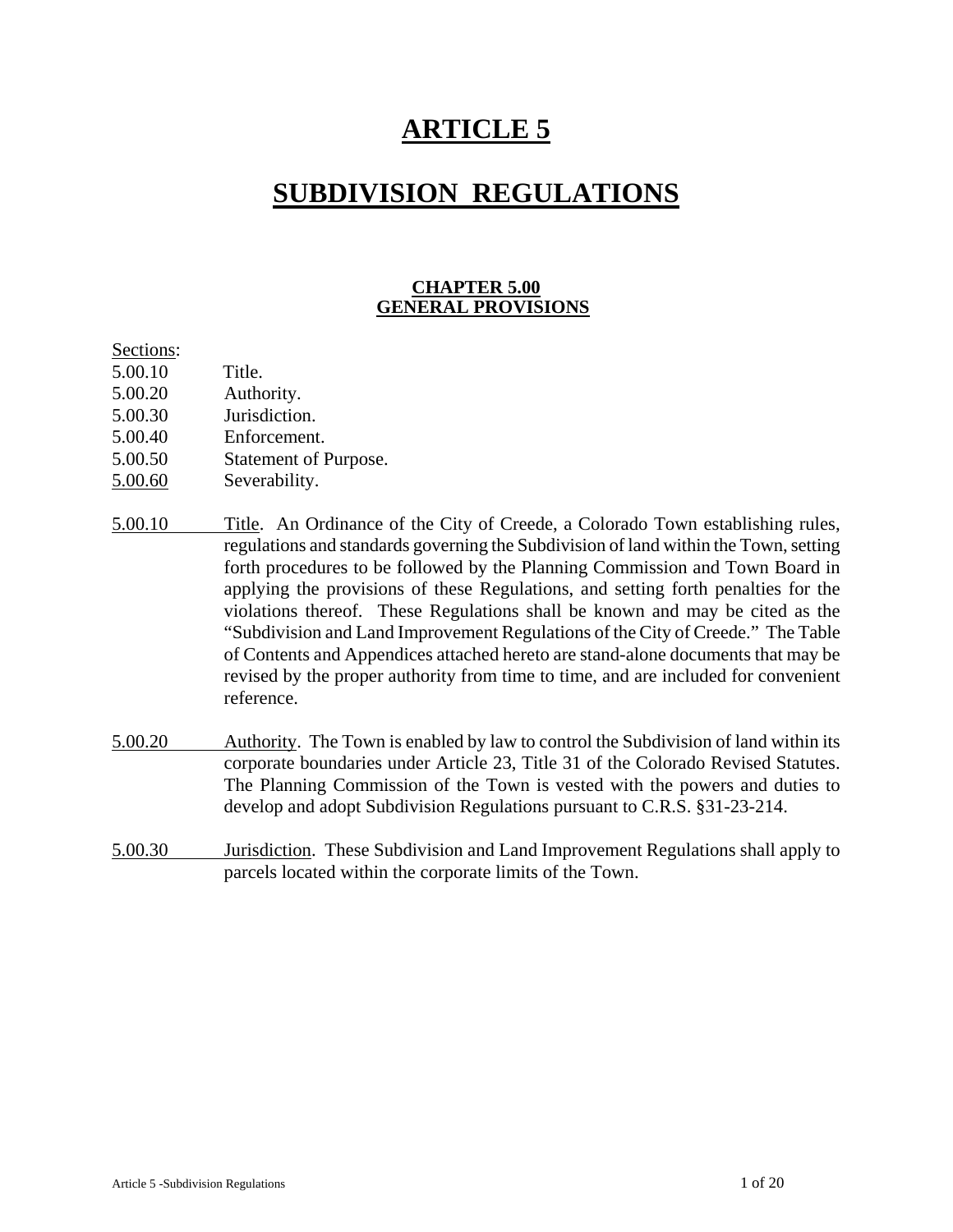#### 5.00.40 Enforcement.

- A. Whoever, being the owner or agent of the owner of any land located within a Subdivision, transfers or sells, agrees to sell, or negotiates to sell any land by reference to or exhibition of or by use of a Plat of a Subdivision before such Final Plat has been approved by the Planning Commission and recorded or filed in the office of the Mineral County Clerk and Recorder shall pay a penalty of one hundred dollars (\$100.00) to the City of Creede for each lot or parcel so transferred, or sold, or agreed or negotiated to be sold. The description of such lot or parcel by metes and bounds in the instrument of transfer or other document used in the process of selling or transferring shall not exempt the transaction from such penalties or from the remedies provided in this Section. The Town may enjoin such transfer or sale or agreement by action for injunction brought in any court of competent jurisdiction and may recover the penalty by civil action in any court of competent jurisdiction.
- B. It shall be unlawful to erect, construct, reconstruct, use, or alter any building or structure or to use any land in violation of these Subdivision and Land Improvement Regulations.
- C. It shall be unlawful to violate any provisions of these Subdivision and Land Improvement Regulations or any provision of a Subdivision Improvements Agreement approved pursuant to these Subdivision and Land Improvement Regulations, and any person convicted of such a violation may be fined an amount not to exceed one thousand dollars (\$1,000.00). A separate offense shall be deemed committed during each day during which any violation continues.
- D. No building or water and sewer tap permit may be issued for development of property which violates these Subdivision and Land Improvement Regulations or a Subdivision Improvements Agreement approved pursuant to these Regulations and which violation has not been remedied in a manner satisfactory to the Town.
- E. The Town may bring an action in a court of competent jurisdiction to enjoin any violation of these Subdivision and Land Improvement Regulations or of a Subdivision Improvements Agreement entered into pursuant to these Subdivision and Land Improvement Regulations.
- 5.00.50 Statement of Purposes. The purposes of the Subdivision and Land Improvement Regulations are to:
- A. Promote and protect the **public health**, **safety** and **welfare**.
- B. Ensure that new development bears the costs of providing improvements and services resulting from the development of Subdivisions.
- C. Set forth uniform procedures and standards for handling all Subdivision plans.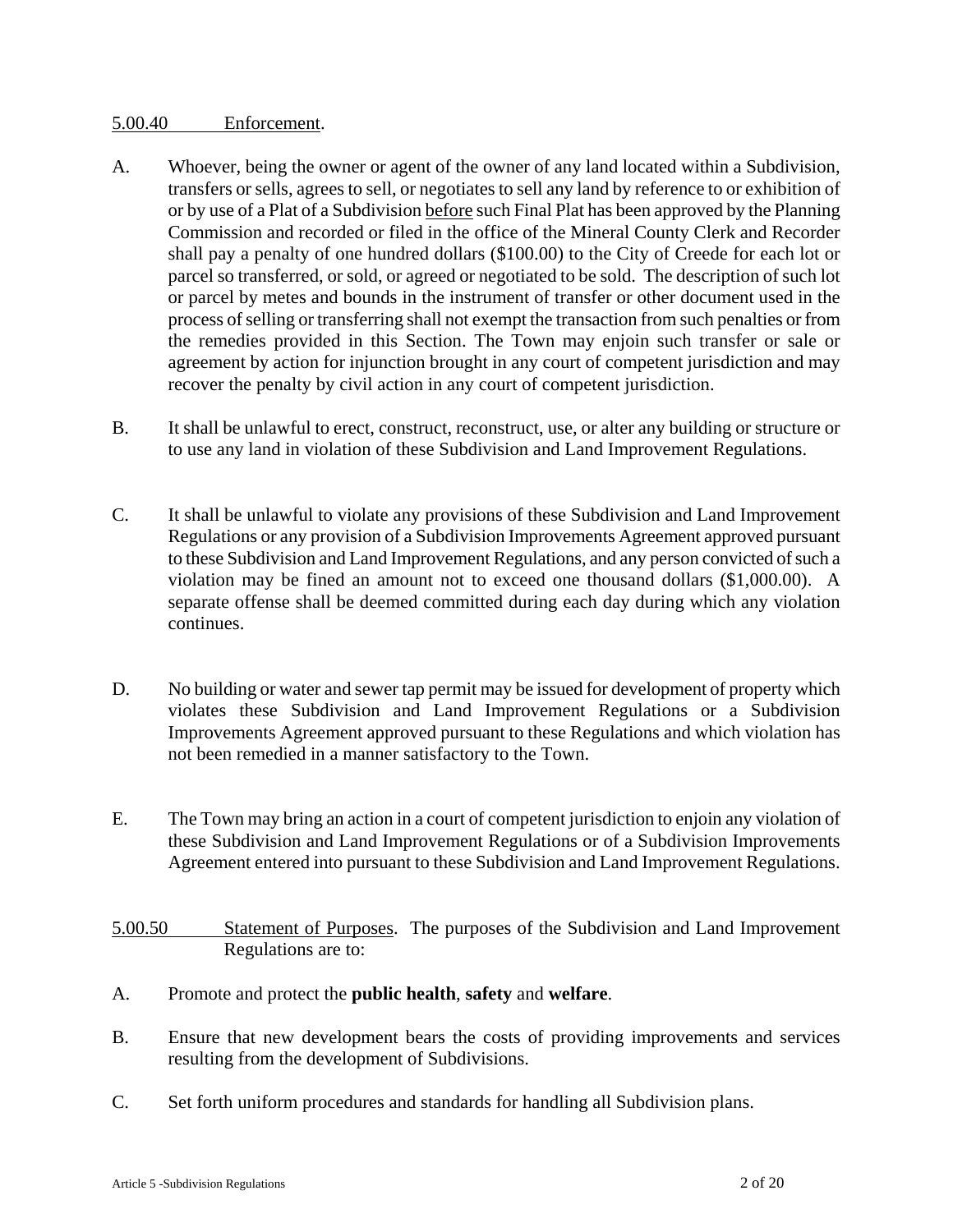- D. Maintain the rural atmosphere of the City of Creede by limiting future development to no more than one (1) single family dwelling unit on any single parcel, lot or site of land, and to require land size of no less than one (1) acre for any dwelling unit, except on currently existing approved subdivided properties containing lots of less than one (1) acre. Allowance of more than one (1) single-family dwelling unit per parcel shall be subject to approval by the Board of Trustees, contingent upon available water, water system capacity, road system capacity, compliant private access, adequate sanitation, the impact on adjoining properties, and the compatibility of the proposed development with surrounding properties.
- 5.00.60 Severability. If any one (1) or more sections or provisions of these Subdivision and Land Improvement Regulations are judicially determined invalid or unenforceable, such determination shall not affect, impair, or invalidate the remaining sections or provisions, the intention being that the sections or provisions of these Regulations are severable.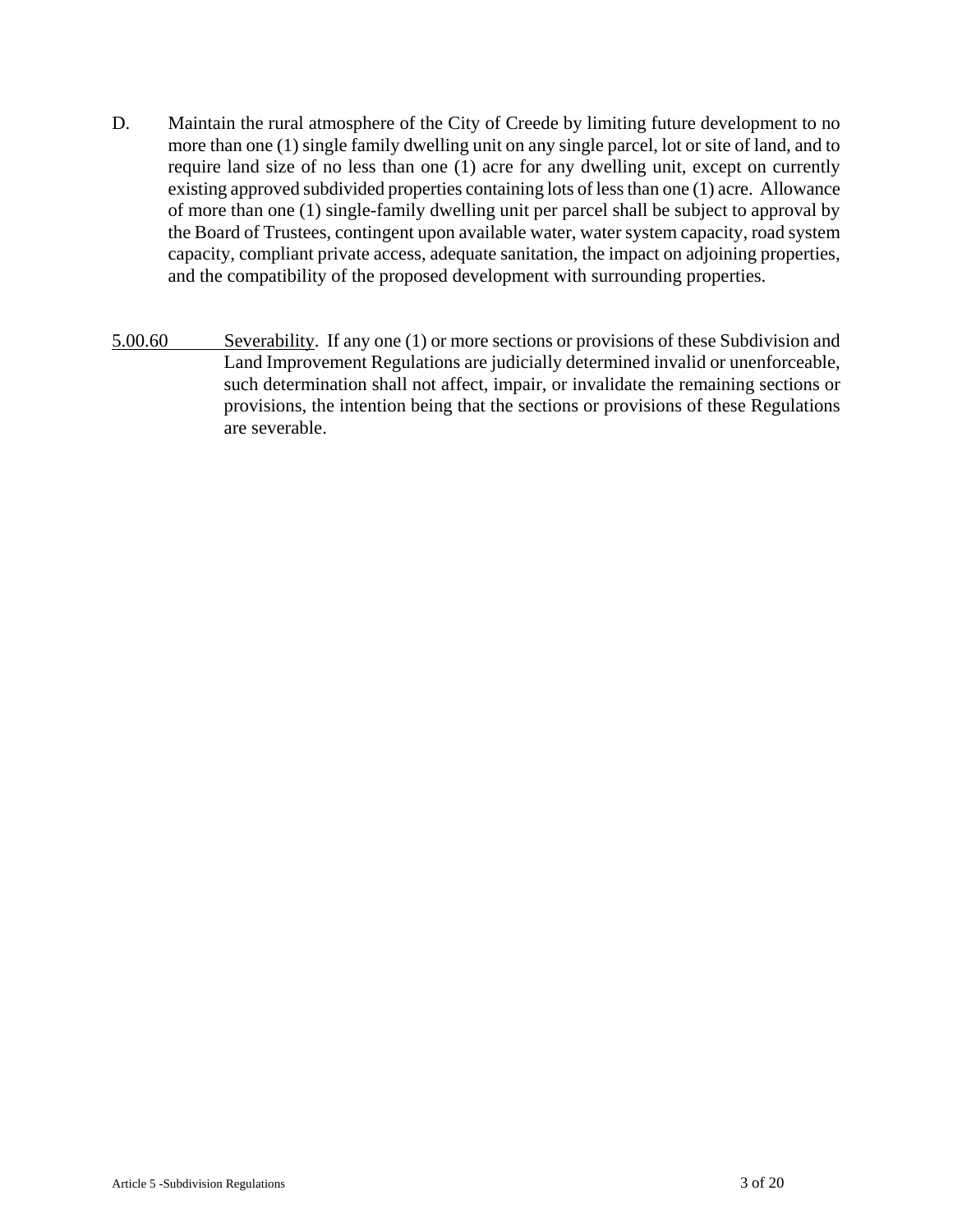# **CHAPTER 5.01 SUBDIVISION PROCEDURES**

## Sections:

- 5.01.10 Informal Consultation.
- 5.01.20 Land Use Application
- 5.01.30 Sketch Plan
- 5.01.40 Preliminary Plat.
- 5.01.50 Final Plat.
- 5.01.60 Amendment of Plats.
- 5.01.70 Boundary Adjustment.

The Subdivision of land shall be accomplished in accordance with the following procedures:

5.01.10 Informal Consultation. The owner/Subdivider, or his duly designated agent, is required to consult informally with the City Manager or Land Use Administrator/Planner prior to the planning or processing of the Preliminary Plan in order to acquire currently available information relating to the planning process. This consultation will cover subdivision procedures, zoning regulations and other land development questions. Following this consultation the applicant may request a Land Use Application that must be submitted to the City Manager thirty (30) days prior to the next Planning Commission meeting.

5.01.20 Land Use Application. A non-refundable fee is collected to cover the cost of review by the City Attorney, City Engineer, City Manager and any other expert whom the City may wish to employ as well as expenses associated with noticing, publishing, mailing and administrative expenses. The applicant is liable for any and all expenses that exceed the initial application fee.

- 1. Title Commitment and Survey: Title commitment and a survey by a state licensed engineer must be submitted with the Land Use Application. The title commitment and survey must no more than thirty (30) days from the date of the application.
- 2. Conveyance of Water Rights: In order to provide a continuing source of municipal water for the City of Creede, all Subdivisions may be required to transfer water rights or provide a fee in lieu thereof.

5.01.30 Sketch Plan. The sketch plan process is collaborative from the onset. The purpose of the sketch plan is two-fold. First, it provides the City the opportunity to describe the community's vision to the applicant. Second, it give the applicant an opportunity to discuss their development plans, explain how the plans will further the community's vision and obtain input and direction from the Planning Commission and City Council early in the process. The ultimate goal of this process is to help the applicant develop a plan that fosters the community's vision.

- A. The applicant will present a Sketch Plan, including three twenty-four by thirty-six inch (24" x 36" engineered maps and one reproducible copy no larger than eleven inches by seventeen inches (11" x 17") showing all water and sewer lines, drainage, grading and road plans including the easements and dedication plans.
- B. The Planning Commission will review and make their recommendations to the City Council.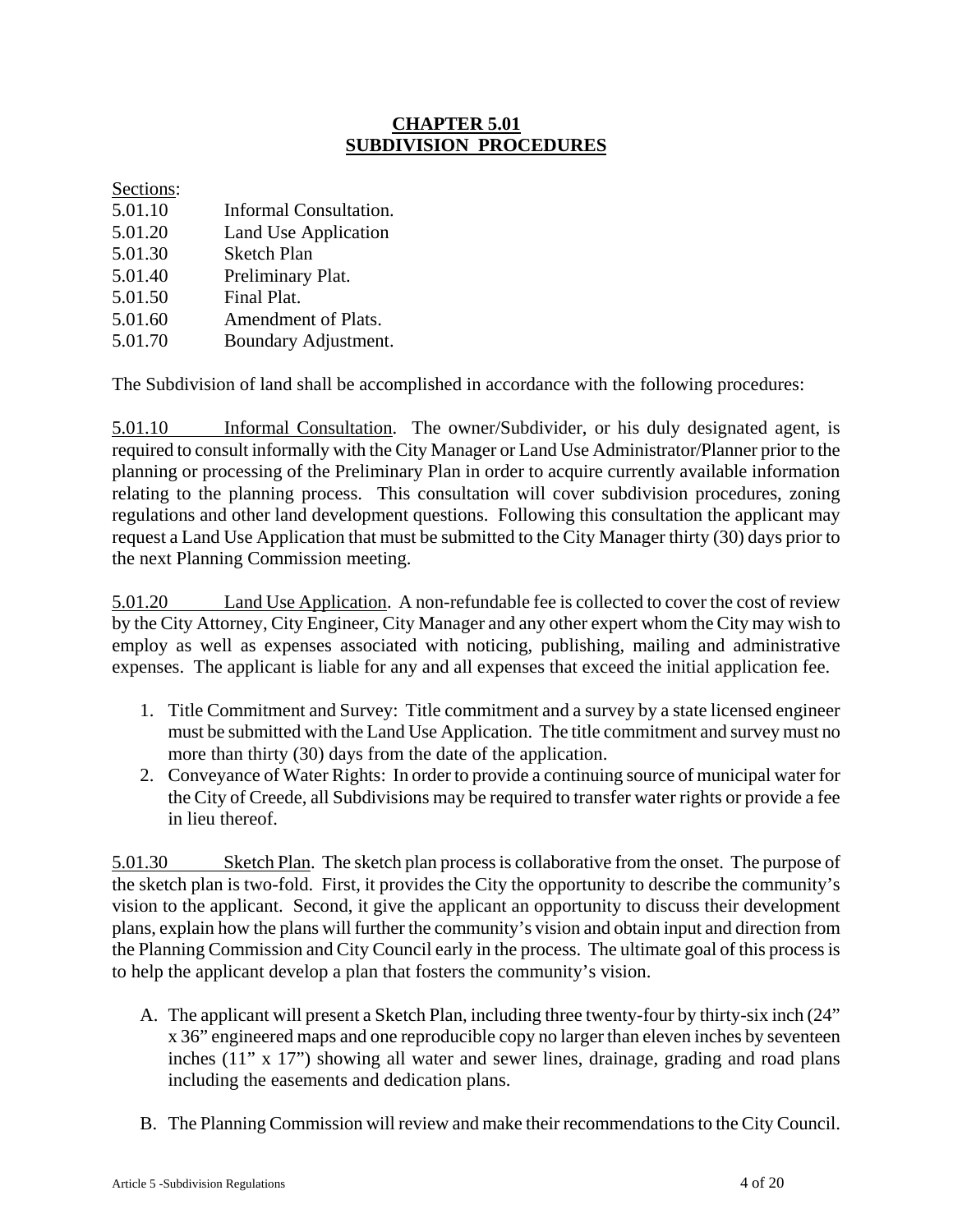5.01.40 Preliminary Plat. Upon approval or conditional approval of the sketch plan, the applicant shall proceed with the Preliminary Plat. Information to be provided with the Application shall be prepared by the Subdivider and made available to the public at the Town Hall thirty (30) days prior to the date of the first regular meeting with the Planning Commission, at which the Preliminary Plat is scheduled for a Public Hearing and formal review.

- A. The submitted information shall contain the following items:
	- 1. Addressed, stamped (return receipt) envelopes for all surface owners, mineral owners and utility companies, as their names appear upon the Plats or records in the Mineral County Clerk and Recorder's Office. Addresses shall be those most recently listed in a local telephone directory or other directory in general use, or as they appear on the tax records of Mineral County. The Town will notify each owner/lessee by certified return receipt mail. If the Subdivider is a corporation, the name and telephone number of the contact person must be included, along with the State in which the corporation is registered. The address of the principal place of business of the corporation and telephone number for the same shall also be included. If the Subdivider is other than a natural owner, the owner designating the person/entity as the agent for the owner shall submit a letter. The Application shall contain the name, address and telephone number of the contact person if different from the owner. The ownership information shall be supported by satisfactory evidence of title in the form of either:
		- a. A current title opinion of an attorney licensed to practice law in the State of Colorado; or
		- b. A current Title Insurance or Title Commitment issued by a title insurance company licensed to do business in the State of Colorado. Such evidence shall be deemed current if it shows title as of a date within thirty (30) days of submission of the Preliminary Plat. Title evidence shall cover the entire tract to be subdivided.
	- 2. The City of Creede will mail a copy of the Preliminary Plat to all stakeholders, as well as a letter of intent to subdivide and notice of Public Hearing to all the property owners within one hundred feet (100'). All mailings will be sent by certified return receipt mail, by the Town at least twenty-five 25) days prior to the Planning Commission Public Hearing/preliminary review.
		- a. If the proposed Subdivision covers five (5) or more acres of land, the City of Creede shall send notice by certified mail of the Public Hearing to the Board of County Commissioners of Mineral County at least thirty (30) days prior to the Public Hearing.
		- b. If the proposed Subdivision is located adjacent to a State Highway, the City of Creede shall send notice by certified mail of the Public Hearing to the Colorado Department of Transportation, along with a copy of the plat, and surrounding ownership information.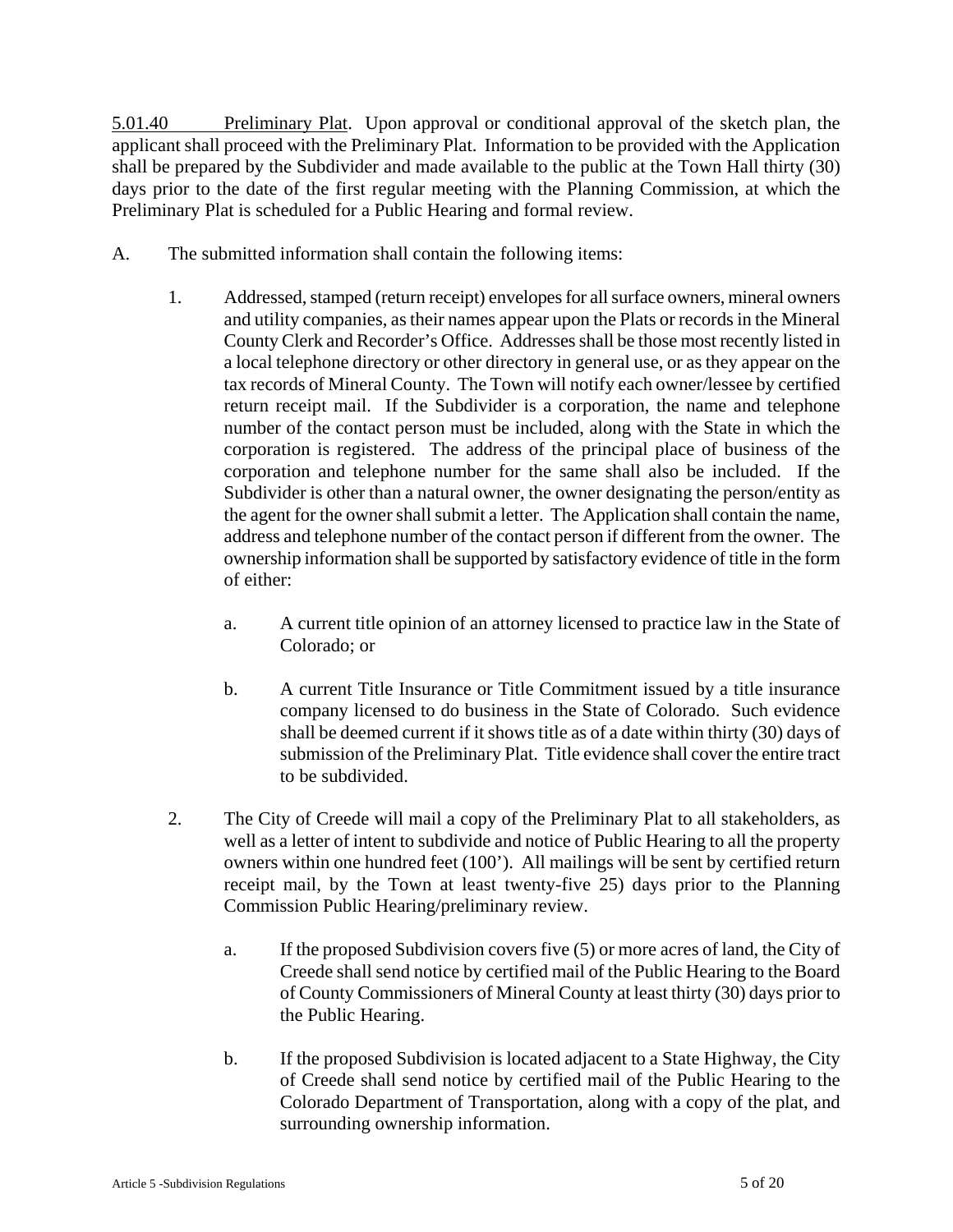- 3. Three (3) copies of the Preliminary Plat, plus one (1) reproducible copy no larger than eleven inches by seventeen inches  $(11" \times 17")$ , and all supporting documents shall be submitted to the Town at least thirty (30) days prior to the meeting of the Planning Commission at which the Subdivider wishes to have the Plat considered. The Preliminary Plat shall:
	- a. Be a scaled drawing on twenty-four inch by thirty-six inch (24" x 36") media, with a scale of at least one inch equals one hundred feet  $(1" = 100')$  of the proposed Subdivision, and showing dimensions and angles of all lot lines.
	- b. Contain the name of the proposed Subdivision. If the parcel(s) is/are located in a platted Subdivision, the platted Subdivision name must be included.
	- c. Include a property description, location (nearest intersection) and acreage. This shall include the complete legal property description (often the legal description in the County Assessor's records) and the Mineral County Assessor's parcel map number. If the parcel(s) involved are in a previously recorded Subdivision, a copy of the Plat of the prior Subdivision shall be included. If a Subdivision Improvements Agreement or any other requirements by the City of Creede were required in the prior Subdivision, proof of completion or a statement of current status shall be included.
	- d. Include a map showing prominent topographical features and water features, including irrigation and drain ditches and existing improvements.
	- e. Include all easements, roads, and rights-of-way (water, sewer and drainage), existing and proposed, together with evidence that easements provided for electricity, telephone, cable television, and gas utilities are acceptable to the utility company, which will serve the property.
		- i. Centerline for all existing roads must be shown on the Preliminary Plat with a thirty foot (30') right-of-way.
		- ii. All newly created roads shall be named on the Plat.
	- f. Show sufficient easements for ditches or pipelines, together with the right of ingress or egress for maintenance purposes. The Subdivider's engineer shall certify that he has taken the necessary measures to ensure that the gradients of any such easements are adequate to properly dispose of waste water.
	- g. Special documents as needed by the Planning Commission or City Council, including but not limited to: Geologic Report, Landscape Plan, Open & Ecological Plan, Soils Report & Map, Flood Plain Report, Grading & Drainage Plan, Traffic Study, Historic Society Record Search and/or Block Diversity Plan as described in Article 6 Section 19.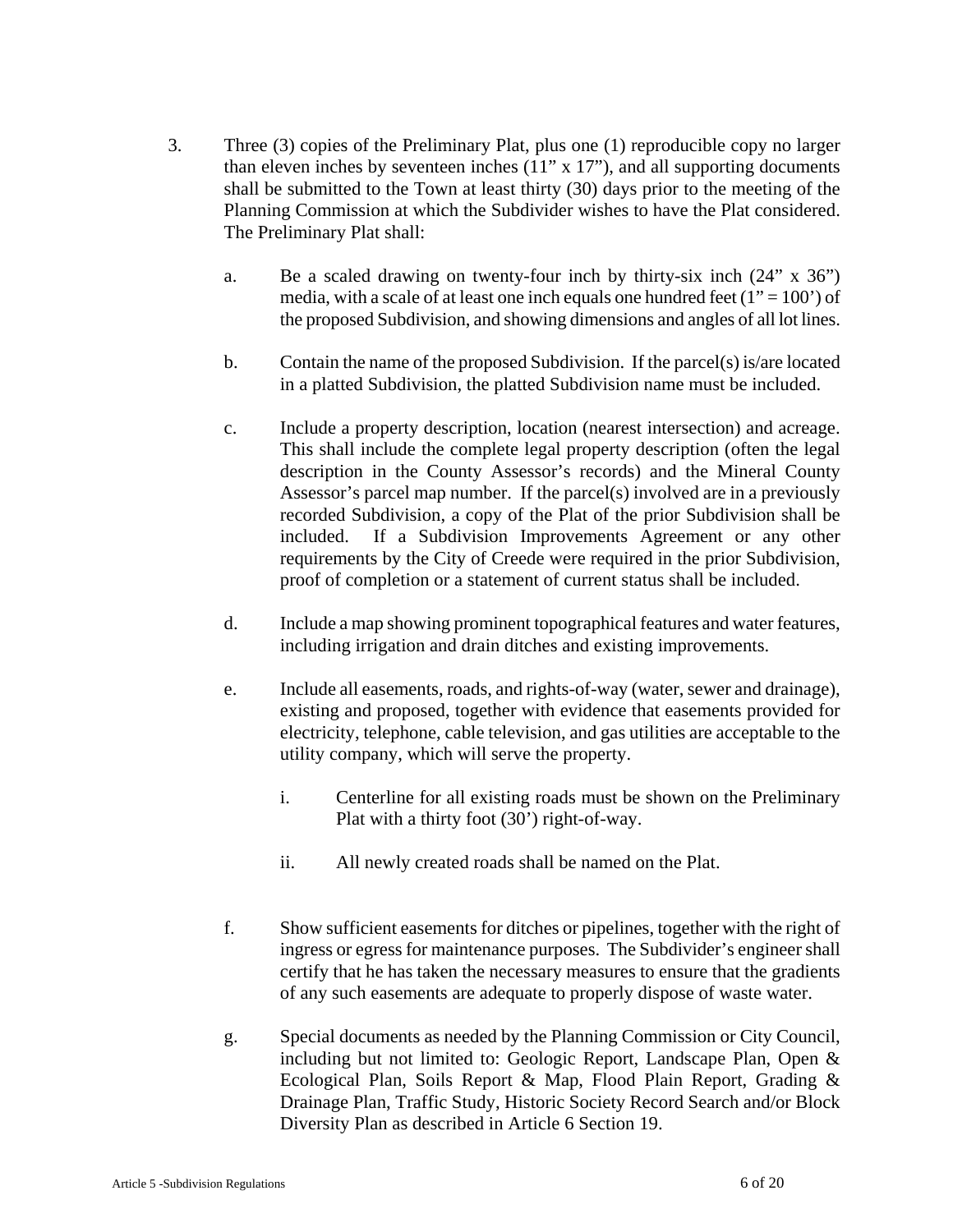- 4. A fire protection plan for submission to the local fire protection district, with a copy submitted to the City of Creede.
- B. All mailings will be sent by certified return receipt mail by the Town at least twenty-five (25) days prior to the Planning Commission Public Hearing/preliminary review.
- C. Once an acceptable Preliminary Plat has been submitted in accordance with these Regulations, and before formal consideration of the Preliminary Plat, at least two (2) members of the Planning Commission shall conduct an on-site inspection of the property. A written report shall be done at the on-site inspection by either the Town staff to the Planning Commission, or a Planning Commission member, to include in the Subdivision file. It is mandatory that the property owner, or his duly designated agent, be present. No formal consideration will take place until such an inspection has been completed.
- D. Notice of the Public Hearing shall be posted by the Town on the subject property for at least fifteen (15) days before the scheduled Public Hearing. The notice shall include: date, time and place of hearing; applicant's name; name and brief description of the proposed Subdivision; and the place and phone number where further information can be obtained.)
- D.E. The Planning Commission shall make its comments and suggestions concerning the Preliminary Plat, improvement plan and other submitted information at the Public Hearing, and shall refer the same to the Town Board, which shall make its review and recommendations. The owner/Subdivider shall be present. If unable to attend, the Town may require additional fees for re-notification by certified mail.
- E.F. Approval and conditional approval of a preliminary plat shall be effective for one (1) year unless otherwise approved by the City Council. If a final plat is not submitted within said time limit or an extension has not been granted, a preliminary plat must again be submitted before action may be taken on a final plat.

5.01.50 Final Plat. No subdivided lot shall be sold or conveyed until: (1) a Final Plat has been approved and recorded in accordance with this Subsection; (2) there is full compliance with a Subdivision Improvements Agreement; and (3) there is full compliance with any other conditions imposed by the Planning Commission or by the Board of Trustees. A Subdivision Improvements Agreement shall be required for all Subdivisions. The Subdivision shall be developed in substantial conformity with the Final Plat and in accordance with any directives of the Planning Commission or the Town Board. No Final Plat may be submitted for final approval more than one (1) year after approval of the Preliminary Plan by the Town Board. A parcel shall not be re-subdivided for at least twenty-four (24) months following approval of the Final Plat and the date of such approval must show on the Final Plat. The Final Plat and all supporting documents and fees shall be submitted at least fifteen (15) days prior to the meeting of the Planning Commission at which the Subdivider wishes to have the Final Plat considered.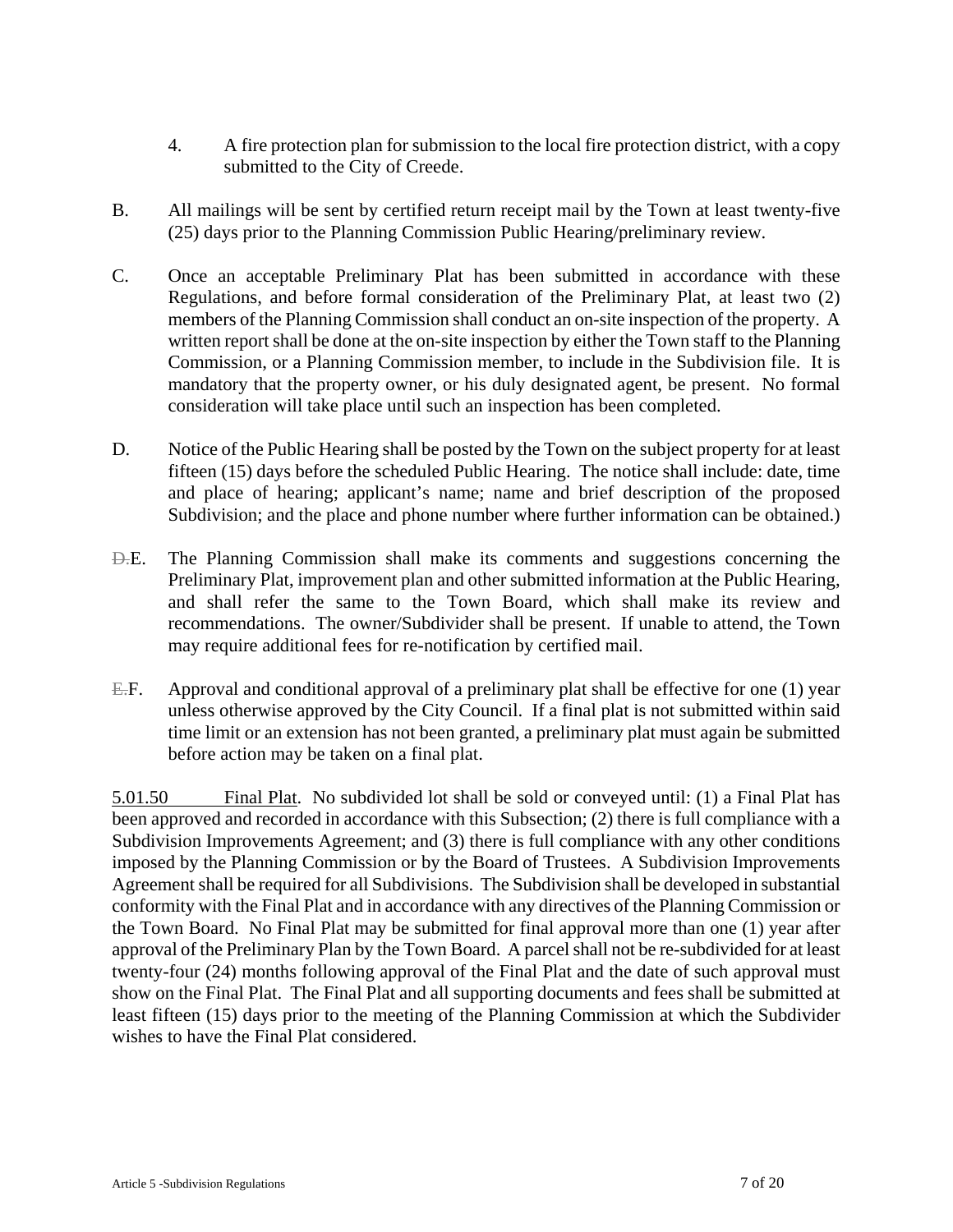- A. The Final Plat shall be submitted to the Town as follows: Three (3) copies of the Final Plat, plus One (1) Mylar scaled on twenty-four inch by thirty-six inch (24" x 36") and one (1) reproducible copy no larger than eleven inches by seventeen inches (11" x 17"). In addition to the information required on the Preliminary Plan, the Final Plat shall also:
	- 1. Show the acreage of the property located within the Town.
	- 2. Show the total number of lots with lot and block identification.
	- 3. Be drawn to a scale of not less than one inch equals one hundred feet  $(1" = 100)$ . The scale used, basis for bearing and direction of true North shall be shown on the Final Plat.
	- 4. Include these notes on the face of the Final Plat:
		- Note: "This subdivision shall not be re-subdivided for twenty-four (24) months." Note (when applicable): "This Subdivision is located in a Flood Plain Area." (Give map number, Zone, and between numbers  $\&$   $\&$  of the FEMA Map.) Note: "Setbacks shall be measured from the most extended point of any overhang on any building. All buildings to be erected on subdivided lots shall meet the setback requirements for the designated zoning.
	- 5. Include a certificate of dedication for streets, roads, easements, rights-of-way or other property dedicated for public use as shown on the Plat executed and acknowledged before a notary public by all surface owners and lien holders on the face of the Plat.
	- 6. Include a certificate by a registered land surveyor, attesting to the accuracy of the survey and Plat, and placement of monuments. *(See Appendix A – Form of Certificates to Appear on Final Plat)*
	- 7. Include separate certificates of approval of the Plat for the Planning Commission and the Town Board. *(See Appendix A – Form of Certificates to Appear on Final Plat)*
	- 8. Include a certificate of recording to be executed by the Mineral County Clerk and Recorder. *(See Appendix A – Form of Certificates to Appear on Final Plat)*
- B. The following items shall be submitted with the Final Plat:
	- 1. An update of the evidence of title submitted with the Preliminary Plan showing ownership of the surface and mineral estates, lessees of minerals, all liens, easements, reservations or other encumbrances.
	- 2. A Subdivision Improvements Agreement. *(Clyde, make example)*
	- 3. A copy of any restrictive covenants applicable to the Subdivision or lots therein.
	- 4. Road cross-section and layout, including curvature and alignment.
- C. The City of Creede will send notification by certified return receipt mail of the date, time and place of the meeting on the Final Plat at least twenty-five (25) working days prior to such meeting to all surface owners, mineral owners, lessees of mineral owners, and property owners within one hundred feet (100').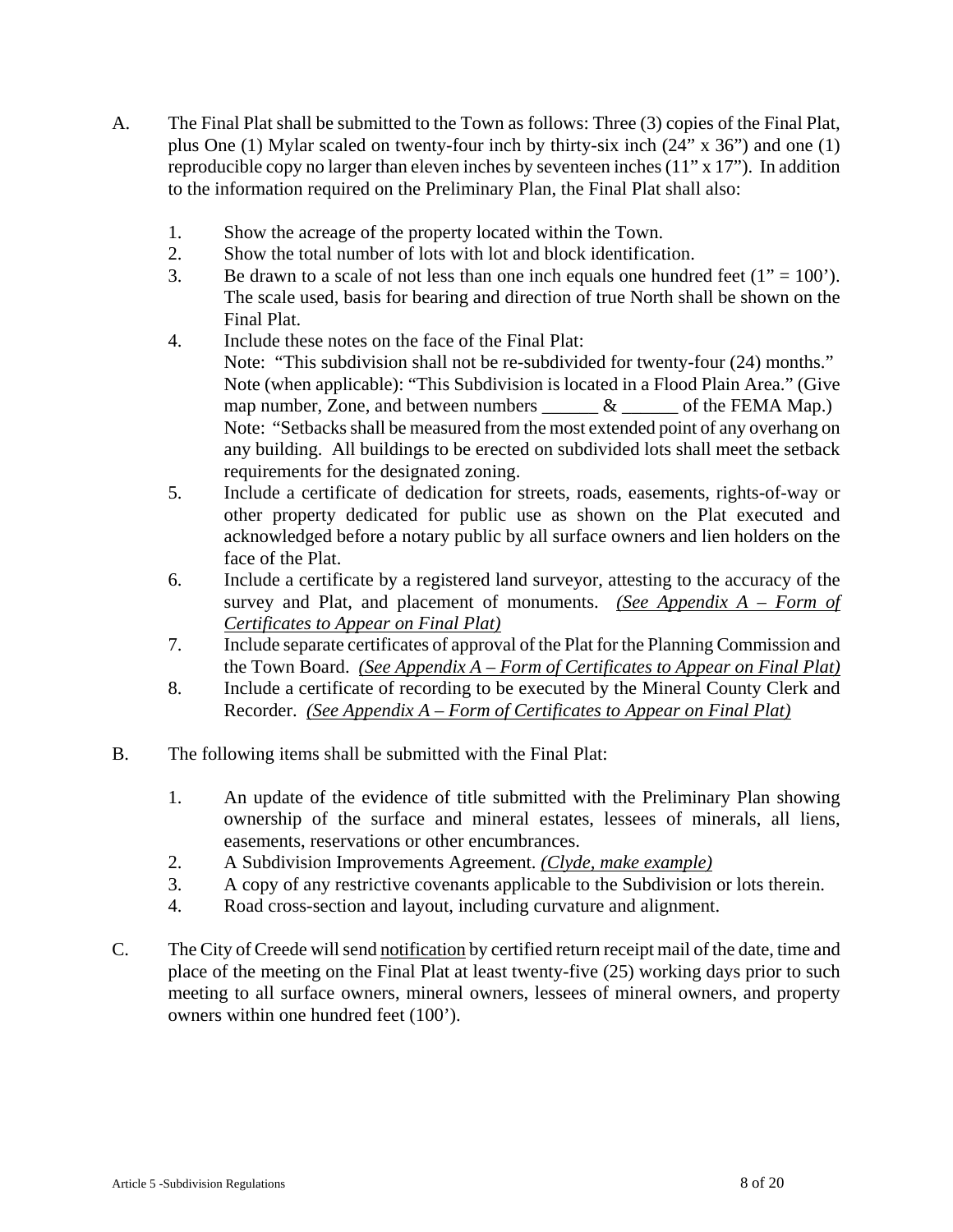- D. The Planning Commission, at a regular meeting, shall approve or disapprove a Final Plat within thirty (30) days after submittal to the Planning Commission. If the Plat is disapproved, the reasons for disapproval shall be included in the minutes of the Planning Commission's proceedings and provided to the Subdivider and Town Board in writing. The time to issue a decision may be extended if the Subdivider agrees to such extension.
- E. Following approval of the Final Plat by the Planning Commission, the Plat shall be submitted to the Town Board for review. The Town Board shall, within thirty (30) days, either approve the Plat with or without conditions, or disapprove it if the Board finds that the Plat or Subdivision does not comply with these Regulations. Following approval by the Town Board and completion of all improvements as outlined in the Subdivision Improvements Agreement, the Final Plat shall be recorded with the Mineral County Clerk and Recorder by the Town, costs of which shall be advanced by the Subdivider.
- F. Approval of the Final Plat by the Planning Commission and Town Board shall not constitute an acceptance by the Town of the dedication of any road or other property shown upon the Plat. The City, only by specific action of the Board, shall accept the dedication of any lands for public use of any nature.

5.01.60 Amendment of Plats. Previously approved Final Plats may be amended for the purpose of correcting technical errors, or making minor changes which are not detrimental to the public interest. The amendment of plats will be subject to the procedures as outlined in Chapter 5.12, with the exception of the Noticing and Public Hearing requirement providing the following conditions apply:

- A. The proposed amended Final Plats shall be filed with the Town within the time allowed for filing any other Plat, and the Planning Commission, at its next regular meeting, shall review the same. The amended Plat shall be approved if it meets the following conditions:
	- 1. The amended Plat conforms in all respects to the requirements of these Regulations for a Final Plat.
	- 2. The number of lots shown on the amended Plat shall not exceed the number of lots shown on the original Plat.
	- 3. The proposed change or alteration shall not materially affect access to or utility services for any lots shown on the original Plat.
	- 4. The proposed change will not adversely affect the public interest.
	- 5. All owners of property materially affected by the amendment shall join the request for amendment and shall execute the amended Final Plat.
	- 6. The amended Final Plat may show only a portion of the property shown on the original Plat provided that the amendment does not materially alter the roadway or utility access to other lots not shown on the amended Plat, and that the amended Plat clearly describes the portion of the original Plat to be amended.
- B. The Town shall collect a fee for the review of a request for amendment.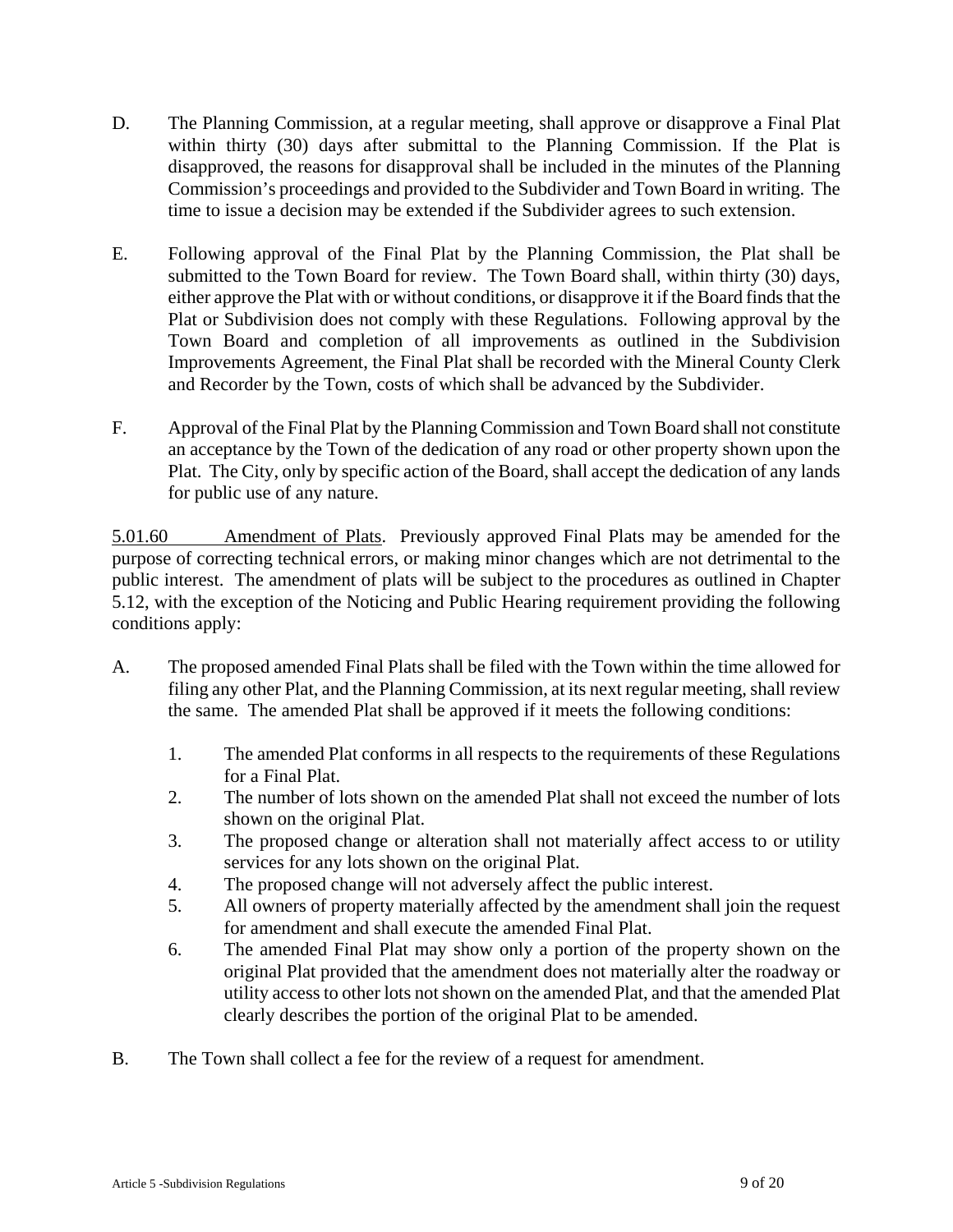- C. Any amendment request not in compliance with the conditions set forth above shall be deemed an application for re-subdivision and shall be handled in the same manner as original Subdivision applications.
- D. Upon approval of an amendment request by the Planning Commission, the same shall be referred to the Board of Trustees for review and approval. If approved by the Board, the Plat shall be recorded with the Mineral County Clerk and Recorder and the applicant shall pay the recording fee in addition to the fee established in item (B) above.)

5.01.70 Boundary Adjustment. This procedure is for the purpose of adjustments to lot lines of parcels only. A deed must be separately executed in order to actually transfer the property. If it is determined that the applicant is using the Boundary Adjustment process to circumvent the Subdivision process, the applicant shall be required to comply with the Informal Consultation, Preliminary Plan and Final Plat processes of Chapter 5.12 of these Subdivision and Land Improvement Regulations.

- A. This procedure should not:
	- 1. Create additional lots.
	- 2. Reduce lot sizes to below the minimum sizes and dimensions required in these Regulations.
	- 3. Be used for extensive replatting of an existing Subdivision.
	- 4. Create a new Subdivision name. If the parcel is located in a platted Subdivision, the platted Subdivision name must be used.
- B. The applicant shall submit the following information to the Town at least fifteen (15) days before the next regular meeting of the Planning Commission when applying for a Boundary Adjustment:
	- 1. Completed Application.
	- 2. Appropriate fees for the Boundary Adjustment review, inspection and certified mailing fees, payable to the City of Creede.
	- 3. Proof of ownership shown by deed(s). If the owner has an agent representing him/her, a letter from the owner designating an agent to process the Boundary Adjustment must also be submitted along with the deed(s).
	- 4. Three (3) copies, plus one (1) reproducible copy no larger than eleven inches by seventeen inches (11" x 17"), of the Preliminary Plan on twenty-four inch by thirtysix inch (24" x 36") media with a scale of at least one inch equals one hundred feet  $(1" = 100")$  of the proposed Boundary Adjustment. The Survey shall include:
		- a. Dimensions and angles of all lot lines.
		- b. All easements, roads, and rights-of-way, including location and dimensions.
		- c. Vicinity map showing location of property in context of Mineral County.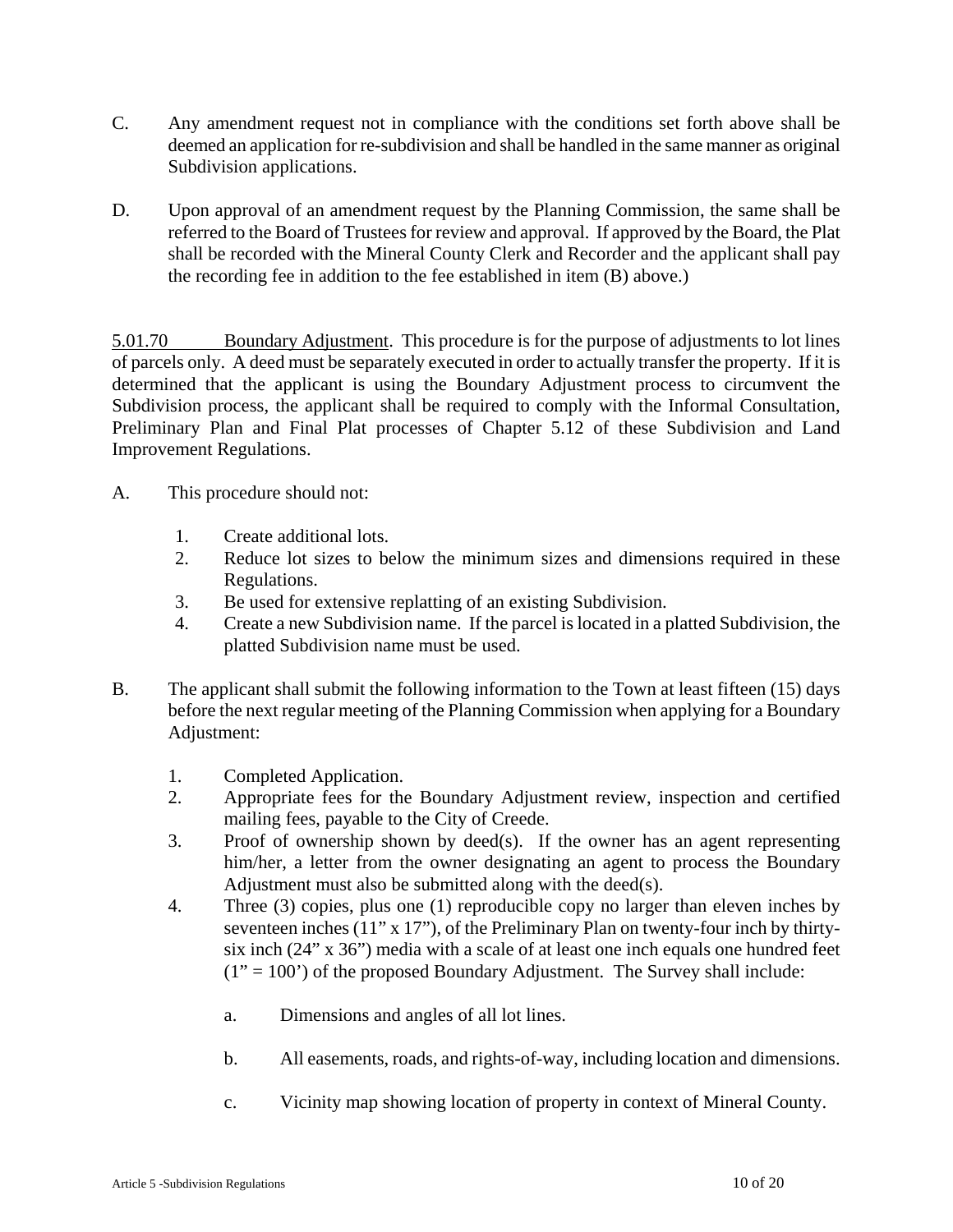- d. Location map showing subject property in relation to roads, streams, utilities, adjacent parcels, etc.)
- e. An arrow designating true North.
- f. Certificates for Surveyor, Board of Trustees and Mineral County Clerk and Recorder signatures (See Appendix A).
- g. Certificate as follows:

I/We \_\_\_\_\_\_\_\_\_\_\_\_\_\_\_\_\_\_\_\_\_ being the owner(s) of the property described herein do hereby request that the boundaries of said property be adjusted as shown and that this henceforth be considered the valid lot configuration.

| Owner | ∩פר |  |
|-------|-----|--|

Subscribed and sworn to before me this \_\_\_\_\_\_\_ day of \_\_\_\_\_\_\_\_\_\_, 20\_\_\_.

Notary Public

\_\_\_\_\_\_\_\_\_\_\_\_\_\_\_\_\_\_\_\_\_\_\_\_\_\_\_\_\_\_\_\_\_\_\_

(SEAL)

- 5. Addressed, stamped (certified return receipt) envelops of all adjacent property owners. The City of Creede will send out notification of meeting dates and times by certified mail at least twenty-five (25) days before the scheduled meeting with the Planning Commission.
- C. The land subject to the proposed Boundary Adjustment shall be physically inspected by at least two (2) members of the Planning Commission before preliminary review, at which the owner or agent must be present. A written report will be done at the on-site inspection by either the City Manager or the Planning Commission, to include in the Boundary Adjustment file. The Planning Commission shall review the Preliminary Plan at a regular meeting, and shall make its recommendation to the Town Board for approval of a Final Plat within thirty (30) days after submittal.
- D. Once the Plan is reviewed and approved by the Planning Commission, the original Mylar, three (3) copies and a reproducible copy no larger than eleven by seventeen inches (11" x 17") of the Final Plat shall be submitted to the Town at least twenty-five (25) days before the next regular meeting of the Board of Trustees. The item will then be placed on the agenda of the next Board of Trustees regular meeting. Following final approval by the Town Board, the Plat and shall be recorded with the Mineral County Clerk and Recorder by the Town, costs of which shall be advanced by the owner(s)/agent.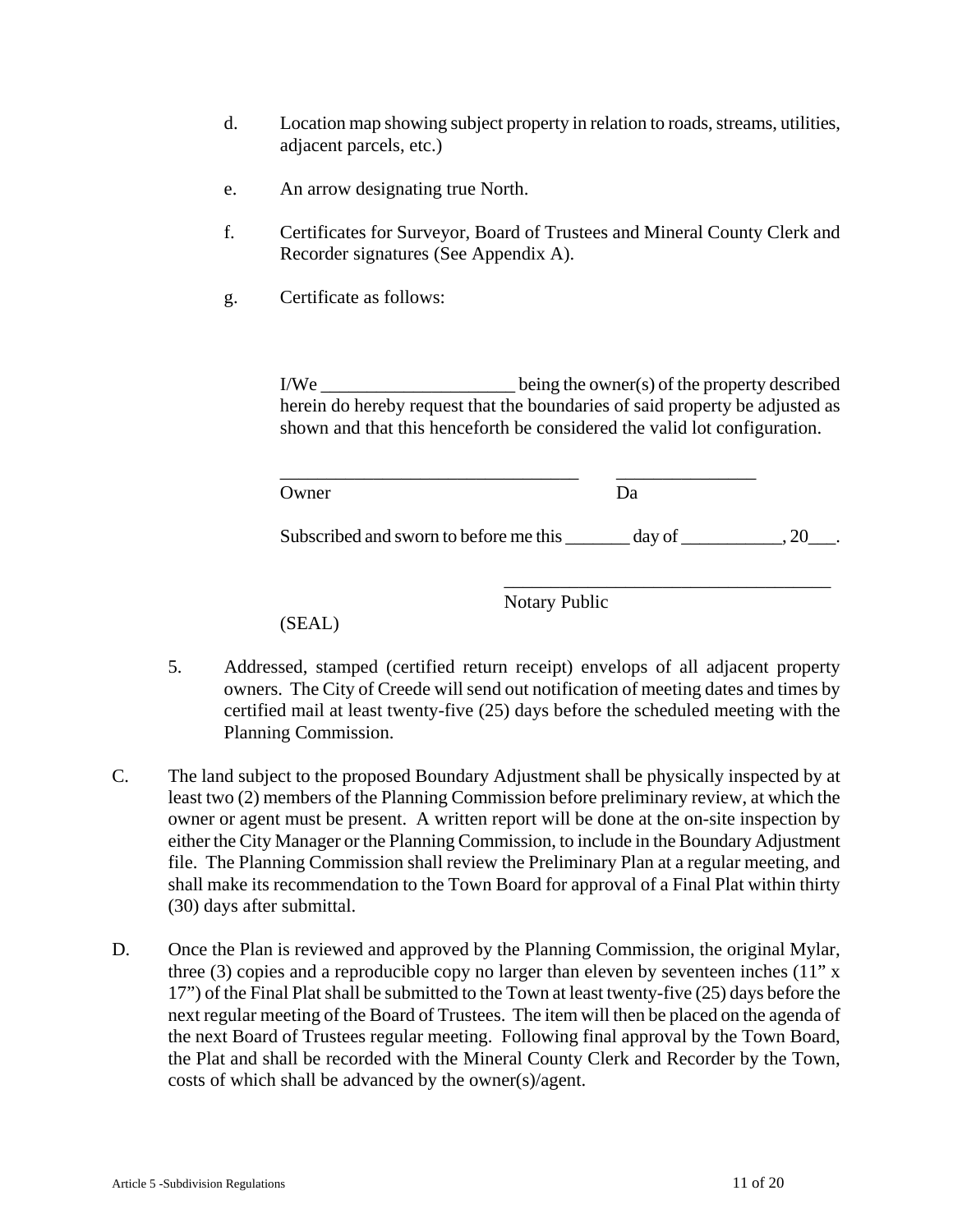### **CHAPTER 5.02 REQUIRED IMPROVEMENTS AND SURETY**

#### Sections:

| 5.02.10 | Required Improvements. |
|---------|------------------------|
|---------|------------------------|

5.02.20 Subdivision Improvements Agreement, Security and Approval.

5.02.10 Required Improvements. *No lots shall be sold within the Subdivision until these improvements are completed*. If the Subdivision Improvements Agreement allows a Phased Development and contains a schedule of improvements completed, the sale of lots may be permitted, provided the Town has accepted the improvements and specifies, in writing, the lots that will be eligible for sale and those that will not, according to the schedule. In no case shall the required surety for improvements be released by the Town until all improvements are completed and the warranty period expired. The following improvements shall be constructed at the expense of the Subdivider as set forth in the Subdivision Improvements Agreement and in accordance with design standards provided in these Regulations:

- A. Intermediate Roads, Main Roads or Private drives and/or access Public Roads, as applicable.
- B. A domestic water, sewer and drainage distribution system.
- C. Power, telephone, cable television and/or natural gas lines shall be provided by the Subdivider to each individual lot line and, where crossing any public or private road, shall be installed underground.
- D. Water rights in an acceptable form must be tendered to the Town fulfilling the requirements of Section 5.01.20(2).
- E. Fire protection as approved by Mineral County Fire District and the Town.
- F. Any other improvements required by the Board of Trustees.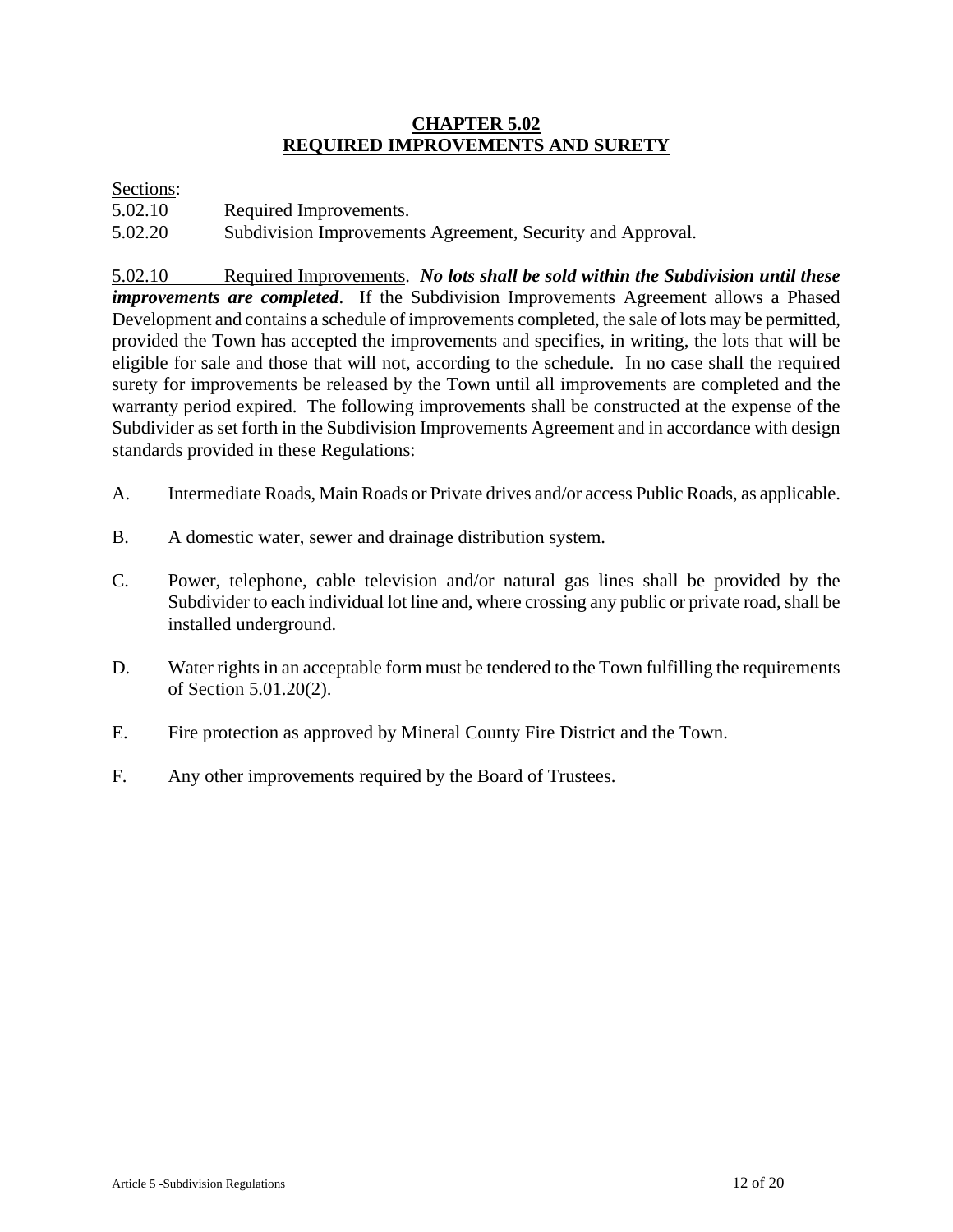### 5.02.20 Subdivision Improvements Agreement (SIA) or Memorandum of Agreement for Public Improvements (MOAPI), Security and Approval.

- A. No Final Plat shall be approved or recorded until the Subdivider has submitted, and the Planning Commission and the Town Board have approved, a Subdivision Improvements Agreement or Memorandum of Agreement for Public Improvements (MOAPI) guaranteeing the construction of improvements shown in the Final Plat documents, which have not previously been completed and approved by the Town. Such Agreement shall set forth a method and a time schedule for construction of said improvements. The SIA and/or MOAPI) shall run with and be a burden upon the land described in the agreement.
- B. The Subdivision Improvements Agreement shall contain a security arrangement approved by the Town, which reasonably guarantees that the required improvements shall be completed. The guarantee may take the form of a performance bond or an irrevocable letter of credit. Such security arrangement shall provide that the Town may cause the improvements to be completed if not completed pursuant to the timetable specified in the Subdivision Improvements Agreement. The cost of completion then will be paid pursuant to the security arrangement. The amount of security posted shall not limit the liability of the Subdivider to pay for the full cost of completion of the improvements.
- C. The security shall not be released until the Town has inspected the improvements and accepted them as completed in accordance with the Subdivision Improvements Agreement and the warranty period has expired. The agreement shall require letters or receipts from all utility companies stating the required installations have been completed and paid for before the security is released.
- D. The Subdivider shall be responsible to correct and repair any defect in any improvements due to materials or workmanship which appears for a period of two (2) years from the date of approval of completion.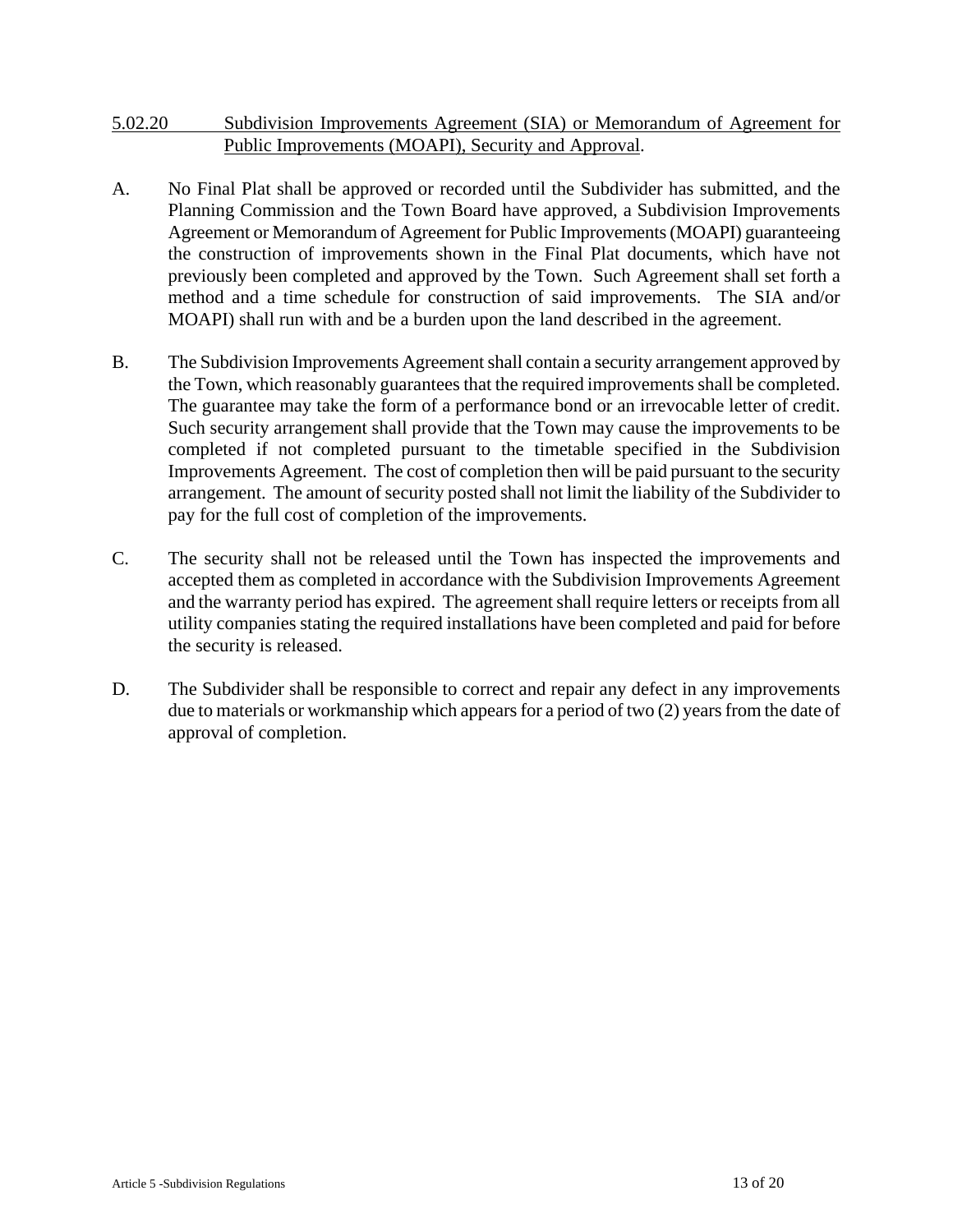### **CHAPTER 5.03 MINIMUM DESIGN & CONSTRUCTION STANDARDS**

#### Sections:

| 5.03.10 | Minimum Road and Street Requirements. |
|---------|---------------------------------------|
| 5.03.20 | Water Distribution Systems.           |
| 5.03.30 | Other Utilities.                      |
| 5.03.40 | Fire Protection.                      |
| 5.03.50 | Setbacks.                             |
| 5.03.60 | Variances.                            |

5.03.10 Minimum Road and Street Requirements. The following requirements are intended to provide for orderly development now, and to help prevent unforeseen problems in the future. Every lot in the Subdivision shall be served by a private or public street, road or right-of-way sufficient to provide perpetual access to a public roadway.

- A. *Right-of-Way Width*.
	- 1. The right-of-way width for Intermediate Roads shall be not less than sixty feet (60') in width, and may include any other easements such as utilities or ditches. If the road is to be private, the Subdivider shall convey it conveyed to a homeowners' association organized, at least in part, for the purpose of maintaining such roads. If the road is to be a public road, it shall be built to Town specifications and dedicated to public use on the face of the Plat.
	- 2. The right-of-way width for all Main Roads shall be not less than sixty feet (60') in width, and shall not include any other easements such as utilities and ditches, shall be built to Town specifications and dedicated to public use on the face of the Plat.
	- 3. The right-of-way width for all cul-de-sacs shall be not less than one-hundred six feet (106') in diameter, shall not include any other easements such as utilities and ditches, and shall be built to Town specifications.
	- 4. If an existing Town right-of-way is less than twenty-five feet (25') from the centerline, the owner of the land to be subdivided is required to give an easement for future Town road expansion.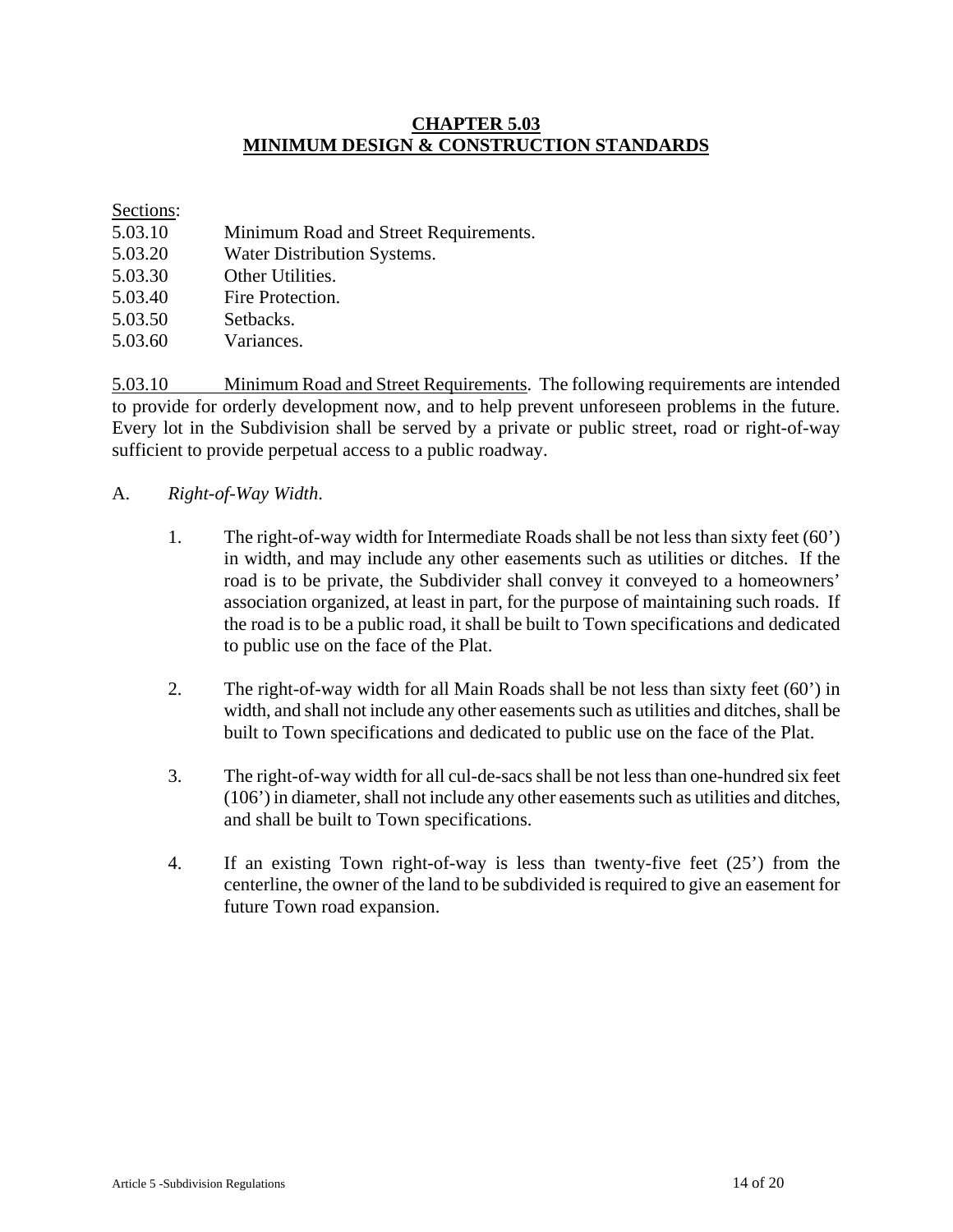### B. *Minimum Design Standards for Roads*.

- 1. The design and construction of Private Drives shall be a private matter among the parties involved. Private Drive accesses to public roads shall conform to Town standards. (See Section 5.03 - Road Specifications).
- 2. The design of Intermediate and Main Roads shall be prepared by a professional engineer registered in the State of Colorado, and shall be done in accordance with standards and specifications established by the Town. (See Section 5.03 - Road Specifications).
- 3. Intermediate and Main Roads dead-ending within the Subdivision shall have a culde-sac with a diameter of not less than one hundred feet (100').
- 4. Culverts used in driveways or roads shall be no less than twelve inches (12") in diameter, or larger if required, and all culverts shall be no less than two feet (2') wider on each side than the minimum width of the driveway or road.)
- 5. Where driveways or roads must cross concrete ditches, a suitable ramp must be placed over the ditch in such a manner as not to constrict the volume or flow of the ditch.
- 6. In Subdivisions of less than ten (10) lots in which design standards for Intermediate Roads are otherwise applicable, if a road serving such a Subdivision has more than one (1) connection to a public road, it shall be a Main Road.)
- 7. Any roads within a Subdivision shall meet the maximum road requirements for the total number of lots within that Subdivision. For example, if a Subdivision contains ten (10) or more lots, each road within the Subdivision shall meet the requirements for a Main Road.)
- C. *Special Conditions Regarding Road Requirements*. Where special, hazardous, or unusual conditions exist, the Planning Commission and/or the Town Board may require design standards which exceed the minimum requirements contained in this Section, if necessary, to ensure that the purpose of these Subdivision and Land Improvement Regulations are fulfilled.)
- D. *Construction of Roads*. Construction of all Intermediate and Main Roads, in accordance with approved design standards, shall be the responsibility of the Subdivider.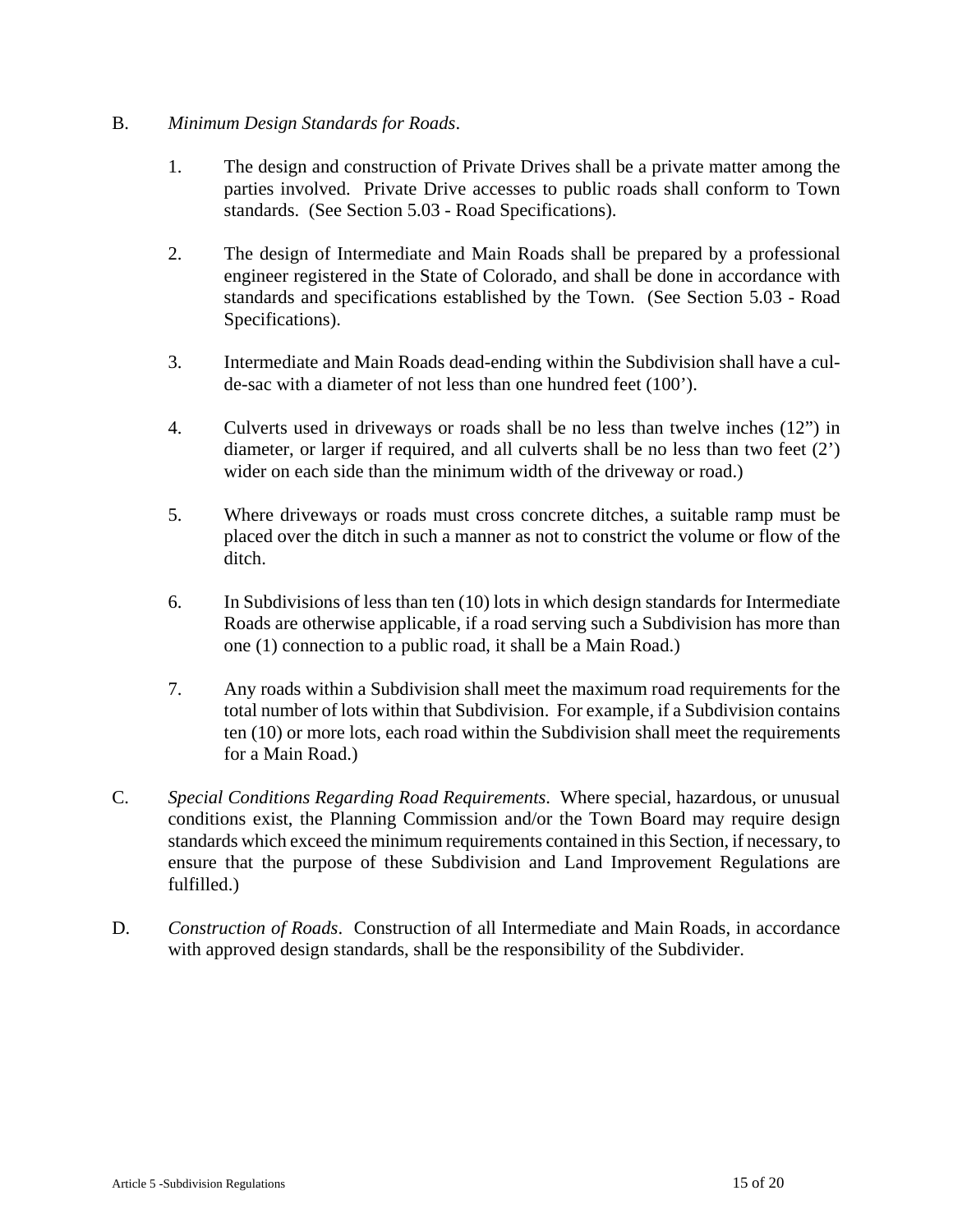E. *Completion of Construction*. Upon completion of construction of any street or road, the right-of-way for which has been dedicated to public use, the Subdivider shall give written notice of such completion to the Town. If the Board of Trustees determines that the road has been properly constructed to all of the applicable road standards, it shall forthwith accept the same by appropriate Resolution, whereupon the Town shall become responsible for the maintenance of the street or road. The Subdivision Improvements Agreement shall provide for the inspection of each phase of construction of such roads by the Town's designated agent.)

#### 5.03.20 Water and Sewer Distribution Systems and Taps.

- A. *Water and Sewer Distribution Systems*. All water and sewer distribution systems to be dedicated to and operated by the Town, shall be designed and constructed in accordance with Standards and Specifications of the Town (Ordinance 334).
- B. *Line Extensions*. All water and sewer line extensions shall be accomplished and paid for in accordance with the Standards and Specifications of the Town (Ordinance 334). Fire flow charges will also be applied as stated in Section 5.03.
- C. *Private Systems*. No new privately owned and operated water systems will be allowed in the City of Creede. Any such systems which will receive their supply from the Town shall be supervised during installation by the Town, and shall have a leak test meter at the Town's main. All such systems shall meet the requirements of item (A) above.

5.03.30 Other Utilities. Where the Subdivider provides power, telephone, cable television or natural gas distribution systems, design and construction of such systems shall be in accordance with standards and specifications established by the applicable utility and Town regulations.

5.03.40 Fire Protection. A fire protection plan based on the current recommendations of Mineral County Fire District.

When a development requires a line extension, the developer may be required to pay to the Town a Fire Flow Surcharge. Fire flow charges are intended to offset costs associated with the increased storage and line size capacity necessary to sustain pressure and volume to customers during fire flow demands. The developer is still required to install new fire hydrants as required by the Town's Subdivision and Land Improvement Regulations.

5.03.50 Setbacks. Setbacks shall be measured from the most extended point of any overhang on any building. All buildings to be erected on subdivided lots shall meet the minimum setback requirements as applicable to the existing zoning.

5.03.60 Variances. The Planning Commission may recommend, and the Town Board may approve, a deviation from the standards if it determines that unusual topography or undue hardship exists, and that alternative standards will effectively protect the public health, safety and welfare and achieve the purposes of these Regulations.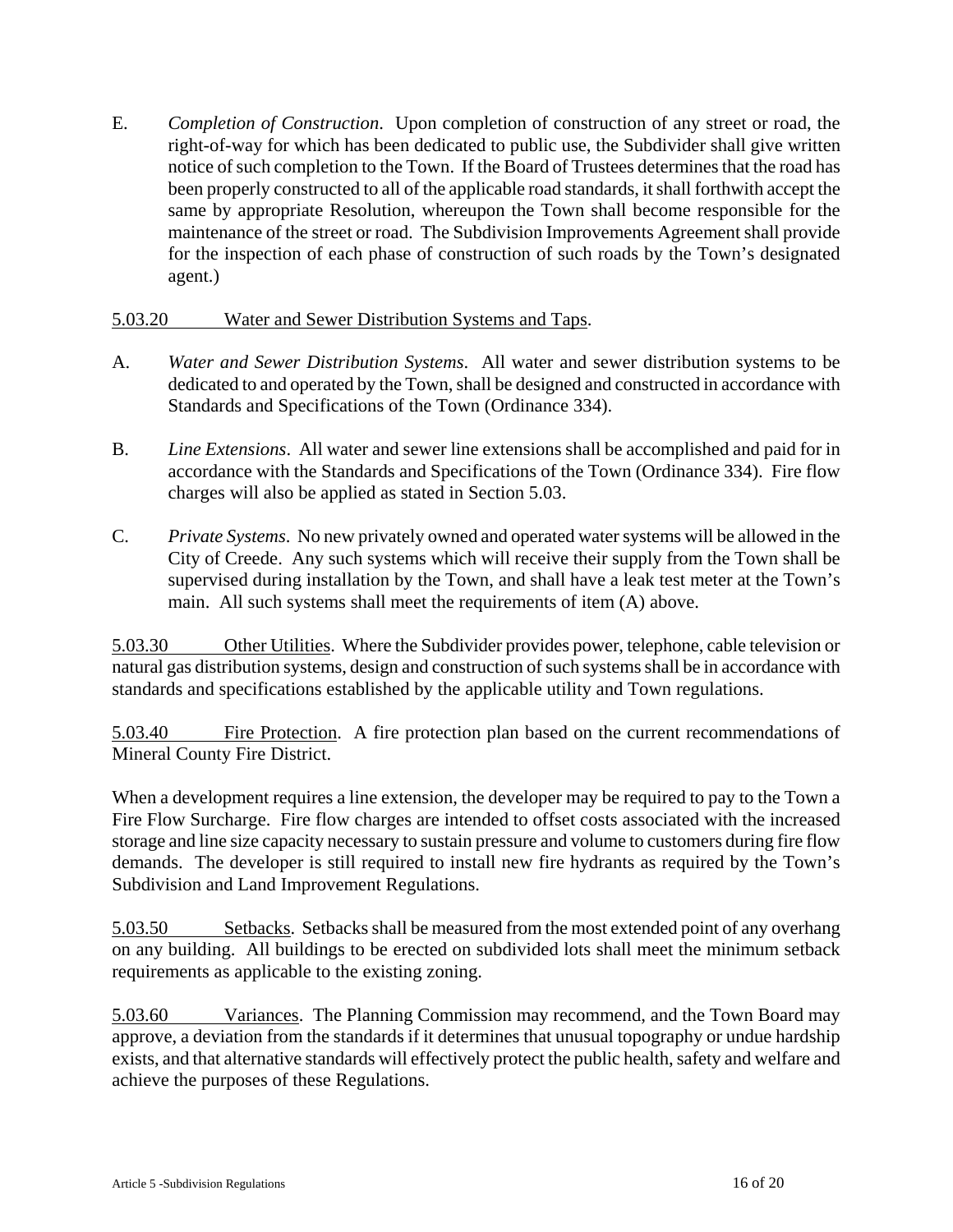# **CHAPTER 5.04 DEFINITIONS**

|                              | Sections:      |                           |
|------------------------------|----------------|---------------------------|
| 5.04.10 Boundary Adjustment. |                | 5.04.15 Cul-de-Sac.       |
| 5.04.20 Designated Agent.    |                | 5.04.25 Driveway.         |
| 5.04.30 Easement.            |                | 5.04.35 Final Plat.       |
| 5.04.38 Line Extension.      | 5.04.40 Lot.   |                           |
| 5.04.45 Lot Line.            |                | 5.04.50 Person.           |
| 5.04.55 Phased Development.  |                | 5.04.60 Preliminary Plan. |
| 5.04.65 Right-of-Way.        | 5.04.70 Roads. |                           |
| 5.04.75 Subdivider.          |                | 5.04.80 Subdivision.      |
|                              |                |                           |

5.04.85 Subdivision Improvements Agreement.

For the purposes of these Subdivision and Land Improvement Regulations, the following definitions shall apply:

5.04.10 Boundary Adjustment (Re-Plat*).* A revised description of a previously platted and legally approved subdivision, subject to the review procedures described in this code.

5.04.15 Cul-de-Sac. An enlarged turn-around area at the terminus of a dead-end road.

5.04.20 Designated Agent. Any person designated by the property owner(s) to act on behalf of the property owner(s) during the process of submitting an application for a Subdivision of land, amendment of existing plats of subdivided land or boundary adjustments. Such designation must be in writing, dated, with the signature(s) of the property owner(s).

5.04.25 Driveway. A private drive, the use of which is limited to persons residing, employed or otherwise using or visiting the parcel in which it is located.

5.04.30 Easement. That portion of land or property reserved for present or future use by a person or agency other than the legal owner of the property; or a strip of land used for or dedicated to utilities and/or their installation.

5.04.35 Final Plat. The final map of a Subdivision or Boundary Adjustment, showing the boundaries and location of lots, streets, easements, and any other information as required.

5.04.38 Line Extension. Any extension or replacement of the Town's water or sewer lines.

5.04.40 Lot. A portion of parcel of land considered as a unit. The term 'lot' may be used interchangeably with 'parcel,' 'site,' or other similar term.

5.04.45 Lot Line. A line dividing one lot from another or from a street or any public place.

5.04.50 Person. Any individual, corporation, partnership, or other legal entity.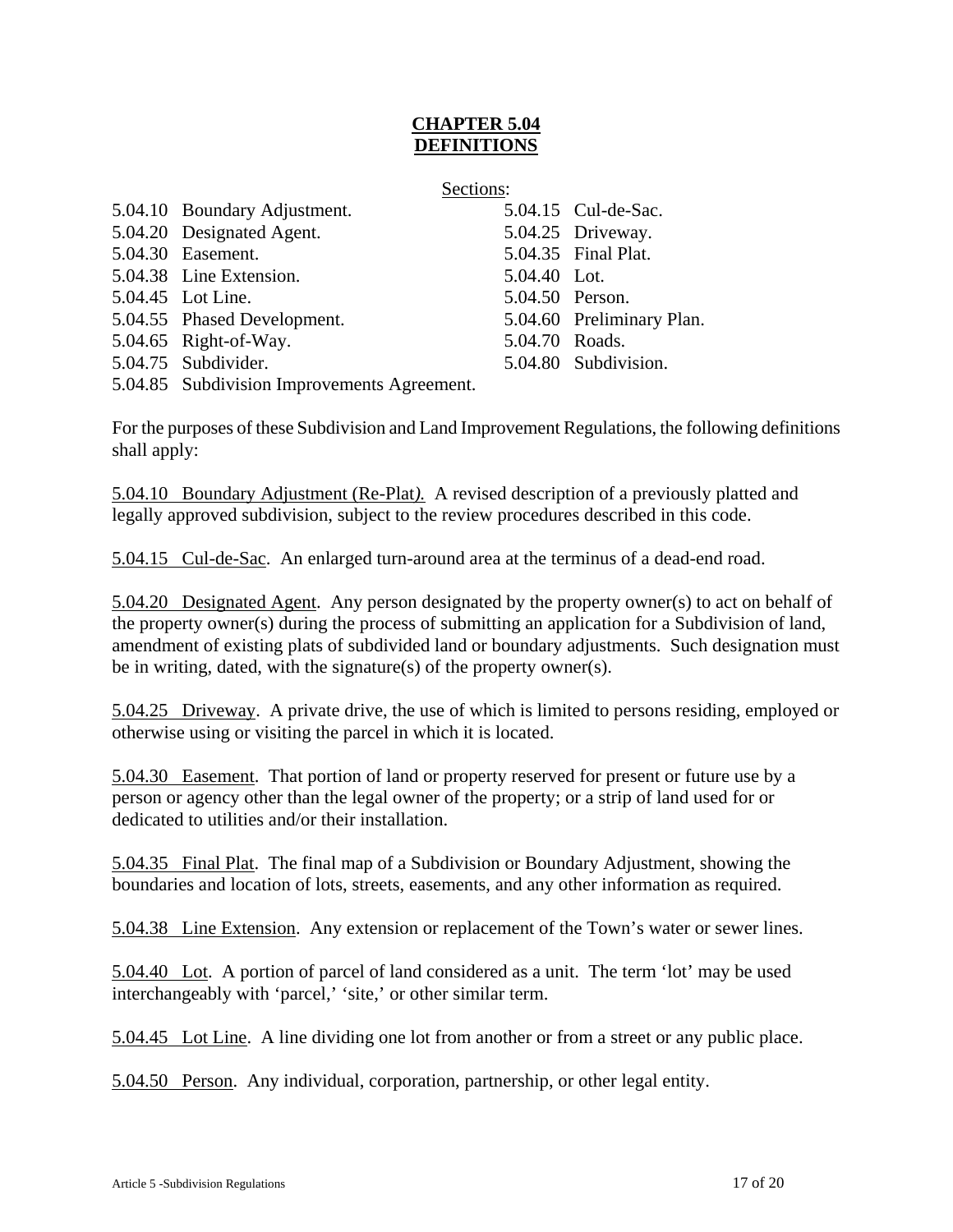5.04.55 Phased Development. Subdivisions with ten (10) or more lots may be eligible for phased development which would allow the sale of lots after an approved level of improvements have been completed in accordance with a schedule set forth in the Subdivision Improvements Agreement. In no case shall the surety for the Agreement be released until all improvements have been completed and accepted by the Town and the required warranty period has expired.

5.04.60 Preliminary Plat. A map indicating the proposed layout of the Subdivision or Boundary Adjustment/Re-Plat showing lots, streets, water, sewer, storm drainage, and/or any other information required in Chapter 5.02 of these Regulations.

5.04.65 Right-of-Way. A strip of land dedicated to, or over which is built, public streets, sidewalks or alleys.

5.04.70 Roads. Roads referred to in these Regulations are classified as follows:

- A. Private Drive. A road serving no more than two (2) lots.
- B. Intermediate Road. A road serving more than two (2) but less than ten (10) lots, and having only one (1) connection to a public road. An Intermediate Road within a Subdivision containing ten (10) or more lots shall be considered a Main Road and shall meet the Town Road Specifications (see Section 5.03 – Minimum Design & Construction Standards).
- C. Main Road. A road serving as the sole access to ten (10) or more lots and having only one (1) connection to a public road, or any road serving three (3) or more lots and having more than one (1) connection to a public road or roads. Such roads must be constructed to specifications detailed in Section 5.03. Upon acceptance by the Town Board of Trustees, such roads shall be deeded to the Town.

5.04.75 Subdivider. Any person, who is the property owner or his duly designated agent, engaged in the planning, development and sale of a Subdivision or subdivided land.

5.04.80 Subdivision. The division of a lot, tract, or parcel of land into two (2) or more lots, plats, sites, or other divisions of land for the purpose, whether immediate or in the future, of sale or of building development. The following will not be considered a Subdivision unless the method of disposition is used to avoid the purposes of these Regulations:

- A. A division of land, which is created by order of any court in this State or by operation of law or by eminent domain.
- B. A division of land, which creates cemetery lots.
- C. A division of land, which is created by the acquisition of an interest in land in the name of a husband and wife or other persons in joint tenancy or as tenants-in-common, and any such interest, shall be deemed for the purposes of these regulations as only one (1) interest.
- D. A division of land created by acts of the Town.

5.04.85 Subdivision Improvements Agreement. An agreement which shall be required by the Town to assure the construction of improvements required by these Regulations and the approved Subdivision Plat and plans, and shall include performance bonds or irrevocable letter of credit, payable to the Town through final date of the required warranty period (see Section 5.02.20).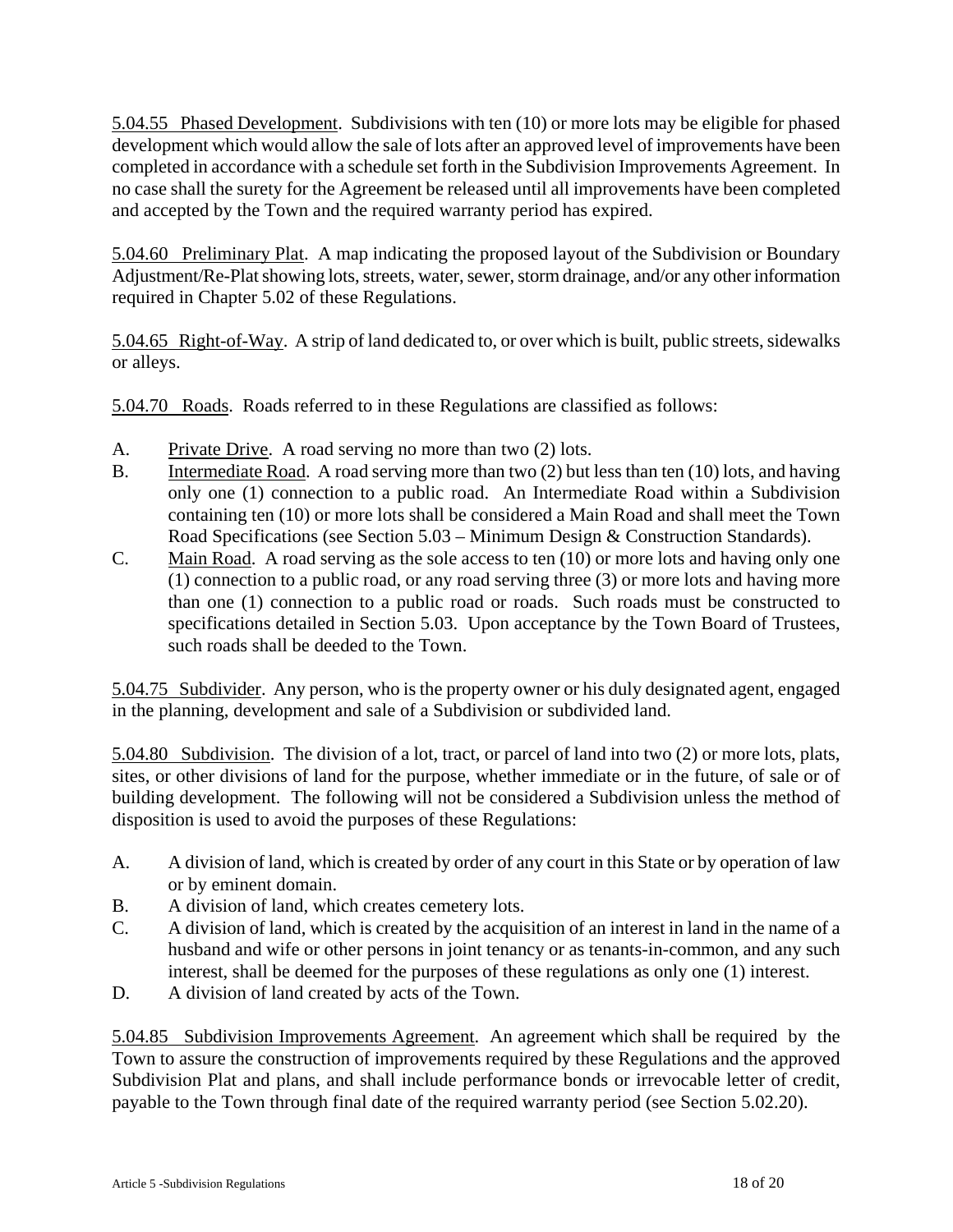# **APPENDIX A FORM OF CERTIFICATES TO APPEAR ON FINAL PLAT**

### **SURVEYOR'S CERTIFICATE**

| <b>STATE OF COLORADO</b> |            |
|--------------------------|------------|
|                          | $\sum$ SS. |
| <b>CITY OF CREEDE</b>    |            |

\_\_\_\_\_\_\_\_\_\_\_\_\_\_\_\_\_\_\_\_\_\_\_\_\_\_\_\_\_\_\_\_\_\_\_, being duly sworn on his oath, deposes and says that this map is an accurate representation of the \_\_\_\_\_\_\_\_\_\_\_\_\_\_\_\_\_\_\_\_\_\_\_ Subdivision lying wholly within the City of Creede, Colorado corporate limits, and that the legal description of all parcels shown on this map thereof was made by him or under his direct responsibility, supervision and checking; and that he has read the statements thereon and the same are true of his own knowledge.

 $\overline{\phantom{a}}$  , which is a set of the set of the set of the set of the set of the set of the set of the set of the set of the set of the set of the set of the set of the set of the set of the set of the set of the set of th

 $\overline{\phantom{a}}$  , which is a set of the set of the set of the set of the set of the set of the set of the set of the set of the set of the set of the set of the set of the set of the set of the set of the set of the set of th

Surveyor's Name and L.S. No.

Subscribed and sworn to before me this \_\_\_\_ day of \_\_\_\_\_\_\_\_\_\_, 20\_\_\_.

Notary Public

(SEAL)

# **CERTIFICATE OF DEDICATION AND OWNERSHIP**

KNOW ALL MEN BY THESE PRESENT: That the undersigned are the owners and lien holders, if any, of certain lands in the City of Creede, Colorado, a legal description of which is attached.

The tract contains \_\_\_\_\_\_ acres, of which \_\_\_\_\_\_ acres are contained in road rights-of-way, and \_\_\_\_\_\_\_ are contained in lots, etc.

|                   | The undersigned do hereby lay out, plat and subdivide the same into lots, as shown on this plat,  |
|-------------------|---------------------------------------------------------------------------------------------------|
| under the name of | Subdivision, and do hereby dedicate in                                                            |
|                   | perpetuity for public use all public road rights-of-way and utility easements shown on this plat. |

\_\_\_\_\_\_\_\_\_\_\_\_\_\_\_\_\_\_\_\_\_\_\_\_\_\_\_\_\_\_ \_\_\_\_\_\_\_\_\_\_\_\_\_\_\_\_\_\_\_\_\_\_\_\_\_\_\_\_\_\_\_\_\_

Owner Signature Owner Signature

Lien Holder Signature (if any)

\_\_\_\_\_\_\_\_\_\_\_\_\_\_\_\_\_\_\_\_\_\_\_\_\_\_\_\_\_\_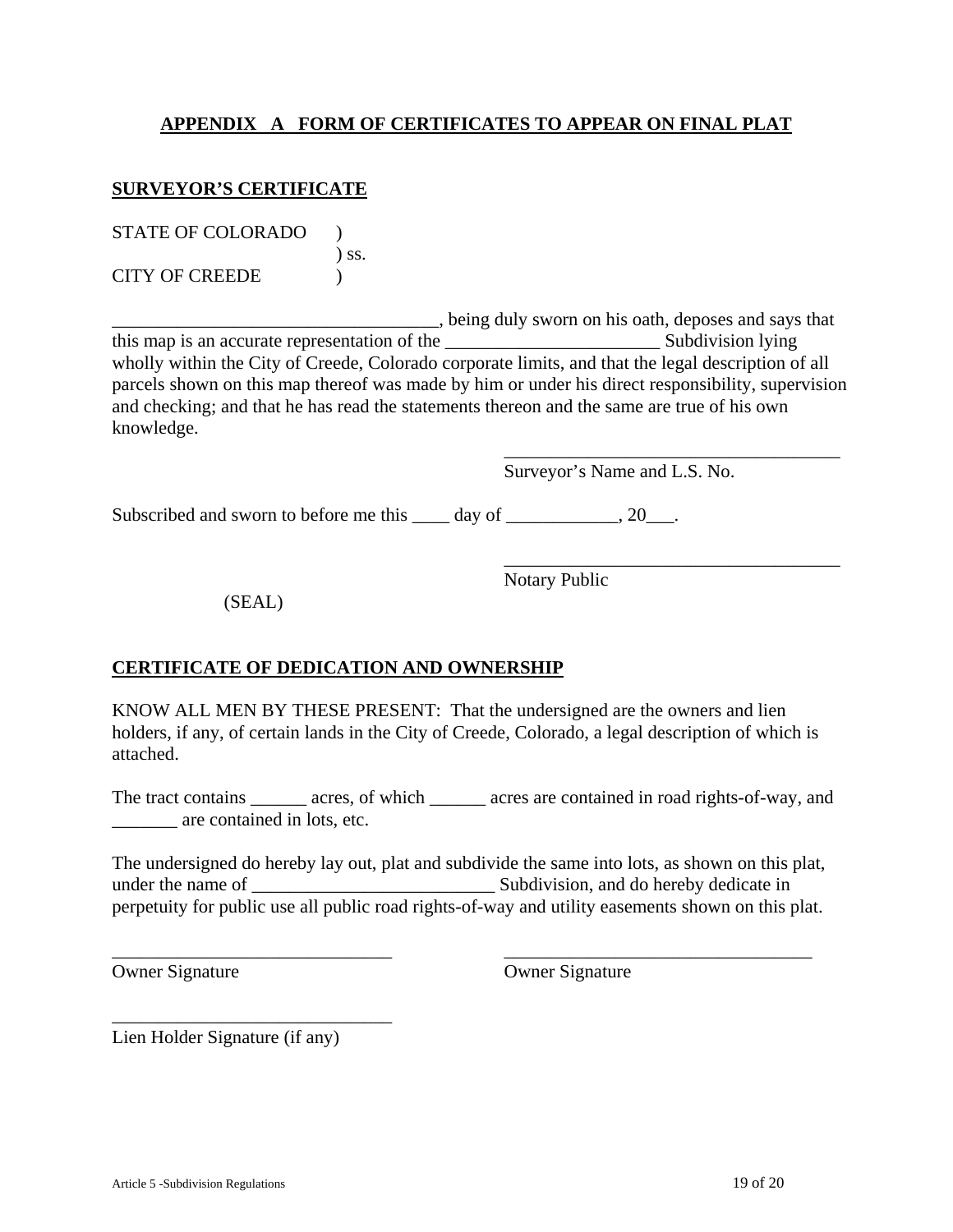STATE OF COLORADO ) ) ss. CITY OF CREEDE )

 The foregoing Certificate of Dedication and Ownership was acknowledged before me this \_\_\_\_ day of \_\_\_\_\_\_\_\_\_\_\_\_, 20\_\_\_ by \_\_\_\_\_\_\_\_\_\_\_\_\_\_\_\_\_\_\_\_\_\_\_\_\_\_\_\_\_\_\_\_\_\_\_\_\_\_\_\_\_\_\_\_\_\_\_

\_\_\_\_\_\_\_\_\_\_\_\_\_\_\_\_\_\_\_\_\_\_\_\_\_\_\_\_\_\_\_\_\_\_\_\_\_\_\_\_\_\_\_\_\_\_\_\_\_\_\_\_\_\_\_\_\_\_\_\_\_\_\_\_\_\_\_\_\_\_\_\_\_\_\_\_\_\_.

 $\overline{\phantom{a}}$  , which is a set of the contract of the contract of the contract of the contract of the contract of the contract of the contract of the contract of the contract of the contract of the contract of the contract

Notary Public

(SEAL)

 APPROVED by the Planning Commission of the City of Creede, Colorado on this \_\_\_\_ day of \_\_\_\_\_\_\_\_\_\_\_\_, 20\_\_\_.

 $\overline{\phantom{a}}$  , which is a set of the contract of the contract of the contract of the contract of the contract of the contract of the contract of the contract of the contract of the contract of the contract of the contract

 $\overline{\phantom{a}}$  , which is a set of the contract of the contract of the contract of the contract of the contract of the contract of the contract of the contract of the contract of the contract of the contract of the contract

Chairman

 APPROVED by the Board of Trustees of the City of Creede, Colorado on this \_\_\_\_ day of  $\overline{\phantom{20}}$ , 20 $\overline{\phantom{20}}$ .

Mayor

ATTEST:

City Clerk

 ACCEPTED FOR FILING in the office of the County Clerk and Recorder of Mineral County, Colorado, on this  $\_\_\_\_\$  day of  $\_\_\_\_\_\_\_$ , 20 $\_\_\_\_\$ .

 $\overline{\phantom{a}}$  , which is a set of the contract of the contract of the contract of the contract of the contract of the contract of the contract of the contract of the contract of the contract of the contract of the contract

Mineral County Clerk and Recorder

 $(SEAL)$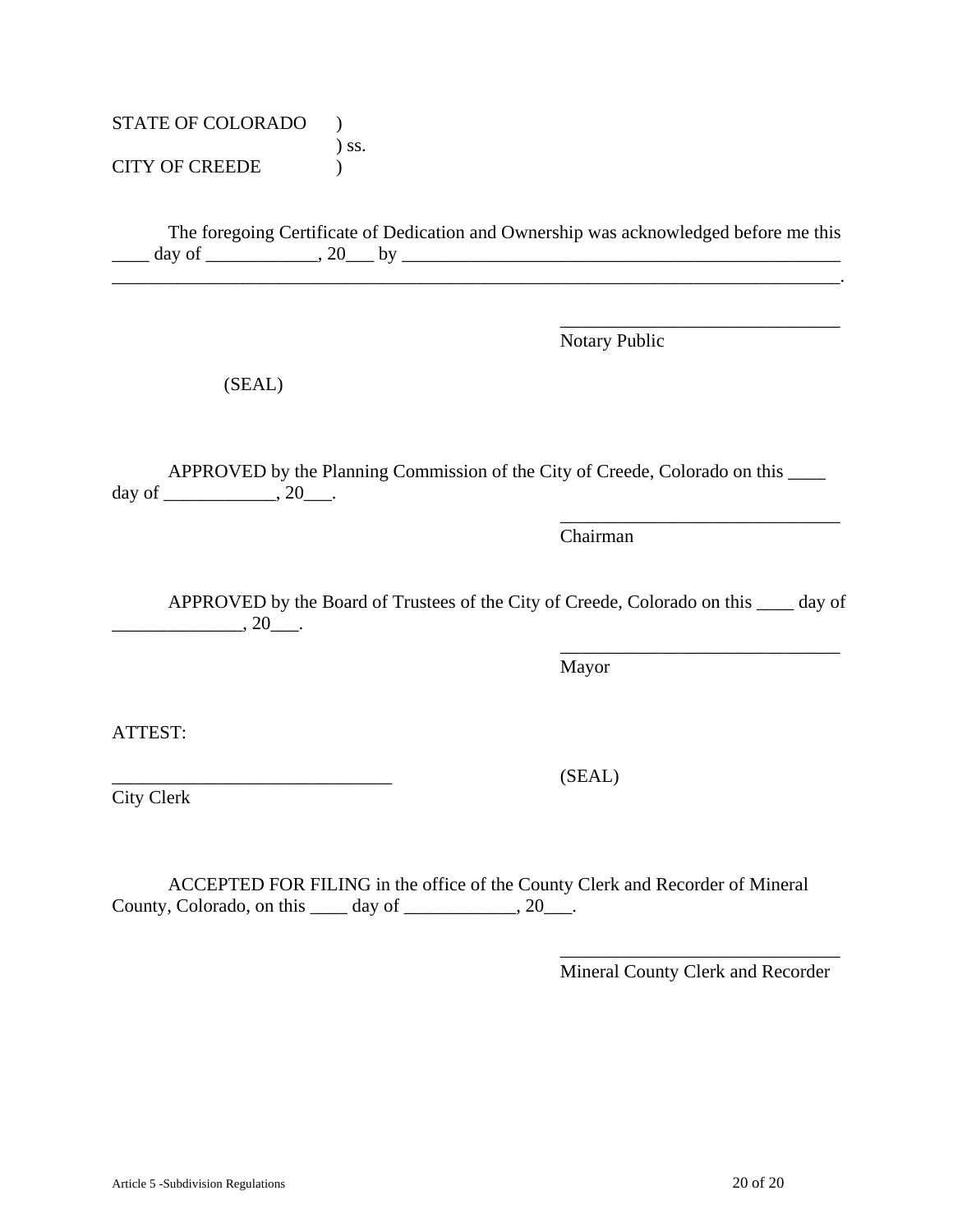# **ARTICLE 6 - COMMUNITY DESIGN PRINCIPLES** AND DEVELOPMENT STANDARDS

| <b>Section</b> | <b>Name</b>                                                           | Page |
|----------------|-----------------------------------------------------------------------|------|
| $6-1$          |                                                                       |      |
| $6 - 2$        |                                                                       |      |
| $6 - 3$        |                                                                       |      |
| $6 - 4$        |                                                                       |      |
| $6 - 5$        |                                                                       |      |
| $6-6$          |                                                                       |      |
| $6 - 7$        |                                                                       |      |
| $6 - 8$        |                                                                       |      |
| $6-9$          |                                                                       |      |
| $6 - 10$       |                                                                       |      |
| $6 - 11$       |                                                                       |      |
| $6 - 12$       |                                                                       |      |
| $6 - 13$       |                                                                       |      |
| $6 - 14$       |                                                                       |      |
| $6 - 15$       |                                                                       |      |
| $6 - 16$       |                                                                       |      |
| $6 - 17$       |                                                                       |      |
| $6 - 18$       |                                                                       |      |
| $6-19$         | Residential Architecture (Single-Family and Multi-Family Dwellings)42 |      |
| $6 - 20$       |                                                                       |      |
| $6 - 21$       |                                                                       |      |
| $6 - 22$       |                                                                       |      |
| $6 - 23$       |                                                                       |      |
| $6 - 24$       |                                                                       |      |
| $6 - 25$       |                                                                       |      |
| $6 - 26$       |                                                                       |      |
|                |                                                                       |      |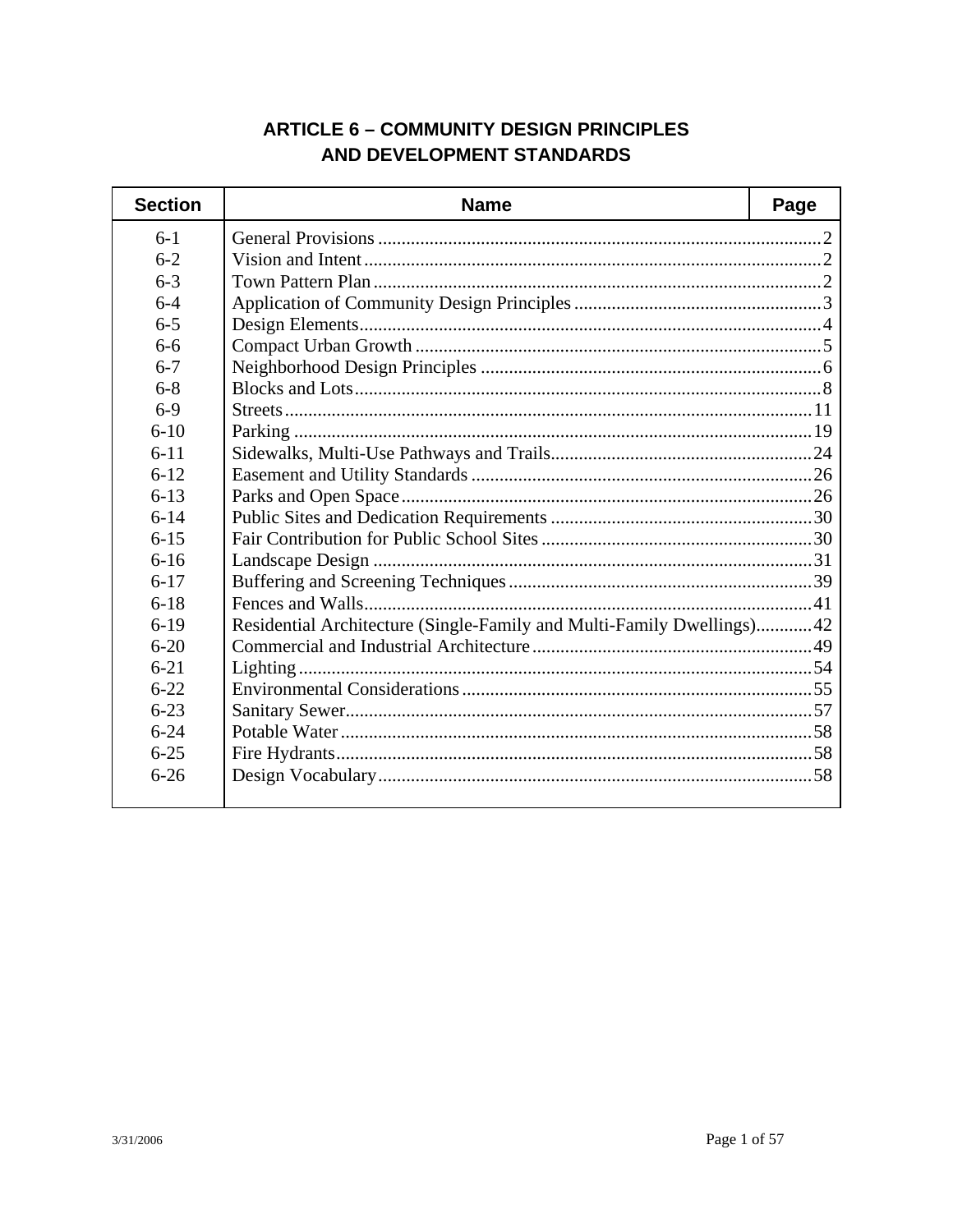# **Article 6 – Community Design Principles and Development Standards**

#### **Sec. 6-1 General Provisions**

- (a) Applicability. All development applications and building permit applications shall comply with the applicable standards contained in Article 2.
- (b) Relation to Zone District Standards (Section 4-6). In the event of a conflict between a standard or requirement contained in Section 4-6 and Article 6, the standard in Section 4-6 shall prevail.

### **Sec. 6-2 Vision and Intent**

The intention of the City in enacting this Article is to clearly describe the Town's vision and to create a vital, cohesive, well-designed community in order to enhance its small-town character and further the citizens' goals as identified in the City Comprehensive Plan.

# **Sec. 6-3 Town Pattern Plan**

The purpose of the Town Pattern is to give the City the opportunity to create and describe a vision for expansion of the community in enough detail to influence the vitality and character of the growth. It is intended to guide the development but not to replace the landowner's final design and input. The goal is to give adequate direction to landowners so that they can work collaboratively with the City to accomplish mutual goals.

# **Sec. 6-4 Application of Community Design Principles**

The community design principles as set forth in this Section are to be considered in every development proposal. The City's goal is to expedite the planning review process by clearly outlining the City's expectations for new development. To this end, the Planning Commission requires applicants to participate in a Visioning Meeting prior to preparing the site plan application (refer to Section 4.5). The Visioning Meeting is an initial meeting between the developer and the Planning Commission. It is intended to begin a collaborative process to ensure that new development is consistent with the community's goals and that issues are identified early in the process.

The City Planning Commission and City Council will evaluate each proposal based on these principles and the context within which a project is located. The principles are intended to be specific enough to guide development, but not to preclude creative design solutions.

#### **Sec. 6-5 Design Elements**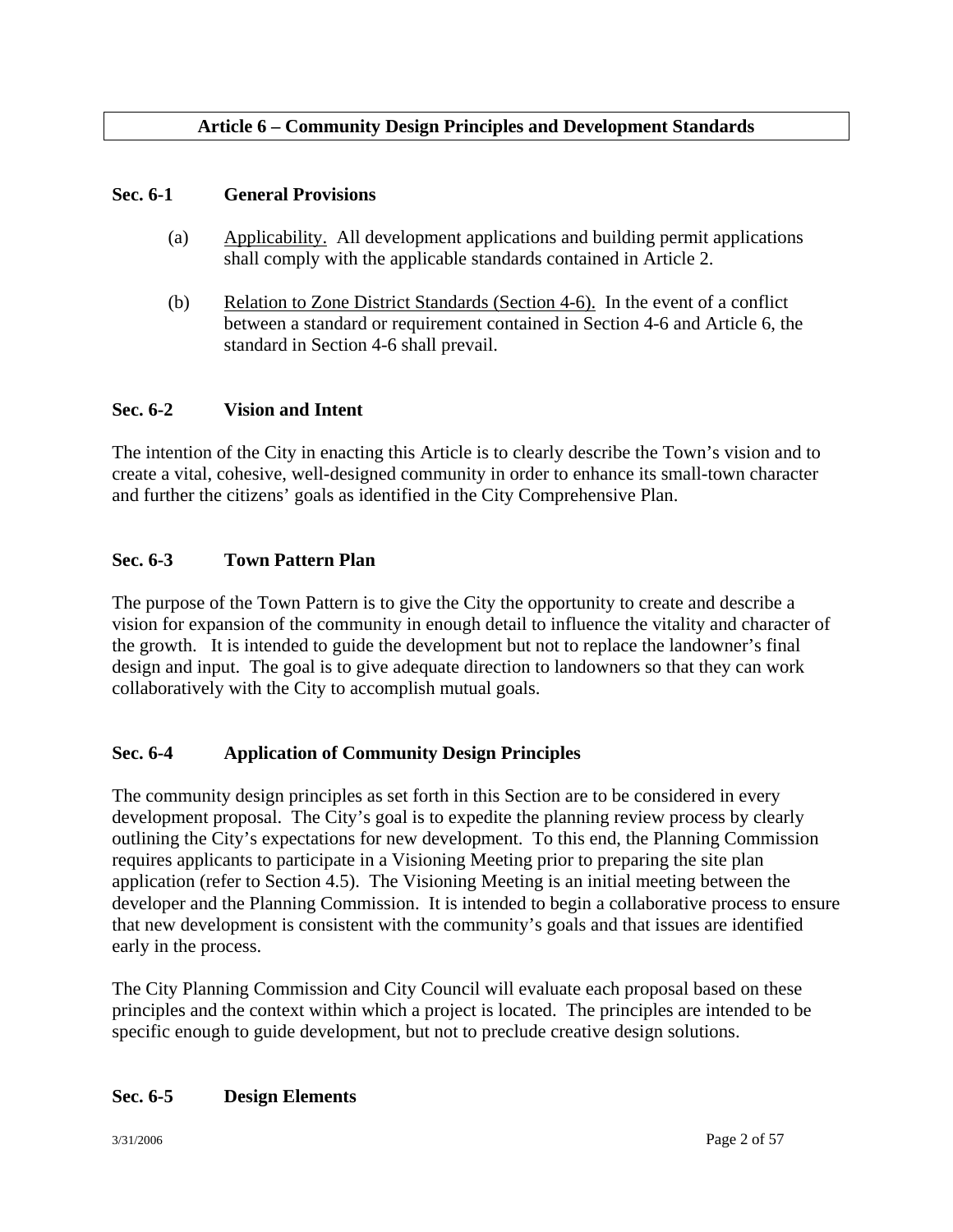One of the greatest challenges facing small towns is the successful integration of new development with the original town pattern. Suburban development patterns which have included numerous cul-de-sacs and limited street connections have often separated communities and created enclaves of the original towns. In order to maintain City's unique, small town character and clearly describe the City's vision, the following design elements have been set forth within Article 6.

- (a) Compact Urban Growth. As the community grows from the original Town limits, development should occur such that natural areas are preserved and public infrastructure and utilities are used as efficiently as possible.
- (b) Neighborhood Design. New developments should help create neighborhoods, rather than residential subdivisions adjacent to one another. Neighborhoods should be organized around a strong center which may include elements such as common open space, civic and commercial or mixed uses. Strong consideration should be given to pedestrian movement, the character of streets and sidewalks as inviting public space, and the interconnectedness of the streets within the neighborhood and as they connect to the rest of the community. In addition, new neighborhoods should have a variety of housing sizes and types that help to create a distinct identity rather than a monotonous replication of styles.
- (c) Blocks and Lots, Streets and Sidewalks. The layout of lots and blocks should be designed to continue City's existing block pattern to form a grid or modified grid pattern that is adapted to the topography, natural features and environmental considerations. The streets should be interconnected in order to create a comprehensive transportation network that facilitates the movement of pedestrians, cars and bicycles.
- (d) Parks and Open Space. New developments shall use natural open spaces and developed public space (such as parks and plazas) to organize and focus lots, blocks and circulation patterns, protect natural areas and quality agricultural land and to create an identity for each neighborhood.
- (e) Site Design, Architecture and Landscaping. One of the fundamental intentions of this Code is to encourage innovative, quality site design, architecture, and landscaping in order to create new places that can be integrated with the existing community and reflect the traditional patterns of the region. The photographic Design Vocabulary (6-26), as well as illustrations throughout the Code are intended to provide a visual description of the Town's design intentions.
- (f) Environment. New developments shall be designed to fit within the environment. Sites shall be designed to preserve natural areas and the plants and wildlife inhabiting those areas. In addition, new developments are encouraged to follow Green Builder Guidelines (see Section 6-22) and to conserve natural resources, especially water.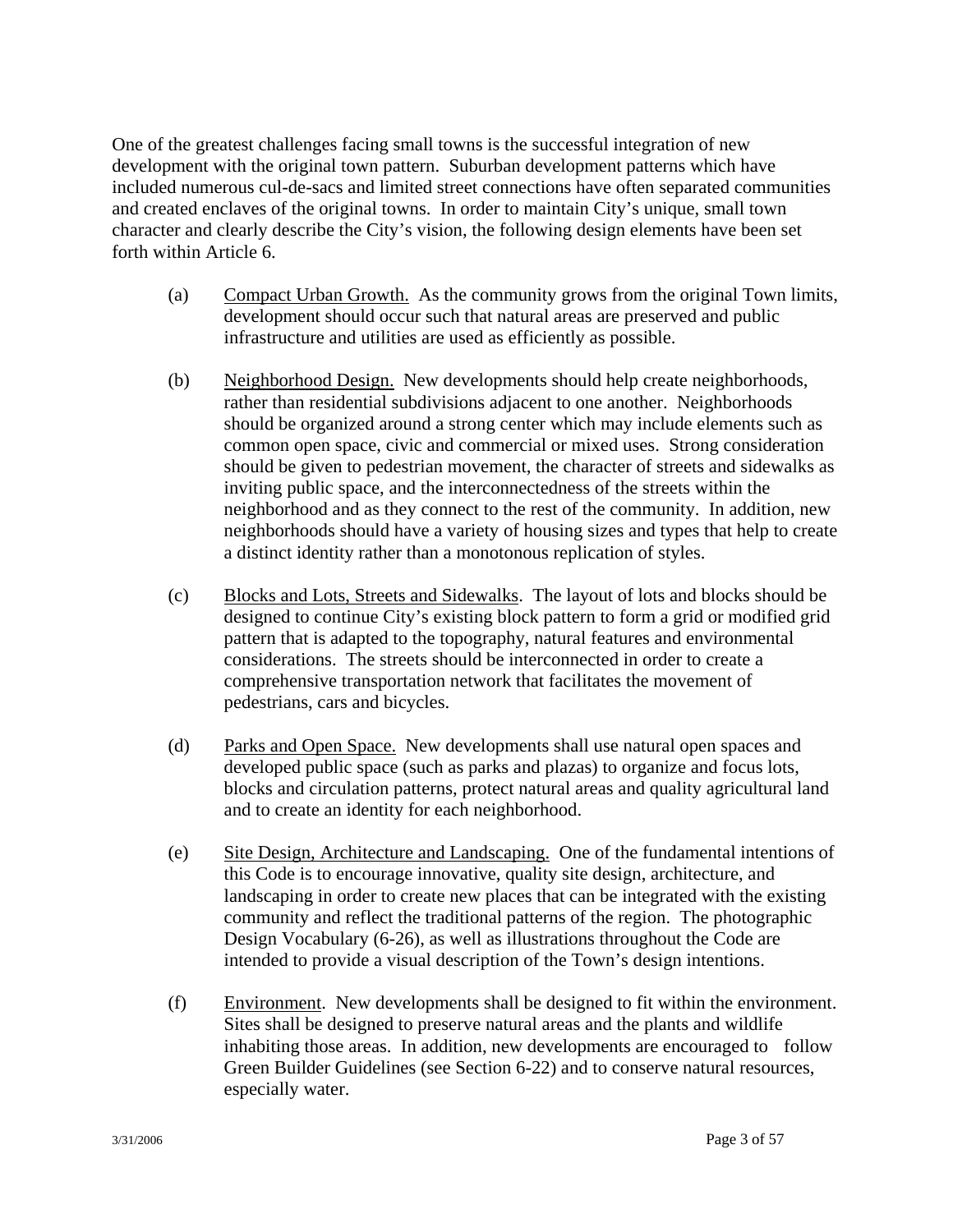(g) Water Conservation. City residents have emphasized the importance of preserving the quality and quantity of water. All new development is encouraged to use raw water for irrigation of subdivision areas and to incorporate water saving measures in building design and landscaping. Developments are required to use storm water management techniques that address water quality as well as quantity.

### **Sec. 6-6 Compact Urban Growth**

(a) Intent. The City has adopted a compact urban growth policy that encourages and directs development to take place within areas contiguous to existing development in the community. This policy will accomplish several goals, including:

 (1) Improving air quality by reducing vehicle miles traveled and by promoting alternatives to the private automobile;

(2) Preserving natural areas and features, particularly in the periphery of the City;

 (3) Making possible the efficient use of existing infrastructure and cost effective extensions of new services;

 (4) Encouraging in-fill development and reinvestment in built-up areas of the City.

(b) General Provisions.

 (1) The City has established a Planning Area Boundary and desires to adopt a cooperative planning area policy with Mineral County and the U.S. Forest service. The purpose is to direct growth within the established Planning Area Boundary. It is the City's intent that no development shall be approved unless it is located within the established Planning Area Boundary and is consistent with the City Comprehensive Plan.

 (2) It is the policy of the City to ensure the community grows in a way that enhances its special qualities and maintains a continuity of density, diversity and interconnectedness:

a. *Primary Mixed Use.* Directs the most urban development closest to the original Town.

 b. *Primary Industrial/Business*. Establishes the *State Highway/Interstate* corridor as the primary location for industrial/business park development. c. *Conservation Subdivision*. Limits residential density and preserves open space in areas at the edge of the Planning Area Boundary (rural/urban interface) .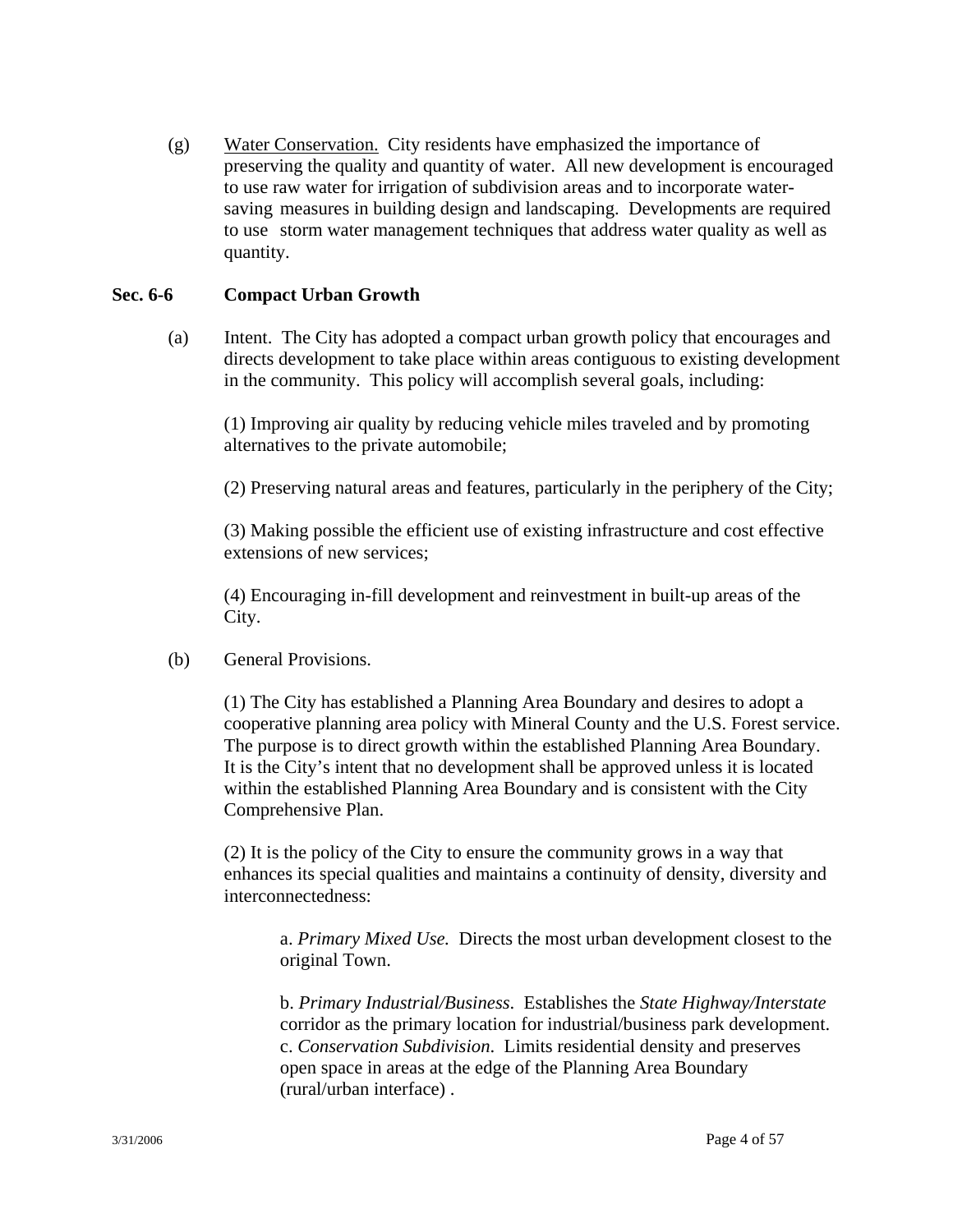d. *Protected Natural Areas*. Preserves continuous open space along drainage ways and flood channels.

e. A flood drainage plat is required.

These districts are to be used as a general guide in conjunction with the underlying land use designations on the Comprehensive Plan Future Land Use Map.

# **Sec. 6-7 Neighborhood Design Principles**

- (a) Intent. To encourage the creation of viable neighborhoods that interconnect with each other and integrate new projects into the existing community, thereby strengthening the original town. The neighborhood layout should consider the street, lot and block pattern of the original town, as well as solar orientation, topography, sensitive wildlife and vegetation, drainage patterns, and environmental and regional climate issues. Further, the edges of neighborhoods should be formed by features shared with adjacent neighborhoods such as major streets, changes in street pattern greenways or natural features such as streams and major drainage or riparian corridors. New streets, bikeways, sidewalks, paths, and trails should connect to existing adjacent neighborhoods.
- (b) Neighborhood Structure. Following is a summary of essential elements to consider integrating into new neighborhoods:

 (1) Street, sidewalk and trail connections within new neighborhoods that connect to adjacent existing neighborhoods and strengthen the connection to the existing town.

(2) Streets that encourage pedestrian activity by creating an inviting atmosphere through attention to the details of landscaping, sidewalks, lighting and the building architecture, etc.

 (3) A variety of housing types, sizes, densities and price range that are well integrated.

 (4) A variety of land uses that are well integrated and a transition of intensity. Non-residential uses, larger buildings and attached multi-family housing should be encouraged to be located near commercial centers with a transition to smaller buildings closer to low density neighborhoods.

 (5) Pedestrian and bike connections throughout residential neighborhoods and linked to neighborhood commercial or civic centers and open space systems.

 (6) Parks, open space, public plaza and greens that are well integrated into the neighborhood.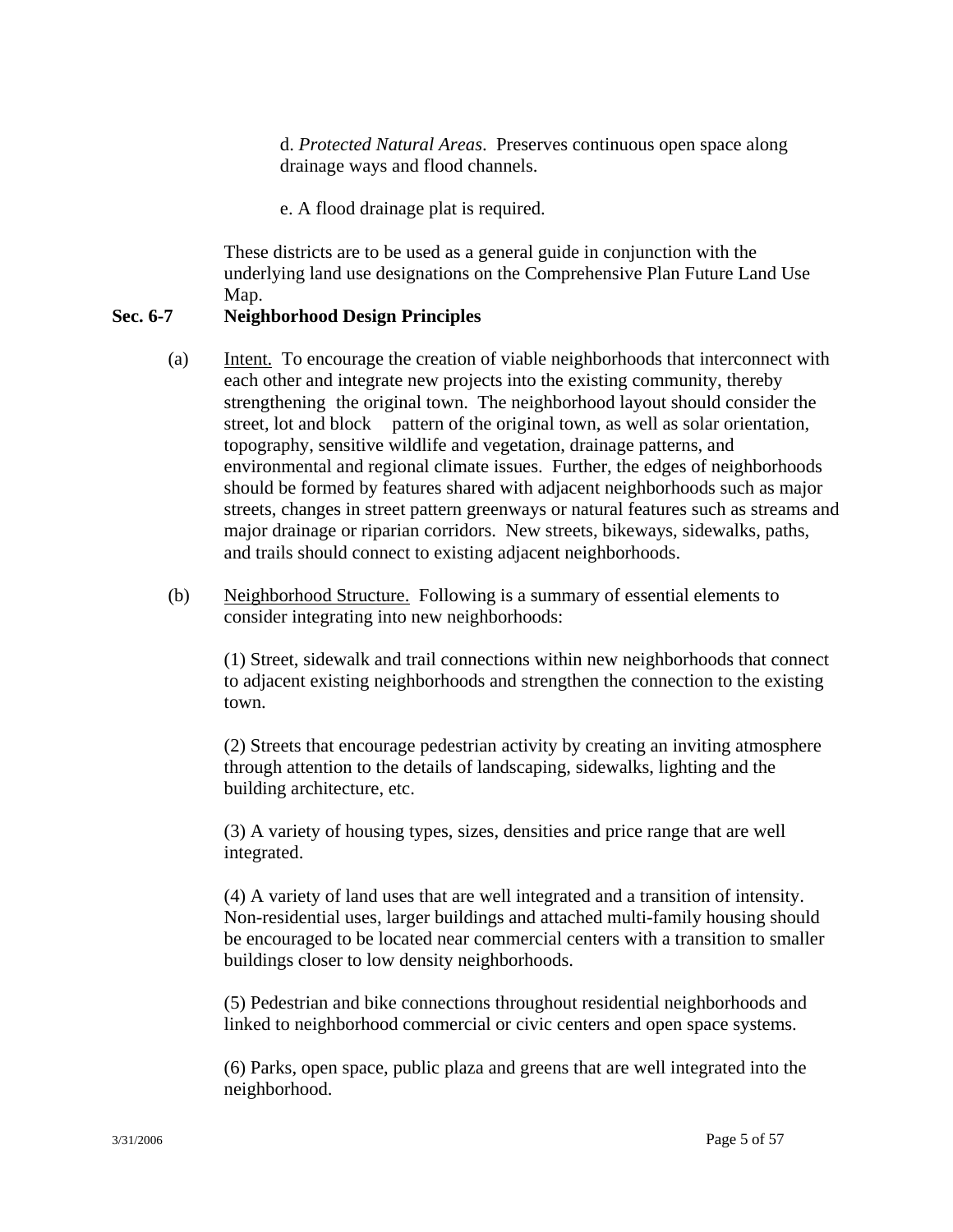(7) Architectural, landscaping and site design elements of new developments as outlined in this Article.

(c) General Provisions. The following principles are contained in the original "old town" of City. The Comprehensive Plan identifies them as contributing to the community's small town character. Although the size of individual development proposals will vary, projects will be evaluated with consideration to these neighborhood design principles and the context within which a project is located. Failure to incorporate these design principles into a project may be cause for denial of the project by the City Council.

(1) Mix of Types of Dwelling Units. A mix of dwelling unit types shall be distributed throughout the development. (Refer to Section 6-19 Residential Architecture, for additional housing requirements and Section 6-26 Design Vocabulary, for illustrations of housing styles that the City is encouraging.)

 (2) Public Space as Development Framework. Public space is used to organize blocks and circulation patterns and to enhance surrounding development. Public open space should be functional and easily accessible.

 (3) Design Streets as Public Spaces. Buildings shall define streets through the use of relatively uniform setbacks along each block. The streetscape may also be reinforced by lines of shade trees planted in the right-of-way landscape strip and may be further reinforced by walls, hedges, landscaping or fences which define front yards where appropriate. (Refer to Section 6-26 Design Vocabulary for illustrations of streetscapes.)

On a lot with multiple buildings, those located on the interior of the site shall relate to one another both functionally and visually. A building complex may be organized around features such as courtyards, greens, or quadrangles which encourage pedestrian activity and incidental social interaction. Smaller, individualized groupings of buildings are encouraged. Buildings shall be located to allow for adequate fire and emergency access.

(4) Order Rather Than Repetition. The orderly arrangement of design elements can unify a space even when the elements are not the same. The location of sidewalks relative to streets, building setbacks and orientation, and the placement of trees can all help create an overall impression of unity even though each home or building has a distinct character.

 (5) Use Human Proportion. Buildings shall be considered in terms of their relationship to the height and massing of adjacent buildings, as well as in relation to the human scale. (This means generally one, two and three story buildings.)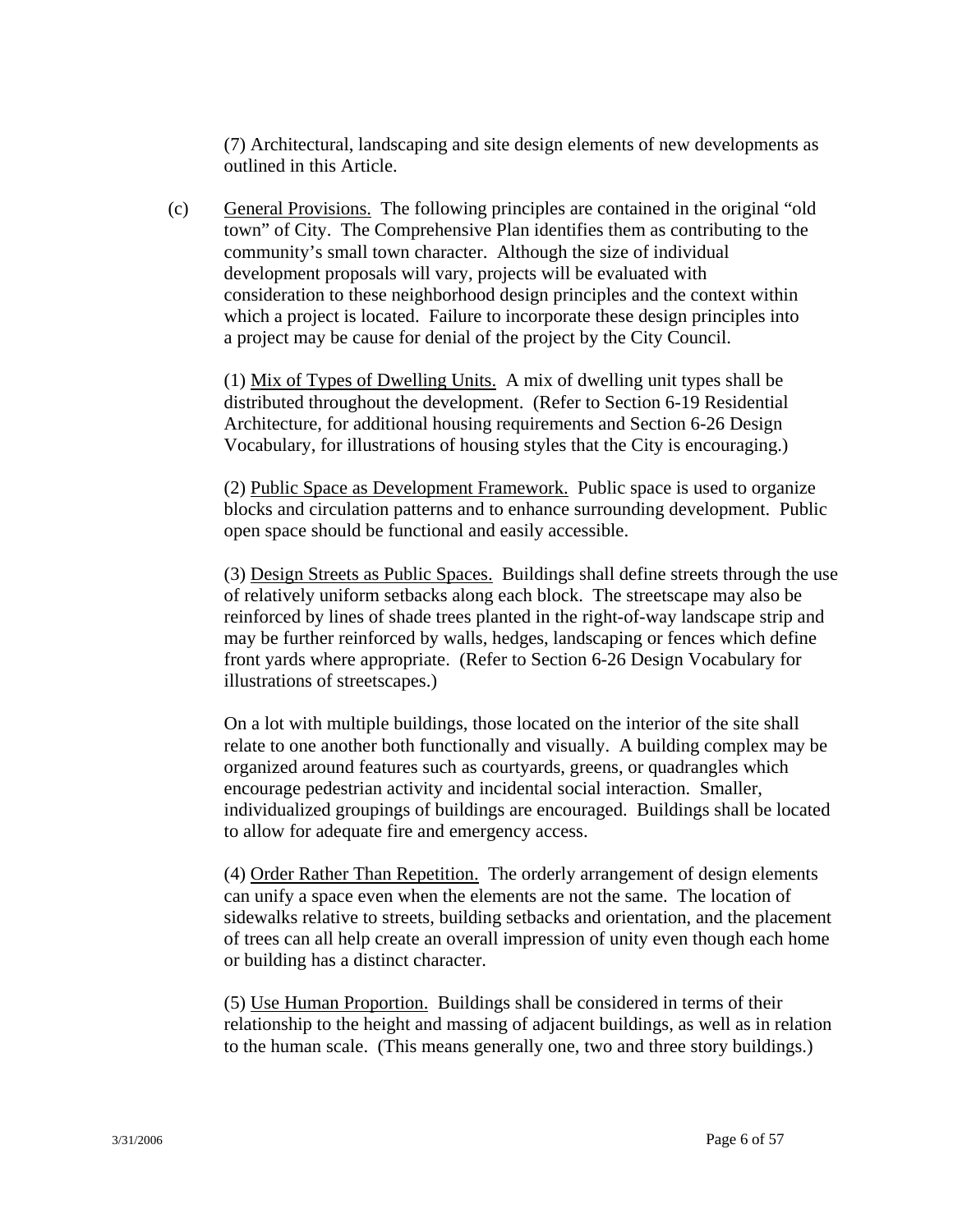(6) Define the Transition Between the Public and Private Realm. Buildings shall be located to front towards and relate to public streets or parks, both functionally and visually, to the greatest extent possible. Wherever possible, buildings shall not be oriented to front towards a parking lot.

(7) Encourage Walking and Bicycling. Sites shall be designed to minimize conflicts between vehicles, bicycles and pedestrians. Pedestrian and bicycle access and connections shall be designed to make it safe and easy to get around on foot and by bicycle.

 (8) Neighborhoods Shall Have a Mix of Activities Available Rather Than a Purely Residential Land Use. Neighborhood residents shall have convenient access to parks, schools, open space, trails and services.

 (9) Fit Within the Environment Rather Than on Top of It. New developments shall be designed to respond to the natural environment, fit into the setting and protect scenic view corridors. Key design considerations shall include a site layout that responds to natural features both on- and off-site, the size of structures and materials used in the development and the transition between the development and the surrounding landscape.

(10) Encourage a Range of Residents In Every Neighborhood. Housing types and the size of lots shall be varied to enable people to remain in the neighborhood as their needs change. (Refer to Section 6-26 for illustrations of architectural styles that the City is encouraging.)

 (11) Housing Types and Styles That Reflect the Architecture of the Region. Familiar architectural styles shall play an important role in developing an architectural identity for neighborhood dwellings. New homes shall be designed consistent with the architectural principles outlined in Section 6-19 of this Code.

#### **Sec. 6-8 Blocks and Lots**

- (a) Intent. The intent of the block and lot standards is to continue existing block pattern in a manner that is compatible with site-specific environmental conditions.
- (b) General Provisions.

 (1) Blocks (Exclusive of Conservation Subdivisions). Streets shall be designed to create blocks that consider interconnectedness, topography, solar orientation, views, and other design features. The lengths, widths and shapes of blocks shall be determined with due regard to the following:

a. Provision of adequate building sites suitable to the special needs of the type of use contemplated.

b. Need for convenient access, control and safety of vehicular and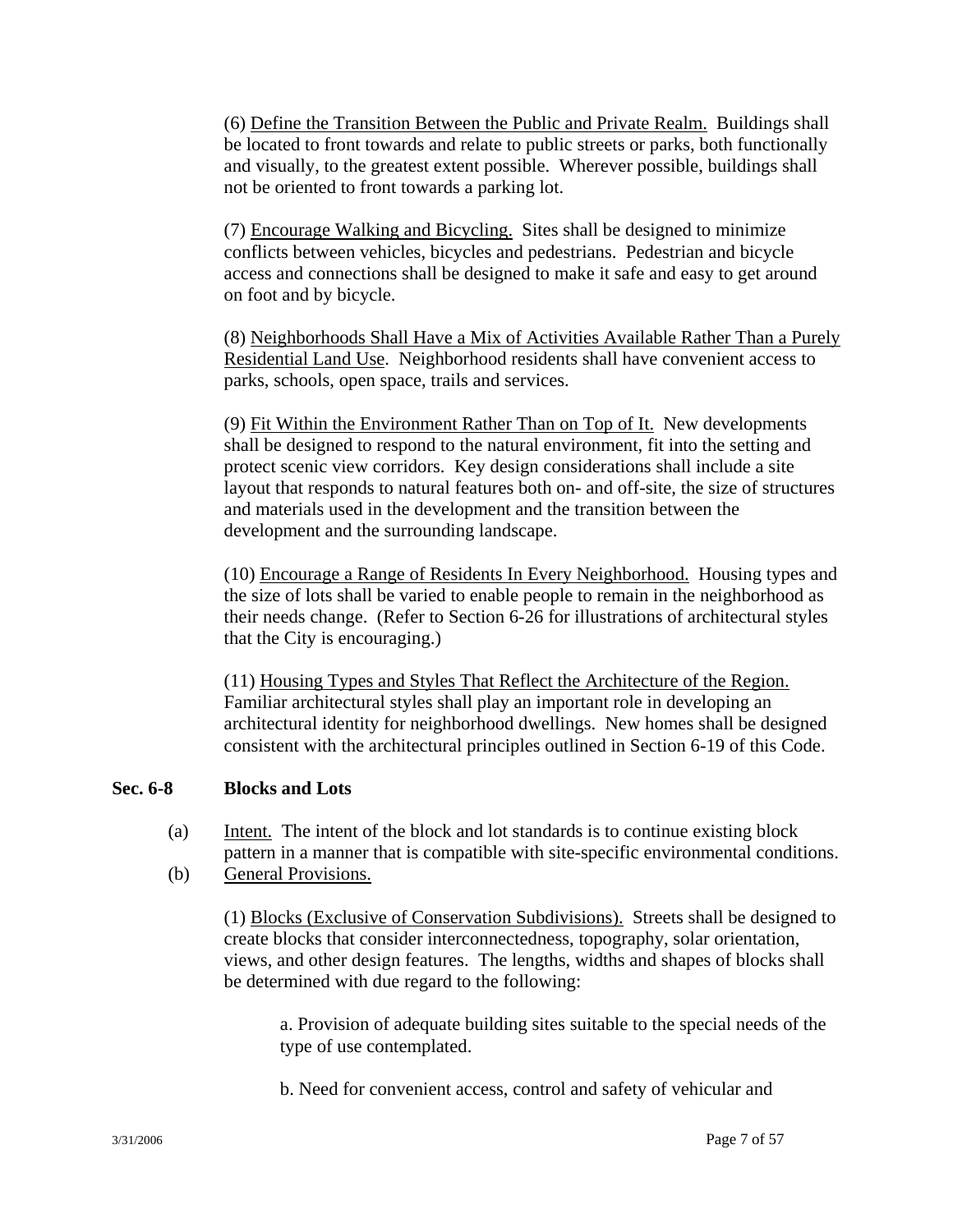pedestrian traffic circulation.

c. Limitations and opportunities of topography.

(2) Lot Dimension and Configuration.

a. *Lot size, width, depth, shape, and orientation and minimum building setback lines* shall conform to Article 4 - Zoning and shall facilitate the placement of buildings with sufficient access, outdoor space, privacy and view.

b. *Depth and width* of properties shall be adequate to provide for off-street parking, landscaping and loading areas required by the type of use and development contemplated.

c. *Lot Frontage.* All lots shall have frontage that is either adjacent to or directly accessible to a street. Street frontage shall typically not be less than twenty-five (25) percent of the lot depth. Flag lots are prohibited unless otherwise approved by the City Council.

d. *Corner Lots.* Corner lots for residential use shall have extra width to accommodate side elevation enhancements, such as porches and bay windows, the required building setback and utility easements on both street frontages. For a corner lot, the front of the lot is defined as the side having the shortest street frontage. In the case of a reverse corner lot, both sides abutting a street shall maintain a front yard setback. See Figure 6-5.

e. Consultation on design of subdivision of any land within city limits or planned annexation is necessary.

e. *Double Frontage.* Double frontage lots for residential shall not be permitted except where essential to provide separation of residential properties from arterial streets or commercial uses, or to overcome specific disadvantage of topography and orientation. A planting screen easement of at least ten (10) feet in width, across which there shall be no vehicular right of access, may be required along the property line of lots abutting an arterial or other disadvantageous use. See Figure 6-6. f. *Side Lot Lines.* Side lot lines shall be substantially at right angles or radial to road right-of-way lines or centerlines.

 g. *Residential Lots Adjacent to Arterial Streets.* When residential lots are adjacent to, and the houses do not face an arterial street (i.e., rear yards abut the street), they shall be a minimum of one hundred fifty (150) feet deep and direct access to the street shall be prohibited, except for nonconforming situations on unplatted parcels. The setback to the house shall be a minimum of seventy-five (75) feet. When houses face the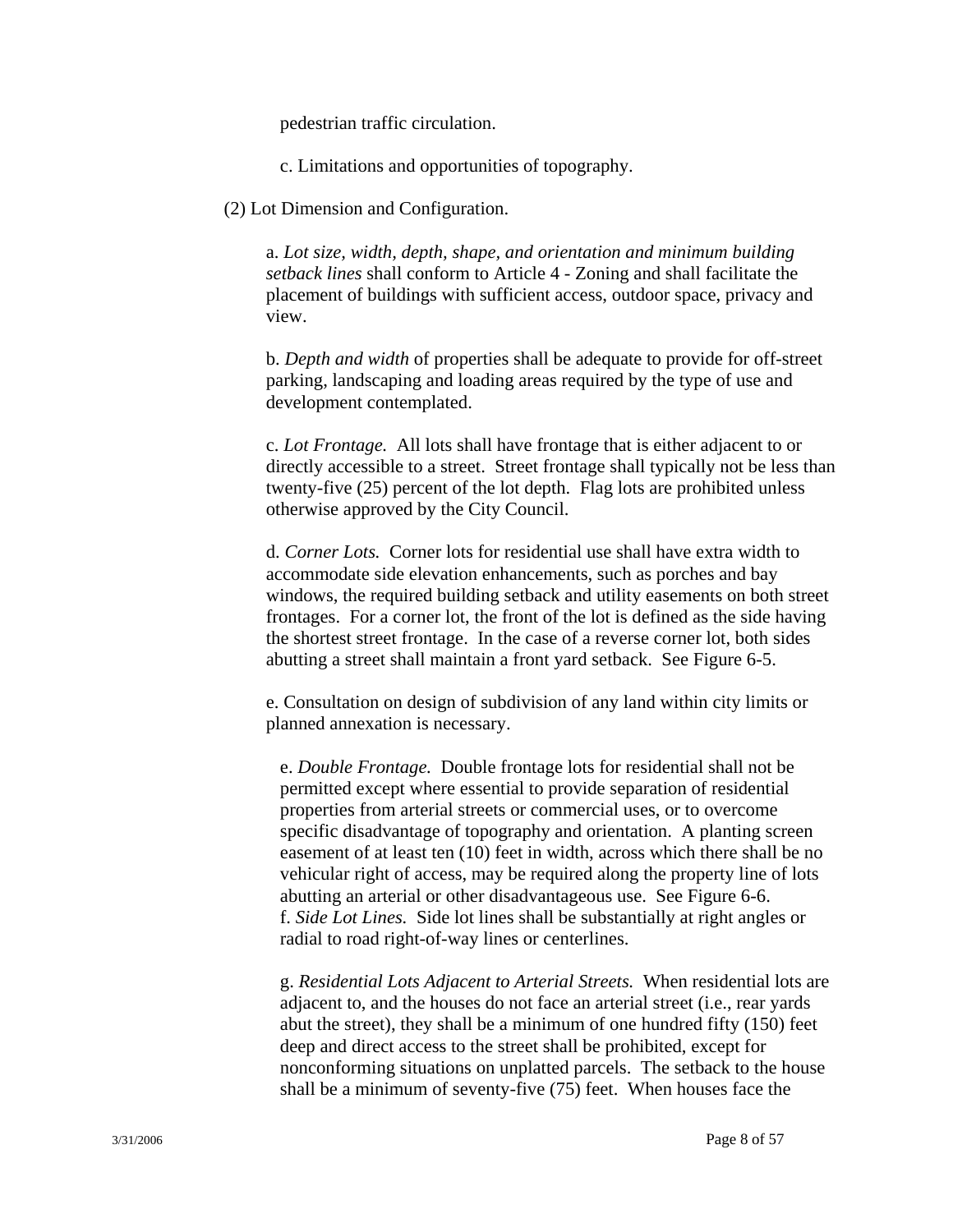arterial street or are side loaded relative to the street, the front or side setback to the house, respectively, shall be a minimum of fifty (50) feet. These setbacks do not apply for mixed use dwelling units in the B-1 and B-2 zone districts. Additional buffering techniques must also be applied such as those outlined in the Landscape Design, Section 6-16*,* Buffering and Screening Techniques.

#### h. *Residential Lot Access to Adjacent Street.*

 i. Driveway access to a local or collectorstreet from a single family detached residential lot shall be limited to one driveway curb-cut or driveway access of no greater than twenty (20) feet in width. A circular drive in which each access to the local or collector street is less than ten (10) feet in width, separated by at least thirty (30) feet and which is constructed as an integral part of the overall architectural design of the single family residence may be considered as a single driveway access.

 ii. Driveway access to a local street from a single-family detached residential lot shall be greater than fifty (50) feet (except for reduced width lots in Mixed Use Zones) from the intersection of the local street and a collector street or one hundred twenty-five (125) feet from the intersection of the local street and an arterial street as measured from the intersecting right-of-way lines.

 iii. Driveway access to a collector street from a single-family detached residential lot shall be greater than one hundred twenty five (125) feet from the intersection of the collector street and a local street, another collector street, or an arterial street as measured from the intersecting right-of-way lines.

### h. *Multi-family Residential, Commercial, Business and Industrial Lot Access to Adjacent Street.*

 i. Driveway access to a local or collector street from a multi-family residential, commercial, business or industrial lot shall be greater than one hundred twenty-five (125) feet from any street intersection as measured from the intersecting right-of-way lines;

 ii. Driveway access to an arterial street from a commercial, business or industrial lot shall be not less than two hundred fifty (250) feet from any intersection on the arterial street, or from another commercial, business or industrial lot's access as measured from the intersecting right-of-way lines, or driveways; or

iii. At the sole option of the City, driveway access to a local street,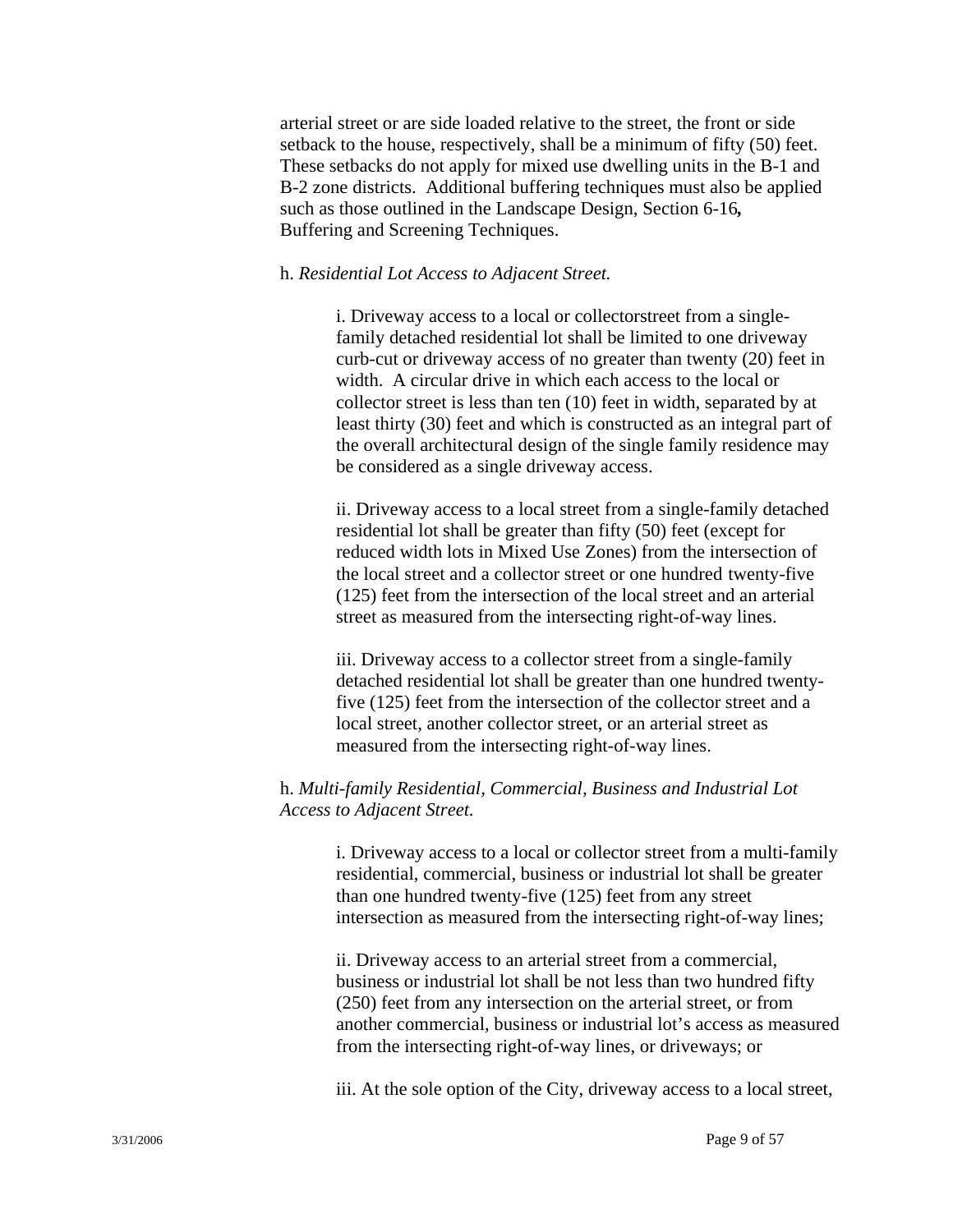collector street or arterial street from a multi-family residential, commercial, business or industrial lot shall be as determined by a traffic study approved by the City.

#### **Sec. 6-9 Streets**

6-9-1 Intent. The intent of the street standards is to establish a safe, efficient, attractive transportation system that promotes all modes of transportation and is sensitive to the environment.

*6-9-2 General Provisions.* The local street system of any proposed development shall be designed to be safe, efficient, convenient and attractive, and consider the use by all modes of transportation that will use the system. Streets should be an inviting public space and an integral part of community design. Local streets shall provide for both intra- and inter-neighborhood connections to knit developments together, rather than forming barriers between them. All streets should interconnect to help create a comprehensive network of public areas to allow free movement of cars, bicycles and pedestrians.

- (a) Street Connections. All streets shall be aligned to join with planned or existing streets as allowed by topography. All streets shall be designed to bear a logical relationship to the topography of the land. Intersections of streets shall be at right angles unless otherwise approved by the City. Street intersections shall be separated by not less than one hundred twenty-five (125) feet as measured from the intersecting right-of-way lines.
- (b) Street Layout. The street layout shall form an interconnected system of streets primarily in a grid or modified pattern adapted to the topography, unique natural features, environmental constraints, and peripheral open space areas. The street layout shall emphasize the location of neighborhood focus points, other internal open space areas, gateways, and vistas. The use of cul-de-sacs and other roadways with a single point of access shall be minimized. The integration of traffic calming features within and adjacent to residential areas shall be utilized when appropriate. All streets shall be designed with snow removal taken into consideration.
- (c) Controlling Street Access. A strip of land between a dedicated street and adjacent property shall not be reserved for the purpose of controlling access to such street from such property.
- (d) Visibility at Intersections. No shrubs, ground cover, berms, fences, structures, or other materials or items greater than thirty (30) inches in height shall be planted, created or maintained at street intersections within the site distance triangle. Trees shall not be planted in the site distance triangle.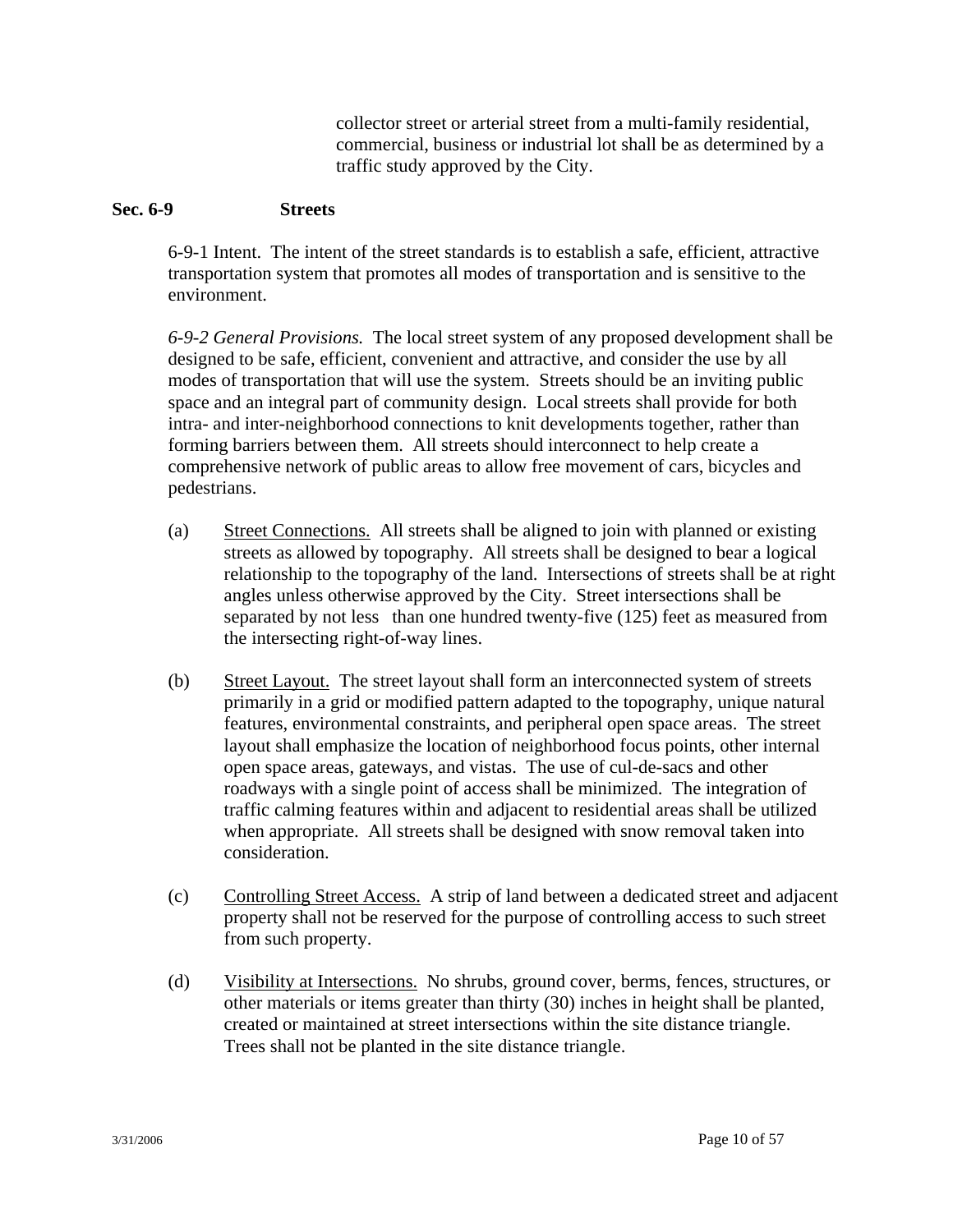- (e) Pedestrian Crossings at Street Intersections and Mid-block. Pedestrian crossings shall be accessible to handicapped individuals and mid-block crossings may be required at the direction of the City Council.
- (f) Horizontal Alignment. Horizontal alignment shall provide for the safety of pedestrians, bicyclists, and motorists. The street pattern shall be the most advantageous to serve the adjoining areas.
- (g) Vertical Alignment. No vertical grade shall be less than four-tenths  $(4/10)$  percent in order to facilitate adequate drainage. The maximum percent of street grade, except as approved by the City Engineer, shall be five (5) percent. Street grades shall not exceed four (4) percent for a distance extending at least forty (40) feet in each direction from a street intersection.
- (h) Access. Access to all subdivisions shall be from a public street system. Driveways shall not be permitted to have direct access to arterials or state highways (principal arterials).
- (i) Street Right-of-Way Dedication. The full width of right-of-way for all streets being platted must be dedicated to the City and the streets shall be completed to City standards before acceptance by the City. The subdivider shall finalize an agreement with the City which guarantees the construction of the street to City standards.
- (j) Perimeter Streets. When a street is dedicated which ends on the plat, the street right-of-way must be dedicated to the boundary of the plat.
- (k) Intersections. Intersections shall meet the following requirements unless otherwise approved by the City Council:
	- (1) Intersections shall be provided at the following minimum offsets:

a. State Highway (Principal Arterial): In accordance with the *State Highway Access Code*.

b. Arterial: Six hundred sixty (660) feet.

- c. Collector: Two hundred fifty (250) feet.
- d. Local: One hundred twenty-five (125) feet.
- (2) No more than two (2) streets shall intersect at one (1) point.

(3) Streets shall intersect at ninety degree (90) angles, unless otherwise approved by the City Council.

(l) Street Names. Names of new streets shall not duplicate names of existing streets. However, new streets which are extensions of, or which are in alignment with, existing streets shall bear the names of such streets.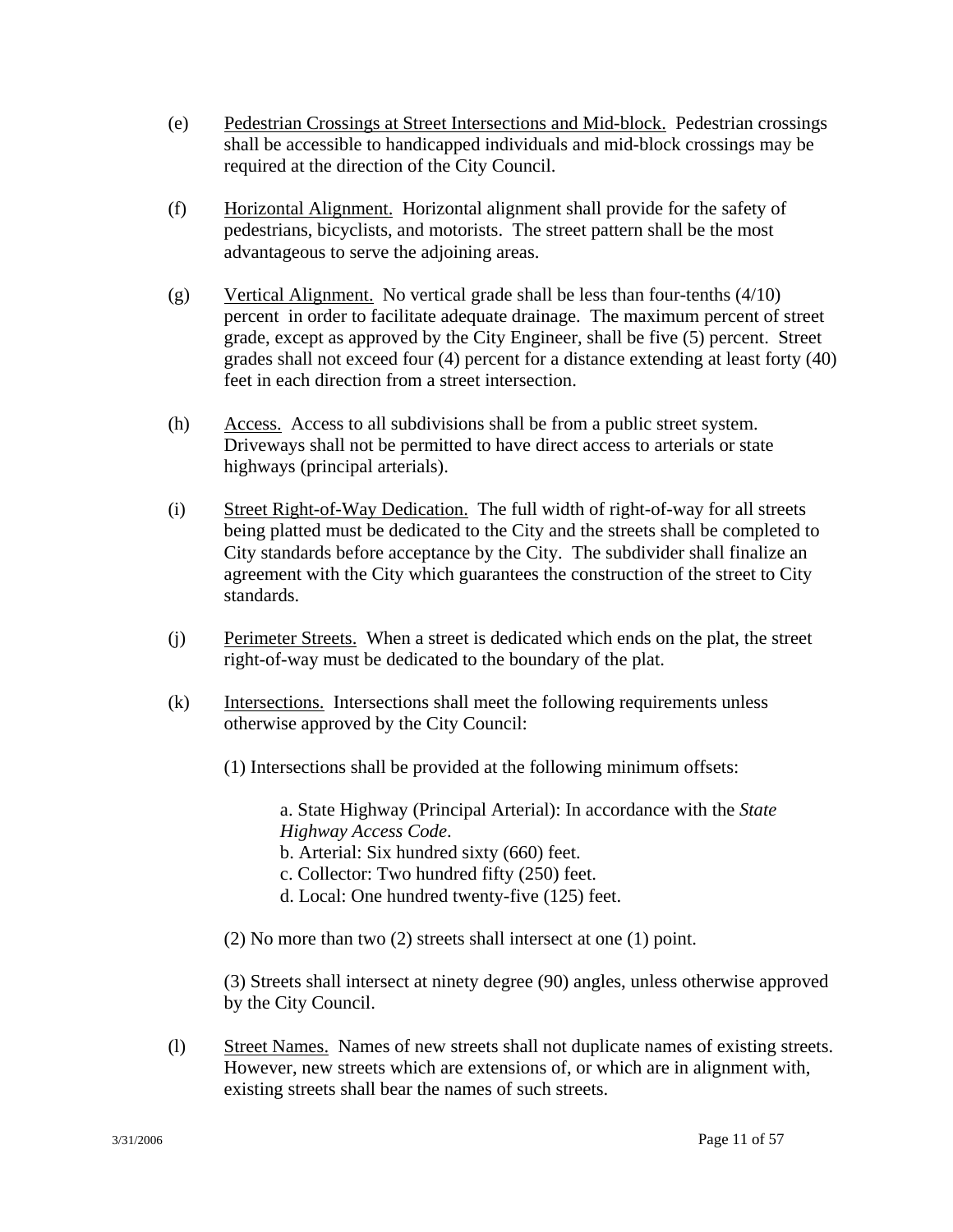*6-9-3 Street Standards.* The width of street right-of-way and the design of the street it contains shall conform to the following minimum standards. However, additional rightof-way and street width may be required based upon special development requirements including but not limited to additional parking needs, sight distances and requirements for auxiliary lanes. Street cross-sections and the street designation (arterial, collector, local, rural local) within or adjacent to a development may be modified by the City upon the recommendation of an approved development traffic study or City-wide Transportation Master Plan.

(a) General Design Standards. Where curb and gutter is required, it shall be constructed per the Colorado Department of Transportation Specifications.

(1) Design of streets shall be in accordance with the Americans with Disabilities Act (ADA) standards.

(2) Streets shall be designed in accordance with the American Association of State Highway and Transportation Officials *Policy on Geometric Design of Highways and Streets*, 1990.

(3) The layout of arterial and collector streets shall be per the Transportation Map in the City Comprehensive Plan unless otherwise directed by the City Council.

(4) Where future extension of a street is anticipated, a temporary turnaround having a minimum outside diameter of one-hundred and ten (110) feet shall be provided.

- (b) State Highways (Principal Arterial Design). Right-of-way and road design shall be in accordance with the Colorado Department of Transportation Standards.
- (c) Arterial Streets Design.

(1) Arterials shall be designed to accommodate present and future transportation requirements.

(2) Arterial streets shall align and connect across intersecting arterials to distribute traffic and provide continuity.

- (3) Typical Adjacent Land Uses
	- a. Business parks.
	- b. Community commercial.
	- c. District and community parks.
	- d. High density residential land uses should be located near arterials with minimal travel through other land uses.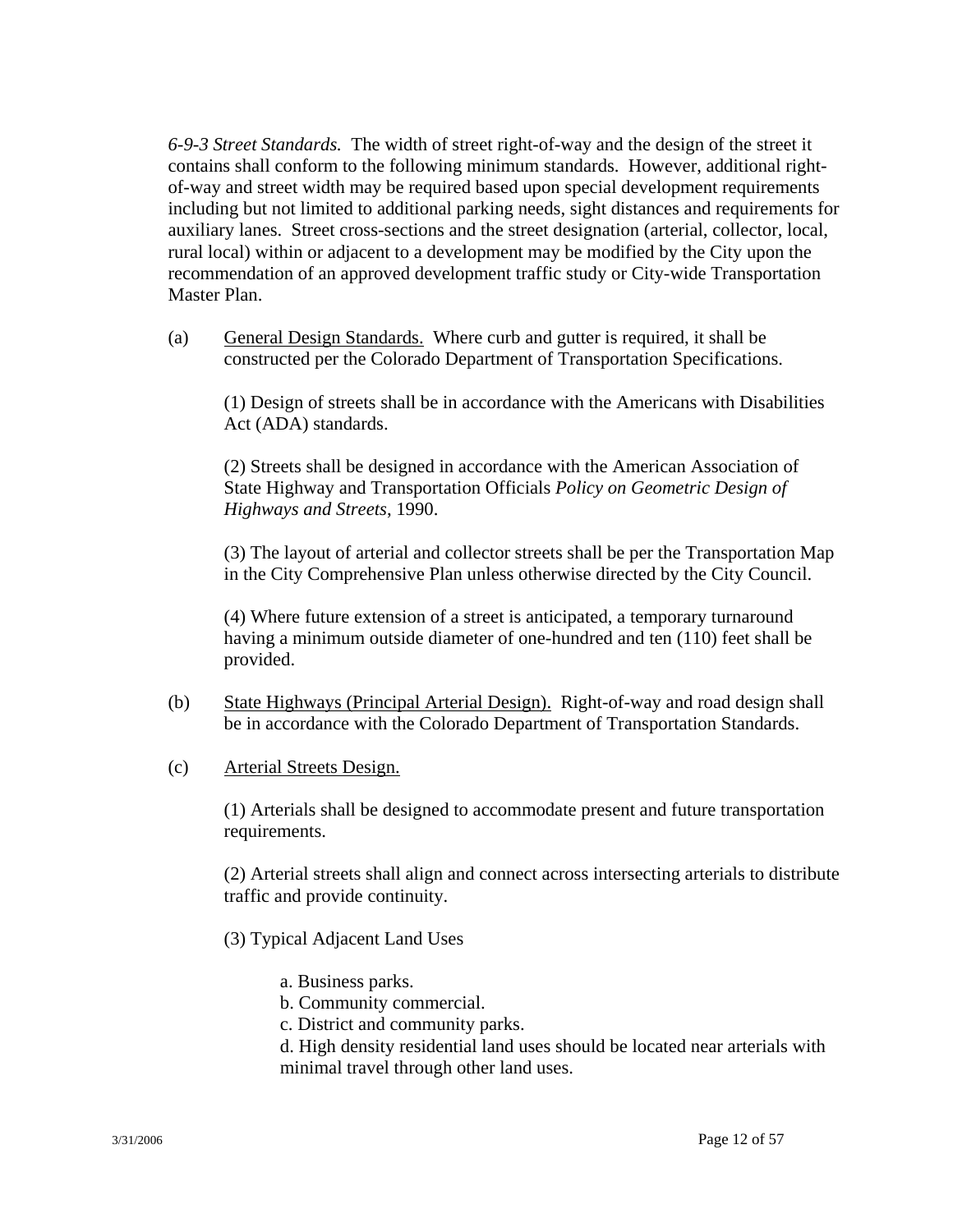e. Industrial developments should have highway access via the City's arterial street system with minimal travel through other land uses. f. When residential lots are adjacent to and the houses do not face an arterial street, they shall be a minimum of one hundred fifty (150) feet deep and direct access to the street shall be limited. The setback to the house shall be a minimum of seventy-five (75) feet. Additional buffering techniques must also be applied such as those outlined in the Landscape Design, Section 6-16, Buffering and Screening Techniques.

(4) Right-of-way requirements

a. Sixty (60) feet of right-of-way, maximum, with room for snow storage and sidewalks.

- b. Two (2) nine and one-half (9½) foot snow storage lanes.
- d. Two (2) sidewalks.
- e. Posted speed limits shall be reasonable.

#### (d) Collector Streets.

(1) Intersections of collector streets and arterial streets shall be aligned to distribute traffic and provide continuity.

(2) Typical Adjacent Land Uses

- a. Agriculture.
- b. Business parks.
- c. Community parks.
- d. Industrial.
- e. Low, medium and high density residential.
- f. Middle and high schools.
- g. Neighborhood commercial.
- (3) Right-of-way requirements for Collector with parking (see Figure 6-8)

a. Seventy (70) feet of right-of-way.

 b. Forty (40) foot flow line width which includes: two (2) - twelve (12) foot travel lanes, two (2) - eight (8) foot parking lanes (each as one (1) two (2) foot gutter pans).

c. One  $(1)$  - six and one-half  $(6\frac{1}{2})$  foot snow storage lanes adjacent to one (1) - eight (8) foot sidewalk.

d. One (1) - nine and one-half (9½) foot snow storage lanes adjacent to one (1) - five (5) foot sidewalk.

e. Posted speed limit shall be reasonable.

(4) Right-of-way requirements for Collector without Parking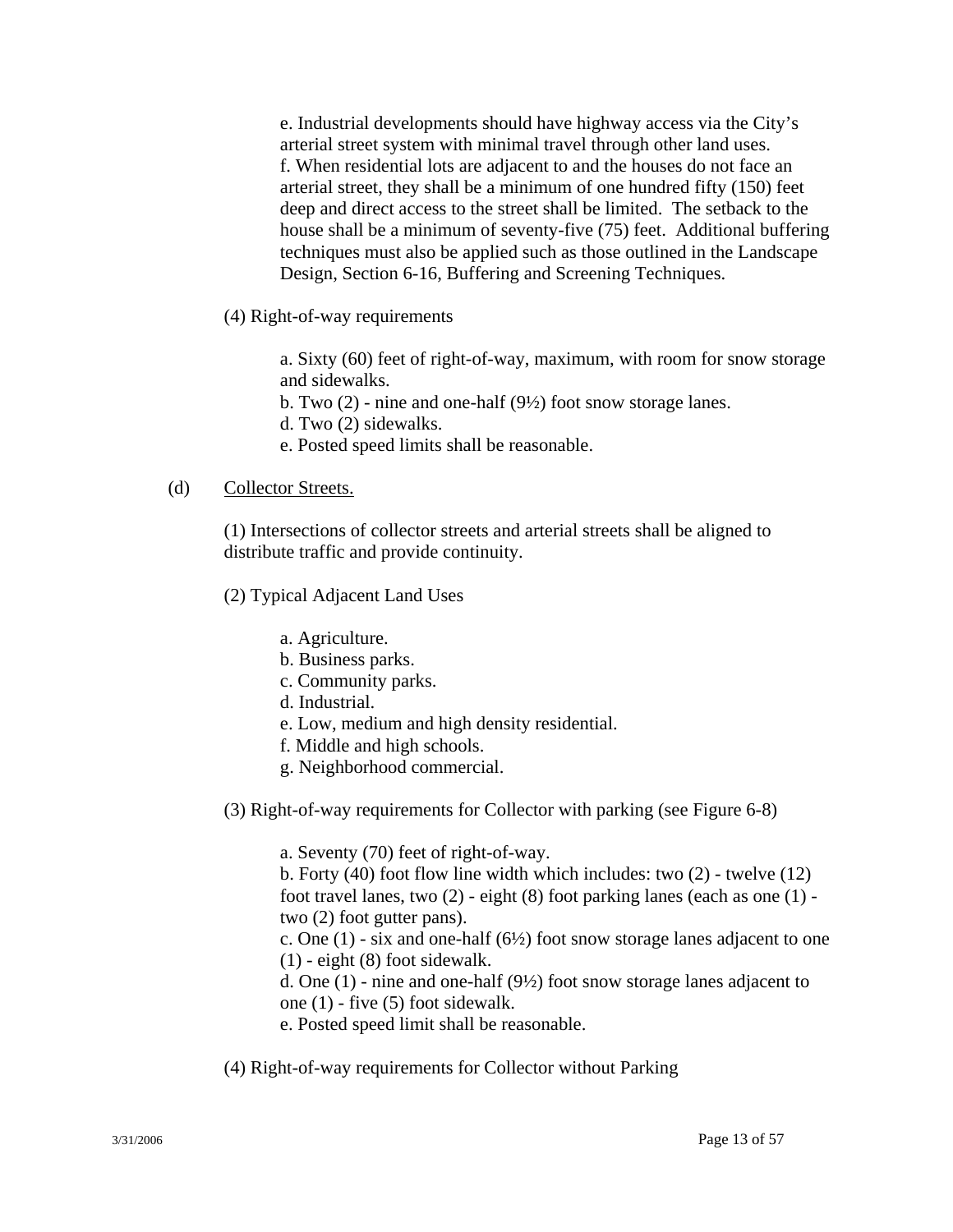a. Seventy (70) feet of right-of-way.

b. Forty (40) foot flow line width which includes: two (2) - twelve (12) foot travel lanes, one (1) - twelve (12) foot center left turn lane, two (2) two (2) foot gutter pans.

c. One  $(1)$  - six and one-half  $(6\frac{1}{2})$  foot snow storage lanes adjacent to one (1) - eight (8) foot sidewalk.

d. One (1) - nine and one-half (9½) foot snow storage lanes adjacent to one (1) - five (5) foot sidewalk.

e. Posted speed limit shall be reasonable.

(e) Local Streets.

(1) Local streets shall generally follow a modified grid pattern adapted to the topography, unique natural features, environmental constraints, and peripheral open space areas. These streets shall generally parallel the arterial and collector street system, provide a variety of route options, interconnect to allow traffic to disperse in an equitable manner and be as narrow as possible without sacrificing the ability to accommodate expected traffic and services.

(2) Local streets must provide for both intra- and inter-neighborhood connections to knit developments together, rather than forming barriers between them.

- (3) Typical Adjacent Land Uses
	- a. Business parks.
	- b. Elementary schools.
	- c. Pocket parks.
	- d. Neighborhood parks.
	- e. Residential.
- (4) Right-of-way requirements for Local with Detached Sidewalk

a. Fifty-four (54) feet of right-of-way.

 b. Thirty (30) foot flow line width which includes: Sixteen (16) feet for two (2) intermittent travel lanes and two (2) - seven (7) foot parking lanes (each has one (1) - two (2) foot gutter pan)

c. Two  $(2)$  - six  $(6)$  foot snow storage lanes.

- d. Two (2) five (5) foot sidewalks.
- e. Posted speed limit shall be reasonable.
- (5) Right-of-way requirements for Local with Attached Sidewalk Option "A"
	- a. Fifty-four (54) feet of right-of-way.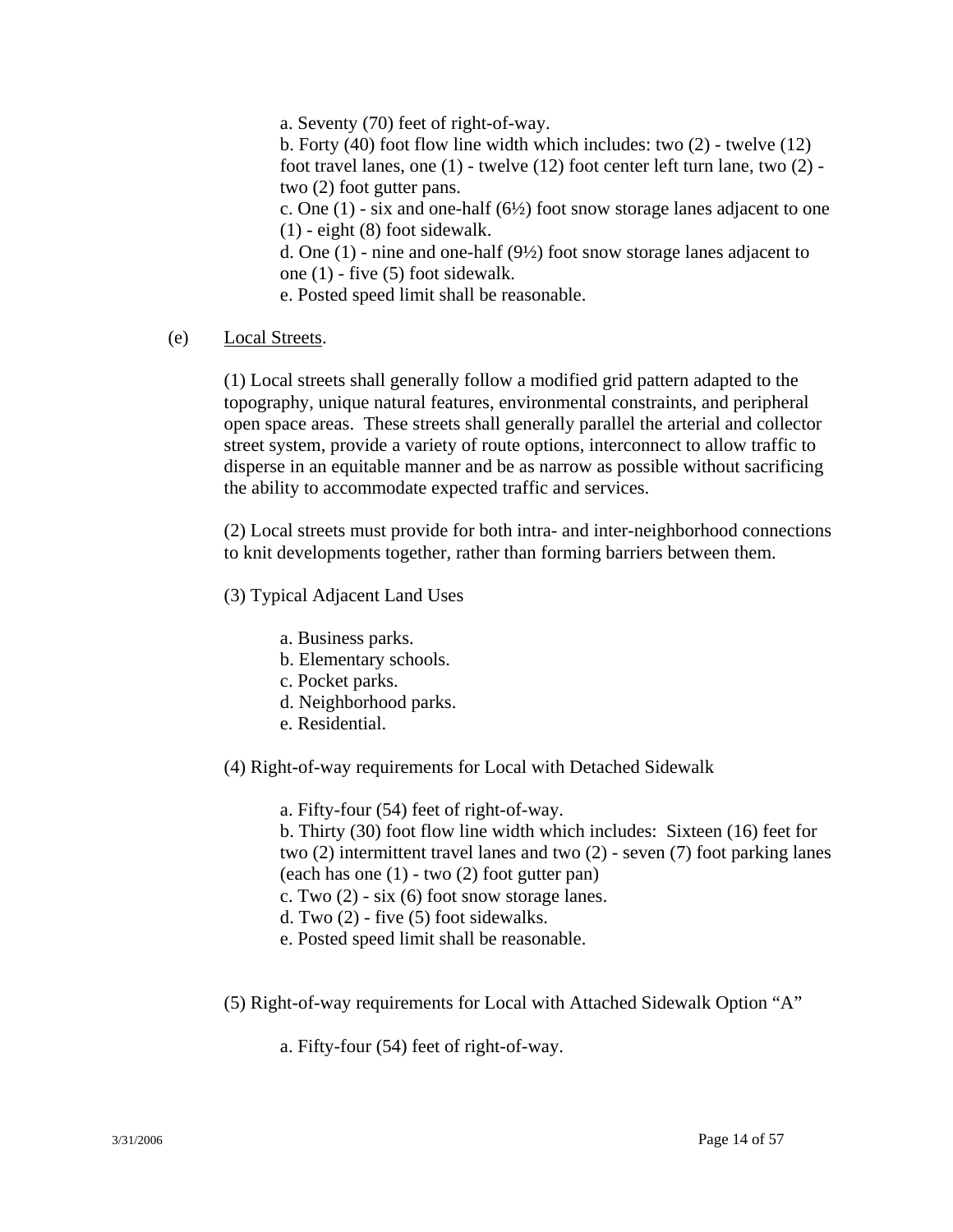b. Thirty (30) foot flowline width which includes: Sixteen (16) feet for two (2) intermittent travel lanes and two (2) - seven (7) foot parking lanes (each has one (1) - two (2) foot gutter pans).

c. Two (2) - five (5) foot sidewalks.

d. Two (2) - seven (7) foot snow storage lanes.

e. Posted speed limit shall be reasonable.

- (6) Right-of-way requirement for Local with Attached Sidewalk Option "B"
	- a. Sixty (60) feet of right-of-way.

b. Thirty-six (36) foot flow line width which includes: Two (2) - eleven (11) foot travel lanes and two (2) - seven (7) foot parking lanes (each has one  $(1)$  - two  $(2)$  foot gutter pans).

c. Two (2) - five (5) foot sidewalks.

d. Two (2) - seven (7) foot snow storage lanes.

e. Posted speed limit shall be reasonable.

#### (f) Rural Local Street.

(1) Rural local streets are intended to serve areas defined as Conservation Subdivisions and other appropriate rural locations as approved by the City Council.

(2) A driveway access crossing the borrow ditch of a rural local street shall contain a culvert of sufficient size to safely pass the designed storm water drainage flows. A portion of the borrow ditch may fall outside of the rural local road right-of-way in order to obtain a borrow ditch cross-section sufficient to contain the designed storm water flows and/or to be sufficient in depth for the driveway access culvert.

- (3) Typical Adjacent Land Uses
	- a. Agriculture.
	- b. Conservation subdivisions.
- (4) Right-of-way requirements for Rural Local

a. Sixty (60) feet of right-of-way.

 b. Twenty-four (24) feet of asphalt pavement which includes: Two (2) twelve (12) foot travel lanes.

c. Two (2) - four (4) foot paved shoulders.

- d. Two (2) fourteen (14) foot borrow ditches.
- e. Posted speed limit shall be reasonable.

(g) Alleys.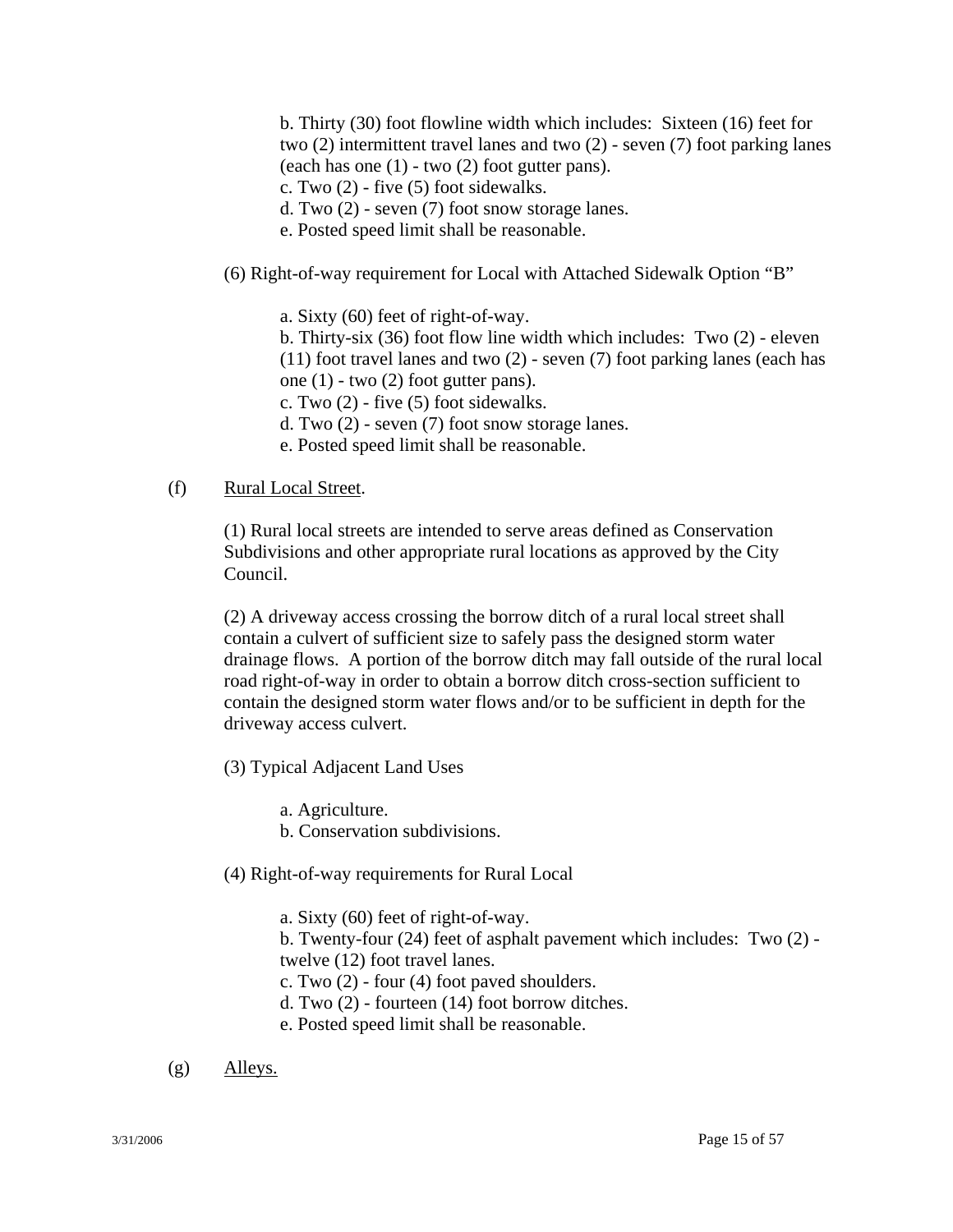(1) Alleys shall be treated as public ways, and any lot having access from an alley shall also front upon a public street.

(2) Garages, accessory dwellings above garages and rear yards may access the collector and local street system via an alley with minimal travel through other land uses.

- (3) Typical adjacent land uses
	- a. Accessory units above garages.
	- b. Garages.
	- c. Parking lots with landscaped edges.
	- d. Rear yards.
- (4) Right-of-way requirements for Residential Alley
	- a. Twenty (20) feet of right-of-way.
	- b. Fifteen (15) feet of pavement width.
	- c. Two  $(2)$  two and one-half  $(2\frac{1}{2})$  foot gravel shoulders.
- (5) Right-of-way requirements for Commercial/Industrial Alley
	- a. Twenty (20) feet of right-of-way.
	- b. Twenty (20) feet of pavement width.

#### (e) Local Streets.

- (1) Local streets shall generally follow a modified grid pattern adapted to the topography, unique natural features, environmental constraints, and peripheral open space areas. These streets shall generally parallel the arterial and collector street system, provide a variety of route options, interconnect to allow traffic to disperse in an equitable manner and be as narrow as possible without sacrificing the ability to accommodate expected traffic and services.
- (2) Local streets must provide for both intra- and inter-neighborhood connections to knit developments together, rather than forming barriers between them.
- (3) Typical Adjacent Land Uses
	- a. Business Parks
	- b. Elementary Schools
	- c. Pocket parks
	- d. Neighborhood parks
	- e. Residential
- (4) Right-of-way requirements for Local with Detached Sidewalks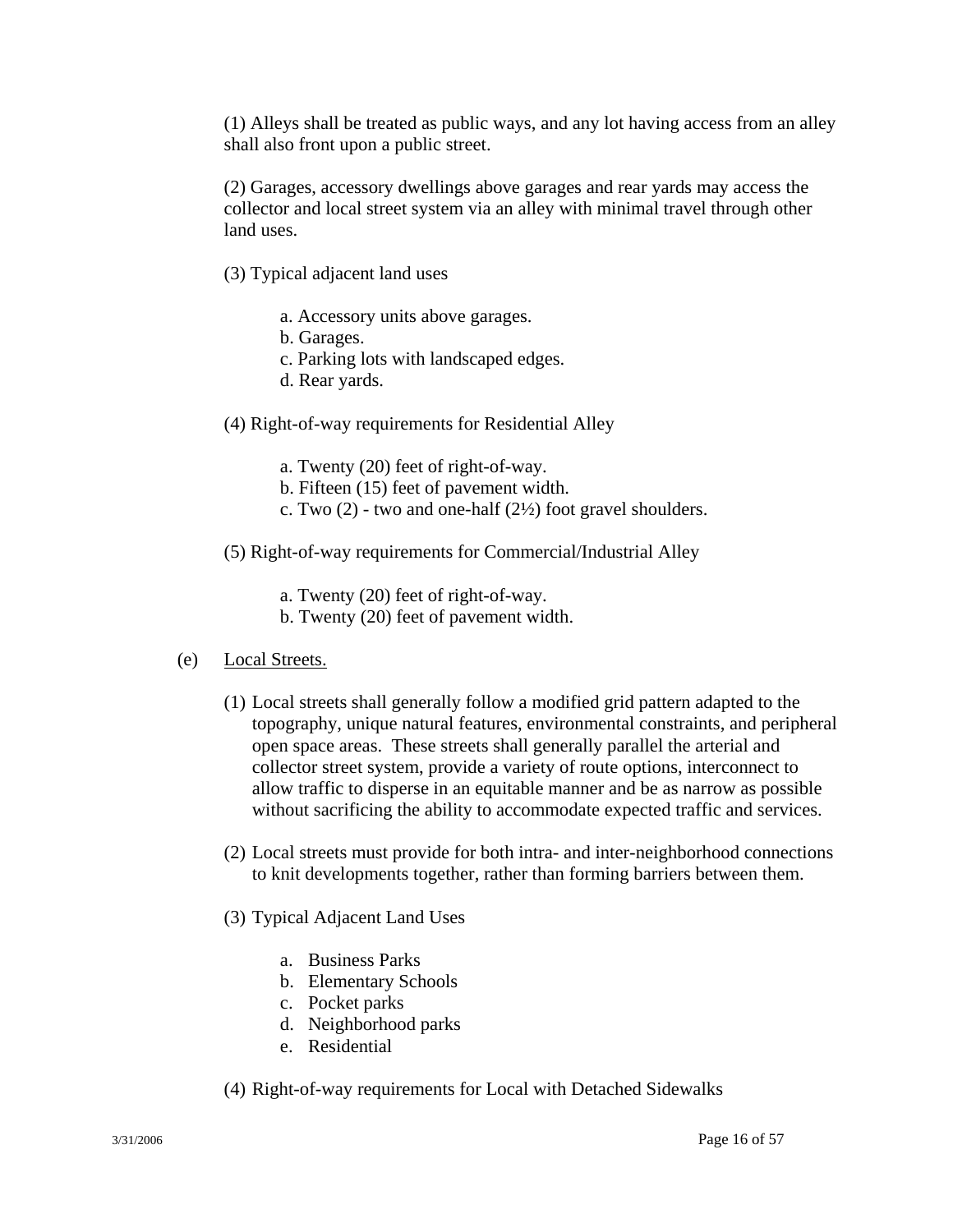- a. Fifty-four (54) feet of right-of-way
- b. Thirty (30) foot flow line width which includes: Sixteen (16) feet for two (2) intermittent travel lanes and two (2) seven (7) foot parking lanes (each has one  $(1)$  – two  $(2)$  foot gutter pan.
- c. Two (2) five (5) foot sidewalks
- d. Posted speed limit shall be reasonable.
- (5) Right-of-way requirements for Local with Attached Sidewalk Option "A"
	- a. Fifty-four (54) feet of right-of-way.
	- b. Thirty (30) foot flow line width which includes: Sixteen (16) feet for two (2) intermittent travel lanes and two (2) seven (7) foot parking lanes (each has one  $(1)$  – two  $(2)$  foot gutter pan.
	- c. Two (2) five (5) foot sidewalks
	- d. Posted speed limit shall be reasonable.

#### (f) Rural Local Street

- (1) Rural local streets are intended to serve areas defined as Conservation Subdivisions and other appropriate rural locations as approved by the City Council.
- (2) A driveway access crossing the burrow ditch of a rural local street shall contain a culvert of sufficient size to safely pass the designed storm water drainage flows. A portion of the borrow ditch may fall outside the rural local road right-of-way in order to obtain a borrow ditch cross-section sufficient to contain the designed storm water flows and/or to be sufficient in depth for the driveway access culvert.
- (3) Typical Adjacent Land Uses
	- a. Agriculture
	- b. Conservation subdivisions
- (4) Right-of-way requirements for Rural Local
	- a. Sixty (60) feet of right-of-way
	- b. Twenty-four (24) feet of asphalt pavement which includes: Two  $(2)$  twelve (12) foot travel lanes
	- c. Two  $(2)$  four  $(4)$  foot paved shoulders
	- d. Two  $(2)$  fourteen  $(14)$  foot borrow ditches
	- e. Posted speed limit shall be reasonable.
- (g) Alleys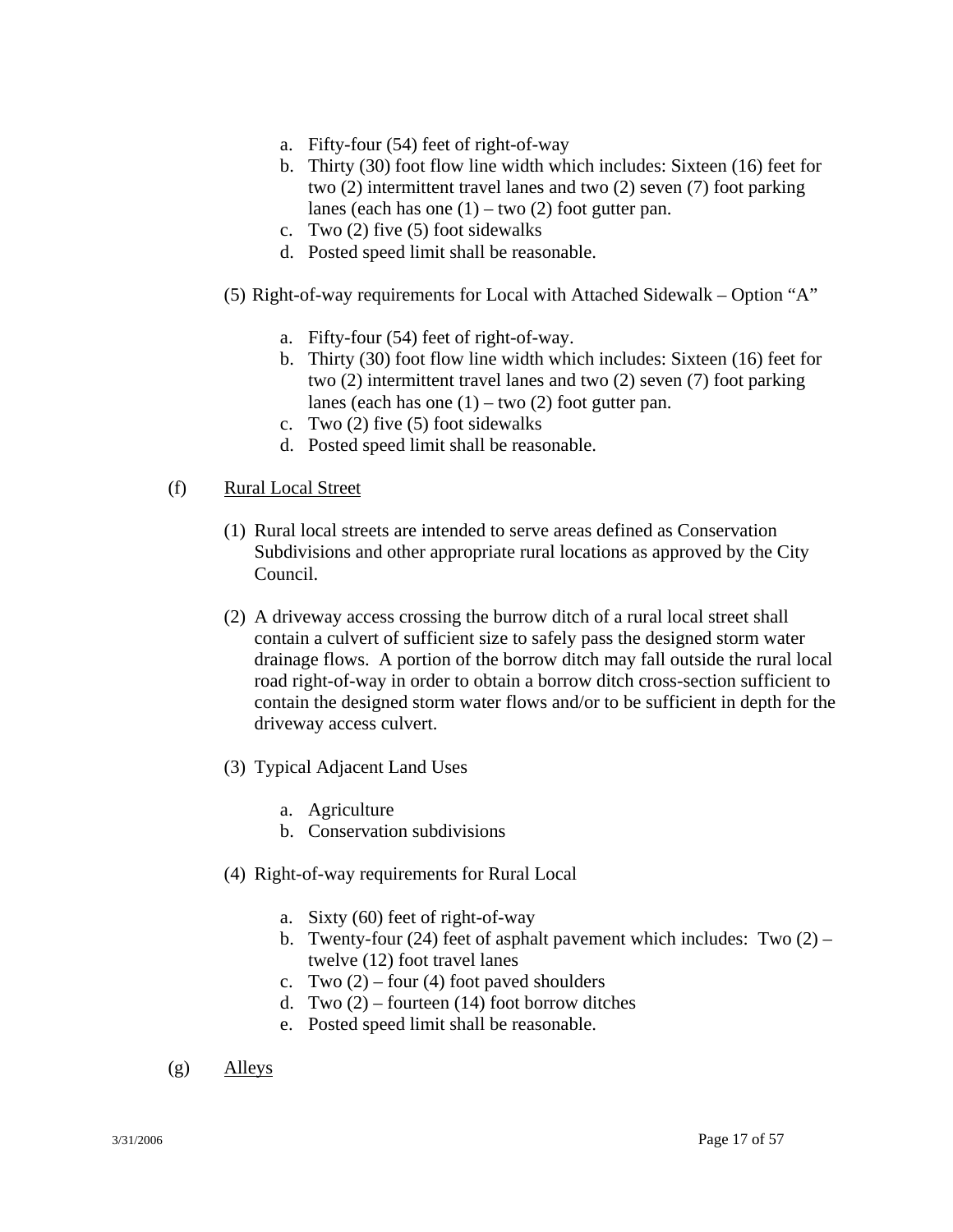- (1) Alleys shall be treated as public ways, and any lot having access from an alley shall also front upon a public street.
- (2) Garages, accessory dwellings above garages and rear yards may access the collector and local street system via an alley with minimal travel through other land uses.
- (3) Typical adjacent land uses
	- a. Accessory units above garages
	- b. Garages
	- c. Parking lots with landscaped edges
	- d. Rear yards
- (4) Right-of-way requirements for Residential Alley
	- a. Twenty (20) feet of right-of-way
	- b. Fifteen (15) feet of pavement width
	- c. Two  $(2)$  two and one-half  $(2\frac{1}{2})$  foot gravel shoulders
- (5) Right-of-way requirements for Commercial/Industrial Alley
	- a. Twenty (20) feet of right-of-way
	- b. Twenty (20) feet of pavement width.

#### **Sec. 6-10 Parking**

*6-10-1 Intent.* The intent of this section is to provide adequate parking for motor vehicles while minimizing the visual impact of parking lots and structures.

6-10-2 *General Provisions.* 

- (a) In all zone districts, off-street parking facilities for the storage of self-propelled motor vehicles for the use of occupants, employees and patrons of the building or structures hereafter erected, altered or extended shall be provided and maintained as herein prescribed.
- (b) Surface. All parking and driveway areas and primary access to parking facilities shall be surfaced with asphalt, concrete or other approved materials.
- (c) Integrate parking lots with surroundings. Parking lots shall not dominate the frontage of pedestrian-oriented streets, interfere with designated pedestrian routes, or negatively impact surrounding neighborhoods. The pedestrian character of streets and buildings shall be maximized through continuity of buildings and landscape frontage.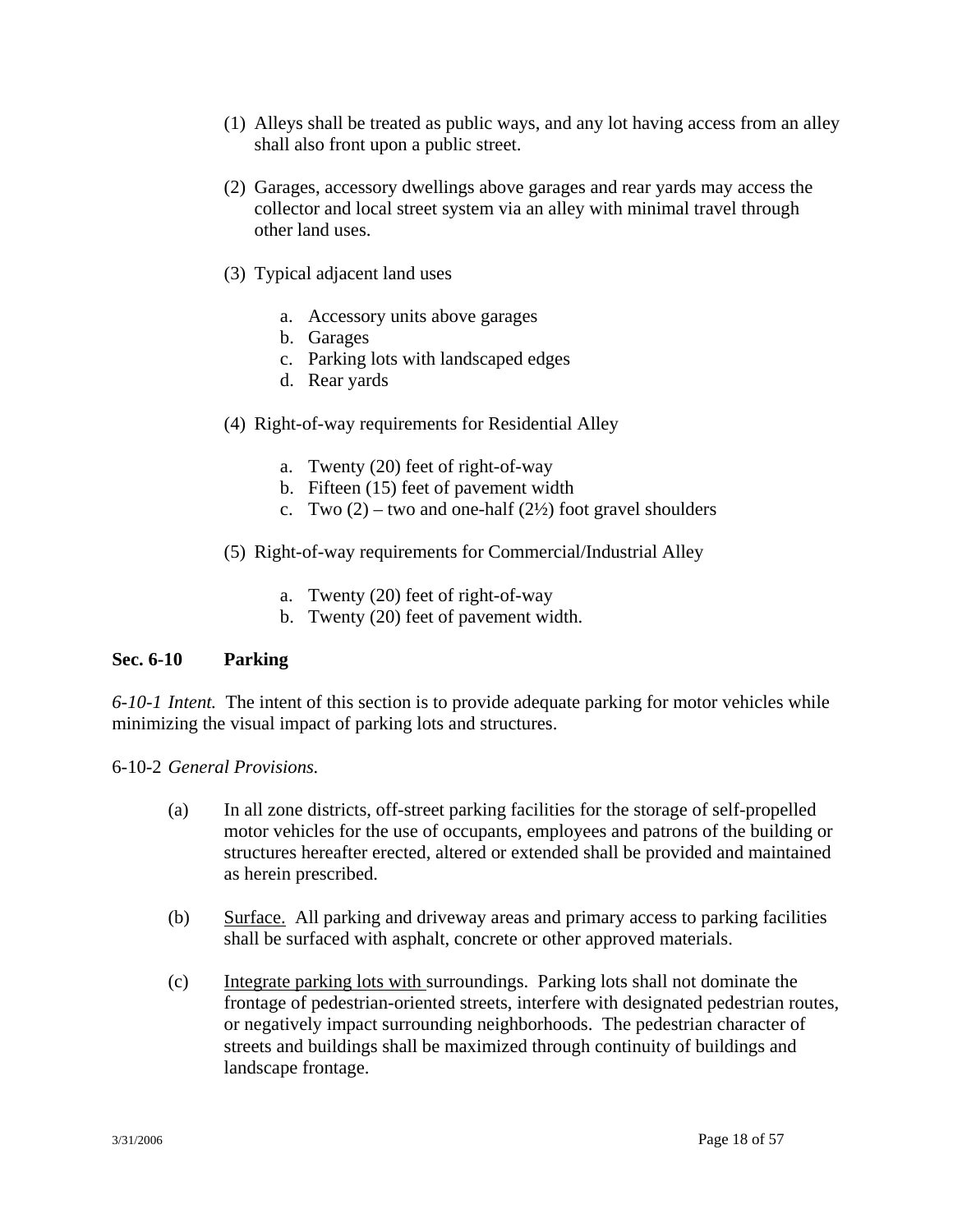- (d) Location. Parking lots shall be located to the rear or side of buildings or in the interior of a block whenever possible.
- (e) Landscaping. Parking lots shall be landscaped, screened and buffered as provided in Sections 6-16 and 6-17.
- (f) Share-access. Where feasible, parking lots shall share access drives with adjacent property with similar land uses.
- (g) Off-street parking design. Any off-street parking area shall be designed so that vehicles may exit without backing onto a public street unless no other practical alternative is available. Off-street parking areas shall be designed so that parked vehicles do not encroach upon or extend onto public rights-of-way, sidewalks or strike against or damage any wall, vegetation, utility or other structure.
- (h) Circulation area design. Circulation areas shall be designed to facilitate the safe movement of vehicles without posing a danger to pedestrians or impeding the function of the parking area.
- (i) Lighting. All parking area lighting shall be full cutoff type fixtures. Any light used to illuminate parking areas or for any other purpose shall be so arranged as to reflect the light away from nearby residential properties, and away from the vision of passing motorists.
- (j) Shared off-street parking. When there are opportunities to support parking demand through shared off-street parking for compatible uses (such as a movie theater and an office building), a parking study and shared parking agreements shall be used to demonstrate the adequacy of the parking supply as a substitute for standard parking requirements.
- (k) Adjacent on-street parking in B-1 District. In order to promote a pedestrian scale and encourage a perception of safety in the B-1 District, parking may be satisfied using adjacent on-street parking or shared rear-lot parking areas. A parking study and shared parking agreements shall be used to demonstrate the adequacy of the parking supply as a substitute for standard parking requirements.

*6-10-3 Paved Off-Street Parking Requirements.* Paved off-street parking shall be provided according to the minimum requirements as specified below: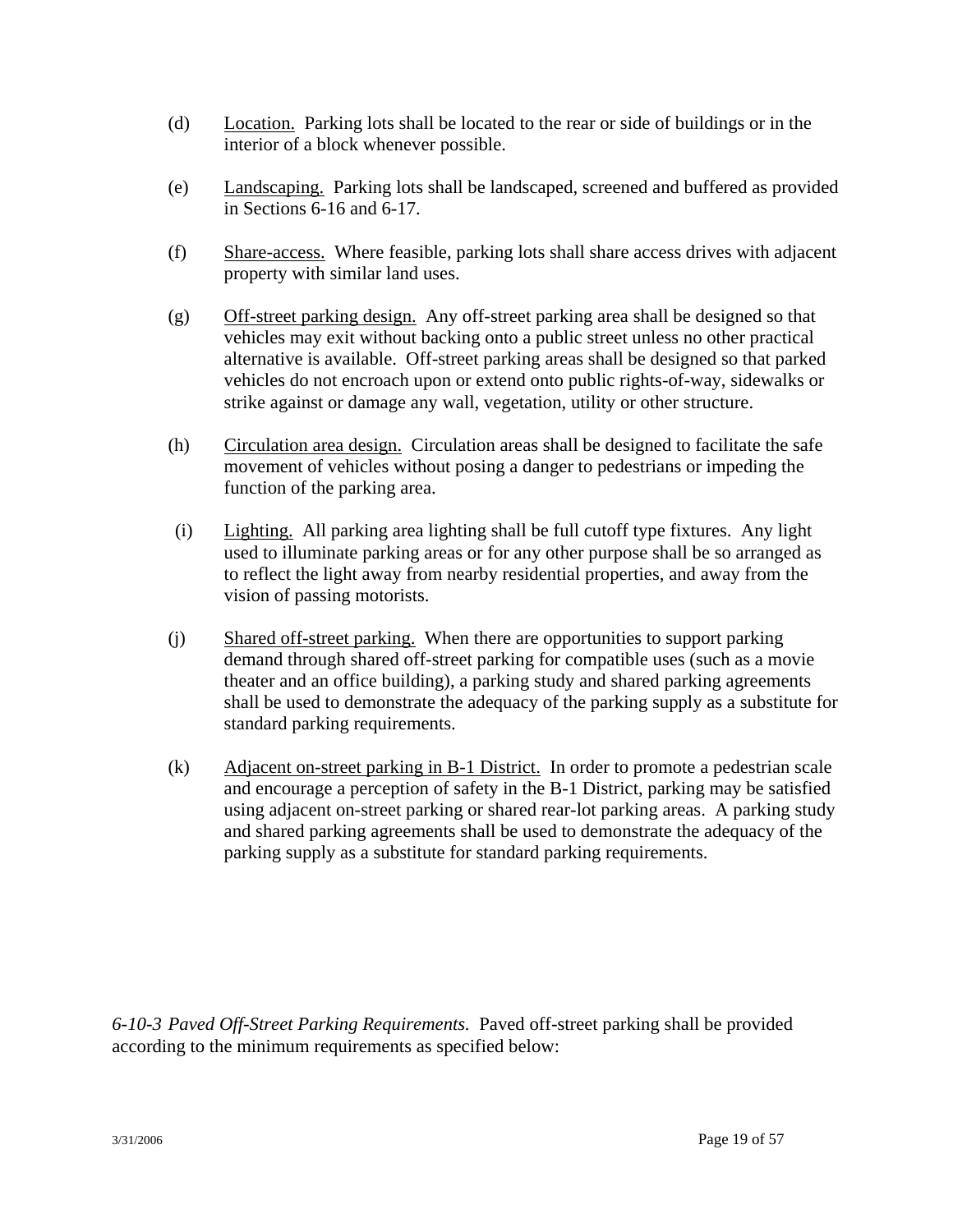| USE                         | <b>REQUIRED PARKING</b><br>Must be outside of rights-of-way                  |
|-----------------------------|------------------------------------------------------------------------------|
| 1. Single-family detached   | 2 spaces per unit                                                            |
| 2. Townhouse and duplex     | 1 space per bedroom, up to 2 per unit                                        |
| 3. Apartment dwellings      | 1 space per bedroom, up to 2 per unit                                        |
| 4. Accessory dwellings      | 1 space per bedroom, up to 2 per unit                                        |
| 5. Retail                   | 1 space for every 500 square feet of gross floor<br>area <sup>*</sup>        |
| 6. Office/business uses     | 1 space for every 500 square feet of gross floor<br>area*                    |
| 7. Institutional/churches   | 1 space for every 6 seats                                                    |
| 8. Business park/industrial | 1 space each for the maximum number of<br>employees present at any one time* |

\* Off-street parking for commercial uses shall be sufficient to provide parking for employees of all proposed uses as well as long-term customer parking. Spaces reserved for employees shall be designated as such by means of striping and signage. Parking shall be located at the rear and sides of buildings to the greatest extent possible and screened from the view of streets as provided by Section 6-17. Required parking in the B-1 district can be met with on-street and shared parking.

#### *6-10-4 Location of Spaces.*

- (a) Off-street parking facilities for residential uses shall be provided and located on the same property as the building they are intended to serve.
- (b) Required off-street parking in residential zones shall not lie within the front yard setback nor within any required side yard setback adjacent to a street. (Driveway spaces within these setbacks can not be counted for required off-street parking.)

(1) The location of required off-street parking facilities for other than residential uses shall be within three hundred (300) feet of the building they are intended to serve when measured from the nearest point of the building or structure.

(2) Except within a garage or in conjunction with an approved affordable housing project, tandem parking is not allowed to meet required off-street parking requirements.

(3) Garages or required off-street parking spaces shall be set back twenty-two (22) feet from the back of the sidewalk.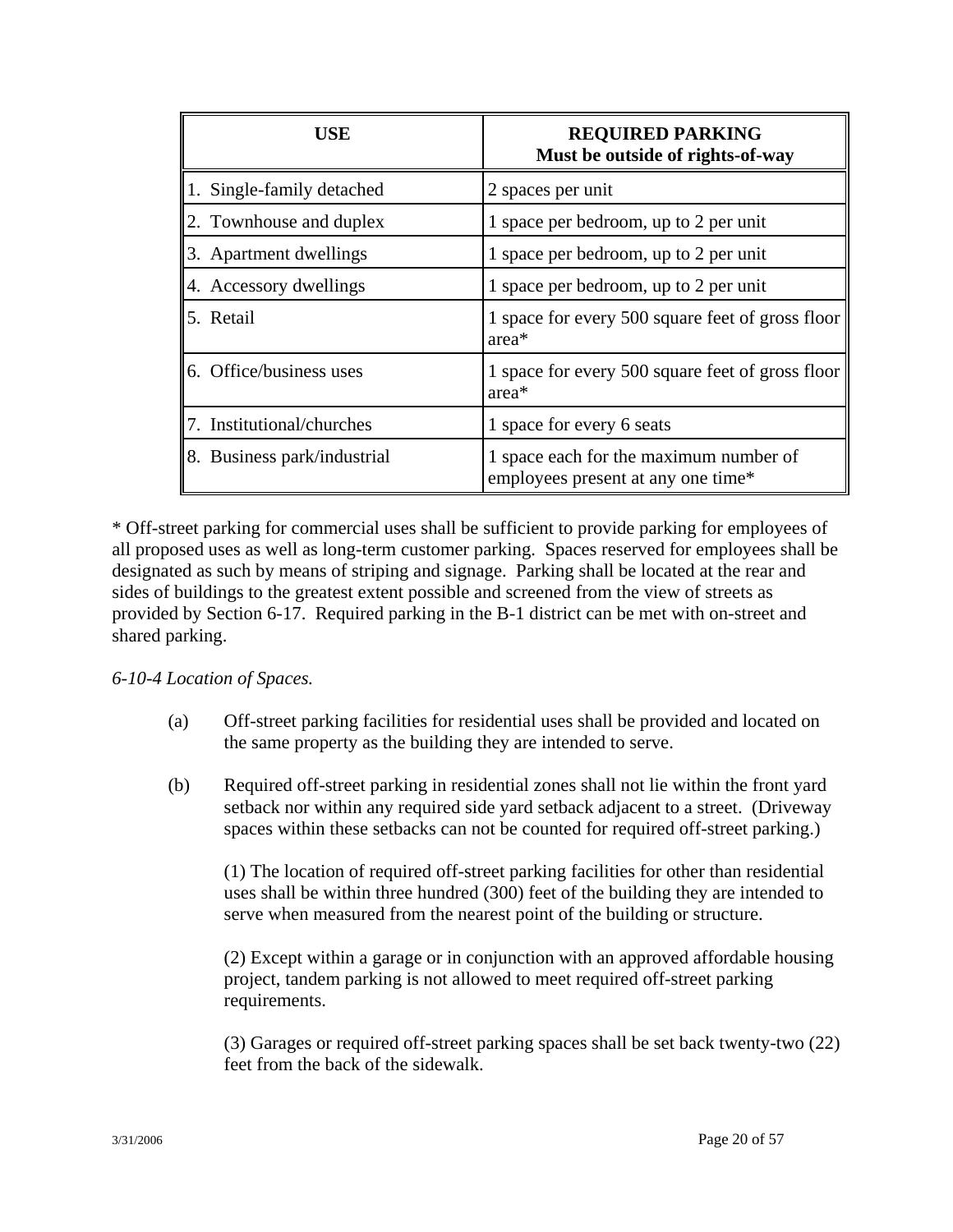### *6-10-5 Handicap Parking Spaces.*

- (a) Handicap parking spaces shall be required for all retail, office, business, industrial, institutional uses, as well as multi-family units.
- (b) Handicap parking spaces shall be designated as being for the handicapped with painted symbols and standard identification signs.
- (c) Handicap parking spaces shall be located as close as possible to the nearest accessible building entrance.

| <b>Total Parking Spaces in</b><br>Lot | Minimum Required<br>Number of Handicap Parking Spaces |  |
|---------------------------------------|-------------------------------------------------------|--|
| $1 - 25$                              |                                                       |  |
| $26 - 50$                             | $\overline{2}$                                        |  |
| 51-75                                 | 3                                                     |  |
| 76-100                                | 4                                                     |  |
| 101-150                               | 5                                                     |  |
| 151-200                               | 6                                                     |  |
| 201-300                               | 7                                                     |  |
| 301-400                               | 8                                                     |  |
| 401-500                               | 9                                                     |  |
| 501-1000                              | 2% of total                                           |  |
| 1000 and over                         | 20 plus 1 for every 100 over 1000                     |  |

(d) Number of Handicap Parking Spaces:

For every eight (8) handicap parking spaces there must be at least one (1) van-accessible space. If there is only one (1) handicap parking space, that space must be van-accessible.

# *6-10-6 Handicap Parking Space Dimensions.*

- (a) Parking spaces must be eight (8) feet by eighteen (18) feet with a five (5) foot wide access aisle.
- (b) Van-accessible spaces must be eight (8) feet by eighteen (18) feet with an eight (8) foot wide access aisle.
- (c) Parking spaces for the physically handicapped that are parallel to a pedestrian walk which is handicap accessible may have the same dimensions as those for standard vehicles.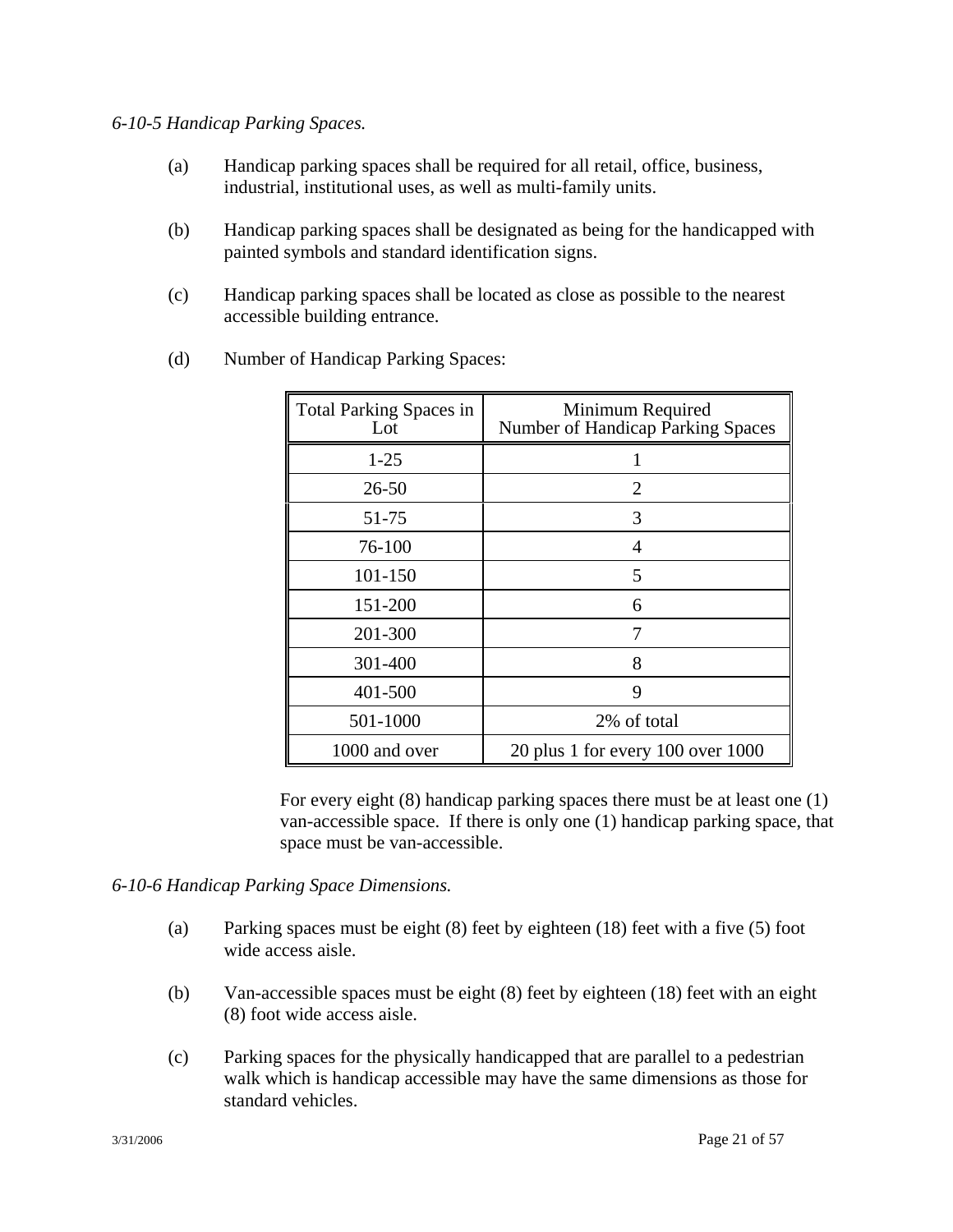*6-10-7 Parking Stall Dimensions.* Parking stalls for automobiles shall meet the following standards. All dimensions represent the minimum requirement for any required parking space.

| PARKING STALL DIMENSIONS                           |                                     |                                |                              |                       |                 |
|----------------------------------------------------|-------------------------------------|--------------------------------|------------------------------|-----------------------|-----------------|
| <b>Parking</b><br>Angle<br>(A)                     | <b>Stall</b><br>Width<br><b>(B)</b> | <b>Stall to</b><br>Curb<br>(C) | <b>Aisle</b><br>Width<br>(D) | Curb<br>Length<br>(E) | Overhang<br>(F) |
| 45E                                                | $\mathbf{Q}^{\prime}$               | 19'                            | 13'                          | 12' 8"                | 1'5''           |
| 60E                                                | $\mathbf{Q}^{\prime}$               | 20'                            | 13'                          | $10'$ 5"              | 1' 8''          |
| 90E                                                | $\mathbf{Q}^{\prime}$               | 18'                            | 26'                          | 9'                    | $2^{\prime}$    |
| 0E(parallel)                                       | $8' *$                              | $8' *$                         | 12'                          | 24'                   | $\overline{0}$  |
| *Except along local streets where 7' is permitted. |                                     |                                |                              |                       |                 |

*6-10-8 Bicycle Parking Spaces.* Commercial, industrial, civic, employment, multi-family and recreational uses shall provide bicycle facilities to meet the following standards:

- (a) A minimum number of bicycle parking spaces shall be provided, equal in number to two (2) percent of the total number of automobile parking spaces provided by the development, but not less than one (1) space.
- (b) For convenience and security, bicycle parking facilities shall be located near building entrances. Within downtown commercial areas, however, a grouping of spaces shall be utilized as directed by the City.
- (c) Bicycle parking facilities shall be designed to allow the bicycle frame and both wheels to be securely locked to a parking structure which is permanently attached to the pavement.

# *6-10-9 Parking Restrictions for Excess Weight Vehicles and Recreational Vehicles.*

- (a) The owner or operator of any vehicle weighing in excess of ten thousand (10,000) pounds, other than emergency vehicles, shall not park said vehicle on any public right-of-way or roadway, except when making local deliveries, nor shall excess weight vehicles, boats, boat trailers, tractors, trailers, semi-trailers, motor homes, buses or detached/dismounted campers be parked or kept on private property for longer than seventy-two (72) hours, except as herein provided.
- (b) No boat, boat trailer, tractor, trailer, semi-trailer, motor home, bus or detached/ dismounted camper shall be kept or parked upon any public right-of-way or roadway, except for visitation purposes not exceeding twenty-four  $(24)$  hours.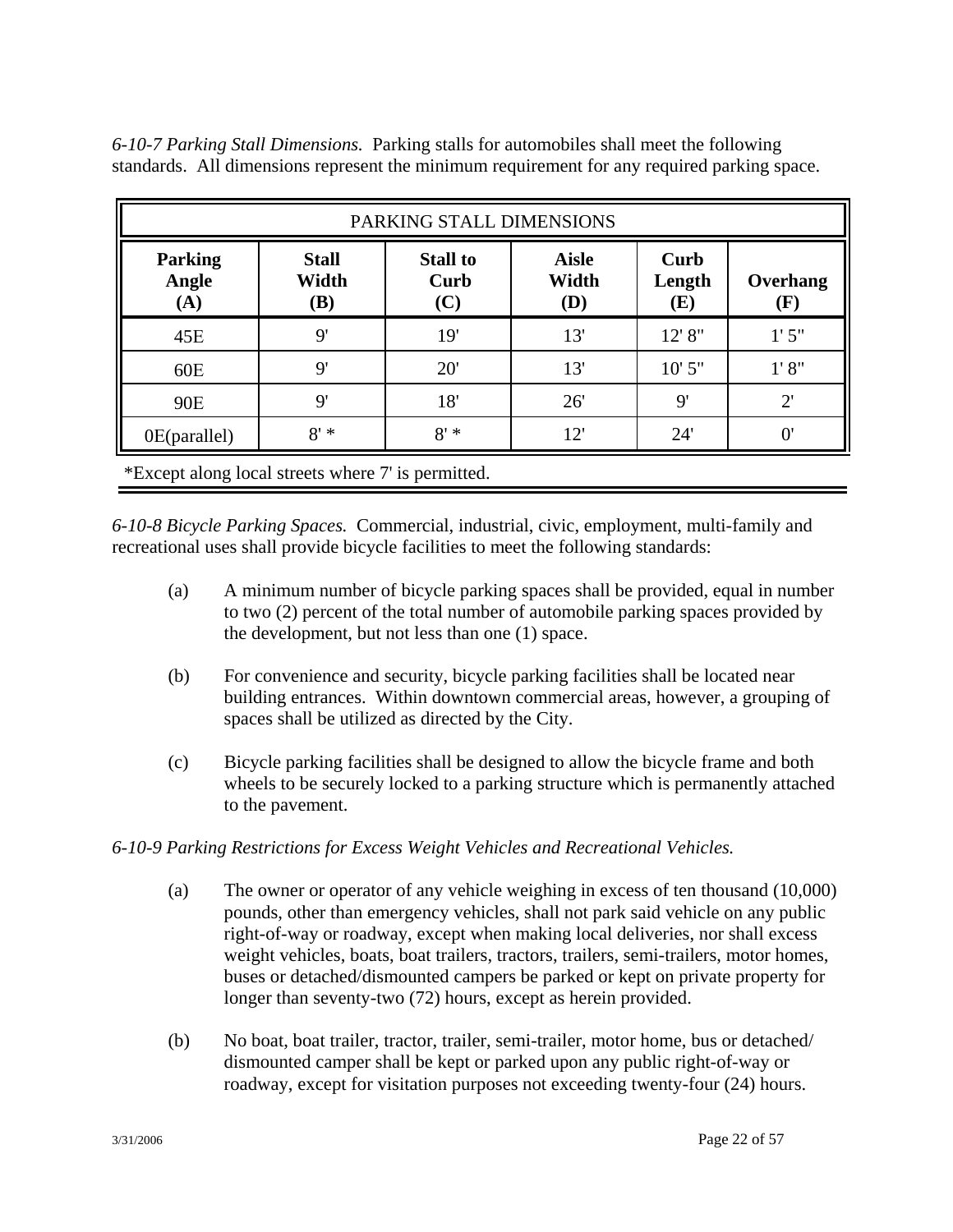- (c) All excess weight vehicles, boats, boat trailers, motor homes, buses or detached/ dismounted campers kept or stored on private residential property for longer than seventy-two (72) hours shall be kept or stored in the rear yard screened from view, or within an enclosed building. No such vehicle shall be used for storage or as a business or residential premises.
- (d) All excess weight vehicles, boats, boat trailers, tractors, trailers, semi-trailers, motor homes, buses or detached/dismounted campers kept or stored on private property for longer than seventy-two (72) hours shall be kept or stored in a yard screened from view or within an enclosed building. The property where storage occurs must be properly zoned for the use. No such vehicle shall be used for storage or as a business or residential premises.
- (e) No mobile home may be located permanently or temporarily in any residential area unless said area is zoned for the same.

# **Sec. 6-11 Sidewalks, Multi-Use Pathways and Trails**

*6-11-1 Intent.* The intent of the standards for sidewalks, multi-use pathways and trails is to assure a safe, convenient, and attractive pedestrian/bicycle system that minimizes conflicts between vehicles, bicycles and pedestrians.

# *6-11-2 General Provisions.*

- (a) Interconnected Network. A sidewalk network that interconnects all dwelling units with other dwelling units, non-residential uses, and common open space shall be provided throughout each development. Sidewalks shall be separate and distinct from motor vehicle circulation to the greatest extent possible. The pedestrian circulation system shall include gathering/sitting areas and provide benches, landscaping and other street furniture where appropriate.
- (b) Sidewalks Required. In all zone districts, sidewalks are required along both sides of a street.
- (c) Sidewalk Width. Sidewalks shall be a minimum of five (5) feet wide along local streets; a minimum of five (5) feet wide along one side and eight (8) feet wide along the other side of collector streets; and a minimum of eight (8) feet wide along arterial streets. A four (4) foot detached sidewalk is an acceptable sidewalk alternative if it is approved through the subdivision exception process. Sidewalks adjacent to storefronts in commercial areas shall be ten (10) to fifteen (15) feet in width, or consistent with the average sidewalk width on a block if building in an area with existing sidewalks.
- (d) Sidewalk Location. Sidewalks shall be located within the right-of-way unless otherwise authorized by the Board of Trustees.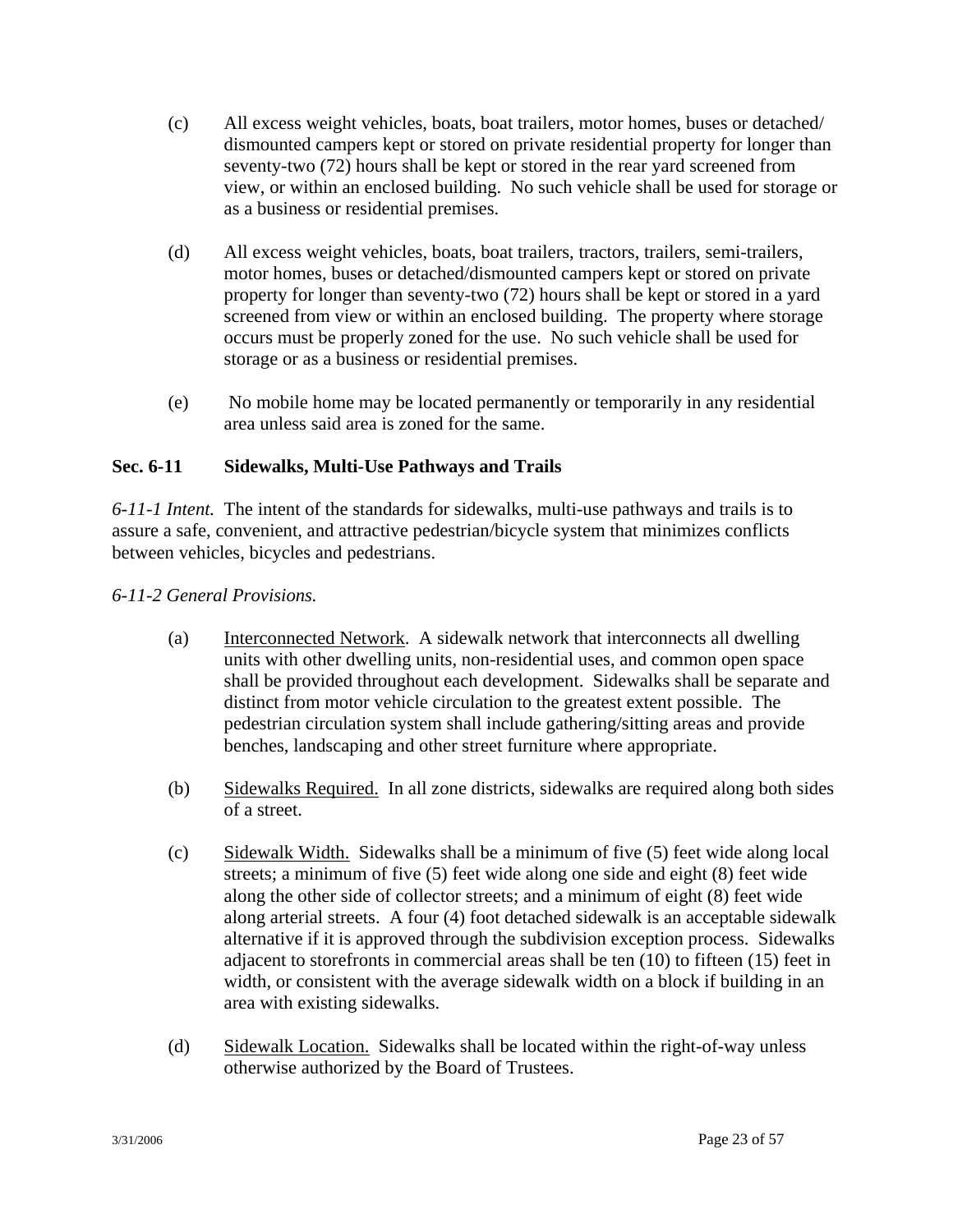(e) Sidewalk Materials. The acoustic, thermal, visual and tactile properties of sidewalk paving materials shall be appropriate to the proposed functions of pedestrian circulation. Sidewalks shall be constructed of concrete, brick, slate, colored/textured concrete pavers, concrete containing accents of brick, or some combination thereof that is compatible with the style, materials, colors, and details of the surrounding buildings. Asphalt shall not be used for sidewalks.

Sidewalks must be constructed of approved materials of sufficient strength to support light maintenance vehicles. If used as a secondary emergency access, sidewalks must also be able to support a fire truck (60,000 lbs.) Please refer to the City Standards and Specifications for additional sidewalk construction standards.

- (f) Sidewalk Installation. Sidewalks and related improvements shall be installed or constructed by the developer in accordance with plans and specifications approved by the City and, after installation or construction, they shall be subject to inspection and approval by the City. All required improvements shall be completed in accordance with the officially established grades.
- (g) Accessibility. Sidewalks and plazas shall be accessible to handicapped individuals. (Refer to Americans with Disabilities Act [ADA] requirements.)
- (h) Walkways. Walkways through a subdivision block shall be not less than eight (8) feet in width, shall be within a dedicated right-of-way not less than twenty (20) feet in width, and shall be flanked with appropriate landscaping and lighting. Walkways along buildings and within parking lots shall be raised and curbed, where suitable. A direct pedestrian connection to building entries, public space and parking areas shall be provided from public sidewalks. Walkways shall be constructed of the same materials as sidewalks, except that walkways internal to asphalt surfaced parking lots may be of asphalt construction. Walkways crossing driveways in parking lots shall be clearly delineated by a change in pavement color or texture or paint striping. Please refer to the City Standards and Specifications for additional sidewalk construction standards.
- (i) Lighting. All sidewalks and other pedestrian walkways shall have appropriate lighting, using poles and fixtures consistent with the overall design theme for the development.
- (j) Multi-use Pathways and Trails (Bikeways). Multi-use pathways shall be provided to link internal open space areas with peripheral open space areas and shall connect to multi-use pathway routes throughout the community where appropriate.

# **Sec. 6-12 Easement and Utility Standards**

(a) Utility Easement Width. Utility easements shall measure twenty (20) feet on each side of abutting rear lot lines. On subdivision perimeter rear lot lines adjacent to unsubdivided property, utility easements shall measure twenty (20) feet in width.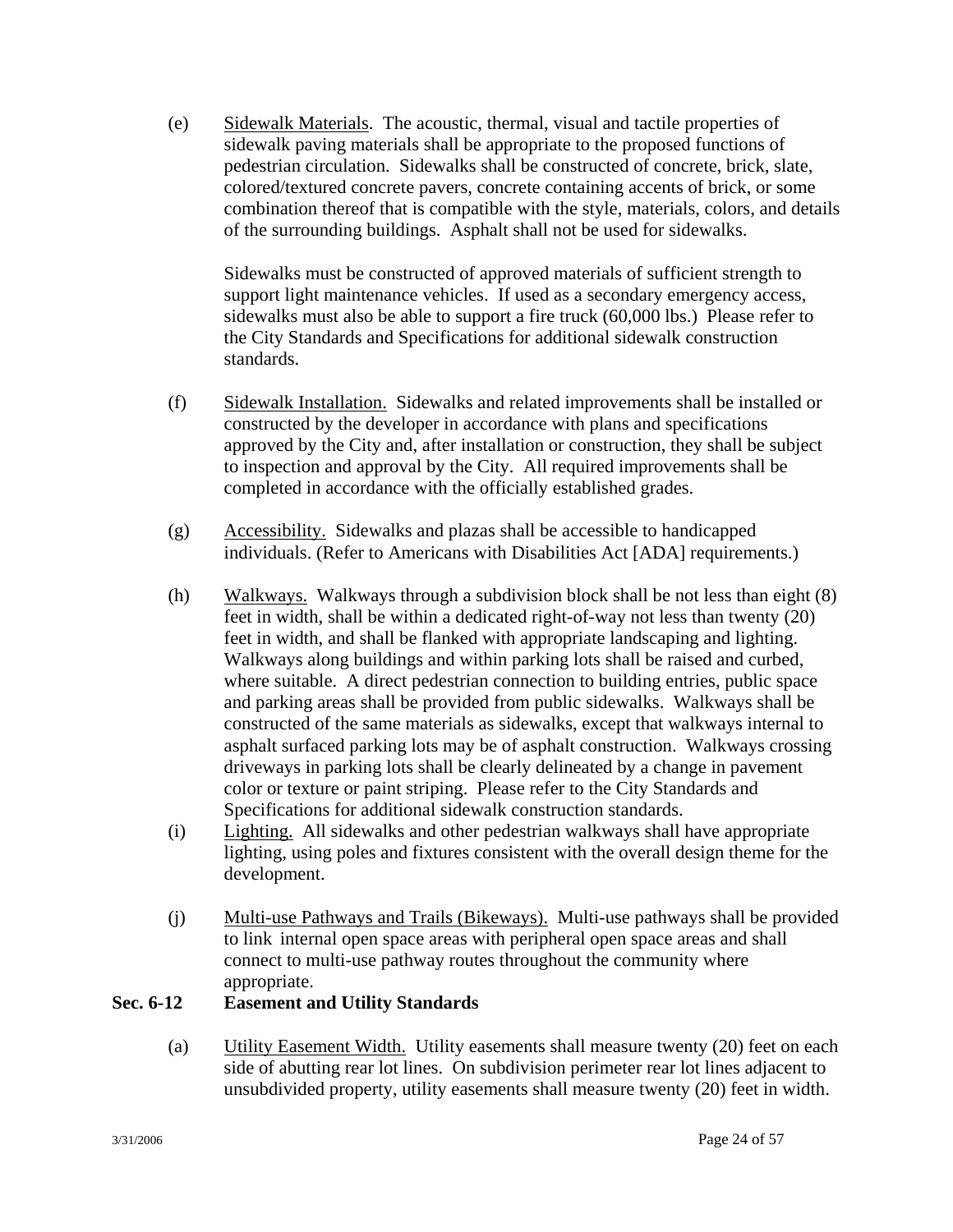In the event that the location of utility easements adjacent to rear property lines is unsuitable for use by utility companies due to drainage, irrigation ditches or other obstructions, the subdivider shall provide like width easements adjacent to said areas of obstruction. Side lot line easements, where necessary, shall measure twenty (20) feet in full width; ten (10) feet either side of a lot line is acceptable. Front lot line easements shall measure twenty (20) feet in width. Easements may be more or less than widths stated if the specific utility indicates in writing a width other than those required by this Code. Utility easements shall be subject to the approval of the City or applicable utility company.

- (b) Multiple Installations within Easements. Easements shall be designed so as to provide efficient installation of utilities. Public utility installations shall be located as to permit multiple installations within the easements. The developer will establish final utility grades prior to utility installations.
- (c) Underground Utilities. Telephone lines, electric lines, cable television lines and other like utility services shall be placed underground in conduit. The subdivider shall be responsible for complying with the requirements of this Section, and shall make the necessary arrangements including any construction or installation charges with each utility provider for the installation of such facilities. Transformers, switching boxes, meter cabinets, pedestals, ducts and other facilities necessarily appurtenant to such underground utilities shall be placed underground or on the surface but not on utility poles. Screening or fencing is required to the satisfaction of the City Council. Electric transmission and distribution feeder lines and necessary appurtenances thereto may not be placed above ground unless they are carrying greater than 115 kV. Such facilities shall be placed within easements or public streets, as therein provided, or upon private easements or rights-of-way provided for particular facilities. (Refer to Section 6- 9 Streets - Utility easements have been identified outside the right-of-way in order to accommodate the location of street trees.)
- (d) Street Lighting. Street lighting and associated underground street lighting supply circuits shall be installed. The minimum requirement shall be two hundred fifty (250) watt sodium vapor lamps at a maximum spacing of four hundred (400) feet for local streets. Arterial streets and commercial areas shall have a higher level of lighting as determined by the City Council. Street lighting shall also comply with Section 6-21.

# **Sec. 6-13 Parks and Open Space**

- (a) Intent. To ensure that a comprehensive, integrated network of parks and open space is developed and preserved as the community grows.
- (b) Ownership and Maintenance of Open Space. Ownership and maintenance of public open space shall be determined by the City on a case by case basis through the review process.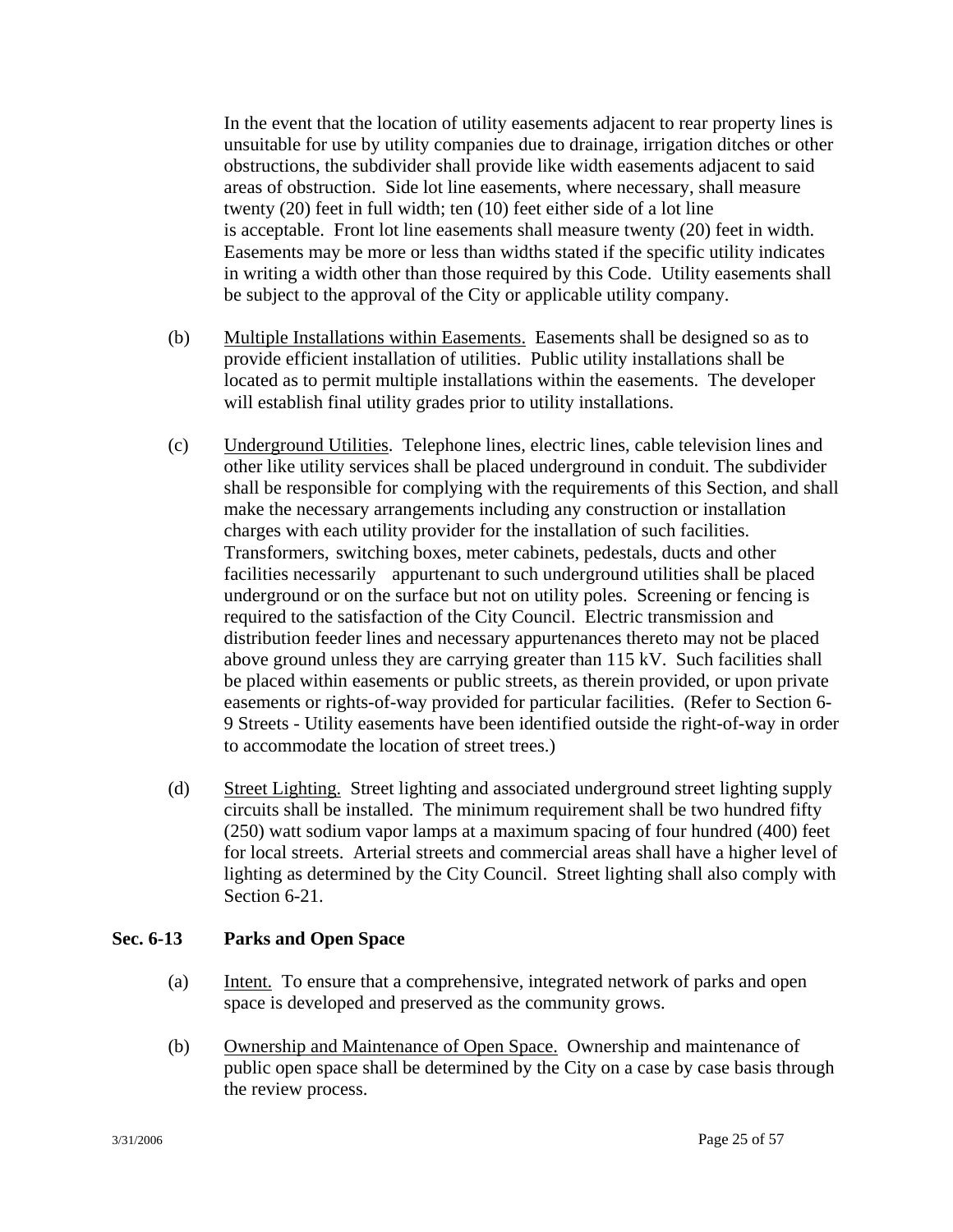(1)Generally, the City shall own and maintain neighborhood parks, community parks, district parks and public trails.

(2) Pocket parks, landscaped outlots and private recreational facilities shall be owned and maintained by a homeowners' association or the landowner.

(3) Environmentally sensitive, archaeologic and historic resources may be dedicated to the City and maintained by the City if approved by the City Council.

(4) Conservation areas set aside as part of a conservation subdivision shall be owned and maintained by the homeowners' association.

(5) Stormwater detention and retention areas that function as open space shall be owned and maintained by a homeowners' association or the landowner, unless otherwise approved by the City.

(6) Areas designated as open space shall be maintained according to the designated function of the area. *Applicants shall work with the National Resources Conservation Service to develop a management plan which addresses: irrigation, revegetation, erosion control, and weed management.* If the area is to remain in private ownership, a mechanism which will assure maintenance will be funded in perpetuity must be in place at the time of final plat.

- (c) Open Space Protection. Areas designated as open space shall be protected by a deed restriction or other appropriate method to ensure that they cannot be subdivided or developed in the future and remain open in perpetuity. They may be dedicated to the public or held in private ownership. Appropriate ownership will be determined through the review process in cooperation with the landowner. Future use may include recreational or agricultural activities if approved by the City.
- (d) Open Space Requirements.
	- (1) Open Space Includes:

 a. Areas within the community designated for the common use of the residents of an individual development and/or the community at large;

 b. Areas designated for preservation and protection of environmental resources including floodplains, natural drainage ways, and wetland areas; c. Areas impacted by subsidence;

- d. Areas designated for agricultural preservation; and
- e. Areas of archeological and historic significance.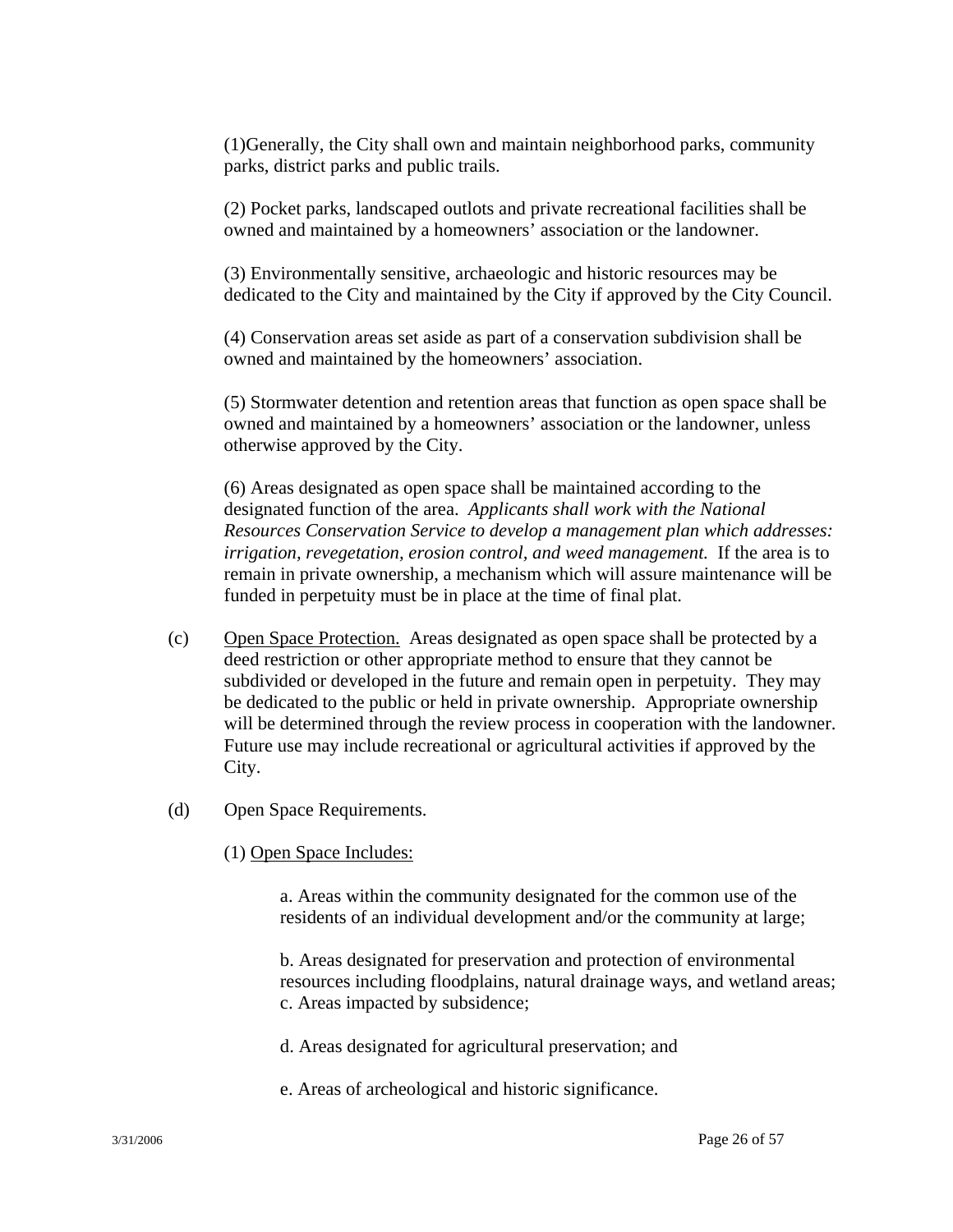### (2) Open Space Shall Not Include the Following:

a. Required setback areas around oil and gas production facilities;

 b. Disconnected remnants of land created by division of sites into lots or parcels that do not qualify as functional open space or that preserve environmental resources, unless approved by the City Council;

- c. Private yards;
- d. Tree lawns in street rights-of-way; or

 e. Required parking lot landscaping associated with all uses, except parking specifically designated for access to open space areas and within commercial/industrial projects.

(3) Amount of Open Space Required. The amount of functional open space required in each development will be based on the density of the development, the recreational requirements of the anticipated users and the anticipated opportunities for public recreation within walking distance of the site (¼ mile). However, all residential subdivisions shall dedicate a minimum of twelve (12) percent of the gross land area for public parks, trails, open space or other civic purposes at the time of subdivision. Non-residential subdivisions shall dedicate twelve (12) percent of the gross land area for public parks, trails, open space and other civic purposes at the time of subdivision. This dedication can be credited toward the overall open space required for the subdivision.

(e) Open Space and Ecological Characterization Plans. All land development applications with the exception of plot plan applications for individual single family residences shall be accompanied by the appropriate open space plan. Each land development application if required by the City shall include an ecological characterization report to determine if additional areas within the development shall be preserved. The report shall include the information contained in the following table.

| <b>OPEN SPACE AND ECOLOGICAL CHARACTERIZATION PLAN</b> |                |                    |              |  |  |
|--------------------------------------------------------|----------------|--------------------|--------------|--|--|
| <b>INFORMATION REQUIRED</b>                            | <b>CONCEPT</b> | <b>PRELIMINARY</b> | <b>FINAL</b> |  |  |
| Scale, north arrow, site boundary                      |                |                    |              |  |  |
| Existing and proposed streets                          |                |                    |              |  |  |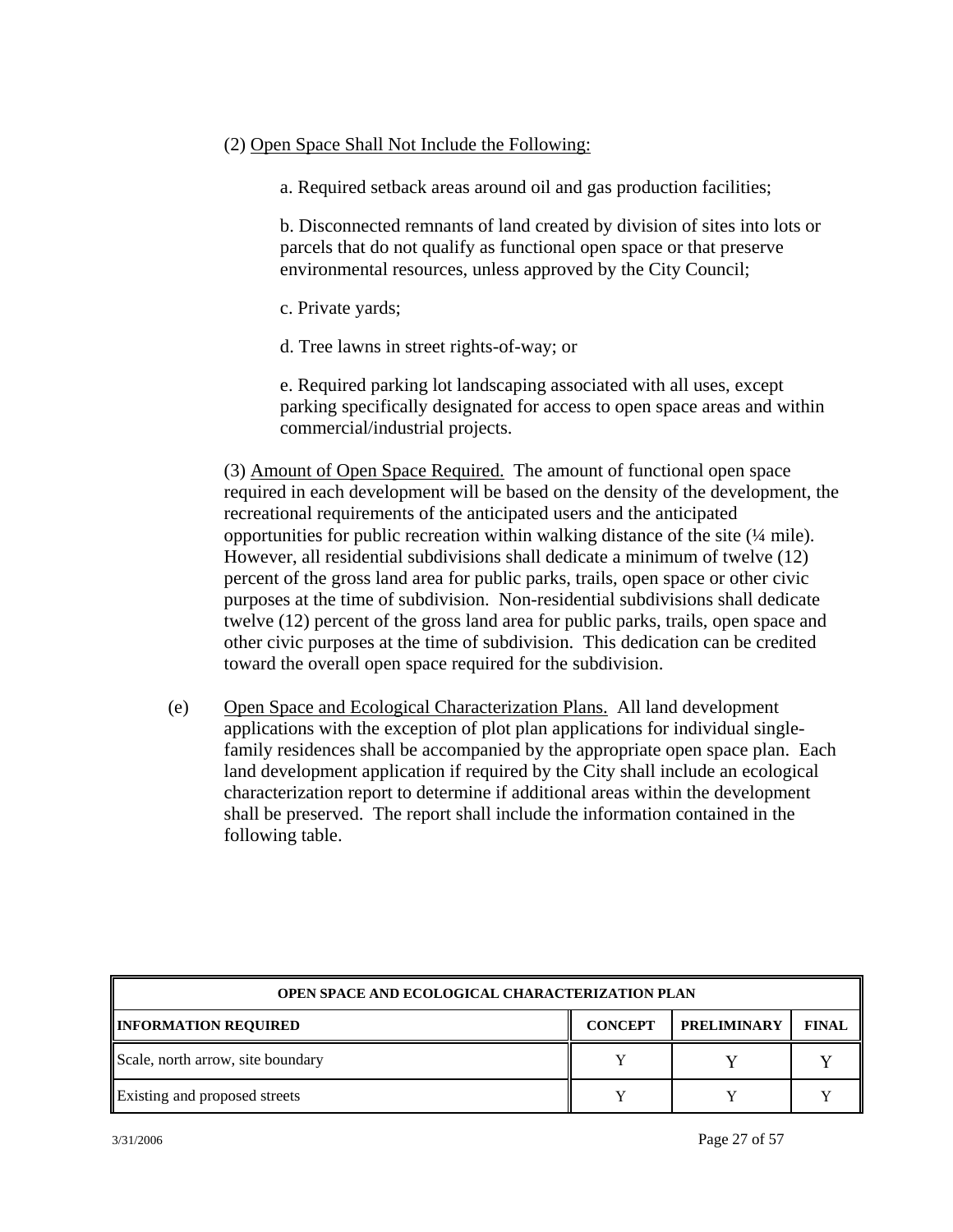| OPEN SPACE AND ECOLOGICAL CHARACTERIZATION PLAN                                                                                                                                                                                             |                |                    |              |  |  |  |
|---------------------------------------------------------------------------------------------------------------------------------------------------------------------------------------------------------------------------------------------|----------------|--------------------|--------------|--|--|--|
| <b>INFORMATION REQUIRED</b>                                                                                                                                                                                                                 | <b>CONCEPT</b> | <b>PRELIMINARY</b> | <b>FINAL</b> |  |  |  |
| Existing and proposed utilities and easements                                                                                                                                                                                               |                | Y                  | Y            |  |  |  |
| Existing contours (2' intervals) - may use USGS for concept plan                                                                                                                                                                            | Y              | Y                  | Y            |  |  |  |
| Existing site features, including ditches, trees, shrubs and native ground<br>covers and any drainageways on the site. Indicate which plants will be<br>preserved and method of preservation and which will be removed.                     | Y              | Y                  | Y            |  |  |  |
| Indicate if there are floodplains, wetlands, wildlife habitat, endangered<br>species, archaeological/historic areas or other resources and prominent<br>views and how they will be preserved and integrated into the overall<br>site design | Y              | Y                  | Y            |  |  |  |
| Show the species of wildlife using the area, times/seasons area is used<br>and the "value" (feeding, watering, nesting, roosting, perching, cover)<br>area provides for such species                                                        | Y              | Y                  | Y            |  |  |  |
| Show wildlife travel corridors                                                                                                                                                                                                              | Y              | Y                  | Y            |  |  |  |
| Note the general ecological functions provided by the site and its<br>features                                                                                                                                                              | Y              | Y                  | Y            |  |  |  |
| Show the bank, shoreline and high water mark of any perennial stream<br>or body of water on the site                                                                                                                                        | Y              | Y                  | Y            |  |  |  |
| Illustrate how the open space network and pedestrian circulation<br>system (both private and public) will function within the proposed<br>development and surrounding neighborhood.                                                         | Y              | Y                  | Y            |  |  |  |
| Show how the property will relate to the neighborhood parks and trails<br>in the area (see City Comprehensive Plan Land Use and Public<br>Facilities Map.)                                                                                  | Y              | Y                  | Y            |  |  |  |
| Indicate which areas will be irrigated and method of irrigation                                                                                                                                                                             |                | Y                  | Y            |  |  |  |
| Define areas to be considered open space and if they will be public or<br>private                                                                                                                                                           | Y              | Y                  | Y            |  |  |  |
| Indicate how open space (i.e. pocket parks, trails, natural areas, etc.)<br>will be used and maintained including: erosion control, revegetation,<br>irrigation, and weed management both during and after construction                     |                | Y                  | Y            |  |  |  |
| Describe the design intention                                                                                                                                                                                                               | Y              | Y                  | Y            |  |  |  |
| Conceptual design of neighborhood park (if applicable)                                                                                                                                                                                      |                | Y                  | Y            |  |  |  |

# **Sec. 6-14 Public Sites and Dedication Requirements**

The developer shall dedicate public sites for open space, parks or other civic purposes in accordance with the following requirements: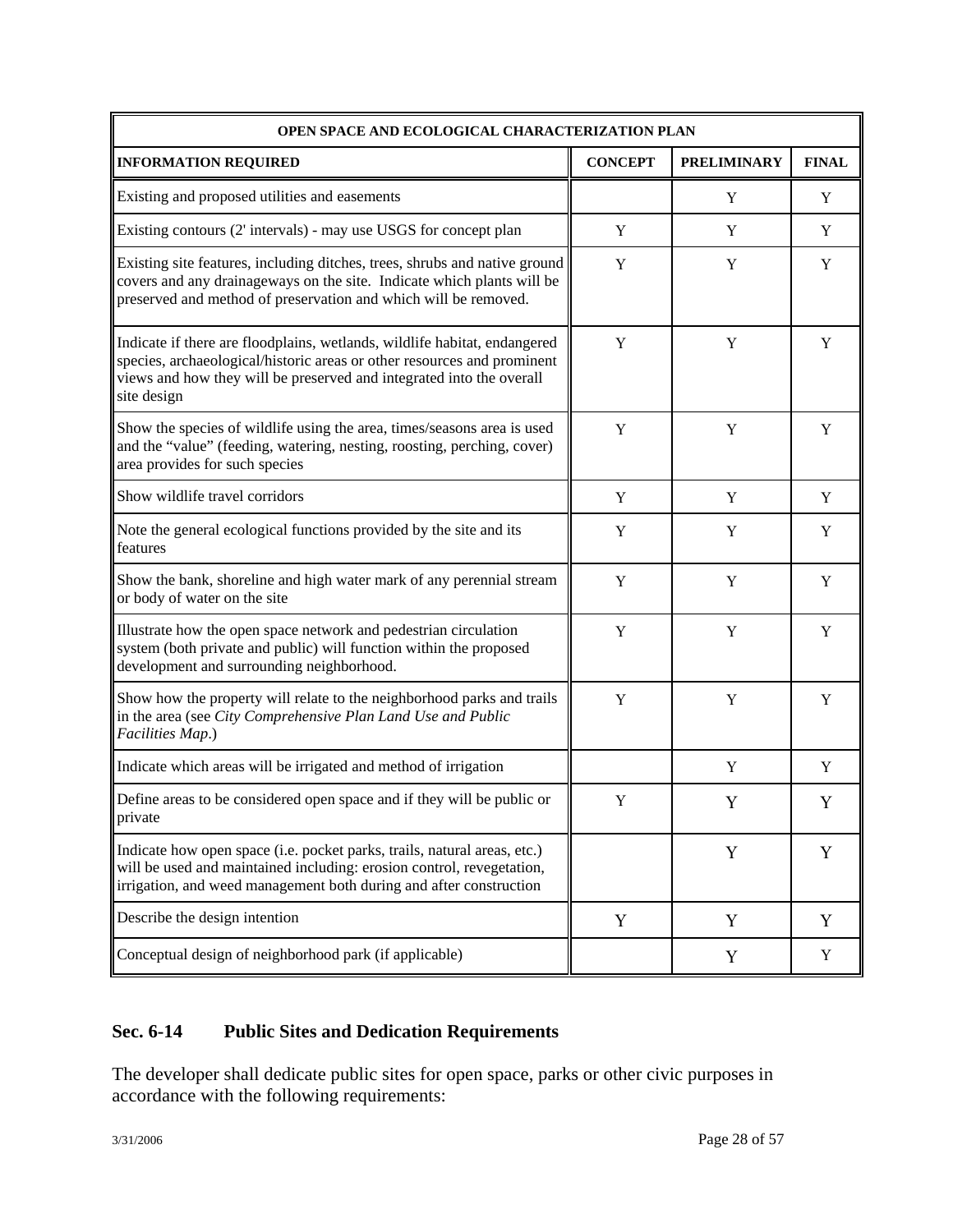- (a) Percentage Dedication. Dedication of such sites and land areas to the City, or to the public, which dedication shall be a minimum of ten (10) percent of the total gross area of the land within the proposed subdivision at the time of subdivision. This land dedication will be credited toward the overall open space required for each subdivision; or
- (b) Fee-in-Lieu of Dedication. As determined by the City Council, the developer shall pay fee-in-lieu of land dedication in those cases where dedication of land is not the preferred alternative. Such payment shall be based on the fair market value of the entire property, to be determined after completion of the platting process. Such payment shall be held by the City Council for the acquisition of sites and land areas by the City. At the option of the City Council, the subdivider may meet the dedication requirements of this Section 6-14 through a combination of fee-in-lieu and land dedication.

## **Sec. 6-15 Fair Contribution for Public School Sites**

The subdivider shall dedicate or convey land for a public school site to the Creede Consolidated School District #1 hereinafter "School District," or in the event the dedication of land is not deemed feasible or in the best interests of the School District as determined by the Superintendent or designee of the School District, the subdivider shall make payment in-lieu of land dedication or conveyance. The amount of contribution of either land or payment in-lieu of land shall be determined pursuant to the tables set forth in this Section.

(a) Exemptions From Fair Contributions for Public School Sites. The following uses shall be exempt from the Fair Contributions for Public School Sites requirements:

(1) Construction of any nonresidential building or structure.

 (2) Alteration, replacement or expansion of any legally existing building or structure with a comparable new building or structure which does not increase the number of residential dwelling units.

 (3) Construction of any building or structure for limited term stay or for long-term assisted living including, but not limited to, bed and breakfast establishments, boarding or rooming houses, family-care homes, group-care homes, halfway houses, hotels, motels, nursing homes or hospices.

 (4) Construction of any residential building or structure classified as housing exclusively for older persons, pursuant to the Federal Fair Housing Act, as amended.

(b) Land Dedication. In the event the Fair Contribution for Public School Sites includes the dedications of land, prior to recording the final plat the following items shall be completed by the subdivider: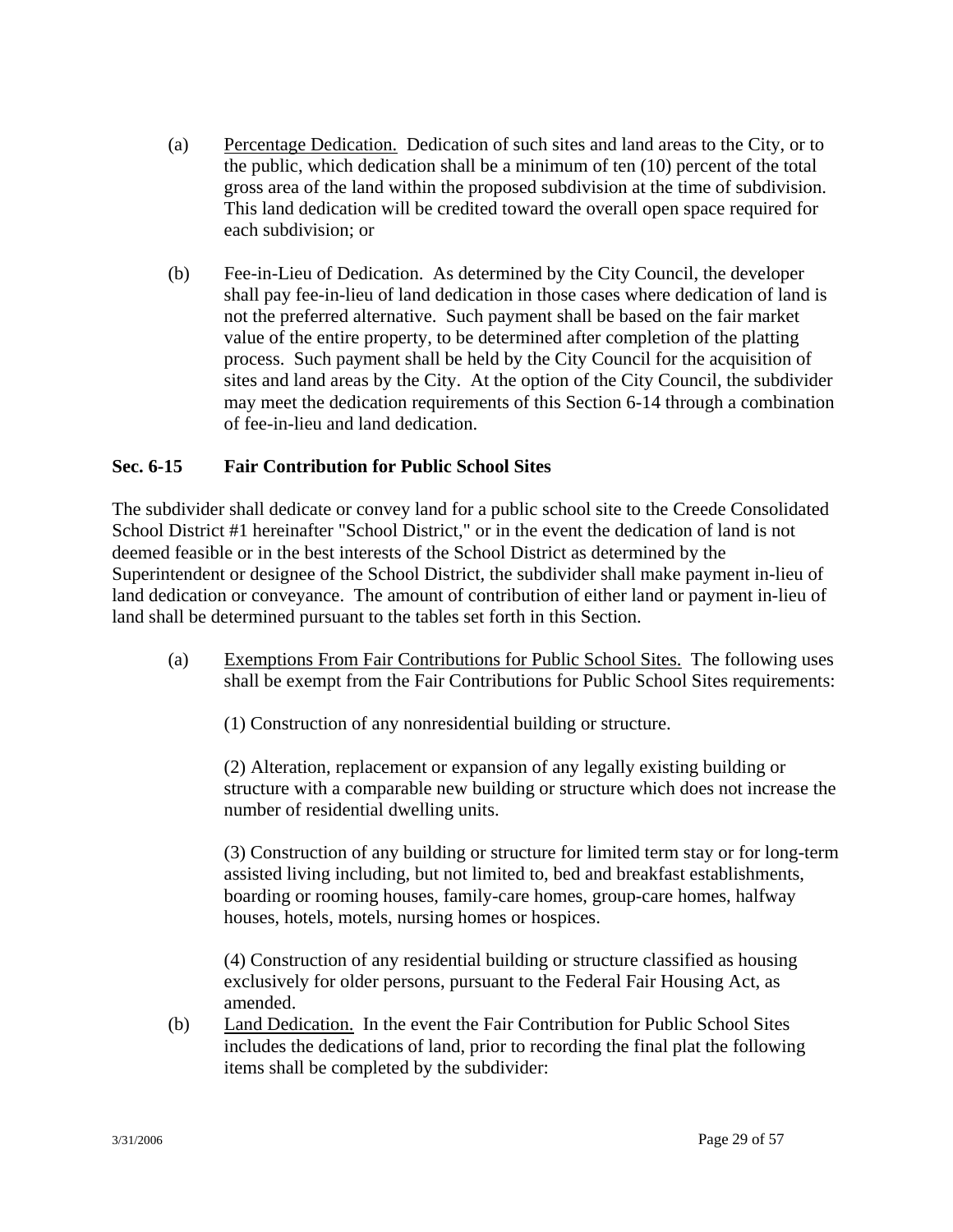(1) The subdivider shall convey to the School District, by general warranty deed, title to the land slated for dedication, which title is free and clear of all liens, encumbrances and exceptions (except those approved in writing by the School District), including, without limitation, real property taxes, which will be prorated to the date of conveyance or dedication.

 (2) The subdivider shall provide to the City proof of the dedication or conveyance.

 (3) At the time of dedication or conveyance, the sub divider shall provide a title insurance commitment and policy in an amount equal to the fair market value of the dedicated property.

 (4) The public improvement agreement (MOAPI) for the subdivision shall provide for the installation of the streets adjacent to the school site, the installation of water, sewer and other public utilities to the school site, and over lot grading of the school site.

(c) Cash In-Lieu of Land Dedication. In the event the Fair Contribution for Public School Sites includes payment in-lieu of the dedication of land, prior to the issuance of any building permit for any residential dwelling unit not otherwise exempt under Section 6-15(a), the sub divider shall pay to the City on behalf of the School District the cash to be paid in-lieu of land dedication. The City, in cooperation with the School District, shall establish cash in-lieu of land dedication fees under a separate ordinance.

## **Sec. 6-16 Landscape Design**

- *6-16-1 Intent.* To preserve City's special character, and integrate and enhance new development by promoting quality landscape design that:
	- (a) Reinforces the identity of the community and each neighborhood;
	- (b) Provides tree-lined streets in urban areas where appropriate;
	- (c) Anchors new buildings in the landscape;
	- (d) Provides tree canopies within paved areas where appropriate;
	- (e) Is environmentally sensitive by preserving existing trees, using water conservation techniques, planting native species (when appropriate), and enhances valuable habitat.

*6-16-2 General Provisions.* All land development applications shall be accompanied by an appropriate landscape plan. Building permit applications for individual single-family residences will not require landscape plans. However, all landscaping within the community shall comply with the intent of these regulations.

(a) Street Trees. Landscape improvements in urban settings shall create an orderly, irrigated, and managed landscape. Street trees shall include an appropriate mix of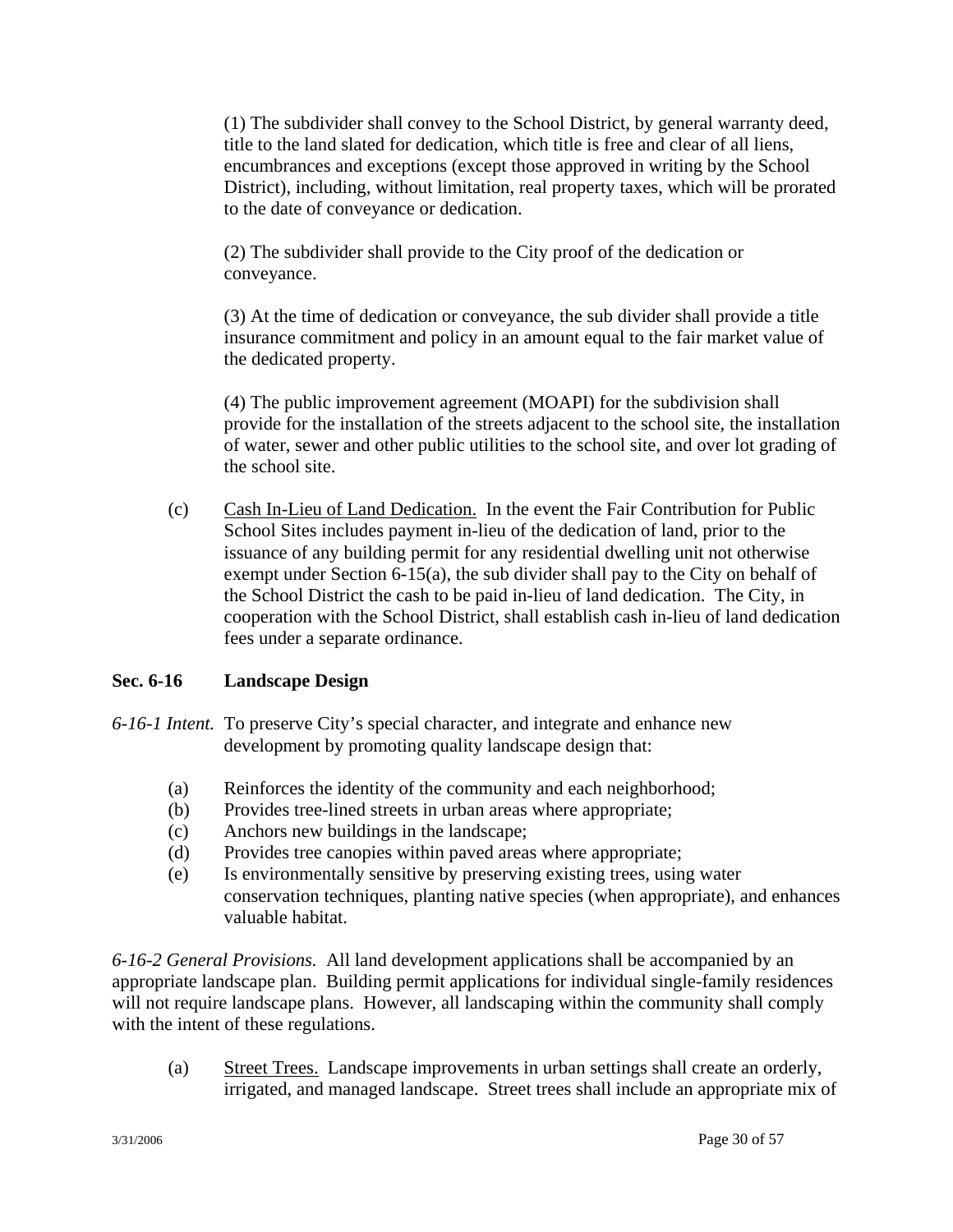species and be aligned in straight rows. Street trees shall be placed within the right-of-way tree lawn. Spacing of trees shall allow for their mature spread. Landscaping shall take into account plans for future widening of streets so that established trees will not be disturbed during future construction.

Landscape improvements in conservation subdivisions, environmentally sensitive areas and lower density, rural developments shall be native-looking and informal. Streets trees in rural developments shall be planted to create irregular clusters of trees to reinforce the design and character of each project and frame views.

(b) Site Landscape Design. Landscape improvements shall be an integral part of the overall site design for each property. Landscape improvements shall be designed to complement and enhance the character of neighborhoods and shall follow these guidelines:

> (1) Landscaped areas shall be configured to *maximize their interconnectivity* within the site, to natural areas and to landscaped areas in adjacent developments. Small, isolated islands of landscaping should be avoided except as required in parking lots and for screening along roadways.

 (2) Enhance functional open space through the *creation of outdoor rooms* appropriate to the location and purpose of the open space within the development. This can be accomplished through a combination of plantings, fencing and berms and by using natural features on the site.

 (3) Landscape improvements in all developments shall be *consistent with the character* of the proposed development and the surrounding area to reinforce neighborhood identity.

 (4) Landscape design shall *enhance natural features, drainage ways and environmental resources*.

 (5) All landscape improvements shall be designed for mature landscapes and shall provide appropriate *visibility for cars and pedestrians.*

(6) Preserve and *frame views* both into and out of the neighborhood.

(7) Incorporate the elements of *gateway, path and destination* into the design of landscapes. Gateways are entries that provide transitions from one space to another. Pathways are routes that lead to a destination. Destinations are focal points that can include anything from a garden bench at the end of a path to a civic building at the end of a street.

 (8) Landscaping shall be no more than thirty (30) inches high when located in a sight distance triangle.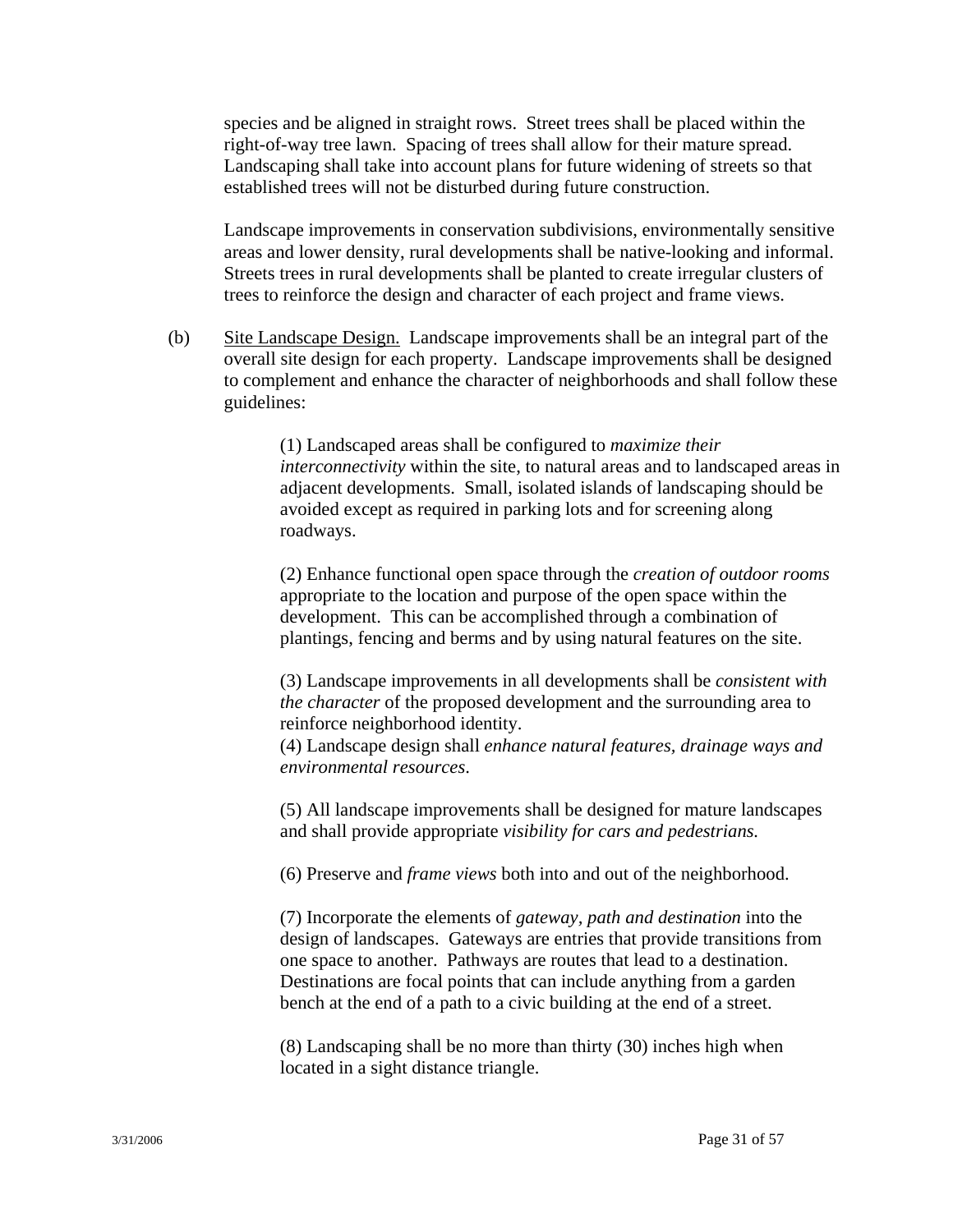### (c) Environmental Considerations.

 (1) Landscapes shall use the following *xeriscape design principles* to facilitate water conservation:

a. Well-planned planting schemes;

b. Appropriate turf selection to minimize the use of bluegrass;

 c. Use of mulch to maintain soil moisture and reduce evaporation; d. Zoning of plant materials according to their microclimatic needs

and water requirements;

e. Improve the soil with organic matter if needed;

f. Efficient irrigation systems; and

g. Proper maintenance and irrigation schedules.

(2) All landscapes shall strive to *maximize the use of native species*. Where native material is not appropriate for the intended use or appearance, plant species that are regionally adapted and noninvasive may be used.

 (3) Landscapes shall consist of a variety of species to *enhance biodiversity*.

 (4) Buildings and parking areas shall be located to *preserve and promote the health of existing trees, environmental resources and natural drainage ways.* No healthy tree shall be removed without good cause. This requirement is not intended to prevent the removal of unhealthy trees in conjunction with site development.

(5) Trees shall be located to *provide summer shade and limit winter shade* on walks and streets.

 (6) A combination of plantings, berms, walls and fences shall be used as appropriate to *buffer sensitive habitat.*

(7) All areas disturbed by construction shall be reseeded to *prevent erosion*. Native, noninvasive grasses shall be used for re-vegetation where practical. Weed control is the responsibility of the landowner on all reseeded areas and all preservation areas.

(d) New buildings and paved areas.

(1) Anchor structures in the landscape through the use of trees, shrubs and groundcover. The size and intensity of plantings shall be appropriate to the size and context of the improvements.

(2) Integrate adjacent land uses of different intensities through a combination of berming, plantings and fencing. Use opaque screening only when necessary to mitigate the impact of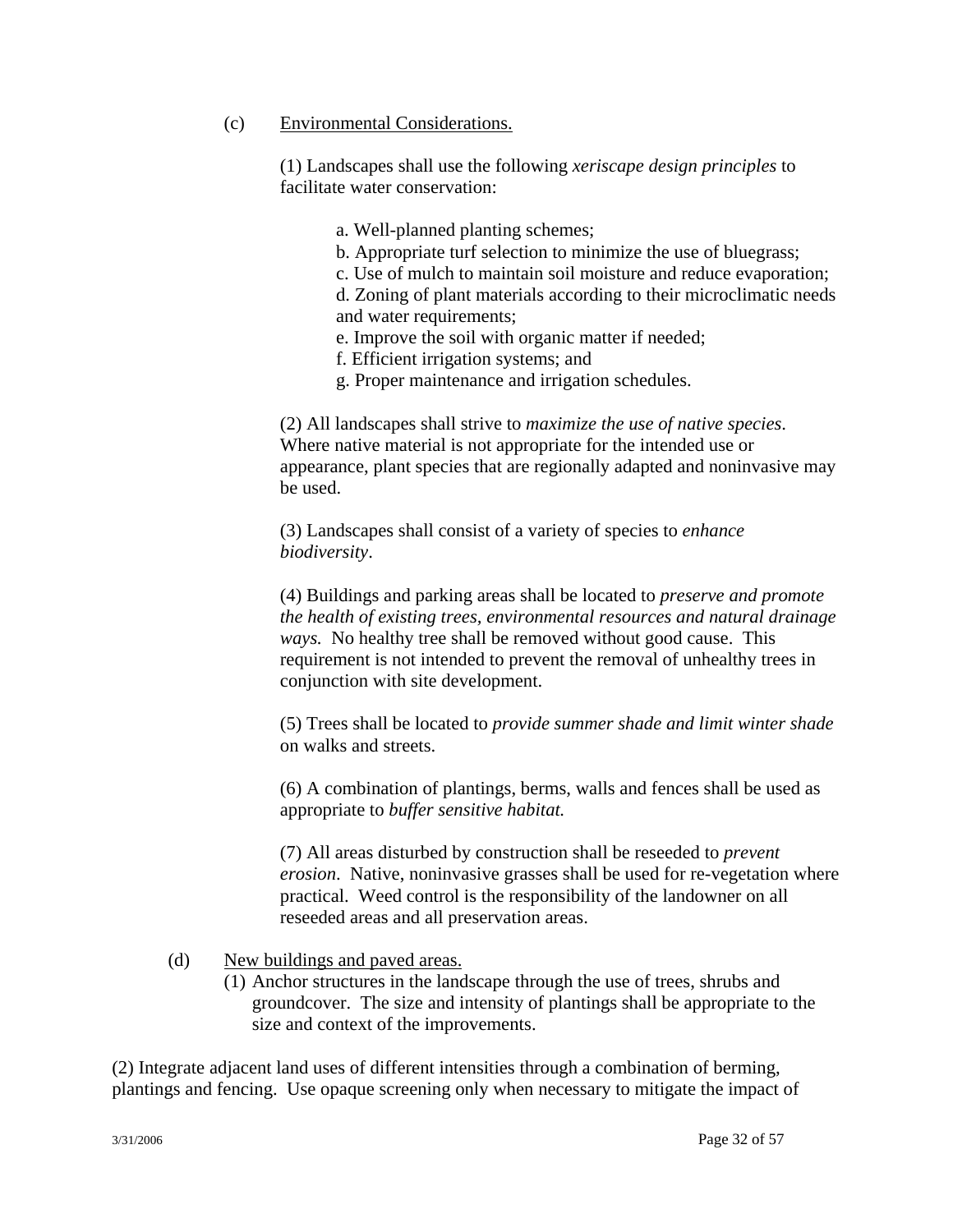noise, light, unattractive aesthetics and traffic. A fence shall not be the only screening material used.

> (3) Use landscaping to provide a transition from developed, managed landscape to more natural vegetation.

### (e) Plant Materials.

(1) The minimum planting sizes on all required landscaping shall be two (2) inch caliper deciduous trees, one and one-half  $(1\frac{1}{2})$  inch caliper ornamental trees, six (6) foot tall evergreen trees and five (5) gallon shrubs.

(2) Required plant materials shall be grown in a recognized nursery in accordance with proper horticultural practice. Plants shall be healthy, well-branched vigorous stock with a growth habit normal to the species and variety and free of diseases, insects and injuries. No noxious weeds.

(3) All plants shall conform to standards for measurements, grading, branching, quality, ball and bur lapping as stated in the *American Standard for Nursery Stock*, 1990 Edition, American Association of Nurserymen, Inc., (AAN-ASNS) and Colorado Nursery Act of 1965 (CNA).

(f) Irrigation. All required landscaping shall be irrigated as required for plant establishment and maintenance. Irrigation shall be appropriate to the type and scope of the improvements.

(1)Use of non-treated water for irrigation is encouraged if a permanent, suitable supply is available.

(2) Required landscaping in urban developments shall be irrigated with a permanent irrigation system.

(3) Temporary irrigation may be used to establish native grasses and vegetation.

- (g) Guarantee of Installation. Required landscape improvements shall be installed prior to issuance of a Certificate of Occupancy (C.O.) for all structures. If weather conditions prevent installation, the developer shall post a financial guarantee for the improvements. This guarantee shall be released upon completion of the installation of the landscaping.
- (h) Maintenance. In order to provide for the ongoing health and appearance of landscape improvements, all landscaping shall be maintained and replaced by the landowner/occupant as necessary. All property owners/occupants shall be responsible for maintenance of landscaping within the portion of the public right of-way between the back of the curb or street pavement and the adjacent property.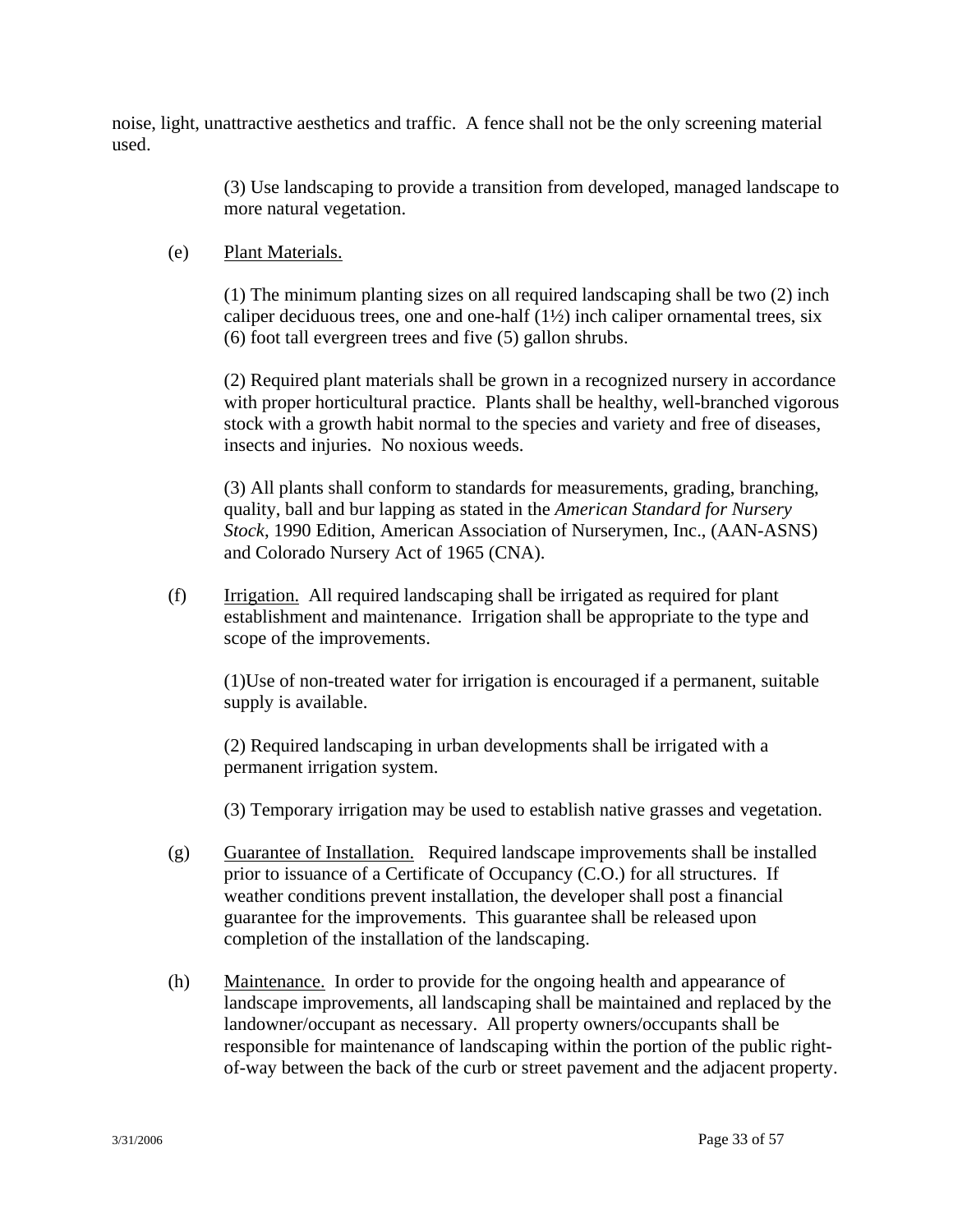#### *6-16-3 Landscaping Design Standards.*

(a) Landscaping within the Right-of-Way and Required Common Open Space.The developer or assigns shall provide:

(1) *Street trees* – one (1) deciduous or ornamental tree for every forty (40) linear feet of block frontage or portion thereof. Street trees shall be planted within the tree lawn portion of the right-of-way with adequate spacing to allow for the mature spread of the trees.

(2) *Collector and local streets* – live groundcover including a combination of grass, trees, flowers, grass or shrubs. In commercial areas this area may be paved if it functions as pedestrian access to storefronts and is integrated into the overall design of the other improvements on the site.

(3) *Arterial streets* – live groundcover as appropriate to the use and function of the area, including a combination of grass, trees, flowers, paving and one shrub for every one hundred fifty (150) square feet of landscape area clustered into planting beds. Developer shall also install an automatic irrigation system for all landscaping within arterial rights-of-way.

(4) *Landscaping for required common open space* – such as pocket parks and trails. Landscaping shall be appropriate to the use and function of the area and include trees, shrubs, groundcover, irrigation (where necessary) and paving.

(5) *A mechanism for long-term maintenance* of common open space and arterial and collector street right-of-way landscaping – such as a homeowners' association and covenants.

(b) Small Lot Single Family Residential (R-1 Zoning Districts) Development Landscaping Standards.

(1) In addition to landscaping the right-of-way tree lawn, the developer or assigns shall provide:

a. *Sod* – for the front yard setback of each home. There shall be a minimum of seventy-five (75) percent live materials between the front of the house and the curb unless otherwise approved by the City.

(2) The homeowner shall:

a. Install remainder of yard – and is encouraged to plant additional trees, shrubs and flowers using xeriscape principles and the general provisions set forth in this Section.

b. Maintain the yard and landscaping within the adjacent road right-of-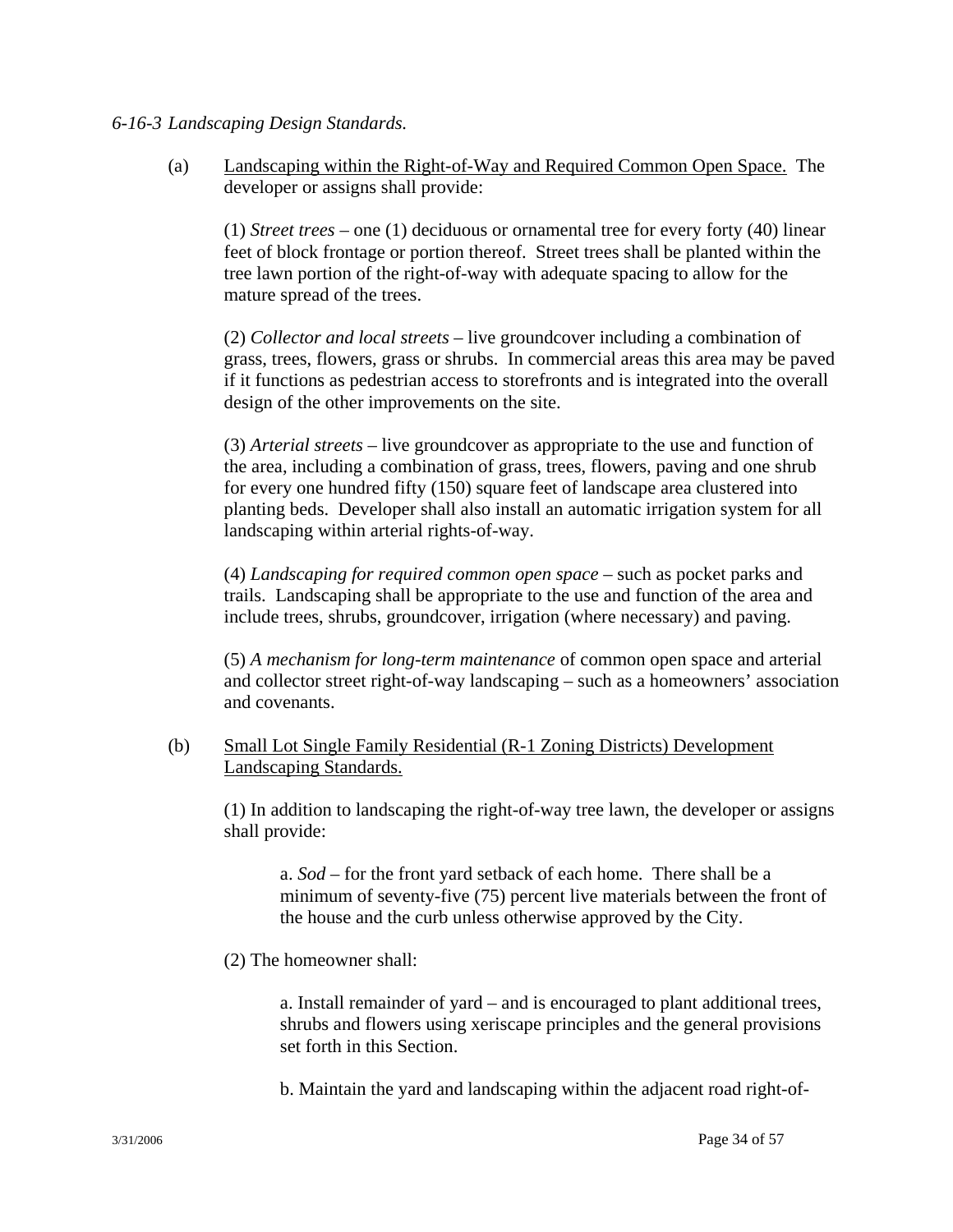way – in accordance with City regulations.

c. Shall not plant evergreens where they will shad a roadway.

### (c) R-2 District Residential Landscaping Standards:

(1) In addition to right-of-way landscaping, the developer or assigns shall provide:

a. *Site trees* – a minimum of one (1) tree per one thousand (1,000) square feet of landscaped area, distributed on the site.

b. *Shrubs* – a minimum of one (1) shrub per one hundred fifty (150) square feet of landscaped area. Group shrubs and distribute throughout the site. Trees may be substituted for up to one-half  $(\frac{1}{2})$  of the required shrubs at the rate of one (1) tree for ten (10) shrubs.

c. *Groundcover* – irrigated turf maintained to appropriate standards for active recreation in areas that will function for active recreation. Where appropriate, use native grass for areas that will not function as active recreation areas. Native grass must be weed free and maintained at a maximum height of eight (8) inches. There shall be a minimum of seventy-five (75) percent live materials between the front of the house and the curb unless approved by the City.

(2) *Landscape setback to parking lots* – thirty (30) feet from arterials or twentyfive (25) feet from other streets. The purpose of the setback is to provide a buffer between street parking areas. This setback may be reduced to fifteen (15) feet if used in combination with a three to four(3-4) foot masonry or stone decorative wall. Signage may be included in this setback.

### (d) Business/Commercial and Industrial Development Landscaping Standards.

(1) Landscape improvements shall be designed to enhance the overall appearance of the development and integrate the project with adjacent land uses and into the surrounding neighborhood. All improvements shall consider the people who will use the site, travel through or by the site and adjacent land uses. A minimum of twenty (20) percent of the site (gross) shall be landscaped area, street rights-ofway, building footprints, or hard surfaced or landscaped areas of parking lots and driveways.

(2) The developer or assigns shall provide:

a. *Site trees* – plant a minimum of one (1) tree per one thousand (1,000) square feet of landscaped area, distributed on the site.

b. *Shrubs –* plant a minimum of one (1) shrub per one hundred fifty (150)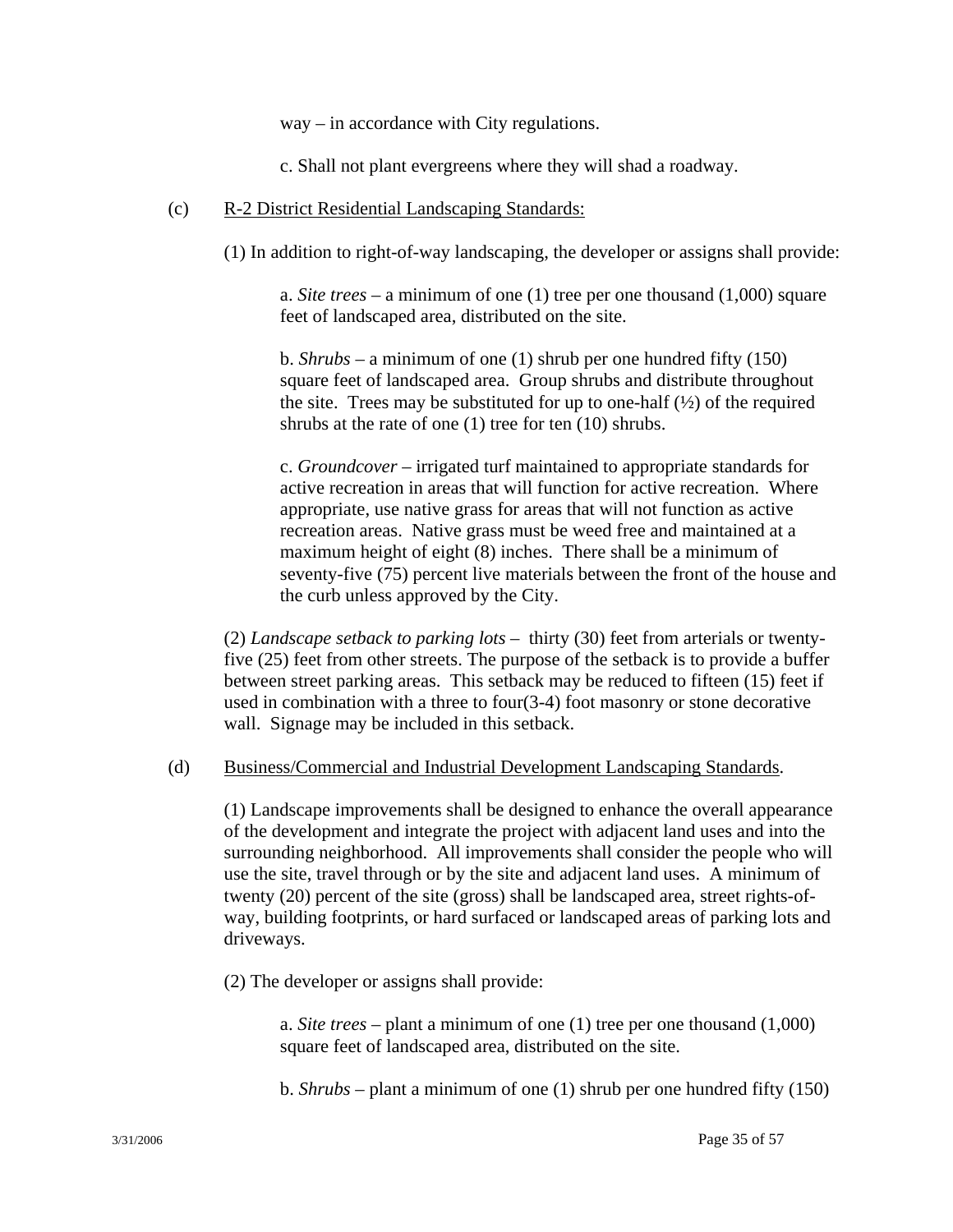square feet of landscaped area. Group shrubs and distribute throughout the site. Trees may be substituted for up to one-half  $(\frac{1}{2})$  of the required shrubs at the rate of one (1) tree for ten (10) shrubs.

c. *Groundcover* – establish irrigated grass turf maintained to appropriate standards for active recreation in areas that will function for active recreation. Where appropriate, use native grass for areas that will not function as active recreation areas. Native grass must be weed free and maintained at a maximum height of eight (8) inches. There shall be a minimum of seventy-five (75) percent live materials between the building and the street unless approved by the City.

d. *Landscape setback to parking lots* – thirty (30) feet from arterials or twenty-five (25) feet from other streets. The purpose of the setback is to provide a buffer between street parking areas. This setback may be reduced to fifteen (15) feet if used in combination with a three to four (3- 4) foot masonry or stone decorative wall. Signage may be included in this setback.

e. *Screen loading areas –* screen loading areas (including vehicle being loaded), service and storage areas visible from the public right-of-way or adjacent property with an opaque screen that is an integral part of the building architecture or by landscaping. Chain link fencing with slats, tires or used building materials are not acceptable screening materials.

f. *Compatibility* – integrate activities on the subject property with adjacent land uses by utilizing a combination of landscaping, building orientation and appropriate architectural elements.

(3) The building owner or occupant shall maintain the yard and landscaping within the adjacent road right-of-way in accordance with City regulations.

(e) Highwa*y* Corridor Landscaping Standards. The developer or assigns shall provide:

(1) *Landscape setback to parking lots* – provide a fifty (50) foot landscape setback from the highway. The purpose of the setback is to provide a buffer between the street and parking areas. Signage may be included in this setback.

(2) *Shrubs* – a minimum of one (1) shrub per one hundred fifty (150) square feet of landscaped setback. Group shrubs and distribute throughout the landscape setback. Trees may be substituted for up to one-half  $(\frac{1}{2})$  of the required shrubs at the rate of one (1) tree for ten (10) shrubs.

(f) Downtown Landscaping Standards. Downtown landscaping is intended to provide an attractive environment for people to walk and shop. Refer to *-*Design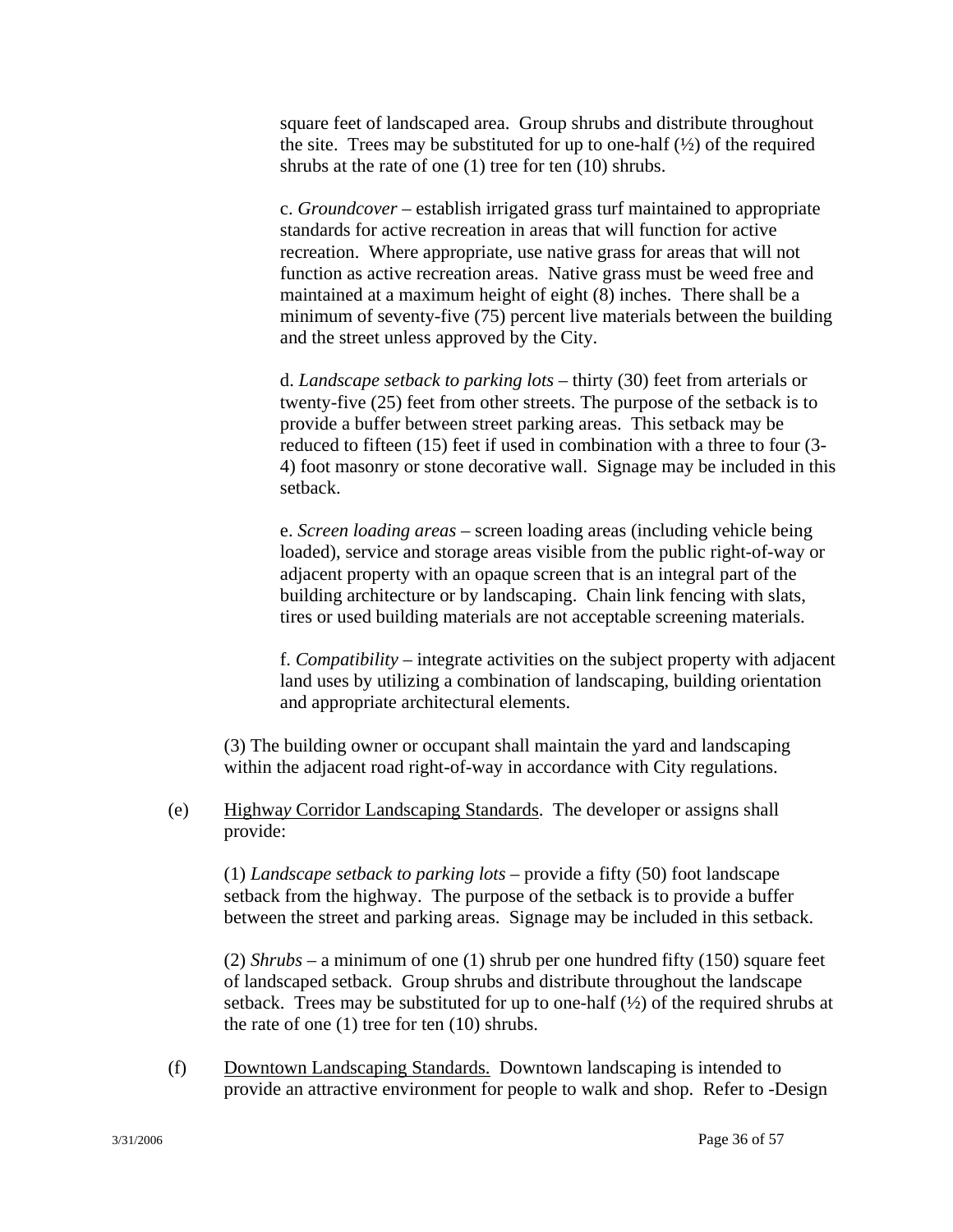Vocabulary – Streetscape for illustrations of attractive landscaping in downtown areas around Colorado.

(1) The developer or assigns shall provide:

a. *Streetscape* – a combination of window boxes, planters, trees, benches, etc. as appropriate to enhance building entries and the streetscape.

(g) Parking Lot Landscaping Standards. Parking lot landscaping is intended break up large expanses of pavement, create shade, buffer views of parking lots from adjacent streets and development and enhance the overall appearance of each project.

(1) *Applicability* – All parking lots with ten (10) spaces or more shall be subject to these requirements.

### *6-16-4 Storm Drainage Facilities.*

- (a) Intent. To promote innovative and effective land and water management techniques that protect and enhance water quality.
- (b) General Provisions.

(1) Landscaping associated with storm drainage facilities shall be integrated into the overall design of the project.

(2) It shall enhance the overall appearance of the project, prevent erosion and improve water quality of storm water runoff whenever possible.

(3) Storm drainage facilities may function as open space for active recreation, trail corridors or habitat enhancement areas if they are designed appropriately and approved by the City Council.

- (c) Applicability. All storm drainage facilities shall be appropriately landscaped and designed to drain efficiently to not allow any standing water.
- (d) Minimum Requirements.

(1) All facilities shall be seeded to grass appropriate to the function of the area. Areas to be used for active recreation shall be seeded to a turf-type grass and irrigated with a permanent irrigation system. Areas to be maintained for habitat enhancement shall be seeded to native grasses and wildflowers. Developer is responsible for establishment of a complete, weed free stand of grass. Trail corridors may be seeded to native grasses if appropriately integrated with adjacent improvements.

(2) Maximum side slope on "man made" drainage facilities shall be 4:1, minimum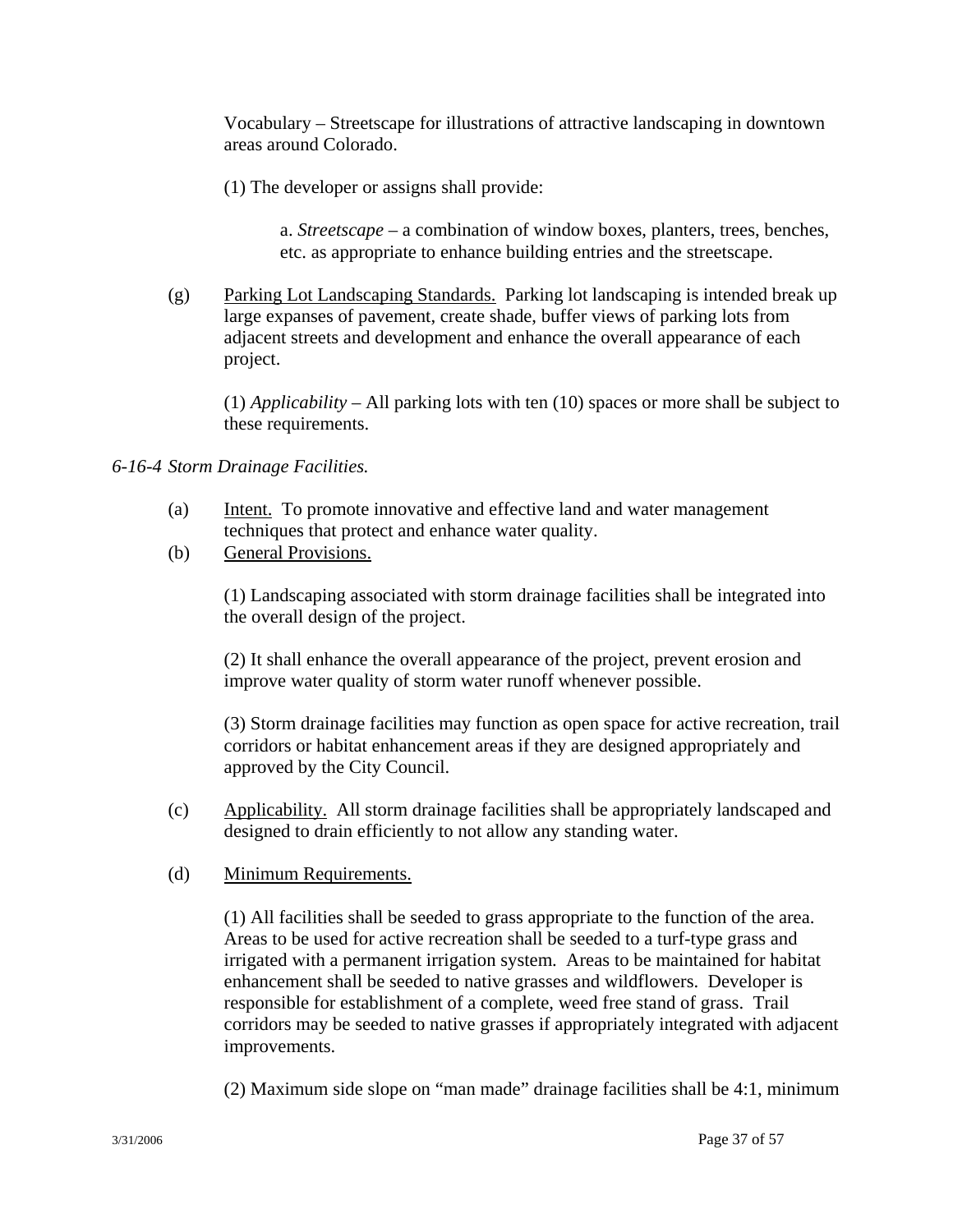slope of the bottom of a drainage facility shall be one-half  $(\frac{1}{2})$  percent.

(3) Landscape improvements shall be designed to enhance the function of the facility. Areas designed for recreation shall include clusters of trees to provide shade, located so they do not impair the function of the facility.

(4) Habitat and water quality enhancement including wetland plantings in low wet areas is encouraged.

- (e) Ownership and Maintenance. (1) All drainage facilities shall be owned and maintained by the landowner or occupant unless otherwise approved by the City.
- (f) Prohibited Plant Materials List. The following list of trees is prohibited in the City.

 (1) Russian Olive (an invasive species that threatens native trees in riparian ecosystems).

 (2) Lombardy Poplar (susceptible to canker-forming fungi for which there are no available controls).

 (3) Siberian Elm (can dominate native vegetation, especially in disturbed areas; is weak-wooded and subject to continuous dieback when large; can be devastated by the elm leaf beetle).

(4) Boxelder Maple (primary host plant of the boxelder bug).

 (5) Cotton-bearing Cottonwood. The City Council will consider Cotton-bearing Cottonwood on a case-by-case basis for restoration projects along riparian corridors. (Often considered a public nuisance).

### **Sec. 6-17 Buffering and Screening Techniques**

- (a) Intent. To integrate adjacent land uses and provide seamless transitions from one use to another through the use of building orientation and access, landscaping and appropriate architectural elements.
- (b) General Provisions.

 (1) Special consideration shall be given to adjacent land uses of different intensities. It shall be the responsibility of the developer of the more intensive use to insure that the transition from one use to another is attractive, functional and minimizes conflicts between the current and planned uses.

(2) It is the responsibility of the developer of the higher intensity use to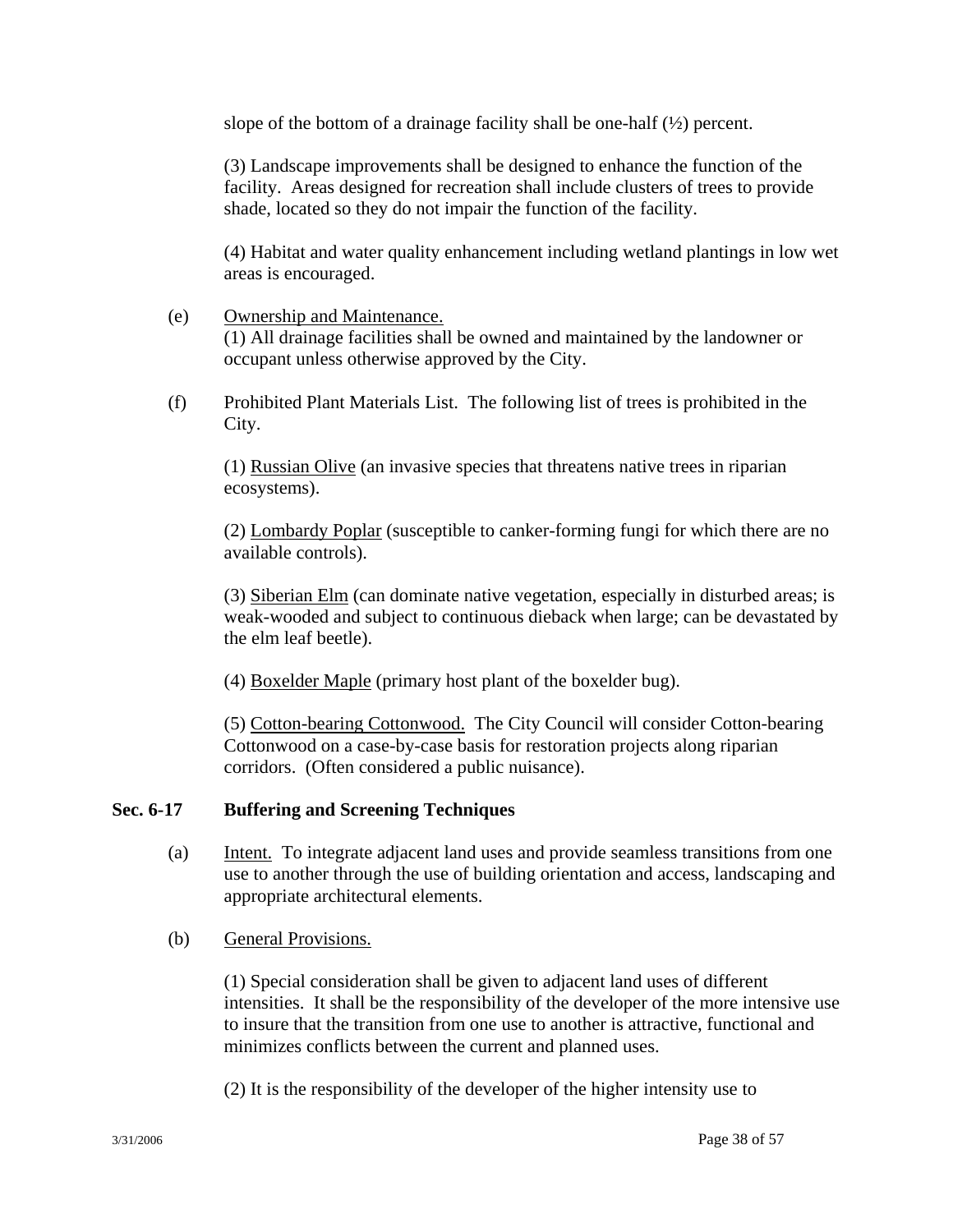demonstrate that the uses will be compatible. This can be accomplished through the effective use of shared access and parking, appropriate building orientation and setbacks, landscaping, architectural treatment and limited use of fencing and screening walls. Special consideration shall be given to the impact of aesthetics, noise, lighting and traffic. See Figure 6-15.

(3) Buffering may be required between any development and adjacent natural or environmentally sensitive areas. This will be determined on a case by case basis.

 (4) Under no circumstances shall a fence be the only screening material used as a buffer between land uses.

#### (c) Location and Screening of Required Loading And Service Areas.

 (1) Loading docks, solid waste facilities, recycling facilities and other service areas shall be placed to the rear or side of buildings in visually unobtrusive locations.

 (2) Screening and landscaping shall prevent direct views of the loading areas and their driveways from adjacent properties or from the public right-of-way. Screening and landscaping shall also prevent spill-over glare, noise, or exhaust fumes. Screening and buffering shall be achieved through walls, architectural features, and landscaping; and shall be visually impervious. Recesses in the building or depressed access ramps may be used.

#### (d) Dumpsters.

 (1) Every development that is required to provide one or more dumpsters for solid waste collection shall provide sites for such dumpsters that are:

 a. Located to facilitate collection and minimize any negative impact on persons occupying the development site, neighboring properties, or public rights-of-way; and

 b. Constructed to allow for collection without damage to the development site or the collection vehicle.

(2) All such dumpsters shall be screened to prevent them from being visible to:

 a. Persons located within any dwelling unit on residential property other than that where the dumpster is located;

 b. Occupants, customers, or other invitees located within any building on nonresidential property other than that where the dumpster is located; and

c. Persons traveling on any public street, sidewalk or other public way.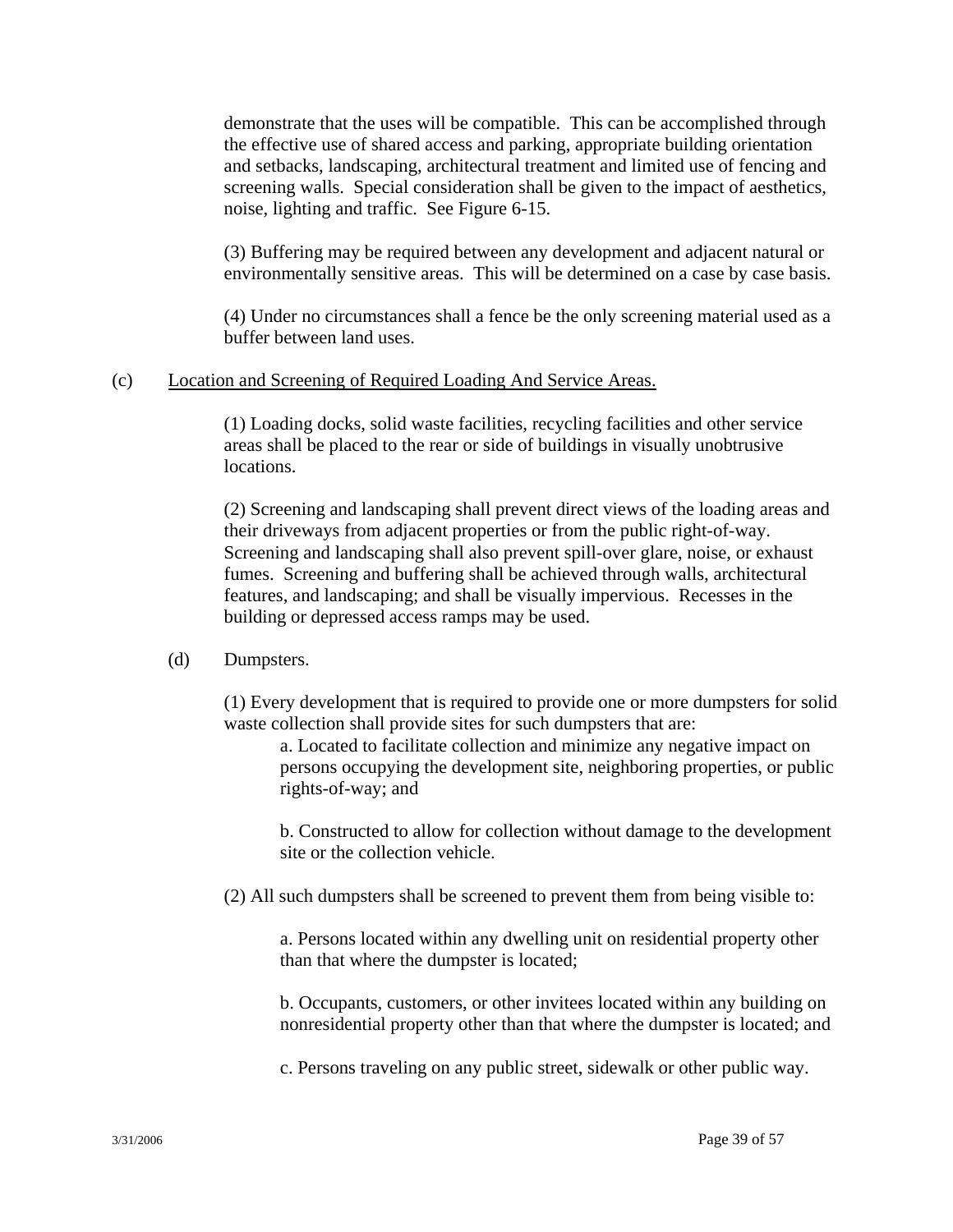### **Sec. 6-18 Fences and Walls**

- (a) Intent. To ensure that walls and fences are attractive and in character with the neighborhood.
- (b) General Provisions.

 (1) Compatibility. Walls and fences shall be architecturally compatible with the style, materials, and colors of the principal buildings on the same lot. If used along collector or arterial streets, such features shall be made visually interesting by integrating architectural elements such as brick or stone columns, varying the alignment or setback of the fence, softening the appearance of fence lines with plantings, or through similar techniques. A fence or wall may not consist of a solid, unbroken expanse for more than fifty (50) feet for every seventy-five (75) feet of length, or portion thereof. See Section 6-26 Design Vocabulary for examples.

### (2) Materials.

 a. Stone walls, or brick walls with a stone or cast stone cap, treated wood fences, decorative metal, cast iron fences, stucco walls, and stone piers are encouraged. Solid walls and fences are permitted only in rear and side yards. Retaining walls are permitted where required for landscaping or architectural purposes. Hedges may be used in the same manner and for the same purposes as a fence or wall. Refer to Section 6-26 Design Vocabulary for illustrations of fence styles that the City is encouraging.

b. Fences used in front yards shall be at least fifty (50) percent open.

c. Solid fences shall be constructed to meet the wind design criteria of the adopted Uniform Building Code, using a basic wind speed of eighty (80) miles per hour.

 d. Other materials may be incorporated in fences and walls as may be approved by the City.

(3) Prohibited Materials. Contemporary security fencing such as concertina, razor wire, barbed wire or electrically-charged fences is prohibited.

 (4) Retaining Walls. Retaining walls shall be designed to resist loads due to the lateral pressure of retained material in accordance with accepted engineering practice and shall not be unsightly or detrimental to abutting property.

(5) Height Limitations. Fences or walls shall be:

a. No more than forty-two (42) inches high between the front building line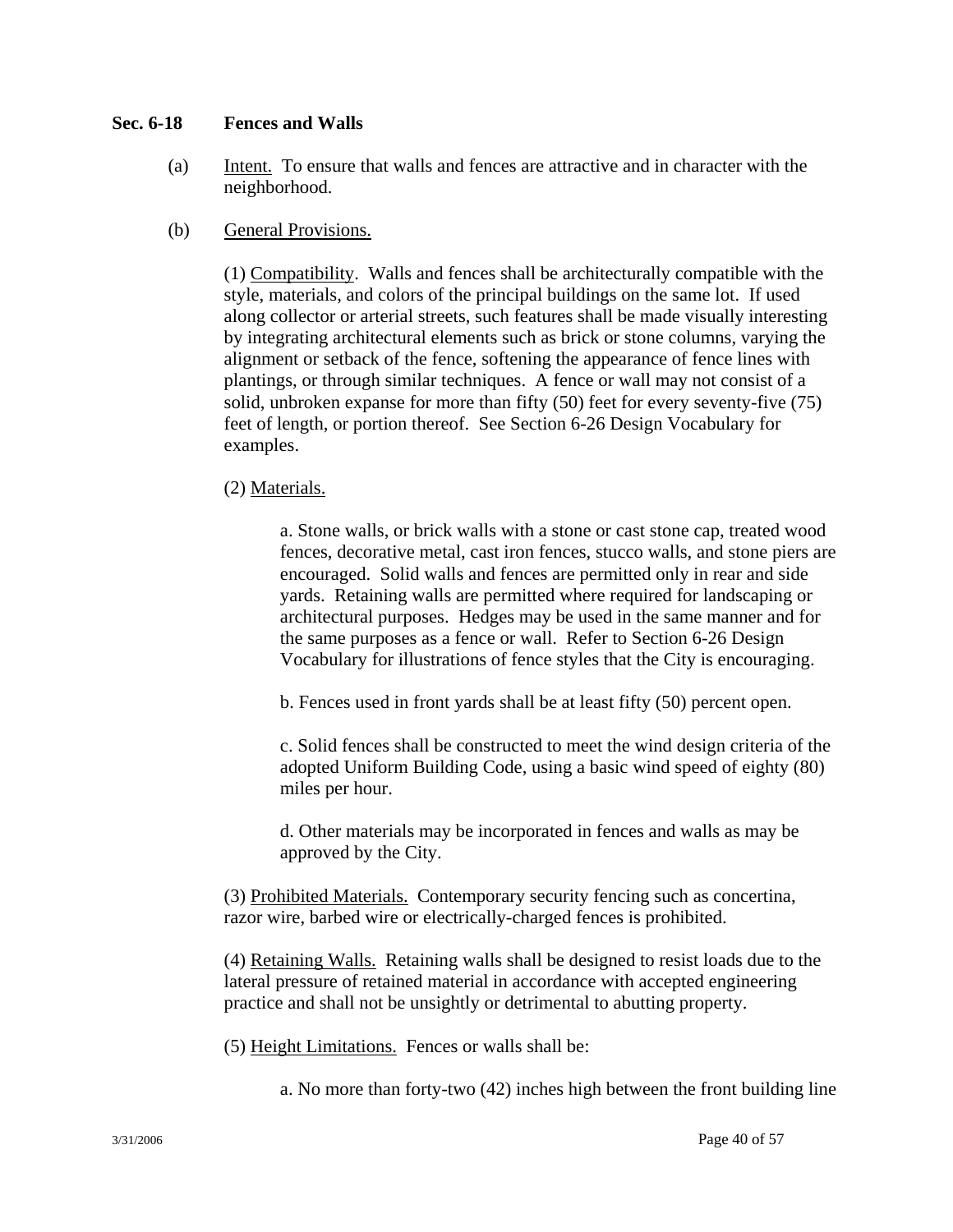and the front property line. Walls shall not be solid except for retaining walls. For corner lots, front yard fence regulations shall apply to both street sides of lot.

 b. No more than forty-two (42) inches high if located on a side yard line in the front yard, except if required for demonstrated unique security purposes. Fences and walls shall not be solid, except for retaining walls.

 c. No more than five (5) feet high for an opaque privacy fence located on a rear property line or on a side yard line in the rear yard.

 d. No more than six (6) feet high for opaque privacy fences that are located directly adjacent to and integrated with the architecture of the house or connected to a courtyard.

 e. No more than thirty (30) inches high when located within the site distance triangle, unless they are transparent.

(f) In the Industrial (I) zone district, a chain link fence is permitted anywhere on the premises as long as the visibility at the intersection shall be in accordance.

g. Fences around a recreation court (e.g. tennis, squash racket, squash tennis or badminton) or around a publicly-owned recreation area may be as high as needed if the fence is at least fifty (50) percent open.

(6) Maintenance. Dilapidated, unsightly or dangerous fences shall be removed or repaired when so ordered by the Building Inspector. Hedges shall be maintained in a healthy condition, trimmed and pruned as appropriate for the plant type. Dead plant material in hedges shall be removed or replaced as appropriate when so ordered by the Building Inspector. Hedges shall not encroach upon sidewalks or street rights-of-way.

## **Sec. 6-19 Residential Architecture (Single-Family and Multi-Family Dwellings) (This section only applies to developers – not individuals)**

### 6-19-1 Intent*.*

Architecture plays an important part in developing an identity for neighborhoods and dwellings. Thus, the City wants to build upon the architectural traditions of the region, yet allow for diversity of expression. In addition, the City wants to encourage a variety of housing types, sizes and prices in each neighborhood to allow people to remain in their neighborhoods, as their housing needs change.

## *6-19-2 Housing Diversity/Neighborhood Identity.*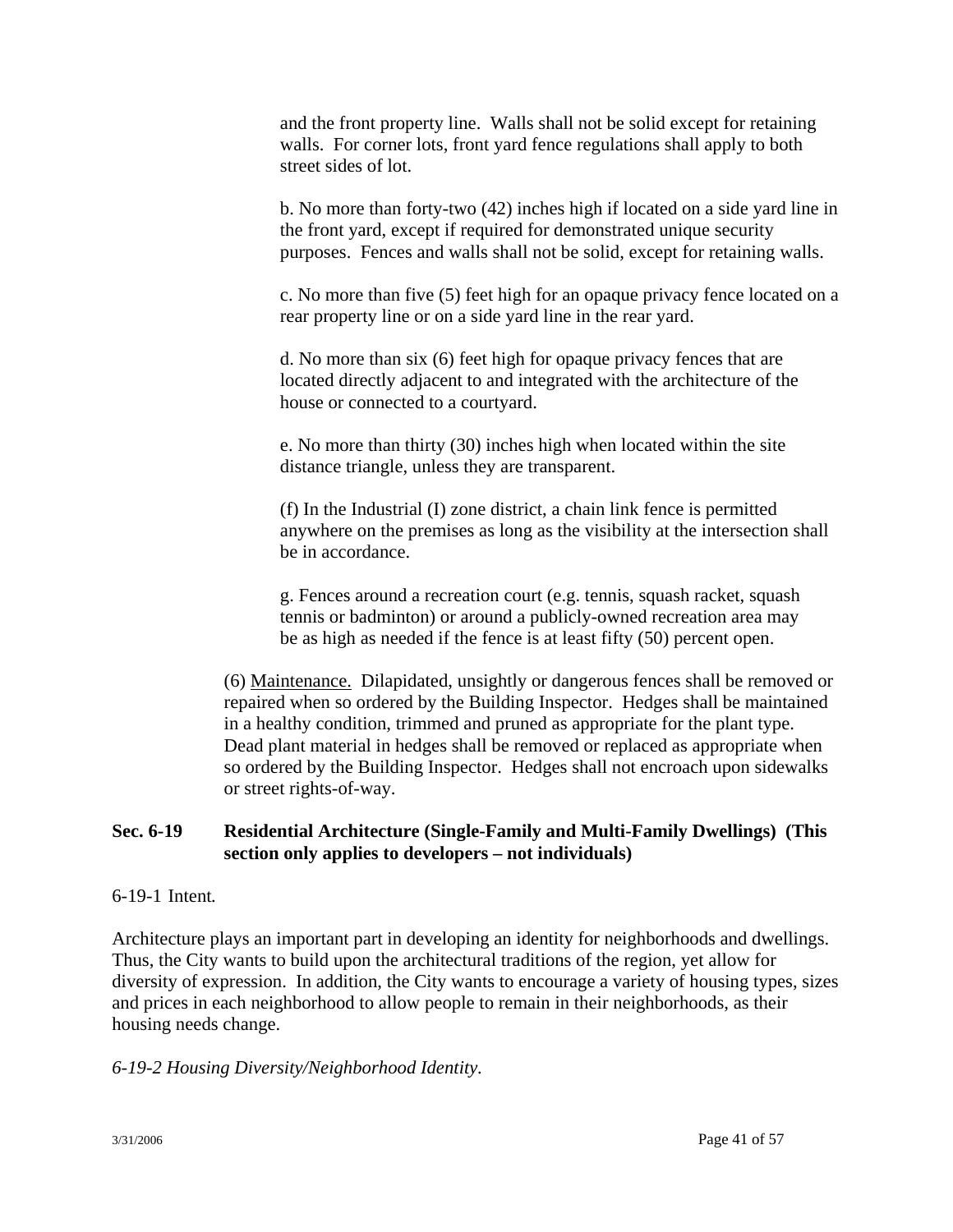Housing diversity is an important goal for new residential development in City. In support of this, the integration of detached and attached single-family dwellings, and multifamily dwellings, within neighborhoods, even in the same block, is encouraged.

### *6-19-3 Single-Family Detached and Duplex Dwellings.*

The intent of this section is to build a significant proportion of single-family detached and duplex dwellings with architectural designs that relate homes to the street, that create diversity and variety along residential streets, that have front porches, rear-loaded garages or alternatively loaded street-accessed garages, and that reflect traditional Colorado styles and neighborhoods, as well as more modern designs.

(a) Streetscape Diversity. Single-family detached building requirements are intended to ensure that an adequate mix of models and styles are offered within a neighborhood and within each block face.

Before the building of single-family and duplex dwellings may commence on a block and prior to the issuance of a building permit within the block, the applicant shall illustrate, through the use of a Block Diversity Plan, how the development will comply with the requirements set forth in this section. Final plat approval cannot be given without approval of a **Block Diversity Plan** for the initial stage of development. Developments of three (3) dwelling units or less are exempted from this provision. A Block Diversity Plan shall include, at a minimum, the following:

(1) A map that illustrates the model and elevation for each building on the block.

(2) The color palette to be used.

 (3) A written statement that specifies how provisions of Section 6-19-3(a) – (n) of the Single- Family Detached and Duplex Dwellings section of this Code will be met.

In order to allow for flexibility in sales, a Block Diversity Plan may be modified over time, provided the minimum requirements of this section are met. The applicant shall enforce these requirements as individual lots are purchased.

- (b) Model Diversity. Each block face shall contain at least three (3) different models or duplex buildings that have significant variations in floor plan configuration and massing. Differentiation in models requires all of the following variations:
	- (1) Rooms and elements program;
	- (2) Floor plan configuration;
	- (3) Massing;
	- (4) Size;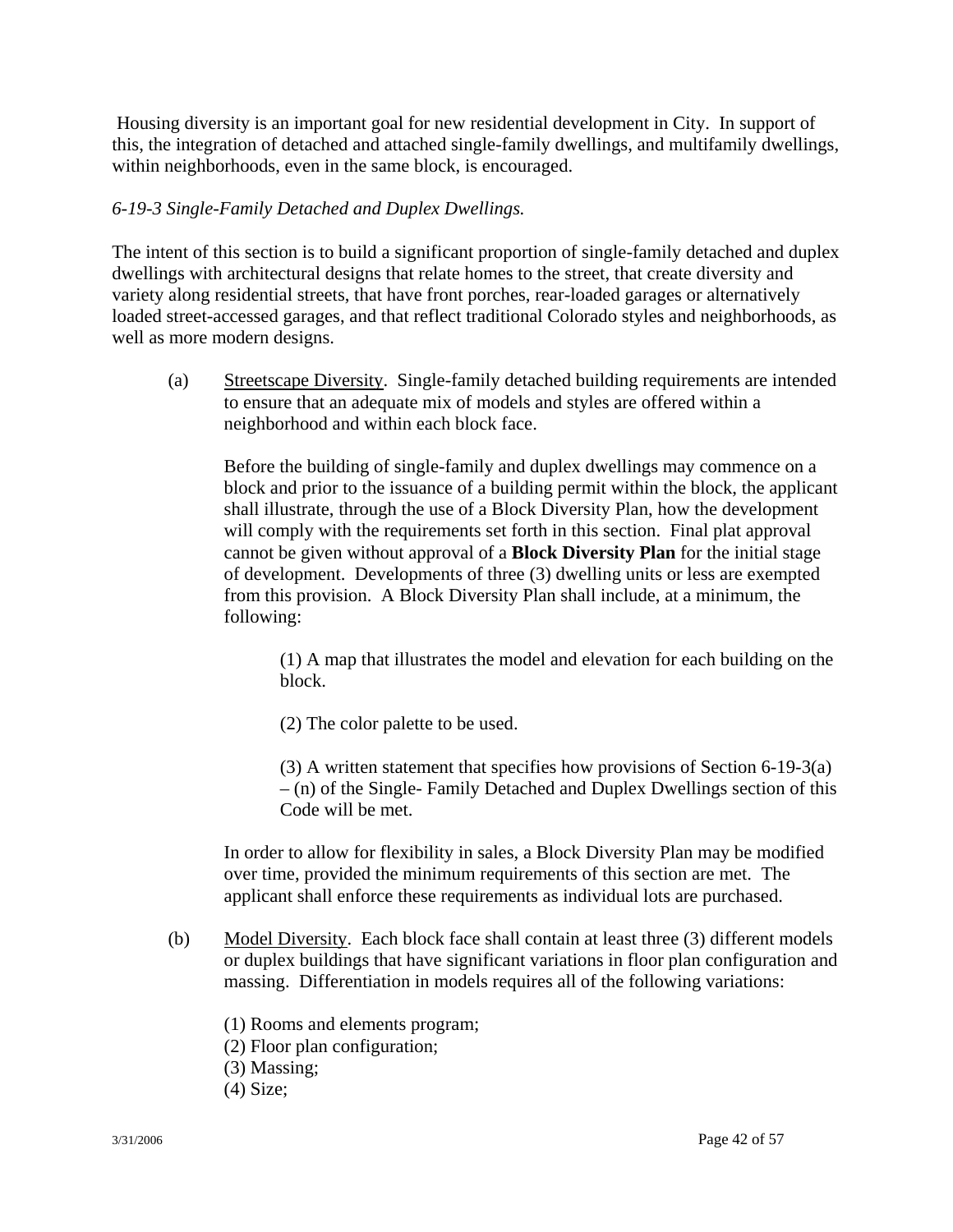- (5) Color scheme;
- (6) Use of exterior material;
- (7) Garage component (at street-access condition); and
- (8) Garage access (at street-access condition).

Each block face shall contain no more than two (2) of the same model or duplex building with the same architectural style.

Significant variation in the range of wall colors on a block face is encouraged. Use different colors on adjacent building facades. Treat a block face as a unified composition.

Each block face shall contain at least three (3) roof colors.

The same model with the same architectural style shall not be placed adjacent to each other or directly across the street from one another.

At least a third (a) of the buildings on each block face shall have a front porch.

- (c) Stylistic Diversity. Each model or duplex building shall have at least two (2) architectural styles and color schemes.
- (d) Enhancements at Corners. At corners, buildings shall address the side street or open space. Corner lots shall be wide enough to allow for side elevation enhancements. The following enhancements are encouraged.

(1) A side or wrap-around porch, or a bay window. Wrap-around porches are encouraged.

(2) Windows or glazed doors that face the side street or open space.

(3) A change in the vertical or horizontal wall plane.

(4) Brackets, projections, belt courses, or other such details.

- (e) Architectural Style. The goal is to create the memorable character, identity, and appeal that these neighborhoods display, not to provide exact replicas of historic buildings. Photographs that illustrate the basis of the proposed architectural styles shall be provided. See illustrations in Section 6-26 Design Vocabulary.
- (f) Massing. The mass of a house or duplex should strongly reflect its architectural style and be scaled to provide visual interest and depth, reduce boxiness, and achieve an articulated form on all four sides.
- $(g)$  Roof. The roof forms and pitches of a house or duplex shall strongly reflect its architectural style. In general, a simple dominant roof form should be used in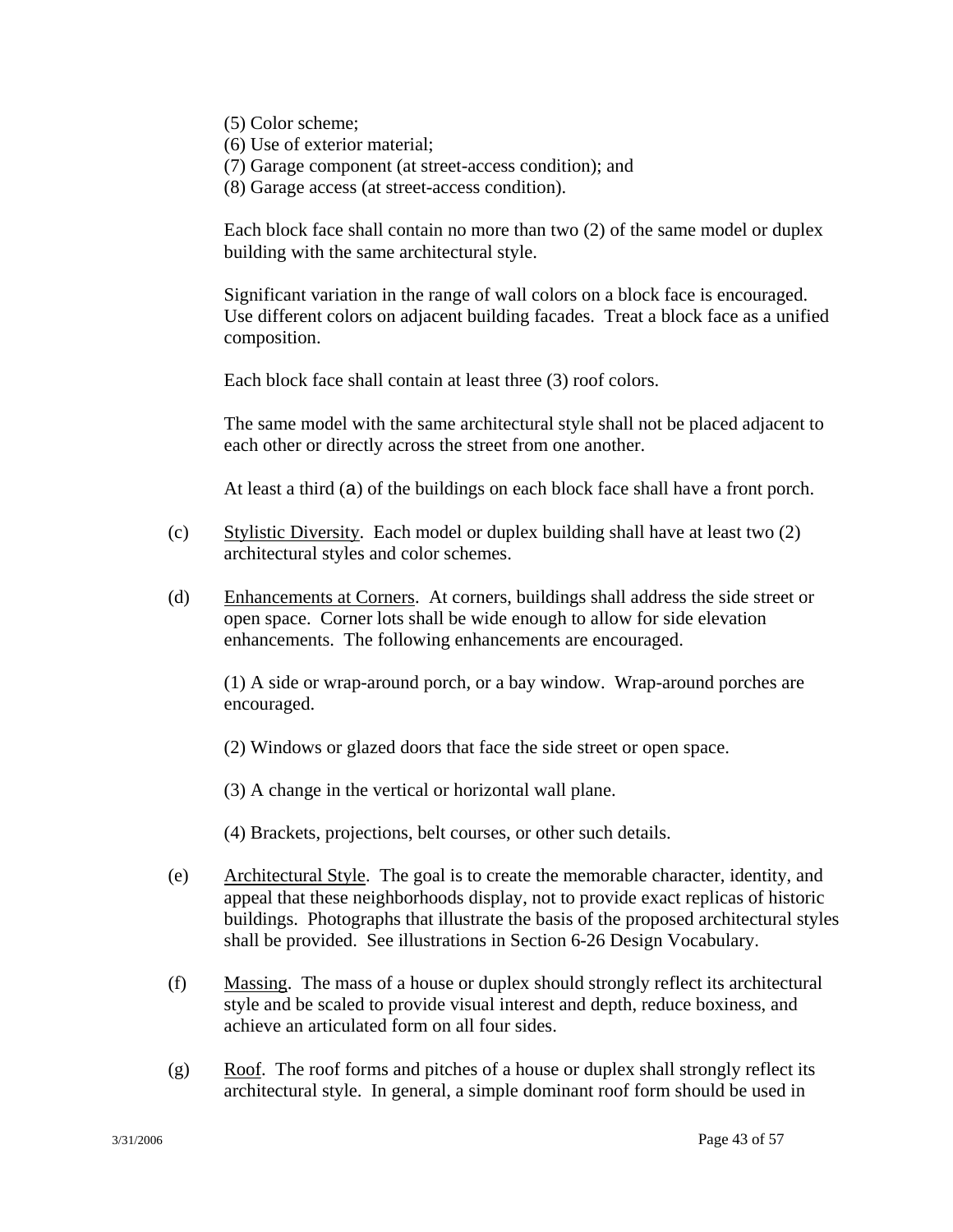combination with complimentary secondary and minor roof forms and elements.

Roof overhangs, eaves, fascias and soffit detail shall be detailed appropriately for the architectural style of the building.

The character and placement of dormers, when used, shall also reflect the architectural style of the building.

(h) Covered Entries and Porches. A covered entryway for the front door is encouraged.

Porch designs shall reflect the architectural style of the building. Where provided, a porch shall be at least six (6) feet deep, eight (8) feet wide, and be defined by a railing, columns or similar architectural features that are scaled and detailed to reflect their style.

Raised porch floors, sixteen (16) inches or more above the finished grade, are encouraged.

- (i) Front Doors. Front doors shall be designed, detailed and located to be prominent architectural element visible from the street. The door style, scale, and trim shall complement the architectural style of the building.
- (j) Windows. The window type, composition, proportions, and trim for a house shall strongly reflect its architectural style. The use of muntins is encouraged to create a smaller scale.
- (k) Exterior Embellishments. Bays, projections, brackets, trim and material changes that are appropriate for the expression of the architectural style of a building are encouraged.
- (l) Exterior Color. The skillful use of color variation is especially important. Monotonous color palettes are strongly discouraged.

Strong colors should be muted shades or tints of the pure hue to ensure that colors are subdued. High gloss paints are discouraged. Use saturated color hues sparingly as accents.

Wall, trim, accent, roof and masonry colors shall be coordinated.

Generally, corner trim should be of similar or lighter value than the main body color.

(m) Decks. All vertical elements (columns, beams, railing, stairs, supports), fascias, and overhead elements of elevated and walkout decks shall be painted or stained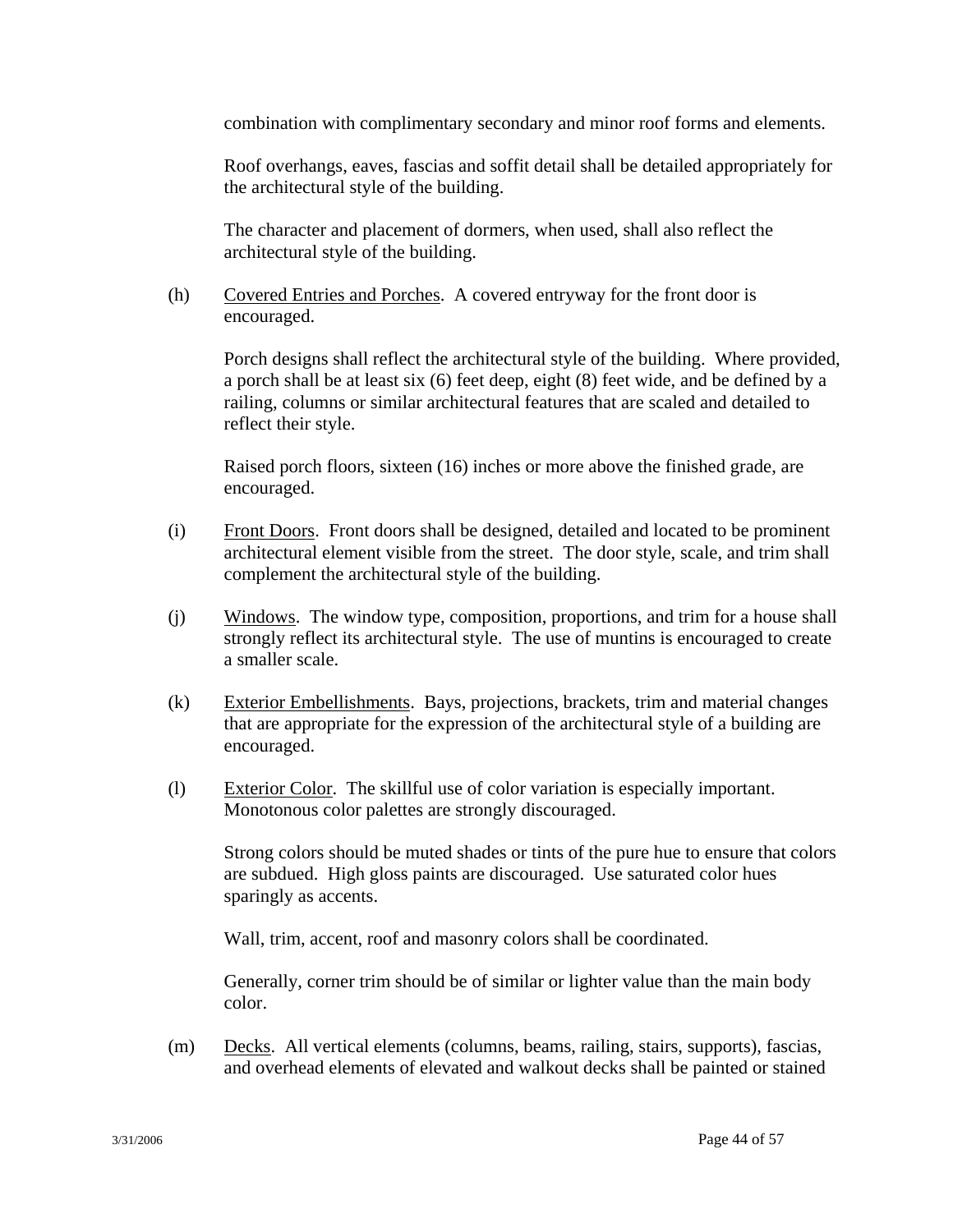to match or compliment the permanent colors of the main structure and not left to weather naturally.

Deck posts shall be a minimum of six (6) inches in section unless grouped (two [2] or more posts) or enhanced with a built-up wood or masonry wrap or cladding.

Rear lot ground level decks and railings are exempt from this painting/staining provision.

- (n) Allowable Building Extensions. Cornices, canopies, eaves or similar architectural features may extend from the building into a required yard not more than two (2) feet. Open, unenclosed, uncovered porches at ground level may extend into a required yard not more than six (6) feet, excluding roof overhangs.
- (o) Garages. Homes, not garages, shall have the emphasis on residential streets. The intent is that residential streets have variety and that garages not dominate homes and streets. Alley accessed garages are strongly encouraged.

(1) *Requirements for Garages with Access from the Street:*

 a. Variety of Garage Placement. Varying the placement of street-accessed garages on adjacent lots is encouraged to create diversity and avoid repetition.

b. Recessed Garage Doors. Street-facing garage doors shall be setback at least twenty-two (22) feet from the sidewalk or property line and four (4) feet or more from the forward most enclosed area of the home. No more than twenty-five (25) percent of these, however, are allowed on one block face.

c. Deep recessed and rear garages with side yard drive and maximum twelve (12) foot driveway curb cut are encouraged.

d. Swing-in (side-loaded) garages are encouraged. However, such garage projections shall be minimized so that they appear integrated with the overall structure and do not become a dominant feature of the streetscape.

e. Three-Car Street Accessed Garages. Three car, front-facing garages are not allowed. Swing-in garages, split garages, and tandem garages are encouraged.

f. Minimum Driveway Curb Cut Width. The width of a driveway curb cut is limited to twenty (20) feet.

g. Garage Doors. Individual single garage doors with upper level windows are encouraged.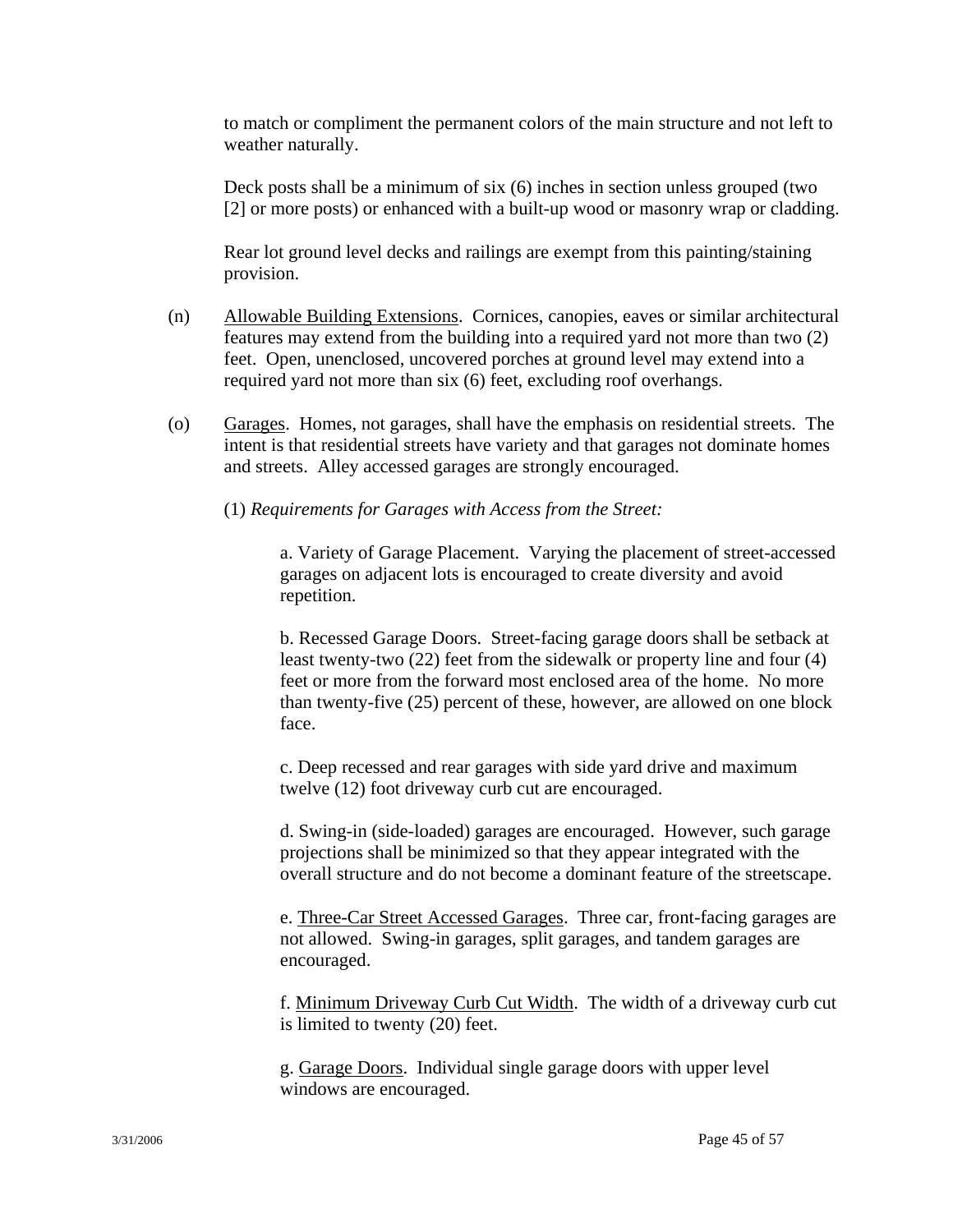(2) *Compliance.* The applicant shall include in the application for approval of the final plat, documentation showing how the development will comply with this requirement.

### *6-19-4 Townhouses and Row Houses (Single-Family Attached Dwellings).*

The intent of this section is to build townhouses and row houses with architectural designs that relate buildings to the street, and that achieve a harmonious balance between repetition and variety.

(a) Individual Dwelling Identity. "The composition of a row house grouping requires repetition of architectural elements like entries, bays, cornices and parapets. At the same time, visual interest and streetscape diversity are promoted by variation. Achieving balance between repetition and variety creates harmony."

"Row house groupings rely on the continuity of well-defined architectural elements to establish strong street presence. However, each unit must be expressed so that the composition reads as the sum of the individual parts."

"Design the primary façade of each row house so it is evident where the unit begins and ends. This can be achieved by repeating the principal architectural elements and subtly varying the offsetting of building walls, choice of materials, parapet height, and color.

(b) Articulation. "Because repetition is important to the composition of the row houses, sufficient

of each row house is essential. Groupings of the contract of the contract of the Groupings of Groupings of Groupings of Groupings of  $\sim$ row houses are  $\sqrt{1-\frac{1}{\sqrt{2}} \sqrt{2}}$  often repeated techniques to  $\begin{bmatrix} \sqrt{2} & 4 \end{bmatrix}$   $\begin{bmatrix} 1 & 1 \end{bmatrix}$  promote architectural  $\mathbb{R}^2$  interest and

articulation of  $ALLOWED$  TYPES OF STREET ACCESSED architectural elements on the **primary SINGLE FAMILY RESIDENTIAL GARAGES primary facade** 





along the street, requiring streetscape  $|| \cdot ||_{\infty}$  diversity.

"A row SHALLOW RECESSED DEEP RECESSED house







articulation is  $\frac{1}{2}$  dormer  $\frac{1}{2}$   $\frac{1}{2}$   $\frac{1}{2}$   $\frac{1}{2}$  facing the street, a horizontal offset of at  $\left|\frac{1}{\sqrt{2}}\right|$   $\left|\frac{1}{\sqrt{2}}\right|$   $\left|\frac{1}{\sqrt{2}}\right|$   $\left|\frac{1}{\sqrt{2}}\right|$   $\left|\frac{1}{\sqrt{2}}\right|$   $\left|\frac{1}{\sqrt{2}}\right|$   $\left|\frac{1}{\sqrt{2}}\right|$   $\left|\frac{1}{\sqrt{2}}\right|$   $\left|\frac{1}{\sqrt{2}}\right|$   $\left|\frac{1}{\sqrt{2}}\right|$   $\left|\frac{1}{\sqrt{2}}\right|$   $\left|\frac{1}{\sqrt{2}}\right|$ 

 $3/31/2006$   $3$ -CAR SWING-IN  $3$ -CAR SPLIT  $3$ -CAR TANDEM  $3$ -CAR TANDEM  $3$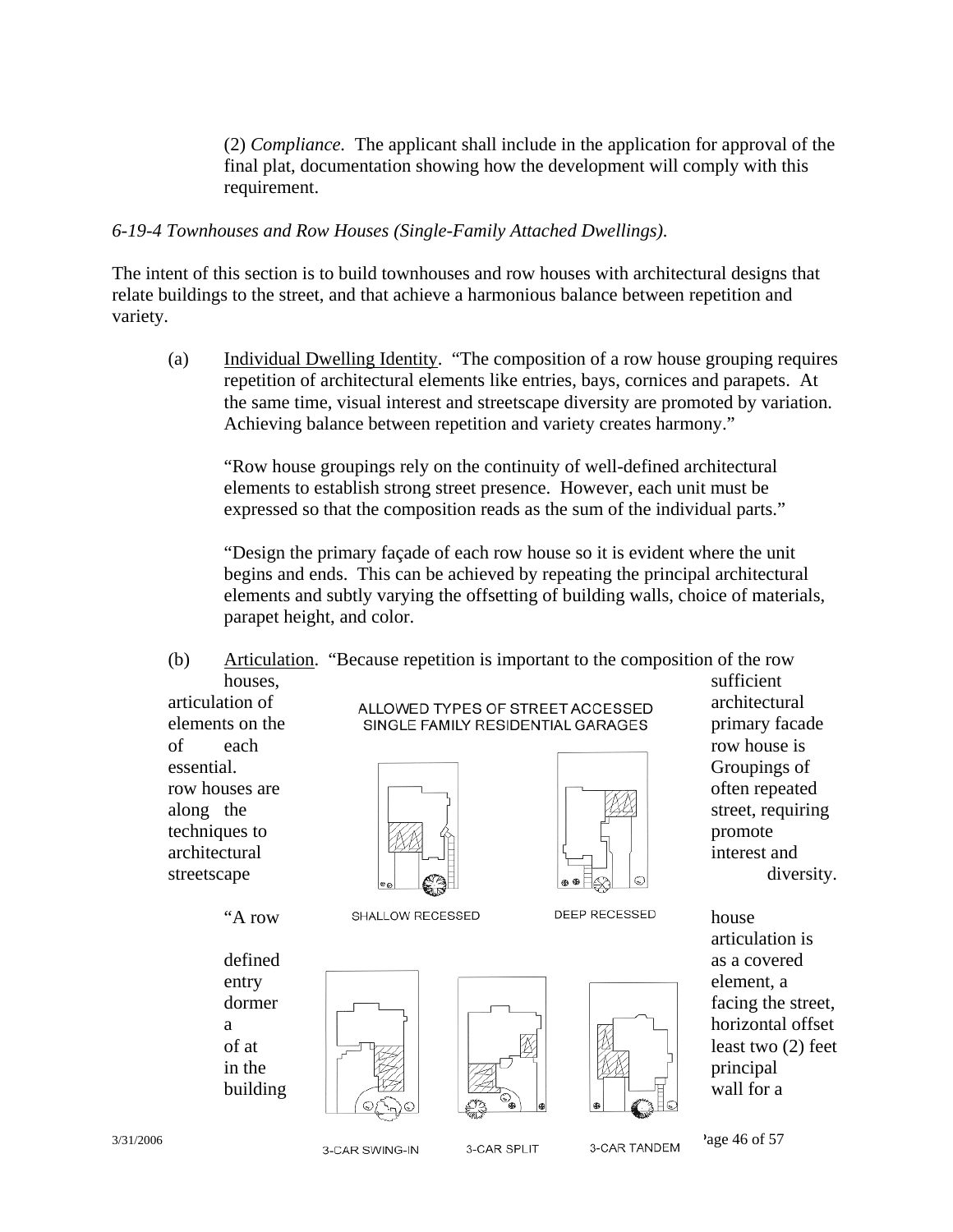minimum of four (4) feet in width, a bay or projection, or a significant change in the parapet height and design."

"The primary row house elevation towards the street needs at least two (2) articulations, but not more than three (3) articulations. The required articulation refers to an individual row house, not the entire grouping."

"Side elevations of row houses facing a street are subject to the same articulation requirements as the primary façade.

"Row house groupings of six (6) units or more (or groupings over one hundred twenty [120] feet in length) require two different articulation combinations."

(c) Entry Definition. "Well-defined and sensitive entries are particularly important for row house design. In addition to creating a feeling of welcome and providing shelter, they also help make a gracious transition between public and private realms."

All row houses must provide a covered front entry.

## *6-19-5 Multi-family stacked units, including condominiums and apartments.*

The intent of this section is to build multi-family stacked units that achieve a harmonious balance between repetition and variety. Each multi-family dwelling containing more than three (3) dwelling units shall feature a variety of massing proportions, wall plane proportions, roof proportions and other characteristics. The following specific standards shall apply to multifamily stacked units, including condominiums and apartments:

(a) Individual Building Identity. For all developments of three (3) or more multi family stacked buildings, a floor plan may be repeated, however, identical building facades must not be replicated more than twice within the development. Before building may commence on a block and prior to the issuance of a building permit within the block, the applicant shall illustrate, through the use of a Block Diversity Plan, how the development will comply with the requirements set forth in this section. Final plat approval cannot be given without approval of a **Block Diversity Plan** for the initial stage of development. A Block Diversity Plan shall include, at a minimum, the following:

 (1) A map that illustrates the floor plan and elevation for each building on the block.

(2) The color palette to be used.

(3) A written statement that specifies how provisions of Section 6-19(a) – (d) the Multi-family stacked units section of this Code, will be met.

(b) Articulation. Each multi-family dwelling or condominium shall be articulated with projections, recesses, covered doorways, balconies, box or bay windows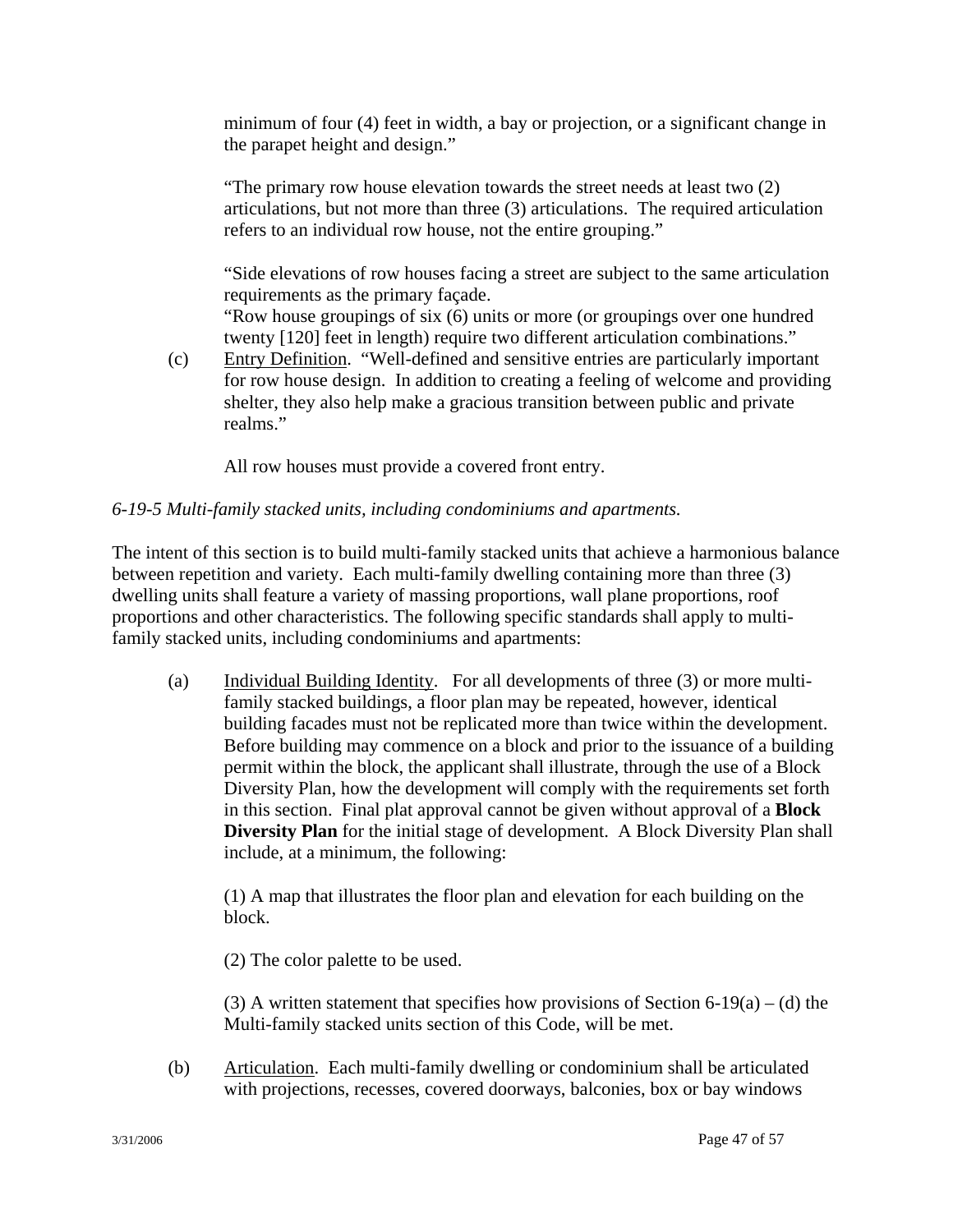and/or other similar features, dividing large facades and walls into human-scaled proportions. Each multi-family building shall feature walls that are articulated by a least two (2) of any of the following elements within every thirty-six (36) foot length of the facade:

- (1) Recesses, projections or significant offsets in the wall plane;
- (2) Distinct individualized entrances;
- (3) Chimneys that project from the wall plane;
- (4) Balconies and/or other outdoor living space; or
- (5) Bay or box windows.
- (c) `Roofs. Each multi-family building shall feature a combination of primary and secondary roofs. Primary pitched roofs shall be articulated by at least one (1) of the following elements:
	- (1) Changes in plane and elevations; (2) Dormers, gables or clerestories; or (3) Transitions to secondary roofs over entrances, garages, porches, or bay windows.
- (d) Color. For all developments, there shall be no more than two (2) similarly colored structures placed next to each other along a street or major walkway spine.
- (e) Garages. No street-facing facade shall contain more than four (4) garage fronts. Resident garages or parking that is internal to the block is encouraged. On-street parking should be made available for visitors.

## **Sec. 6-20 Commercial and Industrial Architecture**

### *6-20-1 Intent.*

The City has the following four distinctly different Commercial/ Industrial types of development within its Planning Area: Downtown (B-1); Mixed Use Highway (B-2); Commercial (c); and Industrial (I). They are different in character, purpose, and mixture of uses. The design considerations vary for each type, although there are many common design elements. The General Provisions section outlines the common elements and the specific design considerations are identified by type

## *6-20-2 General Provisions.*

 (a) Connections. Commercial developments must be linked with surrounding areas by extending city streets, sidewalks, and/or paths directly into and through the development, thereby providing convenient, direct pedestrian, bicycle and vehicle access to and from all sides of the development.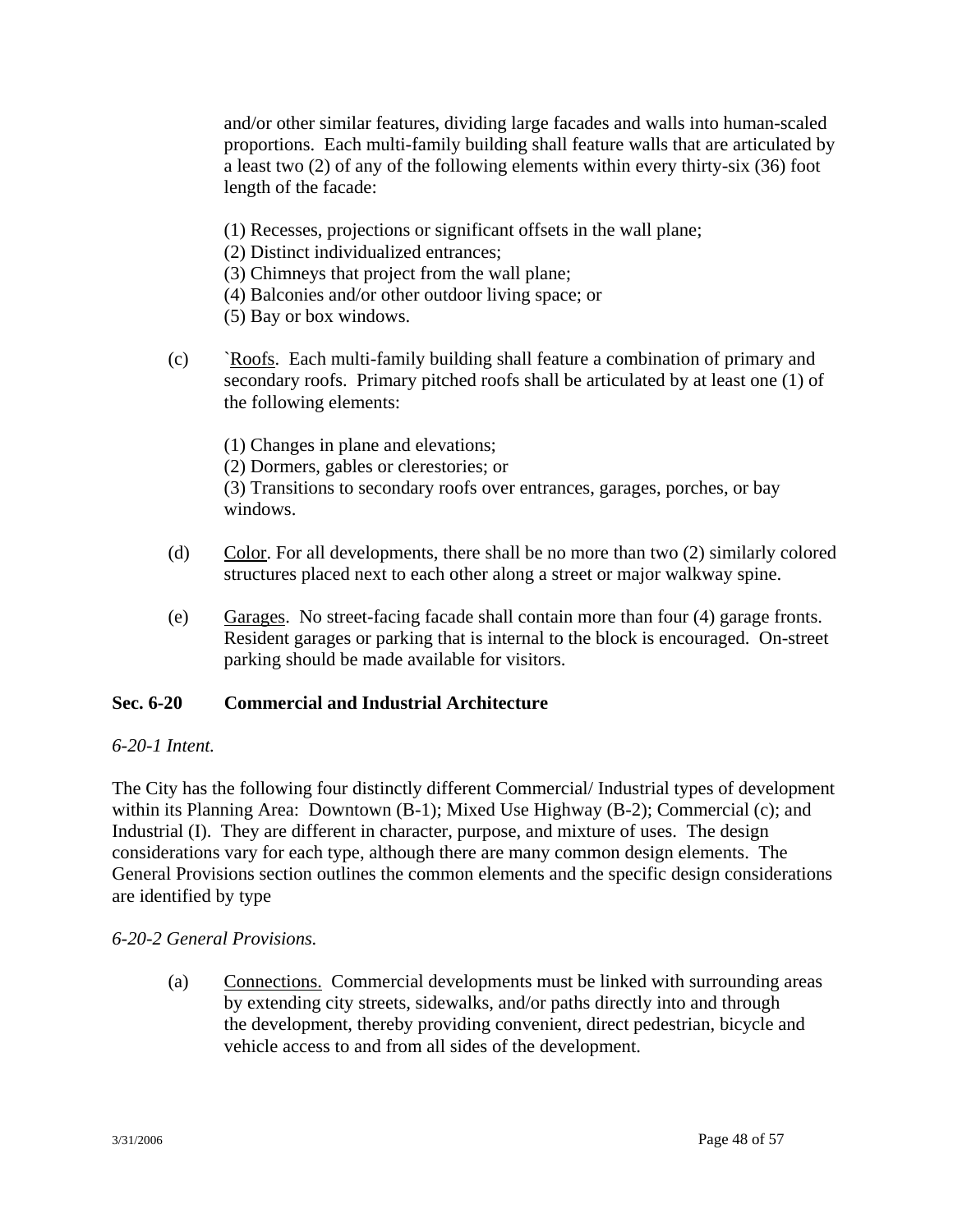- (b) Accessibility. Developments must be accessible to pedestrians and bicyclists as well as motorists. Site plans shall equally emphasize the following:
	- (1) Pedestrian access to the site and buildings;
	- (2)Gathering areas for people; and
	- (3) Auto access and parking lots.

The emphasis must not be placed solely on parking and drive-through functions.

- (c) Walkways. Walkways must be located and aligned to directly and continuously connect areas or points of pedestrian origin and destination, and not be located and aligned solely based on the outline of a parking lot configuration that does not provide such direct pedestrian access.
- (d) On-Street Parking. Streets and other elements of the site plan shall be designed so that on-street parking is a functional part of the development (except along arterial streets).
- (e) Building Orientation. Where possible, buildings shall be located to front on and relate primarily to streets. Building setbacks from local and collector streets should be minimized in order to establish a visually continuous, pedestrian oriented streetfront. In the case of large buildings for employment, storage or auto-related uses, where greater setbacks are needed, a minimum of thirty (30) percent of the building shall be brought to the setback line. If a minimized setback is not maintained, the larger setback area shall have landscaping, low walls or fencing, a tree canopy and/or other site improvements along the sidewalk designed for pedestrian interest, scale and comfort.
- (f) Pedestrian Scale. The establishment of buildings on isolated "pad sites" surrounded by parking lots and driveways, and that offer mainly auto-oriented signage to define entrances, is discouraged. Even relatively massive development can be configured into "blocks" or other spaces, proportioned on a human scale and city block scale; and need not be proportioned on a monolithic, auto-oriented scale.
- (g) Thematic Architectural Styles. Standardized "corporate" or strongly thematic architectural styles associated with chain-type restaurants and service stores are strongly discouraged unless they accommodate the desired image for the City and are compatible with adjacent structures and uses. Refer to Section 6-26 Design Vocabulary for illustrations.
- (h) Location of Parking Lots. Parking requirements shall be provided to the greatest extent possible by spaces at the rear or sides of the building. Refer to Landscaping (Section 6-16) and Parking (Section 6-10) for additional parking requirements.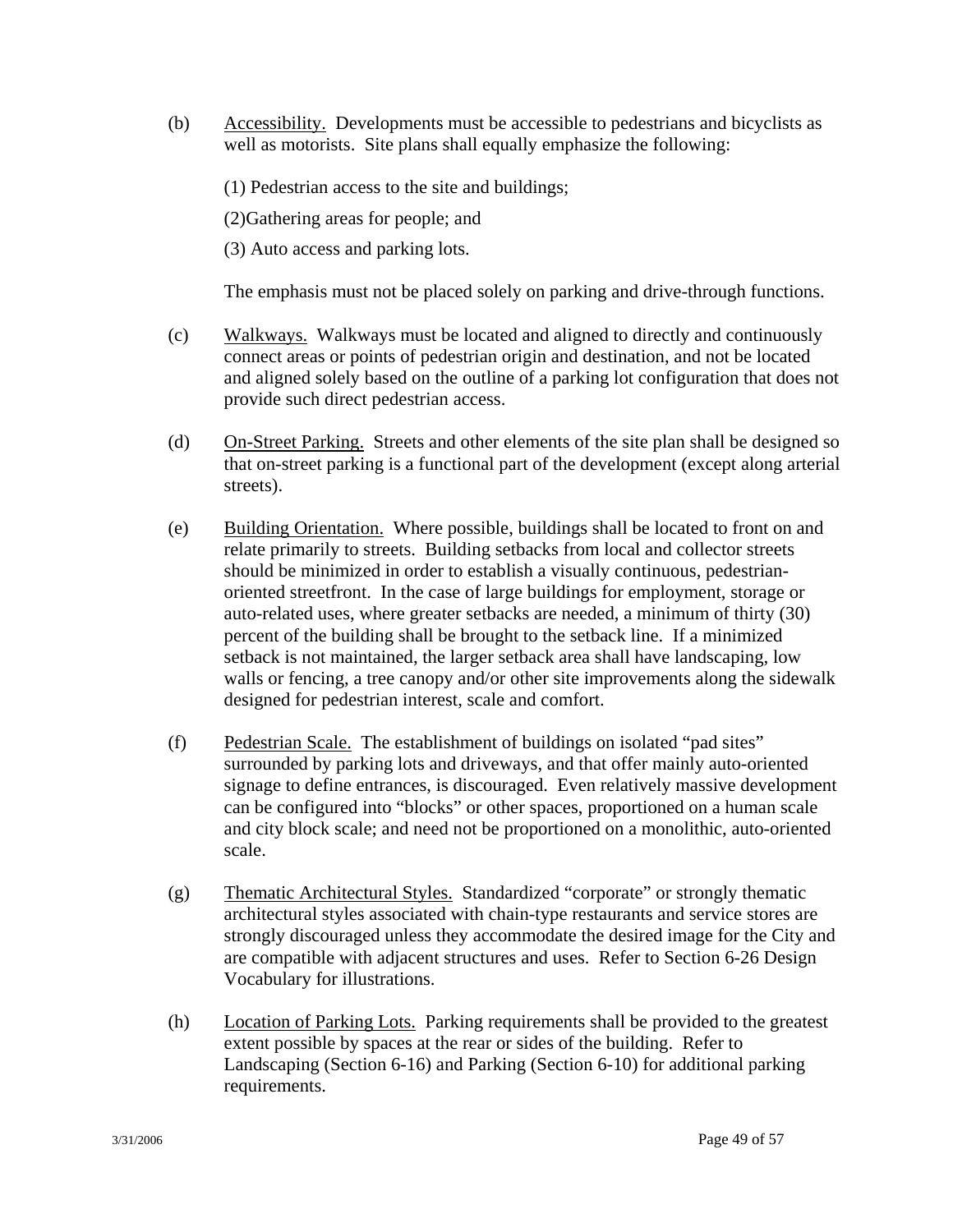- (i) Blank Walls. Blank, windowless walls are discouraged. Where the construction of a blank wall is necessary, the wall shall be articulate.
- (j) Facade Treatment. The architectural treatment of the front facade shall be continued, in its major features, around all visibly exposed sides of a building. Blank wall or service area treatment of side and/or rear elevations visible from the public viewshed is discouraged.
- (k) Windows. Windows shall be vertically proportioned wherever possible.
- (l) Awnings. Fixed or retractable awnings are permitted. Canvas is the preferred material, although other water proofed fabrics may be used; metal or aluminum awnings shall not be used unless otherwise approved by the City Council.
- (m) Screening. All air conditioning units, HVAC systems, exhaust pipes or stacks, elevator housing and satellite dishes and other telecommunications receiving devices shall be thoroughly screened from view from the public right-of-way and from adjacent properties by using walls, fencing, roof elements, and landscaping. In addition, all trash facilities, loading and parking areas shall be properly screen
- (n) Architectural Details. All materials, colors, and architectural details used on the exterior of a building shall be compatible with the building's style and with each other. Refer to Section 6-26 Design Vocabulary for illustrations of commercial architecture that the City is encouraging.
- 6-20-3 Downtown Architectural Standards
	- (a) Setbacks. Buildings shall abut the front property line. Building facades may be recessed if an arcade or similar structure abuts the front setback. Architectural projections including cornices, balconies, canopies and entry features may encroach into public rights-of-way, subject to permits as required by City Codes.
	- (c) Facade Treatments. Large buildings shall be articulated or designed to resemble the character and scale of the original downtown buildings, with each facade twenty-five (25) feet or less. Refer to Section 6-26 for examples of commercial architecture that the City is encouraging.
	- (d) Entries. Transparent entries and large store front windows are strongly encouraged. Recessed and other styles of window openings are desired.
	- (e) Windows. Street-level storefront windows are strongly encouraged. Office and residential windows organized in a generally regular pattern are encouraged.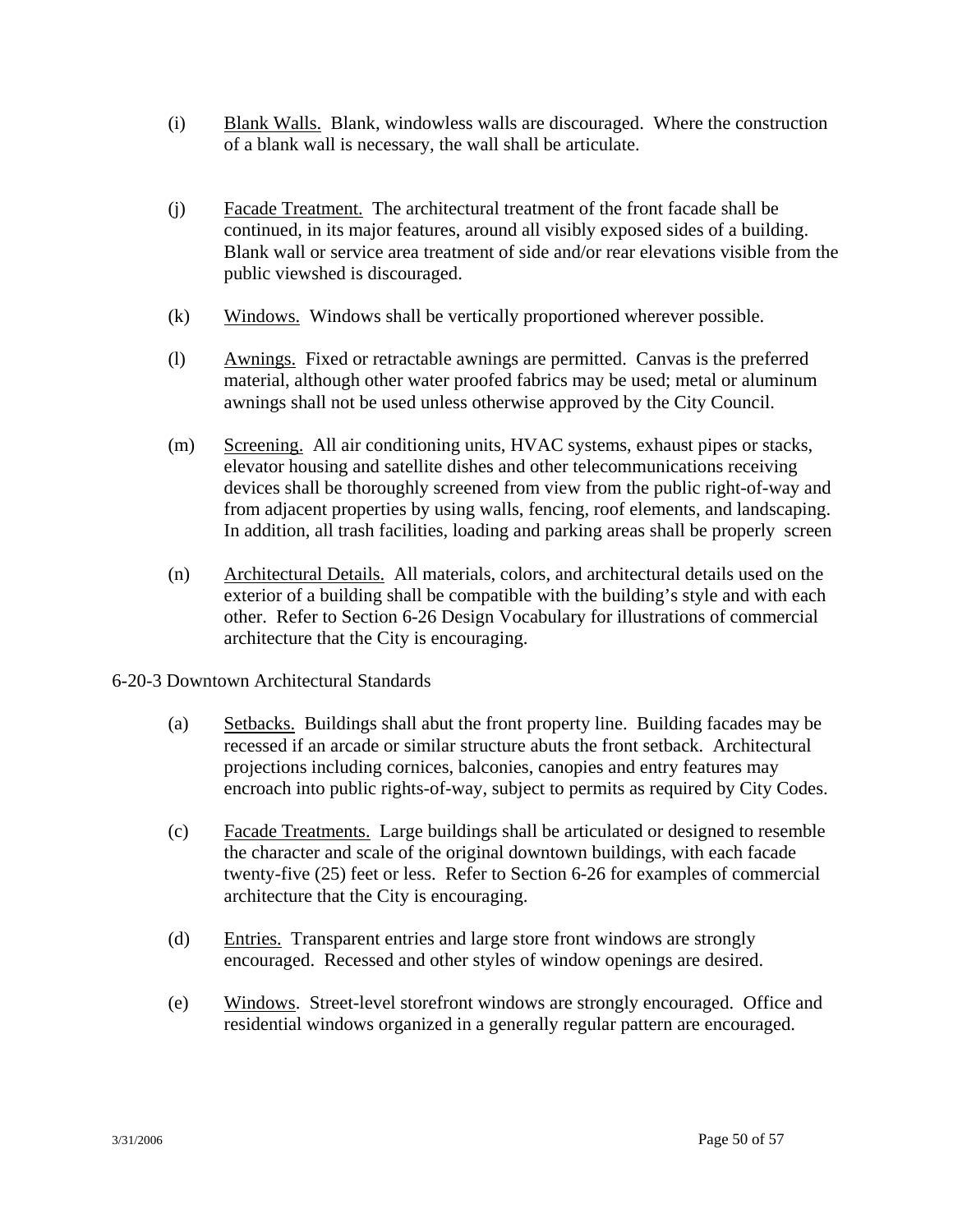(f) Awnings/Canopies. Awnings or canopies, which provide a generally consistent cover along the pedestrian walk are strongly encouraged. Arcades are desired to maintain a more continuous weather protected walk.

## *6-20-4 Commercial Architectural Standards.*

- (a) Design of developments with internal orientation. In multiple-building developments, where setbacks are increased to accommodate independent development with internal orientation, all primary building entrances must face walkways, plazas, or courtyards that have direct, continuous linkage to the street without making people walk through parking lots. However, it may be necessary for such direct pedestrian access ways to cross drive aisles. Driveway crossings must place priority on the pedestrian access. Continuous driveway aisles located directly in front of a building are discouraged.
- (b) Connections. Where it is not possible or appropriate to extend City street and sidewalks directly into development or bring the building up to a City sidewalk, buildings shall be shaped and designed to form pleasant, direct connections to adjacent land uses.
- (c) Requirement for four sided design: A building's special architectural features and treatments shall not be restricted to a single facade. All sides of a building open to view by the public, whether viewed from public or private property shall display a similar level of quality and architectural interest.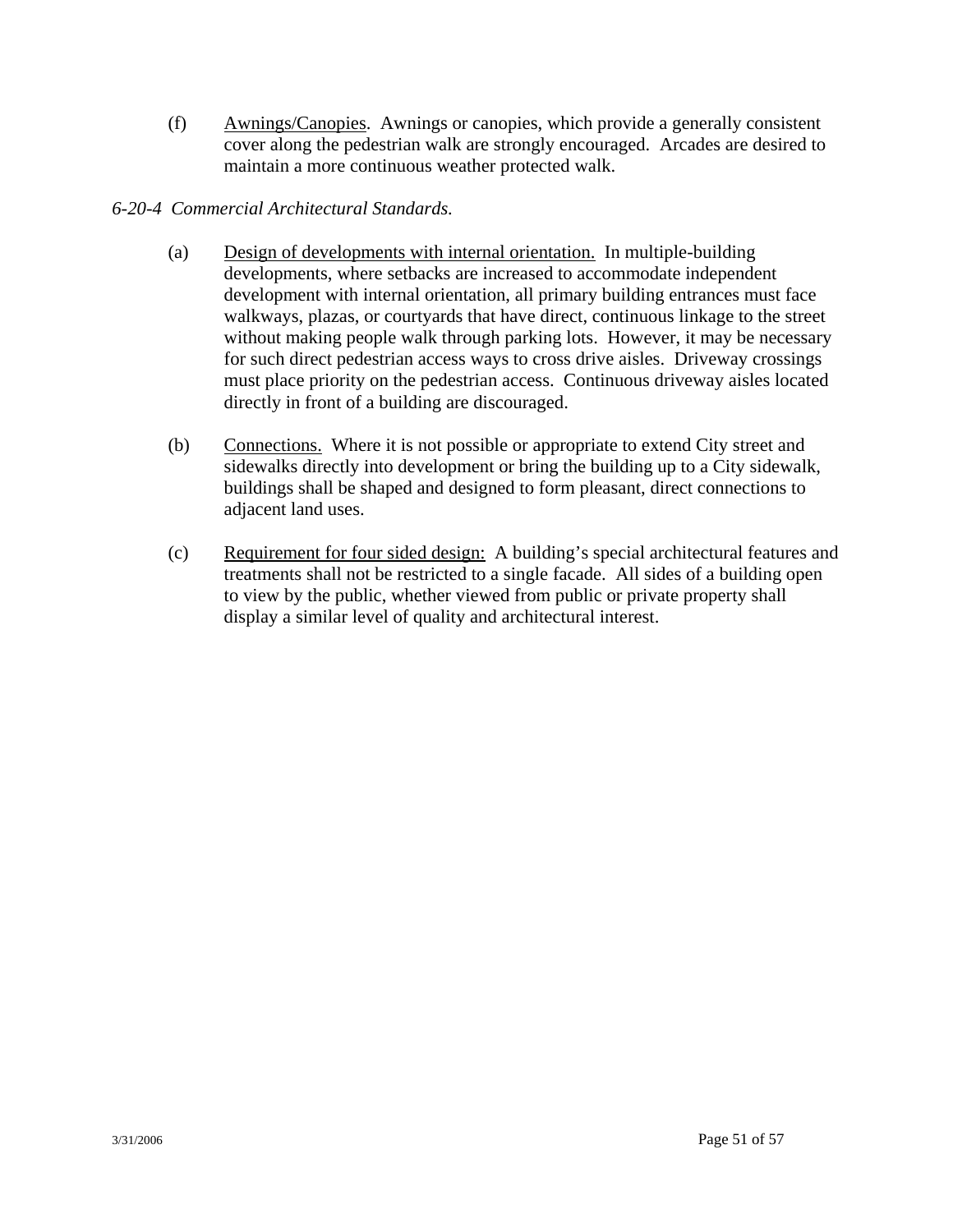(d) Building Form: The design of all buildings shall employ textured surfaces, projections, recesses, shadow lines, color, window patterns, overhangs, reveals, changes in parapet heights, and similar architectural features to avoid monolithic shapes and surfaces and to emphasize building entries. Designs shall not contain unbroken flat walls of fifty (50) feet or greater in length.

> (1) Buildings having single walls exceeding fifty (50) feet in length shall incorporate one or more of the following for every fifty (50) feet:

> > a. Changes in color, graphical patterning, changes in texture, or changes in material;

- b. Projections, recesses and reveals;
- c. Windows and fenestration;
- d. Arcades and pergolas;
- e. Towers;
- f. Gable projections;
- g. Horizontal/Vertical breaks; or
- h. Other similar techniques.
- (f) Exterior Building Materials and Colors: Intense, bright or fluorescent colors shall not be used as the predominant color on any wall or roof of any primary or accessory structure. These colors may be used as building accent colors.
- (g) Roof Materials: All sloping roof areas with a pitch of three in twelve (3 in12) or greater, and visible from any public or private right-of-way, shall be surfaced with attractive and durable materials.
- (h) Orientation of Pedestrian Entries: All office, hotel and motel structures shall be oriented so that pedestrian entries face the nearest adjacent street.

### *6-20-5 Industrial/ Business Park Architectural Standards.*

- (a) Intent. State Highway 149 provides the opportunity to localize industrial/business park development, as well as highway commercial. Such development shall adhere to the adopted standards outlined in the Uniform Baseline Standards*.* In addition the following standards shall apply.
- (b) Provisions
	- (1) Items 3 through 7 from the Commercial Section 6-20-5, shall apply.

(2) *Building Massing and Form:*

a. Office and entry spaces shall be distinguished from the building mass.

 b. Large, square, "box-like" structures are not an acceptable form. Architectural elements with smaller forms stepping outwards and down shall be included.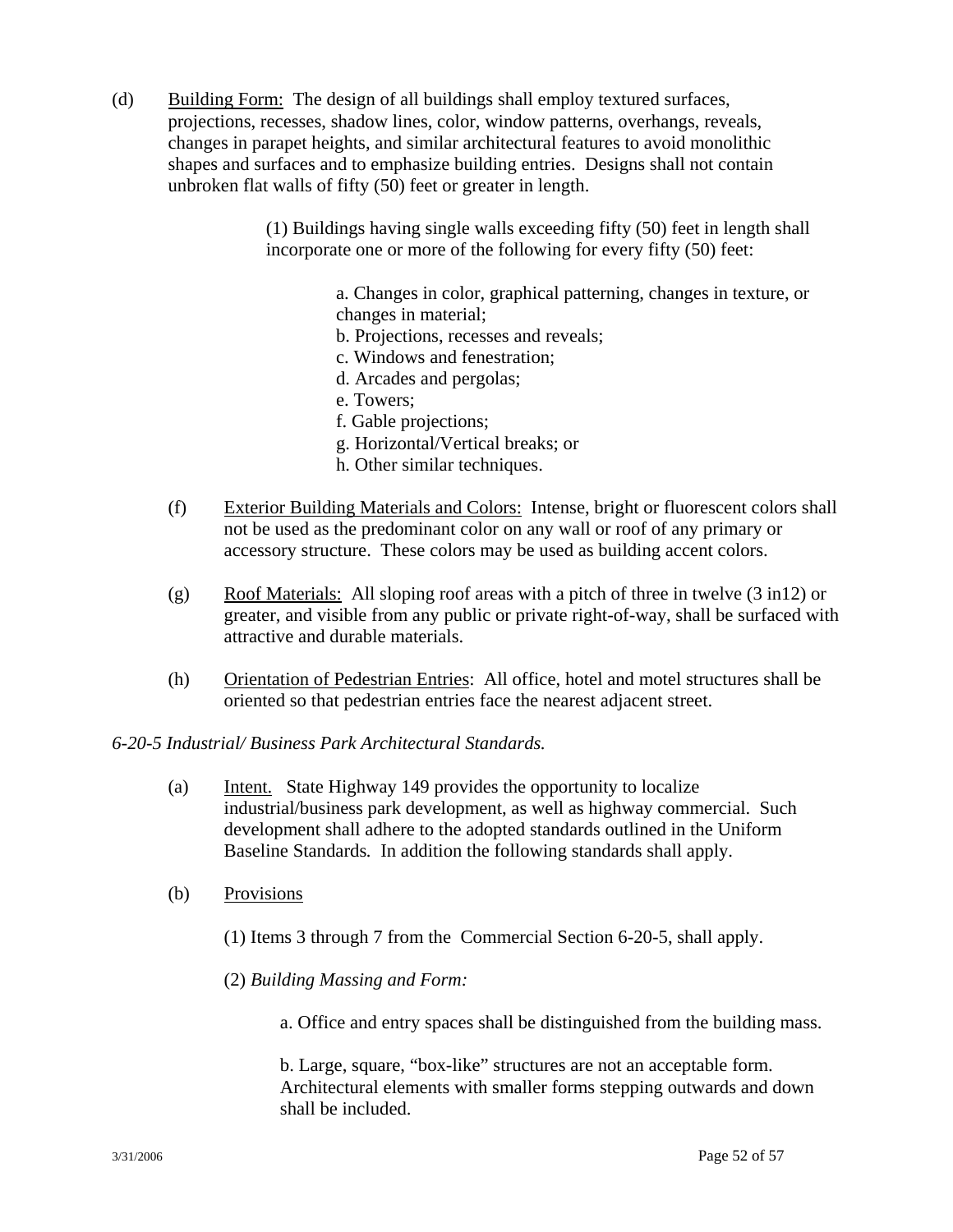c. Loading areas shall not front any street or public right-of way if at all possible..

 d. Parking requirements shall be provided to the extent possible at the rear or sides of the building.

- (3) *Wall Articulation*. Walls shall not have an uninterrupted length exceeding fifty (50) feet. Pilasters, texture transitions, windows and stepping of the wall plane are required. Refer to Section 6-26 for examples of industrial architectural styles that the City is encouraging.
- (4) *Siting Structures.*

a. Structures shall be sited to avoid a "wall" affect along public rights-ofway and along adjacent property lines. This can be achieved by varying the building setbacks and clustering buildings.

b. Where multiple buildings are proposed on a development parcel, buildings shall be oriented to allow views into the project and shall preserve high quality views through the project (e.g. views of the mountains).

### **Sec. 6-21 Lighting**

(a) Intent

 (1) To create an attractive lighting system to enhance visibility and safety, while minimizing glare and contrast.

 (2) To encourage exterior lighting that is functional, aesthetically pleasing, and complimentary to the architectural style of buildings.

### (b) General Provisions.

 (1) Evaluation of Exterior Lighting. Exterior lighting shall be evaluated in the development review process to ensure that the functional and security needs of the project are met in a way that does not adversely affect the adjacent properties or neighborhood. The degree to which exterior night lighting affects a property owner or neighborhood will be examined considering the light source, level of illumination, hours of illumination, and need for illumination in relation to the effects of the lighting on the adjacent property owners and the neighborhood.

 (2) Light Style. The style of lights shall be consistent with the style and character of architecture proposed on the site. Light fixtures that illuminate signage shall be compatible with the architecture of the building on which they are placed.

 (3) Concealed Light Source. Light sources shall be concealed or shielded to the maximum extent feasible to minimize the potential for glare and unnecessary diffusion on adjacent property and away from the vision of passing motorists. All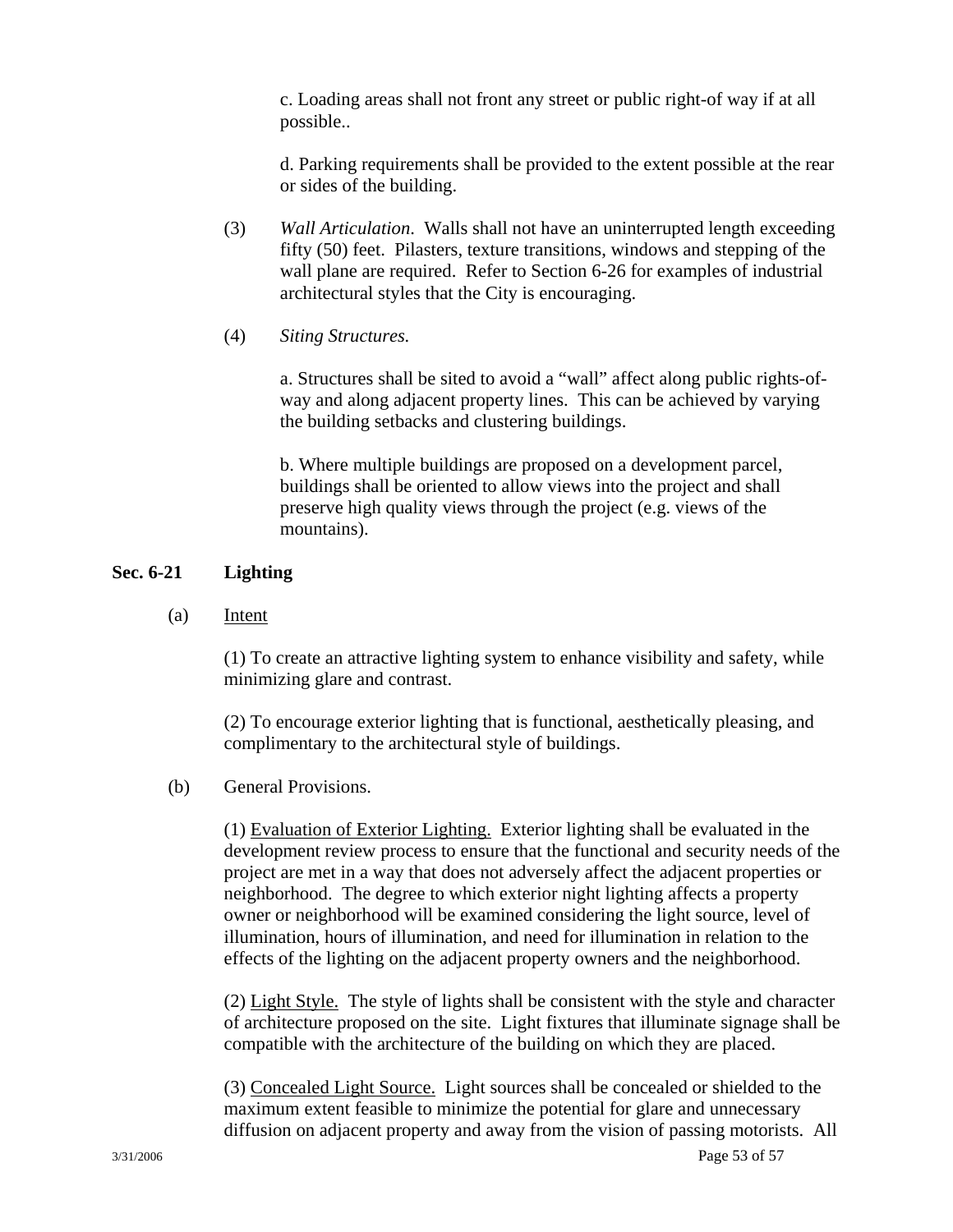lights shall be directed downward and the light source shall be equipped with "cut-off" devices so that it will not be visible from any adjacent property and to ensure that ambient skyward light is eliminated. Accent and flagpole lighting shall be permitted to be directed upward as long as the light source is shielded and not visible from any adjacent property. Light fixtures installed under canopies, awnings, overhangs and the like shall be fully recessed.

(4) Hours of Lighting Operation. All parking lot lighting fixtures and exterior building lights, except those required for security purposes, shall be extinguished within one (1) hour after the end of business hours and remain extinguished until one (1) hour prior to the beginning of business hours. If a portion of a parking lot is used after dark, only that portion shall be lighted.

### (5) Height Standards for Lighting.

 a. Residential Zoning Districts. Light fixtures shall be mounted on concrete, fiberglass or painted metal poles no higher than sixteen (16) feet from the ground. Lighting mounted on a building or structure shall not exceed the height of the building or structure. Bollard-type lighting fixtures shall be between three (3) and four (4) feet high.

c. Non-Residential Zoning Districts. Light fixtures shall be mounted on concrete, fiberglass or painted metal poles no higher than twenty-five (25) feet from the ground, unless a greater height, not to exceed the maximum building height in the applicable zone district, is approved by the Planning Commission or City Council through a development application review process. Lighting mounted on a building or structure shall not exceed the height of the building or structure. Bollard-type lighting fixtures shall be between three (3) and four (4) feet high.

(6) Exemption for Outdoor Recreational Uses. Because of their limited hours of operation and their unique requirements for nighttime visibility, ball diamonds, playing fields, tennis courts, and other similar outdoor recreational uses (both public and private, unless otherwise restricted by the City Council) shall be exempt from the general provisions of this section. However, exterior lighting for such uses shall be extinguished no later than 11:00 p.m.

## **Sec. 6-22 Environmental Considerations**

- (a) Intent. The intent of this section is to ensure that new development limits/mitigates its impact to wildlife and wildlife habitat and that it minimizes environmental impacts.
- (b) General Provisions.

 (1) Protection of Wildlife and Natural Areas. To the maximum extent practical, development shall be designed to ensure that disturbances which occur to any natural area as a result of development shall be minimized through the use of natural buffer zones. If any development materially disturbs a natural area, the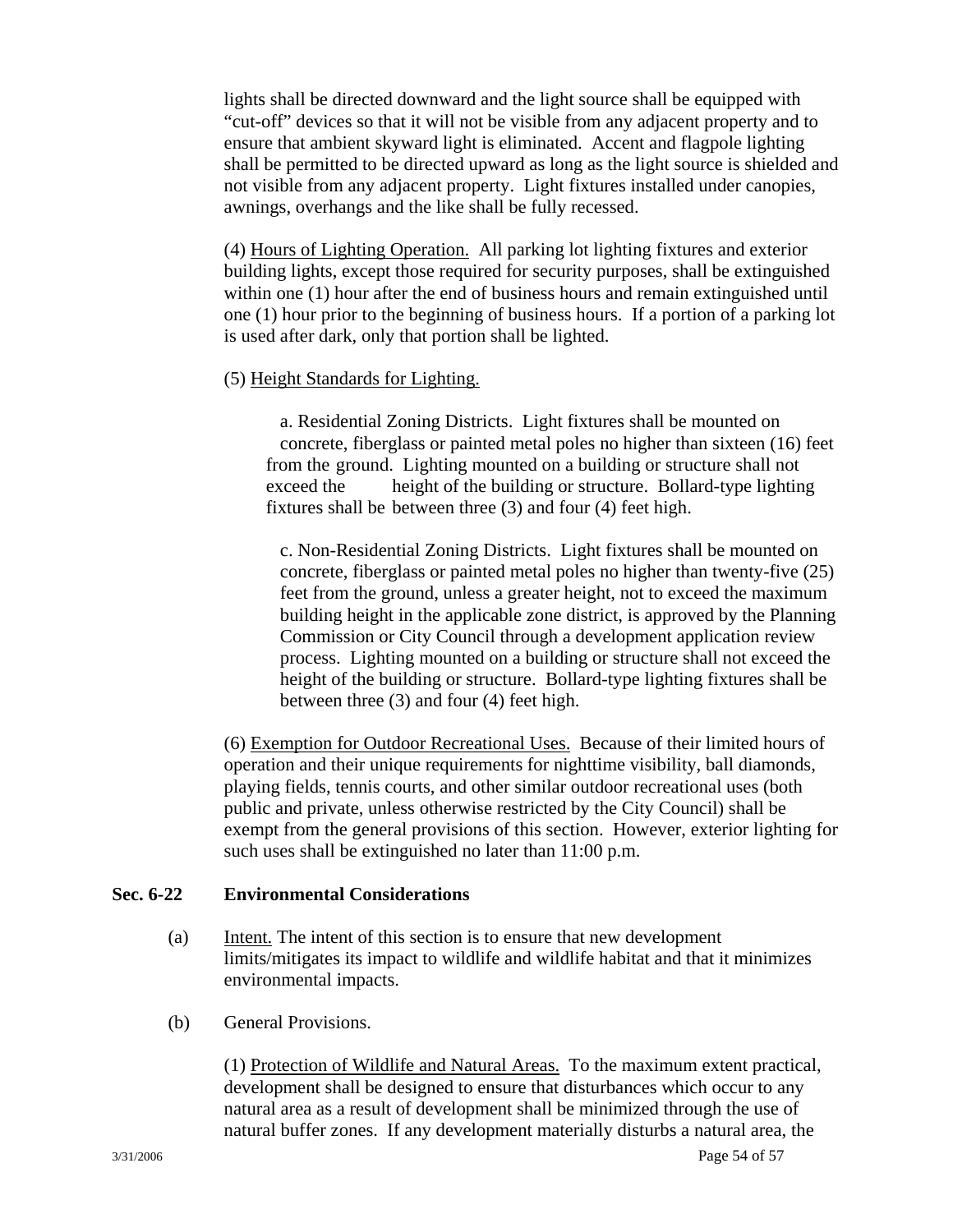development project shall mitigate such lost natural resource either on- or off-site. Any such mitigation shall be roughly proportional to the loss suffered as a result of the disturbance.

a. *Natural areas shall include:* floodplains and floodways, natural drainage and water ways, significant native trees and vegetation, wildlife travel corridors, special habitat features such as raptor nest sites, key nesting, breeding or feeding areas for birds; fox and coyote dens, prairie dog colonies over twenty-five (25) acres in size, remnant native prairie habitat, plains cottonwood galleries, and any wetland greater than one-quarter  $(\frac{1}{4})$ acre in size.

b. *The natural area buffer zone* shall be used between natural areas and proposed development to ensure that the proposed development does not degrade the natural area. The size of the buffer zone shall be determined in conjunction with the Colorado Division of Wildlife or a City approved wetland or wildlife ecologist. The City may decrease this buffer when strict application of this subsection will impose an exceptional and undue hardship upon the property owner or developer.

 c. *Exceptions.* The City Council may allow disturbance or construction activity within the natural area or natural area buffer zone for the following limited purposes: mitigation of development activities, restoration of previously degraded areas, emergency public safety activities and utility installations when such activities and installations cannot reasonably be contained within other nearby develop areas, construction of a trail that will provide public access for educational or recreational purposes, or the enhancement of the habitat value and/or other natural resource values of a natural area.

 d. *Ecological Characterization.* If the City determines that the site likely includes areas with wildlife, plant life, and/or other natural characteristics in need of protection, the City may require the developer to provide a report prepared by a professional qualified in the areas of ecology, wildlife biology, or other relevant discipline. The ecological characterization report should be included on the open space plan and describe the following:

i. The wildlife use of the natural area showing the species of the wildlife using the area, the times or seasons the areas is used by those species and the "value" (meaning feeding, watering, cover, nesting, roosting, perching) that the area provides for such wildlife species;

 ii. The boundary of wetlands in the area and a description of the ecological functions and characteristics provided by those wetlands;

iii. Any prominent views from or across the site;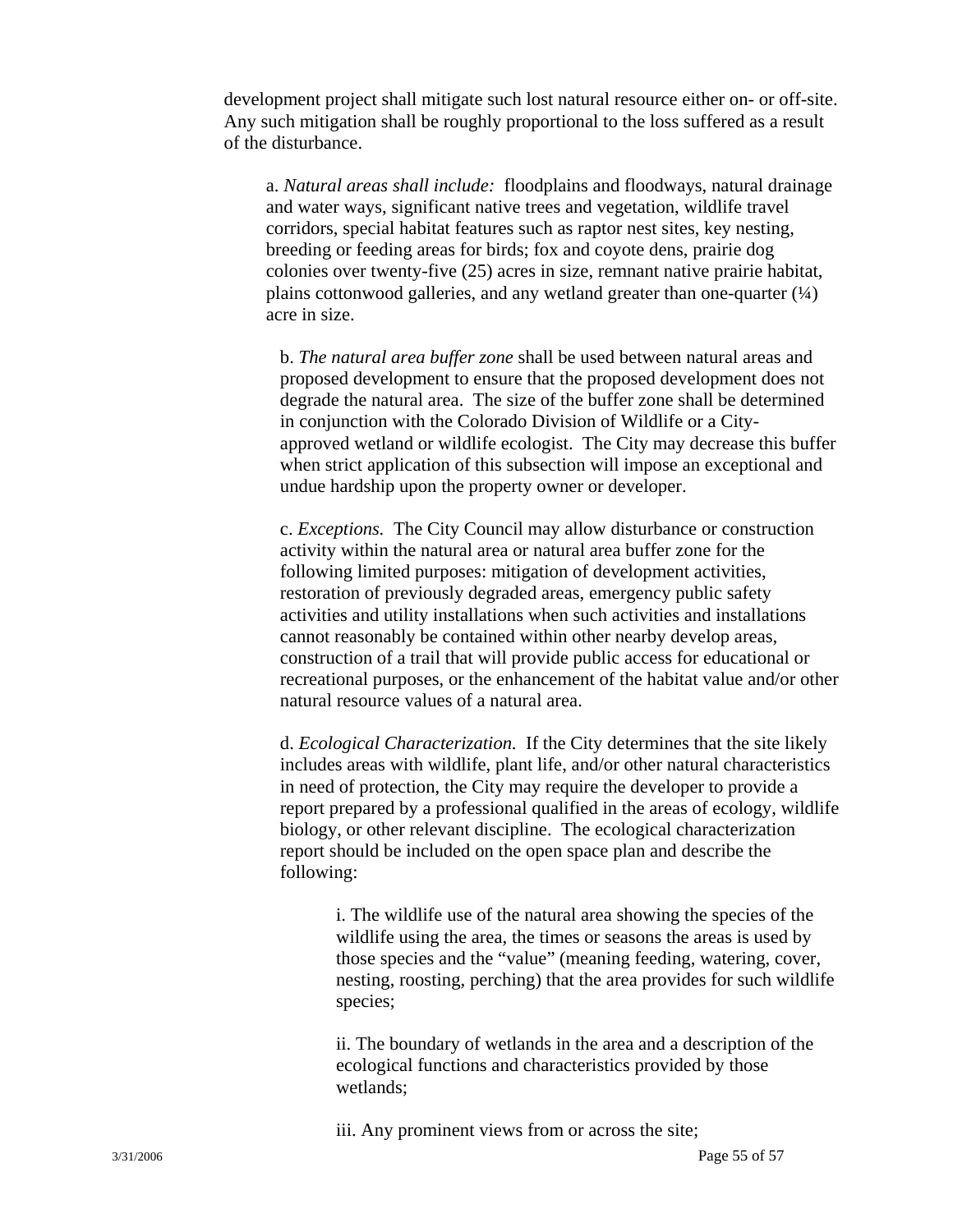iv. The pattern, species, and location of any significant native trees and other native site vegetation;

 v. The bank, shoreline and high water mark of any perennial stream or body of water on the site; vi. Wildlife travel corridors, and

 vii. The general ecological functions provided by the site and its features.

e. *Wildlife Conflicts.* If wildlife that may create conflicts for the future occupants of the development (including, but not limited to, prairie dogs, beaver, deer and elks) are known to exist in areas adjacent to or on the development site, then the development plan must, to the extent reasonably feasible, include provisions such as barriers, protection mechanisms for landscaping and other site features to minimize conflicts that might otherwise exist between such wildlife and the developed portion of the site. Any impacts to wildlife must be referred to the Colorado Division of Wildlife and, in the case of threatened or endangered species, United States Fish and Wildlife Services.

(c) The intent of this program is to promote building practices which benefit the environment and the socio-economic well-being of current and future residents.

 (1) There are five resource areas which are addressed by the Green Builder Standards:

- a. *Water* (quality and quantity);
- b. *Energy* (quantity and type);
- c. *Building Materials* (life cycle impacts);
- d. *Solid Waste* (construction and operation impacts); and
- e. *Health and Safety*

 (2) Compliance. Compliance with the requirements of the Colorado Green Builder Program is strongly encouraged.

### **Sec. 6-23 Sanitary Sewer**

3/31/2006 Page 56 of 57 All residential, commercial and industrial uses which have human occupancy shall have sanitary sewer at the developer's cost. The sanitary sewer system shall be connected to an existing public sanitary sewer system and shall consist of a closed system of sanitary sewer mains and lateral branch connections to each structure or lot upon which a structure is to be built. Sanitary sewer lines are to be of sufficient size and design to collect all sewage from all proposed or portable structures within the subdivision or development. On a case-by-case basis, the City Council may approve individual sewage disposal systems that comply with Mineral County Health Department standards. However, no new addition, upgrade or major repair to an individual sewage disposal system will be permitted if the property is located within four hundred (400) feet of a municipal or sanitation district collection line, measured through existing sewer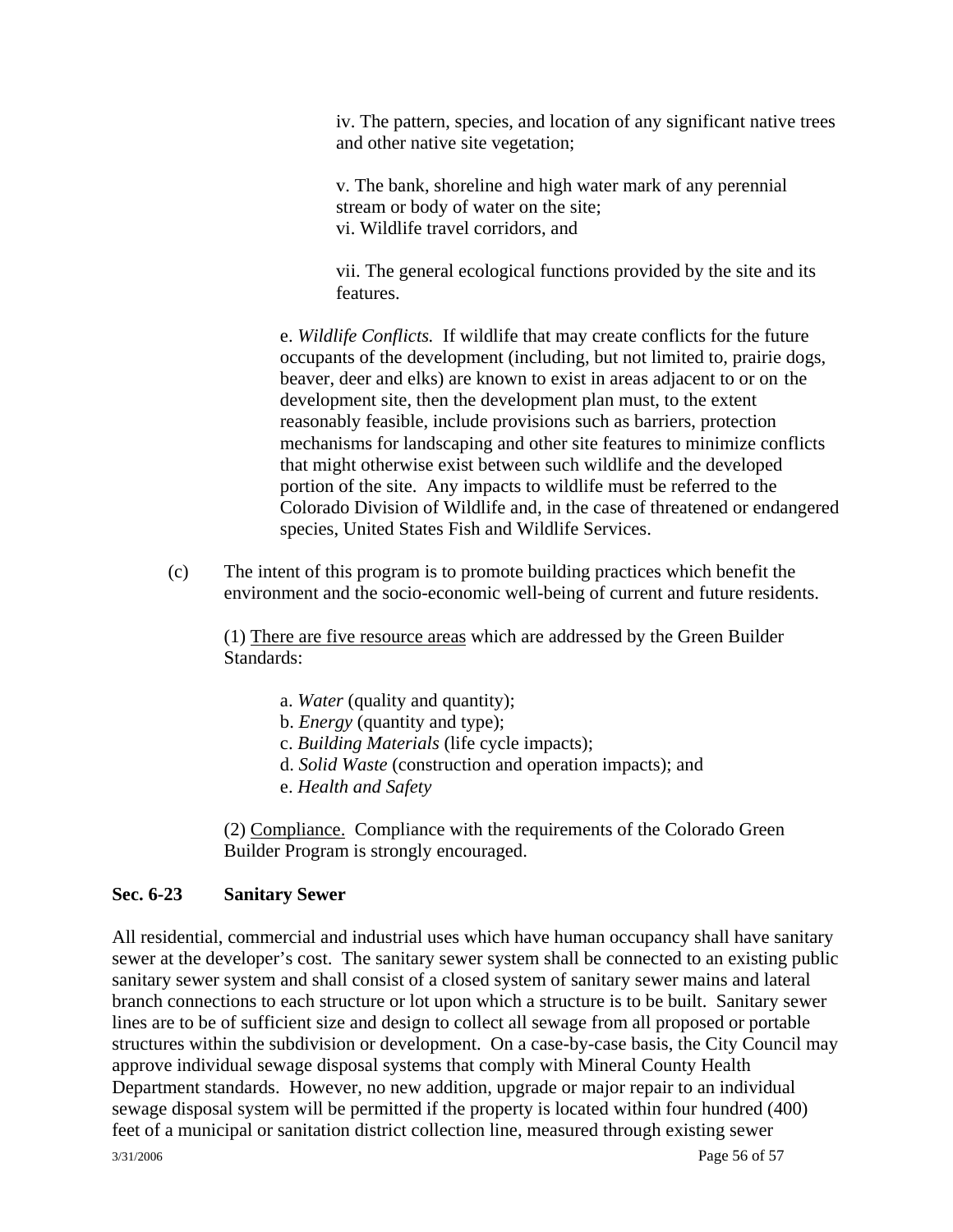easements or utility rights-of-way, except where such connection is not feasible or has been denied by the City or district.

## **Sec. 6-24 Potable Water**

All residential, commercial and industrial uses, which have human occupancy, shall have potable water served by the City or appropriate water district at the developer's cost. The water system shall be of sufficient size and design to supply potable water to each structure or lot upon which a structure is to be built at the developer's cost.

## **Sec. 6-25 Fire Hydrants**

The subdivider shall install fire hydrants at street intersections and at other points as per the requirements of the Mineral County/Creede Fire Protection District. Fire hydrants shall have national standards threads, two and one-half (2½) inch outlets and four and one-half (4½) inch or six (6) inch streamers, built at the developer's cost.

## **Sec. 6-26 Design Vocabulary**

(a) Intent. The following images are intended to provide examples of buildings and landscape features that may contribute to City's special character. The intent of the Design Vocabulary is to illustrate the character and quality of development the City is seeking and to help ensure new development is integrated with "Old Town." The residential architectural styles illustrate traditional Colorado styles.

The Design Vocabulary includes the following elements:

- (1) Residential Architectural Styles.
- (2) Medium Density Residential Architectural Styles.
- (3) Old Town.
- (4) Neighborhood Commercial.
- (5) Commercial/Industrial.
- (6) Streetscape.
- (7) Fences.
- (8) Signage.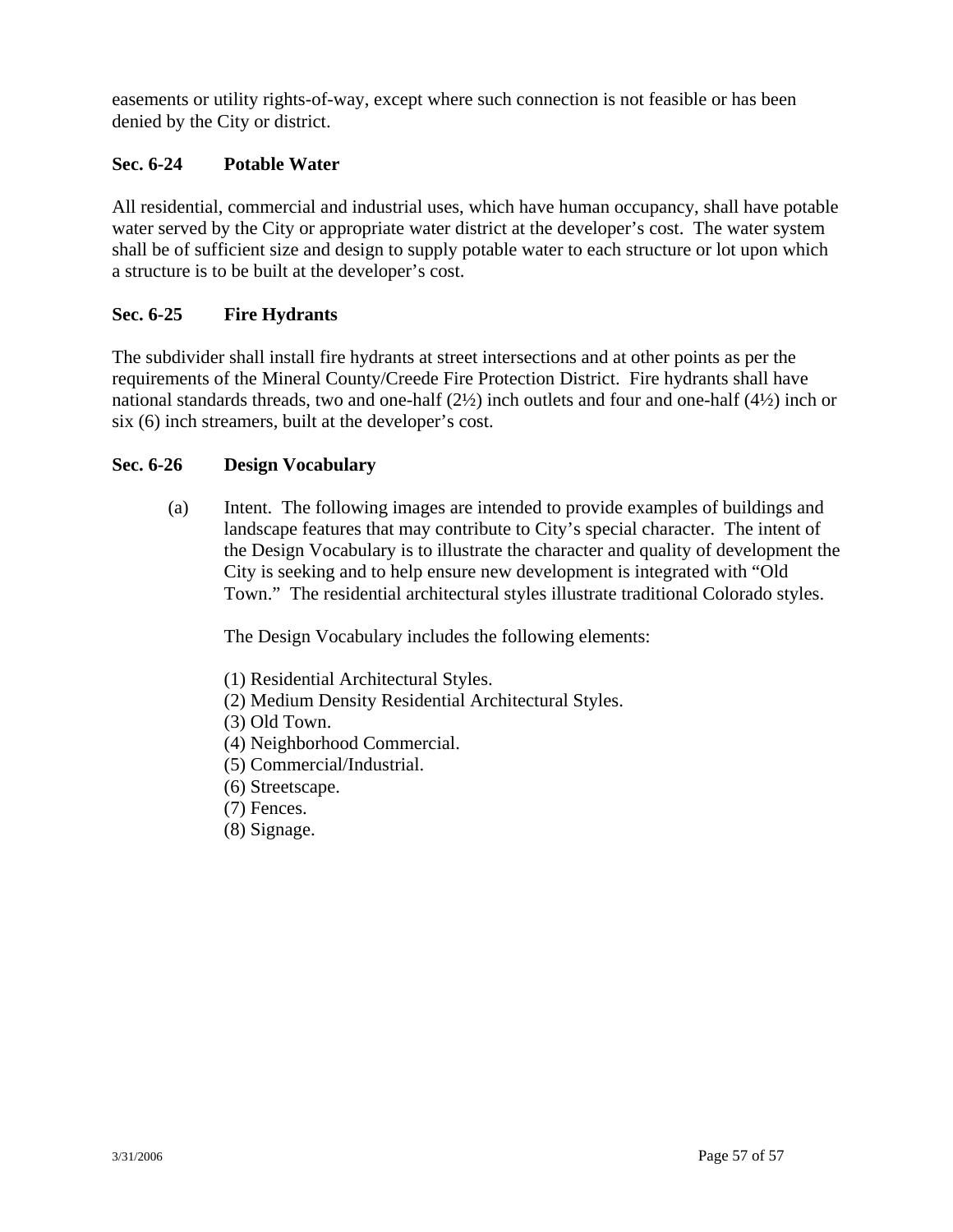| <b>Section</b> | <b>Name</b> | Page |
|----------------|-------------|------|
| $7-1$          |             |      |
| $7 - 2$        |             |      |
| $7 - 3$        |             |      |
| $7-4$          |             |      |
| $7 - 5$        |             |      |
| $7 - 6$        |             |      |
| $7 - 7$        |             |      |
| $7 - 8$        |             |      |
| $7-9$          |             |      |
| $7-10$         |             |      |
| $7 - 11$       |             |      |
| $7 - 12$       |             |      |
| $7 - 13$       |             |      |
| $7 - 14$       |             |      |
| $7 - 15$       |             |      |
| $7 - 16$       |             |      |
| $7 - 17$       |             |      |
| $7 - 18$       |             |      |
| $7-19$         |             |      |
| $7 - 20$       |             |      |
| $7 - 21$       |             |      |
| $7 - 22$       |             |      |
|                |             |      |

# **ARTICLE 7 - RV Parks**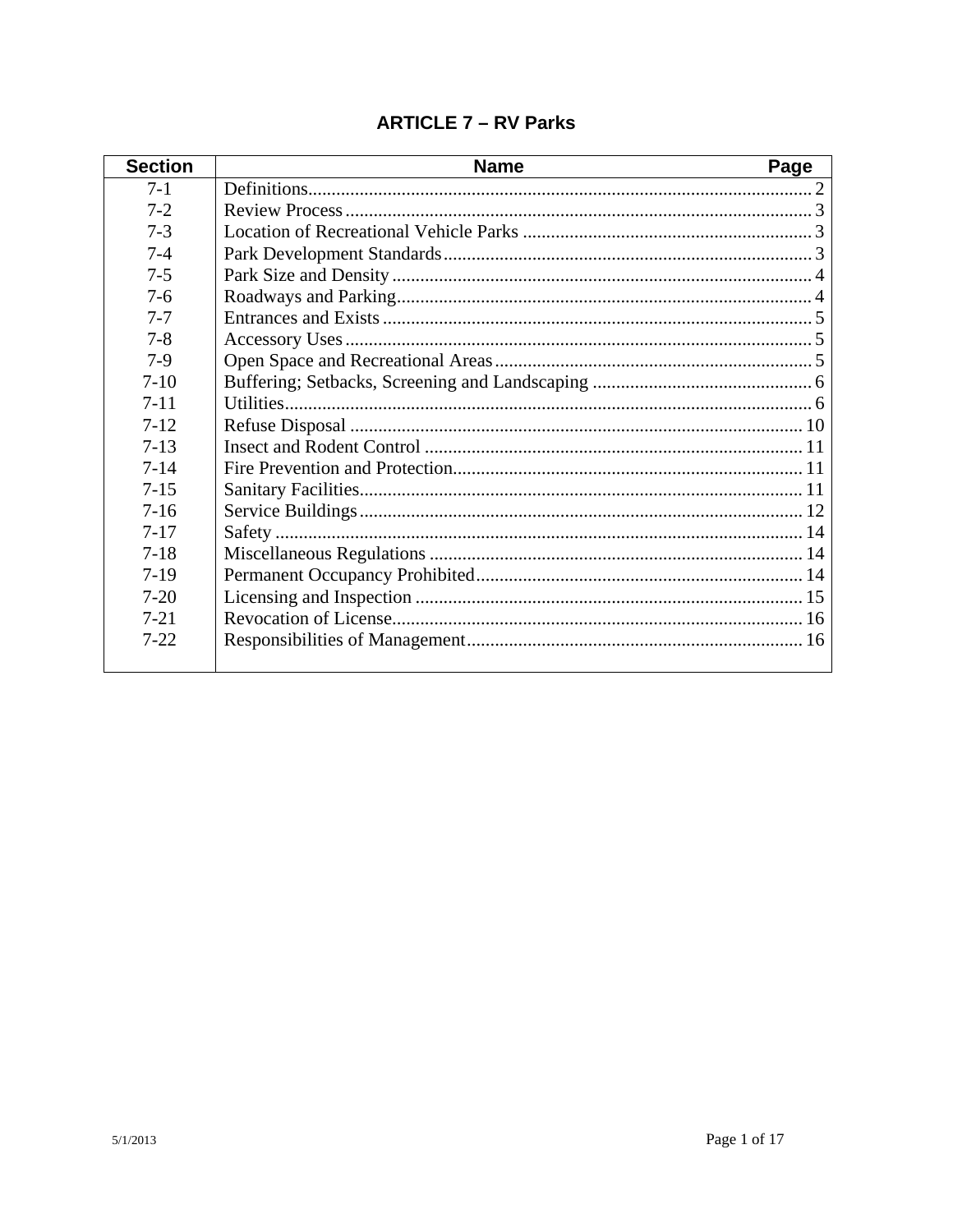## **Article 7 – RV Parks**

#### **Sec. 7-1 Definitions**

As used in this Article, the following words and terms shall have the meaning ascribed to them in this Section:

(a) Recreational vehicle. Recreational vehicle means a vehicular type unit primarily designed as temporary living quarters for recreational, camping or travel use, which either has its own motive power or is mounted or drawn by another vehicle. The following shall be considered a recreational vehicle (RV):

(1) *Camping trailer.* A canvas (or other type of material), folding vehicle of rigid construction, mounted on wheels and designed for travel and recreation.

(2) *Motorized home, motor home and/or recreational bus or van.* A recreational vehicle consisting of a portable, temporary dwelling to be used for travel, recreation and vacation uses, and constructed as an integral part of a selfpropelled vehicle.

(3) *Pickup coach.* A vehicle designed to be mounted on or loaded into a truck chassis for use as a temporary dwelling for travel and recreation.

(4) *Tent.* Protective fabric erected to provide protection from the elements.

(5) *Travel trailer.* A towable vehicle designed as a temporary dwelling for travel and recreation.

(6) *Travel trailer, self contained.* A trailer which can operate independently of connections to sewer, water and electric systems. It contains a water-flushed toilet, lavatory, shower or bath and kitchen sink, all of which are connected to water storage and sewage holding tanks located within the trailer.

- (b) Recreational vehicle park. Recreational vehicle park means a parcel of land specifically developed for locating only recreational vehicles on lots on a shortterm basis.
- (c) Recreational vehicle site. Recreational vehicle site means a plot of ground within a recreational vehicle park intended for the accommodation of either a recreational vehicle, tent or other individual camping unit on a temporary basis.
- (d) Sanitary facilities. Sanitary facilities means toilets, urinals, lavatories, showers, utility sinks and drinking fountains, and the service buildings containing these units.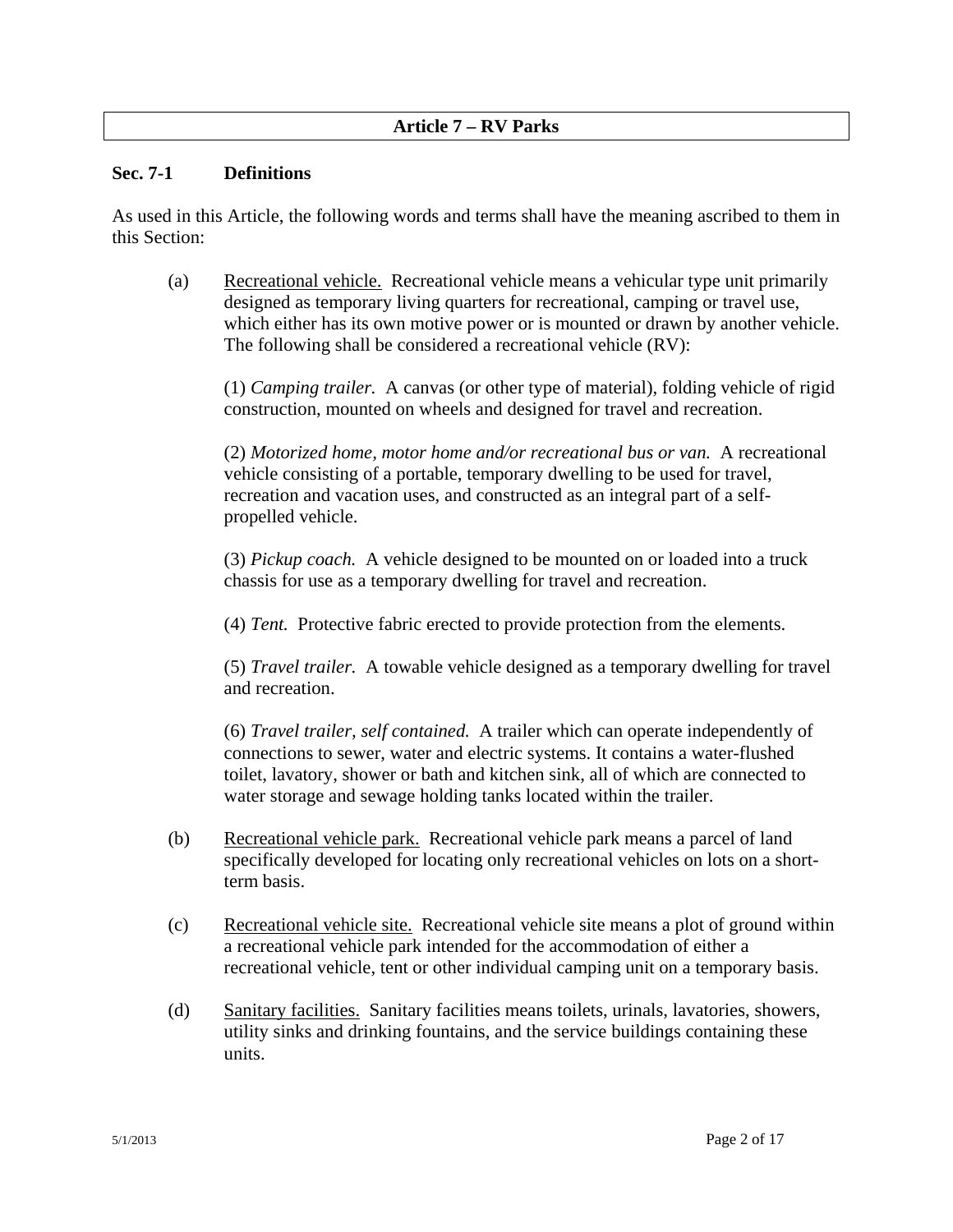- (e) Sanitary waste station.Sanitary waste station means a facility used for removing and disposing of waste from self-contained camping vehicle sewage holding tanks.
- (f) Service building.Service building means a structure housing toilet, lavatory, bath, laundry, service sink and other such sanitary facilities as may be required.

## **Sec. 7-2 Review Process**

- (a) All new recreational vehicle parks or development on any recreational vehicle park, new or pre-existing, must submit all plans and specifications in detail for such development to the Planning Commission and obtain approval after formal public hearing from the City Council. No construction or development shall be commenced until approved by the City Council and a building permit issued.
- (b) Permits for development of recreational vehicle parks shall be granted according to the conditional review process of this Code.
- (c) The Building Inspector and City Engineer shall inspect each new recreational vehicle park or space/site addition or construction on existing parks to determine compliance with the provisions of this Article and all other applicable ordinances, rules, regulations or codes. No occupancy shall be permitted or certificate of occupancy issued until said officials have made such determination in writing. Occupancy of the premises prior to issuance of a certificate of occupancy based on the above determination shall subject the violator to the penalties set forth in this Article. The above-named officials shall have authority to enter upon the premises for the purpose of such inspection at any reasonable time without notice or approval of the owner or manager.

## **Sec. 7-3 Location of Recreational Vehicle Parks**

- (a) Recreational vehicle parks may be located in areas whose principal characteristic or activity is highway service or highway commercial (B2).
- (b) Recreational vehicle parks will not be permitted in any area zoned residential or in floodplain areas.

## **Sec. 7-4 Park Development Standards**

(a) Site Conditions. Conditions of soil, groundwater level, drainage and topography shall not create hazards to the property or the health or safety of the occupants. The site shall not be exposed to objectionable smoke, noise, odors or other adverse influences, and no portion subject to unpredictable flooding, subsidence or erosion shall be used for any purpose which would expose persons or property to hazards.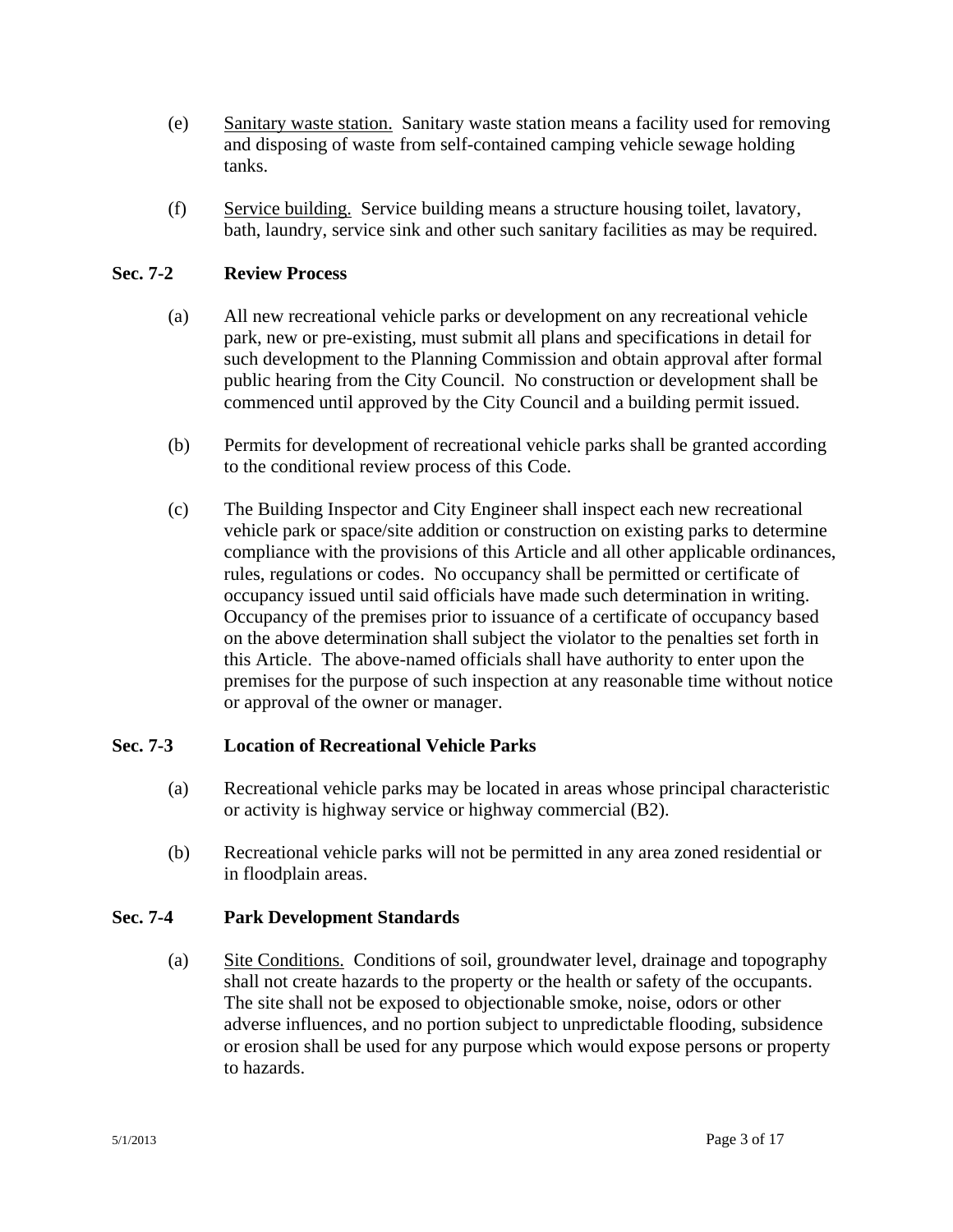- (b) Soil and Groundcover. Exposed ground surfaces in all parts of the recreational vehicle park shall be paved, or covered with stone screening or other solid materials, or protected with a vegetative growth that is capable of preventing soil erosion and of eliminating objectionable dust.
- (c) Drainage Requirements. A drainage plan in accordance with the provisions for a Final Plat of (Article 2 of this Code) shall be developed for the recreational vehicle park.

### **Sec. 7-5 Park Size and Density**

- (a) Park Size. The minimum gross area for a recreational vehicle park is one (1) acres. The maximum gross area allowed is three (3) acres.
- (b) Park Density. The maximum density shall not exceed twelve (12) recreational vehicles per gross acre.
- (c) Minimum Site Size. Each recreational vehicle site shall contain a minimum of one thousand five hundred (1,500) square feet and shall have a minimum width of twenty-five (25) feet.
- (d) Site Pads. Each site shall contain a vehicle parking pad of concrete or asphalt paving. Minimum length of the parking pad shall be thirty-five (35) feet. No part of a recreational vehicle or other unit placed on the lot pad shall be closer than five (5) feet to the edge of the lot.
- (e) Required Separation Between RV Vehicles. Recreation vehicles shall be separated from each other and from other structures by at least ten (10) feet. Any accessory structure such as attached awnings or comports for purposes of this separation requirement shall be considered to be part of the recreational vehicle.
- (f) Site Identification. Each site for the parking of the recreational vehicle shall be identified by numbers, a minimum of three (3) inches in height, posted in a conspicuous place at the front of the site.

### **Sec. 7-6 Roadways and Parking**

- (a) Interior Roads. All interior two-way roads shall be twenty-eight (28) feet minimum width and all interior one-way roads shall be twenty (20) feet minimum width. All roads shall be paved with asphalt and crowned to facilitate drainage. Roadways shall be designed for the safe and convenient movement of vehicles.
- (b) Parking Requirements. At least one and one-half (1½) off-road parking spaces shall be provided in the park per recreation vehicle site. At least one (1) off-road parking space shall be provided at each site. No on street parking will be permitted.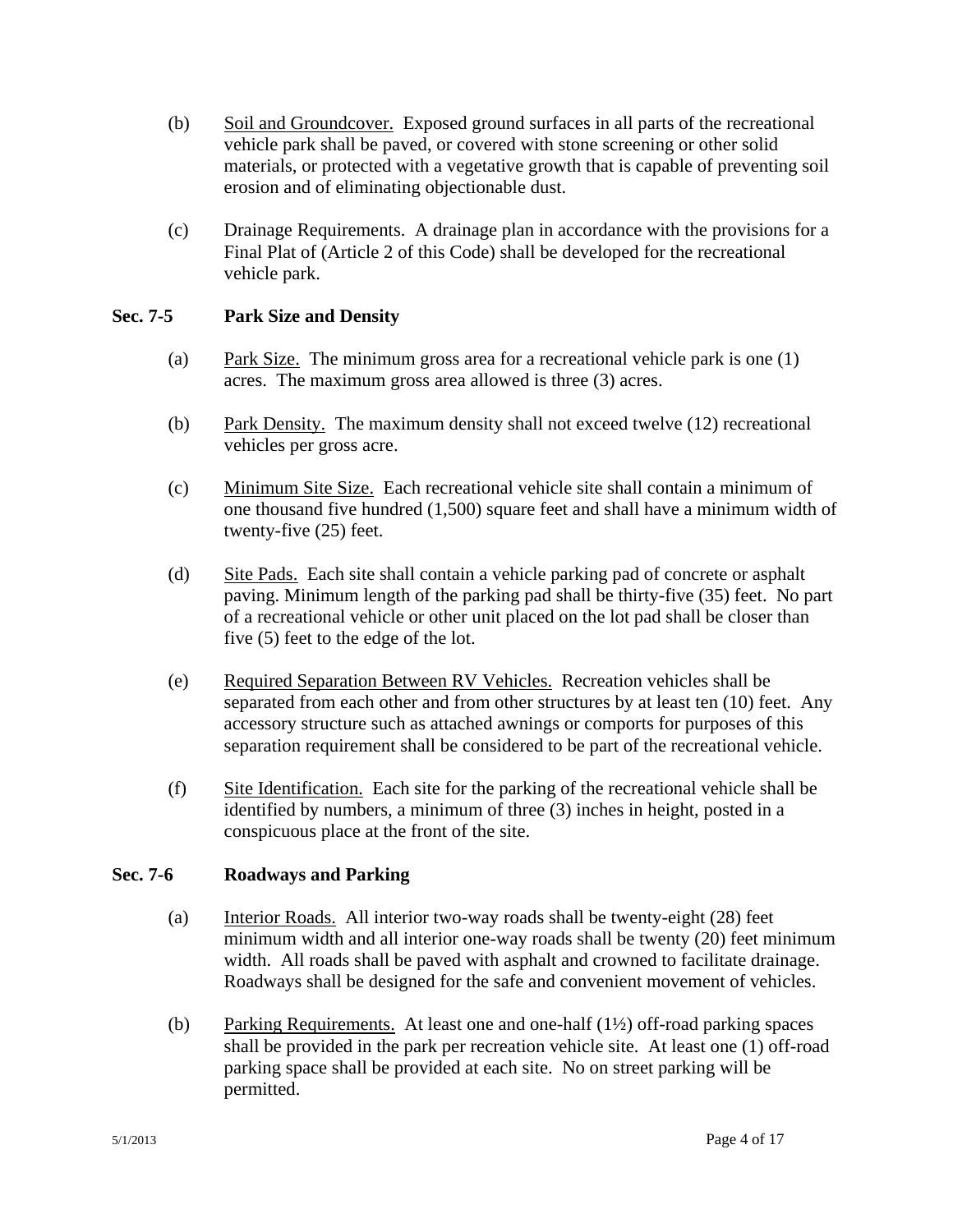## **Sec. 7-7 Entrances and Exits**

- (a) Locations and Access. No entrance or exit from a recreational vehicle park shall be permitted through a residential district nor require movement of traffic from the park through a residential district.
- (b) Design of Access to Park.

(1) Entrances and exits to recreational vehicle parks shall be designed for the safe and convenient movement of traffic into and out of the park and to minimize marginal friction with free movement of traffic on adjacent streets.

(2) Each recreational vehicle park shall have a separate entrance and exit roadway, each of which shall not be less than twenty-eight (28) feet wide from flow line to flow line, shall be hard surfaced with asphalt or concrete and shall connect to a dedicated public right-of-way not less than forty (40) feet in width.

- (c) Access onto State Highways. Access onto state-controlled highways or roads will require a permit from the State Department of Transportation. The design of the access will be according to Department of Transportation requirements.
- (d) Distance from Intersection. Entrance driveways shall be located not closer than one hundred fifty (150) feet from the intersection of public streets.

## **Sec. 7-8 Accessory Uses**

Management headquarters, recreational facilities, toilets, dumping stations, showers, coinoperated laundry facilities and other uses and structures customarily incidental to operation of a recreational vehicle park and campground are permitted as accessory uses to the park.

## **Sec. 7-9 Open Space and Recreational Areas**

- (a) A general area or areas amounting to not less than ten (10) percent of the gross area of the recreational vehicle park, excluding any area dedicated as public rightof-way, shall be provided for recreation and open space use.
- (b) Such areas shall not include any area designated as a recreational vehicle space, storage area, required yard, service building or sanitary facility or waste station area.
- (c) Recreational facilities shall be included in the ten (10) percent requirement for open space.
- (d) A reasonably sized pet exercising area will be provided. City leash laws are to be enforced.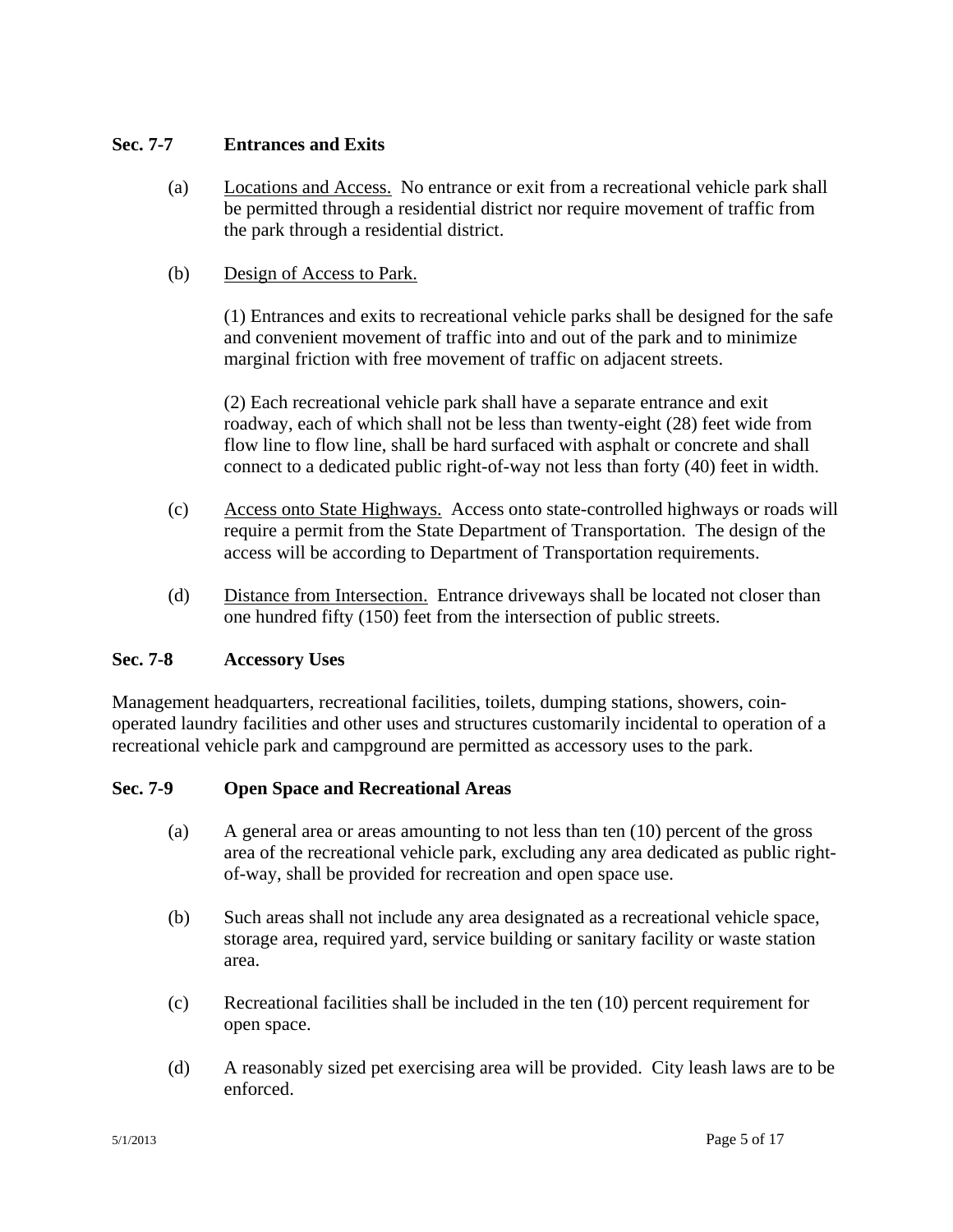# **Sec. 7-10 Buffering; Setbacks, Screening and Landscaping**

(a) Yards and Setbacks. Each recreational vehicle park shall set aside along the perimeter of the park the following areas which shall be landscaped and used for no other purpose:

(1) Minimum front setback – twenty-five (25) feet except when the recreational vehicle park fronts on a state highway; then the minimum shall be fifty (50) feet.

(2) Minimum side setback – when abutting residential districts, the side setback shall be fifty (50) feet; when abutting a dedicated public right-of-way, the side setback shall be twenty-five (25) feet on the side street; when abutting any other zone district, the side setback shall be fifteen (15) feet along the interior lot line.

(3) Minimum rear setback – if the rear yard abuts a dedicated public right-ofway, the minimum shall be twenty-five (25) feet. If the rear yard abuts any other zoning district, the setback shall be fifteen (15) feet.

| <b>Summary of Yard Setbacks</b> |                         |                |                         |               |  |  |  |
|---------------------------------|-------------------------|----------------|-------------------------|---------------|--|--|--|
| If yard abuts a:                | Residential<br>District | Other District | Public Right-of-<br>Way | State Highway |  |  |  |
| Front yard                      | Not allowed             | Not allowed    | 25'                     | 50'           |  |  |  |
| Side yard                       | 50'                     | 15'            | 25'                     | 50'           |  |  |  |
| Rear yard                       | 50'                     |                | 25'                     | 50            |  |  |  |

- (b) Landscaping. A landscaping plan illustrating the placement and type of trees and shrubs must be submitted as part of the park development plan. The design of the landscaping must mitigate the visual impact of the recreational vehicle park on the surrounding area.
- (c) Boundary Fencing. Except for the front boundary, each recreational vehicle park shall be enclosed by a solid fence of wood or wall of brick or stone not less than six (6) feet in height.

### **Sec. 7-11 Utilities**

(a) All Utilities Underground. All public utilities within the recreational vehicle park shall be underground.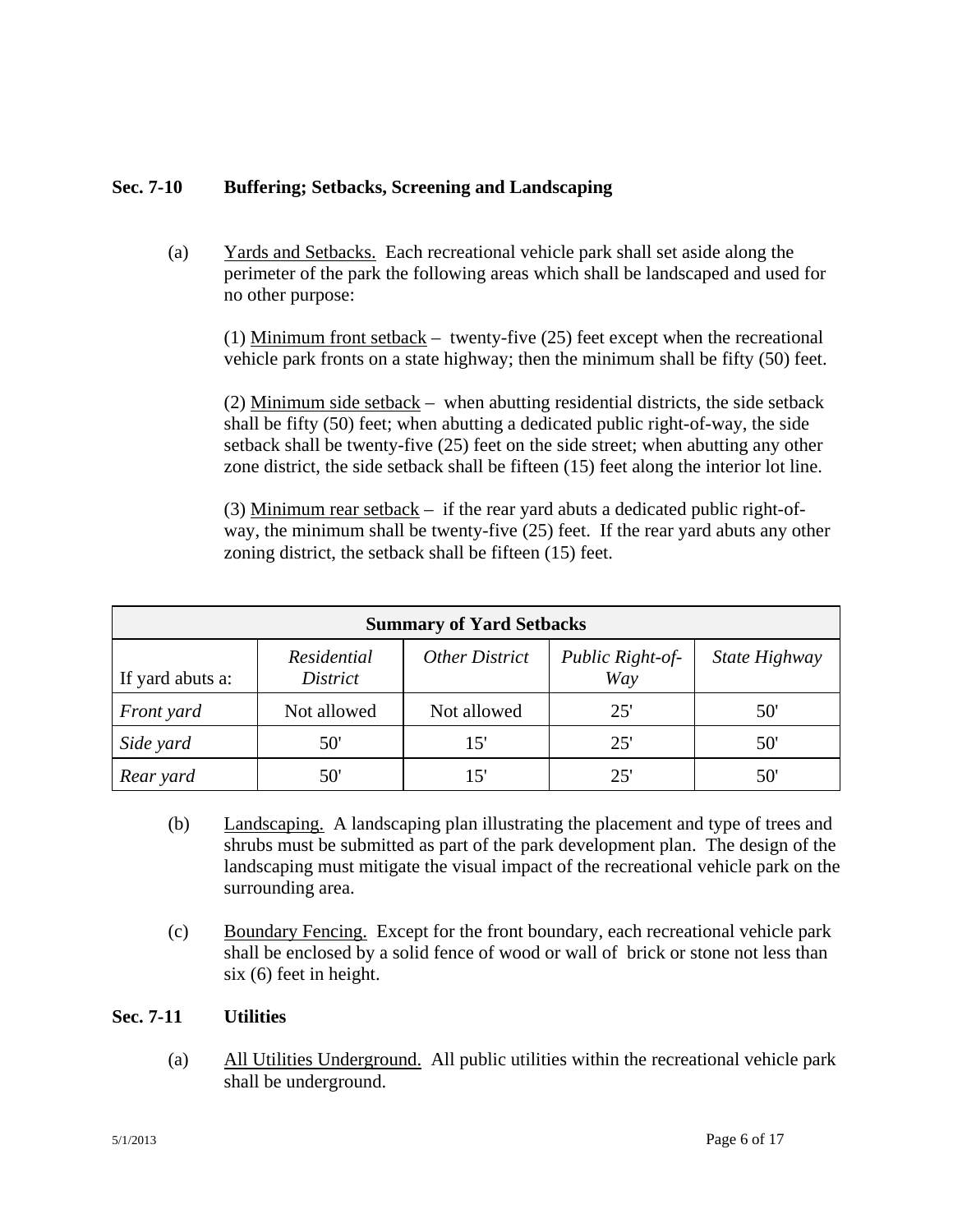(b) Water Supply. The water supply for the recreational vehicle park shall be provided by a delivery system that is owned and operated by the City of Creede. The water system shall be connected by pipes to all service buildings and all recreational vehicle spaces. The water distribution system within the park shall meet the following minimum standards:

(1) The water distribution system shall be designed, constructed and maintained in compliance with State Department of Health regulations and recommendations to provide a safe, potable and adequate supply of water.

(2) The distribution system shall not be connected to any no potable water supply nor be subject to any backflow.

(3) The distribution system shall deliver water at a minimum pressure of at least twenty (20) pounds per square inch and a minimum flow of at least one (1) gallon per minute at all outlets.

(4) The distribution system shall be capable of delivering a minimum volume of one hundred (100) gallons per day per recreational vehicle site.

(5) Water service lines, riser pipes and valves shall be installed and protected from damage by freezing, ground movement, vehicles or other damage sources.

(6) The riser pipe at each recreational vehicle site shall be at least three-quarters (3/4) inch in diameter and shall extend at least four (4) inches vertically above the ground elevation. It shall be equipped with a three-quarters (3/4) inch valve outlet with a threaded male spigot for attaching a standard garden hose.

(7) Tent camping sites shall be provided with common use water faucets located no more than one hundred fifty (150) feet from any campsite where appropriate and approved by the City Council.

(8) Drinking fountains, if provided, shall be approved angle jet type with adequate water pressure.

(9) Spillage, overflow, drainage or wastewater from faucets and drinking fountains shall be discharged to approved drains to prevent impoundment of water, creation of mud holes or other nuisance conditions.

(10) A water station for filling camping vehicle water storage tanks shall be provided in each park. These shall be located not less than fifty (50) feet from a sanitary station. The station shall be posted with signs of durable material, not less than two (2) square feet, which state: POTABLE WATER – DO NOT USE TO FLUSH VEHICLE WASTE TANKS. Such water stations shall consist of at least a three-quarter (¾) inch pipe and valve outlet and shall be protected against the hazards of backflow and back siphonage by an approved vacuum breaker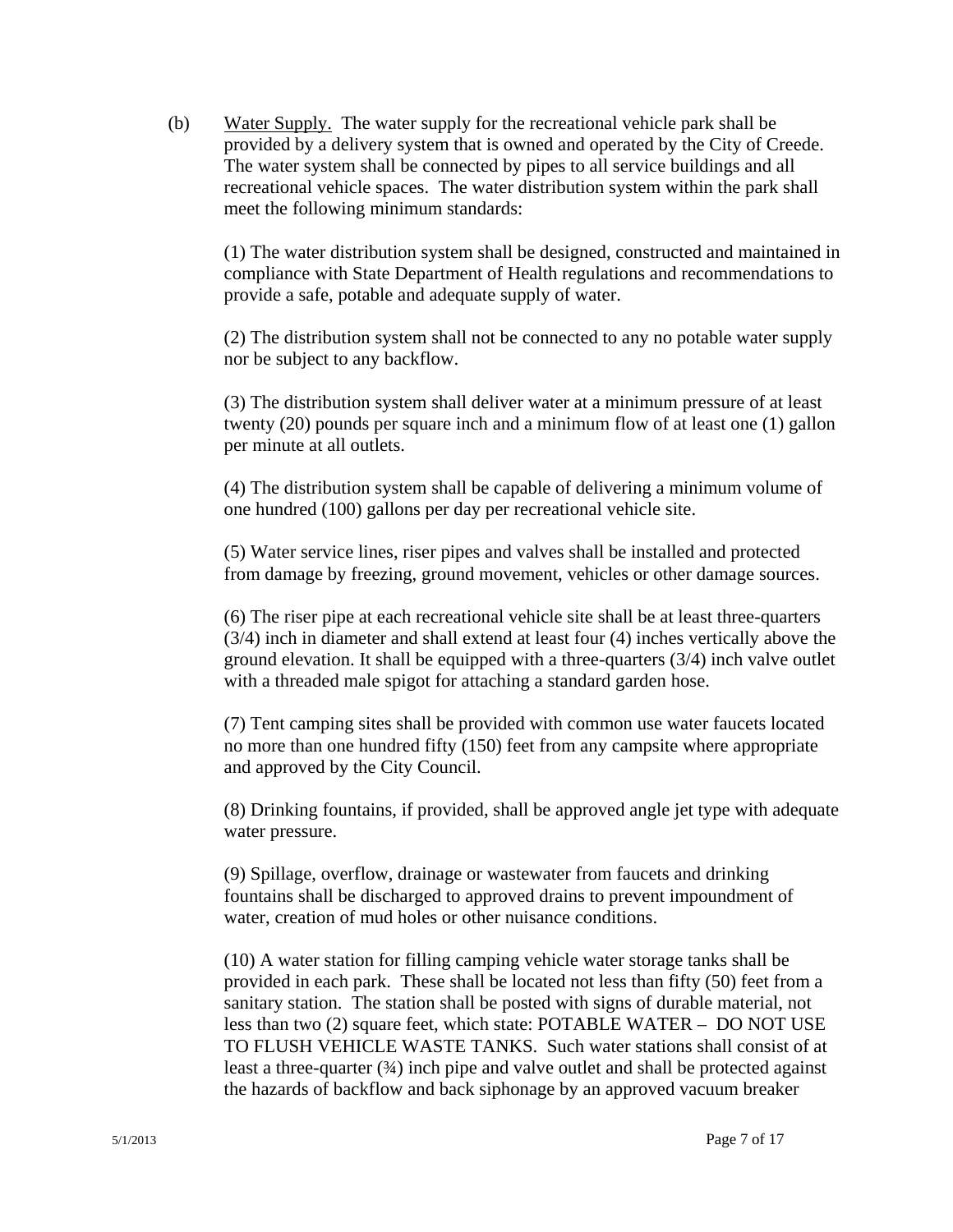located downstream from the shutoff valve. The fill hose shall be suspended so that no part of the hose and its appurtenances will come into contact with the ground. A sign shall be posted at the entrance of the park indicating the provision of a sanitary station and water station.

(c) Sewage Disposal. Facilities shall be provided and properly maintained for the collection and disposal or treatment and disposal of sewage.

(1) Where a public sewer system is available, all plumbing fixtures, building sewers and campground sewers shall be connected thereto. If a public sewer system is not available, a private sewage collection and disposal facility meeting requirements of the State Water Quality Control Commission, the State Department of Health and other applicable local government sewage disposal requirements shall be installed and all building sewers and campground sewers connected thereto.

(2) Solid and liquid wastes shall not be discharged or otherwise disposed of on the surface of the ground or into any well, cave, open ditch, stream, lake or reservoir.

#### (d) Sewage Collection.

(1) Sewage collection lines shall be laid in trenches of sufficient depth to be free of breakage from traffic, ground movement, agricultural activity or other sources of damage, and shall be separated from the water supply system by a horizontal distance of ten (10) feet and a vertical elevation of two (2) feet below water lines at crossing points unless pressure sewers are used.

(2) The sewer lines shall be constructed of approved materials with adequate vents, watertight joints and sufficient cleanouts. All sewer lines shall have a minimum diameter of six (6) inches, except that a sewer lateral which serves no more than twenty-five (25) individual sewer connections for individual camping vehicle lots or no more than five (5) toilet connections may be four (4) inches in diameter.

(3) Sewers shall be installed at a grade of at least one-eighth (1/8) inch per foot to ensure a velocity of two (2) feet per second when flowing full. Horizontal drainage lines connecting with other horizontal drainage lines shall enter through forty-five degree "y" branches or other combinations of equivalent sweep.

(4) Cleanouts or manholes shall be provided at the upper end of each main sewer line, at intersections of two (2) or more sewer lines, changes in grade or alignment of more than forty-five degrees, and at intervals of not more than four hundred (400) feet.

(5) Individual sewer connections shall meet the following requirements: A four (4) inch inside diameter sewer lateral and riser pipe with the surrounding ground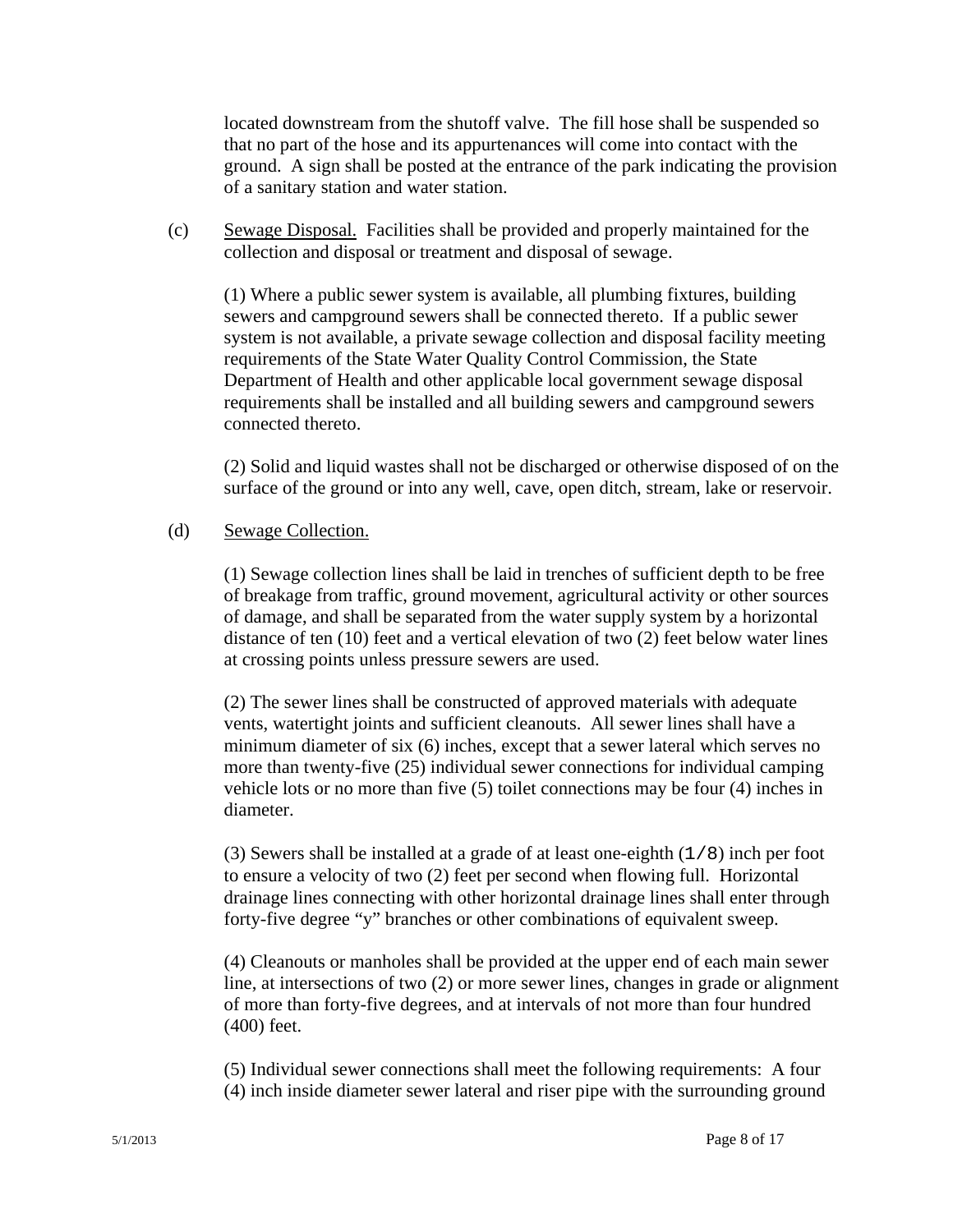graded to drain from the rim of the riser pipe. The sewer lateral shall be properly trapped and vented if camping vehicles without individually trapped and vented plumbing fixtures are accommodated.

(6) Dependent camping vehicles with a drain hose less than three (3) inches in diameter shall be connected with reducers and a screw or clamp-type fittings.

(7) Drain outlets from independent camping vehicles shall be capped or connected with a durable, readily cleanable, nonabsorbent, corrosion-resistant, drain hose having an inside diameter of not less than three (3) inches. The sewer service connection shall be installed and maintained with a grade not less then onequarter  $(\frac{1}{4})$  inch per foot.

(8) When the campsite is not occupied, the sewer riser pipe shall be adequately covered.

(9) A flushing sink or other means of disposal shall be provided for disposal of liquid wastes from dependent camping vehicles, unless a sanitary waste station is provided and is conveniently located. The flushing sink shall be easily accessible and located at a distance of not more than three hundred (300) feet from any campsite. The sinks shall not be located in a room containing toilet, lavatory or bathing facilities, and toilets shall not be used for disposal of liquid wastes. Common-use faucets or hydrants and lavatories in service buildings shall not be used for cleaning fish and food, and for washing dishes, utensils, clothing or other articles of household use.

(10) A sanitary waste station shall be provided for each one hundred (100) campsites or part thereof not equipped with individual sewer connections. Unless other approved means are used, the sanitary station shall be designed and constructed to include the following:

a. Easy ingress and egress from a service road for camping vehicles and located not less than fifty (50) feet from a campsite.

b. Connection to the sewer system by a trapped four (4) inch sewer riser pipe and vented not more than ten (10) feet downstream from the trap by a four (4) inch vent, adequately supported and extending at least eight (8) feet above the ground surface.

c. The sewage inlet surrounded by a curbed concrete apron or trough of at least three (3) by three (3) feet, sloped to the inlet, and provided with a suitable hinged cover milled to fit tight.

d. A means for flushing the immediate area and a camping vehicle holding tank shall be provided at each sanitary waste station. It shall consist of a properly supported water riser pipe, terminating two (2) feet above the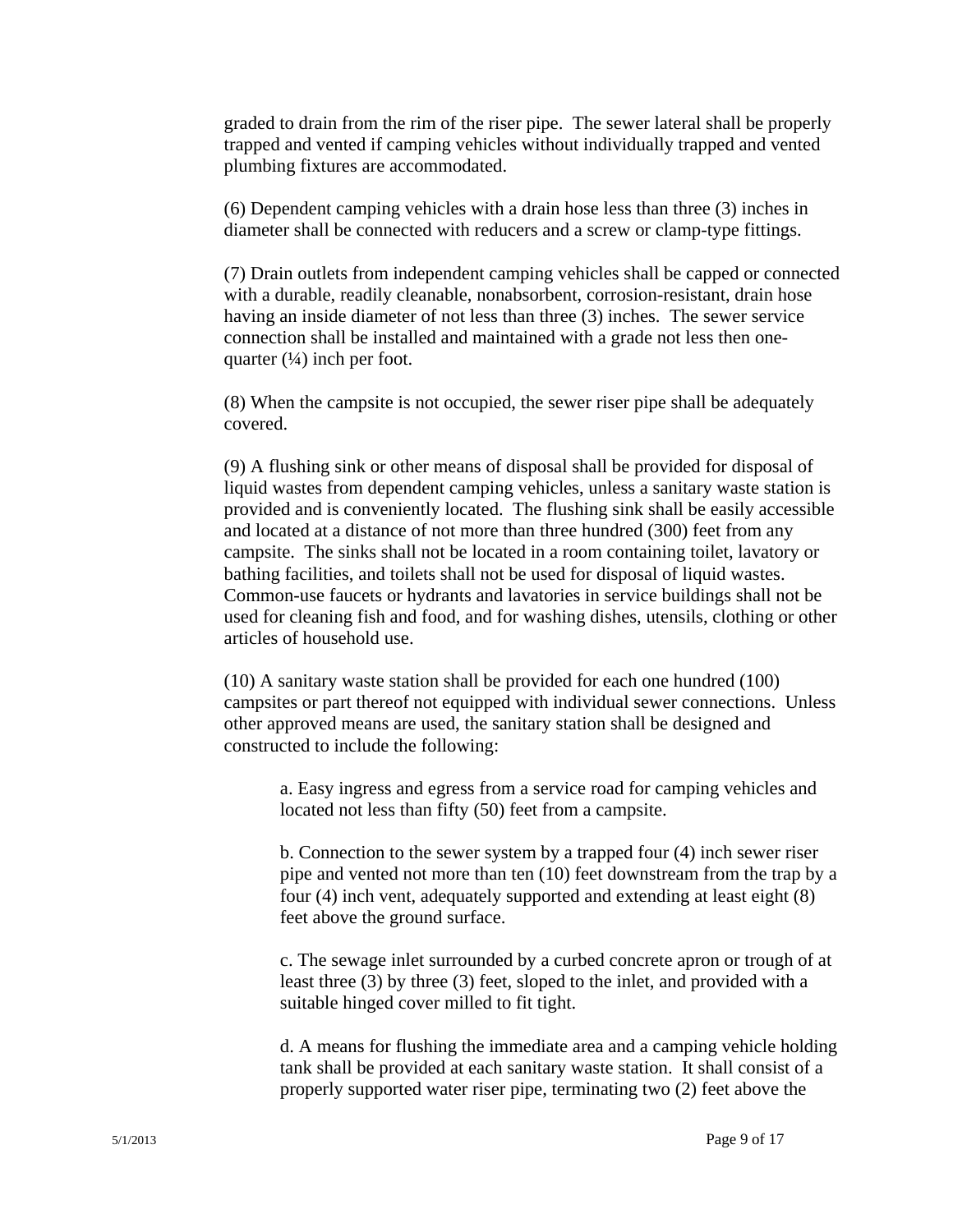ground with a three-fourth (3/4) inch valve outlet which shall be protected against back siphonage and backflow by an approved vacuum breaker installation located downstream from the shutoff valve.

e. A sign, constructed of durable material and not less than two (2) feet square, posted adjacent to the water flushing outlet and inscribed with the warning: UNSAFE WATER FACILITY.

(11)The plumbing shall be installed according to the most recent edition of the Uniform Plumbing Code as adopted by the City.

### (e) Electricity and Natural Gas.

(1) An electric outlet approved by an electric utility shall be provided for each recreational vehicle space. The installation shall comply with all state and local electrical codes. Such electrical outlets shall be weatherproof.

(2) Street and yard lights shall be provided in such number and intensity as to ensure safe movement of vehicles and pedestrians at night. A light directed to the ground shall be located at each outside entrance of the service buildings, which shall be kept lighted during hours of darkness.

(3) Where natural gas or propane is provided, the installation will comply with all applicable State and local building code regulations.

(f) Utility Plans. Plans for water, sewer, electricity and natural gas or propane along with letters of approval from the appropriate utility provider must be submitted to the City for approval.

#### **Sec. 7-12 Refuse Disposal**

- (a) The storage, collection and disposal of refuse shall be performed so as to minimize accidents, fire hazards, air pollution, odors, insects, rodents, bears or other nuisance conditions.
- (b) Durable, watertight, easily cleanable refuse containers, sufficient to contain all the refuse, shall be provided at each service building and sanitary waste station, or at a central storage area readily accessible and located not more than three hundred (300) feet from any campsite. Refuse containers shall be provided at the rate of eight (8) cubic feet (60 gallons) for each five (5) campsites. Individual trash cans at each recreational vehicle site may be provided. All containers for refuse shall be covered with close fitting, fly tight covers.
- (c) Refuse shall be collected and removed from the premises as often as necessary, but not less than once weekly, and disposed of at a lawful disposal site.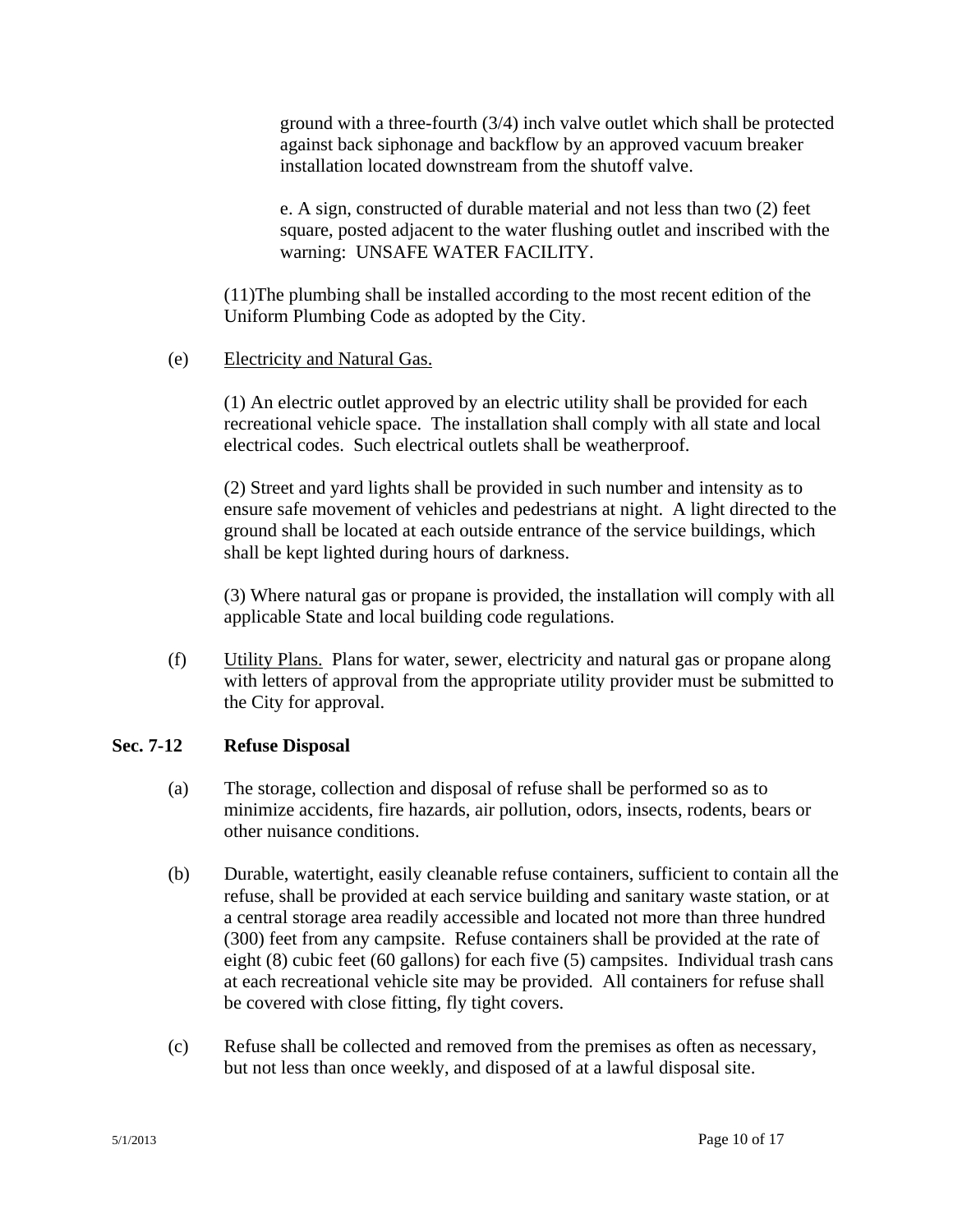- (d) No burning of refuse will be permitted at the recreational vehicle park.
- (e) Bear proof trash containers are required.

# **Sec. 7-13 Insect and Rodent Control**

Insects and domestic rodents (rats & mice) shall be controlled by elimination of breeding and harborage sources, proper sanitary practices, extermination, and vermin proofing of buildings and other approved control methods.

# **Sec. 7-14 Fire Prevention and Protection**

- (a) All recreational vehicle parks shall comply with the current Fire Code of the City
- (b) Hand fire extinguishers of a type approved by the Mineral County/Creede Fire Protection District shall be maintained in effective working order and located in convenient places in the ratio of one (1) to eight (8) recreational vehicle spaces. The location of fire extinguishers must be approved by the Fire Chief of the Mineral County/Creede Fire Protection District.
- (c) No outdoor fires will be allowed except in grills, ovens, stoves or park-provided fire boxes. Park-provided boxes must be approved by the Mineral County/Creede Fire Protection District. No open fires are allowed.
- (d) Fire plugs shall be located so that every site within the park can be reached with three hundred (300) feet of hose.
- **Sec. 7-15 Sanitary Facilities**(a) Sanitary facilities shall be provided and installed in accordance with the latest edition of the Uniform Plumbing Code adopted by the City.

| Campsites   | Toilets |                | Urinals | Lavatories |              | <b>Showers</b> |                  |
|-------------|---------|----------------|---------|------------|--------------|----------------|------------------|
|             | M       | F              | M       | M          | $\mathbf{F}$ | M              | $\boldsymbol{F}$ |
| 15          |         | $\overline{2}$ |         |            |              |                |                  |
| $16 - 30$   |         | 2              |         | 2          | 2            |                |                  |
| $31 - 45$   | 2       | 3              |         | 3          | 3            |                |                  |
| $46 - 60$   | 2       | 3              | 2       | 3          | 3            | $\overline{2}$ | 2                |
| $61 - 80$   | 3       | 4              | 2       | 4          | 4            | 2              | 2                |
| $81 - 100$  | 3       | $\overline{A}$ | 2       | 4          |              | 3              | 3                |
| $101 - 120$ |         |                | 3       |            |              |                |                  |

(b) Required toilet, lavatory and bathing facilities shall be provided in the following minimum numbers:

M is Male F is Female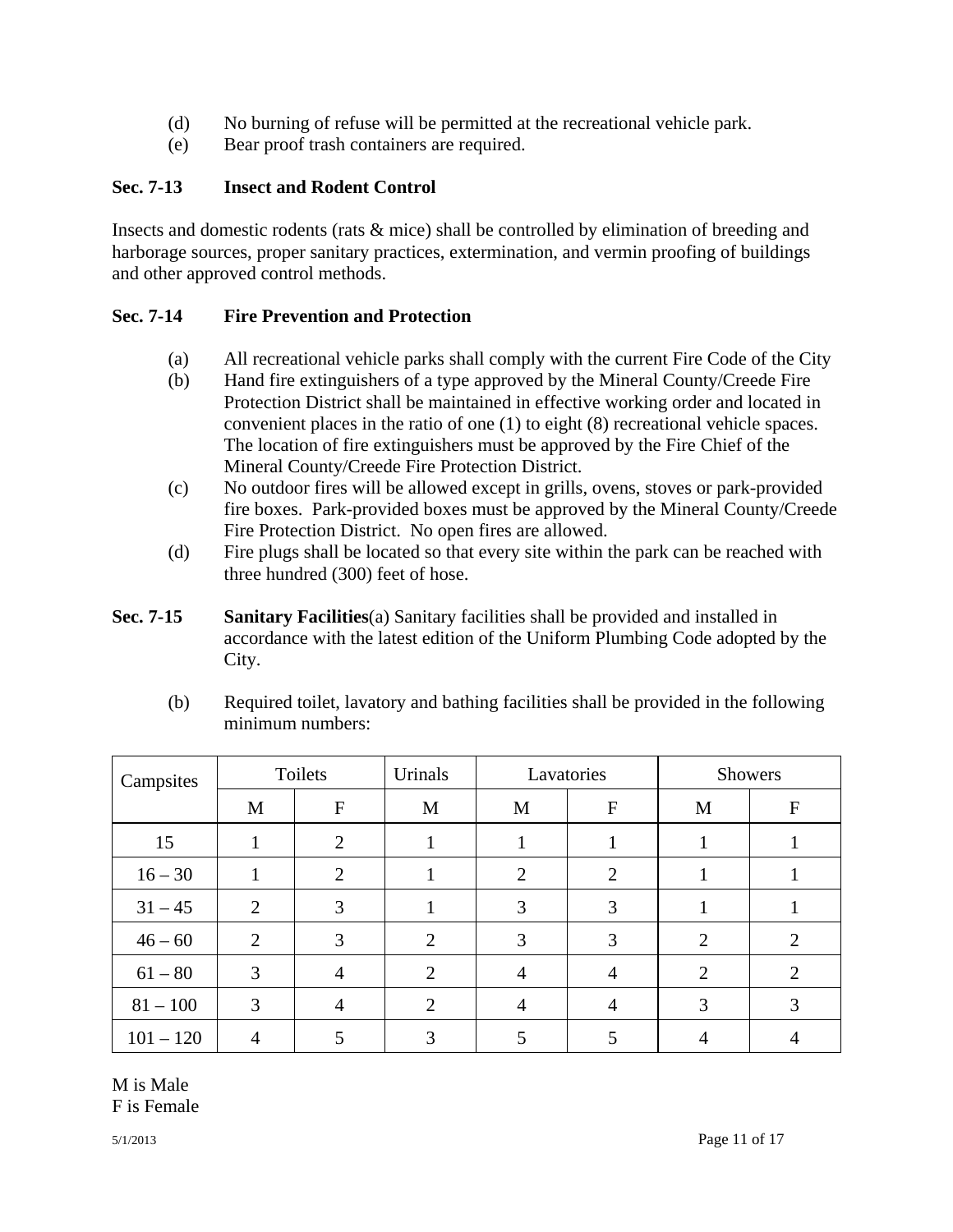- (c) At least one (1) toilet and shower facility shall be provided to accommodate handicapped persons.
- (d) No portable toilets will be allowed in recreational vehicle parks.

# **Sec. 7-16 Service Buildings**

- (a) Service buildings shall be constructed of easily cleanable, nonabsorbent materials, maintained in good repair and in a clean and sanitary condition. They shall be conveniently located at a distance of not less than ten (10) or more than four hundred (400) feet from any dependent camping vehicle lot or persons served in a recreational area.
- (b) Separate rooms containing required plumbing fixtures shall be provided for each sex and clearly marked "men" and "women." If located in the same building, they shall be separated by a solid, sound-resistant wall extending from floor to ceiling. The entrances shall be so designed so that the plumbing fixtures are not visible from the outside. A landing shall be provided beyond each exterior door opening and shall have a width and length not less than the door opening.
- (c) The floors of service buildings shall have a smooth, impermeable and easily cleaned surface, sloped to drain. Floor drains, properly trapped, shall be provided in all shower baths and shower rooms to remove wastewater and to facilitate cleaning. The walls and ceilings of such buildings shall be finished, and the walls shall have a smooth, nonabsorbent, easily cleanable surface extending to a height of four (4) feet in toilet rooms and six (6) feet in shower rooms.
- (d) Every service building shall have a minimum ceiling height of seven and one-half  $(7 \frac{1}{2})$  feet. In rooms with sloping ceilings, the required ceiling height shall be provided in at least fifty (50) percent of the room, and no portion of any room having a ceiling height of less than six (6) feet shall be considered as contributing to the minimum required areas.
- (e) Every service building shall have at least one (1) window with direct and unobstructed opening to the outside for natural light and ventilation, unless other approved means of light and ventilation to the outside air are provided.
- (f) When necessary for exclusion of flies, mosquitoes and other insects, all exterior openings of service buildings shall be protected with fly screening of not less than sixteen (16) mesh per square inch, unless other approved protective devices are provided.
- (g) Every service building shall be provided with at least one (1) ceiling-type light fixture, at least one (1) separate double convenience (GFCI) outlet adjacent to the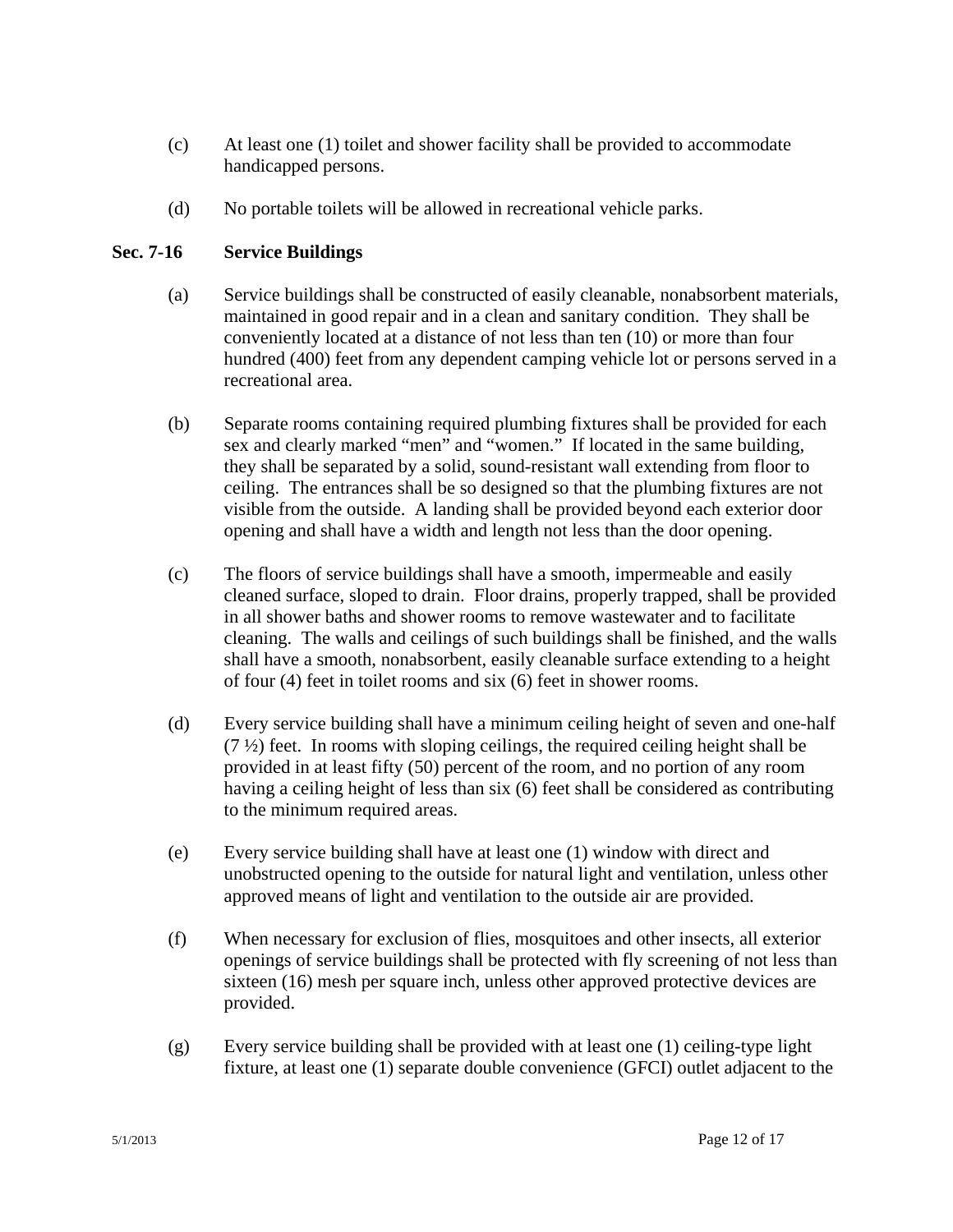lavatories, and a light fixture at the outside entrance of the service building. All lights shall have wall switches; no pull cords shall be allowed.

- (h) Illumination levels of at least thirty (30) foot-candles shall be maintained at lavatory mirrors and laundry room work areas, and at least five (5) foot-candles shall be maintained for general seeing tasks and at the service building entrance area.
- (i) Service buildings shall be provided with approved heating facilities which are properly installed, maintained in a safe working condition and capable of maintaining a room temperature of sixty-eight degrees Fahrenheit (68F).
- (j) Toilets and showers shall be separately installed to be individually accessible and to permit simultaneous use.
- (k) Each toilet shall be individually partitioned with a door to ensure privacy. The compartment shall be at least thirty (30) inches in width with at least twenty-four (24) inches of clear space in front of a toilet. The dividing partitions shall be at least five (5) feet in height with not less than six (6) inches nor more than twelve (12) inches separating the partition bottom and the floor. Toilets shall be provided with open-front seats.
- (l) Each shower shall be individually partitioned with a curtain, screen or door to afford privacy. Shower stalls shall not be less than thirty (30) inches by thirty (30) inches in area and shall be constructed to prevent water flow into the dressing room space. Shower floors shall be skid resistant or provided with disposable or with nonslip impervious mats. Wooden racks (dust boards) over shower floors are prohibited. Where impervious mats are used, they must be cleaned, dried and kept off the shower floor when not in use.
- (m) Dressing room space, screened from view and at least 30 sq. foot floor area, shall be provided adjacent to bathing facilities and shall be equipped with a bench and clothes hook.
- (n) Hot and cold water under pressure shall be supplied to all required plumbing fixtures, except that cold water only shall be supplied to toilets. Tempered water may be delivered to showers and sinks to conserve heated water and heating equipment. The system shall be designed to prevent discharge of water in excess of one hundred twenty degrees Fahrenheit (120F) at shower heads.
- (o) Hot water heating facilities shall have the capacity to provide a minimum of three (3) gallons of hot water (one hundred degrees Fahrenheit [100F] rise) per hour per each campsite during times of peak demands.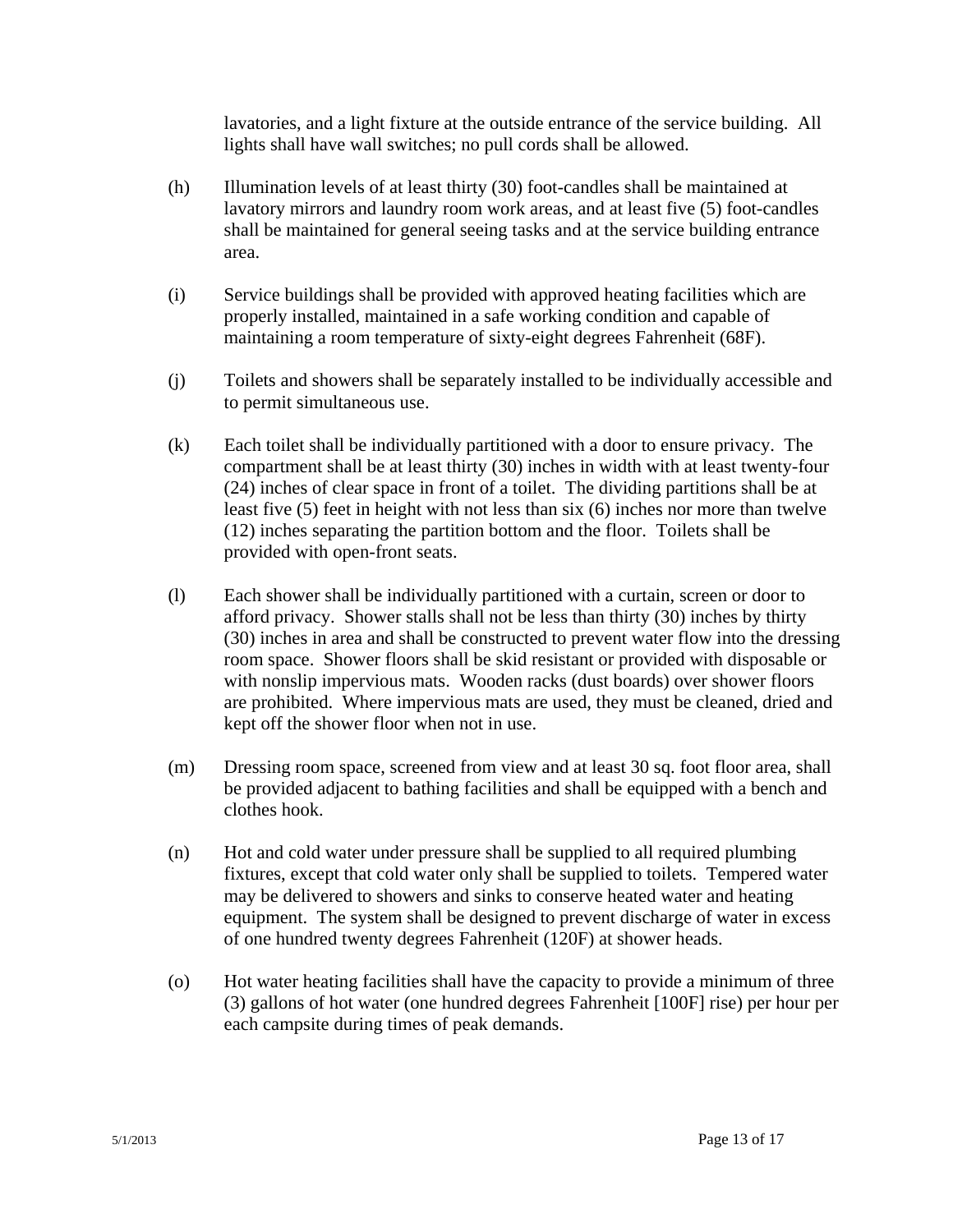- (p) Required plumbing fixtures shall be maintained in good working order and in clean and sanitary condition. Every service room containing sanitary fixtures shall be provided with a wastebasket.
- (q) Toilets shall be provided with a toilet paper holder or dispenser and a supply of toilet paper and a covered receptacle, and lavatory areas shall be provided with clothes hooks, shelves and trash receptacles.
- (r) Service building construction shall conform to applicable provisions of the International Building Code and existing local building codes, regarding "*Specifications for making buildings and facilities accessible to and useable by physically handicapped*."

# **Sec. 7-17 Safety**

- (a) All electrical wiring, equipment and appurtenances shall be installed and maintained in accordance with provisions of the National Electrical Code currently adopted by the City.
- (b) Liquid petroleum gas, fuel oil, gasoline and other flammable liquids shall be handled and used in a safe manner and shall not be stored inside or beneath any camping vehicle or within five (5) feet of a door of a camping vehicle.
- (c) The grounds, buildings and related facilities shall be constructed, maintained and used in accordance with applicable local and State fire prevention regulations.
- (d) Play equipment, when provided for children, shall be designed for safety, maintained in good repair and located in areas free from hazards.

### **Sec. 7-18 Miscellaneous Regulations**

- (a) L.P. tanks shall be limited to one one hundred (100) pound size per RV.
- (b) Storage buildings, lean-tos, bins or other outside storage facilities shall not be allowed at recreational vehicle sites.

### **Sec. 7-19 Permanent Occupancy Prohibited**

- (a) No recreational vehicle shall be used as a permanent place of abode, dwelling or business or for indefinite periods of time. Continuous occupancy extending beyond six (6) months in any twelve month period shall be presumed to be permanent occupancy.
- (b) Any action toward removal of wheels of a recreational vehicle except for temporary purposes of repair or to attach the trailer to the grounds for stabilizing purposes is hereby prohibited.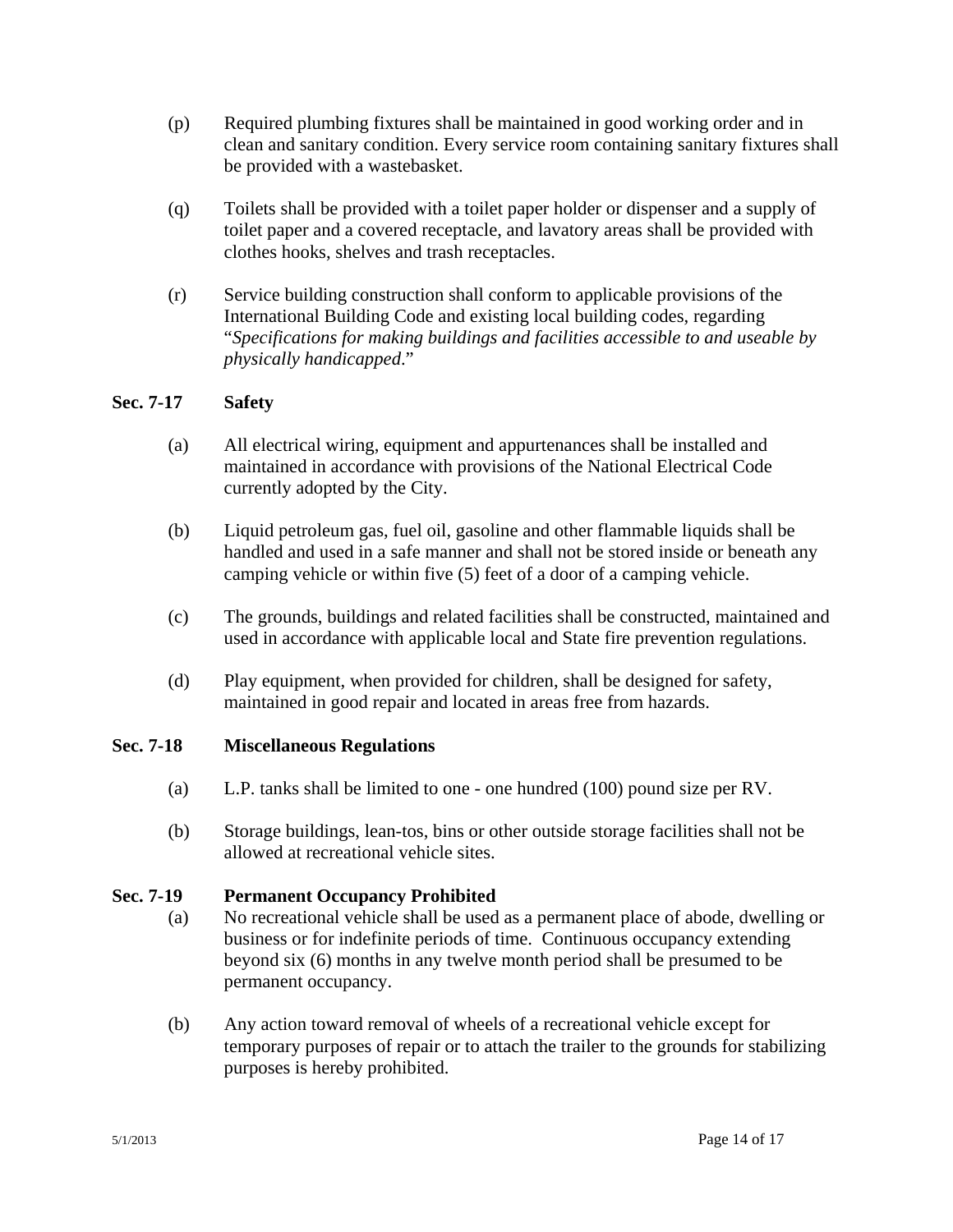### **Sec. 7-20 Licensing and Inspection**

- (a) License Required. It shall be unlawful for any person to operate any recreational vehicle park within the limits of the City unless he or she holds a valid recreational vehicle park license issued annually by the City in the name of such person for the specific recreational vehicle park.
- (b) Application for License and Fee. Application for a recreational park license shall be filed each calendar year with the City Clerk. Applications shall be in writing, signed by the applicant, and shall contain the following information:

(1) Name of applicant.

(2) Location and legal description of the recreational vehicle park.

(3) Complete plan drawn to scale showing all recreational vehicle lots, structures, roads, walkways and other service facilities. Plans shall be filed in subsequent years only if changes in the plan of the recreational vehicle park are to be made.

(4) Such further information as may be requested by City officials to enable them to determine if the proposed recreational vehicle park will comply with the requirements of this Article or other. applicable laws and ordinances.

(5) License fee: An annual license fee, of one hundred dollars (\$100.00) plus thirty dollars (\$30.00) per recreational vehicle site shall be assessed whether occupied or not. These fees shall be set by the Board of Trustees and reviewed annually.

- (c) License Transfer. Every person holding a license shall give written notice to the City Clerk within twenty-four (24) hours after having sold, transferred, given away or otherwise disposed of interest in or control of any recreational vehicle park. Such notice shall include the name and address of the person succeeding to the ownership or control of such recreational vehicle park. Upon application in writing for transfer of the license and deposit of a fee of twenty-five dollars (\$25.00), the license shall be transferred if the recreational vehicle park is in compliance with all applicable provisions of this Article and regulations issued hereunder.
- (d) License to be Posted. The license certificate shall be conspicuously posted in the office of the recreational vehicle park at all times.
- (e) Registration. All recreational vehicles in the park must have a current valid registration.
- (f) Inspection. The Building Official shall inspect each recreational vehicle park at least once annually to determine compliance with the provisions of this Article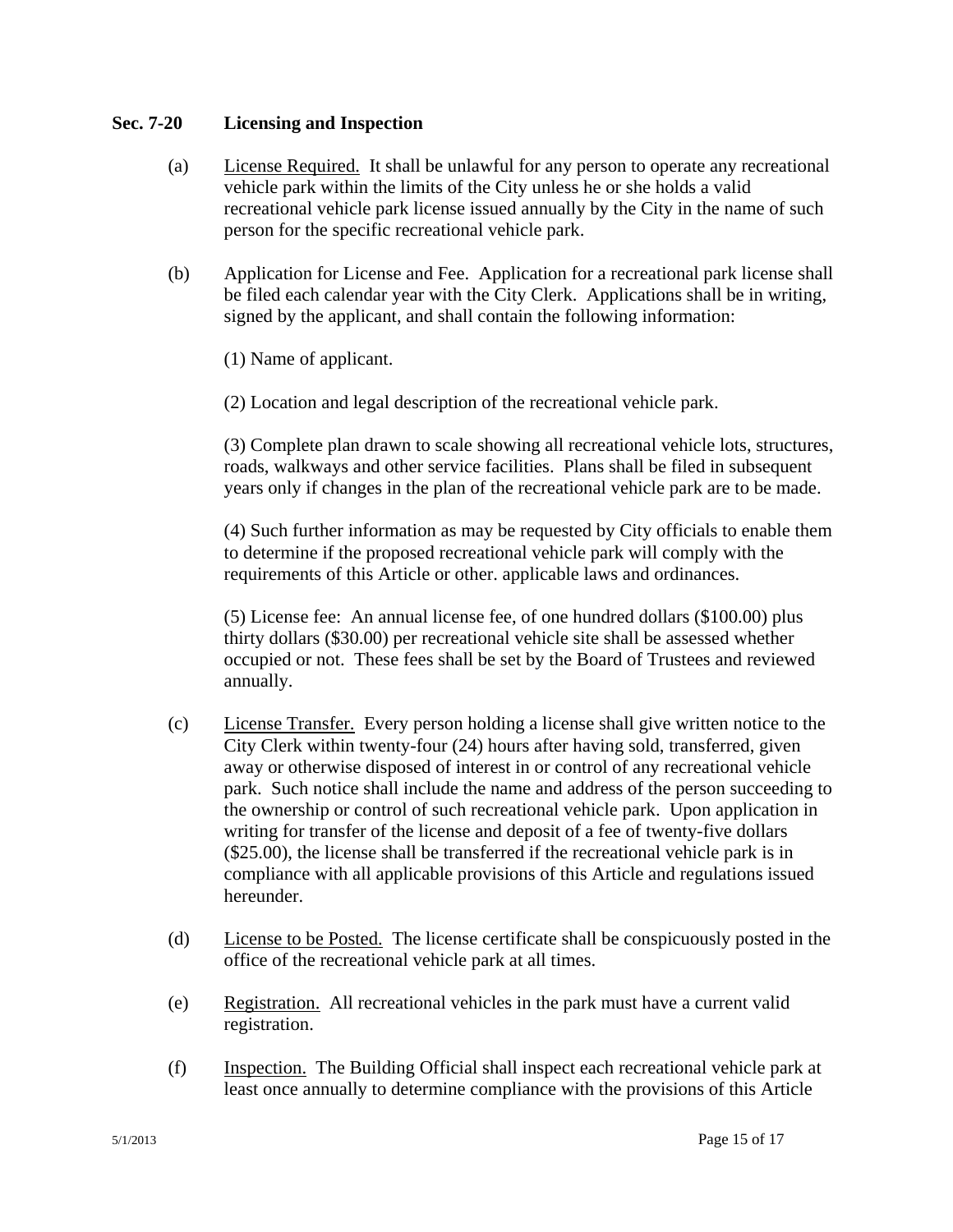and all other applicable ordinances, rules, regulations or codes. Such official shall have the authority to enter upon the premises for the purpose of such inspections at any reasonable time without notice to the owner or manager.

### **Sec. 7-21 Revocation of License**

- (a) When it appears to any police officer, the Fire Chief, the Building Inspector or the health officers that any person holding a license under this Article has violated or may have violated any of the provisions hereof, a written notice shall be served on such licensee and/or recreational vehicle park manager in person or by registered United States mail specifying the manner in which it is believed he or she has violated or may have violated this Article. Said notice shall require the owner and/or recreational park manager to appear before the City Council at a time specified therein, not less than ten (10) days after the service of said notice, and show cause why such license should not be suspended or revoked.
- (b) At such time, said licensee or recreational vehicle park manager and member of the Fire, Police, Building or Health Departments of the City may produce such evidence as may be relevant to determine whether the violation charged in the notice has been committed. If the City Council finds from the evidence that such violation has not been committed, it shall so advise the licensee and/or recreational vehicle park manager and dismiss the charge. If the City Council finds from the evidence that such violation has been committed, it shall so advise the licensee or recreational vehicle park manager and may forthwith put said person on probation for thirty (30) days. If the violation is not corrected within such probationary period, the City Council may revoke or suspend the license held by such person or continue the probation for such period and on such conditions as it shall determine.
- (c) It shall be unlawful for any person whose license has been revoked or suspended to operate, continue to operate or offer to operate any recreational vehicle park after the date of such revocation or during the term of such suspension, as the case may be.

#### **Sec. 7-22 Responsibilities of Management**

- (a) Enforcement of Regulations**.** The owner or operator of any recreational vehicle park shall arrange for the management and supervision of such recreational vehicle park so as to enforce or cause compliance with the provisions of this Article.
- (b) Maintenance. The owner, operator or attendant of every recreational vehicle park shall assume full responsibility for maintaining in good repair and condition all facilities of the recreational vehicle park as required herein.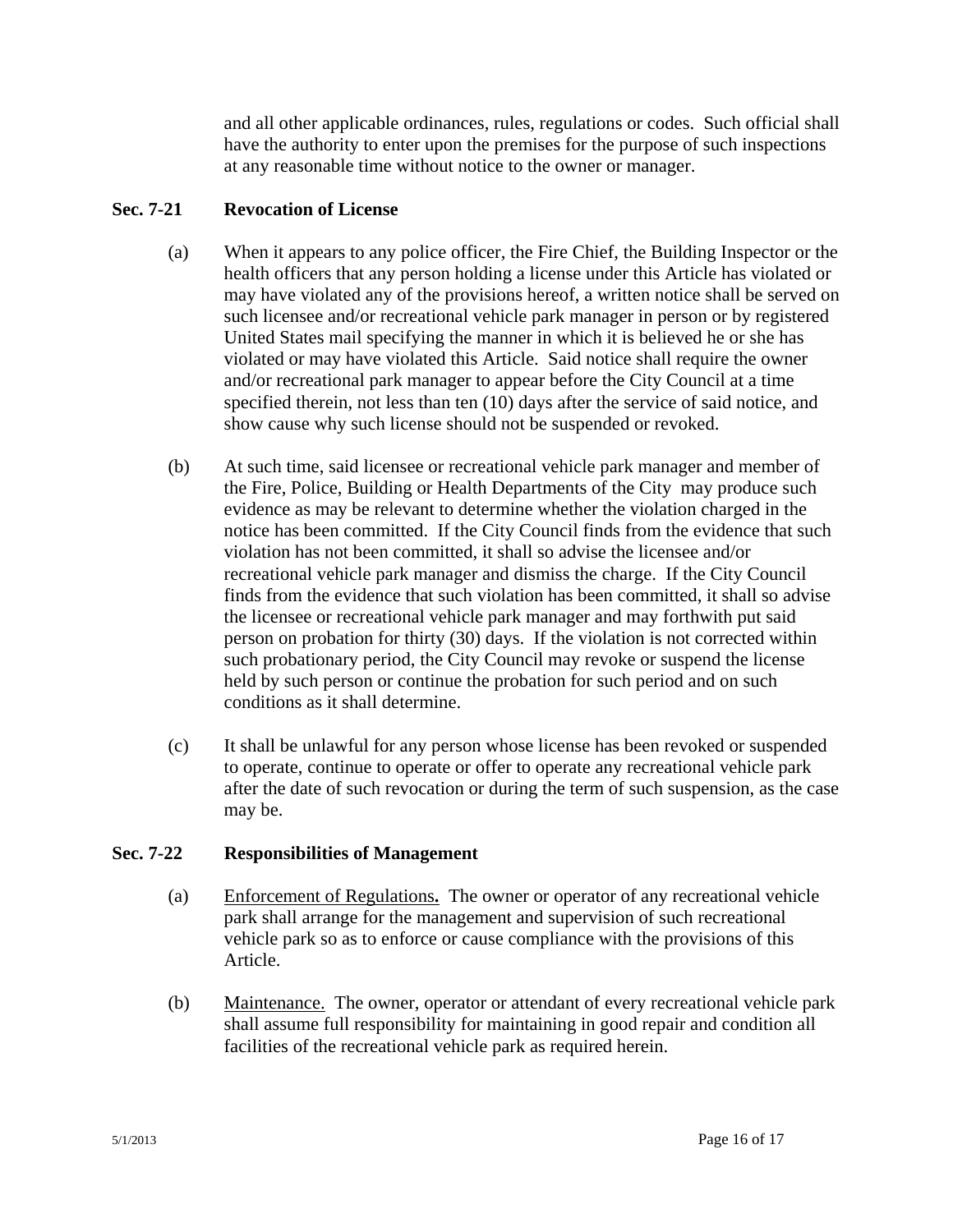- (c) Office. In every recreational vehicle park there shall be a designated office building in which shall be located the office of the person in charge of said park. A copy of all required City and State licenses and permits shall at all times be kept in said office.
- (d) Management Duties. It shall be the duty of the attendant or person in charge, together with the owner or operator, to:

(1) Keep at all times a register of all tenants (which shall be open at all times to inspections by state, county and federal officers and officers of the City) showing for all tenants:

a. Dates of entrance and departures.

b. License numbers of all recreational vehicles and towing vehicles or automobiles.

c. States issuing such license.

(2) Maintain the park in a clean, orderly and sanitary condition at all times.

(3) See that provisions of this Article are complied with and enforced and report promptly to the proper authorities any violations of law which may come to his or her attention.

(4) Report to local health authorities all cases known to the owner to be infected with any communicable diseases.

(5) Pay promptly to the City all license fees required by City ordinances or other laws.

(6) Prohibit the use of any recreational vehicle by a greater number of occupants than that which it is designed to accommodate.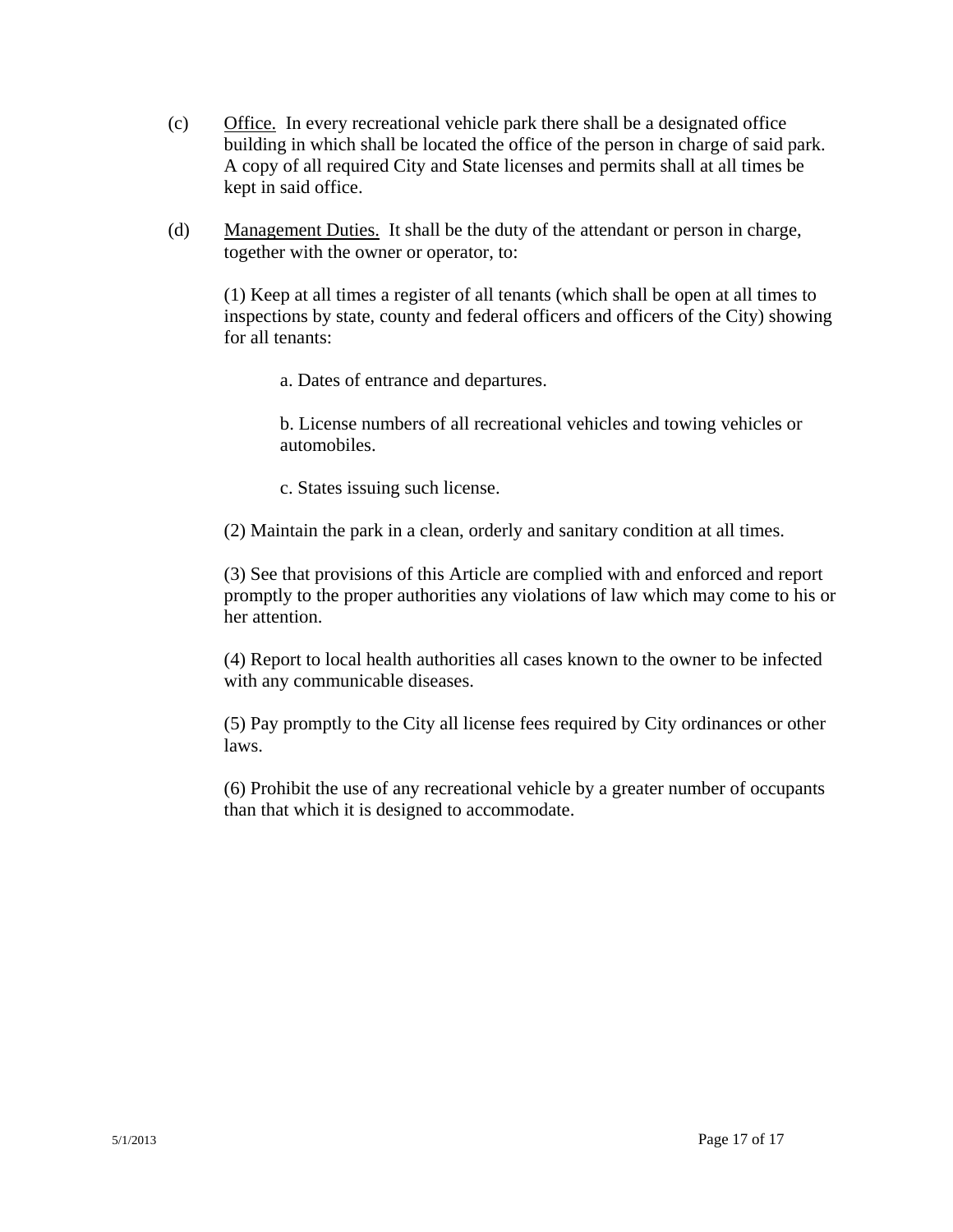| <b>Section</b> | <b>Name</b> | Page |
|----------------|-------------|------|
| $8-1$          |             |      |
| $8-2$          |             |      |
| $8-3$          |             |      |
| $8 - 4$        |             |      |
| $8 - 5$        |             |      |
| $8-6$          |             |      |
| $8 - 7$        |             |      |
| $8-8$          |             |      |
| $8-9$          |             |      |
| $8 - 10$       |             |      |
| $8 - 11$       |             |      |
| $8 - 12$       |             |      |
| $8 - 13$       |             |      |
| $8 - 14$       |             |      |
| $8 - 15$       |             |      |
| $8 - 16$       |             |      |
| $8 - 17$       |             |      |

# **ARTICLE 8 - FLOODPLAIN AREAS**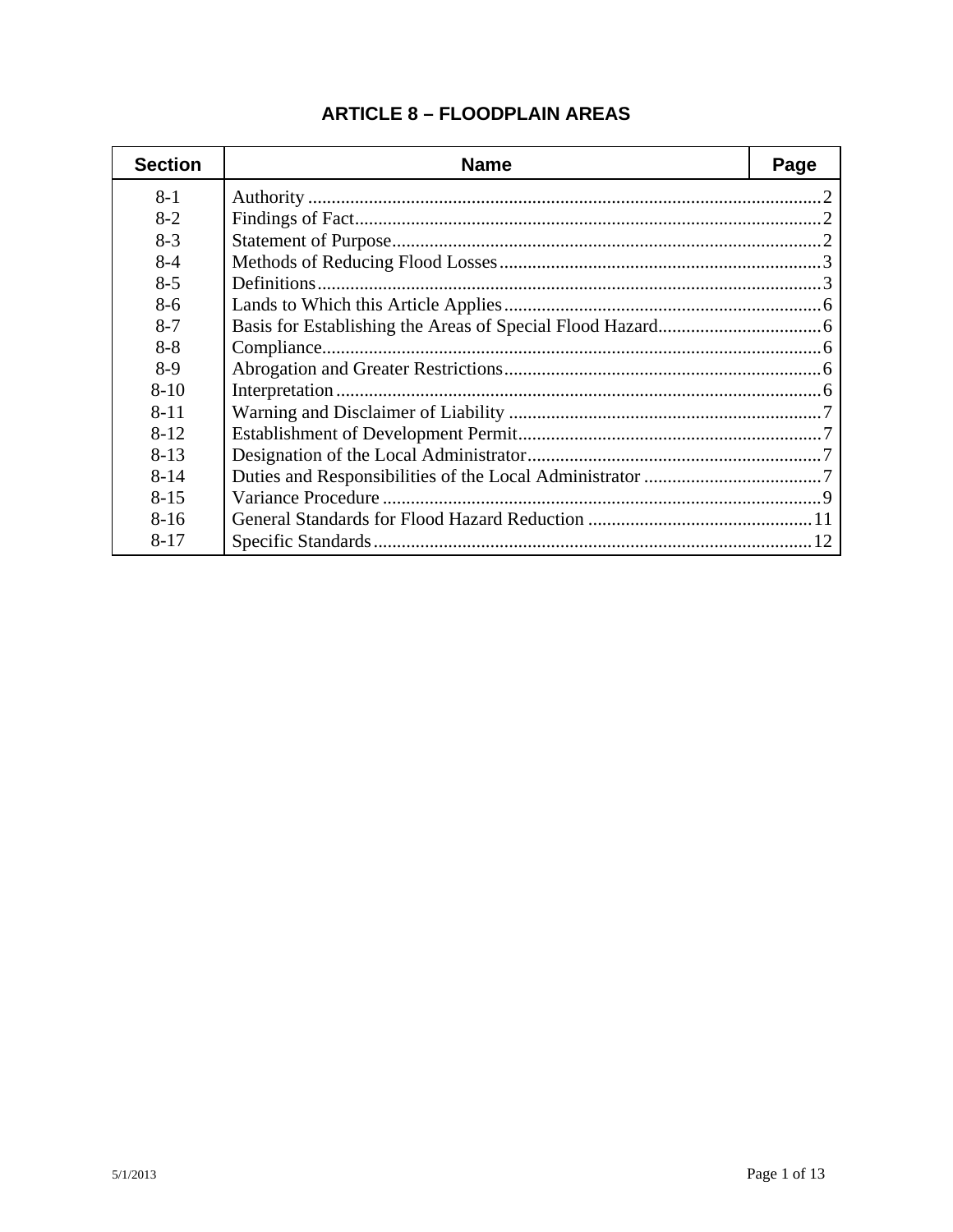#### **Sec. 8-1 Authority**

The State Legislature has, in Section 31-23-301, C.R.S., delegated the responsibility to local governmental units to adopt regulations designed to promote the public health, safety and general welfare of its citizenry.

### **Sec. 8-2 Findings of Fact**

The flood hazard areas of the City of Creede are subject to periodic inundation which may result in loss of life and property, health and safety hazards, disruption of commerce and governmental services, extraordinary public expenditures for flood protection and relief, and impairment of the tax base, all of which adversely affect the public health, safety and general welfare.

 Flood losses are caused by the cumulative effect of obstructions in special flood hazard areas, which increase flood heights and velocities, and when inadequately anchored, damage uses in other areas. Uses that are inadequately flood proofed, elevated or otherwise protected from flood damage also contribute to flood loss.

#### **Sec. 8-3 Purpose**

It is the purpose of this Article to promote the public health, safety and general welfare, and to minimize public and private losses due to flood conditions in specific areas by provisions designed:

- (a) To protect human life and health;
- (b) To minimize expenditure of public money for costly flood control projects;
- (c) To minimize the need for rescue and relief efforts associated with flooding and generally undertaken at the expense of the general public;
- (d) To minimize prolonged business interruptions;
- (e) To minimize damage to public facilities and utilities such as water and gas mains, electric, telephone and sewer lines, streets and bridges located of special flood hazard area.
- (f) To help maintain a stable tax base by providing for the sound use and development of special flood hazard areas so as to minimize future flood blight areas.
- (g) To ensure that potential buyers are notified that property is in special flood hazard areas.
- (h) To ensure that those who occupy the special flood hazard area assume responsibility for their actions.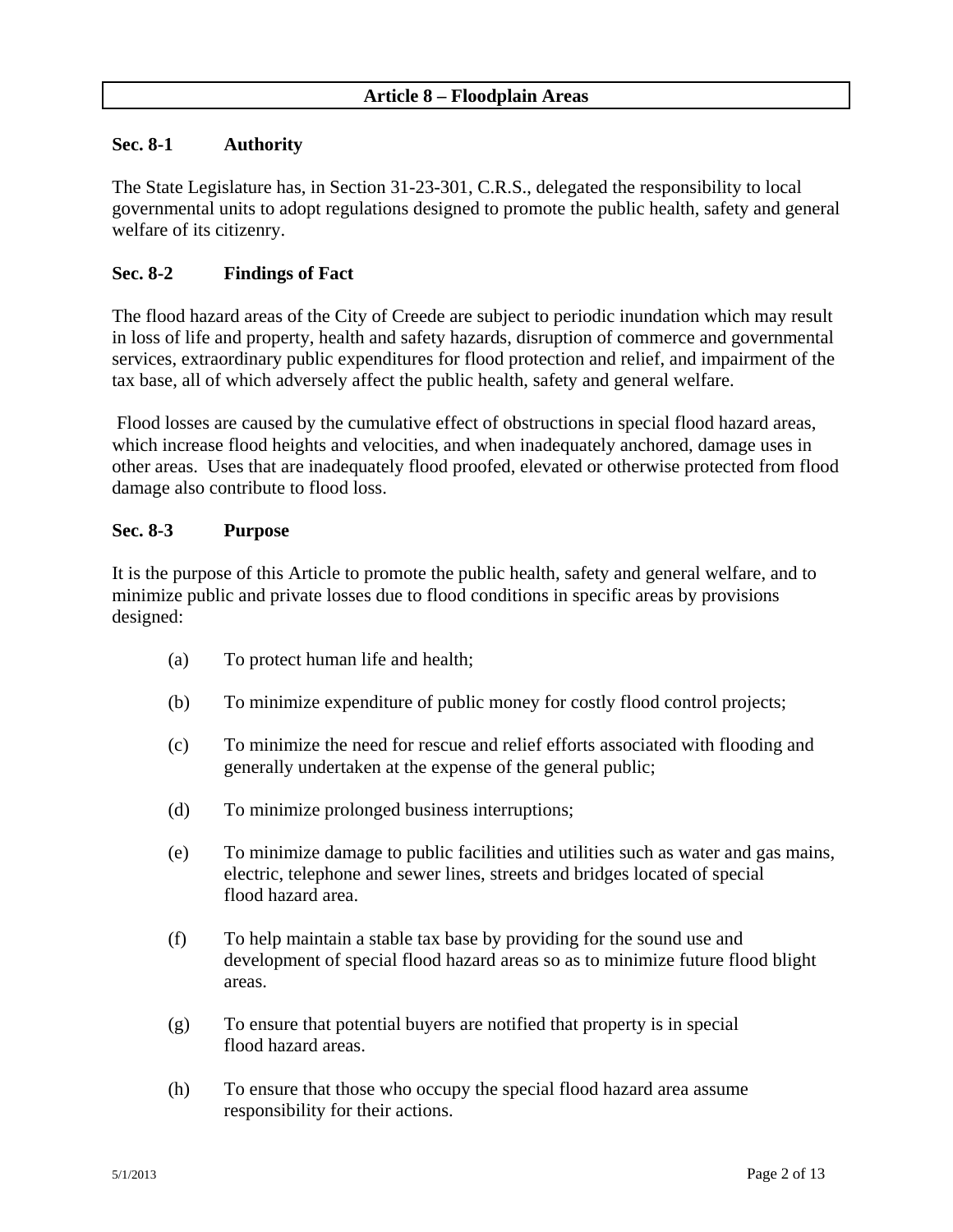### **Sec. 8-4 Methods of Reducing Flood Losses**

In order to accomplish its purposes, this Article includes methods and provisions for:

- (a) Restricting or prohibiting uses which are dangerous to health, safety and property due to water or erosion hazards, or which result in damaging increases in erosion or in flood heights or velocities;
- (b) Requiring that uses vulnerable to floods, including facilities which serve such uses, be protected against flood damage at the time of initial construction;
- (c) Controlling the alteration of natural floodplains, stream channels and natural protective barriers, which help accommodate or channel flood waters;
- (d) Controlling filling, grading, dredging and other development which may increase flood damage; and
- (e) Preventing or regulating the construction of flood barriers which will unnaturally divert flood waters or which may increase flood hazards in other areas.

#### **Sec. 8-5 Definitions**

Unless specifically defined below, words or phrases used in this Article shall be interpreted so as to give them the meaning they have in common usage and to give this Article its most reasonable application:

- (a) Appeal. Appeal means a request for a review of the City's interpretation of any provision of this Article or a request for a variance.
- (b) Special flood hazard area. Special flood hazard area means the land in the floodplain within a community subject to a one (1) percent or greater chance of flooding in any given year.
- (c) Base flood. Base flood means the flood having a one (1) percent chance of being equaled or exceeded in any given year.
- (d) Critical feature. Critical feature means an integral and readily identifiable part of a flood protection system, without which the flood protection provided by the entire system would be compromised.
- (e) Development. Development means any manmade change to improved or unimproved real estate, including but not limited to buildings or other structures, mining, dredging, filling, grading, paving, excavation or drilling operations located within the area of special flood hazard.
- (f) Flood. Flood or flooding means a general and temporary condition of partial or complete inundation of normally dry land areas from:
	- (1) The overflow of inland or tidal waters; and/or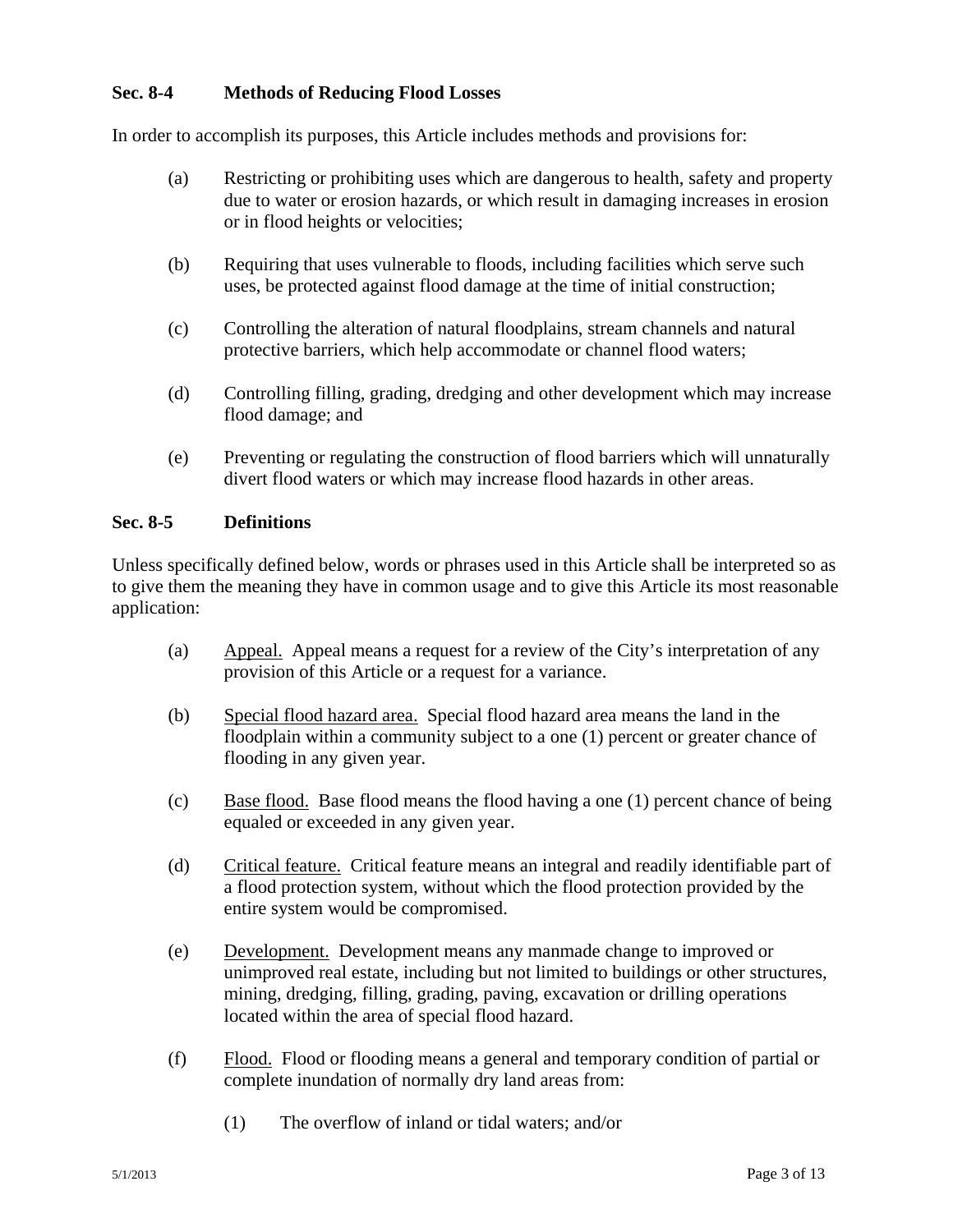- (2) The unusual and rapid accumulation or runoff of surface waters from any sources.
- (g) Flood Insurance Rate Map (FIRM). Flood Insurance Rate Map (FIRM) means the official map on which the Federal Emergency Management Agency has delineated both the special flood hazard area and the risk premium zones applicable to the community.
- (h) Flood Insurance Study. Flood Insurance Study means the official report provided by the Federal Emergency Management Agency that includes flood profiles, the Flood Boundary-Floodway Map, and the water surface elevation of the base flood.
- (i) Floodway. Floodway means the channel of a river or other watercourse and the adjacent land areas that must be reserved in order to discharge the base flood without cumulatively increasing the water surface elevation more than one (1) foot.
- (j) Lowest floor. Lowest floor means the lowest floor of the lowest enclosed area (including basement). An unfinished or flood-resistant enclosure, usable solely for parking of vehicles, building access or storage, in an area other than a basement area, is not considered a building's lowest floor, provided that such enclosure is not built so as to render the structure in violation of the applicable nonelevation design requirements of this Article.
- (k) Manufactured home. Manufactured home means a structure, transportable in one (1) or more sections, which is built on a permanent chassis and is designed for use with or without a permanent foundation when connected to the required utilities. This term also includes park trailers, travel trailers and other similar vehicles placed on a site for greater than one hundred eighty (180) consecutive days. This definition is for the purpose of this Article only.
- (l) Manufactured home park. Manufactured home park or subdivision means a parcel (or contiguous parcels) of land divided into two (2) or more manufactured home lots for rent or sale.
- (m) Mean sea level. Mean sea level means, for purposes of the National Flood Insurance Program, the National Geodetic Vertical Datum (NGVD) of 1929 or other datum, to which base flood elevations shown on a community's Flood Insurance Rate Map are referenced.
- (n) New construction. New construction means structures for which the start of construction commenced on or after the effective date of this Article.
- (o) Program deficiency. Program deficiency means a defect in a community's floodplain management regulations or administrative procedures that impairs effective implementation of those floodplain management regulations or of the NFIP standards in §§ 60.3, 60.4, 60.5 or 60.6.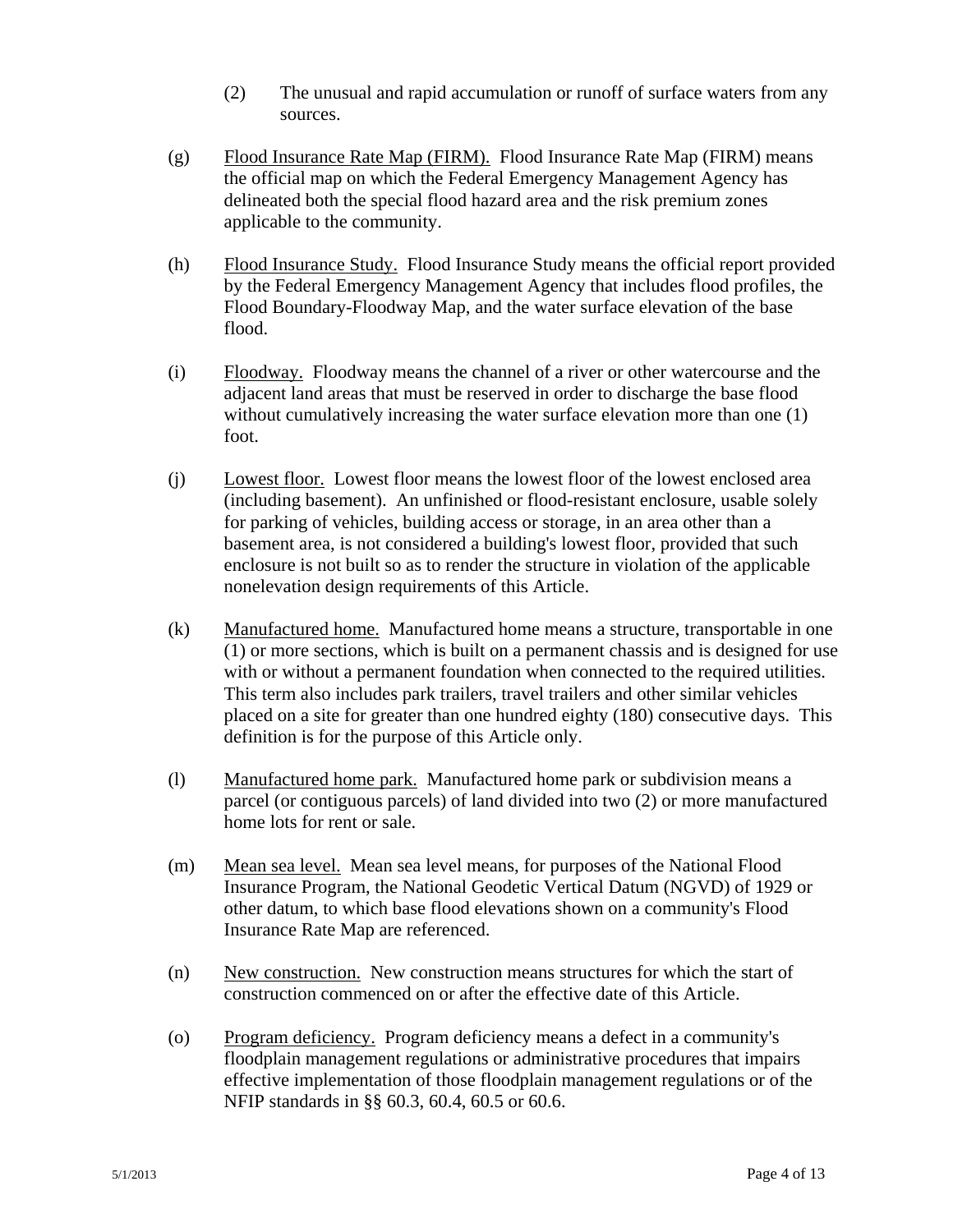- (p) Remedy a violation. Remedy a violation means to bring the structure or other development into compliance with state or local floodplain management regulations, or if this is not possible, to reduce the impacts of its noncompliance. Ways that impacts may be reduced include protecting the structure or other affected development from flood damages, implementing the enforcement provisions of the Article or otherwise deterring future similar violations, or reducing federal financial exposure with regard to the structure or other development.
- (q) Start of construction. Start of construction includes substantial improvement, and means the date the building permit was issued, provided that the actual start of construction, repair, reconstruction, placement or other improvement was within one hundred eighty (180) days of the permit date. The actual start means the first placement of permanent construction of a structure on a site, such as the pouring of slab or footings, the installation of piles, the construction of columns or any work beyond the stage of excavation; or the placement of a manufactured home on a foundation. Permanent construction does not include land preparation, such as clearing, grading and filling; nor does it include the installation of streets and/or walkways; nor does it include excavation for a basement, footings, piers or foundations or the erection of temporary forms; nor does it include the installation on the property of accessory buildings, such as garages or sheds not occupied as dwelling units or not part of the main structure.
- (r) Structure. Structure means a walled and roofed building or manufactured home that is principally above ground.
- (s) Substantial improvement. Substantial improvement means any repair, reconstruction or improvement of a structure, the cost of which equals or exceeds fifty (50) percent of the market value of the structure either:

Before the improvement or repair is started; or

If the structure has been damaged and is being restored, before the damage occurred. For the purpose of this definition, *substantial improvement is*  considered to occur when the first alteration of any wall, ceiling, floor or other structural part of the building commences, whether or not that alteration affects the external dimensions of the structure.

The term does not, however, include either:

Any project for improvement of a structure to comply with existing state or local health, sanitary or safety code specifications which are solely necessary to assure safe living conditions; or

Any alteration of a structure listed on the National Register of Historic Places or the State Inventory of Historic Places.

(t) Variance. Variance means a grant of relief from the requirements of this Article which permits construction in a manner that would otherwise be prohibited by this Article.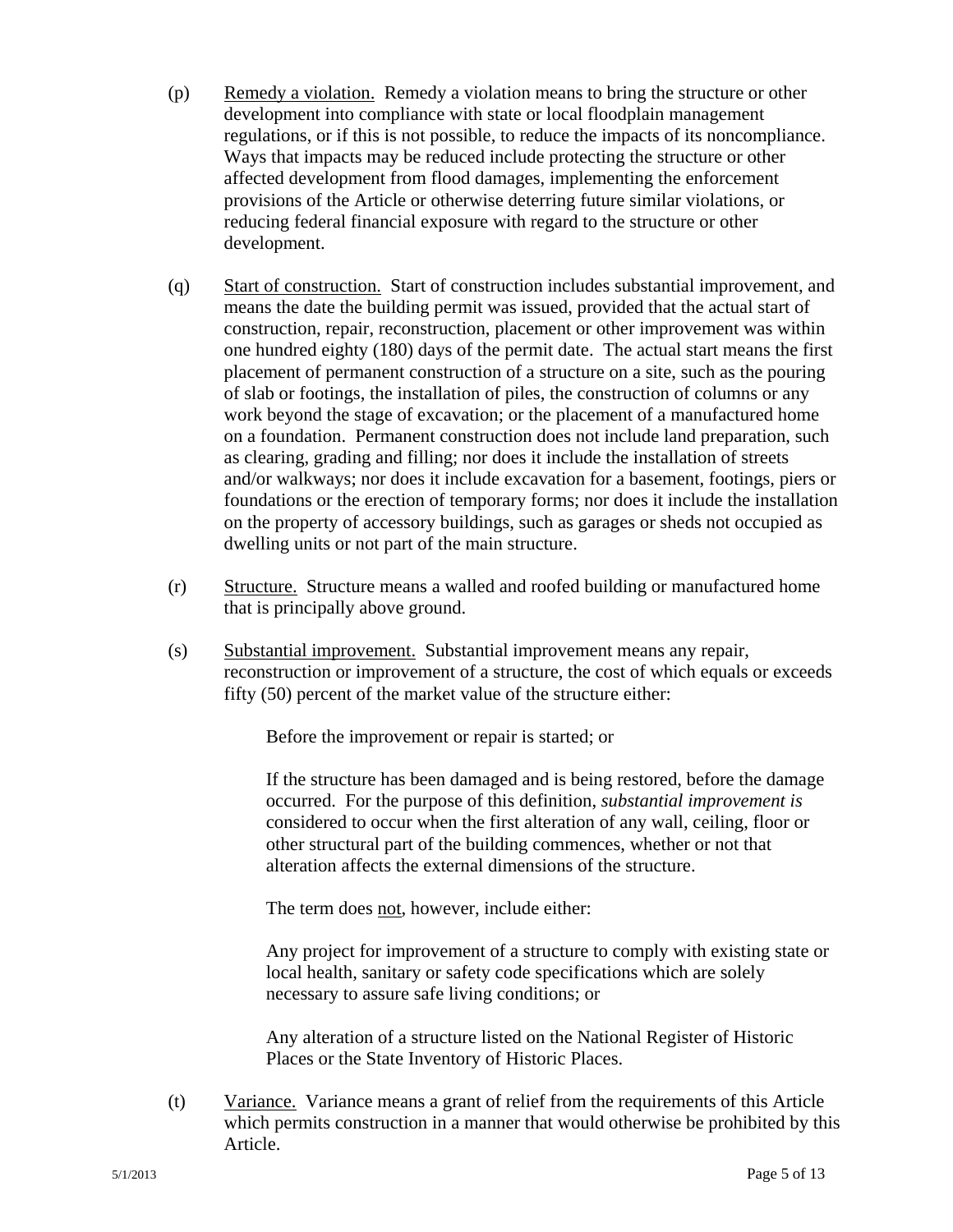- (u) Violation. Violation means the failure of a structure or other development to be fully compliant with the community's floodplain management regulations. A structure or other development without the elevation certificate, other certifications or other evidence of compliance required in NFIP Standards § 603(b)(5), (c)(4), (c)(10), (d)(3), (e)(2), (e)(4) or (e)(5) is presumed to be in violation until such time as that documentation is provided.
- (v) Water surface elevation. Water surface elevation means the height, in relation to the NGVD of 1929 (or other datum where specified) of floods of various magnitudes and frequencies in the floodplains of coastal or riverine areas.

### **Sec. 8-6 Lands to Which this Article Applies**

This Article shall apply to all special flood hazard areas within the jurisdiction of the City of Creede.

# **Sec. 8-7 Basis for Establishing the Special Flood Hazard Areas**

The special flood hazard areas identified by the Federal Emergency Management Agency are outlined on the Flood Insurance Rate Map for the City of Creede. The Flood Insurance Rate Map is hereby adopted by reference and declared to be a part of this Article. The Flood Insurance Rate Map is on file at the City offices.

### **Sec. 8-8 Compliance**

No structure or land shall hereafter be constructed, located, extended, converted or altered without full compliance with the terms of this Article and other applicable regulations.

### **Sec. 8-9 Abrogation and Greater Restrictions**

This Article is not intended to repeal, abrogate or impair any existing easement, covenants or deed restrictions. However, where this Article and other ordinance, easement, covenant or deed restrictions conflict or overlap, whichever imposes the more stringent restrictions shall prevail.

#### **Sec. 8-10 Interpretation**

In the interpretation and application of this Article, all provisions shall be:

- (a) Considered as minimum requirements;
- (b) Liberally construed in favor of the governing body; and
- (c) Deemed neither to limit nor repeal any other powers granted under state statutes.

#### **Sec. 8-11 Warning and Disclaimer of Liability**

The degree of flood protection required by this Article is considered reasonable for regulatory purposes and is based on scientific and engineering considerations. Larger floods can and will occur on rare occasions. Flood heights may be increased by man-made or natural causes. This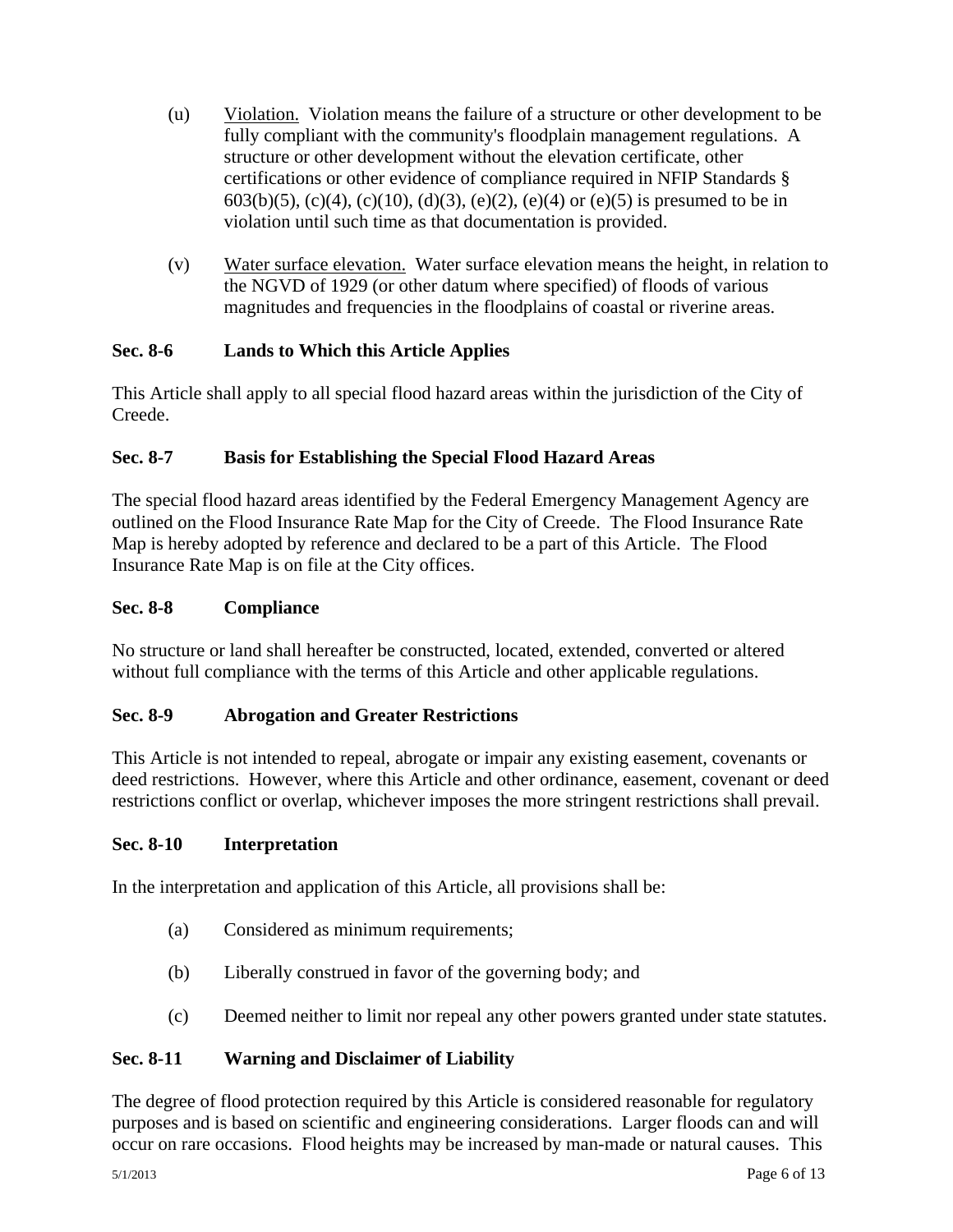Article does not imply that land outside the special flood hazard areas or uses permitted within such areas will be free from flooding or flood damages. This Article shall not create liability on the part of the City of Creede or any officer or employee thereof, or the Federal Emergency Management Agency, for any flood damages that result from reliance on this Article or any administrative decision lawfully made hereunder.

### **Sec. 8-12 Establishment of Development Permit**

A development permit shall be obtained before construction or development begins within any special flood hazard area established in Section 8-7 of this Code. Application for a development permit shall be made on forms furnished by the designated official and may include but not be limited to: plans in duplicate drawn to scale showing the nature, location, dimensions and elevations of the area in question; existing or proposed structures, fill, storage of materials, and drainage facilities; and the location of the foregoing. Specifically, the following information is required:

- (a) Elevation in relation to mean sea level of the lowest floor (including basement) of all structures;
- (b) Elevation in relation to mean sea level to which any structure has been flood proofed;
- (c) Certificate by a registered professional engineer or architect that the flood proofing methods for any nonresidential structure meet the flood proofing criteria in Section 8-17 (b); and
- (d) Description of the extent to which any watercourse will be altered or relocated as a result of proposed development.

### **Sec. 8-13 Designation of the Local Administrator**

The City Manager is hereby appointed to administer and implement this Article by granting or denying development permit applications in accordance with its provisions.

### **Sec. 8-14 Duties and Responsibilities of the Local Administrator**

Duties of the City Manager as Local Administrator for this Article shall include but not be limited to:

- (a) Permit Review:
	- (1) Review all development permits to determine that the permit requirements of this Article have been satisfied;
	- (2) Review all development permits to determine that all necessary permits have been obtained from federal, state or local governmental agencies from which prior approval is required; and
	- (3) Review all development permits to determine if the proposed development adversely affects the flood-carrying capacity of the special flood hazard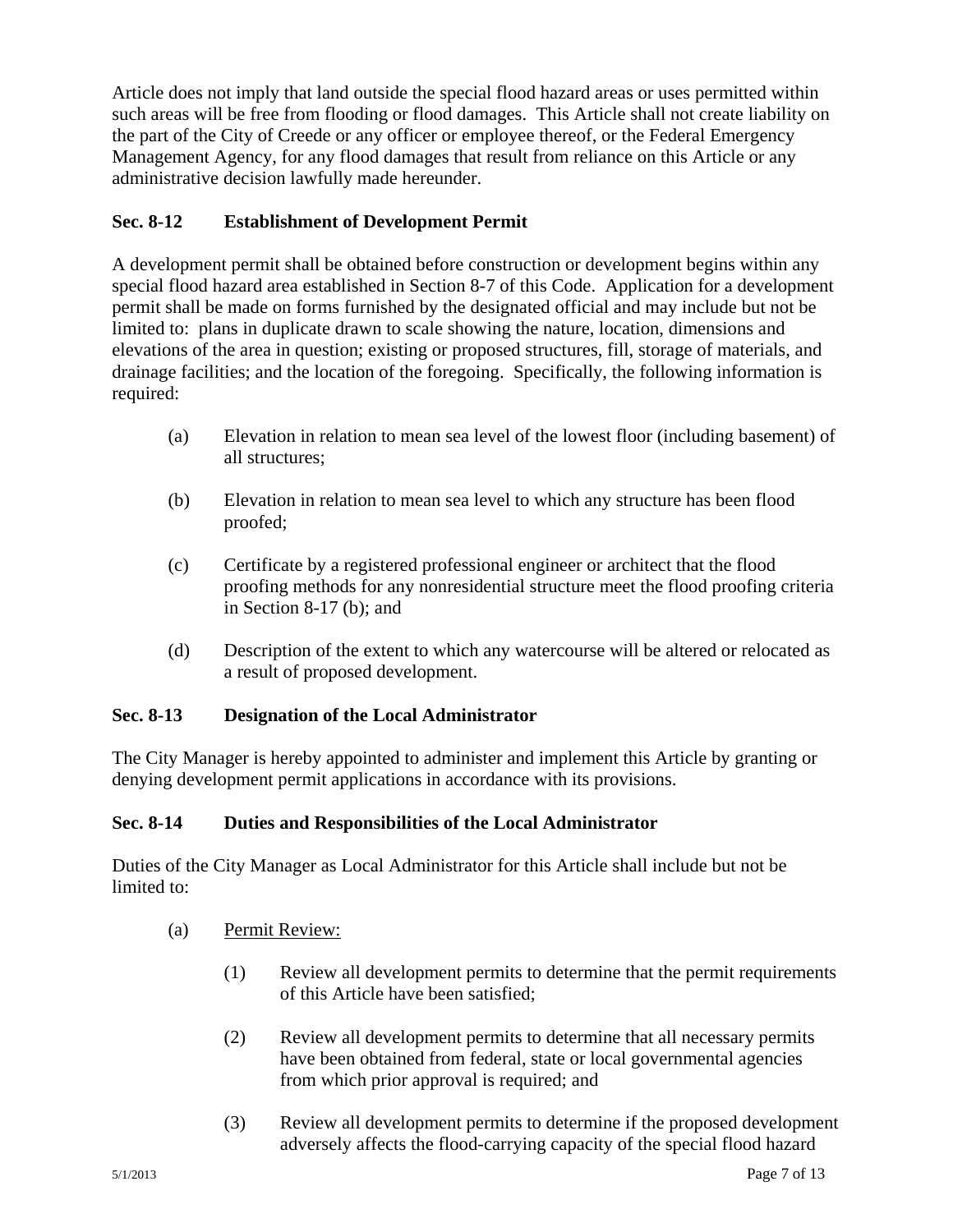area. For purposes of this Article, *adversely affects* means that the cumulative effect of the proposed development, when combined with all other existing and anticipated development, will not increase the water surface elevation of the base flood more than one (1) foot at any point.

- (b) Use of Other Base Flood Data. When base flood elevation data has not been provided in accordance with Section 8-7, the City Manager, as may be reasonable, shall obtain, review and reasonably utilize any base flood elevation and floodway data available from a federal, state or other source, as criteria for requiring new construction, substantial improvements or other development in Zone A as delineated on a Flood Insurance Rate Map, in order to administer Section 8-17.
- (c) Information to be Obtained and Maintained:
	- (1) Obtain and record the actual elevation (in relation to mean sea level) of the lowest floor (including basement) of all new or substantially improved structures.
	- (2) For all new or substantially improved flood proofed structures:

a.Verify and record the actual elevation (in relation to mean sea level to which the structure has been flood proofed); and

b. Maintain the flood proofing certifications required in Section 8-12(c).

c. Maintain for public inspection all records pertaining to the provisions of this Article.

(3) *Alteration of Watercourse:*

a. Notify adjacent communities and the Colorado Water Conservation Board prior to any alteration or relocation of a watercourse, and submit evidence of such notification to the Federal Emergency Management Agency.

b. Require that maintenance is provided within the altered or relocated portion of said watercourse so that the flood-carrying capacity is not diminished.

(4) *Interpretation of FIRM Boundaries.* Make interpretations, where needed, as to the exact location of the boundaries of the areas of special flood hazards (for example, where there appears to be a conflict between a mapped boundary and actual field conditions). The person contesting the location of the boundary shall be given a reasonable opportunity to appeal the interpretation as provided in Section 8-15.

#### **Sec. 8-15 Variance Procedure**

(a) Appeal Board.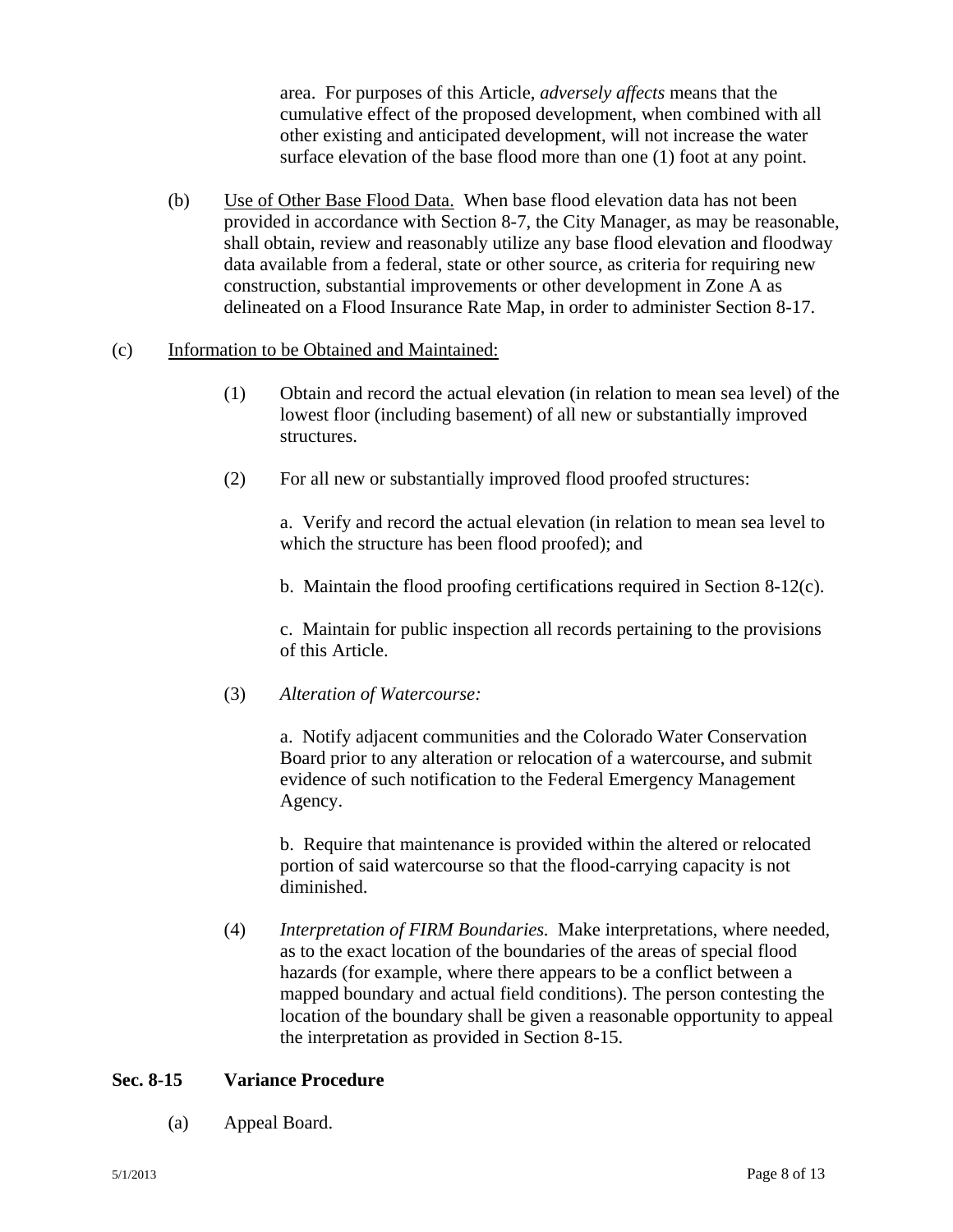- (1) The Board of Adjustment shall hear and decide appeals and requests for variances from the requirements of this Article.
- (2) The Board of Adjustment shall hear and decide appeals when it is alleged there is an error in any requirement, decision or determination made by the City Manager and/or his or her agent in the enforcement or administration of this Article.
- (3) Those aggrieved by the decision of the Board of Adjustment may appeal such decisions to the Mineral County District Court, as approved in Section 31-23-307, C.R.S.
- (4) In passing upon such application, the Board of Adjustment shall consider all technical evaluations, all relevant factors, standards specified in other sections of this Article, and:

a. The danger that materials may be swept into other lands to the injury of others;

b. The danger to life and property due to flooding or erosion damage;

c. The susceptibility of the proposed facility and its contents to flood damage and the effect of such damage on the individual owner;

d. The importance of the services provided by the proposed facility to the community;

e. The necessity to the facility of a waterfront location, where applicable;

f. The availability of alternative locations for the proposed use which are not subject to flooding or erosion damage;

g. The compatibility of the proposed use with the existing and anticipated development;

h. The relationship of the proposed use to the comprehensive plan and floodplain management program for the area;

i. The safety of access to the property at times of flood for ordinary and emergency vehicles;

j. The expected heights, velocity, duration, rate of rise and sediment transport of the flood waters and the effects of wave action, if applicable, expected at the site; and

k. The costs of providing governmental services during and after flood conditions, including maintenance and repair of public utilities and facilities such as sewer, gas, electrical and water systems, streets and bridges.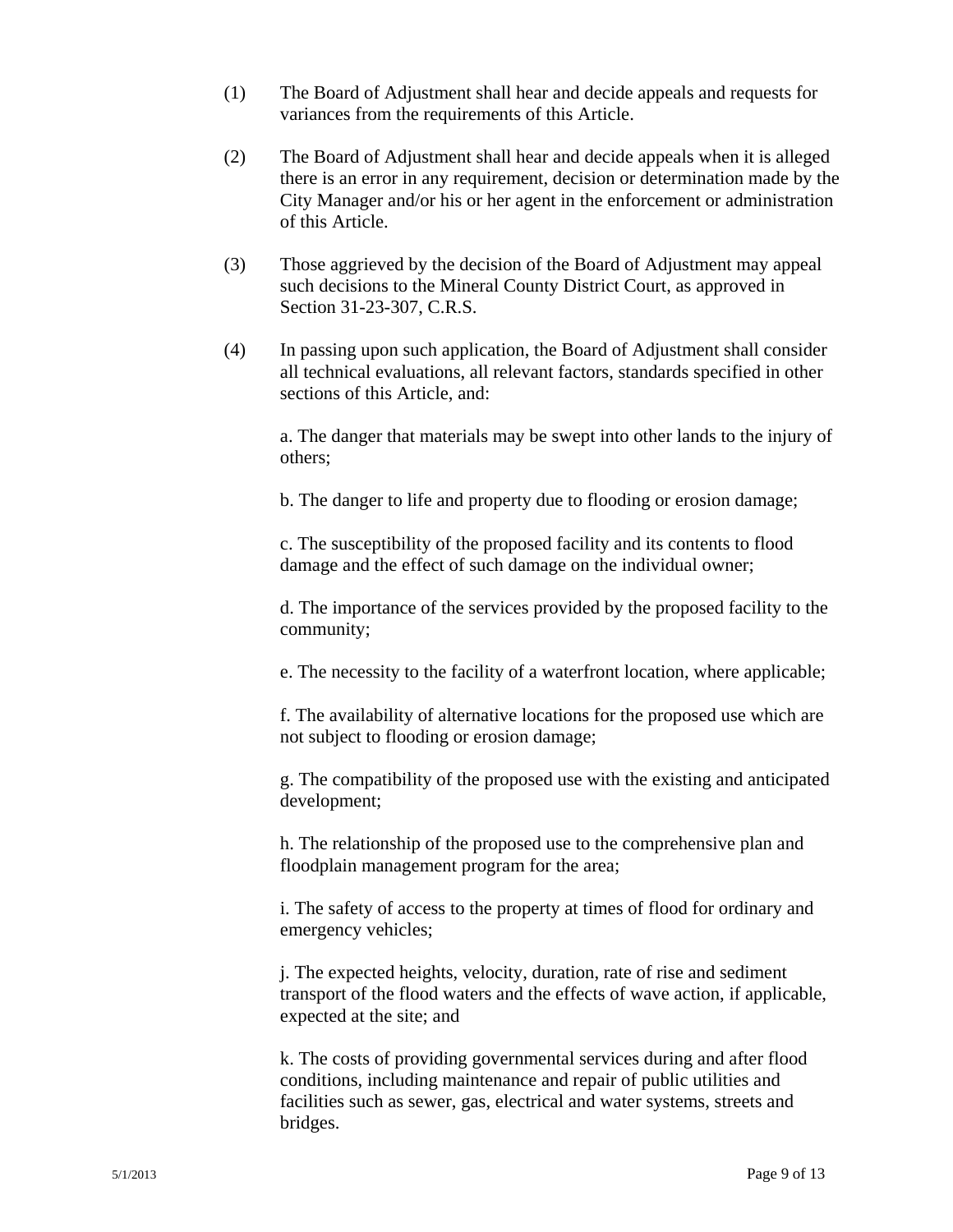- (5) Upon consideration of the factors of Subsection (4) above and the purposes of this Article, the Board of Adjustment may attach such conditions to the granting of variances as it deems necessary to further the purposes of this Article.
- (6) The City Manager, through his or her department, shall maintain the records of all appeal actions, including technical information, and report any variances to the Federal Emergency Management Agency.
- (b) Conditions for Variances.
	- (1) Generally, variances may be issued for new construction and substantial improvements to be erected on a lot of one-half  $(\frac{1}{2})$  acre or less in size contiguous to and surrounded by lots with existing structures constructed below the base level, provided that items a through k in Subsection (a)(4) above have been fully considered. As the lot size increases beyond onehalf  $(½)$  acre, the technical justifications required for issuing the variance increase.
	- (2) Variances may be issued for the reconstruction, rehabilitation or restoration of structures listed on the National Register of Historic Places or the State Inventory of Historic Places, without regard to the procedures set forth in the remainder of this Section.
	- (3) Variances shall not be issued within any designated floodway if any increase in flood levels during the base flood discharge would result.
	- (4) Variances shall only be issued upon a determination that the variance is the minimum necessary, considering the flood hazard, to afford relief.
	- (5) Variances shall only be issued upon:

a. A showing of good and sufficient cause;

b. A determination that failure to grant the variance would result in exceptional hardship to the applicant;

c. A determination that the granting of a variance will not result in increased flood heights, additional threats to public safety or extraordinary public expense, create nuisances, or cause fraud on or victimization of the public or conflict with existing local laws or ordinances.

(6) Any applicant to whom a variance is granted shall be given written notice that the structure will be permitted to be built with a lowest floor elevation below the base flood elevation and that the cost of flood insurance will be commensurate with the increased risk resulting from the reduced lowest floor elevation.

#### **Sec. 8-16 General Standards for Flood Hazard Reduction**

(a) Anchoring.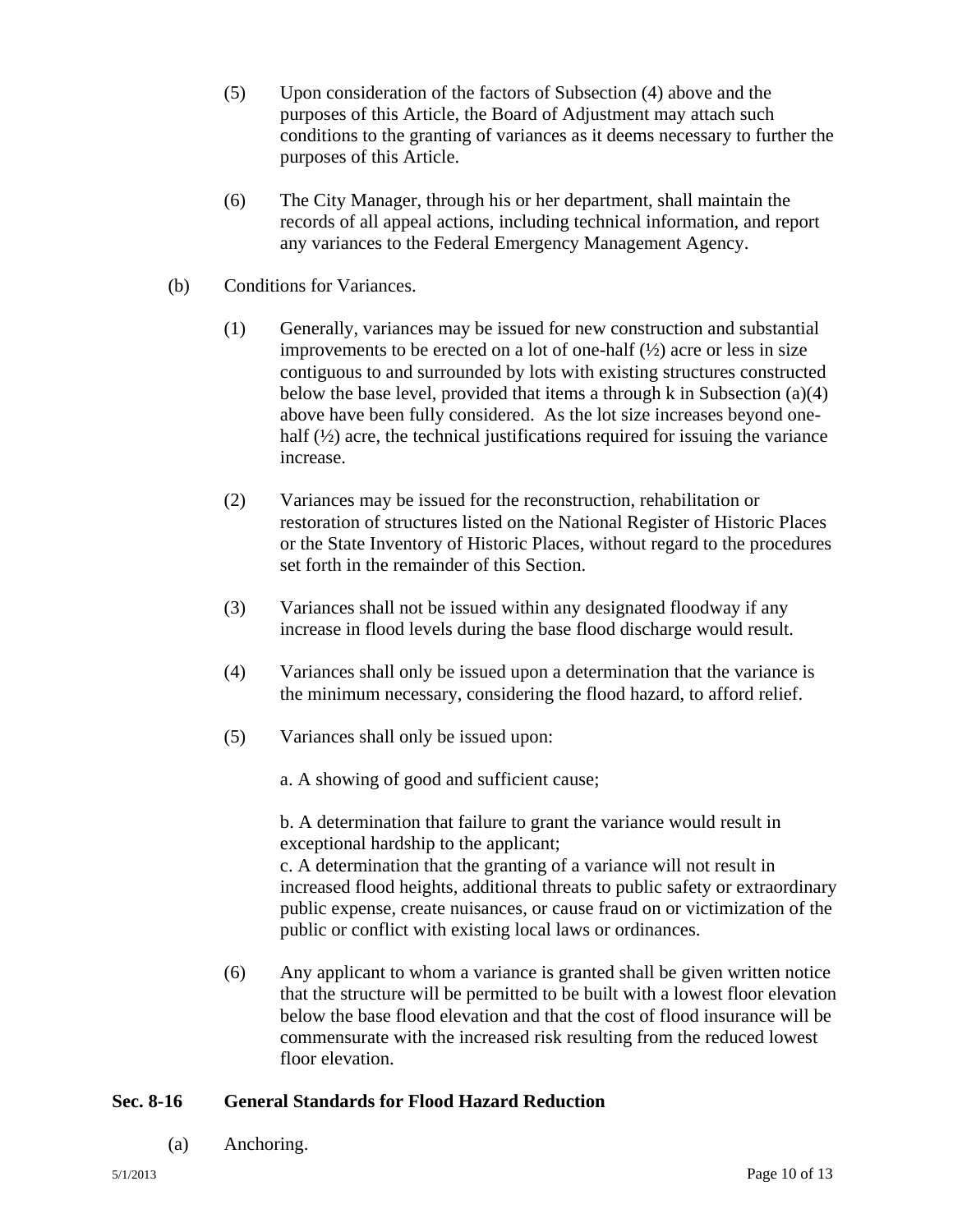- (1) All new construction and substantial improvements shall be anchored to prevent flotation, collapse or lateral movement of the structure and to withstand hydrodynamic loads.
- (2) All manufactured homes must be elevated and anchored to resist flotation, collapse or lateral movement. Methods of anchoring may include, but are not limited to, use of over-the-top or frame ties to ground anchors. This requirement is in addition to applicable state and local anchoring requirements for resisting wind forces. Specific requirements may be:
- (3) Over-the-top ties shall be provided at each of the four (4) corners of the manufactured home, with two (2) additional ties per side at intermediate locations, with manufactured homes less than fifty (50) feet long requiring one (1) additional tie per side;
- (4) Frame ties shall be provided at each corner of the home with five (5) additional ties per side at intermediate points, with manufactured homes less than fifty (50) feet long requiring four (4) additional ties per side;
- (5) All components of the anchoring system shall be capable of carrying a force of four thousand eight hundred (4,800) pounds; and
- (6) Any additions to the manufactured home shall be similarly anchored.
- (b) Construction Materials and Methods.
	- (1) All new construction and substantial improvements shall be constructed with materials and utility equipment resistant to flood damage.
	- (2) All new construction and substantial improvements shall be constructed using methods and practices that minimize flood damage.
	- (3) For all new construction and substantial improvements, fully enclosed areas below the lowest floor shall automatically equalize hydrostatic flood forces on exterior walls by allowing for the entry and exit of floodwaters. Designs for meeting this requirement must either be certified by a registered professional engineer or architect or exceed the following minimum criteria: A minimum of two (2) openings having a total net area of not less than one (1) square inch for every square foot of enclosed area subject to flooding shall be provided. The bottom of all openings shall be no higher than one (1) foot above grade. Openings may be equipped with screens, louvers or other coverings or devices, provided that they permit the automatic entry and exit of floodwaters.
- (c) Utilities.
	- (1) All new and replacement water supply systems shall be designed to minimize or eliminate infiltration of floodwaters into the system.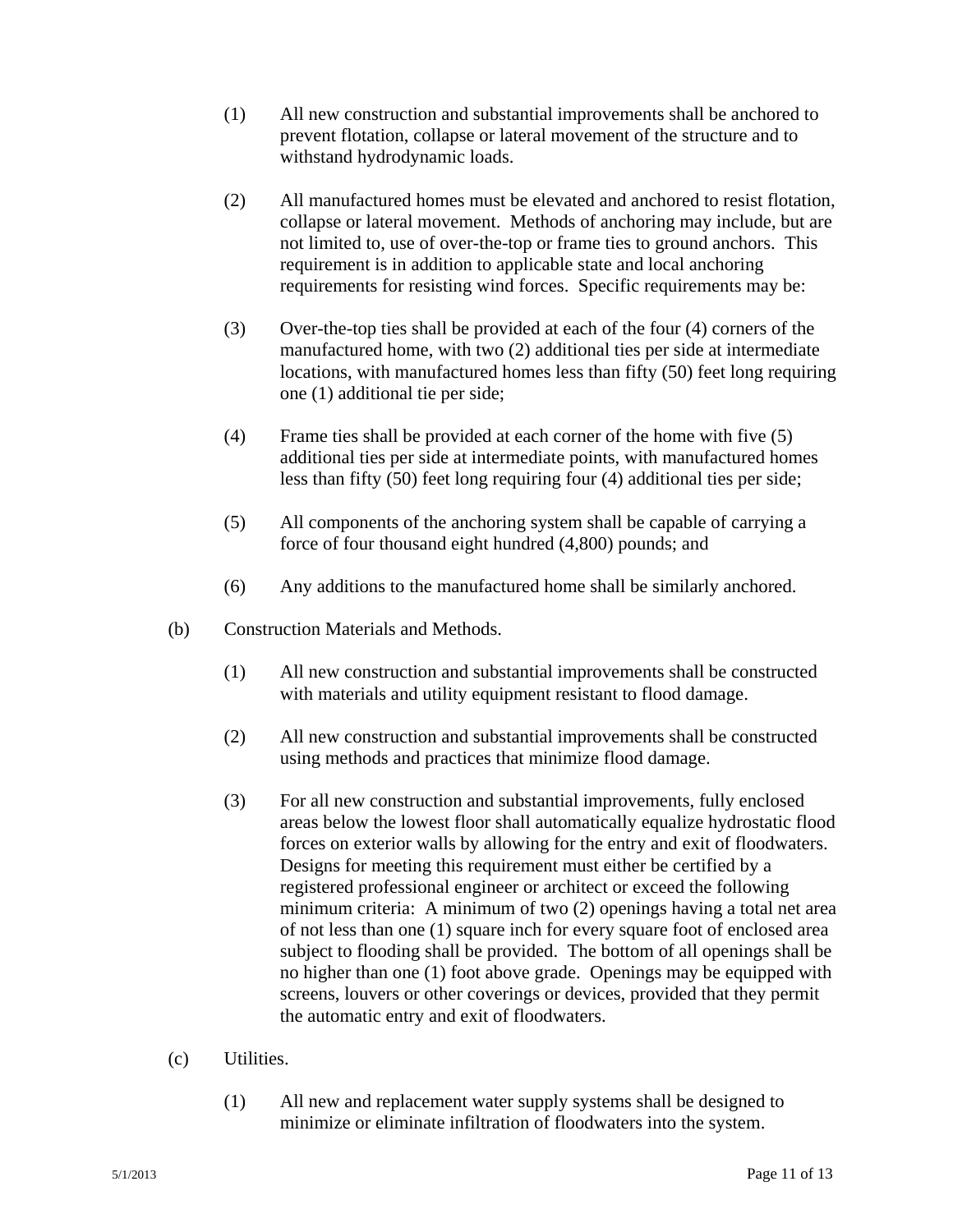- (2) New and replacement sanitary sewage systems shall be designed to minimize or eliminate infiltration of floodwaters into the systems and eliminate discharge from the systems into floodwaters.
- (3) On-site waste disposal systems shall be located to avoid impairment to them or contamination from them during flooding.
- (4) Electrical, heating, ventilation, plumbing and air conditioning equipment and other service facilities shall be designed and/or located so as to prevent water from entering or accumulating within the components during conditions of flooding.
- (d) Subdivision Proposals.
	- (1) All subdivision proposals shall be consistent with the need to minimize flood damage.
	- (2) All subdivision proposals shall have public utilities and facilities such as sewer, gas, electrical and water systems located and constructed to minimize flood damage.
	- (3) All subdivision proposals shall have adequate drainage provided to reduce exposure to flood damage.

### **Sec. 8-17 Specific Standards**

In all special flood hazard areas where base flood elevation data has been provided as set forth in Section 8-7 or Section 8-14(b)*,* the following provisions are required:

- (a) Residential Construction. New construction and substantial improvement of any residential structure shall have the lowest floor, including basement, elevated to or above base flood elevation.
- (b) Nonresidential Construction. New construction and substantial improvement of any commercial, industrial or other nonresidential structure shall either have the lowest floor, including basement; or, together with attendant utility and sanitary facilities, shall:
	- (1) Be flood proofed so that, below the base flood level, the structure is watertight with walls substantially impermeable to the passage of water;
	- (2) Have structural components capable of resisting hydrostatic and hydrodynamic loads and effects of buoyancy; and
	- (3) Provide that where a nonresidential structure is intended to be made watertight below the base flood level:

a. A registered professional engineer or architect shall develop and/or review structural design, specifications and plans for the construction, and shall certify that the design and methods of construction are in accordance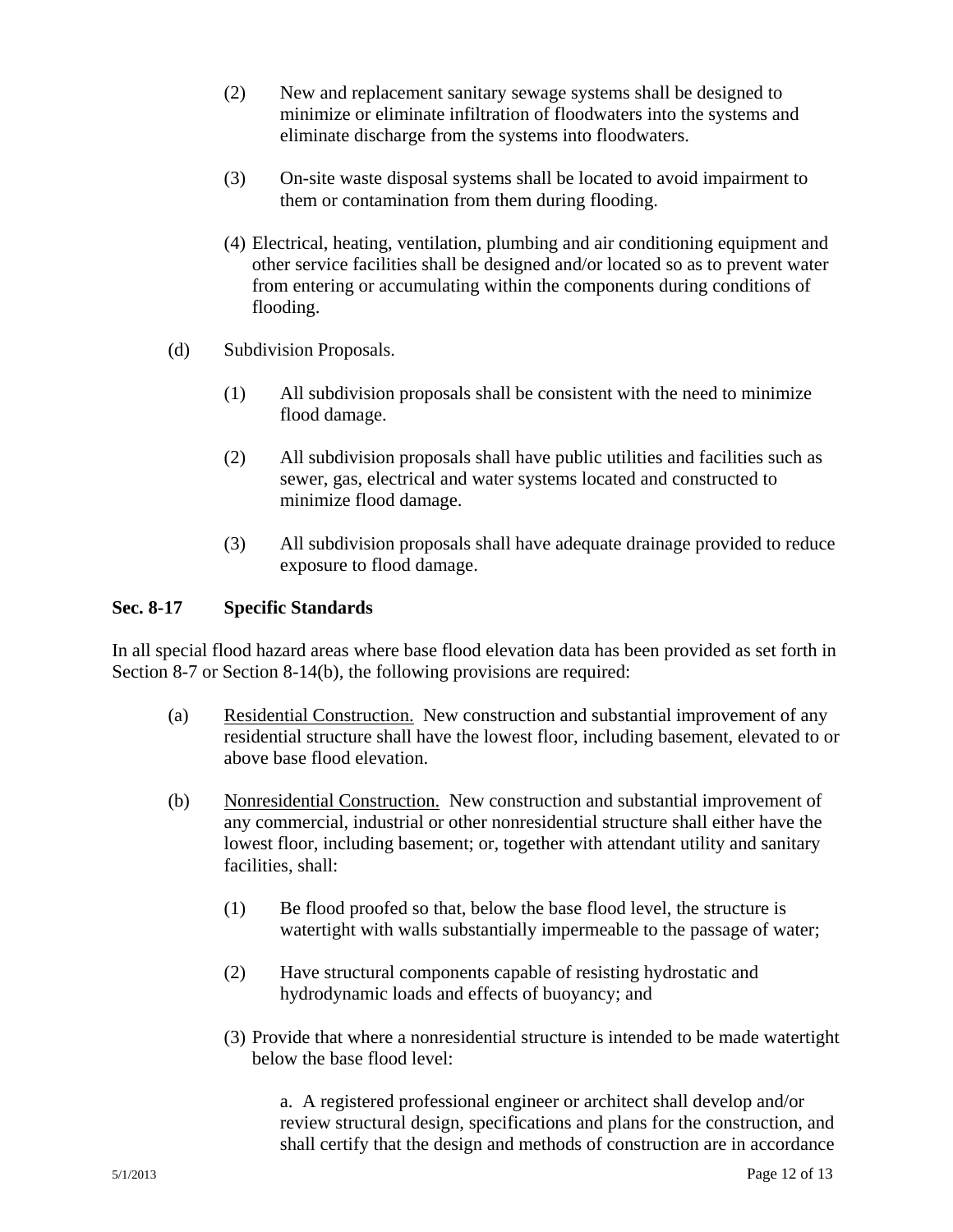with accepted standards of practice for meeting the application provisions of Section 8-14 above; and

b. A record of such certificates which includes the specific elevation (in relation to mean sea level) to which such structures are floodproofed shall be maintained with the official designated by the community under Section 8-14 above.

- (c) Manufactured Homes.
	- (1) Manufactured homes shall be anchored in accordance with Section 8- 16(a).
	- (2) All manufactured homes or those to be substantially improved shall be elevated on a foundation such that the lowest floor of the manufactured home is at or above the base flood elevation and is securely anchored to an adequately anchored foundation system.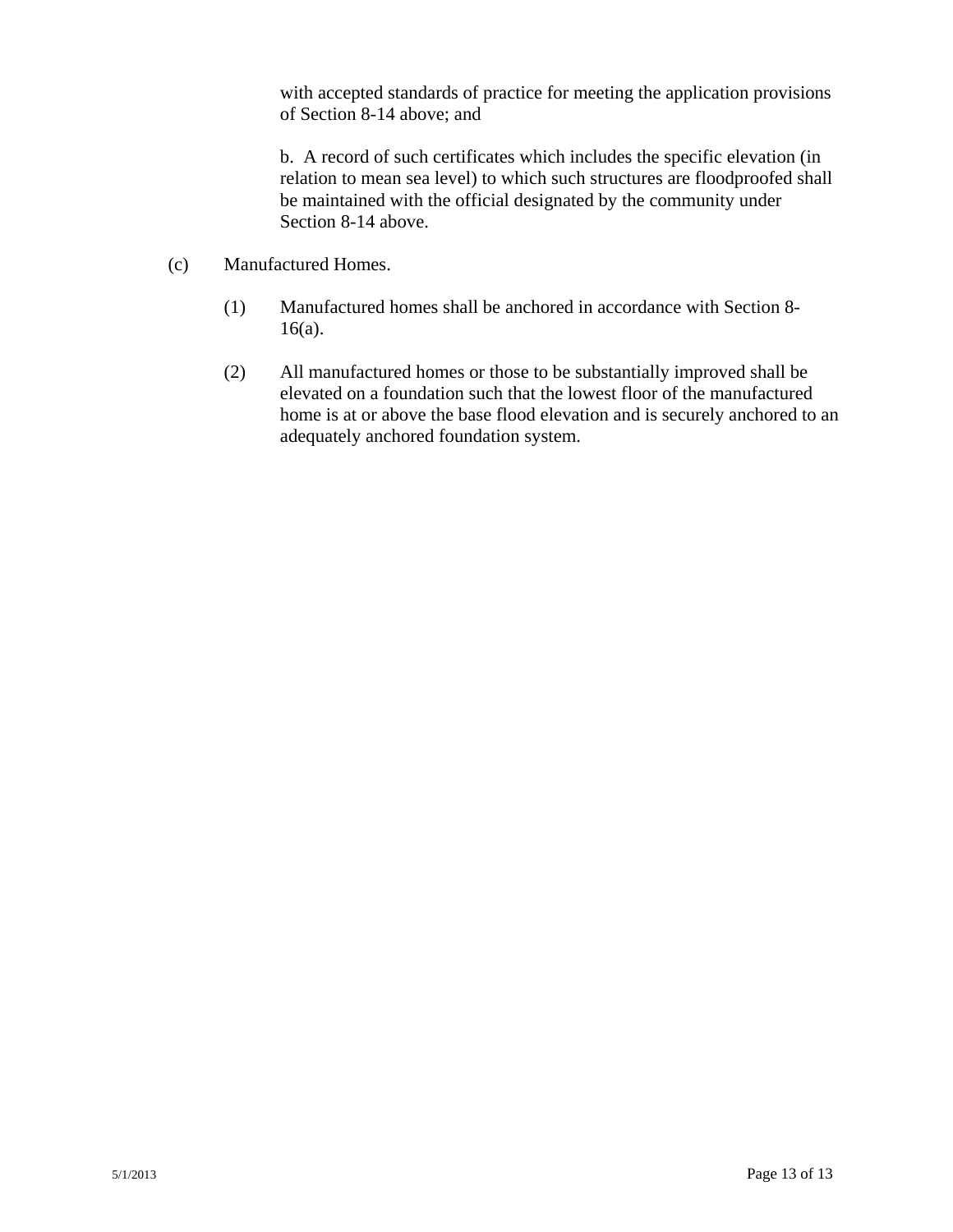# **ARTICLE 9 – ANNEXATION**

| <b>Section</b> | <b>Name</b> | Page |
|----------------|-------------|------|
| $9-1$          |             |      |
| $9 - 2$        |             |      |
| $9 - 3$        |             |      |
| $9 - 4$        |             |      |
| $9 - 5$        |             |      |
| $9 - 6$        |             |      |
| $9 - 7$        |             |      |
| $9 - 8$        |             |      |
| $9-9$          |             |      |
| $9 - 10$       |             |      |
| $9 - 11$       |             |      |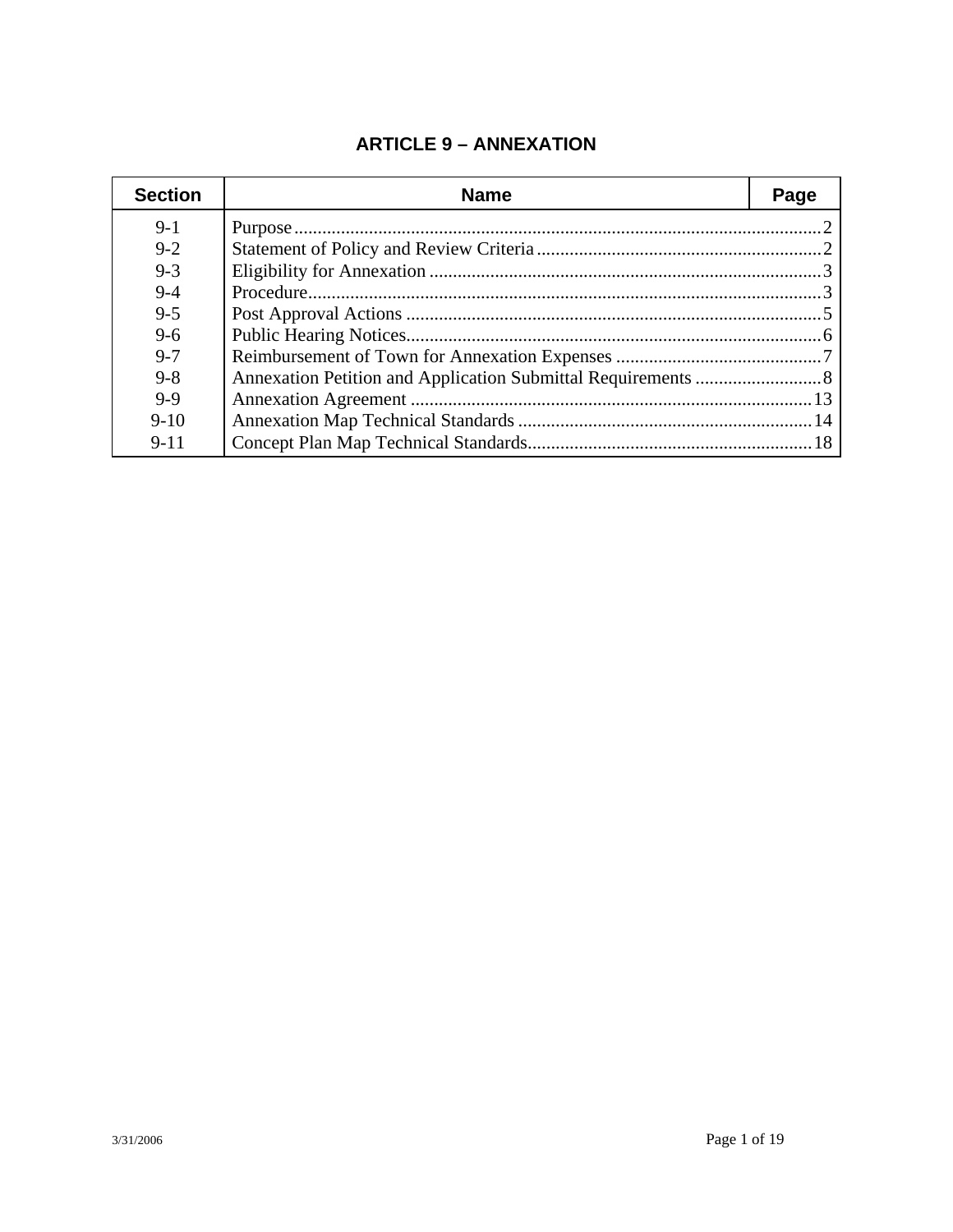### **Sec. 9-1 Purpose**

The purpose of this Article is to establish a procedure to bring land under the jurisdiction of the City in compliance with the *Colorado Municipal Annexation Act of 1965*, as amended. This Article, in part, provides supplemental requirements for annexation pursuant to the *Colorado Municipal Annexation of 1965*, and is not to be construed as altering, modifying, eliminating or replacing any requirement set forth in that act, or any requirements set forth in other portions of the City Municipal Code. In the event of a conflict between the act and the provisions of this Article or any requirements set forth in other portions of the City Municipal Code, it is the expressed intent of the City Council that the more stringent provision shall control.

#### **Sec. 9-2 Statement of Policy and Review Criteria**

It shall be the general policy of the City with respect to annexations and the consideration of annexation petitions that:

- (a) Annexation is a discretionary act. With the exception of an initiated petition for the annexation of an enclave, the City Council shall exercise its sole discretion in the annexation of territory to the City .
- (b) The land to be annexed and the uses proposed for the land shall conform to the goals, policies and strategies of the City Comprehensive Plan.
- (c) Certain public facilities and amenities are necessary and must be constructed as part of any territory annexed to the City in order that the public needs may be served by such facilities. These facilities include, but not by way of limitation, arterial streets, bridges, public parks and recreation areas, school sites, fire and police station sites, and storm drainage facilities. The annexation of lands to the City shall be shown not to create any additional cost or burden on the then existing residents of the City to provide such public facilities in any newly annexed area.
- (d) The petitioner for annexation shall be responsible for paying the City's full cost for processing the annexation petition, from initial discussion with City staff before submittal of the petition, through the approval and recording of the final annexation documents.
- (e) Annexed areas will not divide tracts of land to prevent further annexation of adjoining parcels. (For example, leaving a "gap" or a "strip" of land between property to be annexed and the adjoining property.)
- (f) All water rights to be deeded to the City, shall be deeded to the City at the time of annexation.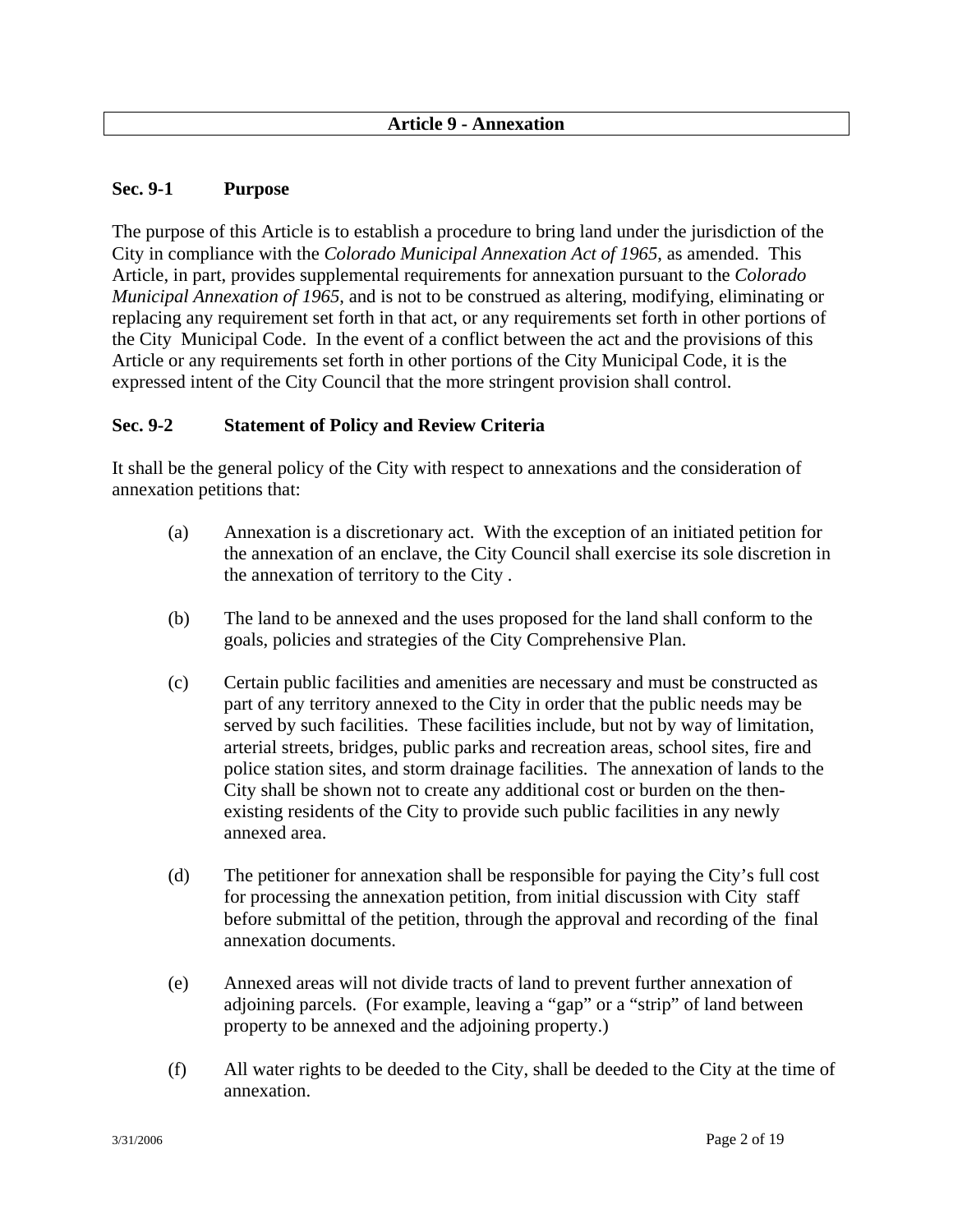- (g) The City shall have in place an "annexation master plan" for the "three mile" area surrounding the City . The "annexation master plan" shall be updated for each annexation or once per year, whichever is less.
- (h) Zoning of the annexed area shall take place when the annexation takes effect.

# **Sec. 9-3 Eligibility for Annexation**

Eligibility for annexation shall be determined by conformity with the requirements of C.R.S. §§ 31-12-104 and 31-12-105, as amended and as determined by the City Council in their sole discretion.

### **Sec. 9-4 Procedure**

Annexation petitions shall be processed and considered as follows:

- (a) Step 1: Annexation Pre-Application Conference. The application process begins with a pre-application conference with the Mayor or designated City Staff member to determine the feasibility of the annexation request. Following this informal meeting, the applicant submits a Letter of Intent requesting annexation, the Annexation Petition, the completed Annexation Application form, annexation maps and supporting documents.
- (b) Step 2: Annexation Petition Certification and Completion. The petition for annexation or petition for election and all other documents submitted shall be reviewed by Staff for completeness and compliance with the provisions of the *Municipal Annexation Act of 1965*, and the City Municipal Code. The applicant shall be notified within a reasonable time of any deficiencies or inadequacies in the materials submitted. An incomplete submission shall not be processed, nor referred to the City Council for a determination of substantial compliance.
- (c) Step 3: Annexation Petition Referral to City Council. Upon the staff's determination that the petition and supporting documentation are complete and in compliance with provisions of the *Municipal Annexation Act of 1965*, and the City Municipal Code, the City Manager shall refer the petition to the City Council as a communication.
- (d) Step 4: *City Council* Determination of Substantial Compliance. The City Council, without undue delay, shall take the appropriate steps to determine if the petition is in substantial compliance with the *Municipal Annexation Act of 1965*.

(1) If the petition is found to be in substantial compliance with the *Municipal Annexation Act of 1965*, the City Council may, by the adoption of a Resolution of Intent to Annex, set the annexation for public hearing on a specified date, time, and place, not less than (30) thirty days nor more than (60) sixty days from the effective date of the Resolution, subject to compliance with C.R.S. § 31-12-108.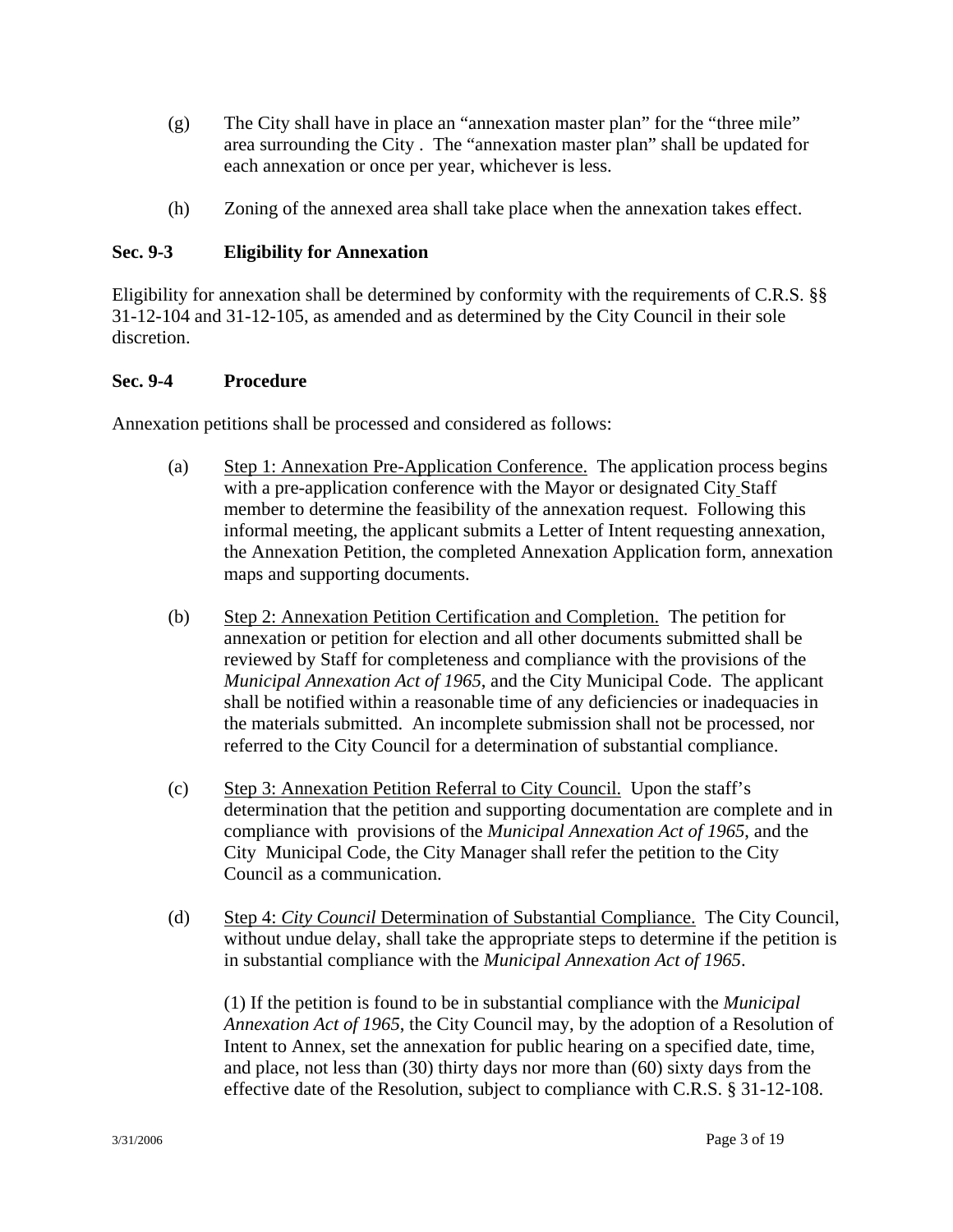(2) If the petition is found to not be in compliance with the *Municipal Annexation Act of 1965*, no further action shall be taken, except that the determination shall be made by resolution adopted by the City Council.

(e) Step 5: Planning Commission Review and Recommendations. The Planning Commission shall consider the petition for annexation at a regular or special meeting to be held prior to the date of the City Council public hearing. The Planning Commission, upon the conclusion of the meeting at which they consider the petition for annexation, shall recommend approval of the petition for annexation with or without modifications and/or conditions, or recommend denial.

The Planning Commission shall hold a public hearing on the zoning of the property at the same meeting. Notice of the public hearing on zoning shall be given in accordance with the requirements for an amendment to the zoning map (Section 4-10). Prior to the City Council Public Hearing and action on the annexation, the Planning Commission shall recommend approval, with or without modifications and/or conditions, or recommend denial of the requested zoning. They shall refer any such recommendation to the City Council.

(f) Step 6: City Council Public Hearing and Action on the Annexation. The City Council shall hold the public hearing on the petition for annexation and zoning, on the date and at the time set by the Resolution of Intent to Annex. The petitioners shall present evidence in support of the petition, and zoning if applicable. Staff shall testify as to the elements required by statute to be present for annexation. Any person may appear at the hearing and present evidence on any matter related to the annexation petition as determined by the City Council. The City Council may continue the hearing to another date without additional notice if the volume of material to be received cannot be presented within the available time for any given session; except that no session of the hearing shall be so continued unless at least one hour of testimony has been heard. All proceedings at the hearing and any continuances thereof shall be recorded, but the recorder's notes need not be transcribed unless proceedings for judicial review are initiated as provided by C.R.S. § 31-12-116. At the conclusion of the public hearing, the City Council shall adopt a resolution containing the findings of fact and conclusions, including:

> (1) Whether or not the requirements of C.R.S. § 31-12-104 and 105 and 1 this Article have been met;

> (2) Whether or not additional terms and conditions are to be imposed; and

(3) Whether or not an election is required, either as result of a petition for election or the imposition of additional terms and conditions.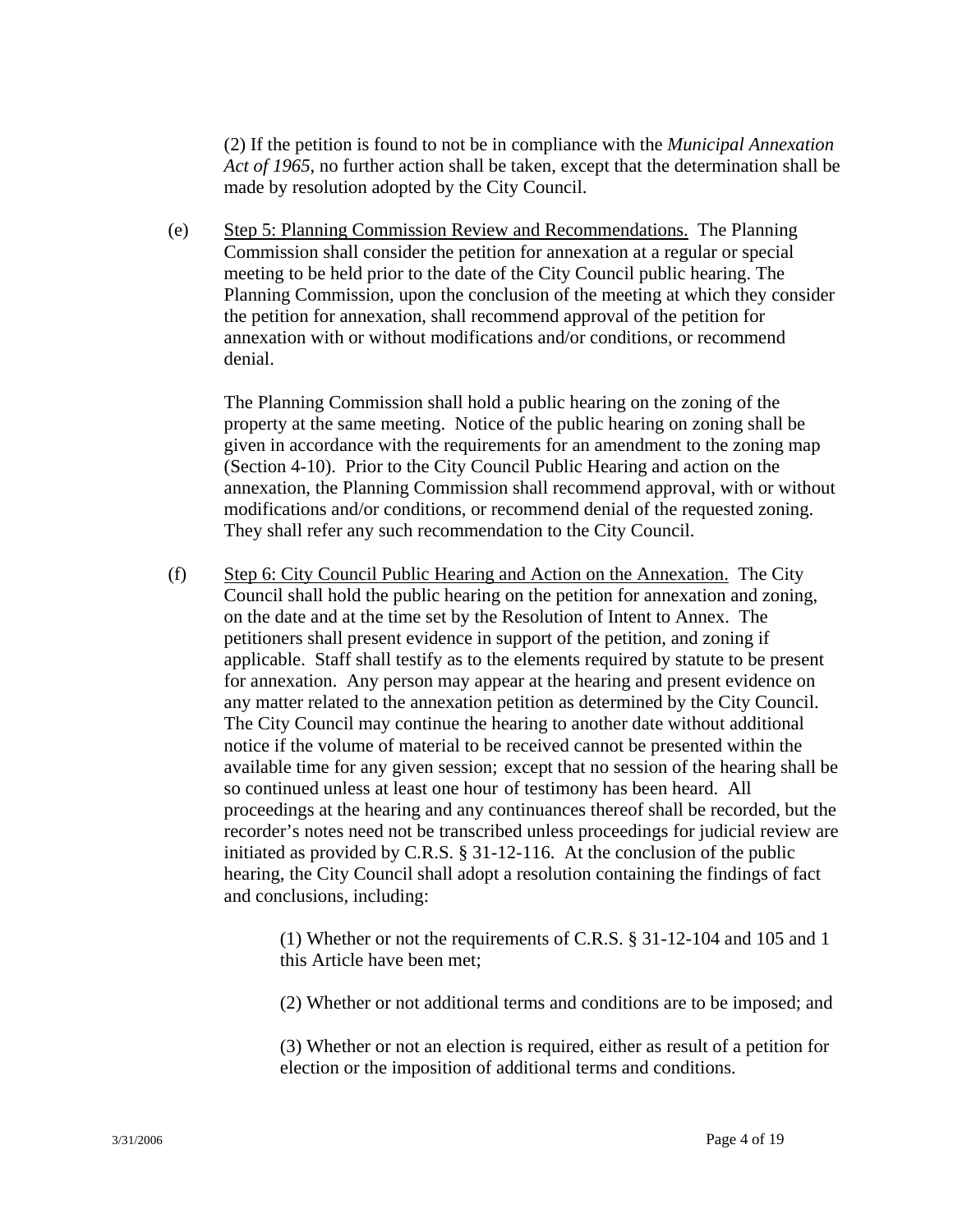If the City Council finds that the area proposed for annexation does not comply with the requirements of C.R.S. § 31-12-104 and 105, the annexation proceeding will be terminated.

If the City Council finds the following:

(1) The annexation is in compliance with the requirements of C.R.S. § 31- 12-104 and 105;

(2) That an election is not required under C.R.S. § 31-12-107 (2);

 (3) The petition is found to be signed by the owners of one hundred (100) percent of the area proposed to be annexed, exclusive of streets and alleys; and

(4) No additional terms and conditions are to be imposed;

The City Council may annex the land by ordinance without election. The ordinance annexing such area shall include a statement that the owners of one hundred (100) percent of the area petitioned for the annexation. The zoning of the property, shall be approved by separate ordinance.

If the petition is for an annexation election, or the City Council determines that less than one hundred (100) percent of the owners have signed the petition for annexation, or the City Council determines that additional terms and conditions should be imposed upon the area proposed be annexed, which are not agreed to voluntarily and in writing by the landowners, the City Council shall make appropriate findings by Resolution and order an election to be conducted in accordance with C.R.S.§ 31-12-112.

If the annexation is approved by the eligible electors in accordance with C.R.S. § 31-12-112, the City Council may by ordinance annex the land. In the event the annexation is not approved by the eligible electors or the vote is tied, the annexation proceeding will be terminated.

If the City Council, in its sole discretion, finds that the annexation is not in the best interest of the City , it may deny the petition by resolution, stating the grounds for such denial. Only in the event of a petition for the annexation of an enclave as provided by C.R.S.  $\S 31-12-107(5)$  shall the City be required to annex property.

### **Sec. 9-5 Post Approval Actions**

 (a) After final passage of the annexation ordinance, the City will file one (1) copy of the annexation map with the original of the annexation ordinance in the office of the City Clerk. The City will file for recording three (3) certified copies of the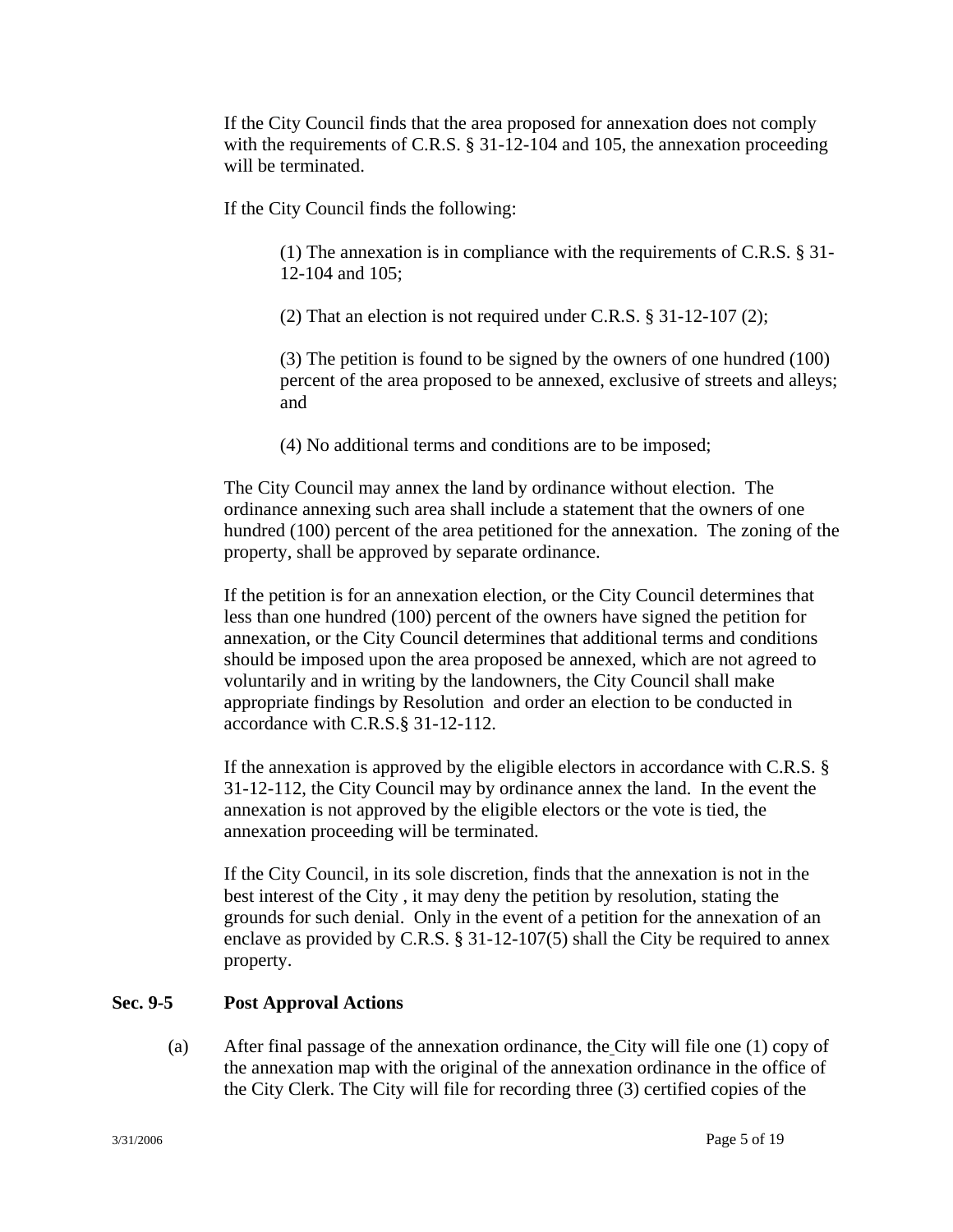annexation ordinance and annexation map with the County Clerk and Recorder. The City shall request the County Clerk to forward one (1) copy of the annexation map and ordinance to the Division of Local Government in the Colorado Department of Local Affairs and one (1) copy of the annexation map and ordinance to the Department of Revenue of the State of Colorado.

 (b) Zoning that occurs as part of the annexation shall be granted by ordinance and copies of the official zoning map amendment shall be recorded with the County Clerk and Recorder in the manner provided by Article 3 of the City Land Use Code.

#### **Sec. 9-6 Public Hearing Notices**

- (a) Notice of the public hearing for annexation set by the Resolution of Intent to Annex shall be given in accordance with C.R.S. § 31-12-108. A copy of the Resolution of Intent to Annex, or the petition(s) as filed (exclusive of signatures), together with a notice of the date and time and place set by the City Council for the public hearing, shall be published once a week for four (4) successive weeks in a newspaper general circulation in the area proposed to be annexed. The first publication of such notice shall be at least (30) thirty days prior to the date of the public hearing.
- (b) A copy of the published notice, together with a copy of the adopted Resolution of Intent to Annex and the petition as filed, shall be sent by certified mail, return receipt requested, to the County Board of County Commissioners and the County Attorney and any special district or school district having territory within the area to be annexed, at least (25) twenty-five days prior to the date fixed for the public hearing.
- (c) A copy of the published notice, together with the "Letter of Intent" provided with the application, the annexation map and the "concept plan" for the development of the property shall be sent by certified or registered mail to the owners of real property within three hundred (300) feet of the boundaries of the proposed annexation, irrigation ditch companies whose rights-of-way traverse the property to be annexed and to the mineral estate owners and their lessees of the property to be annexed. Notice provided by the City to the owners of the minerals estate and their lessees shall not relieve the petitioner(s) from the responsibility of providing notice as required by C.R.S. § 24-65.5-101, et seq.

In the case of a "flagpole" annexation, the City shall also provide notice to abutting property owners as specified in C.R.S. § 31-12-105 as amended.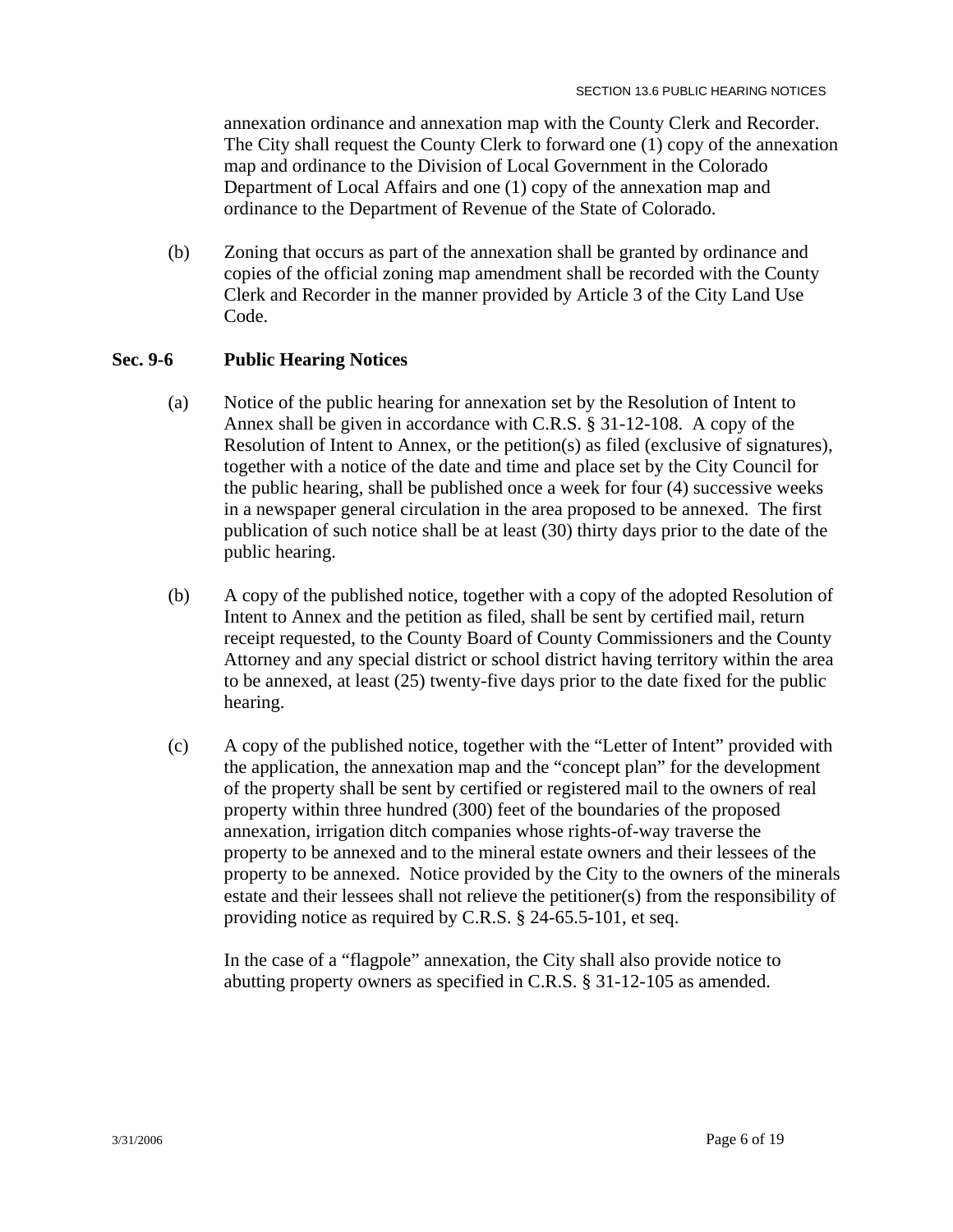### (d) Petitioner's Responsibilities - Mailing and Posting Notices, Notice to Mineral Estate Owners and Lessees.

 (1) The petitioner shall provide the City with an address list containing the owners of real property within three hundred (300) feet of the property to be annexed, the mineral interest owners and lessees for the property to be annexed, the irrigation ditch companies whose rights-of-way traverse the property to be annexed and the special districts encompassing the property to be annexed. The list is to be prepared and certified by a title insurance company licensed by the State of Colorado, within the thirty (30) days prior to the date of submission of the annexation petition.

 (2) The petitioner shall provide a sufficient number of clasp envelopes to mail notices to all special districts encompassing the property be annexed, the Board of County Commissioners and County Attorney, and referral agencies of the City, as directed by the City . The petitioner shall also provide a sufficient number of self adhesive window envelopes (no return address) to mail notice to the owners of real property and mineral interest owners and lessees identified in the mailing list.

(3) The petitioner shall be responsible for posting the property as provided herein, and shall meet with Staff to obtain completed public notice placards and the posting layout. The petitioner shall submit a signed, notarized affidavit certifying that the property was posted on the required date and in the locations as approved by the City. The petitioner is also responsible for ensuring that the posted notices remain in place, in legible condition until the public hearing is concluded, and for removal of said posted notices after the public hearing is concluded. Notice shall be posted along the public street rights-of-way bordering the property, at least once for every six hundred (600) feet of frontage on said rights-of-way, or as otherwise approved by the City.

(4) The petitioner shall be responsible for providing notice of each public hearing (Planning Commission and/or City Council) to the owners of the mineral estate on the property to be annexed, and to their lessees, as required by C.R.S. § 24-65.5- 101, et seq. The petitioner shall certify to the City Clerk not less than fifteen (15) days prior to the date of the public hearing(s), the petitioner's conformance with this notice requirement.

#### **Sec. 9-7 Reimbursement of City for Annexation Expenses.**

The petitioner shall reimburse the City for its expenses in reviewing and processing the annexation petition, including, but not limited to legal publications, engineering services, attorney fees, consultant fees, reproduction of material, postage, public hearing expenses and recording documents. The City may require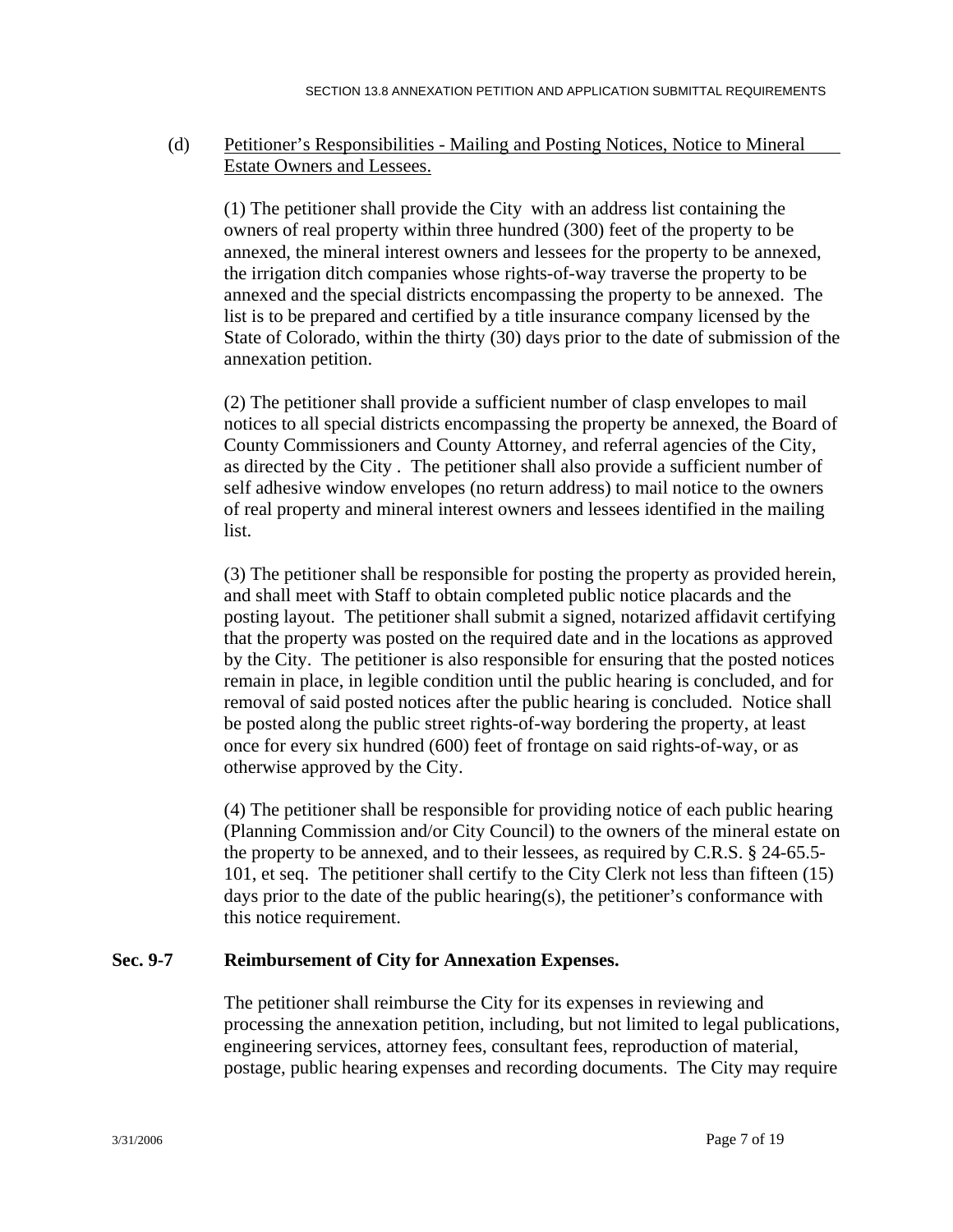a reasonable administrative fee and a reimbursement agreement upon the submission of a petition for annexation.

#### **Sec. 9-8 Annexation Petition and Application Submittal Requirements**

(a) The following are the submission requirements for an annexation petition. One (1) original and three (3) copies of the following forms, maps, letters and documents are to be delivered to the City Clerk with the fees. The documents are to be submitted in separate three-ring binders of suitable size to hold the material. Any forms or letters requiring signatures shall have one original signed and dated in blue ink. The remaining copies may be photocopies of the original. The binders shall contain a table of contents and be tabbed accordingly. Pockets are to be provided in the binder for the folded maps that are submitted.

Following staff review and notice of acceptance for referral to the City Council, the applicant shall provide copies of the annexation documents as needed.

The name or title of the proposed annexation on all documents and maps must be consistent. All letter size  $(8\frac{1}{2}$ " x 11") documents to be filed with the County Clerk and Recorder Office must have one (1) inch margins, or they will be rejected for filing.

(b) The Annexation application shall include:

 (1) Letter of Intent. The applicant shall provide a letter of intent addressed to the City Council to serve as a cover letter to the formal petition, introducing the applicant(s) to the City Council, requesting annexation of the petitioner's property and describing the development plans for the property, if it is annexed.

 (2) Annexation Application Form. The City's Annexation Application Form shall be completed, signed and dated.

(3) Agreement for Payment of Annexation Review Expenses Incurred by the *City*. The application shall be accompanied by a signed standard form Agreement for the Payment of Annexation Review Expenses Incurred by the City .

 (4) Petition for Annexation. The applicant shall submit a petition for annexation complying with the requirements of C.R.S. § 31-12-107. The City's standard form petition shall be utilized. Any deviation from the standard form petition will require review and approval by the City Attorney before the City accepts the petition for processing. The applicant is to provide a word processing file of this document if it deviates from the City's standard form petition.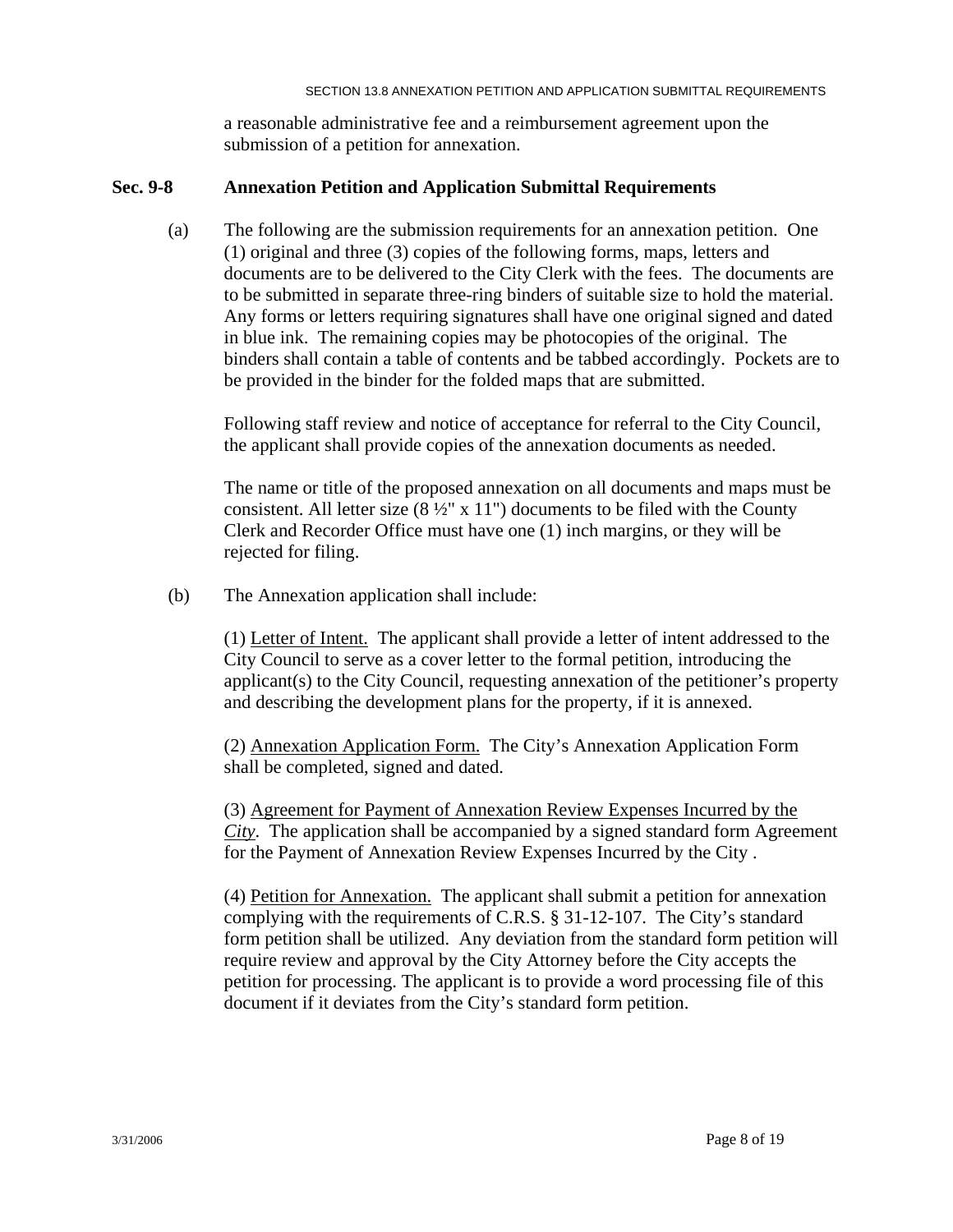The petition shall contain the following statements:

a. An allegation that it is desirable and necessary that the area be annexed to the municipality.

b. An allegation that eligibility requirements and limitations have been met or addressed respectively.

 c. An allegation that the petitioners comprise the land owners of more than fifty (50) percent of the territory included in the proposed annexation area (excluding streets and alleys).

d. A requests that the annexing municipality approve the annexation.

 e. If not already included, consent to the inclusion of the property into the any applicable special districts as appropriate.

 f. A waiver of any right to election pursuant to Section 28 of Article X of the Colorado Constitution before a district can impose property tax levies and special assessments.

 g. The dated signatures of petitioning landowners. Petition signatures must be signed within one hundred eighty (180) days of the date the petition is first submitted to the City Clerk.

h. The mailing address of each signer of the petition.

 i. The full legal description of land owned by each signer of the petition (if platted, by lot and block; if unplatted, by metes and bounds).

j. The affidavit of each petition circulator that each petitioner's signature is valid.

(5) Annexation Map. Four (4) paper copies of the annexation map are to be provided with the initial submittal. The annexation map shall be signed and sealed by the registered land surveyor or engineer preparing the map, or under whose supervision the annexation map was prepared. The annexation map(s) shall comply with the technical drawing requirements contained in Section 13.10 of this Article. In addition, provide one (1) small format paper copy (not less than 8½" x 11", nor more than 11" x 17"). Provide one (1) "Annexation Map Land Surveying Standards Checklist" completed by the Surveyor (attach to the "original" application packet).

 (6) Concept Plan Map. Four (4) paper copies of the concept plan map are to be provided with the initial submittal. The concept plan map(s) shall comply with the technical drawing requirements contained in Section 13.11 of this Article. In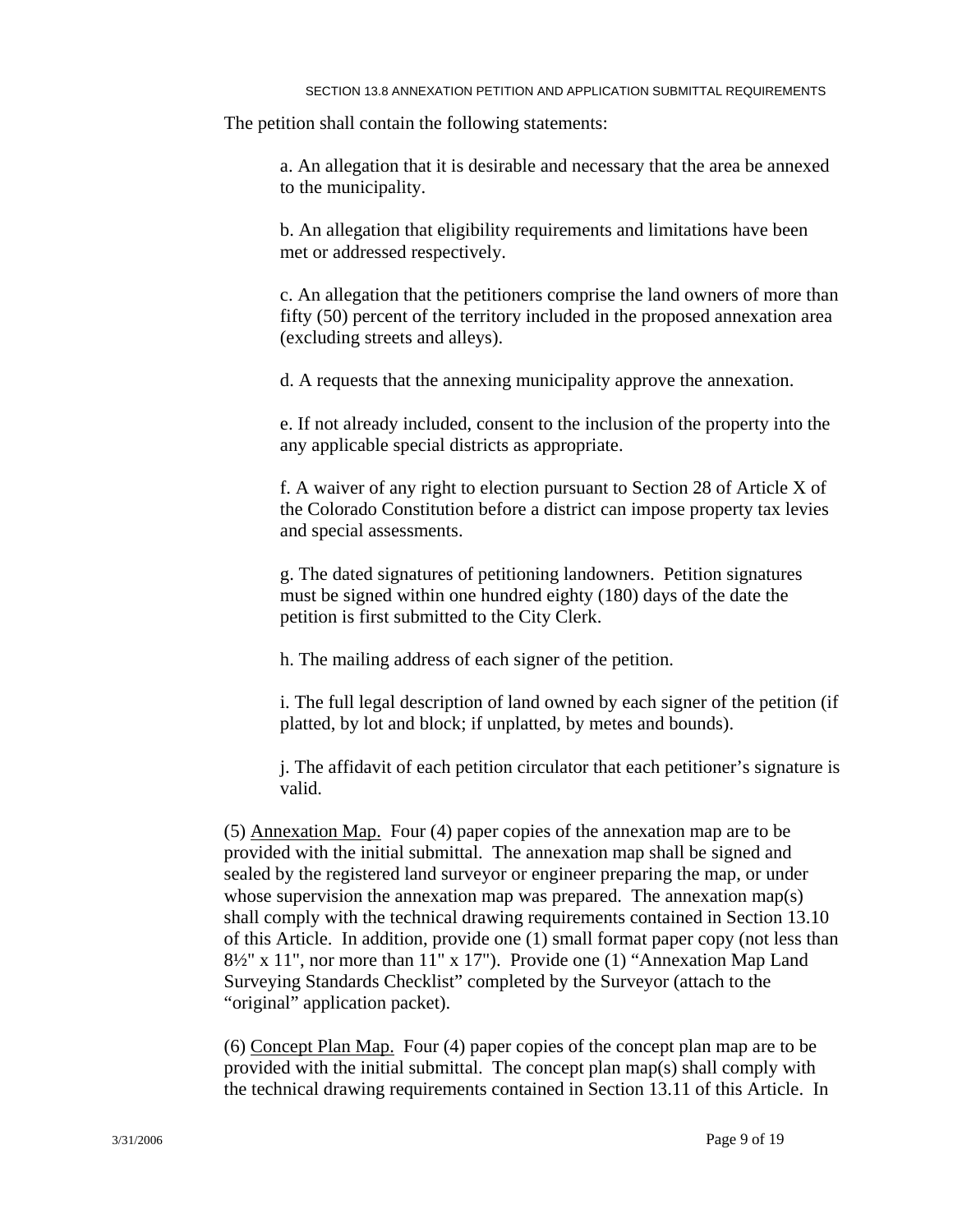addition, provide one (1) small format paper copy (not less than  $8\frac{1}{2}$ " x 11", nor more than 11" x 17").

(7) Title Commitment. The applicant shall submit proof of ownership in the form of a current title commitment, issued by a title insurance company licensed by the State of Colorado, whose effective date shall be less than (30) thirty days prior to the date of submittal of the annexation petition. Ownership **must** match the ownership listed in the petition. If the legal description of the area to be annexed as shown on the annexation map does not match the legal description of the property owned, because of road rights-of-way or other reasons, then the title policy must certify that the property owned is wholly contained within the described area on the annexation map. If the applicant is not the owner, there shall be provided in addition to the title commitment naming the owner as the insured, a notarized affidavit by the owner stating the applicant is authorized by the owner to make application for annexation. The applicant is to provide a word processing file of the legal description contained in the title commitment.

(8) Property Tax Statement. A copy of the prior year's property tax statement for all property to be annexed.

 (9) Mailing List and Envelopes for County, Special Districts, Irrigation Ditch Companies, Mineral Interest Owners and Adjacent Property Owners. The Applicant is to provide a mailing address list and envelopes as required by Section 13.6.D.

 (10) Annexation Impact Report. A draft annexation impact report conforming to C.R.S § 31-12-108.5 is required for areas of ten (10) or more acres. Any deviation from the City's standard form will require review and approval by the City Attorney before the annexation impact report is accepted for processing by the City . The applicant is to provide a word processing file of this document.

The impact report shall contain the following information:

a. A map or maps of the municipality and adjacent territory showing the present and proposed boundaries of the municipality in the vicinity of the proposed annexation; the present streets, major trunk water mains, sewer interceptors and outfalls, other utility lines and irrigation and drainage ditches, and the proposed extension of such streets and utility lines in the vicinity of the proposed annexation; and the existing and proposed land use pattern in the areas to be annexed;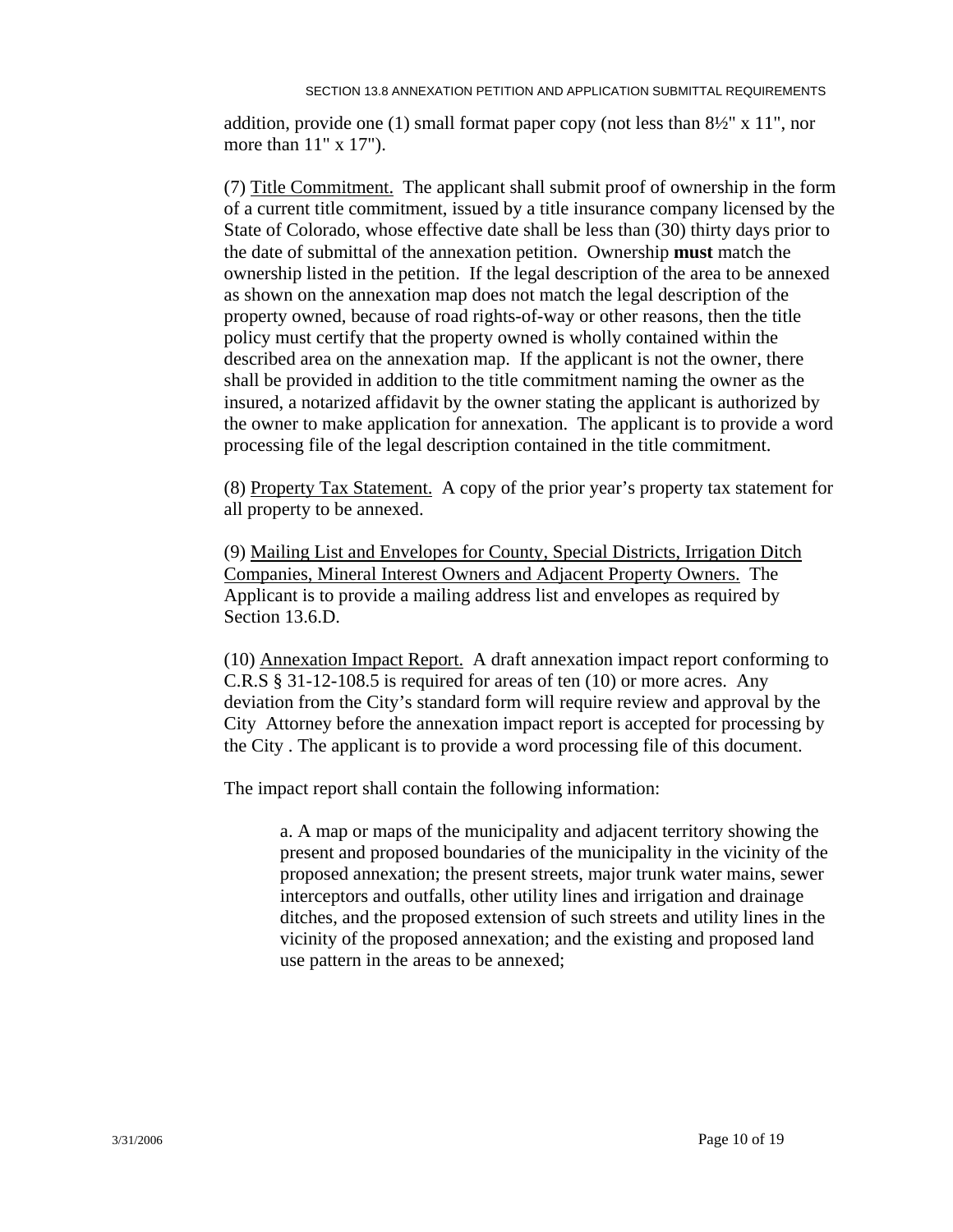b. A copy of any draft or final pre-annexation agreement, if available;

c. A statement setting forth the plans of the municipality for extending to or otherwise providing for, within the area to be annexed, municipal services performed by or for the municipality at the time of annexation;

d. A statement setting forth the method under which the municipality plans to finance the extension of the municipal services into the area to be annexed (those municipal services supplied by the City);

e. A statement identifying existing special districts within the area to be annexed; and

f. A statement on the effect of annexation upon local public school district systems including the estimated number of students generated and the capital construction required to educate such students.

(11) City Comprehensive Plan Project Summary Worksheet. A completed City Comprehensive Plan Project Summary Worksheet. This standardized worksheet was developed with the City Comprehensive Plan. The applicant is required to provide a narrative response to the series of questions related to the conformance of the project to the goals, policies and strategies identified in the *Comprehensive Plan*. The applicant is to provide a word processing file of the completed worksheet document.

(12) Water Rights. The applicant shall provide a signed warranty for the property prepared by a qualified water engineer or water attorney detailing the water rights appurtenant to and severed from the property to be annexed and their historical use. The report must include both surface (tributary) and subsurface (nontributary and not non-tributary groundwater). The applicant shall provide a signed warranty deed(s) for sufficient water rights to provide 110% of the domestic needs of the property to be developed as a result of the annexation, as determined by the City Engineer. In addition the applicant shall provide a signed standard form warranty deed for the transfer of all subsurface (non-tributary) water rights to the City.

(13) Zoning of Property to Be Annexed. Since zoning is required simultaneously with annexation, the petitioner must submit a completed Zoning Application form, provide a Zoning Map for the property, a zoning amendment map amending the official zoning map and pay the application and recording fees.

(14) Annexation Assessment Report. The application is to be accompanied by a narrative report assessing the effect of the proposed annexation upon the community and existing services and facilities. It shall detail the need for any expansion of those services and facilities to accommodate the development proposed for the property being annexed. The narratives shall be one or more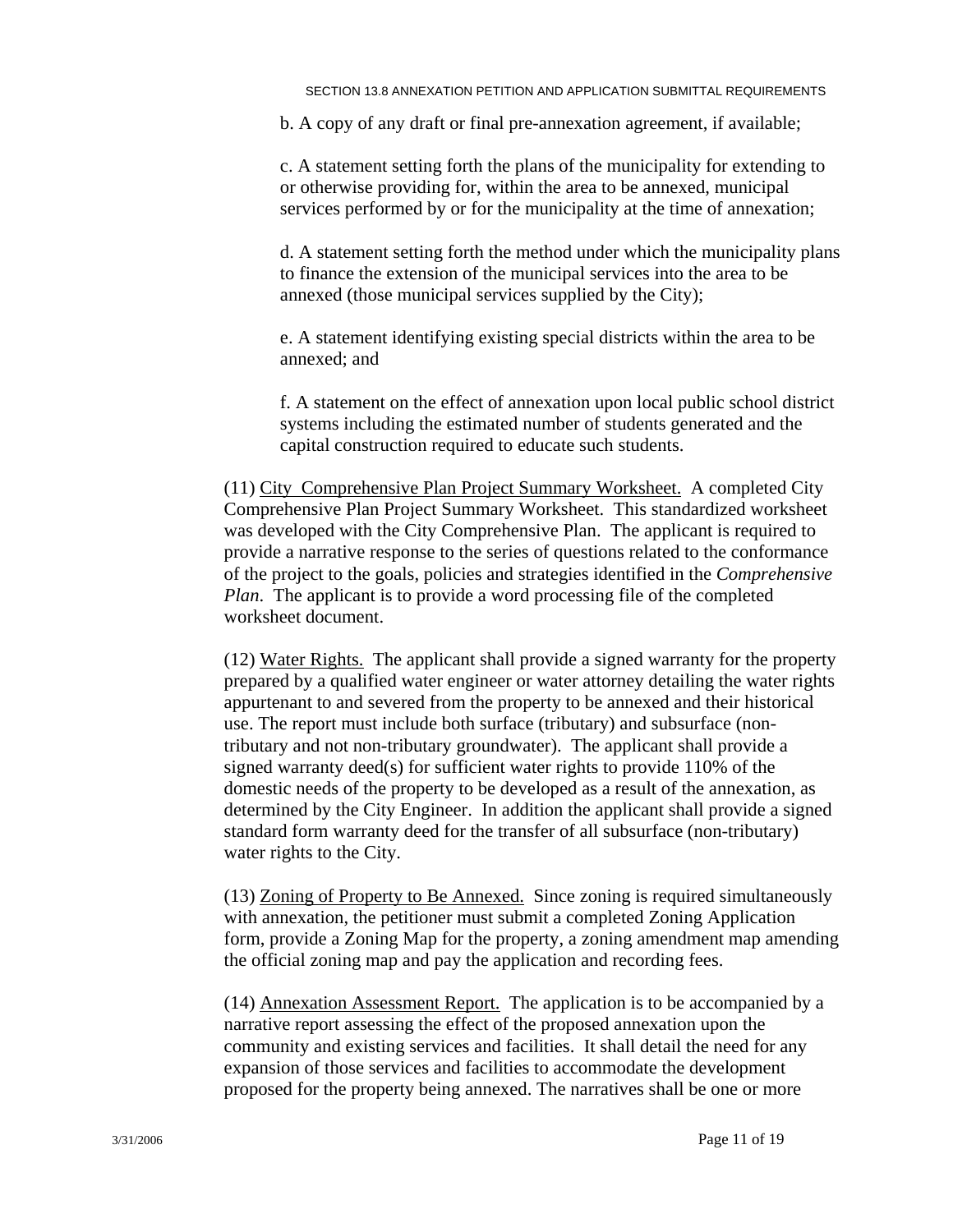paragraphs in length, and adequate to fully explain the needs, concepts and proposed solutions for each of the following:

> a. An assessment of the community needs for the proposed annexation and land use;

b. The economic impact to the municipality of the proposed annexation. This is to include an analysis of short-term and long-term municipal revenues to be generated by the development, short-term and long-term municipal expenses likely to be incurred as a result of the annexation and development, and proposals to mitigate any negative impacts;

c. The school impact including an estimate of the number of students to be generated by development of the property, capital construction required to educate the students, and proposals to mitigate any negative school impacts;

d. The impact on the existing transportation system, increased maintenance and proposals to mitigate any negative transportation impacts upon the community (arterial and collector street improvements, intersection improvements, intersection signalization, alternative modes of transportation, etc.);

e. The impact of the proposed development on the existing storm drainage system and proposals to mitigate any negative drainage impacts upon the community (historic rainfall drainage patterns, detention and retention areas, storm sewer requirements, discharged irrigation ditches, floodways and floodplains, including snowmelt etc.);

f. The impact of the proposed development on the City Police Department and proposals to mitigate any impact upon the existing police services (special security needs, additional officers required, additional equipment requirements, etc.);

g. The impact of the proposed development on the Mineral County/Creede Fire Protection District and proposals to mitigate any impact upon the existing fire protection services (special fire hazards, fire prevention, fire detection, emergency access, additional equipment requirements, additional manpower requirements, additional fire stations, etc.);

h. The impact of the proposed development on the City of city park facilities and recreation programs.

i. The impact of the proposed development on the environment of the City and proposals to mitigate any negative impact (identify environmentally sensitive areas, endangered species, significant habitats, air quality, etc.);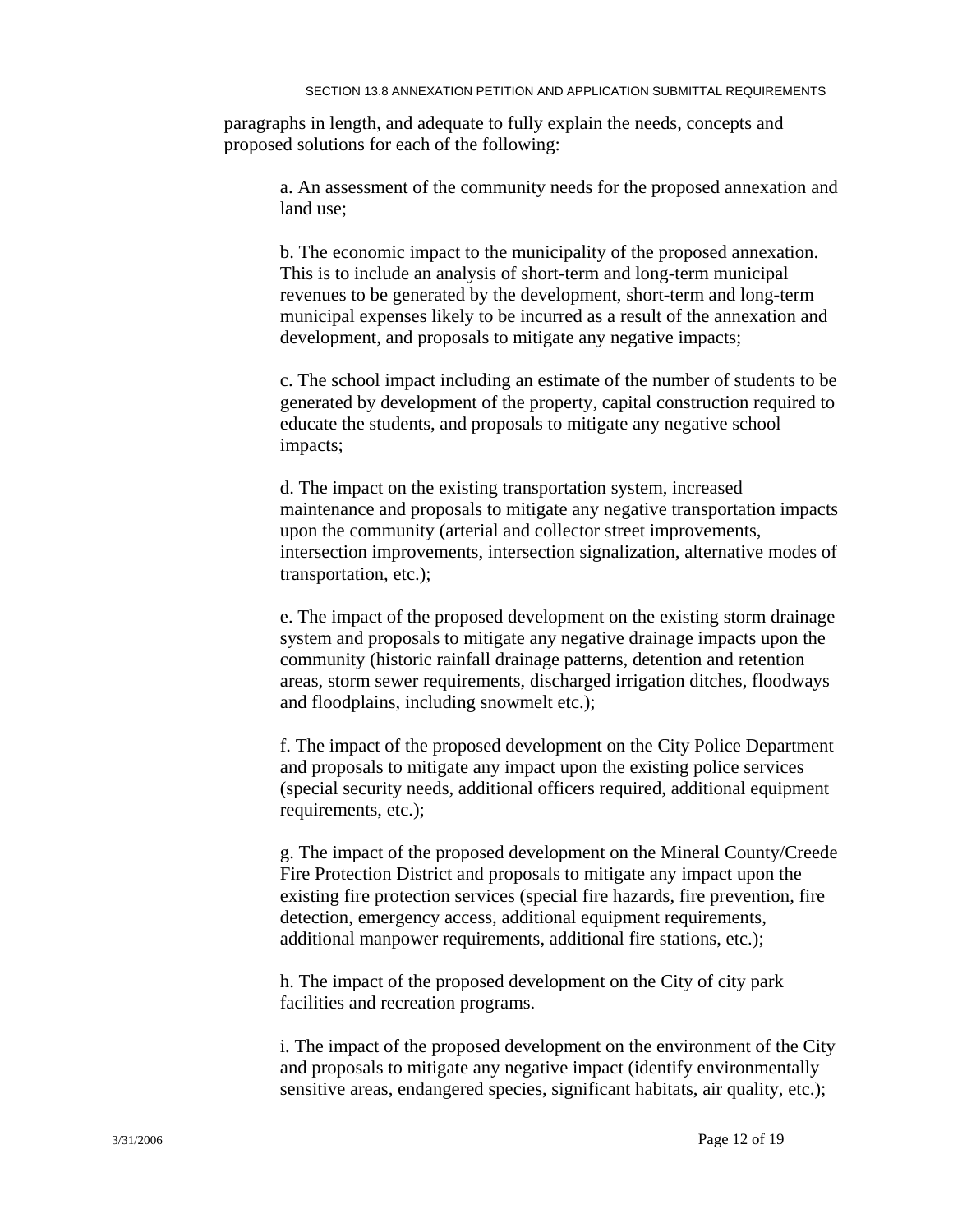j. The short-term and long-term economic development potential for the property (numbers of jobs to be created, sales and use tax generation, property tax generation, utility revenue generation, incentives to be offered, etc.);

k. The compatibility of the proposed development with the street master plan as depicted by the *Transportation Map* contained in the City Comprehensive Plan and proposals for mitigating any negative impact;

l. The compatibility of the proposed development with the City Comprehensive Plan and any plan amendments that may be necessary for the proposed development;

m. The compatibility of the proposed development with the City Land Use Code and any deviations in setbacks, space requirements, and permitted uses that may be required for the proposed development; and

 n. A review of existing and adjacent land uses, areas of compatibility or conflict, and possible mitigation measures that may be required for the proposed development.

o. Snow removal.

(15) Letters of Support. The application is to be accompanied by letters of support or comments from the special districts servicing the area to be annexed.

# **Sec. 9-9 Annexation Agreement**

A draft Annexation Agreement shall be provided to the applicant by the City not less than three (3) weeks prior to the annexation public hearing before the City Council. This document outlines the responsibilities of the applicant and the City regarding the provision and extension of streets and utilities, the dedication of water rights and the applicability of City regulations. Any changes or additions to the standard form Annexation Agreement proposed by the applicant or the City shall be addressed in the "supplemental provisions" section of the document. If a property to be annexed has multiple ownership, all of the owners must sign the Annexation Agreement. If multiple properties are combined for annexation purposes, but each will be developed separately, separate Annexation Agreements are to be signed by each owner. The final document is to be signed by the applicant and made available to the City Clerk not less than two (2) weeks before the date of the public hearing on the annexation.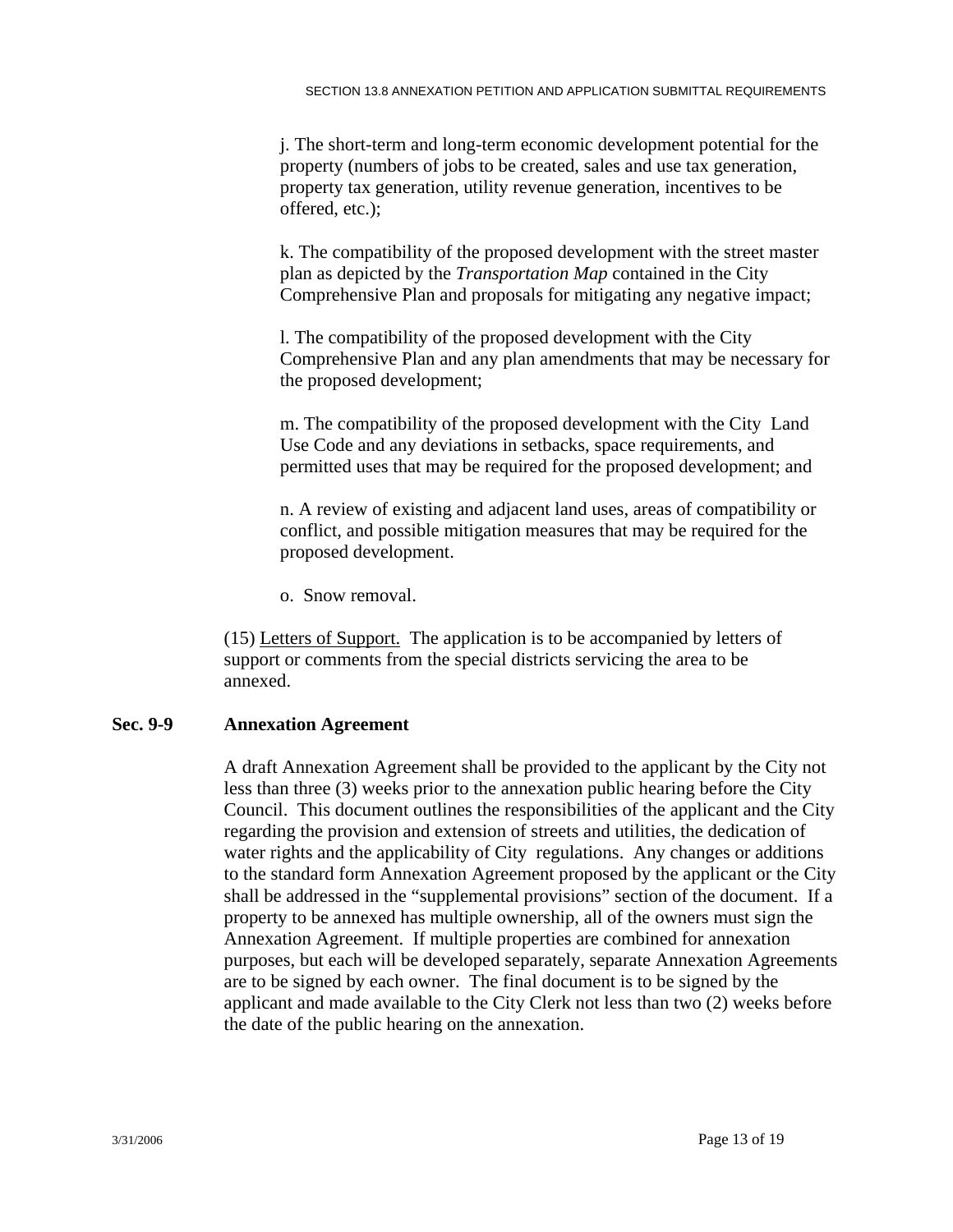# **Sec. 9-10 Annexation Map Technical Standards**

The annexation map shall be prepared by or under the supervision of a registered professional land surveyor licensed with the State of Colorado. The annexation map shall conform to the following drafting standards and contain the following information. It shall be a neat, clear, permanent, legible and reproducible document. Inaccurate, incomplete or poorly drawn maps shall be rejected.

- (a) The annexation map shall be an original drawing on 22" x 34" flat, splice less, tape less and creaseless sheet(s) of double matte Mylar film with a uniform thickness of not less than .003 of an inch, using only permanent black ink that will adhere to drafting films, or an acceptable "fix-line" photographic reproduction (emulsion down), or a computer generated reproduction of the original drawing. A margin line shall be drawn completely around each sheet leaving a margin at least one-half (½) inch on three sides and a margin at least two (2) inches on the left (short) side, entirely blank. Unless otherwise specified, text and numbers are to be large enough to be clearly legible at the scale drawn.
- (b) Paper copies of the annexation map(s) shall be blue line or black line copies of the original, folded to "8½" x 11" size. The applicant shall also provide paper 11" x 17" and 8½ " x 11" reductions of the annexation map(s).
- (c) The annexation map shall be drafted at a scale that best conveys the detailed survey, and confines the drafting error to less than one (1) percent. Acceptable scales are 1"=50' or 1"=100' and for annexations exceeding one hundred (100) acres, 1"=200'. In special instances another scale may be approved by the City. When an annexation requires multiple sheets, an index shall be provided that delineates the boundaries and identify each sheet number. The scale of a composite map may be different from the individual sheets, as approved by the City. A "title sheet" containing the certifications and signature blocks shall be provided in the event that the annexation map sheet is too crowded.
- (d) The title shall be centered at the top of the sheet along the long dimension of each sheet shall include the name of the proposed annexation. A general legal description stating the section, township, range, N.M.P.M., City, County, Colorado, shall be included under the name. On the title sheet (Sheet #1), under the general legal description, include the total acreage. Annexation names may not duplicate existing annexation names.

| <b>Example:</b> | PINE VIEW ANNEXATION                             |
|-----------------|--------------------------------------------------|
|                 | TO THE CITY, COLORADO                            |
|                 | A Part of the E/2 of Section 23, Township North, |
|                 | Range West, __th P.M., City, Colorado            |
|                 | 78.05 Acres                                      |
|                 |                                                  |

(e) There shall be a title block in the lower right-hand corner, or along the right-hand margin that contains the name, address and telephone number of the land owner,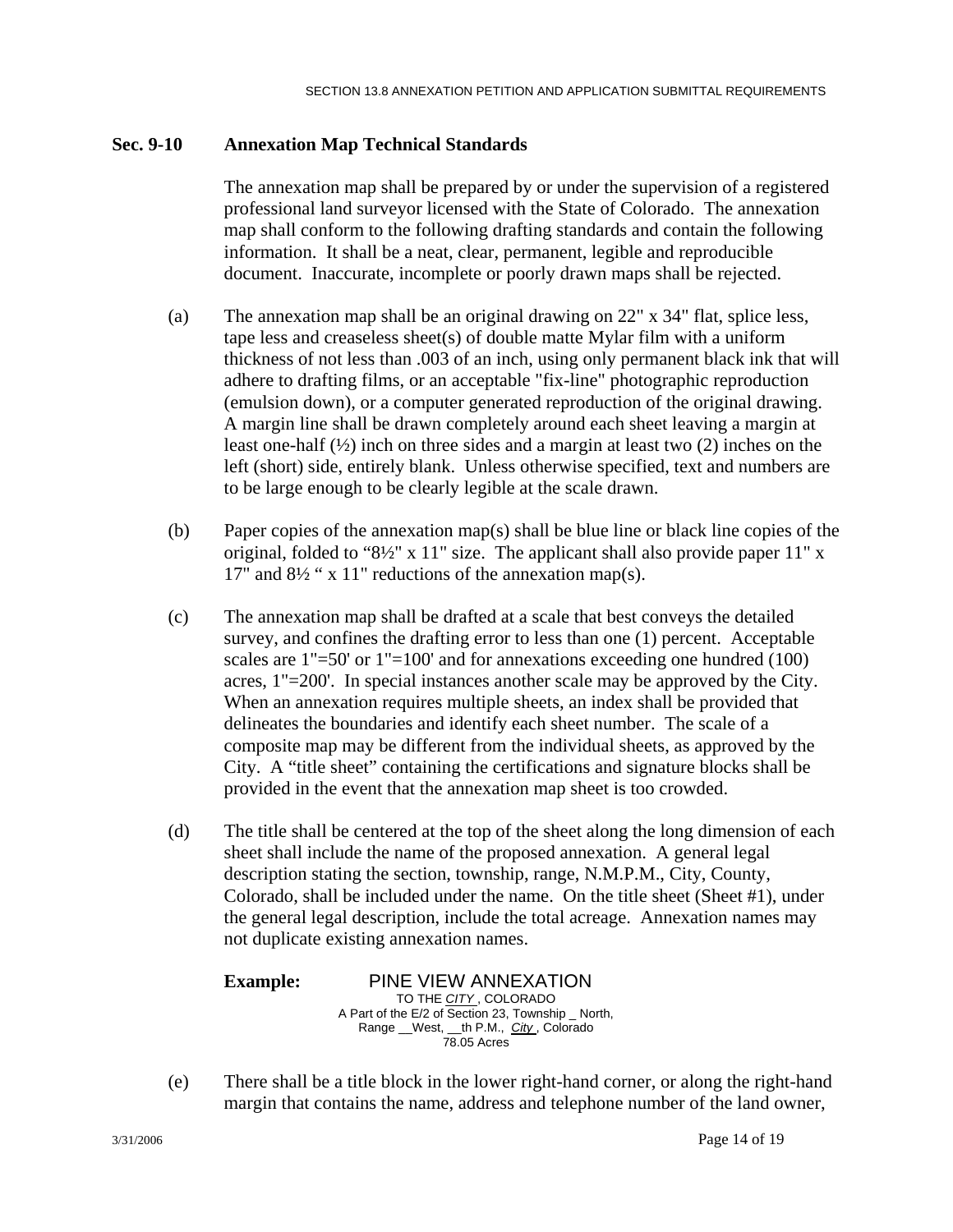the developer, and the engineer or surveyor preparing the drawing, an appropriate title for the drawing, the preparation date, sheet number, the preparer's project identification numbers, revision dates, draftsman's initials, and the electronic drawing file name (matching the AutoCAD drawing file provided to the City ).

- (f) Adjacent to the title block, in the lower right-hand corner, there shall be a legend block which shall include a description of lines, points and symbols, a double headed north arrow designated as true north and a written and graphic scale.
- (g) Adjacent to the right margin, or in a column to the right of the center of the title page if the page is crowded, there shall be the City's standard statement of ownership containing a written metes and bounds legal description of the land to be annexed (including the full width of abutting roadways not already within the City) followed by the owner's signature block(s) and notary block(s), one for each owner or mortgagee.
- (h) Immediately following the ownership certificate, there shall be the City's standard Surveyor's certificate, signed, dated and sealed by a licensed surveyor or engineer.
- (i) Immediately following the Surveyor's certificate, there shall be the City's standard certificate blocks for the Planning Commission and City Council.
- (j) Immediately following the /City Council's approval certificate, there shall be the City's standard recording certificate block for the Mineral County Clerk and Recorder.
- (k) A vicinity map that depicts the area to be annexed and the area which surrounds the proposed annexation within a two-(2) mile radius superimposed on a current 7.5 min. *USGS Topographic Map*, maintaining the same scale shall be placed on the left side of annexation map, outside the boundary of the area being annexed, or on the left side of the title sheet.
- (l) The annexation map drawing shall contain the following:

(1) Show the outline of area to be annexed with boldest line.

 (2) For all references, show book, page, map number, etc., and place where publicly recorded.

(3) Show all recorded and apparent rights-of-way lines of roads both within and without the periphery of land to be annexed; these roads are those which are adjacent, adjoining, contiguous, and/or coincident with boundary. Provide all road names, right-of-way widths at each leg of an intersection, at the point of curve and point of tangent, at dead ends and at angle points; and right-of-way lines with accurate bearings and dimensions including chord lengths and bearings,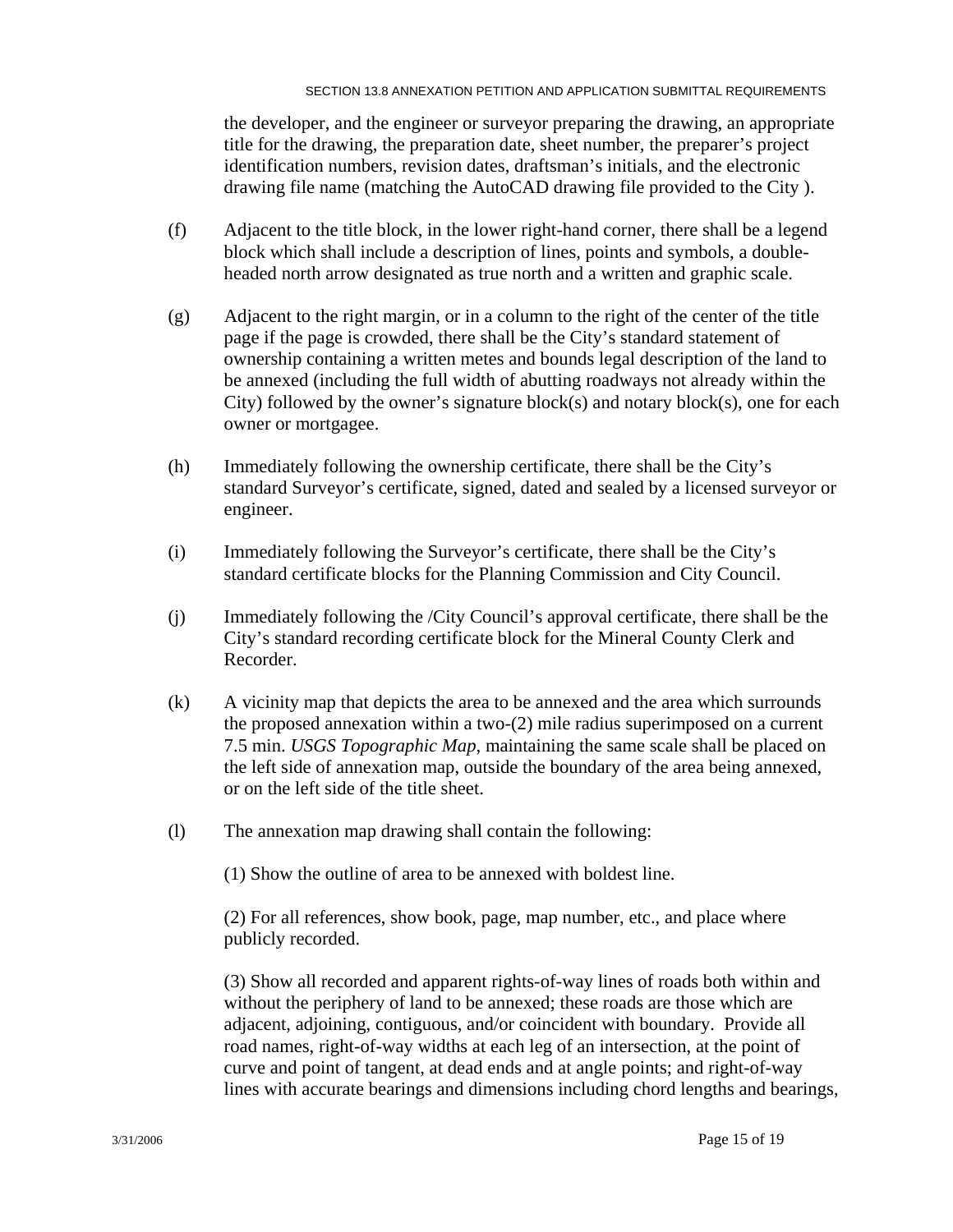central angles and radii of all curves. Whenever the centerline of a road has been established or recorded, the date and recording information shall be shown on the Annexation Map.

(4) Show on the annexation map, next to the boundary of the area proposed to be annexed, a drawing of the contiguous boundary of the City and the contiguous boundary of any other municipality abutting the area proposed to be annexed. A hatched boundary line shall be used to depict the boundary contiguous to the City (example: /////////// ).

(5) Show section, quarter section, and other monument corners. Display ties to section corners and to the State grid, if available, which show dimensions of all primary boundary survey control points with complete monument and location descriptions, all parcel lines showing dimensions with lengths, bearings, and curve data, including chord lengths and bearings, basis of bearings and relation to true meridian and similar data. Only circular curves shall be used. No spirals, parabolas, etc. shall be used. All dimensions are to be shown to the nearest 0.01' or in the case of degrees, to the nearest second. An accuracy of 1:50,000 (second order) minimum for linear and angular (bearing) closure shall be required for the boundary. All internal lots, tracts, or parcels shall have a closure accuracy of 0.01'.

 (6) Provided a description of all monuments, both found and set, which mark the boundaries of the property and of all control monuments used in conducting the survey.

(7) Show the location of each ownership tract in unplatted land, and if part or all of the area is platted, the boundaries and plat numbers of plots or of lots and blocks.

 (8) Show the names and locations of all abutting subdivisions. The locations of all abutting unplatted parcels and public lands shall be depicted and designated as such.

(9) The ownership identity of all mineral rights shall be designated on the map.

(10) Show the purpose, widths, location (with fine dashed lines) and ownership of all easements and all abutting easements, including but not limited to utility, oil and gas gathering and transmission lines and irrigation ditches (fee or prescriptive). If any easement already of record cannot be definitely located, a statement of its existence, the nature thereof and its recorded reference must appear on the title sheet. The widths of all easements and sufficient data to definitively locate the same with respect to the parcel to be annexed must be shown. All easements must be clearly labeled and identified. If an easement shown on the annexation map is of record, its recorded reference must be given.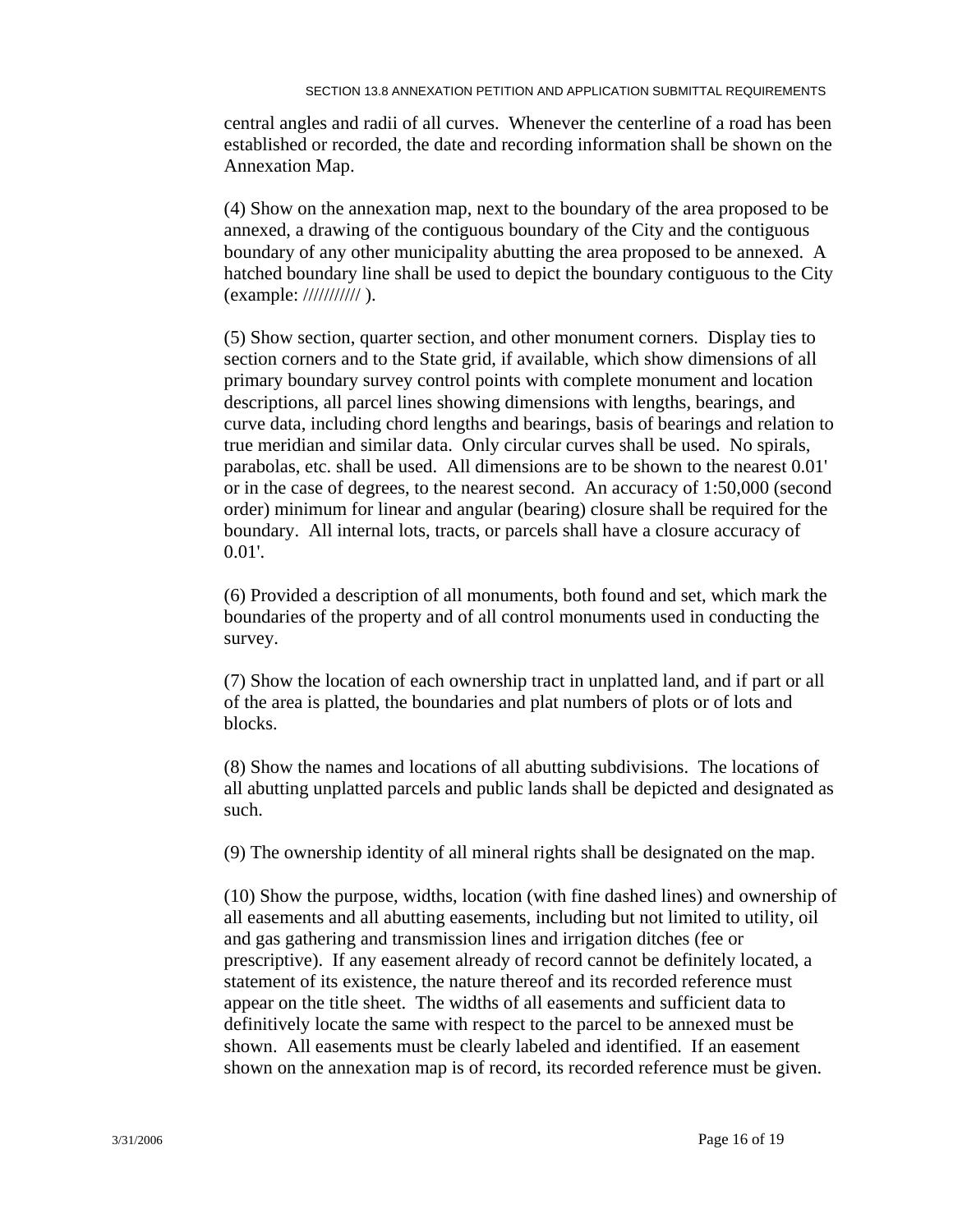(11) All lines, names and descriptions on the annexation map which do not constitute a part of the annexation shall be depicted in dashed or screened lines. Any area enclosed by the annexation, but not a part thereof, shall be labeled "Not a Part of This Annexation."

 (12) Accurately locate 100-year floodplains, all existing and proposed watercourses, retention and detention areas, wetlands, aquifer recharge areas, streams, lakes, or inlets on the affected property.

 (13) Show clearly the length and bearing of all lines described in the written description.

 (14) Show section numbers, quarter section quadrants, township and range lines, and label each.

(15) Show all lines, calls, arcs, etc., described in written description.

 (16) Circle or place an ellipse around each location where a detail drawing will be provided, and provide designation for each detail such as " See Detail A."

(17) Show "Point of Beginning" in bold letters with an arrow.

 (18) Show "True Point of Beginning" with bold letters and arrow, when appropriate.

(19) A map note shall indicate the total perimeter of the annexation boundary, the contiguous length to the existing City boundary and the length representing one sixth (1/6) of the total annexation boundary perimeter.

- (m) An "Annexation Map Land Surveying Standards Checklist" completed by the surveyor shall be provided.
- $(n)$  An AutoCAD<sup>™</sup> drawing file (release 12 or higher) of the annexation map(s) and title sheets and all fonts used, shall be provided on IBM formatted  $3\frac{1}{2}$ " floppy disks, or by other acceptable electronic transfer. Large drawing files are to be compressed. If multiple maps are used, one drawing file must combine all the parts into one map showing the entire annexation. AutoCAD™ drawing files (release 12 or higher) of each revision to the annexation map shall be provided at the time the revision is submitted to the City .
- (o) A word processing file of the legal description shall be provided on an IBM formatted 3 ½" floppy disk, or by other acceptable electronic transfer. Text must be in uppercase.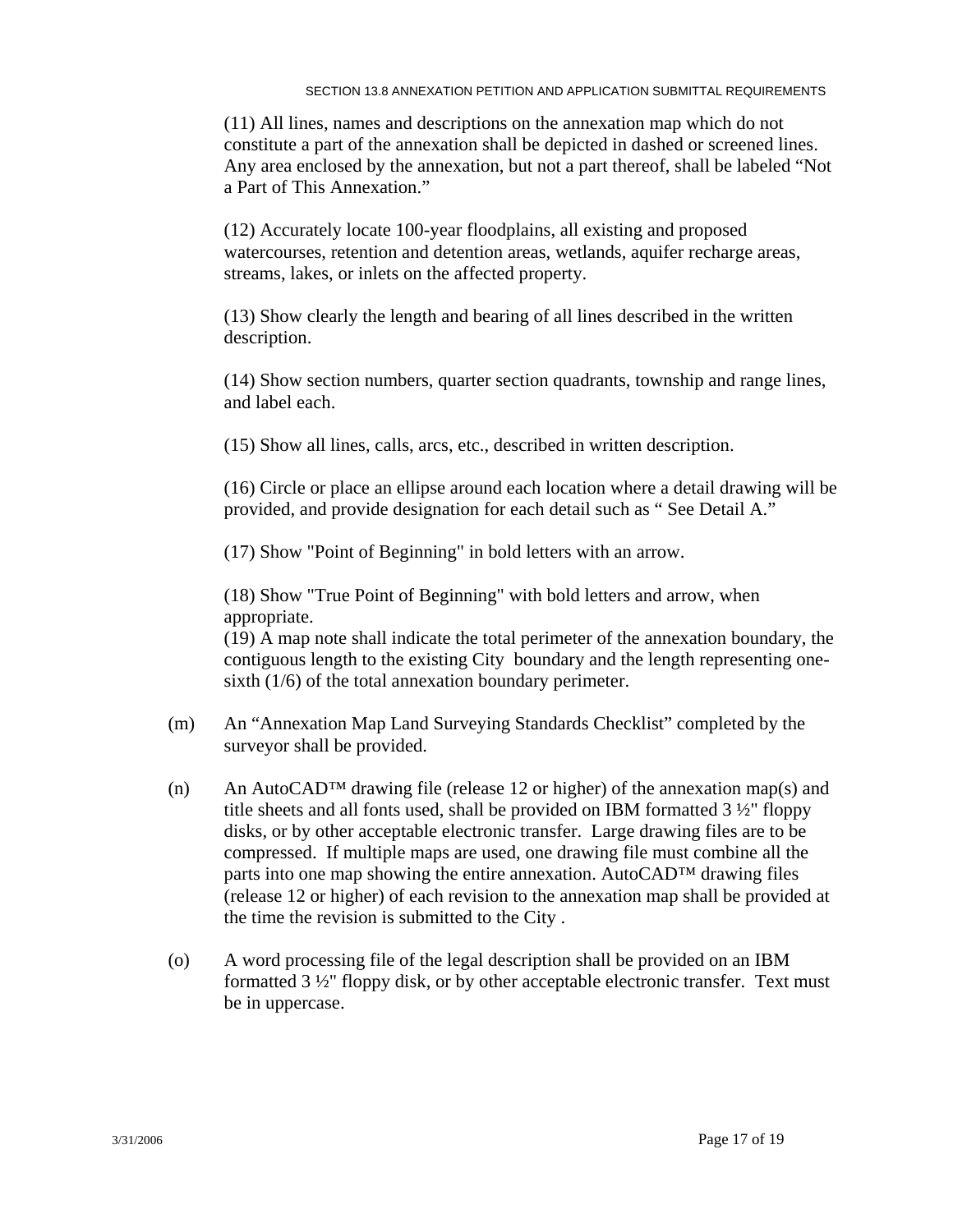### **Sec. 9-11 Concept Plan Map Technical Standards**

The concept plan map shall be prepared by or under the supervision of a qualified land planner or architect. The concept plan map shall conform to the drafting standards of the annexation map. It shall be a neat, clear, permanent, legible and reproducible document. Inaccurate, incomplete or poorly drawn maps shall be rejected.

- (a) Paper copies of the concept plan map(s) shall be blue line or black line copies of the original, folded to 8½" x 11" size. The applicant shall also provide paper 11" x 17" and 8½ " x 11" reductions of the concept plan  $map(s)$ .
- (b) The concept plan map drawing shall contain the following:

(1) Show the boundary of the area to be developed;

(2) Provide a written legal description of the area to be developed;

(3) Within the concept plan, show the general location of each proposed land use on the property and the percentage of the whole for each use. General location of land uses may be shown as irregular graphic shapes depicting the approximate size and relationship to adjacent land uses. A table shall be used to list densities and land use by type, including the area of each, the density of residential development and the maximum and minimum lot sizes, and the maximum square footage of commercial and industrial buildings and the maximum and minimum lot sizes;

(4) Within the concept plan, show existing and proposed arterial and collector streets and their relationship to the principal land uses on the site;

(5) Within the concept plan, show existing and proposed major utility lines or facilities and their relationship to the principal land uses on the site;

(6) Within the concept plan, show contour lines at two (2) foot intervals, except when there are significant geographical features on the land and a different interval is determined to be more appropriate; and

(7) Within the concept plan, show significant natural or manmade features on the site and contiguous to the property, including but not limited to, bluffs, tree galleries, lakes and ponds, irrigation ditches watercourses and wetlands.

(c) An AutoCAD<sup>™</sup> drawing file (release 12 or higher) of the concept plan map(s) and title sheets and all fonts used, shall be provided on IBM formatted CD's or by best available format. Large drawing files are to be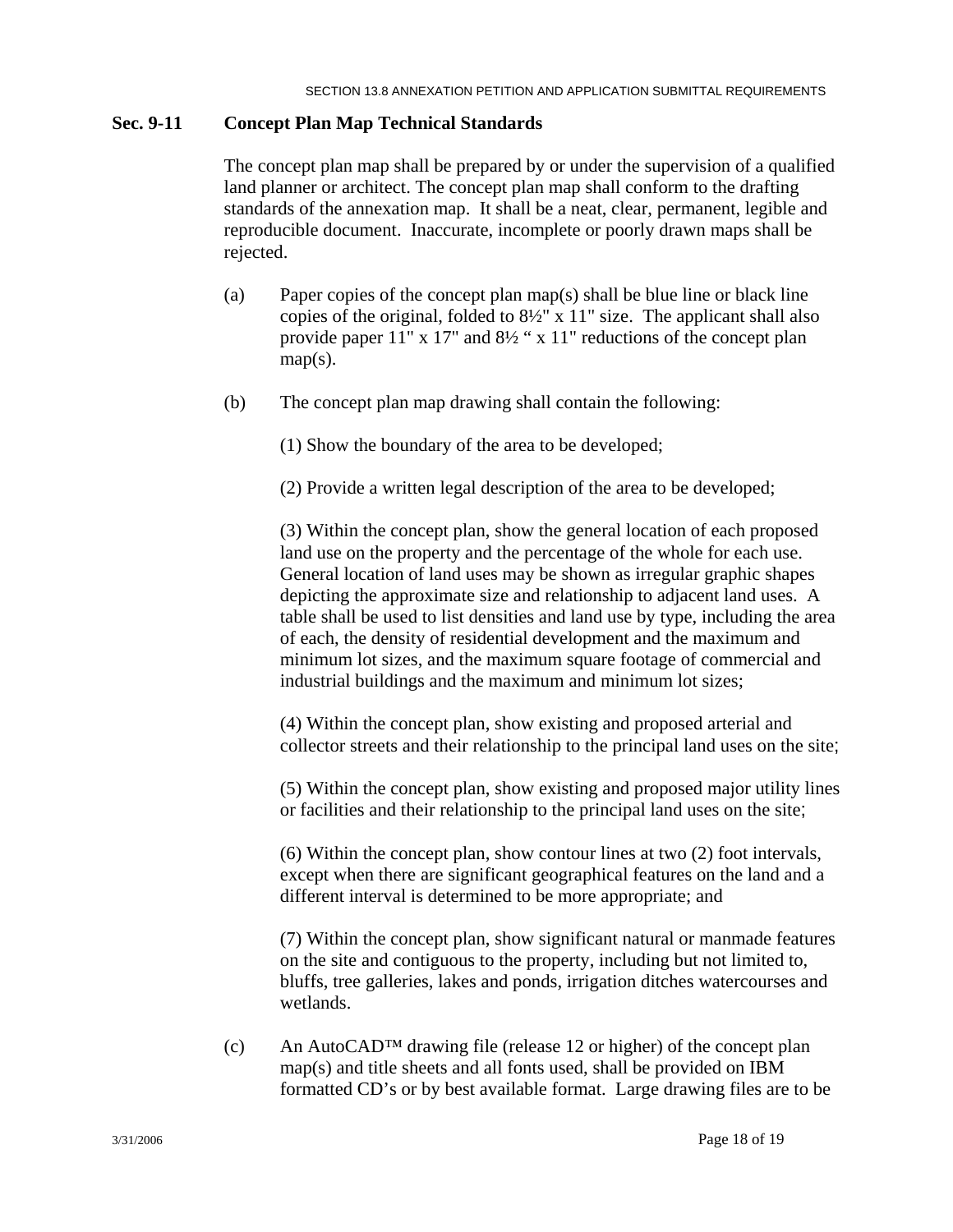#### SECTION 13.8 ANNEXATION PETITION AND APPLICATION SUBMITTAL REQUIREMENTS

compressed. If multiple maps are used, one drawing file must combine all the parts into one map showing the entire annexation. AutoCAD™ drawing files (release 12 or higher) of each revision to the concept plan map shall be provided at the time the revision is submitted to the City.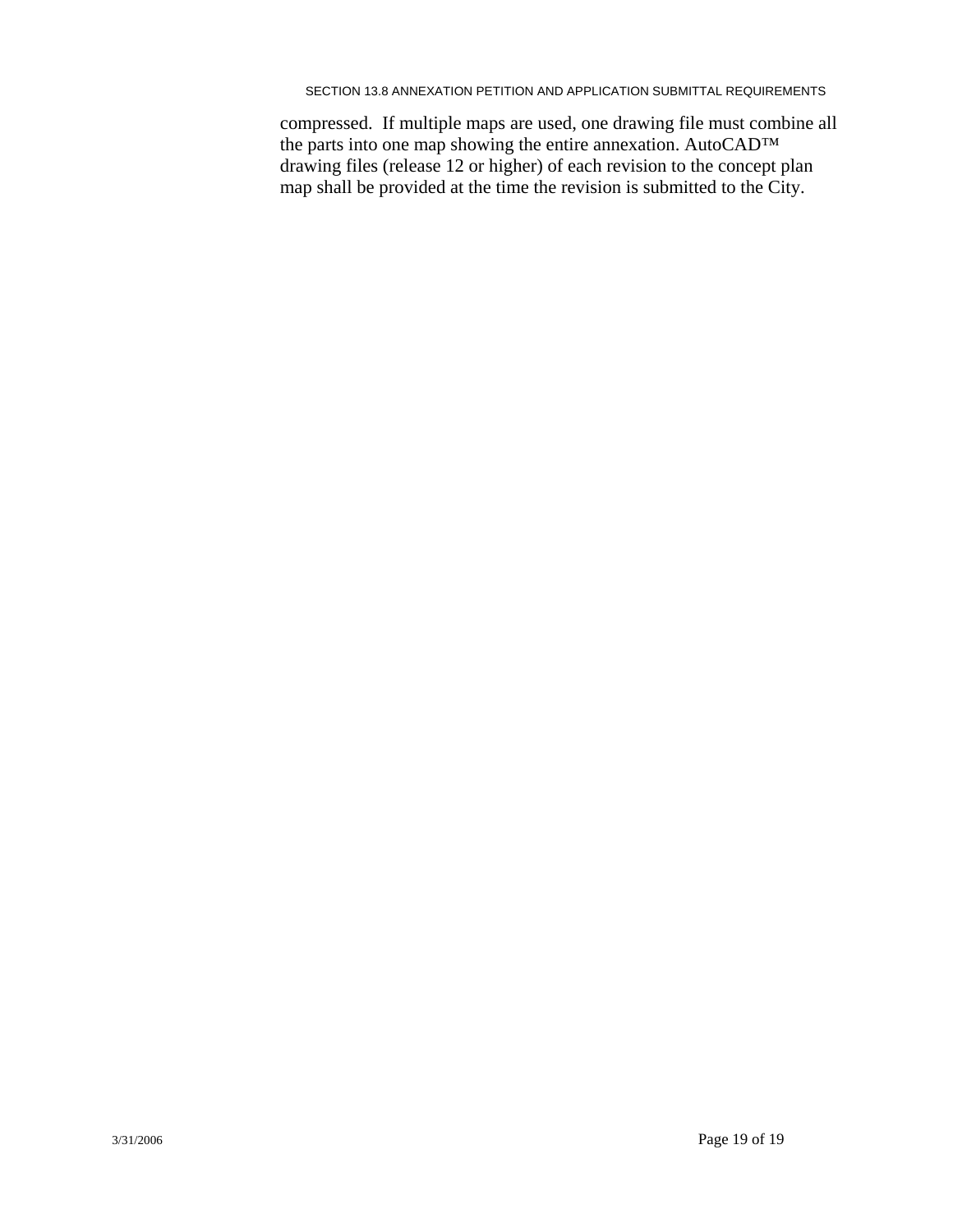# **ARTICLE 10 - DEFINITIONS**

| <b>Section</b> | <b>Name</b> | Page      |
|----------------|-------------|-----------|
| $10-1$         |             | 1 Thru 39 |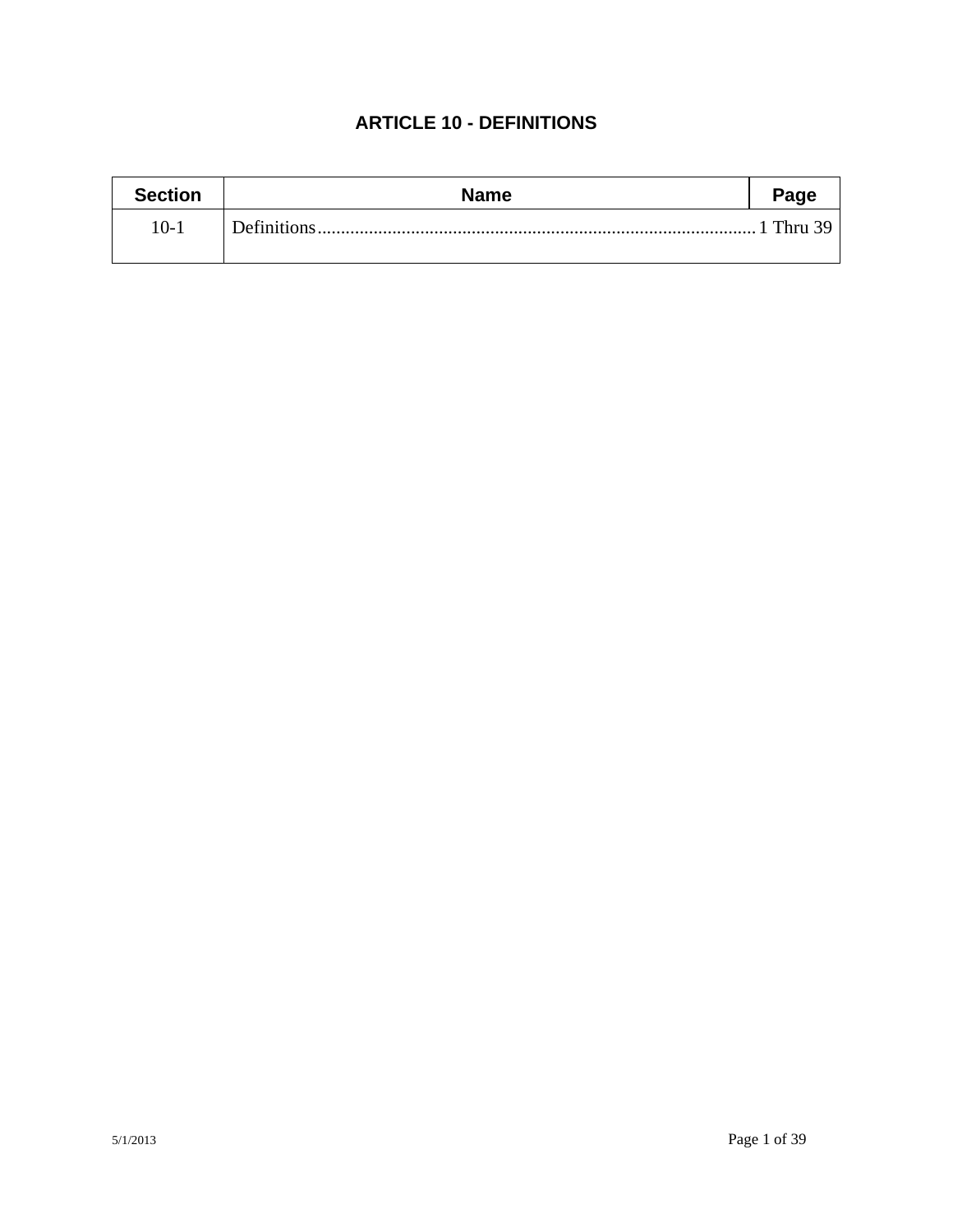- A. Terms used in this Code are defined as follows:
	- **1.** Accessory building means a subordinate building or structure, the use of which is customarily incidental to that of the main building or to the main use of the land, which is located on the same lot (or on a contiguous lot in the same ownership) with the main building or use. Accessory buildings are only permitted when they are incidental or accessory to an existing and permitted principal or conditional use.
	- **2.** Accessory dwelling means an apartment integrated within a single-family dwelling, or located in a detached accessory building, such as carriage houses or agricultural-type outbuildings, located on the same lot as single-family dwellings. Accessory dwellings shall be limited to eight hundred fifty (850) square feet in floor area. For purposes of calculating residential density, each accessory dwelling shall count as one-half  $(\frac{1}{2})$  dwelling unit. There shall not be more than one (1) accessory dwelling located on a lot in addition to the single-family dwelling.
	- **3.** Accessory use means a subordinate use, clearly incidental and related to the main structure, building, or use of land, and located on the same lot (or on a contiguous lot in the same ownership) as that of the main structure, building, or use.
	- **4.** Adjacent means meeting or touching at some point, or separated from a lot or parcel by one of the following: a street, alley, or other right-of-way, lake, stream or open space.
	- **5.** Adjacent property owner is an owner of record of any estate, right or interest in real property abutting and within three hundred (300) feet of the subject property.
	- **6.** Adult-oriented use means a use of property where the principal use, or a significant or substantial adjunct to another use of the property, is the sale, rental, display or other offering of live entertainment, dancing or material which is distinguished or characterized by its emphasis on depicting, exhibiting, describing or relating to "specified sexual activities" or "specified anatomical areas" as the primary attraction to the premises, including, but not limited to:
		- **a.** *Adult arcade* means any place to which the public is permitted or invited wherein coin-operated or slug-operated or electronically, electrically or mechanically controlled still or motion picture machines, projectors or other image-producing devices are maintained to show images to five (5) or fewer persons per machine at any one (1) time, and where the images so displayed are distinguished or characterized by the depicting or describing of specified sexual activities or specified anatomical areas.
		- **b.** *Adult bookstore* or *adult video store* means a place where books, magazines, motion pictures, prints, photographs, periodicals, video or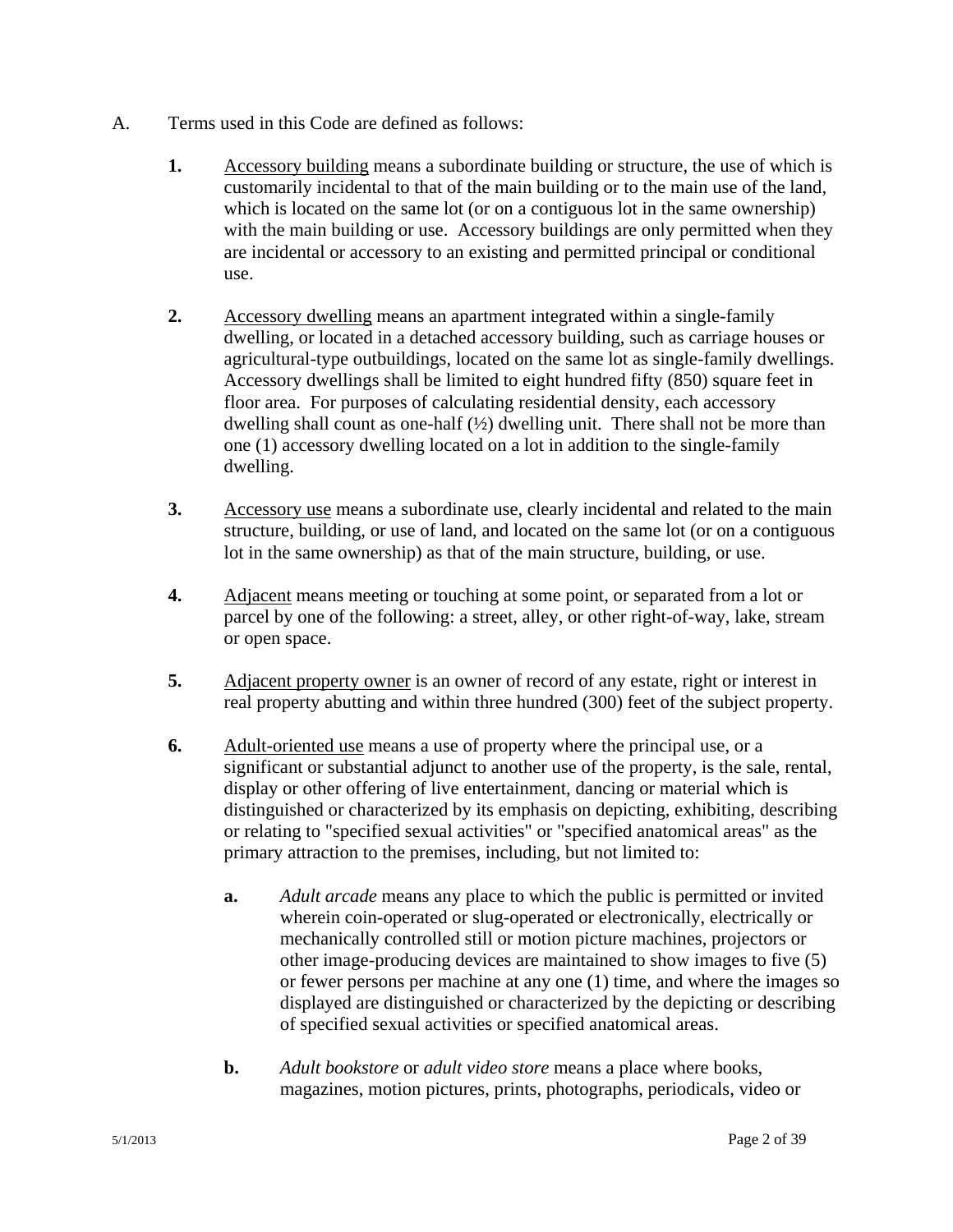audio recordings, novelties and devices, or any of these things, which have as their primary or dominant theme, matter depicting, illustrating, describing or relating to specified sexual activities or specified anatomical areas, are sold or offered for sale to adults and includes a place with only a portion or section of its area set aside for the display or sale of such material to adults, except that any place, otherwise included within this definition, that derives not more than ten (10) percent of its gross income from the sale of such material shall be exempt from the provisions of this Section so long as such material is kept in a location where it is not visible and shall not be a self-service item for the customers of such place.

- **c.** *Adult cabaret* means a nightclub, bar, restaurant or similar business which regularly features:
	- **i.** Persons who appear in a state of nudity;
	- **ii.** Live performances which are characterized by the exposure of specified anatomical areas or by specified sexual activities; or
	- **iii.** Films, motion pictures, video cassettes, slides or other photographic reproductions which are characterized by the depiction or description of specified sexual activities or specified anatomical areas.
- **d.** *Adult motel* means a hotel, motel or similar business which offers private rooms to the public and provides patrons live performances or closedcircuit television transmissions, films, motion pictures, video cassettes, slides or other photographic reproductions which are characterized by the depiction or description of specified sexual activities or specified anatomical areas.
- **e.** *Adult motion picture theater* means a business where films, motion pictures, video cassettes, slides or similar photographic reproductions are regularly shown which are characterized by the depiction or description of specified sexual activities or specified anatomical areas.
- **f.** *Adult theater* means a theater, concert hall, auditorium or similar business which regularly features persons who appear in a state of nudity or live performances which are characterized by the exposure of specified anatomical areas or by specified sexual activities.
- **g.** *Adult photo studio* means any establishment which, upon payment of a fee, provides photographic equipment and/or models for the purpose of photographing "specified anatomical areas."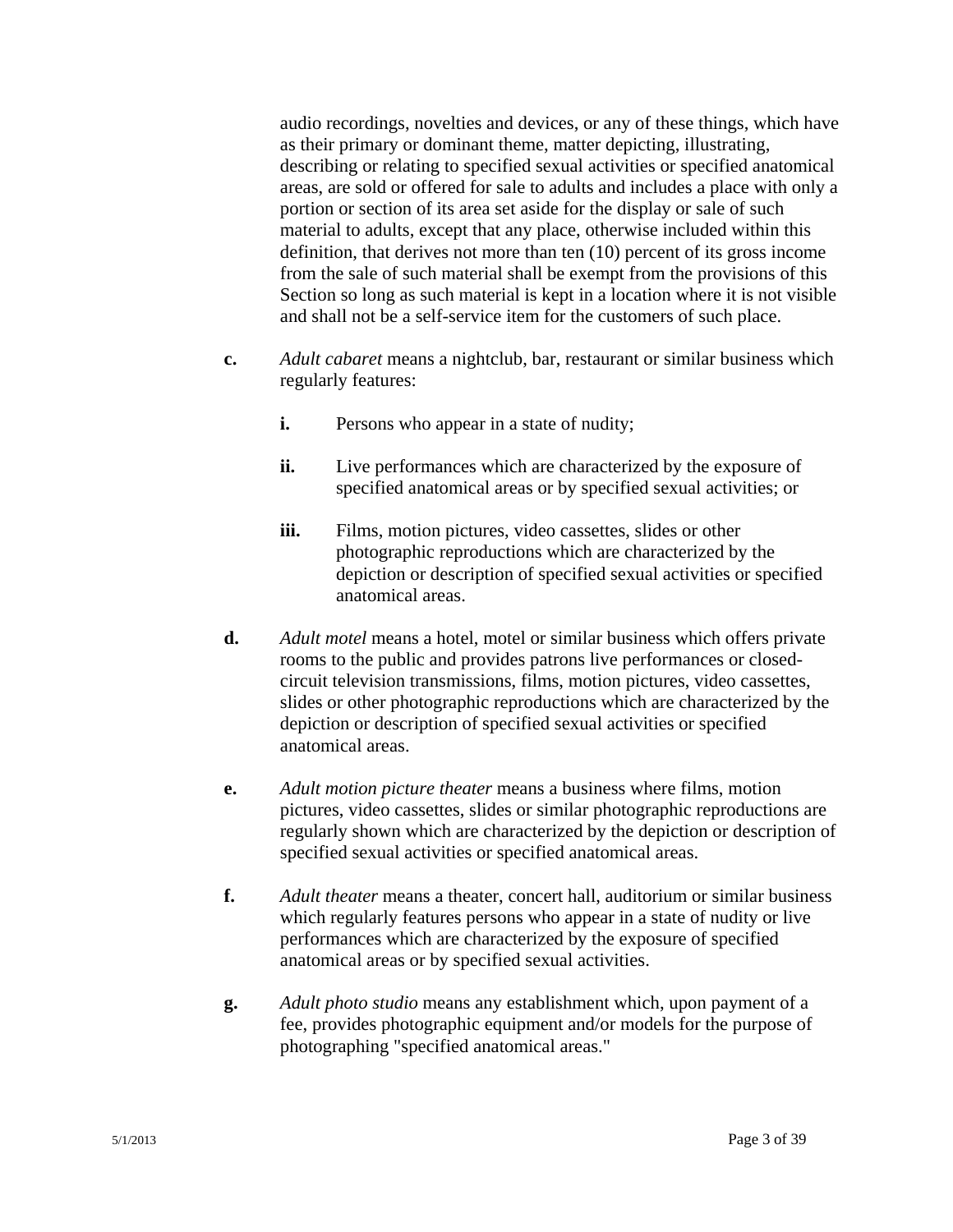- **h.** *Peep booth* means a viewing room, other than a private room, of less than one hundred fifty (150) square feet of floor space upon the premises of a sexually oriented business where there are exhibited photographs, films, motion pictures, video cassettes or other video reproductions, slides or other visual representations which depict or describe specified sexual activities or specified anatomical areas.
- **i.** *Private room* means a room in an adult motel that is not a peep booth, has a bed in the room, has a bath in the room or adjacent to the room, and is used primarily for lodging
- **j.** *Sexual encounter establishment* means a business or commercial establishment which, as one (1) of its primary business purposes, offers for any form of consideration, a place where two (2) or more persons may congregate, associate or consort for the purpose of specified sexual activities or the exposure of specified anatomical areas, when one (1) or more of the persons exposes any specified anatomical area.
- **k.** *Sexually oriented business* means an adult arcade, adult bookstore, adult video store, adult cabaret, adult motel, adult motion picture theater, adult theater, sexual encounter establishment or other similar business and includes:
	- **i.** The opening or commencement of any sexually oriented business as a new business;
	- **ii.** The conversion of an existing business, whether or not a sexually oriented business, to a sexually oriented business;
	- **iii.** The addition of any sexually oriented business to any other existing sexually oriented business;
	- **iv.** The relocation of any sexually oriented business; or
	- **v.** The continuation of a sexually oriented business in existence on the effective date of the initial ordinance codified herein.
- **l.** *Specified anatomical areas* means:
	- **i.** Less than completely and opaquely covered: human genitals, pubic region, buttocks, and female breast below a point above the top of the areola.
	- **ii.** Human male genitals in a discernibly turgid state even if completely and opaquely covered.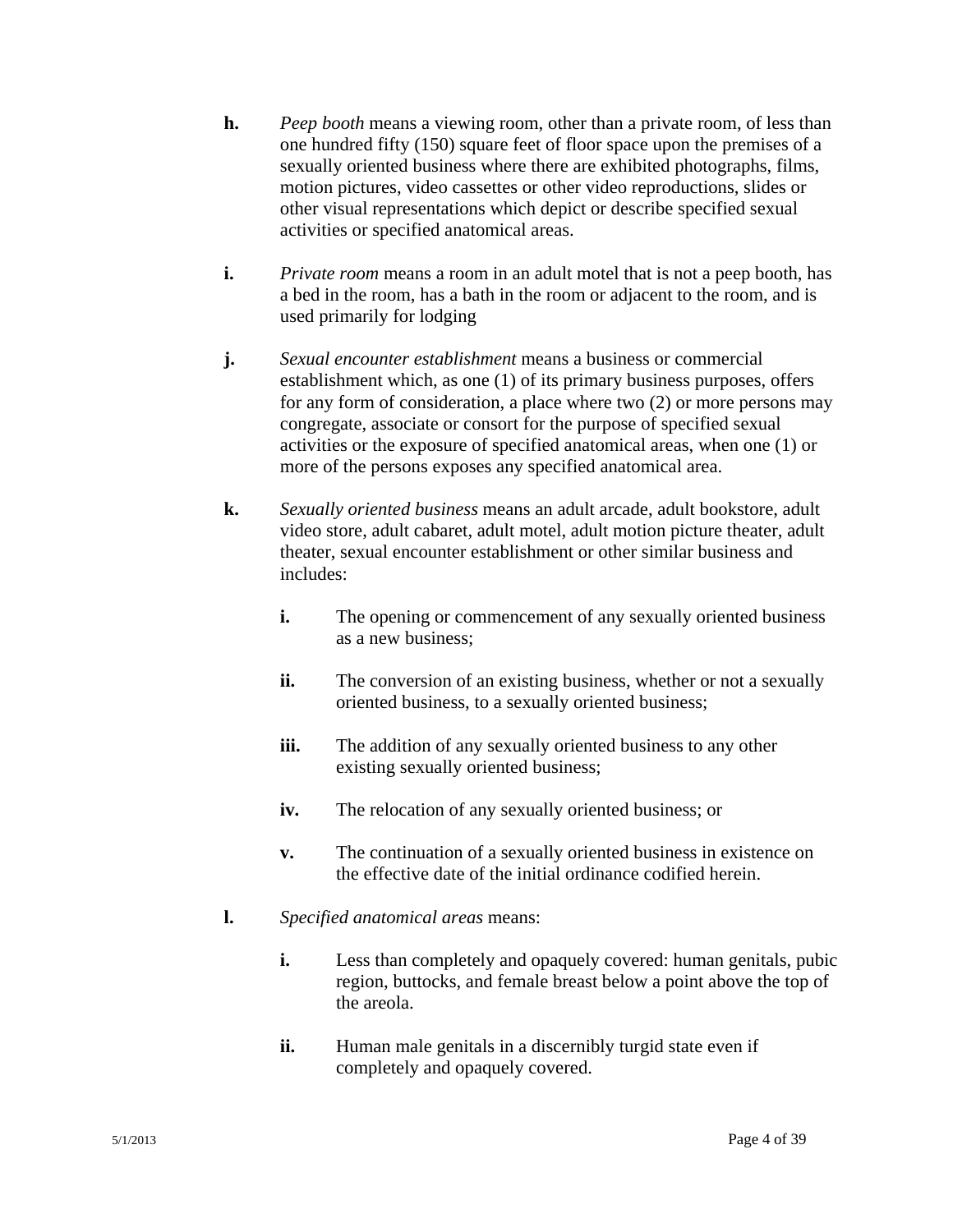- **m.** *Specified sexual activities* means acts, simulated acts, exhibitions, representation, depictions or descriptions of:
	- **i.** Human genitals in a state of sexual stimulation or arousal.
	- ii. Fondling or other erotic touching of human genitals, pubic region, buttocks or female breast.
	- **iii.** Intrusion, however slight, of any object, any part of an animal's body, or any part of a person's body into the genital or anal openings of any person's body or into the body of an animal.
	- **iv.** Cunnilingus, fellatio, anilingus, masturbation, bestiality, lewd exhibition of genitals or excretory function.
	- **v.** Flagellation, mutilation or torture for purposes of sexual arousal, gratification or abuse.
- **n.** *Stage* means a raised floor or platform at least three (3) feet above the surrounding floor measured perpendicularly from the edge of the stage to the surrounding floor and at least thirty-six (36) square feet in area.
- **7.** Affordable Housing Project shall mean a development project in which: (1) at least seventy-five (75) percent of the gross acreage to be developed under the plan is to be developed as residential dwelling units or mobile home park spaces; (2) at least ten (10) percent of said dwelling units or spaces (the "affordable housing units") are to be available for rent or purchase on the terms described in the definitions of *affordable housing unit for rent* or *affordable housing unit for sale* (as applicable); (3) the construction of the dwelling units or spaces is to occur as part of the initial phase of the project and (i) prior to the construction of the market rate units or (ii) on a proportional basis, according to the same ratio as the number of affordable units bears to the number of the market rate units; and (4) the units will be required by binding legal instrument acceptable to the City and duly recorded with the Mineral County Clerk and Recorder, to be occupied by and affordable to low-income households for at least twenty (20) years.
- **8.** Affordable housing unit for rent shall mean a dwelling unit which is available for rent on terms that would be affordable to households earning eighty (80) percent or less of the median income of City residents, as adjusted for family size, and paying less than thirty (30) percent of their gross income for housing, including rent and utilities. The unit must be occupied by and be affordable to such lowincome household(s) for a period of at least twenty (20) years or permanently.
- **9.** Affordable housing unit for sale shall mean a dwelling unit which is available for purchase on terms that would be affordable to households earning eighty (80) percent or less of the median income of City residents, as adjusted for family size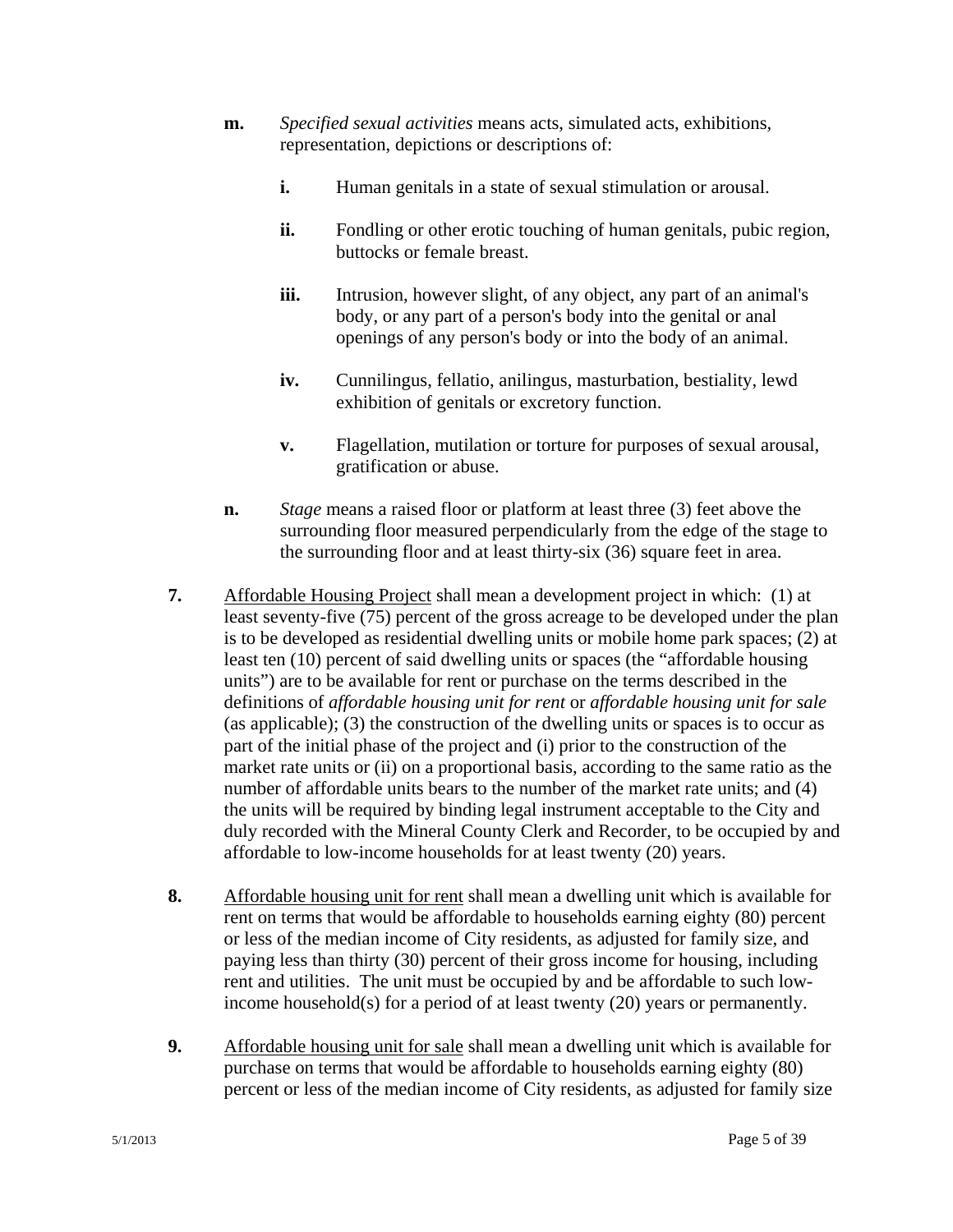and paying less than thirty-eight (38) percent of their gross income for housing, including principal, interest, taxes, insurance, utilities and homeowners' association fees. The unit must be occupied by and affordable to such lowincome household(s) for a period of at least twenty (20) years or permanently.

- **10.** Agricultural activity shall mean farming, including plowing, tillage, cropping, utilization of best management practices, seeding, cultivating or harvesting for the production of food and fiber products (except commercial logging and timber harvesting operations); the grazing or raising of livestock (except in feedlots); aquaculture; sod production; orchards; Christmas tree plantations; nurseries; and the cultivation of products as part of a recognized commercial enterprise.
- **11.** Agricultural land means land that is being used for agricultural activities.
- **12.** Alley means a minor or secondary way which is used primarily for vehicular service access to the back or side of properties otherwise abutting on a street.
- **13.** Alteration means any change, addition or modification in construction, occupancy or use.
- **14.** Amusement center means an establishment providing completely enclosed recreation activities including, but not limited to bowling, roller skating or ice skating, billiard, pool, motion picture theaters, and related amusements. Accessory uses may include the preparation and serving of food and/or sale of equipment related to the enclosed uses.
- **15.** Amusement park means an outdoor enterprise whose main purpose is to provide the general public with entertaining activity, where tickets are sold or fees collected at the activity. Commercial amusements include miniature golf courses, outdoor arcades, Ferris wheels, children's rides, roller coasters, skateboard parks, go-cart tracks, water parks and similar uses.
- **16.** Animal boarding shall mean the operation of an establishment in which domesticated animals other than household pets are housed, groomed, bred, boarded, trained or sold. This term shall not include the operation of a kennel.
- **17.** Applicant is the owner of land, the owner's authorized representative, or the optionee of the land, as well as mineral owners and lessees.
- **18.** Appurtenances are the visible, functional, or ornamental objects accessory to and part of a building.
- **19.** Aquifer recharge area means an area where water is absorbed into a natural aquifer adding to the zone of saturation.
- **20.** Arcade is a series of arches supported on piers or columns.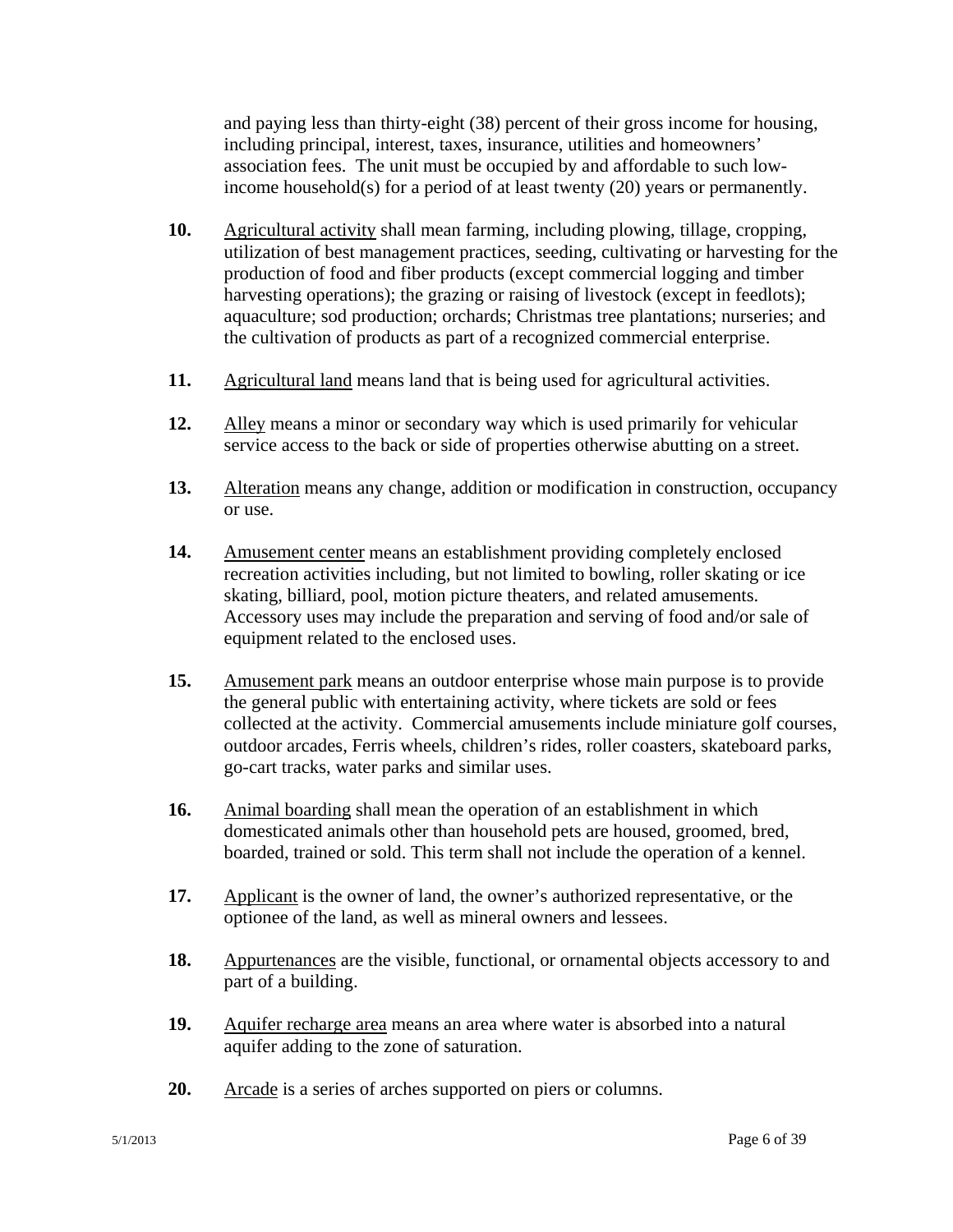- **21.** Area of lot means the total horizontal area within the lot lines of a lot.
- **22.** Automotive repair, major means an establishment primarily engaged in the repair or maintenance of commercial and heavy truck oriented motor vehicles, trailers and similar large mechanical equipment, including paint, body and fender and major engine and engine part overhaul, provided it is conducted within a complete enclosed building. Such use shall not include the sale of fuel or gasoline.
- **23.** Automotive repair, minor means an establishment primarily engaged in the repair or maintenance of passenger and light truck oriented motor vehicles, trailer and similar mechanical equipment, including brake, muffler, upholstery work, tire repair and change, lubrication, tune ups and transmission work, car washing, detailing, polishing or the like, provided it is conducted within a completely enclosed building. Such use shall not include the sale of fuel or gasoline.
- **24.** Awning means a roof-like cover of canvas or other material extending in front of a doorway or window, or over a deck, to provide protection from the sun or rain.
- **25.** Awning sign means a wall sign which is painted, stitched, sewn or stained onto the exterior of an awning.
- **26.** Bar or tavern means an establishment providing or dispensing fermented malt beverages, and/or malt, vinous or spirituous liquors and in which the sale of food products such as sandwiches or light snacks is secondary.
- **27.** Beacon, revolving means a rotating source of light.
- **28.** Bed and breakfast shall mean an establishment operated in a private residence or portion thereof, which provides temporary accommodations to overnight guests for a fee and which is occupied by the operator of such establishment.
- **29.** Bikeway means a path designed for use by bicyclists, which may be used by pedestrians.
- **30.** Blank wall shall mean an exterior building wall with no openings and a single material and uniform texture on a single plane.
- **31.** Block means a unit of land, or a group of lots, bounded by streets or by a combination of streets and public lands, or other rights-of-way other than an alley, waterways or any barrier to the continuity of development, or land which is designated as a block on any recorded subdivision tract.
- **32.** Block Diversity Plan is a plan provided by an applicant which demonstrates that an adequate mix of housing models and styles are offered within a neighborhood and within each block face. The intent is to insure that diverse and quality design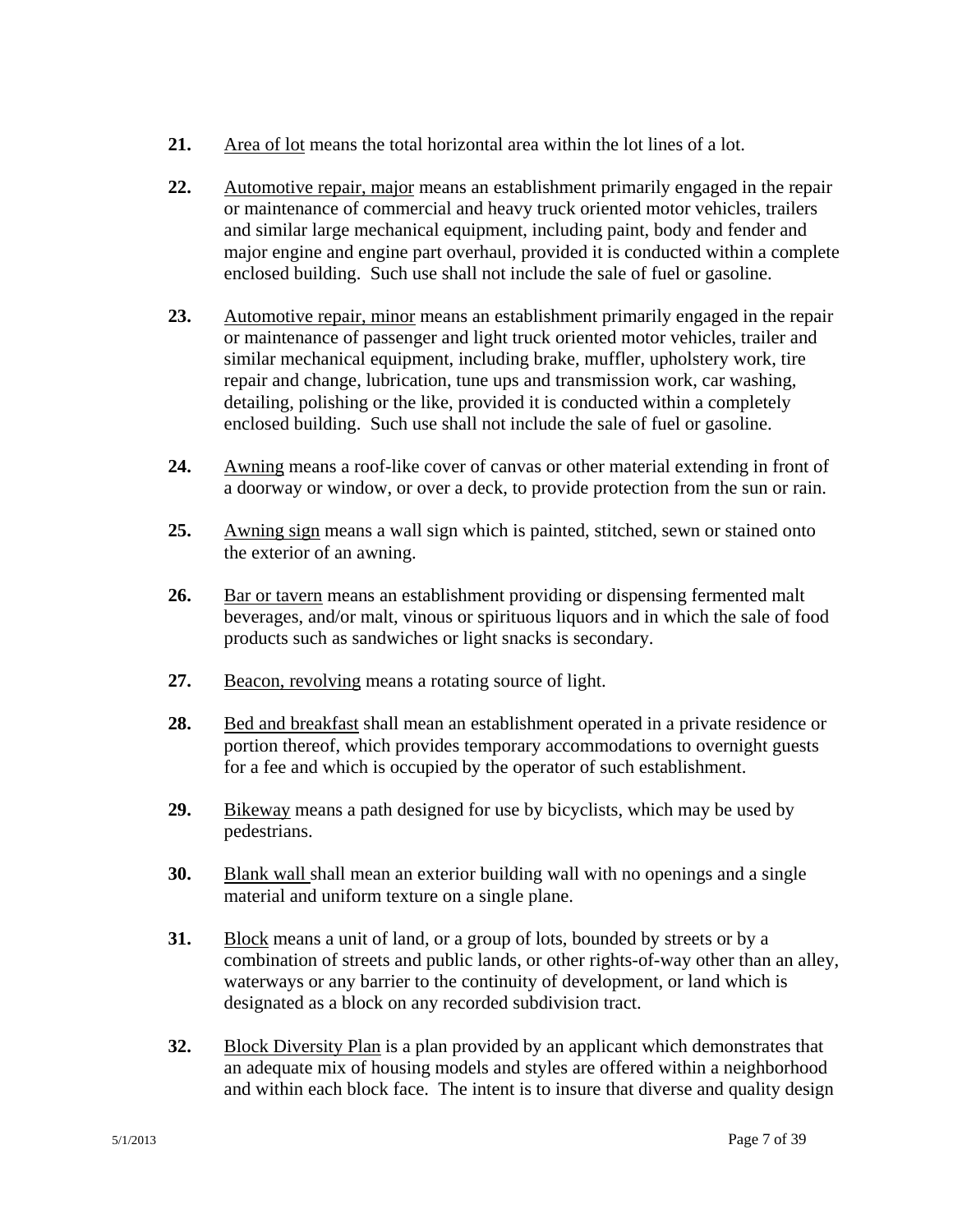elements are integrated into the character of residential homes and streets. A Block Diversity Plan shall be required for the following:

- **a.** Single-family detached and duplex housing; and
- **b.** Multi-family stacked units, including condominiums and apartments. The submittal requirements for the Block Diversity Plan are specified in Section 2.19, C.1., Residential Architecture (Single Family Detached and Duplex Dwellings); and Section 2.19, E.1, (Multi-Family Stacked Units, including Condominiums and Apartments).
- **33.** Boarding and rooming house shall mean a building or portion of which is used to accommodate, for compensation, four (4) or more boarders or roomers, not including members of the occupant's immediate family who might be occupying such building. The word *compensation* shall include compensation in money, services or other things of value.
- **34.** Board of Trustees means the governing board of the City.
- **35.** Building means any permanent structure built for the shelter or enclosure of persons, animals, chattels or property of any kind, which is governed by the following characteristics:
	- **a.** Is permanently affixed to the land.
	- **b.** Have one (1) or more floors and a roof.
- **36.** Building code means the set of standards that must be followed in the construction and remodeling of buildings and structures. The building code used by the *City* is the *International Building Code*.
- **37.** Building frontage means the horizontal, linear dimension of that side of a building, which abuts a street, a parking area, a mall, or other circulation area open to the public and has either a main window display or a public entrance to the building.
- **38.** Building height is measured from the average of finished grade at the center of all walls of the building to the top of the parapet or highest roof beam (whichever is higher) on a flat or shed roof, to the top of the parapet or deck level (whichever is higher) of a mansard roof, or the gable, hip or gambled roof or the highest ridge on a gable, hip, or gambrel roof. Building height does not include chimney's, vents, antenna's and mechanical systems.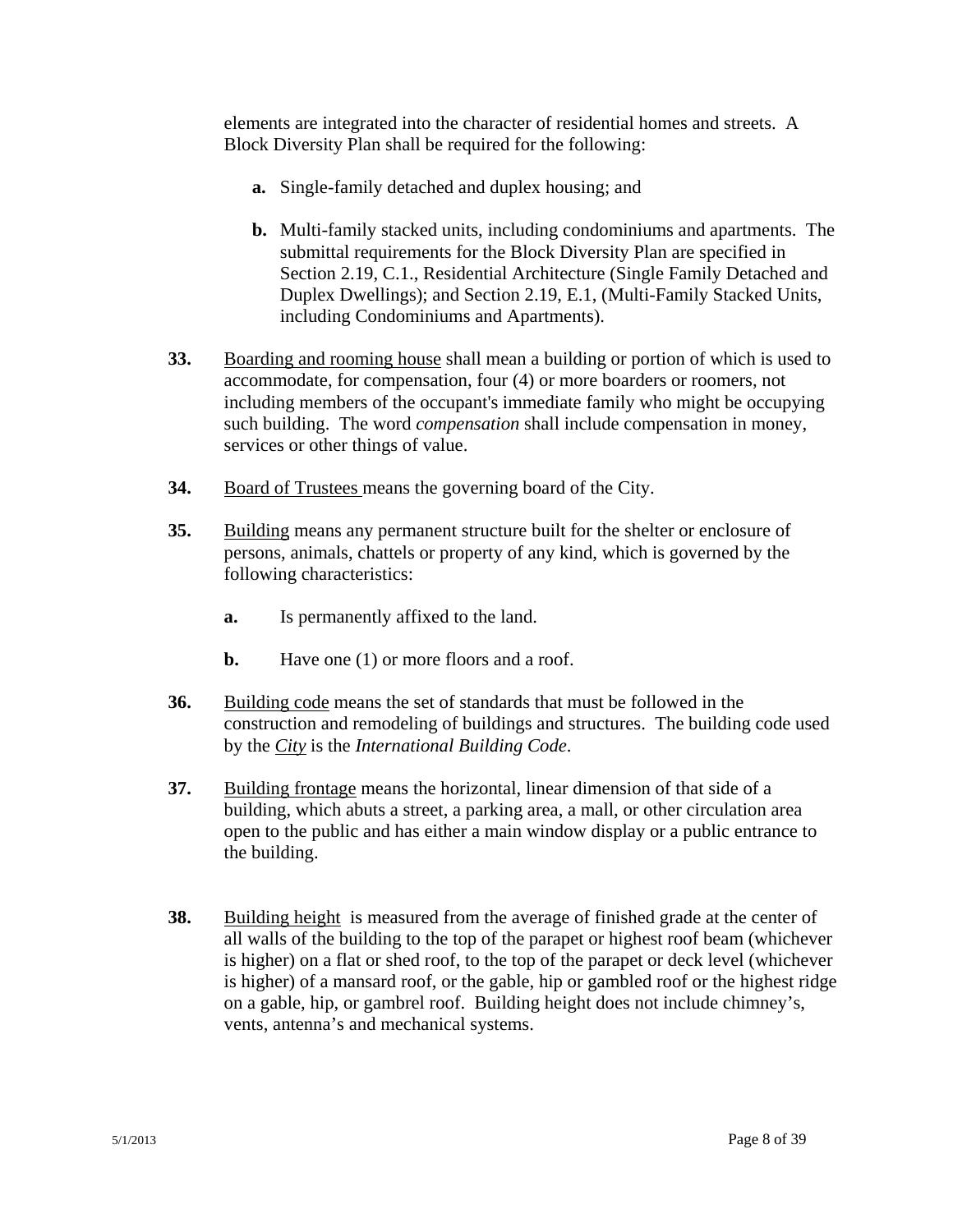

- **39.** Caliper means the American Association of Nurserymen standard for trunk measurement of nursery stock, as measured at six (6) inches above the ground for trees up to and including four-inch caliper size, and as measured at twelve (12) inches above the ground for larger sizes.
- **40.** Canopy sign means a wall sign that is permanently affixed to a roofed shelter attached to and supported by a building, by columns extending from the ground or by a combination of a building and columns.
- **41.** Cash-in-lieu (also known as "fee-in-lieu") means that the applicant, at the determination of the Board of Trustees, may pay the City money instead of land dedication in those cases where the dedication of land is not the preferred alternative. The payment shall comply with the following requirements unless otherwise provided for by this Code.
	- a. Payment shall be based on the market value, to be determined after completion of the platting process, of the entire property as it is valued after platting.
	- b. The value of the land is based upon an appraisal by a competent, independent appraiser selected by the City and the applicant, or upon value negotiated between the City and applicant. The suitability of the land to be dedicated for public purposes and the credit to be given toward the land dedication requirement is at the City's sole option and discretion.
	- **c.** Combination of dedication and cash-in-lieu:
		- **i.** The applicant, at the option of the Board of Trustees, may meet the dedication requirements through a combination of cash-in-lieu and land dedication in those cases where a portion of the dedication of land is not desired.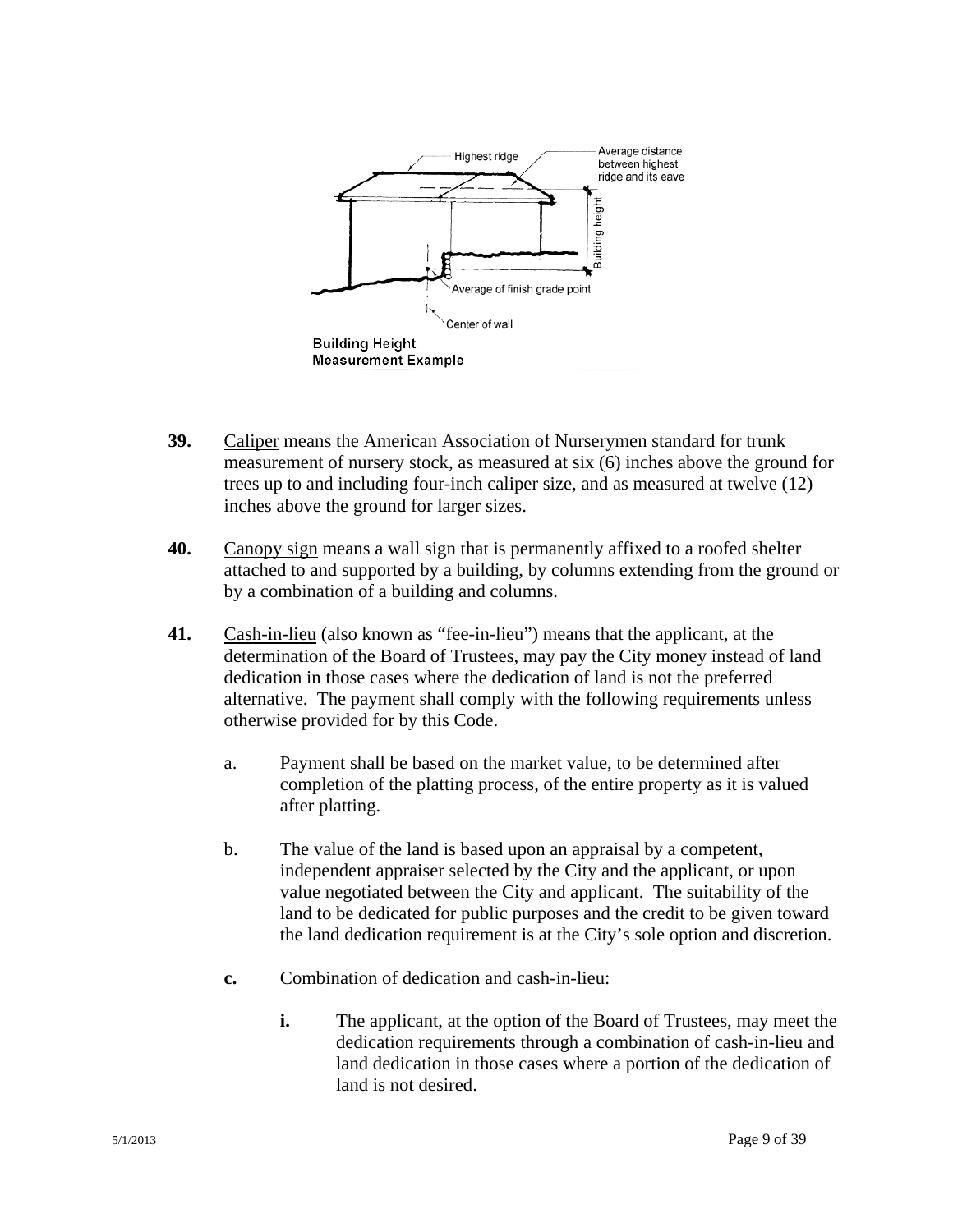- **ii.** The value of the combination of both the land dedication and the cash-in-lieu of land shall not exceed the full market value of the total required dedication of sites and land areas.
- **42.** Cemetery means land used or intended to be used for the burial of the dead and dedicated for cemetery purposes, including mausoleums and mortuaries when operated in conjunction with, and within the boundaries of, such cemetery.
- **43.** Character means those attributes, qualities and features that make up and distinguish a development project and give such project a sense of purpose, function, definition and uniqueness.
- **44.** Child care center means a facility, by whatever name known, which is maintained for the whole or part of a day for the care of five (5) or more children under the age of sixteen (16) years who are not related to the owner, operator or manager, whether such facility is operated with or without compensation for such care and with or without stated education purposes. The term includes, but is not limited to, facilities commonly known as day-care centers, day nurseries, nursery schools, preschools, play groups, day camps, summer camps, centers for developmentally disabled children and those facilities which give twenty-four hour per day care for dependent and neglected children, but specifically excludes any family-care home as defined in this Code. Child care centers are also those facilities for children under the age of six (6) years with stated educational purposes which are operated in conjunction with a public, private or parochial college or a private or parochial school, except that the term shall not apply to a kindergarten maintained in connection with a public, private or parochial elementary school system of at least six (6) grades so long as the school system is not also providing extended day services.
- **45.** Church or place of worship and assembly means a building containing a hall, auditorium or other suitable room or rooms used for the purpose of conducting religious or other services or meetings of the occupants of such structure. Church or place of worship and assembly shall include churches, synagogues or the like, but shall not include buildings used for commercial endeavors, including, but not limited to, commercial motion picture houses or stage productions.
- 46. City Comprehensive Plan means the plan, which was adopted by the Planning Commission and Board of Trustees in accordance with C.R.S § 31-23-206, to guide the future growth, protection and development of the City, affording adequate facilities for housing, transportation, comfort, convenience, public health, safety and general welfare of its population.
- **47.** Clerestory means a portion of an interior rising above adjacent rooftops and having windows admitting daylight to the interior.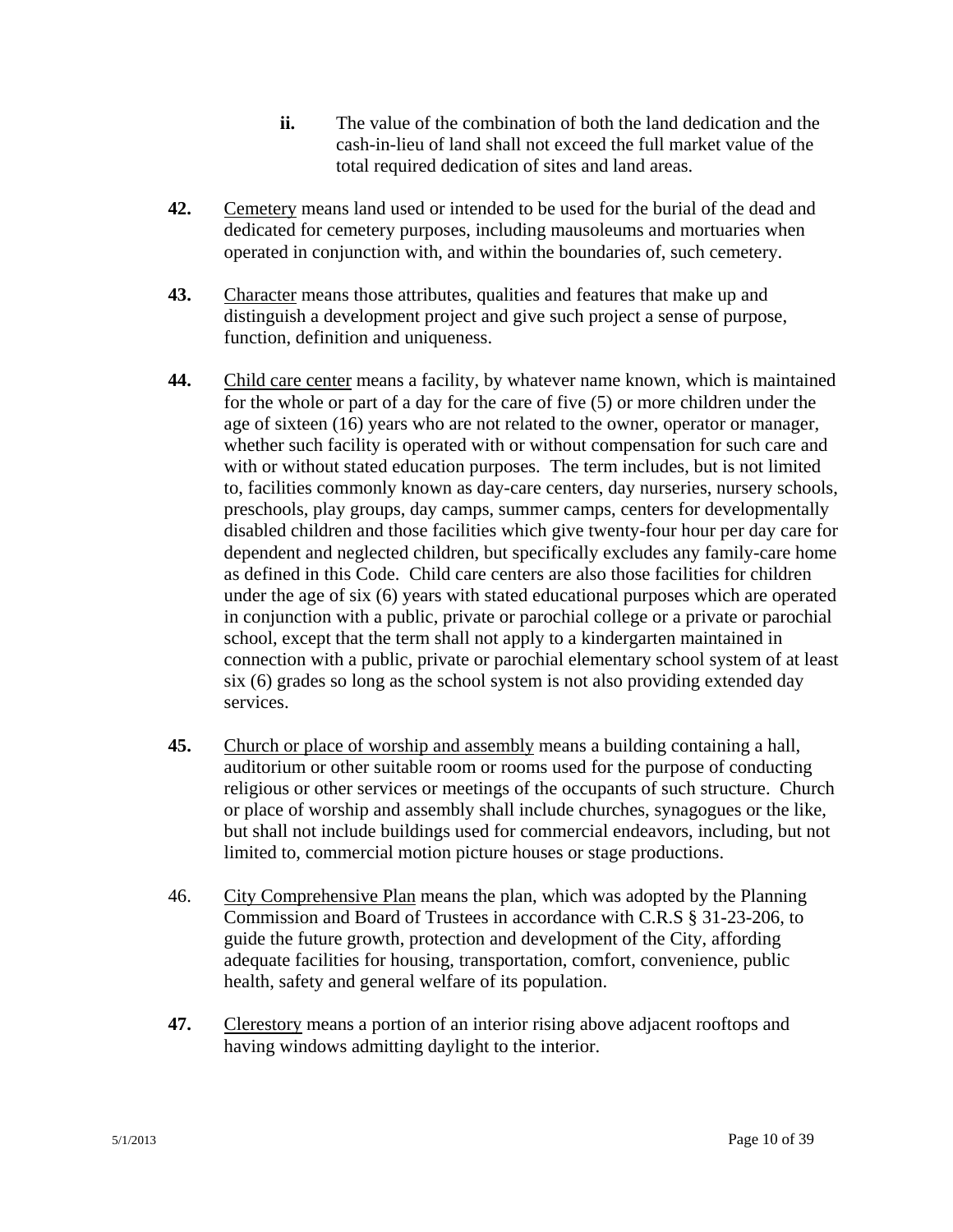- **48.** Clinic means a building designed and used for the diagnosis and treatment of human patients that does not include overnight care facilities.
- **49.** Clubs and lodges means organizations of persons for special purposes or for the promulgation of sports, arts, literature, politics or other common goals, interests or activities, characterized by membership qualifications, dues or regular meetings, excluding clubs operated for profit and/or places of worship or assembly.
- **50.** Commercial mineral deposits means oil, gas, gravel and other natural deposits that may be extracted from a property for economic benefit.
- **51.** Common equestrian stabling and grazing means shared pastures and/or common barns for horses in conservation subdivision which is owned and maintained by a homeowner's association.
- **52.** Common open space means a parcel of land, an area of water, or a combination of land and water within the site designated for a planned unit development (PUD) designed and intended primarily for the use or enjoyment of residents, occupants and owners of the planned unit development.
- **53.** Community Design Principles & Development Standards means the standards in the *City Land Use Code* set forth in Article 6.
- **54.** Community facility means a publicly owned facility or office building which is primarily intended to serve the recreational, educational, cultural, administrative or entertainment needs of the community as a whole.
- **55.** Compatibility means the characteristics of different uses or activities or design which allow them to be located near or adjacent to each other in harmony. Some elements affecting compatibility include height, scale, mass and bulk of structures. Other characteristics include pedestrian or vehicular traffic, circulation, access and parking impacts. Other important characteristics that affect compatibility are landscaping, lighting, noise, odor and architecture. Compatibility does not mean "the same as." Rather, compatibility refers to the sensitivity of development proposals in maintaining the character of existing development.
- **56.** Comprehensive Plan means the City Comprehensive Plan.
- **57.** Compressed gravel means gravel that has ninety-five (95) percent compaction at standard proctor densities at two (2) percent optimum moisture content.
- **58.** Condominium means a single dwelling unit in a multiple unit structure, which is separately owned and which may be combined with an undivided interest in the common areas and facilities of the property.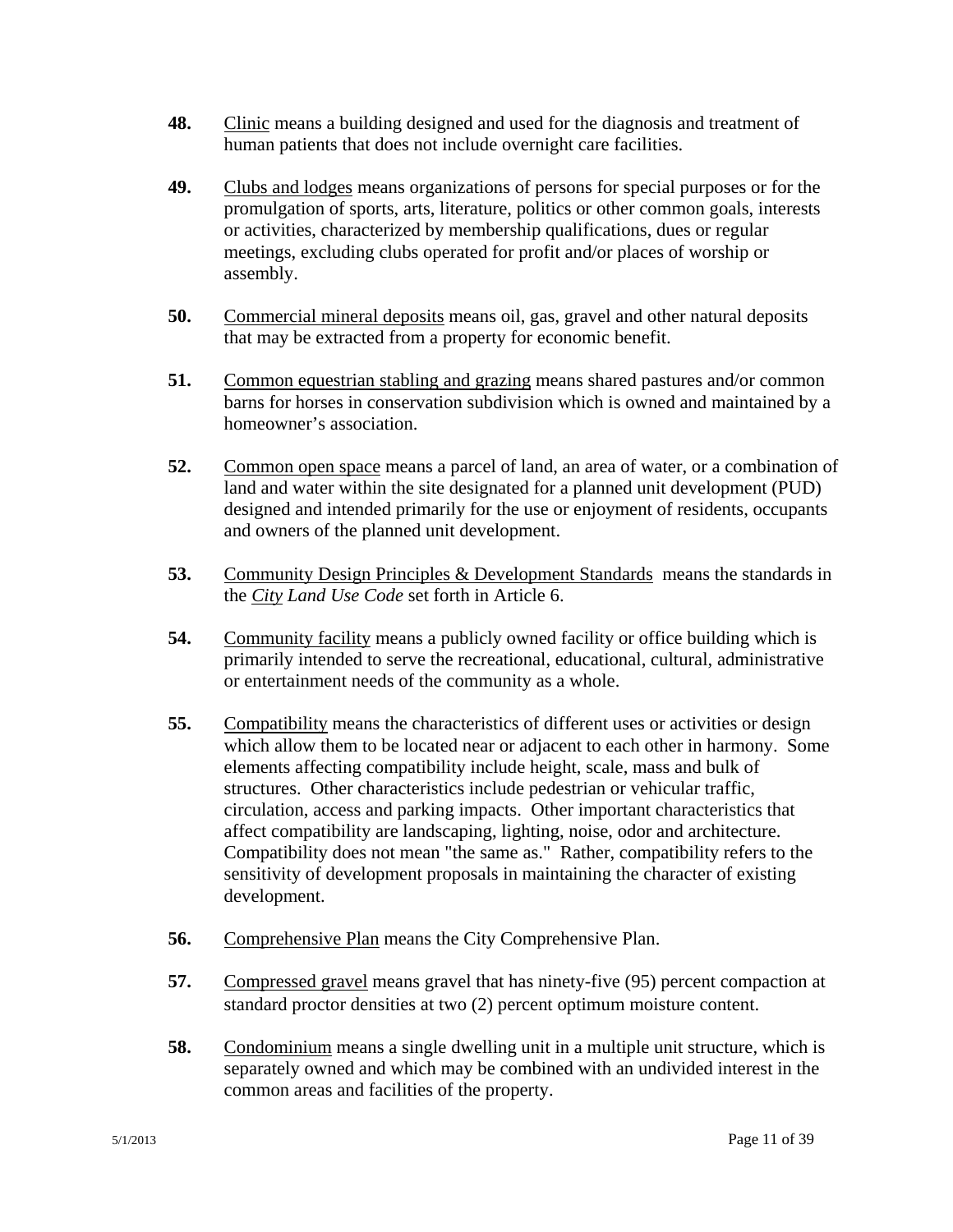- **59.** Connecting walkway means:
	- a. Any street sidewalk; or
	- b. Any walkway that directly connects a building entrance(s) to the street sidewalk, and connects other origins and destinations for pedestrians, including but not limited to commercial establishments, schools, parks, dwellings, work places and transit stops, without requiring pedestrians to walk across parking lots or driveways, around buildings or following parking lot outlines which are not aligned to a logical route.
- **60.** Conservation easement means a right of the owner of the easement to prohibit certain acts with respect to the property in order to maintain the property in a manner that will preserve its value for recreation, education, habitat, open space, or historical importance. See also §38-30.5-102 C.R.S. (**NOTE:** For a conservation easement to create tax benefits for the donor at the federal or state level, it must meet either or both of the Internal Revenue Service or State of Colorado definitions).
- **61.** Container (also known as cargo or shipping container) means a truck trailer body that can be detached from the chassis for loading into a vessel, a rail car or stacked in a container depot. Containers may be ventilated, insulated, refrigerated, flat rack, vehicle rack, open top, bulk liquid or equipped with interior devices. A standard container may be twenty (20) feet, forty (40) feet, forty-five (45) feet, forty-eight (48) feet or fifty-three (53) feet in length, eight feet (8'0") or eight feet six inches (8'6") in width, and eight feet six inches (8'6") or nine feet six inches (9'6") in height.
- **62.** Convenience retail store means a retail store containing less than five thousand (5,000) square feet of gross floor area which sells everyday goods and services which may include, without limitation, ready-to-eat food products, groceries, over-the-counter drugs and sundries.
- **63.** Convenience shopping center means a shopping and service center located in a complex which is planned, developed and managed as a single unit, and located within and intended to primarily serve the consumer demands of adjacent employment areas and residences.
- **64.** Cornice means a continuous, molded projection that crowns a wall or other construction, or divides it horizontally for compositional purposes.
- **65.** Covenants means a private written agreement outlining regulations specific to a development. As private restrictions, they are not enforced by the *City*. In the event of conflict between the covenants and this Code, this Code controls.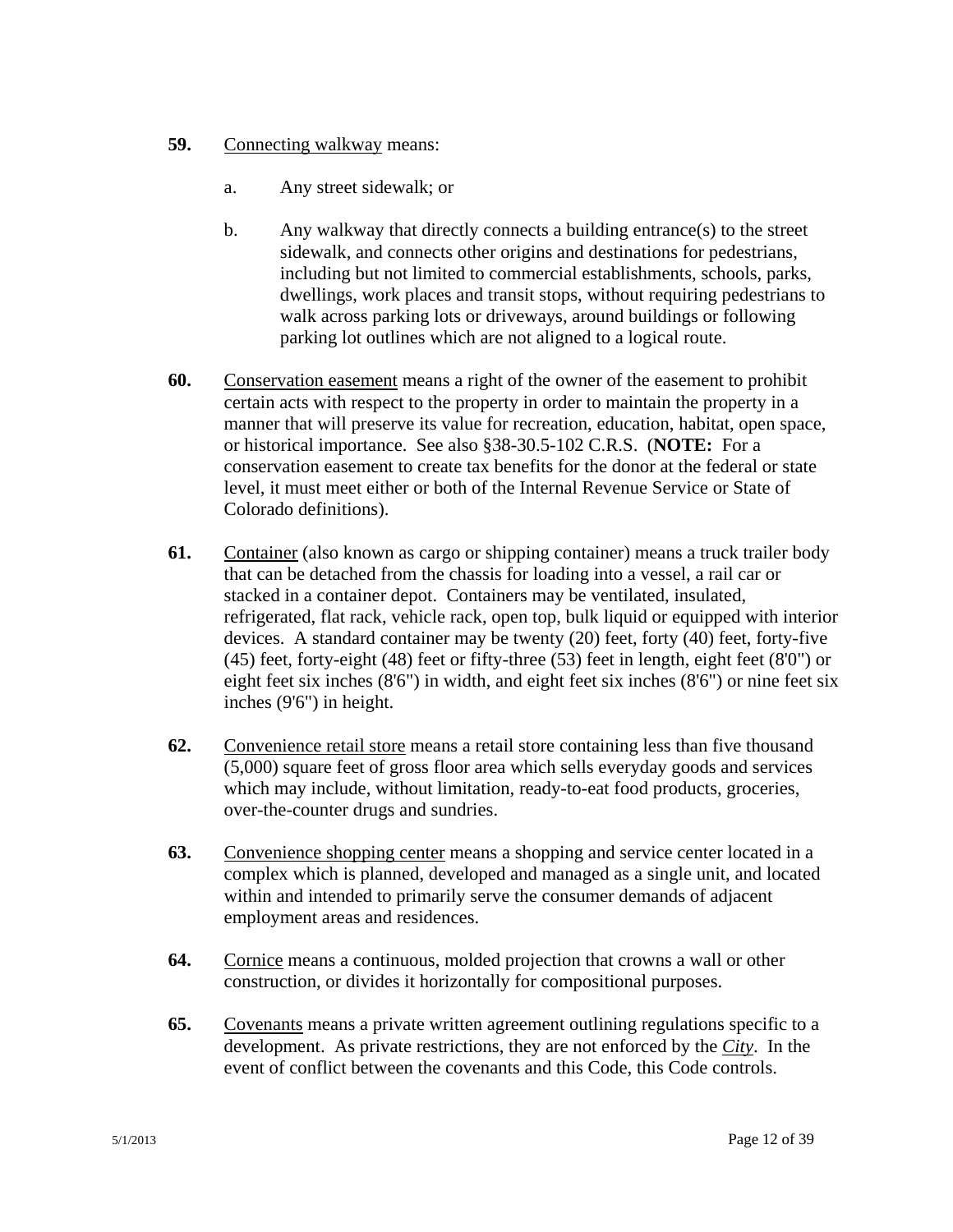- **66.** Critical plant communities means vegetation which is essential to the conservation of threatened or endangered species and which may require special management considerations or protection.
- **67.** Crosswalk means pathway marked off for pedestrians to cross a street.
- **68.** Cul-de-sac means a local street with only one outlet and having the other end for the reversal of traffic movement.
- **69.** Cultural assets means buildings, locations and other features considered historically or socially significant to the community.
- **70.** Dedicated land means land transferred to the *City* by platting, title, deed or other legal method approved by the *City* Attorney.
- **71.** Dedication means any grant by the owner of a right to use land for the public in general, involving a transfer of property rights, and an acceptance of the dedicated property by the appropriate public agency.
- **72.** Density means the overall average number of dwelling units located on the gross or net residential acreage (as applicable) contained within the development and calculated on a per-acre basis. Gross density is calculated by dividing the total number of units by the total acreage. Net density is calculated by dividing the [total number of units] by the [total acreage minus all publicly dedicated land].
- **73.** Design standards means the standards that set forth specific improvements requirements.
- **74.** Detention basin means a man-made or natural water collector facility designed to collect surface and sub-surface water in order to impede its flow and to release the same gradually at a rate not greater than that prior to the development of property, into natural or manmade outlets.
- **75.** Developer means any person, partnership, joint venture, limited liability company, association or corporation who participates as owner, promoter, developer or sales agent in the planning, platting, development, promotion, sale or lease of a development.
- **76.** Development means the carrying out of any building activity or mining operation, the making of any material change in the use or appearance of any structure or land, or the dividing of land into two (2) or more parcels. When appropriate in context, development shall also mean the act of developing or to the result of development.
	- **a.** *Development* shall also include: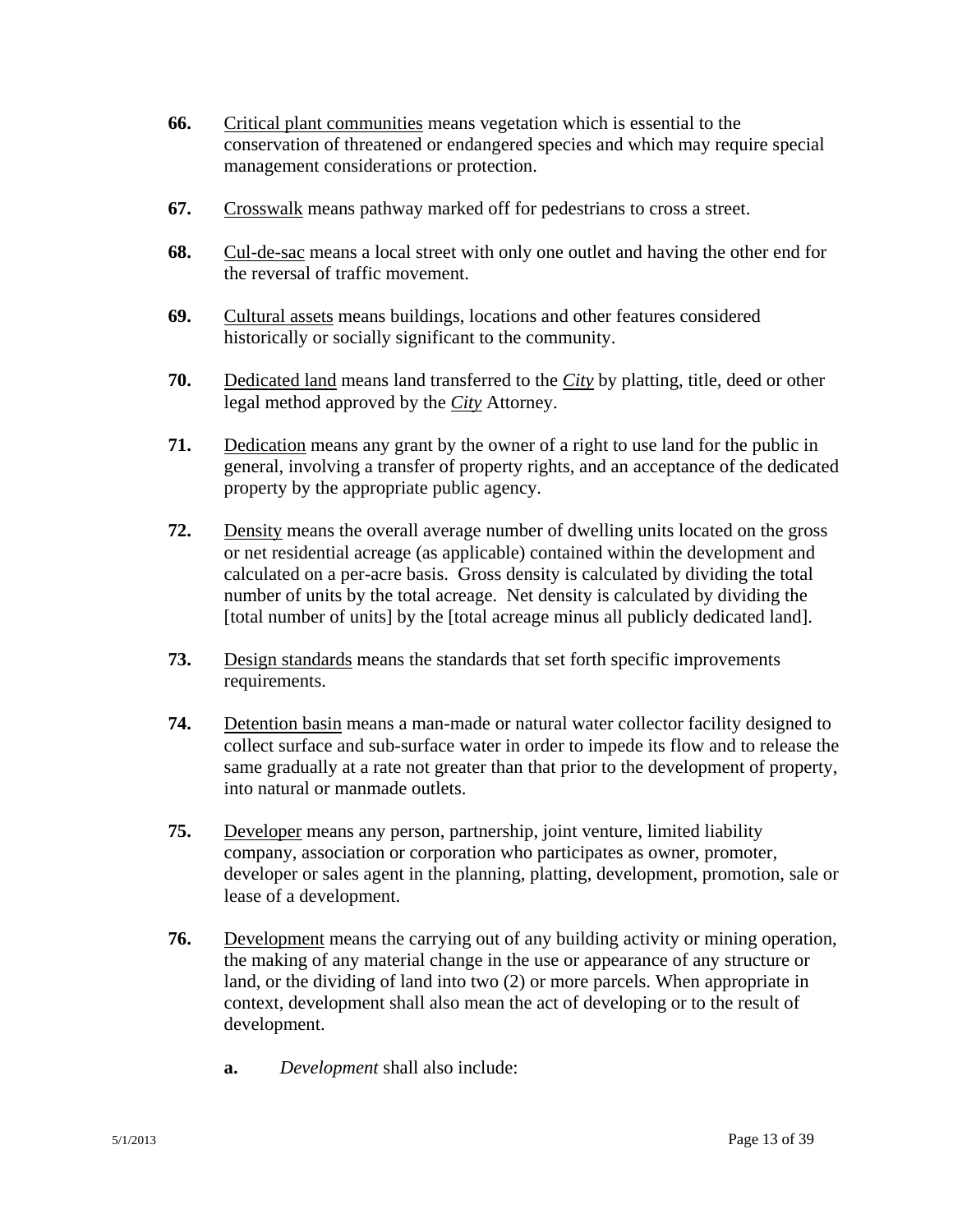- i. Any construction, placement, reconstruction, alteration of the size, or material change in the external appearance of a structure on land;
- ii. Any change in the intensity of use of land, such as an increase in the number of dwelling units in a structure or on a tract of land or a material increase in the intensity and impacts of the development;
- **iii.** Any change in use of land or a structure;
- **iv.** Any alteration of a shore or bank of a river, stream, lake, pond, reservoir or wetland;
- **v.** The commencement of drilling oil or gas wells, mining, stockpiling of fill materials, filling or excavation on a parcel of land;
- **vi.** The demolition of a structure;
- **vii.** The clearing of land as an adjunct of construction;
- **viii.** The deposit of refuse, solid or liquid waste, or fill on a parcel of land;
- **ix.** The installation of landscaping within the public right-of-way, when installed in connection with the development of adjacent property; and
- **x.** The construction of a roadway through or adjoining an area that qualifies for protection as a wildlife or natural area.
- **d.** *Development* shall *not* include:
	- **i.** Work by a highway or road agency or railroad company for the maintenance or improvement of a road or railroad track, if the work is carried out on land within the boundaries of the right-ofway;
	- **ii.** Work by any public utility for the purpose of inspecting, repairing, renewing or constructing, on established rights-of-way, any mains, pipes, cables, utility tunnels, power lines, towers, poles, or the like; provided, however, that this exemption shall not include work by a public entity in constructing or enlarging mass transit or fixed guide way mass transit depots or terminals or any similar trafficgenerating activity;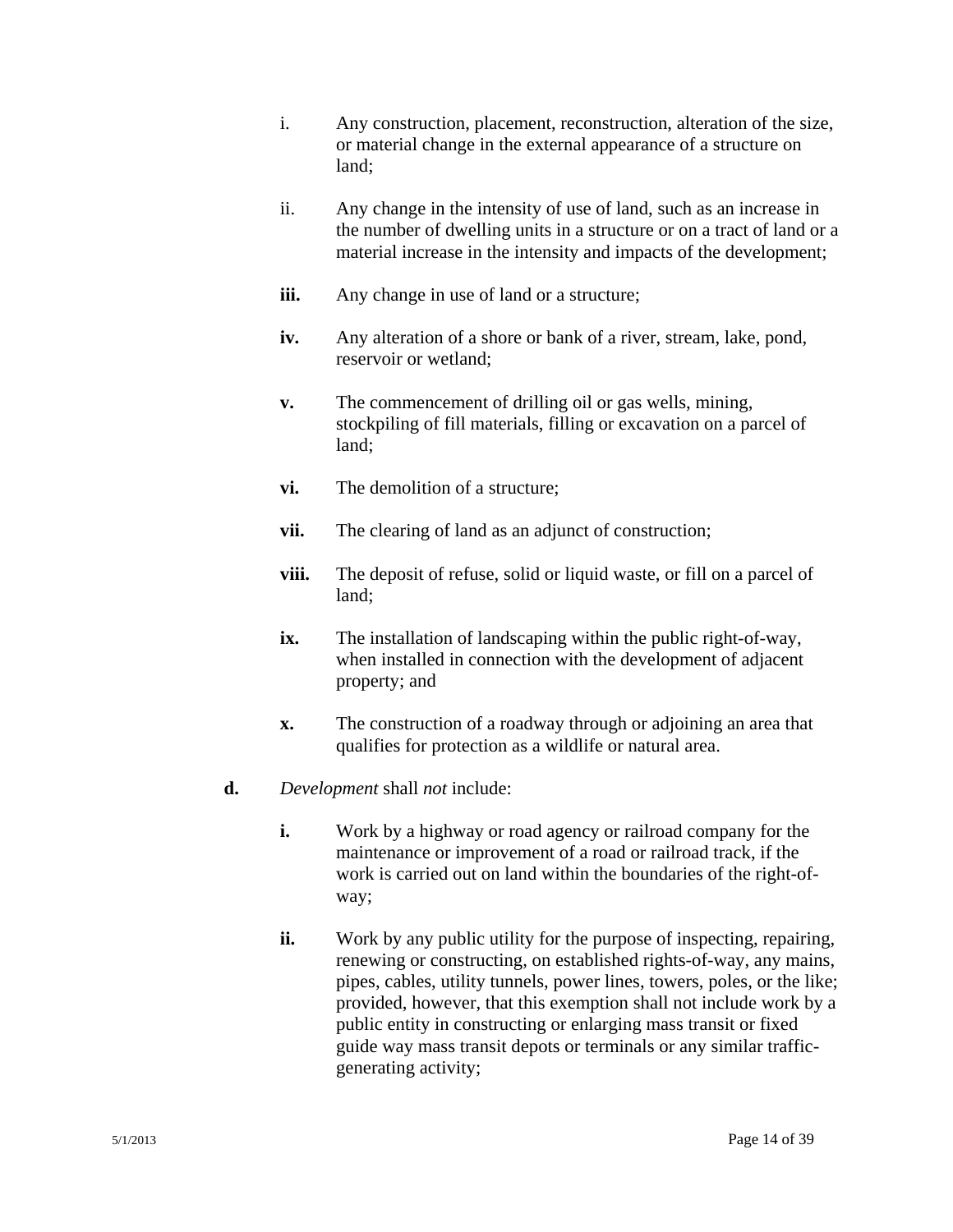- **iii.** The maintenance, renewal, improvement, or alteration of any structure, if the work affects only the interior or the color of the structure or the decoration of the exterior of the structure;
- **iv.** The use of any land for an agricultural activity (refer to 1.15.A.10);
- **v.** A change in the ownership or form of ownership of any parcel or structure; or
- **vi.** The creation or termination of rights of access, easements, covenants concerning development of land, or other rights in land.
- **77.** Development plan means the written and graphical documents that detail the provisions for development of a PUD development. These provisions may include, and need not be limited to, easements, covenants and restrictions relating to use; location and bulk of buildings and other structures; intensity of use or density of development; utilities, private and public streets, ways, roads, pedestrians, areas, and parking facilities; common open space, and other public facilities.
- **78.** Developmental disability means a disability that is manifested before the person reaches twenty-two (22) years of age; constitutes a substantial handicap to the affected individual; and is attributable to mental retardation or related conditions which include cerebral palsy, epilepsy, autism or other neurological conditions when such conditions result in impalement of general intellectual functioning or adaptive behavior similar to that of a mentally retarded person.
- **79.** Dormer means a projecting structure built out from a sloping roof, usually housing a vertical window or vent.
- **80.** Downtown means the original business district of City. The boundary of downtown may change as City continues to grow.
- **81.** Drive aisles means the lanes in a parking lot devoted to the passage of vehicles, as opposed to the parking stalls. The term *drive aisle* does not include lanes used only or primarily for drive-in customer service.
- **82.** Drive-in use means an establishment which by design, physical facilities, service or packaging procedures encourages or permits customers to receive services, obtain goods or be entertained while remaining in their motor vehicles.
- **83.** Driveway means a constructed vehicular access serving one (1) or more properties and abutting a public or private road.
- **84.** Dwelling means a building used exclusively for residential occupancy, including single-family dwellings, two-family dwellings and multi-family dwellings.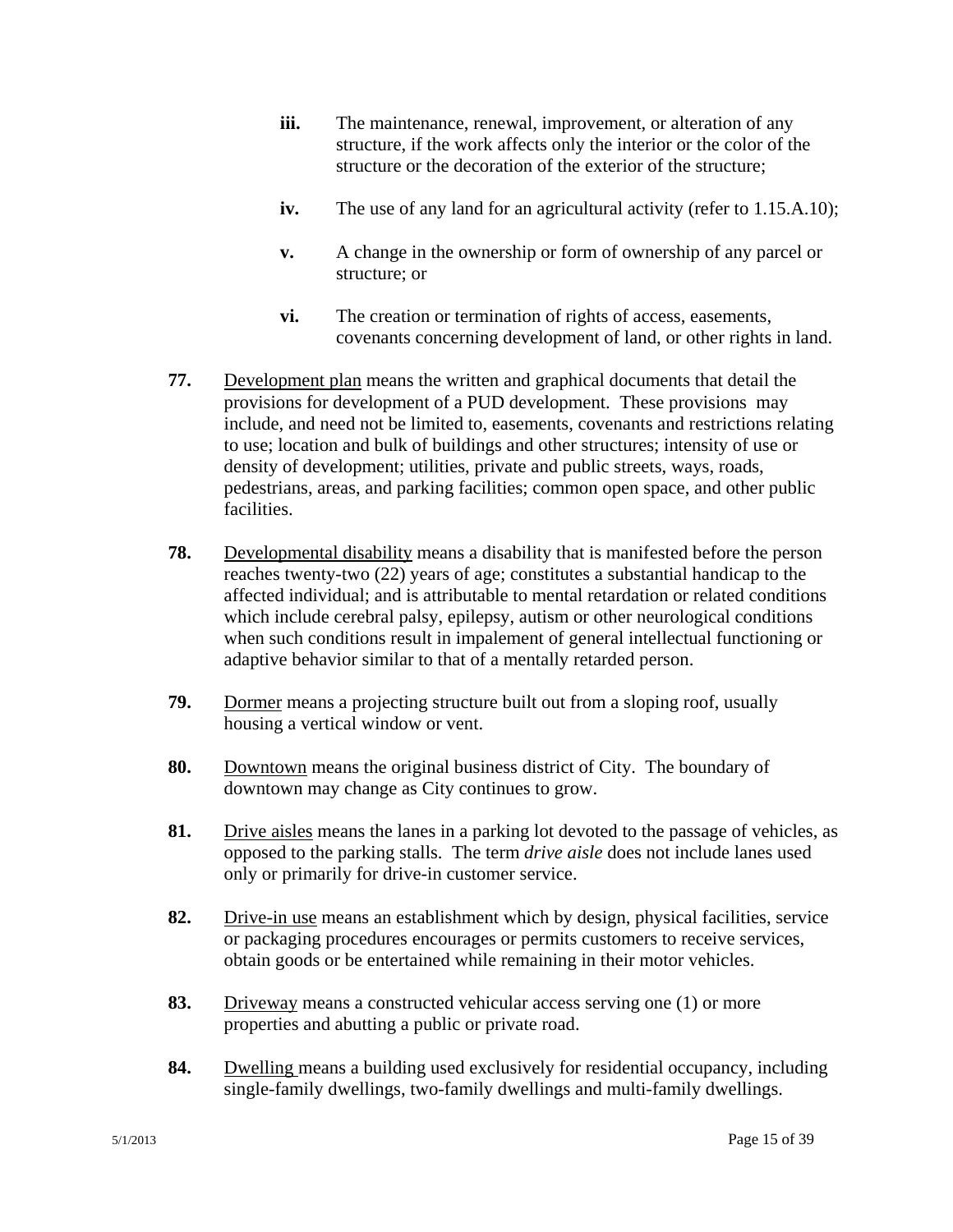- **85.** Dwelling, multi-family means a dwelling containing three (3) or more dwelling units, not including hotels, motels, fraternity houses and sorority houses and similar group accommodations.
- **86.** Dwelling, single-family means a building designed exclusively for occupancy by one (1) family, but not including mobile home, otherwise provided herein.
- **87.** Dwelling, single-family attached means a residential building containing dwelling units, each of which has primary ground floor access to the outside and which are attached to each other by party walls without openings. The term is intended primarily for such dwelling types as townhouses and duplexes.
- **88.** Dwelling, single-family detached means a single-family dwelling which is not attached to any other dwelling or building by any means, excluding mobile homes and manufactured housing situated on a permanent foundation.
- **89.** Dwelling, two-family means a building occupied by two (2) families living independently of each other.
- **90.** Dwelling unit means one (1) or more rooms and a single kitchen and at least one (1) bathroom, designed, occupied or intended for occupancy as separate quarters for the exclusive use of a single family for living, cooking and sanitary purposes, located in a single-family, two-family or multi-family dwelling or mixed-use building.
- **91.** Easement means a right to land generally established in a real estate deed or on a recorded plat to permit the use of land by the public, a corporation or particular persons for specified uses.
- **92.** Eave means the overhanging lower edge of a roof.
- **93.** Elevation means the external vertical plane of a building. Elevations are considered different if they have different roof lines, building materials, details, color and overall stylistic expression
- **94.** Employees means the total number of persons to be employed in a building during normal periods of use.
- **95.** Entertainment facilities and theaters means a building or part of a building devoted to showing motion pictures or dramatic, musical or live performances.
- **96.** Environmentally sensitive areas means aquifer recharge areas, significant wildlife habitat and migration corridors, unique vegetation and critical plant communities, and ridge lines.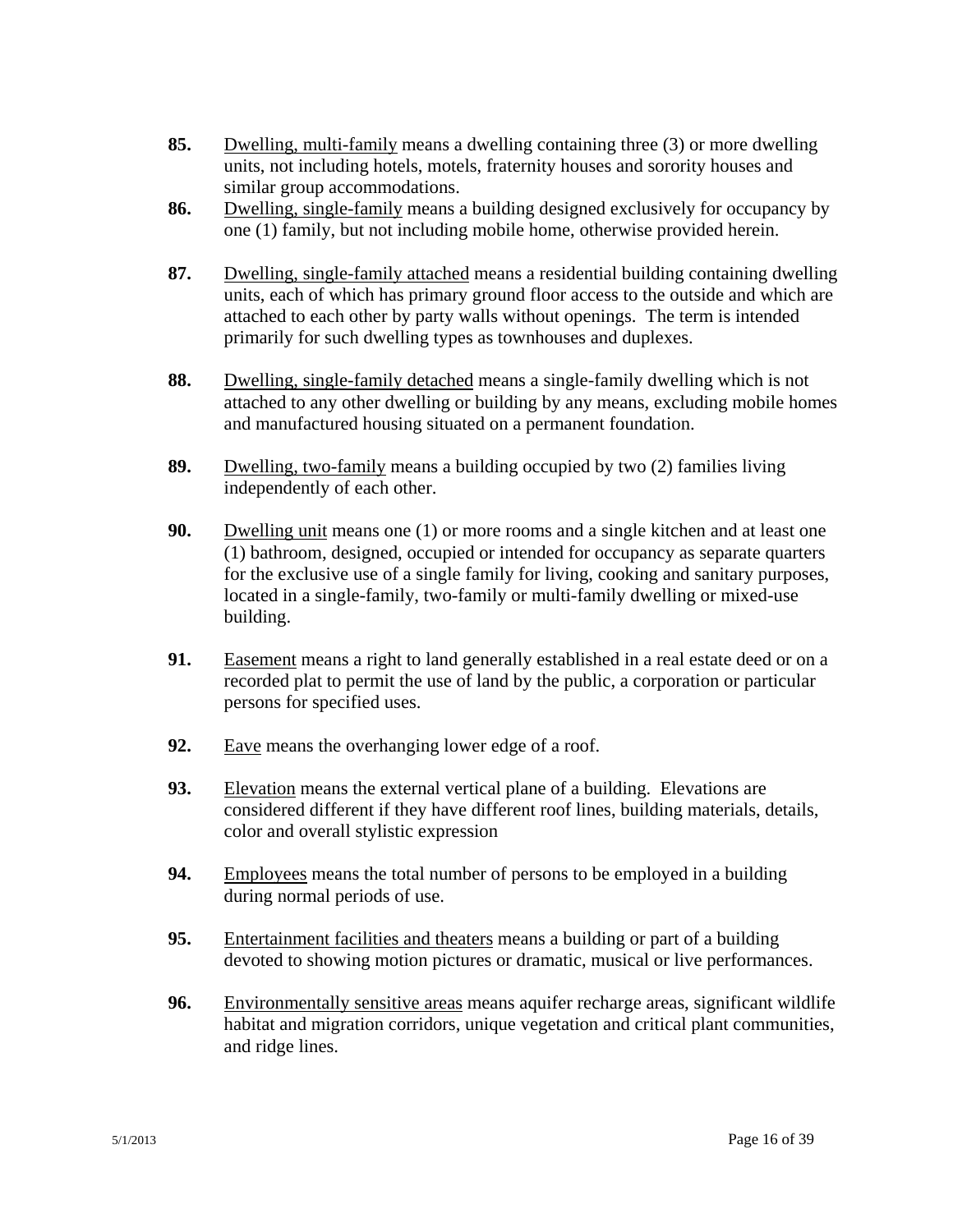**97.** Family means an individual living alone, or either of the following groups living together as a single housekeeping unit and sharing common living, sleeping, cooking and eating facilities:

a. Any number of persons related by blood, marriage, adoption, guardianship or other duly authorized custodial relationship; or

- b. Any unrelated group of persons consisting of:
	- i. Not more than three (3) persons; or
	- ii. Not more than two (2) unrelated adults and their children, if any; or
	- iii. Not more than eight (8) developmentally disabled persons and appropriate staff occupying a dwelling unit and living as a single, nonprofit housekeeping unit.
- **98.** Family child care home means a facility for child care in a place of residence of a family or person for the purpose of providing less than twenty-four (24) hour care for children under the age of eighteen (18) years who are not related to the head of such home. Family child care home may include infant-toddler child care homes, large child care homes, experienced provider child care homes, and such other types of family child care homes designated by rules of the State Department of Social Services pursuant to C.R.S. § 26-6-106 (2) (p).
- **99.** Farm animals means animals commonly raised or kept in an agricultural, rather `than an urban, environment including, but not limited to, chickens, pigs, sheep, goats, horses, cattle, llamas, emus, ostriches, donkeys and mules.
- **100.** Feedlot means any tract of land or structure, pen or corral, wherein cattle, horses, sheep, goats, emus, ostriches or swine are maintained in close quarters for the purpose of fattening such livestock for final shipment to market.
- **101.** FEMA means Federal Emergency Management Agency.
- **102.** FHA means Federal Housing Administration.
- **103.** Floodplain or flood hazard area means areas which have been designated by the City Council, the Colorado Water Conservation Board or FEMA as susceptible to flooding.
- **104.** Flood prone means areas subject to flooding which have not been designated by the City Council, the Colorado Water Conservancy Board or FEMA.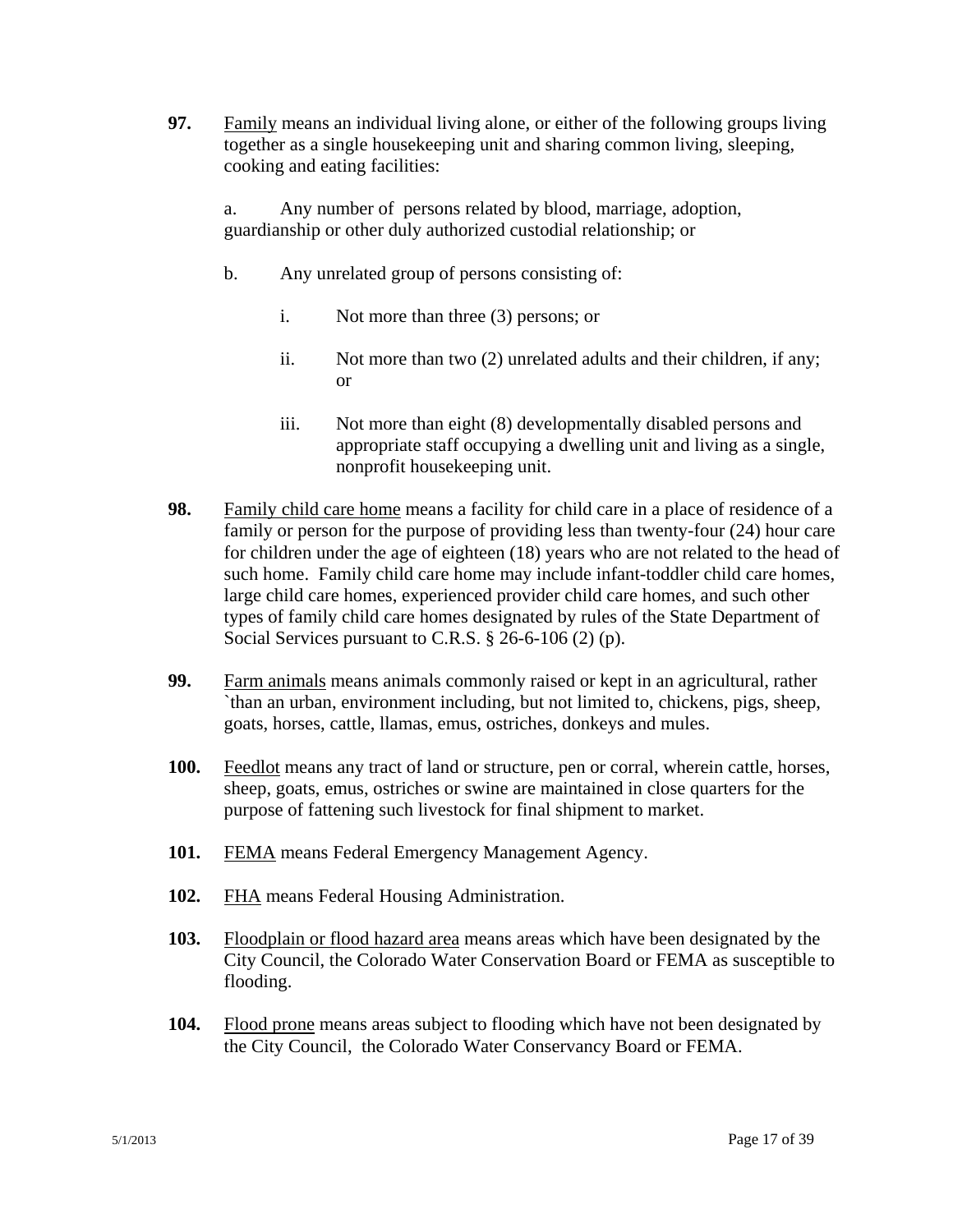- **105.** Floodway means the channel of a river or other watercourse and the adjacent land areas that must be reserved in order to discharge the base flood without cumulatively increasing the water surface elevation more than one (1) foot.
- **106.** Floor area, also called gross floor area, means the total square footage of the building measured along the outside walls of the building and including each floor level, but not including open balconies, garages or other enclosed automobile parking areas and basement storage areas, and not including one-half (½) of all storage and display areas for durable goods.
- **107.** Floor Area Ratio (FAR) means the amount of gross floor area of all principal buildings on a lot or block, as the case may be, divided by the total area of such lot, or the block size, respectively, on which such buildings are located. For mixed-use blocks, the residential square footage shall be added to the commercial development for a total block FAR.
- **108.** Footprint, also called ground level footprint, means the outline of the total area which is covered by a building's perimeter at ground level.
- **109.** Foster care home means a facility that is certified by the county department of social services or a child placement agency for child care in a place of residence of a family or person for the purpose of providing twenty-four (24) hour family care for a child under the age of eighteen (18) years who is not related to the head of such home, except in the case of relative care.
- 110. Freestanding sign means a sign which is supported by one (1) or more columns, uprights, poles or braces extended from the ground, or which is erected on the ground and shall also include a monument sign and pole signs but does not include a sign attached to a structure.
- **111.** Functional open space primarily means open space which is large enough to serve a practical purpose such as recreation, wildlife habitat or preservation of areas of agricultural, archeological or historical significance and shall exclude areas used for off-street parking, off-street loading, service driveways and setbacks from oil and gas wells or their appurtenances, or other hazards to the public.
- **112.** Funeral home means a building used for the preparation of the deceased for burial or cremation, for the display of the deceased and/or for ceremonies or services related thereto, including cremation and the storage of caskets, funeral urns, funeral vehicles and other funeral supplies.
- **113.** Gable means the triangular portion of wall enclosing the end of a pitched roof from cornice or eaves to ridge.
- **114.** Gasoline station means any building, land area, premises or portion thereof, where gasoline or other petroleum products or fuels are sold and light maintenance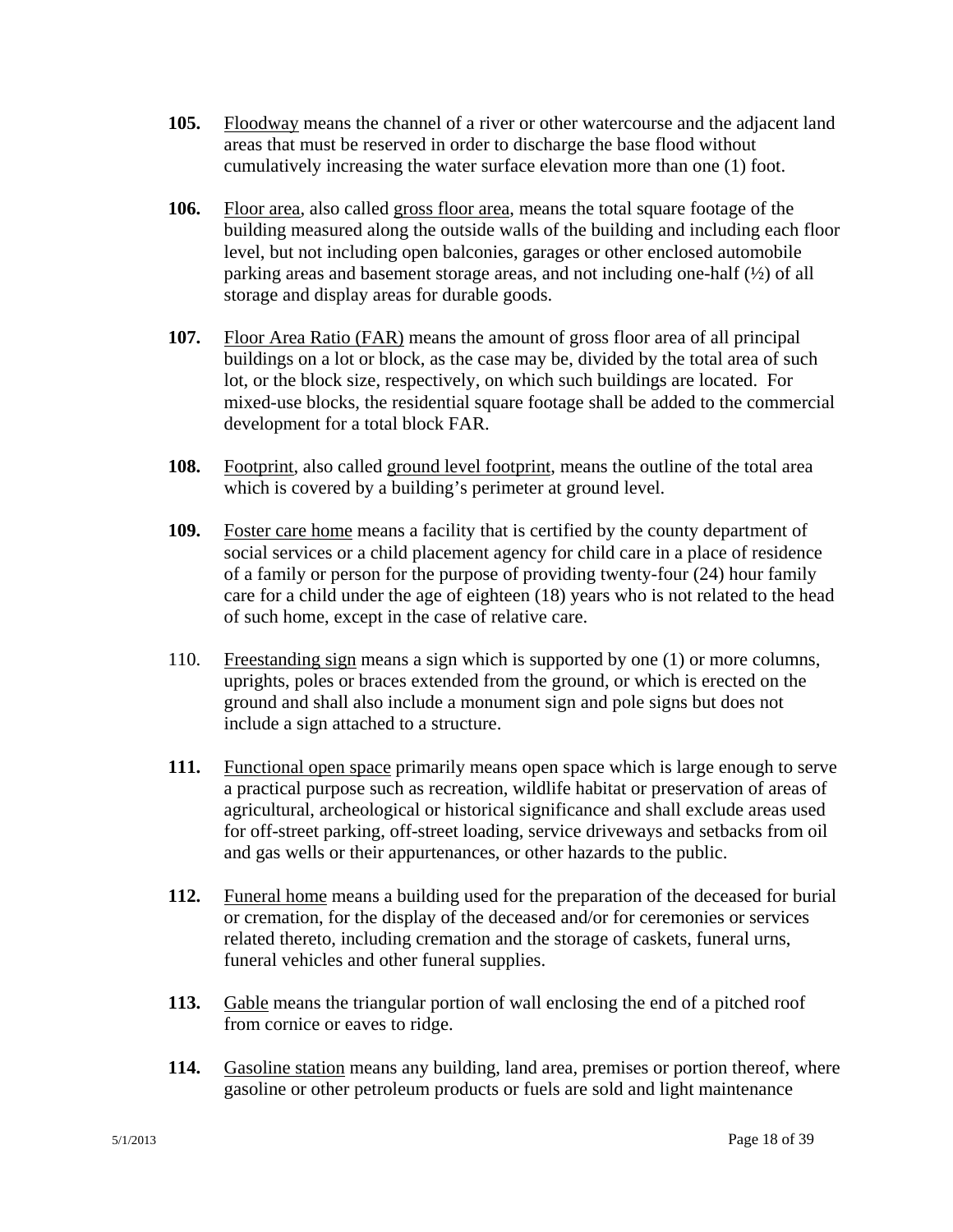activities such as engine tune-ups, lubrication, minor repairs and carburetor cleaning may be conducted. Gasoline station may include premises where heavy automobile maintenance activities such as engine overhaul, automobile painting and body fender work are conducted.

- **115.** Geologic hazards means unstable or potentially unstable slopes, undermining, faulting, landslides, rockfalls, flood, wildfire or similar naturally occurring dangerous features or soil conditions or natural features unfavorable to development.
- **116.** Grade means:
	- a. The lowest point of elevation of the finished surface of the ground, paving, or sidewalk within the area between the building and the property line, when the property line is more than five  $(5)$  feet from the building, between the building and a line five (5) feet from the building.
	- b. The degree of rise or descent of a sloping surface.
- **117.** Grade, finished means the final elevation of the ground surface after development.
- **118.** Grade, natural means the elevation of the ground surface in its natural state, before man-made alterations.
- **119.** Grocery store, large means a retail establishment which primarily sells food, but also may sell other convenience and household goods, and which occupies a space greater than twenty-five thousand (25,000) square feet. The term large grocery store is synonymous with supermarket.
- **120.** Grocery store, small means a retail establishment primarily selling food, as well as other convenience and household goods, which occupies a space of not more than twenty-five thousand (25,000) square feet.
- **121.** Gross square footage (GSF) means the total floor area designed for occupancy and use, including basements, mezzanines, stairways and upper floors, if any, expressed in square feet and measured from the centerline of joint partitions and from outside wall faces.
- **122.** Group home, developmentally disabled means a group home, licensed by the state, for the exclusive use of not more than eight (8) developmentally disabled persons and the appropriate staff.
- **123.** Group home, elderly means an owner-occupied or nonprofit group home for the exclusive use of not more than eight (8) persons sixty (60) years of age or older and the appropriate staff.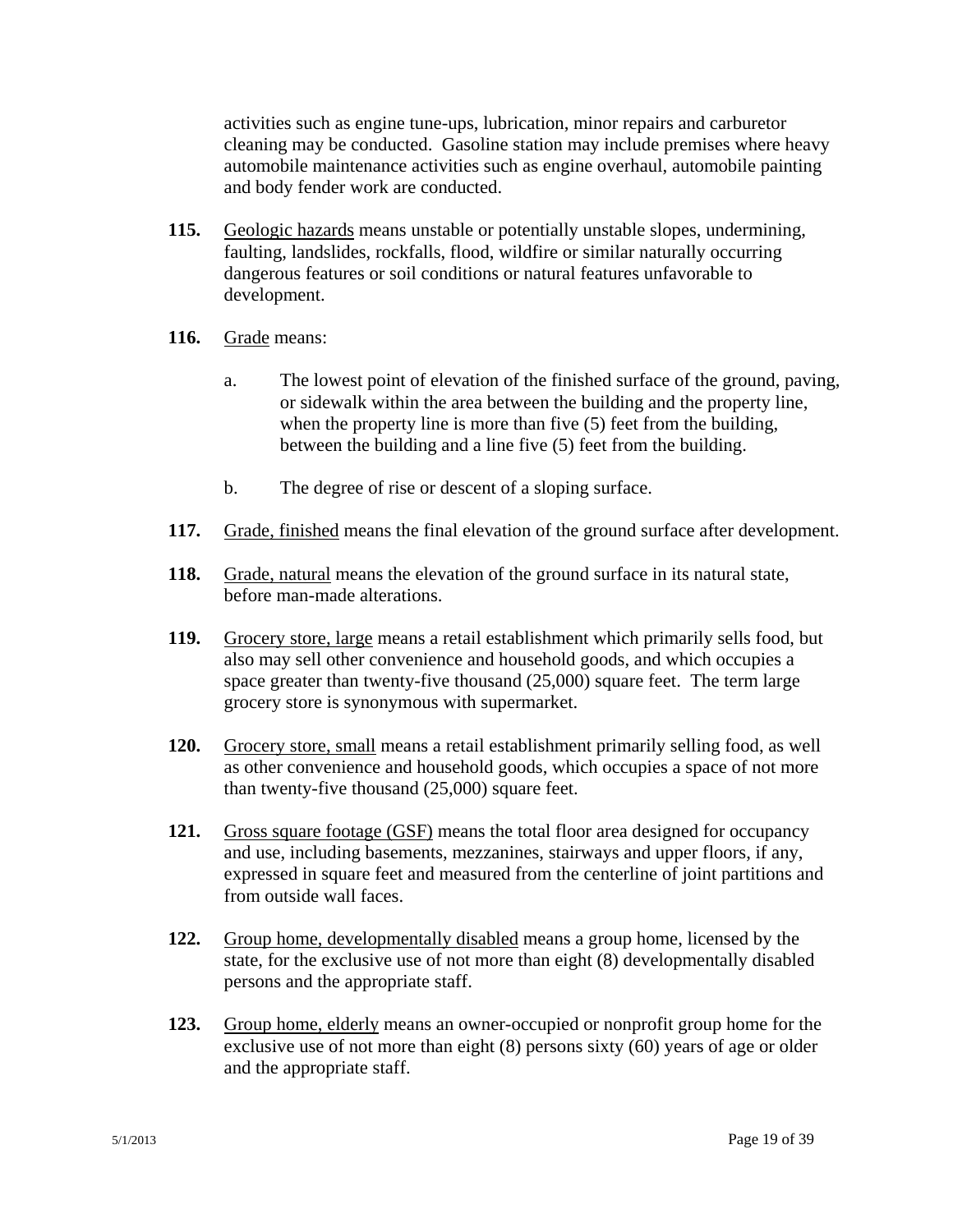- a. "*Nonprofit group home*" means a group home for the aged which is owned and operated by a person or organization as provided by 31-23-303, C.R.S., 1973.
- b. "*Owner-occupied group home*" means a group home for the aged which is owned and operated by an individual or individuals who actually reside at and maintain their primary place of residence in the group home.
- **124.** Group home, mentally ill means a group home, licensed by the state, for the exclusive use of not more than eight (8) mentally ill persons and the appropriate staff.
- **125.** Guest house means an accessory structure which is physically detached from a single-family dwelling unit, is serviced through the same utility meters or connections as the principal use, and is intended for temporary occupancy by visitors to the family residing in the single-family dwelling, and has no cooking facilities.
- **126.** Health club means a facility that provides physical fitness services and/or equipment to its members.
- **127.** Highway corridor means the area within one thousand five hundred (1,500) feet of the rights-of-way of the State Highway 149.
- **128.** Hip roof means a roof having sloping ends and slides meeting at an inclined projecting angle.
- **129.** Historic district means an area related by historical events or themes by visual continuity or character, or by some other special feature that helps give it a unique historical identity. Such area may be designated a historic district by local, state, or federal government and given official status and protection.
- **130.** Historic site means a structure or place of historical significance. Such structure or place may be designated a historic site by local, state, or federal government and given official status and protection.
- **131.** Home occupation means an occupation or business activity which results in a product or service and is conducted in whole or in part in a dwelling unit, and is subordinate to the residential use of the dwelling unit.
- **132.** Homeowners association means the association set up to enforce the covenants and maintain all common areas and buildings for a development. Also known as "Owners Association."
- **133.** Horticulture means the growing of fruits, vegetables, herbs, flowers or ornamental plants.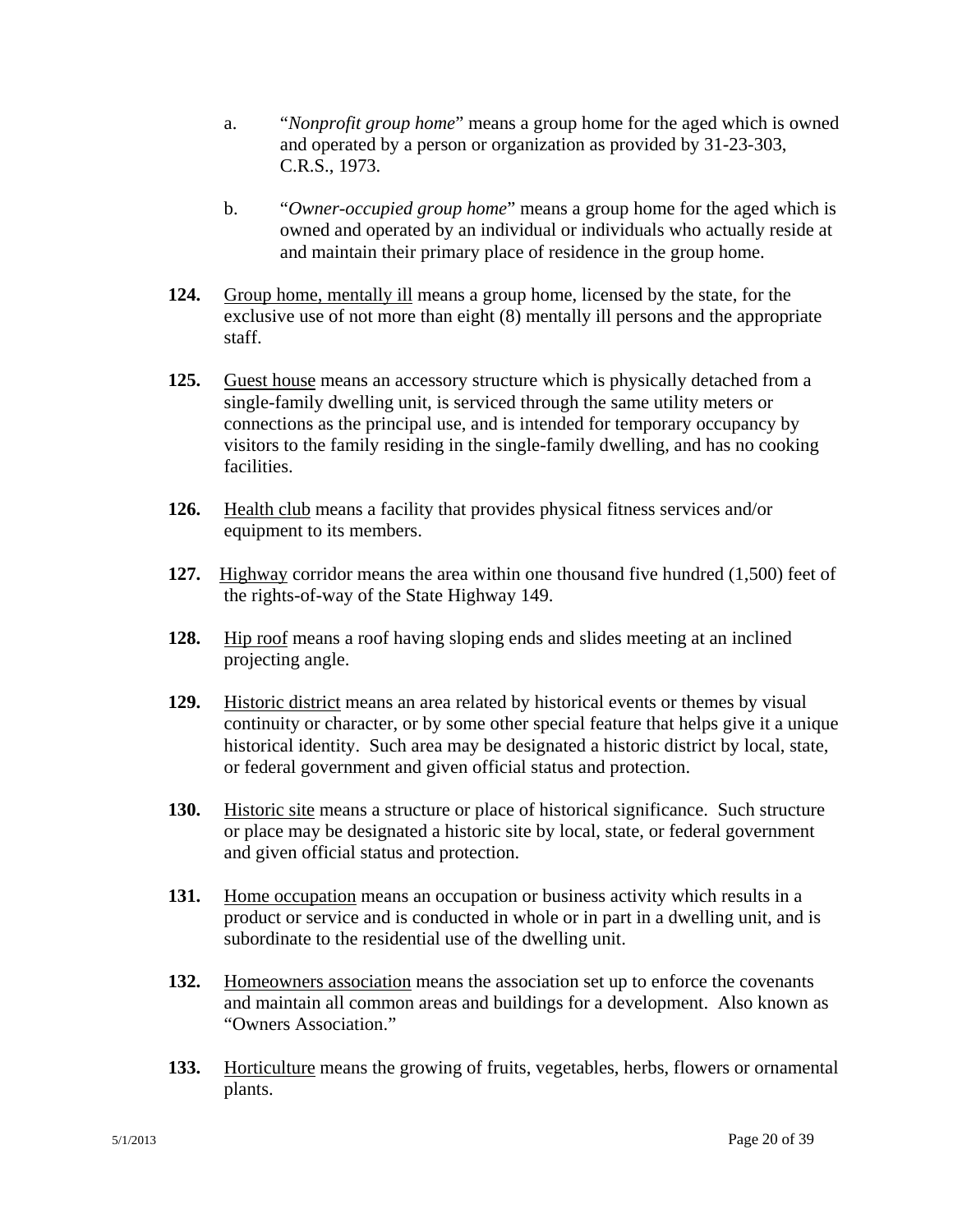- **134.** Hospital means an institution providing health services primarily for human inpatient medical or surgical care for the sick or injured and including related facilities such as laboratories, out-patient departments, training and central services facilities and staff offices.
- **135.** Hotel/motel/lodging establishment means a building intended and used for occupancy as a temporary abode for individuals who are lodged with or without meals, in which there are five (5) or more guest rooms.
- **136.** Human scale (pedestrian scale) means the proportional relationship between the dimensions of a building or building element, street, outdoor space or streetscape element and the average dimensions of the human body, taking into account the perceptions and walking speed of a typical pedestrian.
- **137.** Illumination, direct means lighting by means of an unshielded light source (including neon tubing) which is effectively visible as a part of the sign, where light travels directly from the source to the viewer's eye.
- **138.** Illumination, indirect means lighting by means of a light source directed at a reflecting surface in a way that illuminates the sign from the front, or a light source that is primarily designed to illuminate the entire building facade upon which a sign is displayed. Indirect illumination does not include lighting which is primarily used for purposes other than sign illumination; e.g., parking lot lights, or lights inside a building that may silhouette a window sign but are primarily installed to serve as inside illumination.
- **139.** Illumination, internal means lighting by means of a light source that is within a sign having a translucent background, silhouetting opaque letters or designs, or which is within letters or designs that are themselves made of a translucent material.
- **140.** Industrial, heavy means uses engaged in the basic processing and manufacturing of materials or products predominately from extracted or raw materials, or a use engaged in storage of, or manufacturing processes using flammable or explosive materials, or storage or manufacturing processes that potentially involved hazardous conditions. Heavy industrial shall also mean those uses engaged in the operation, parking and maintenance of vehicles, cleaning of equipment or work processes involving solvents, solid waste or sanitary waste transfer stations, recycling establishments, and transport terminals (truck terminals, public works yard, container storage).
- **141.** Industrial, light means uses engaged in the manufacturing, predominantly from previously prepared materials, of finished products or parts, including processing, fabrication, assembly, treatment, packaging, incidental storage, sales or distribution of such products. Further, light industrial shall mean uses such as the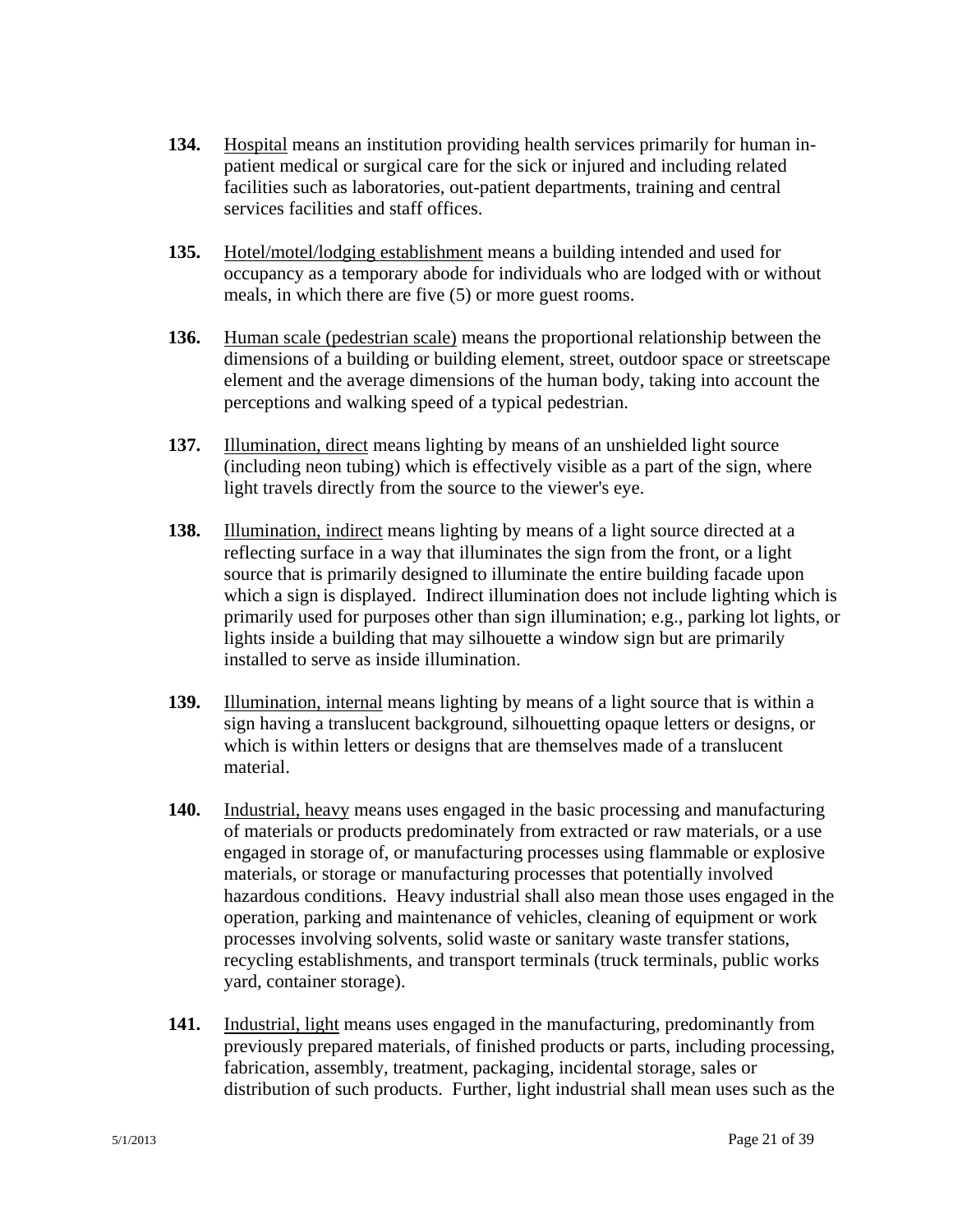manufacture of electronic instruments, preparation of food products, pharmaceutical manufacturing, research and scientific laboratories or the like. Light industrial shall not include uses such as mining and extracting industries, petrochemical industries, rubber refining, primary metal or related industries.

- **142.** Infrastructure means those man-made structures which serve the common needs of the population, such as: potable water systems; wastewater disposal systems; solid waste disposal sites or retention areas; storm drainage systems; electric, gas or other utilities; bridges; roadways; bicycle paths or trails; pedestrian sidewalks, paths or trails; and transit stops.
- **143.** Integrate means to combine or coordinate separate elements (such as housing, recreation, jobs, and shopping), so as to provide a harmonious, interrelated whole; organized or structured so that constituent parts function cooperatively.
- **144.** Intra-neighborhood connections means connections (such as trails and roads) within the same neighborhood.
- **145.** Inter-neighborhood connections means connections (such as trails and roads) between neighborhoods.
- **146.** Irrigation ditch or canal means a channel designed to transport irrigation water.
- **147.** Junkyard means an industrial use contained within a building, structure or parcel of land, or portion thereof, used for collecting, storing or selling wastepaper, rags, scrap metal or discarded material or for collecting, dismantling, storing, salvaging or demolishing vehicles, machinery or other material and including the sale of such material or parts thereof. Junkyard shall not include a recycling facility.
- **148.** Kennel means a facility licensed to house dogs, cats or other household pets and/or where grooming, breeding, boarding or training or selling of animals is conducted as business.
- **149.** Landowner means any owner of a legal or equitable interest in real property, and includes the heirs, successors, and assign of such ownership interests.
- **150.** Landscaping means any combination of living plants such as trees, shrubs, plants, vegetative ground cover or turf grasses, and may include structural features such as walkways, fences, benches, works of art, reflective pools, fountains or the like. Landscaping shall also include irrigation systems, mulches, topsoil use, soil preparation, revegetation or the preservation, protection and replacement of existing trees.
- **151.** Lane means a private street; or a portion of a roadway delineated for a single line of vehicles; or a secondary means of access to the abutting lots and not intended for general traffic circulation.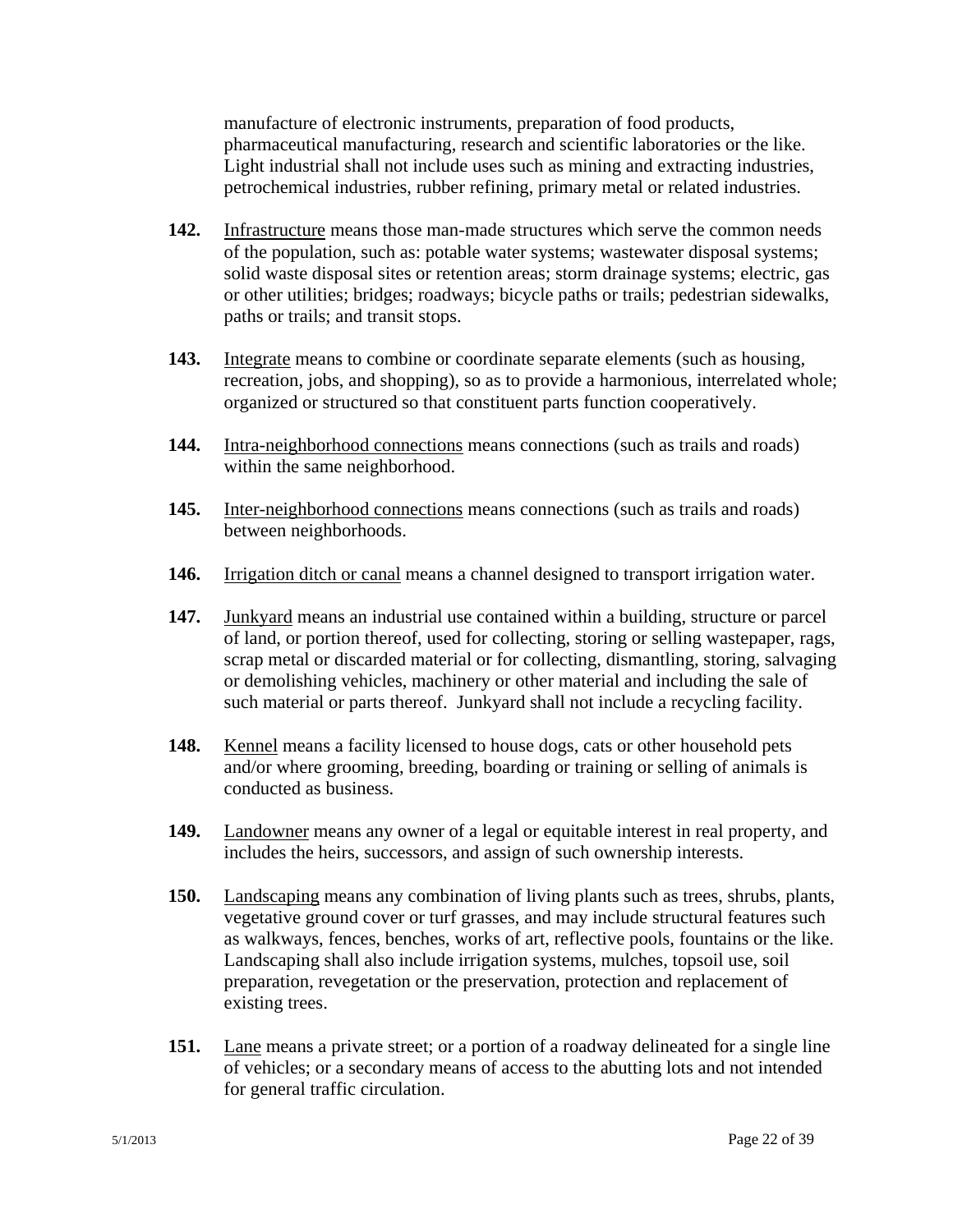- **152.** Large retail establishment means a retail establishment, or any combination of retail establishments in a single building, occupying more than twenty-five thousand (25,000) gross square feet of floor area, except that no supermarket shall be deemed to be a large retail establishment.
- **153.** Laundry and dry-cleaning retail outlet means a laundry or dry-cleaning business which consists primarily of serving retail customers, provided that any laundry and dry-cleaning processing that occurs on the premises is limited to items which are brought directly to the premises by the retail customer.
- **154.** Lighting, indirect when applied to the lighting of signs, shall mean reflected light only from a concealed light source outside the sign face which reflects from the sign face only or from the sign face and sign copy.
- **155.** Limited indoor recreation facility means a place where recreation activities occur completely within an inclosed structure including but not limited to bowling alleys, skating rinks, pool halls, video and pinball parlors.
- **156.** Limited outdoor recreation facility means a place with outdoor activities including but not limited to miniature golf, batting cages, water slides, skateboard parks, driving ranges, and go-cart tracks.
- **157.** Livestock means domestic animals kept or raised for use, pleasure and/or profit.
- **158.** Lodging establishment means a building intended and used for occupancy as a temporary abode for individuals who are lodged with or without meals, in which there are five (5) or more guest rooms.
- **159.** Long-term care facility means any of the following:
	- a. *Convalescent center* means a health institution that is planned, organized, operated and maintained to offer facilities and services to inpatients requiring restorative care and treatment and that is either an integral patient care unit of a general hospital or a facility physically separated from, but maintaining an affiliation with, all services in a general hospital.
	- b. *Nursing care facility* means a health institution planned, organized, operated and maintained to provide facilities and health services with related social care to inpatients who require regular medical care and twenty-four (24) hour per day nursing services for illness, injury or disability. Each patient shall be under the care of a physician licensed to practice medicine in the State of Colorado. The nursing services shall be organized and maintained to provide twenty-four (24) hour per day nursing services under the direction of a registered professional nurse employed full time.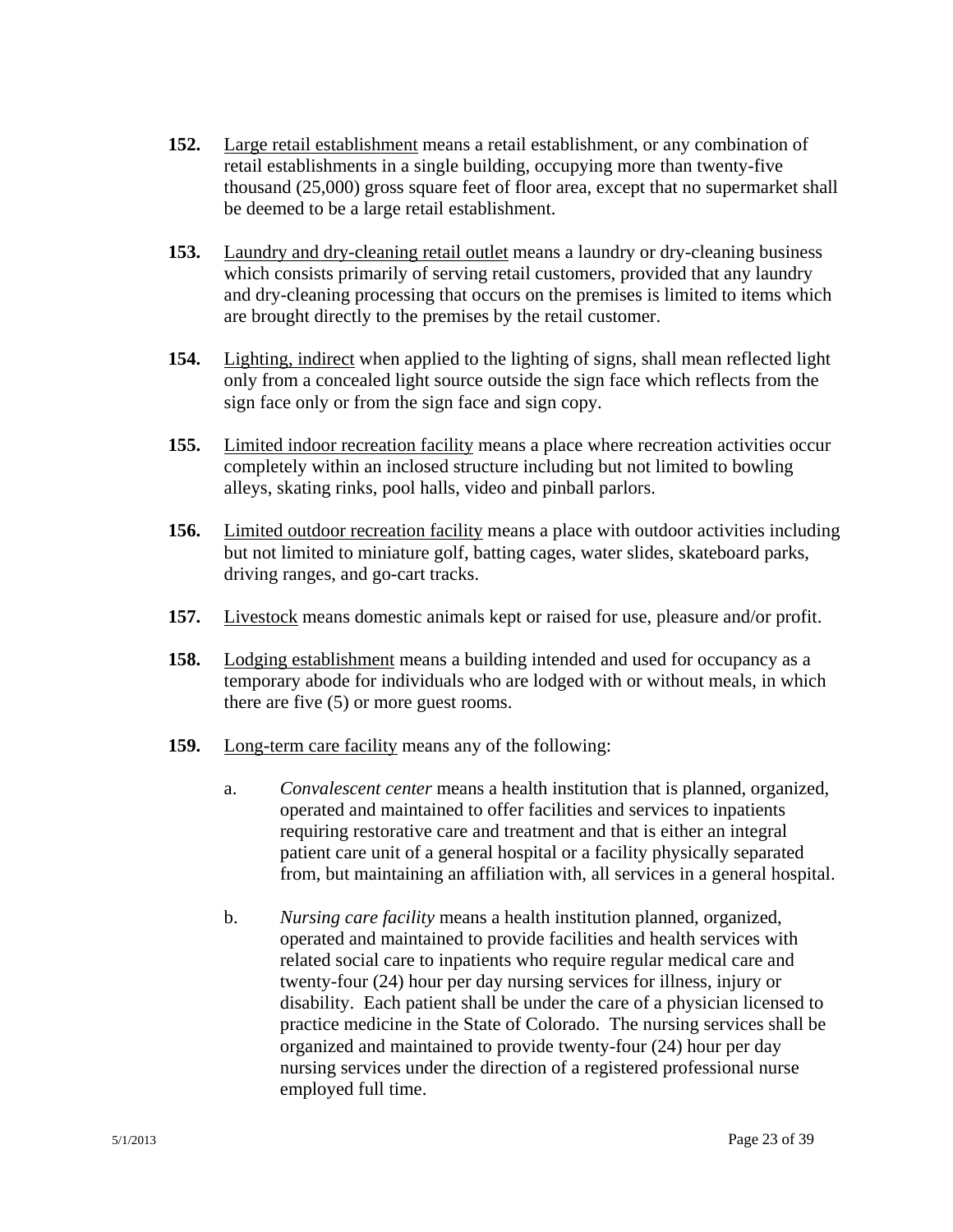- c. *Intermediate health care facility* means a health-related institution planned, organized, operated and maintained to provide facilities and services which are supportive, restorative or preventive in nature, with related social care, to individuals who because of a physical or mental condition, or both, require care in an institutional environment but who do not have an illness, injury or disability for which regular medical care and twenty-four (24) hour per day nursing services are required.
- **160.** Lot means a designated parcel, tract or area of land established by plat or subdivision of at least a sufficient size to meet minimum requirements for use, street frontage coverage and area, and to provide required yards and other open spaces in the zoning district in which the lot is located, and which has direct access onto a public or private street.
- **161.** Lot depth means the average distance between the front lot line and the rear lot line.
- **162.** Lot, double frontage means lots which front on one (1) public street and back on another.
- **163.** Lot, flag means a lot so shaped and designed that the main building site area is set back from the street on which it fronts and includes an access strip connecting the main building site with the frontage street.
- **164.** Lot line, front means the property line dividing a lot from a street. On a corner lot only one (1) street line shall be considered as a front line, and the shorter street frontage shall be considered the front line.
- **165.** Lot line, rear means the line opposite the front lot line.
- **166.** Lot, reverse corner means a corner lot having its side street line substantially a continuation of the front lot line of the first lot to its rear.
- **167.** Lot line, side means any lot lines other than the front lot line or rear lot line.
- **168.** Lot size means the total horizontal area within the lot lines of a lot; synonymous with area of lot.
- **169.** Lot width means the distance parallel to the front lot line, measured at the front building setback line. Lot width on a curving front lot line means the distance parallel to the tangent of the front lot line at the building setback line. The lot width and the lot frontage may have different lengths on an irregularly shaped lot as they are measured at different points on the lot.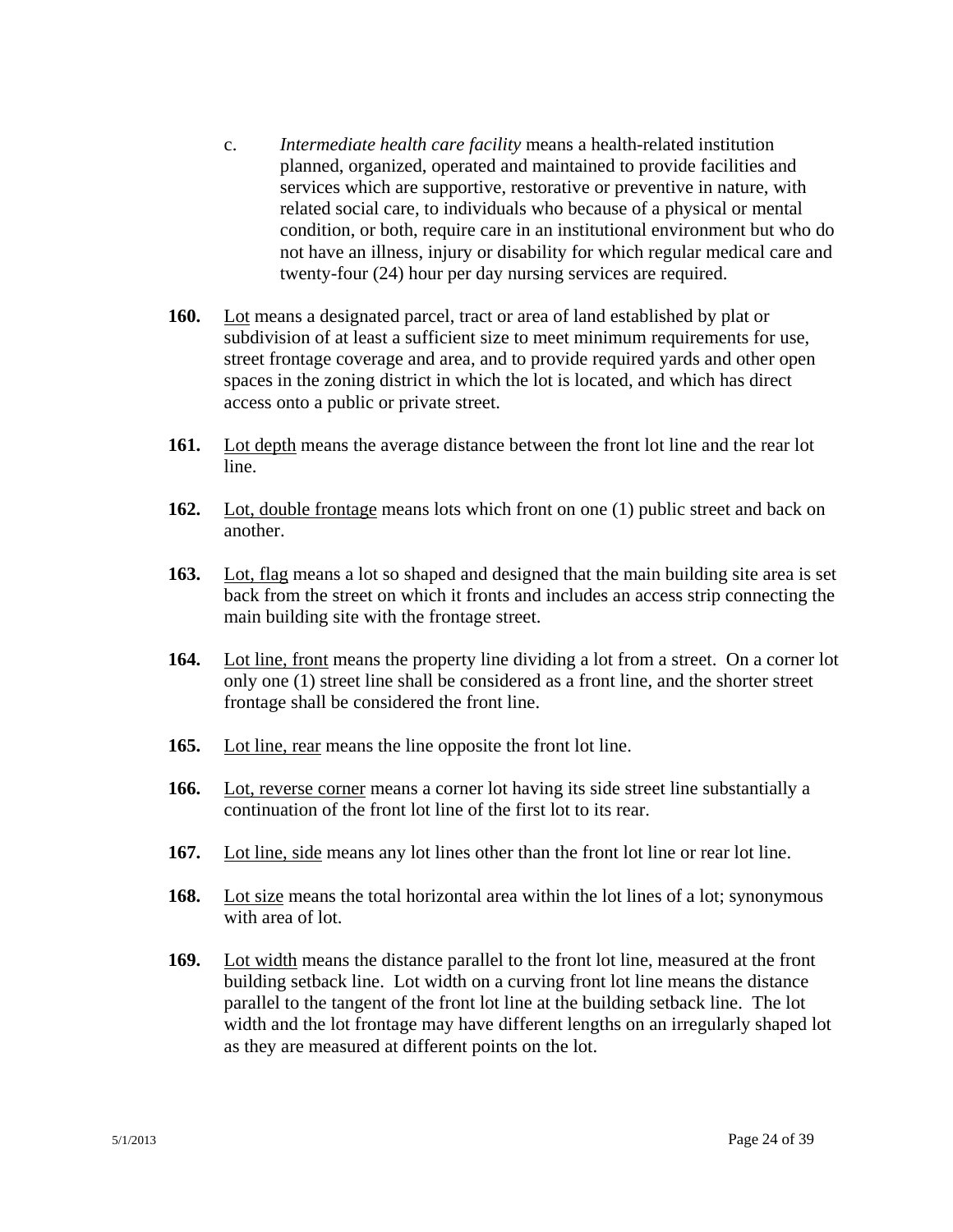- **170.** Machine shop means a workshop where power-driven tools are used for making, finishing, or repairing machines or machine parts.
- **171.** Manufactured home means a single-family dwelling which:
	- **a.** Is partially or entirely manufactured in a factory;
	- **b**. Is at least twenty-four (24) feet wide and thirty-six (36) feet long;
	- **c**. Is permanently affixed to and installed on an engineered permanent foundation;
	- **d**. Has a pitched or cosmetically equivalent roof, and brick or wood exterior siding; and
	- **e**. Complies with HUD or UBC/IBC standards, as applicable, or meets or exceeds equivalent requirements and performance engineering standards.
- **172.** Manufacturing means a business which makes products by hand or by machinery.
- **173.** Medical and dental offices and clinics means an establishment operated by one or more duly licensed members of the human health care professions including, but not limited to, physicians, dentists, chiropractors, psychiatrists and osteopaths, where patients are not lodged overnight but are admitted for examination and/or treatment.
- **174.** Meeting place and place for public assembly means a hall, auditorium or other suitable room or rooms used for the purpose of conducting meetings of the membership and guests of the owner of such structure. The same shall not include commercial endeavors such as commercial movie picture houses, stage productions or the like.
- **175.** Mini-storage warehouse means a building or a group of buildings containing separate, individual self-storage units divided from the floor to ceiling by a wall with an independent entrance from the exterior of the building, designed to be rented or leased on a short-term basis to the general public for private storage or personal goods, materials and equipment.
- **176.** Mixed use shall mean the development of a lot tract or parcel of land, building or structure with two (2) or more different uses including but not limited to residential, office, retail, public uses, personal service or entertainment uses, designed, planned and constructed as a unit.
- **177.** Mixed use building means a building designed, planned and constructed as a unit, used partially for residential use and partly for commercial uses including, but not limited to, office, retail, public uses, personal service or entertainment uses.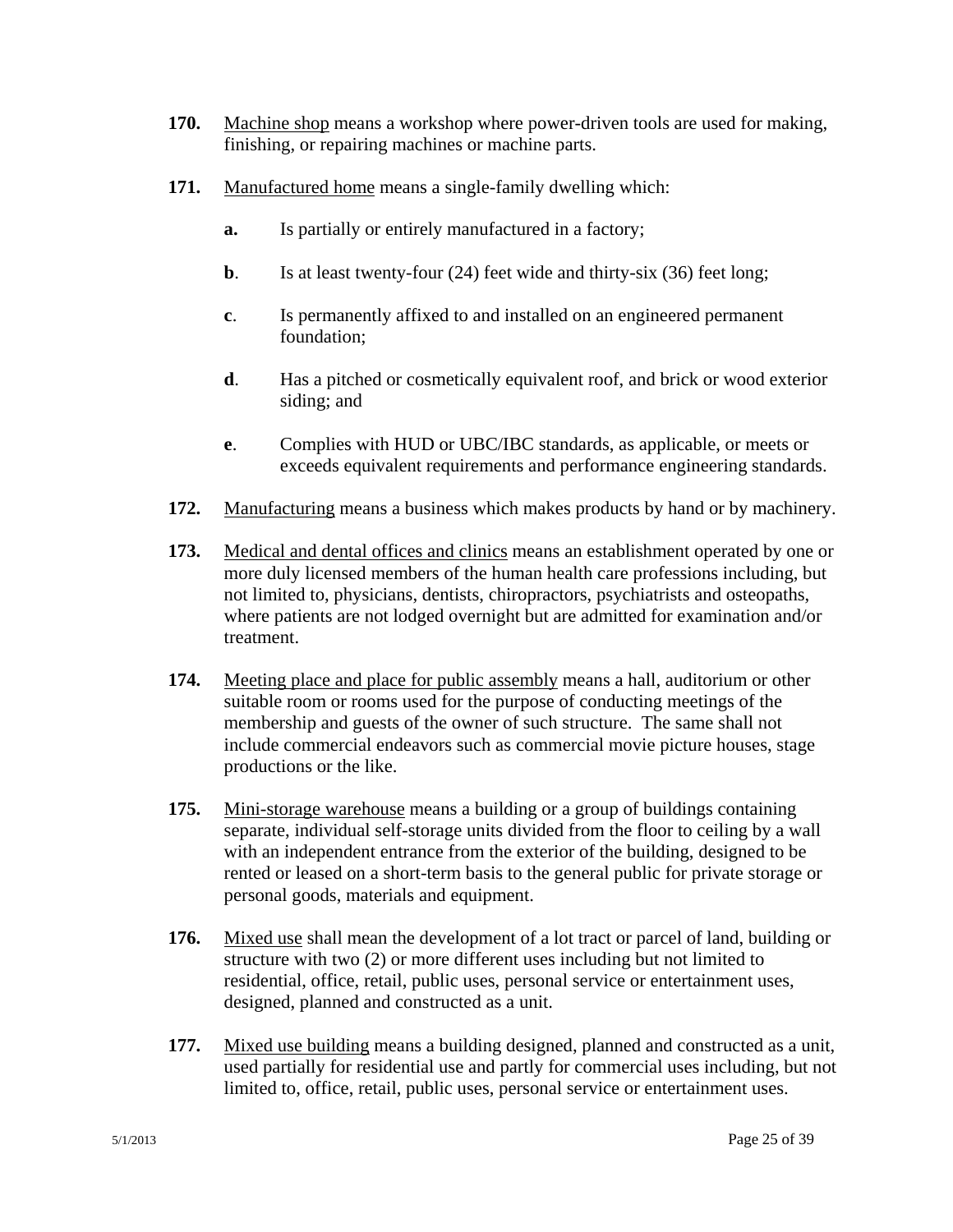- **178.** Mobile Home means a single-family dwelling unit partially or entirely manufactured in a factory, built on a permanent chassis, and which is designed to be transported on streets to the place where it is to be occupied as a dwelling unit. A mobile home shall conform to the following design and installation standards:
	- a. Is at least twelve feet (12) feet wide and thirty-six (36) feet long;
	- b. Is permanently affixed to and installed on an engineered, permanent perimeter foundation;

c. Complies with HUD or UBC/IBC standards, as applicable, or meets or exceeds equivalent requirements and performance engineering standards.

- **179.** Model home means a dwelling temporarily used as a sales office or demonstration home for a residential development under construction, said dwelling being used as an example of a product offered for sale to purchasers (by a realtor, building developer or contractor). The dwelling may be furnished but not occupied as a residence while being used as a "model home."
- **180.** Model plans means a set of standard plans for a home. Models are considered different if they have different floor plans, garage placement, and building massing (form and structure).
- **181.** Modified grid pattern means a grid pattern of streets and blocks adapted to the topography, unique natural features, environmental constraints, and peripheral open space areas.
- **182.** Mullion means a slender vertical member dividing the opening for a pair of double doors, sometimes removable to permit the passage of large objects, or also, a vertical member between the lights of a window.
- **183.** Multiple family dwelling means a dwelling containing three (3) or more dwelling units, including what is commonly known as an apartment building, but not including group, row or townhouses, or hotels, motels or condominiums, fraternity and sorority houses and similar group accommodations.
- **184.** Municipality means an incorporated city or town.
- **185.** Muntin means a rabbeted member for holding the edges of windowpanes within a sash.
- **186.** Natural areas means floodplains and flood ways, natural drainage and water ways, significant native trees and vegetation, wildlife travel corridors, special habitat features such as raptor nest sites, key nesting, breeding or feeding areas for birds; fox and coyote dens, prairie dog colonies over twenty-five (25) acres in size,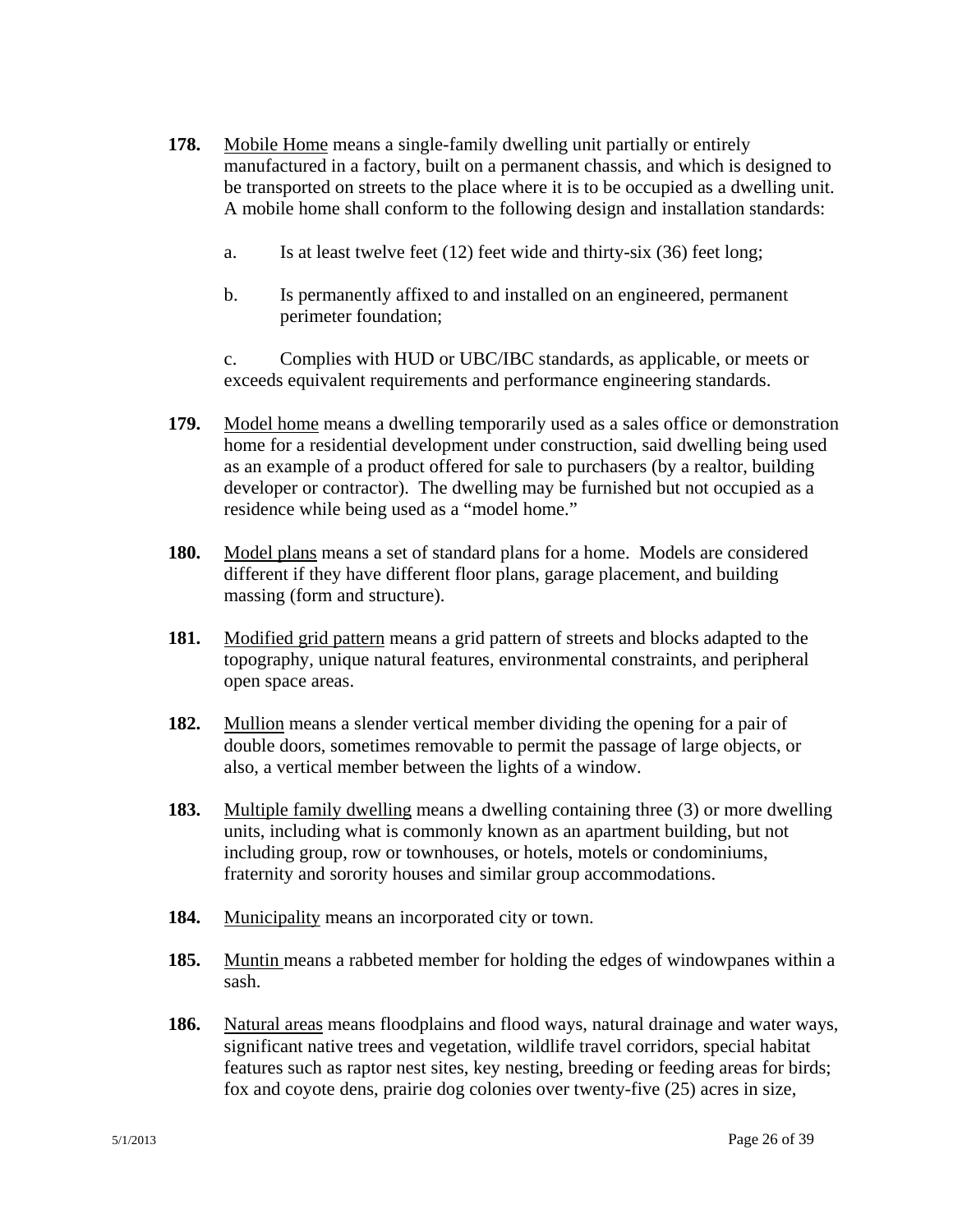remnant native prairie habitat, plains cottonwood galleries, and any wetland greater than one-quarter  $(½)$  acre in size.

- **187.** Neighborhood means a geographical area, the focus of which are residential uses, but also may include a mixture of activities that people need to live. A neighborhood may include a diversity of housing types, schools, parks, shopping and jobs (frequently service-type), and a civic component.
- **188.** Neighborhood commercial center means a shopping center which contains businesses that are intended to provide goods and services to the immediate neighborhood (within a one-quarter [1/4] mile radius).
- **189.** Nightclub means a bar or tavern containing more than one hundred (100) square feet of dance floor area.
- **190.** Nonconforming building means a building or structure, or portion thereof, that does not conform to the regulations of this Code, but that was lawfully constructed under the regulations in force at the time of construction.
- **191.** Nonconforming use means a use that does not conform to the use regulations of this Code, but that was lawfully established under the regulations in force at the time the use was established and has been in regular use since that time.
- **192.** Nursing facility means a facility, or a distinct part of a facility, which meets the state nursing home licensing standards, is maintained primarily for the care and treatment of inpatients under the direction of a physician, and meets the requirements in federal regulations for certification as a qualified provider of nursing facility services. "Nursing facility" includes private, nonprofit, or proprietary intermediate nursing facilities for the mentally retarded or developmentally disabled.
- **193.** Off-street parking area means all off-street areas and spaces designed, used, required or intended to be used for the parking, storage, maintenance, service, repair, display or operation of motor vehicles, including driveways or access ways in and to such areas, but not including any outdoor storage area used principally as a "recreational vehicle, boat or truck storage" use, storage areas for landscaping and other bulk items or public streets and rights-of-way.
- **194.** Oil and gas operation means any structure, facility or activity which is constructed on or disturbs land in association with oil or gas drilling, production or waste treatment and disposal, including but not necessarily limited to wells, tanks or tank batteries, pits, access roads for ingress and egress and pipelines.
- **195.** Oil or gas well means a well, the principal production of which at the mouth of the well is oil or gas.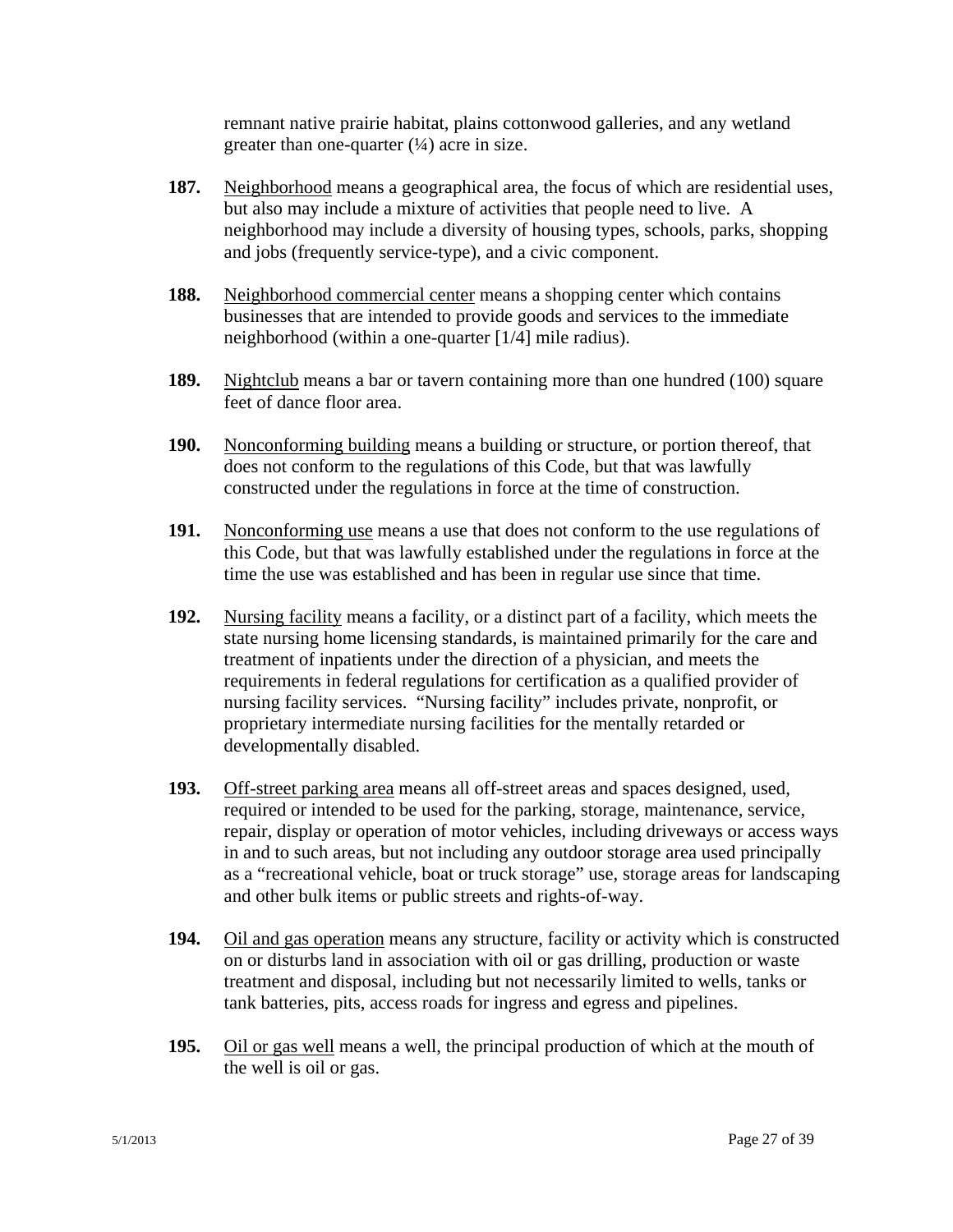- **196.** Open space means any land or water area with its surface open to the sky, which serves specific uses of: providing park and recreation opportunities, conserving natural areas and environmental resources, structuring urban development form, and protecting areas of agricultural, archeological or historical significance. Open space shall not be considered synonymous with vacant or unused land but serves important urban functions. Usable open space shall exclude areas used for offstreet parking, off-street loading, service driveways and setbacks from oil and gas wells and their appurtenances, or other hazards to the public.
- **197.** Outdoor storage means the keeping, in an unroofed area, of any equipment, goods, junk, material, merchandise or vehicles in the same place for more than twenty-four (24) hours. Containers and semi-trailers may not be used for residential or storage uses except on construction sites.
- **198.** Outlot means a measured piece of land contained within subdivided land that is not a building lot. An outlet may be conveyed to the public for open space or other public purposes, be retained by the developer for later subdivision, or be conveyed to an owners association.
- **199.** Owner means the person or entity that owns the property under consideration.
- **200.** Parapet means a low, protective wall at the edge of a terrace, balcony or roof, especially that part of an exterior wall, fire wall, or party wall that rises above the roof.
- **201.** Parcel means a tract or plot of land.
- **202.** Park means an area open to the general public and reserved for recreational, educational or scenic purposes.
- **203.** Parking garage means an off-street parking area within a building.
- **204.** Parking lot means off-street parking area or vehicular use area.
- **205.** Pedestrian scale (human scale) means the proportional relationship between the dimensions of a building or building element, street, outdoor space or streetscape element and the average dimensions of the human body, taking into account the perceptions and walking speed of a typical pedestrian.
- **206.** Pergola is a structure of parallel colonnades supporting an open roof of beams and crossing rafters or trellis work, over which climbing plants are trained to grow.
- **207.** Permanent monument means any structure of masonry and/or metal permanently placed on or in the ground, including those expressly placed for surveying reference.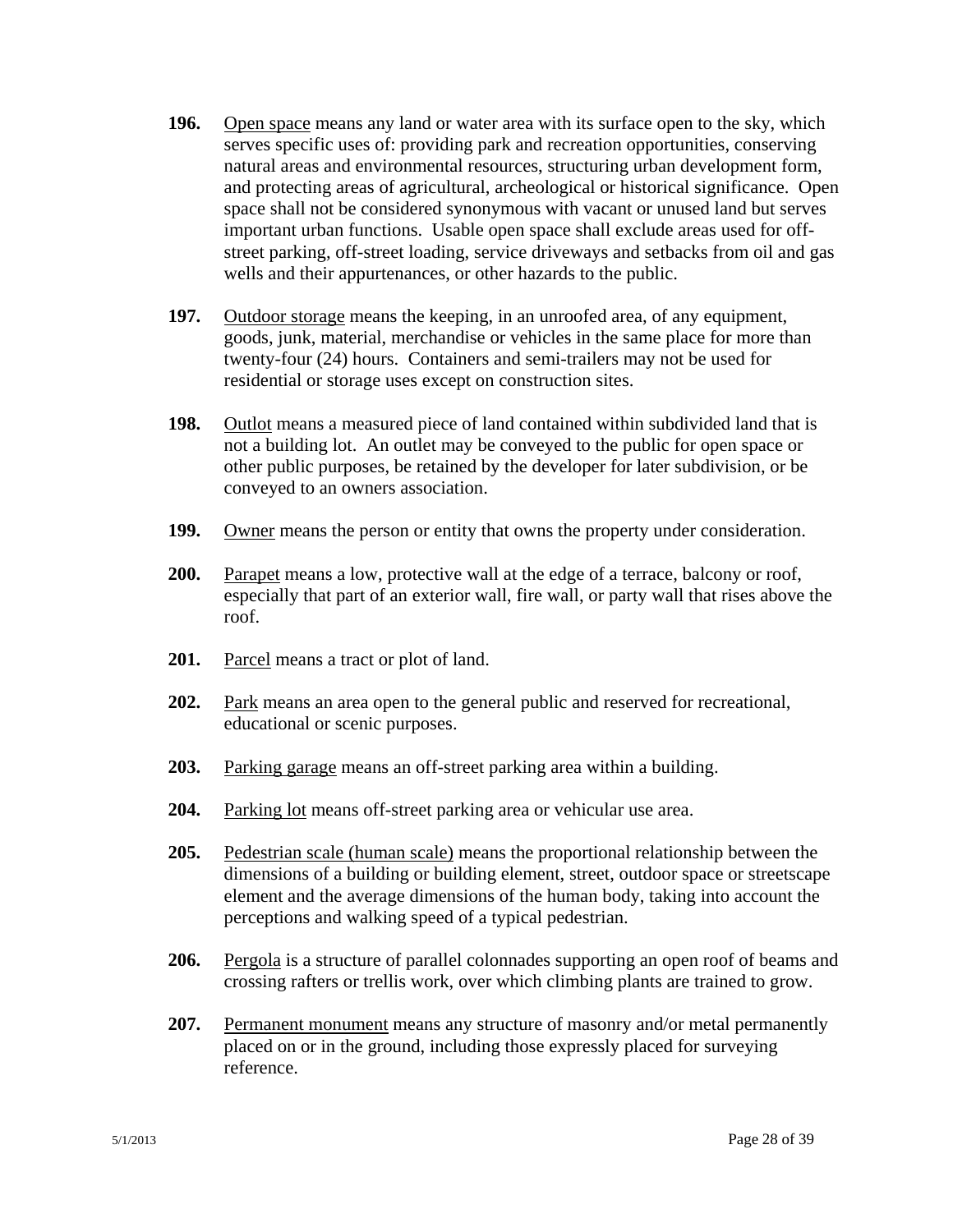- **208.** Personal and business service shops means shops primarily engaged in providing services generally involving the care of the person or such person's apparel or rendering services to business establishments such as laundry or dry-cleaning retail outlets, portrait/photographic studios, beauty or barber shops, employment service, or mailing and copy shops.
- **209.** Phase means a portion of property that is being platted and engineered for development at the same time.
- **210.** Pilaster means a rectangular support or pier treated architecturally as a column, with a base shaft and capital.
- **211.** Plan means the map(s) and supporting documentation for a development which includes but is not limited to, lots, blocks, easements, rights-of-way, pedestrian ways, park and school sites, open space areas, and conservation areas in accordance with the requirements of this Code.
- **212.** Planned Unit Development (PUD) means a project of a single owner or a group of owners acting jointly, involving a related group of residences, businesses, or industries and associated uses. Planned as a single entity, the project is subject to development and regulations as one (1) land-use unit rather than as an aggregation of individual buildings located on separate lots. The planned unit development includes usable, functional open space for the mutual benefit of the entire tract; and is designed to provide variety and diversity through the variation of normal zoning and subdivision standards so that maximum long-range benefits can be gained, and the unique features of the development or site preserved and enhanced while still being in harmony with the surrounding neighborhood. Approval of a planned unit development does not eliminate the requirements of subdividing and recording a plat.
- **213.** Planning Area Boundary means the area surrounding the City that the City will consider annexing and developing. The Planning Area Boundary is delineated on the Land Use Map in the City Comprehensive Plan.
- **214.** Plant nursery and greenhouse means any land or structure used primarily to raise trees, shrubs, flowers or other plants for sale or for transplanting.
- **215.** Plat means a map of certain described land prepared in accordance with the requirements of this Code, and C.R.S. § 38-51-106 as an instrument for recording of real estate interests with the County Clerk and Recorder.
- **216.** Prime farmland means land that has the best combination of physical and chemical characteristics for producing food, feed, forage, fiber and oilseed crops, and other agricultural crops with minimum inputs of fuel, fertilizer, pesticides, and labor and without intolerable soil erosion, as determined by the Secretary of Agriculture. Prime farmland includes land that possesses the above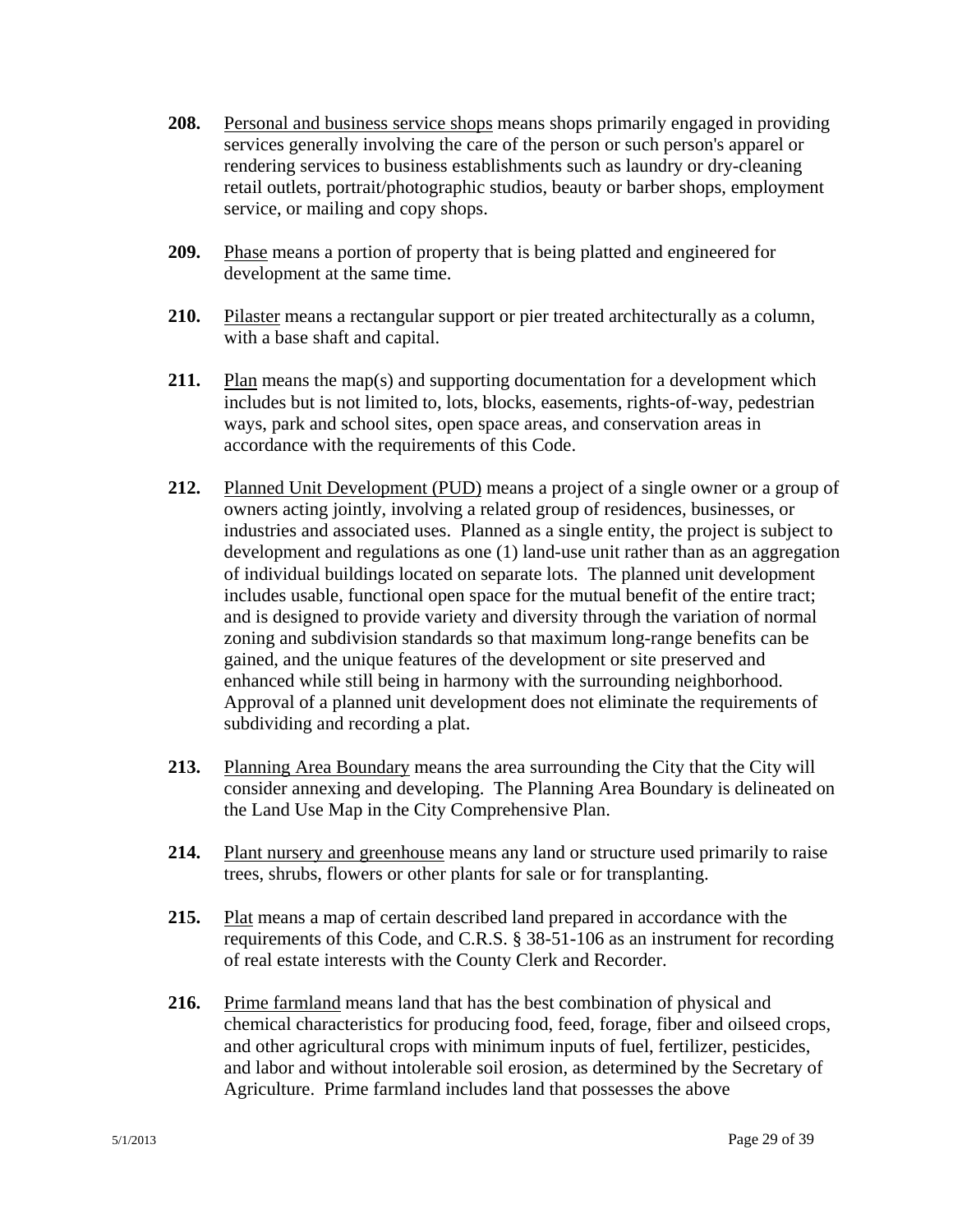characteristics but is being used currently to produce livestock and timber. It does not include land already in or committed to urban development or water storage.

- **217.** Principal use means the main use of land or of a structure as distinguished from a subordinate or accessory use.
- **218.** Private property rights means the rights a property owner within the *City* to use his/her property within the legal parameters set forth in this Code, and subject to applicable state, federal, and constitutional law. Nothing herein guarantees any private property rights to develop in a particular manner except pursuant to a valid vested right.
- **219.** Private school means a school that is established, conducted and primarily supported by a non-governmental agency.
- **220.** Professional office means an office for professionals such as physicians, dentists, lawyers, architects, engineers, artists, musicians, designers, teachers, accountants and others who through training are qualified to perform services of a professional nature and where no storage or sale of merchandise exists, except as accessory to the professional services.
- **221.** Proof of ownership means ownership as specified in a current title insurance commitment or policy, or certification of title, issued by a title insurance company licensed by the state of Colorado.
- **222.** Property means all real property subject to land use regulation by the *City*.
- **223.** Property line means the boundary of any lot, parcel or tract as the same is described in the conveyance of such property to the owner; and does not include the streets or alleys upon which the said lot, parcel or tract abuts.
- **224.** Public areas means streets, parks, open spaces and other property designated or described as for public use on a map or plat of the City and fee title is vested in the City, other public body or a special district as defined in 32-1-103 C.R.S.
- **225.** Public facilities means those constructed facilities, including but not limited to, transportation systems or facilities, water systems or facilities, wastewater systems or facilities, storm drainage systems or facilities, fire, police and emergency systems or facilities, electric, gas, telecommunication utilities or facilities, and publicly owned buildings or facilities.
- **226.** Public hearing means a meeting called by a public body for which public notice has been given and which is held in a place at which the general public may attend to hear issues and to express their opinions.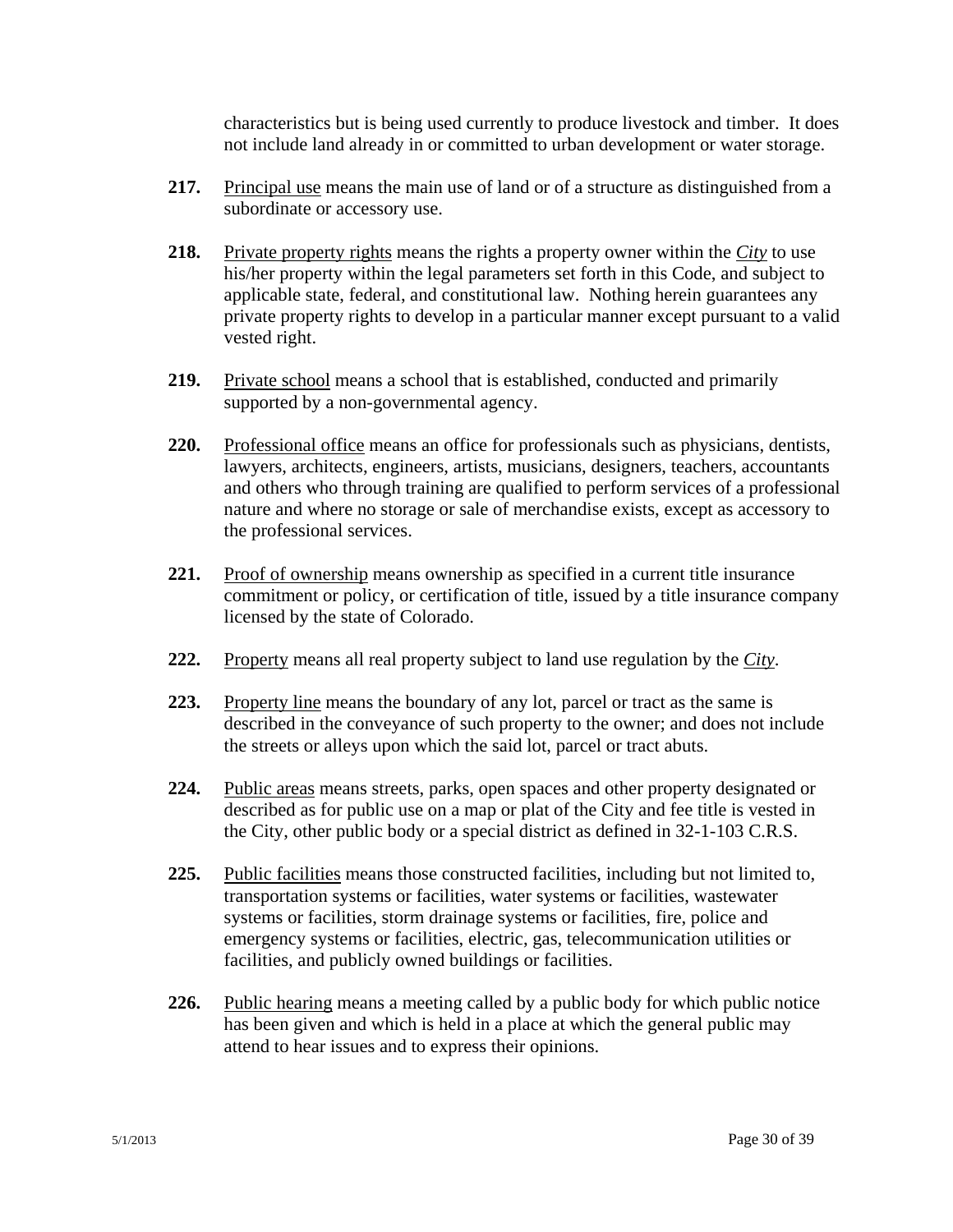- **227.** Public improvement means any drainage ditch, roadway, parkway, sidewalk, pedestrian way, tree lawn, landscaped open space, off-street parking area, lot improvement or other facility which benefits the public.
- **228.** Public open space means an open space area conveyed or otherwise dedicated to the municipality, state or county or other public body for recreational or conservation uses. Public opens spaces are to be unencumbered by oil and gas wells, their appurtenances or other hazards to the public.
- **229.** Public school means a free, tax supported school that is controlled and operated by the *School District*.
- **230.** Public use means uses which are owned by and operated for the public by the City, County, state or federal governments or by school districts.
- **231.** Public utility means a common carrier supplying electricity, wire telephone service, natural gas, water, wastewater or storm water service or similar public services, but shall not include railroads or other forms of rail mass transit or depots or terminals supporting the same, or wireless telecommunication facilities.
- **232.** Quasi-public means having the nature or characteristics of being public, but owned by a private or not-for-profit entity.
- **233.** Raw water means water rights acceptable to the City for domestic purposes, or water rights acceptable to the City that may be used for irrigation of public facilities.
- **234.** Recreational vehicle (RV) means a vehicular type unit primarily designed as temporary living quarters for recreational, camping or travel use, which either has its own motive power or is mounted or drawn by another vehicle. The following shall be considered a recreational vehicle:
	- a. Camping trailer or tent trailer means a folding structure, constructed of canvas, plastic or similar water repellent material, designed to be mounted on wheels and designed for travel and recreation.
	- b. Motorized camper, motor home, recreational conversion van or bus means a recreational vehicle consisting of a portable, temporary dwelling to be used for travel, recreation and vacation uses, and constructed as an integral part of a self-propelled vehicle.
	- c. Pick-up camper means a vehicle designed to be mounted on or loaded into a pick-up truck chassis for use as a temporary dwelling for travel and recreation.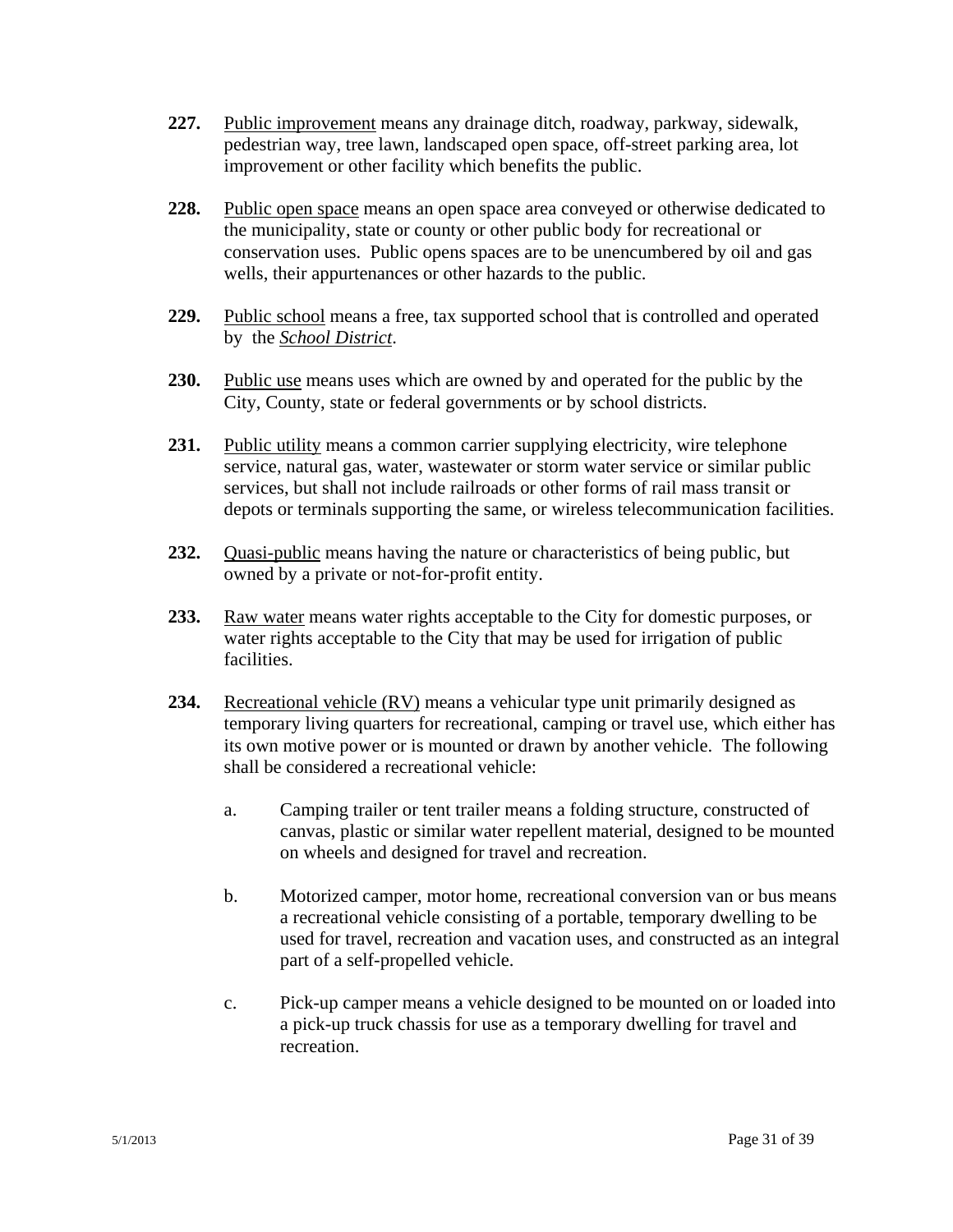- d. Tent means a portable or temporary cover or shelter, with or without side panels, which is supported by poles and is made of canvas, plastic or similar materials.
- e. Travel trailer means a towed vehicle designed as a temporary dwelling for travel and recreation.
- f. Travel trailer, self-contained means a trailer which can operate independently of connections to sewer, water and electric systems. It contains a water-flushed toilet, lavatory, shower or bath and kitchen sink, all of which are connected to water storage and sewage holding tanks located within the trailer.
- **235.** Recreational vehicle park means a parcel of land specifically developed for locating only recreational vehicles on lots on a short-term basis.
- **236.** Recreational vehicle site means a plot of ground within a recreational vehicle park intended for the accommodation of a recreational vehicle, tent or other individual camping unit on a temporary basis.
- **237.** Recycling facility means a building used for the collection and/or processing of recyclable material. Processing shall mean the preparation of material for efficient shipment by such means as baling, compacting, flattening, grinding, crushing, mechanical sorting or cleaning. Such a facility, if entirely enclosed within a building or buildings, shall be considered a warehouse.
- 238. Resource extraction, processes and sales means removal or recovery by any means whatsoever of sand, gravel, soil, rock, minerals, mineral substances or organic substances other than vegetation, from water or land on or beneath the surface thereof, exposed or submerged.
- **239.** Restaurant, drive-through means any establishment in which the principal business is the sale of foods and beverages to the customer in a ready-to-consume state and in which the design or principal method of operation of all or any portion of the business is to allow food or beverages to be served directly to the customer in a motor vehicle without the need for the customer to exit the motor vehicle.
- **240.** Restaurant, fast food means any establishment in which the principal business is the sale of food and beverages to the customer in a ready-to-consume state, and in which the design or principal method of operation includes the following characteristics.
	- a. Food and beverages are usually served in paper, plastic or other disposable containers;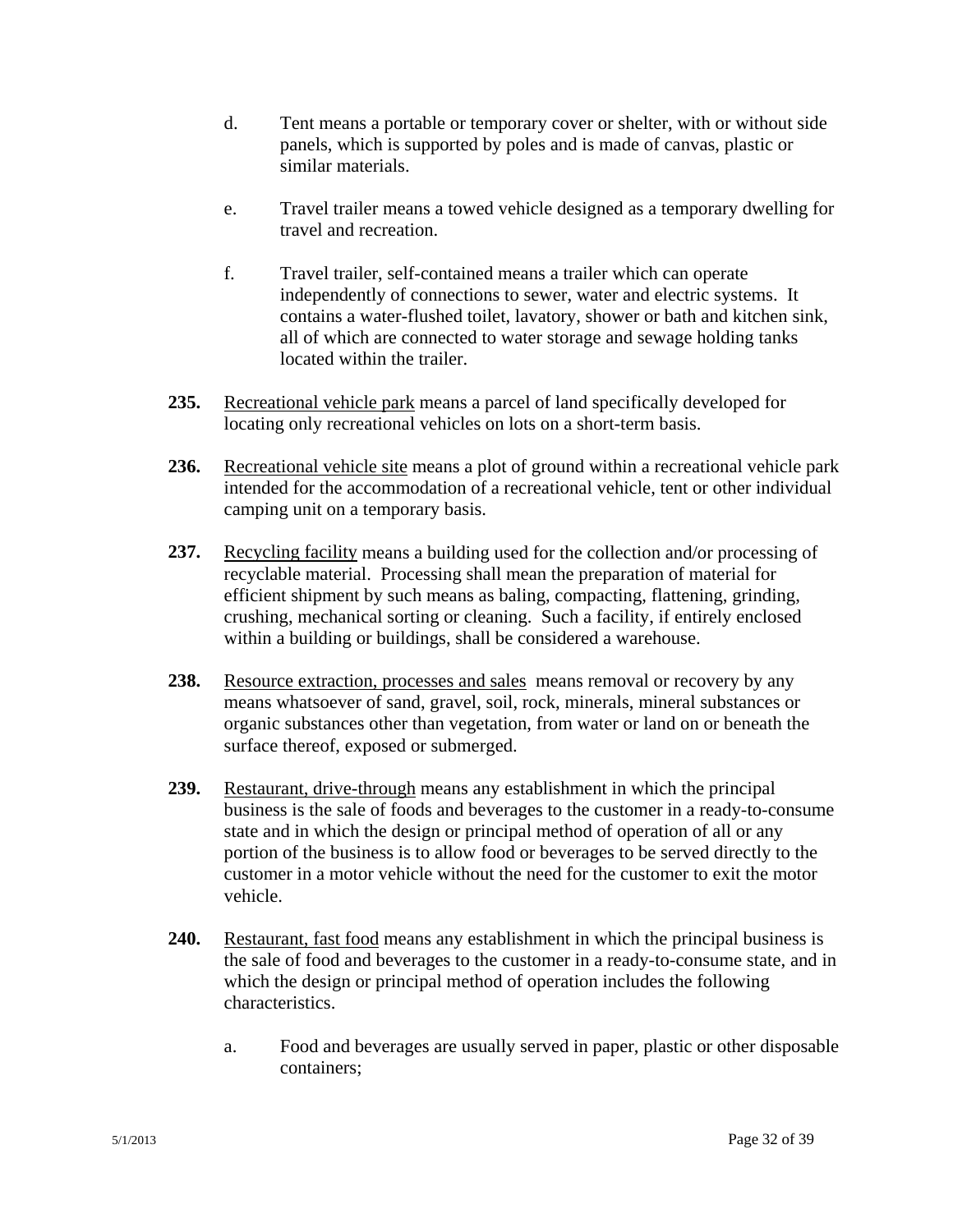- b. The consumption of food and beverages is encouraged or permitted within the restaurant building, within a motor vehicle parked upon the premises or at other facilities on the premises outside the restaurant building, or for carry-out; and
- c. Drive-through facilities are allowed, subject to review of traffic patterns, vehicle stacking areas, and entrance and exit locations.
- **241.** Restaurant, standard means any establishment in which the principal business is the sale of food and beverages to customers in a ready-to-consume state; where fermented malt beverages, and/or malt, special malt or vinous and spirituous liquors may be produced on the premises as an accessory use; and where the design or principal method of operation includes one (1) or both of the following characteristics:
	- a. Customers are served their food and/or beverages by a restaurant employee at the same table or counter at which the items are consumed; or
	- b. Customers are served their food and/or beverages by means of a cafeteriatype operation where the food or beverages are consumed within the restaurant building.
- **242.** Resubdivision means the changing of any existing lot or lots, street rights-of-way or easements of a subdivision plat previously recorded with the County Clerk and Recorder.
- **243.** Retention basin means a pond, pool or basin used for permanent storage of water runoff.
- **244.** Right-of-way means a strip of land occupied or intended to be occupied by a street, crosswalk, railroad, road, electric transmission line, oil or gas pipeline, water main, sanitary or storm sewer main or for another special use. The usage of the term "right-of-way" for land platting purposes shall mean that every right-ofway established and shown on a final plat is to be separate and distinct from the lots or parcels adjoining such right-of-way and not included within the dimensions of such lots or parcels. Rights-of-way intended for streets, crosswalks, water mains, sanitary sewers, storm drains or any other use involving maintenance by a public agency shall be dedicated to public use on the plat on which such right-of-way is established.
- **245.** Roof, gable means a roof sloping downward in two parts from a central ridge, so as to form a gable at each end.
- **246.** Roof, hip means a roof having sloping ends and sides meeting at an inclined projecting angle.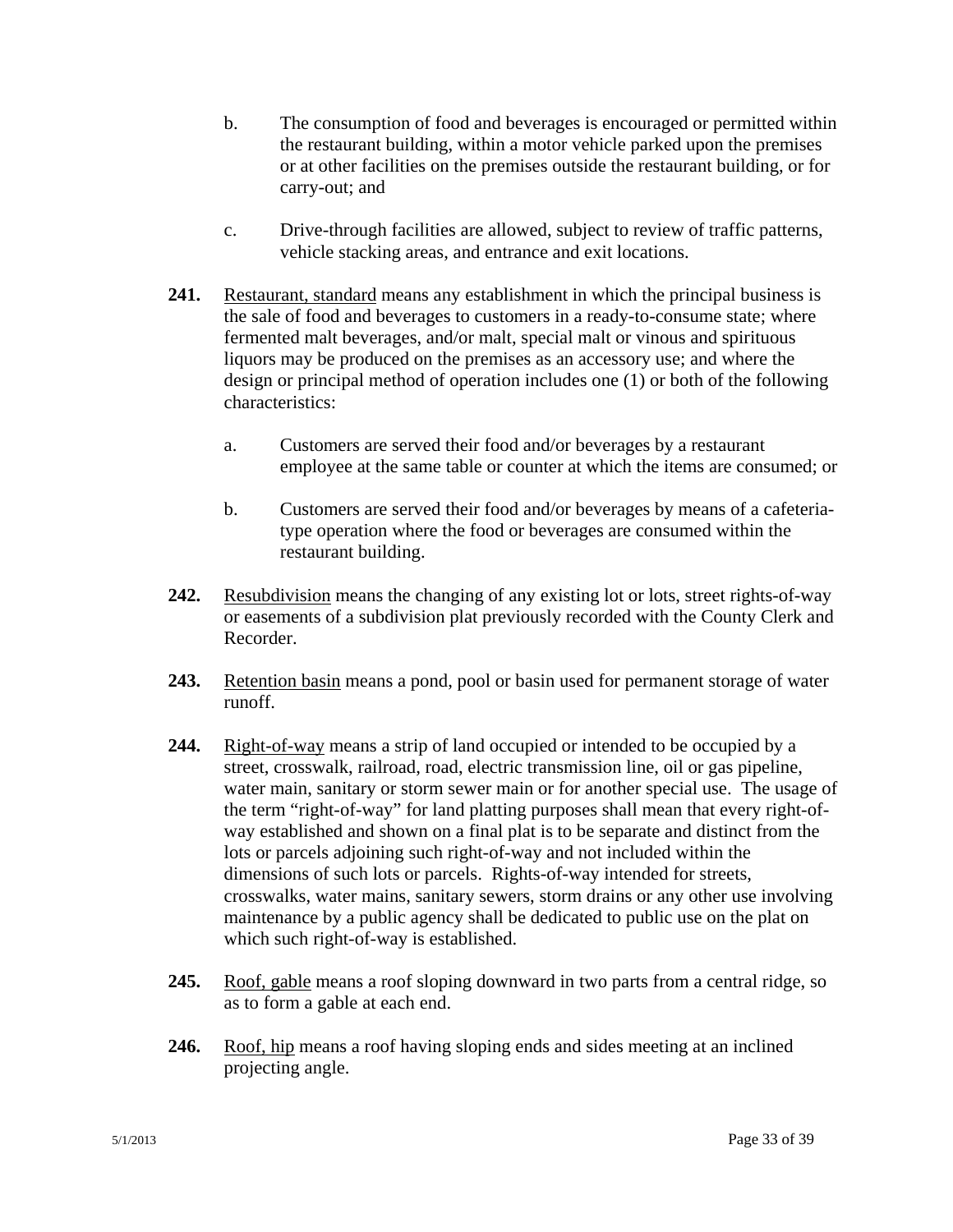- **247.** Rural road means a street designed following the rural local cross-section as described in Section 2.9.
- **248.** Salvage or wrecking yard means a place where motor vehicles and parts are wrecked, disassembled, repaired and resold, a place where secondhand goods including waste paper, bottles, automobile tires, clothing, other scrap materials and salvage are collected to be stored and a place where used lumber and used building materials are stored for sale or resale.
- **249.** Sanitary facilities means toilets, urinals, lavatories, showers, utility sinks and drinking fountains, and the service buildings containing these units.
- **250.** Sanitary waste station means a facility used for removing and disposing of waste from self-contained camping vehicle sewage holding tanks.
- **251.** Searchlight means an apparatus used to project a beam of light.
- **252.** Senior citizen means a person fifty (50) years of age or older.
- **253.** Service building means a structure housing toilet, lavatory, bath, laundry, service sink and other such sanitary facilities as may be required.
- **254.** Setback means the required unoccupied open space between the nearest projection of a structure and the property line of the lot on which the structure is located.
- **255.** Setback, front yard means the distance a building or structure must be placed from the front lot line.
- **256.** Setback, rear yard means the distance a building or structure must be placed from the rear lot line.
- **257.** Setback, side yard means the distance a building or structure must be placed from the side lot line.
- **258.** Shopping center means a group of retail and service establishments located in a complex which is planned, developed, owned or managed as a unit, with off-street parking provided on the property.
- **259.** Sidewalk means the hard surface path within the street right-of-way for use by pedestrians and/or bicyclists.
- **260.** Sight distance triangle means the area at the four corners of an intersection that is to be kept free of shrubs, ground covers, burms, fences, structures, or other materials or items greater than thirty (30) inches in height. Trees shall not be planted in the triangular area. The size of the sight distance triangles is determined as follows: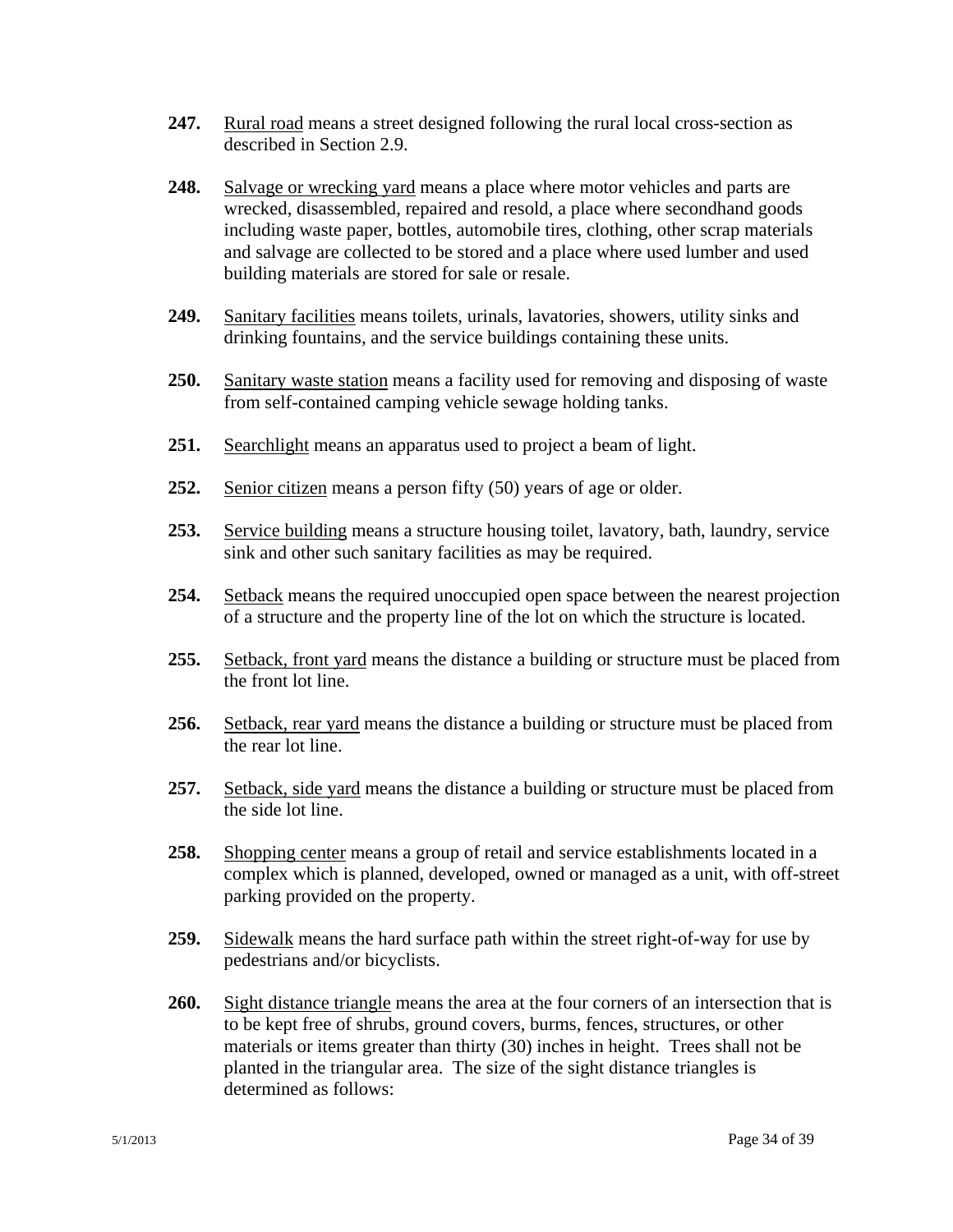- **a.** At the intersection of any two streets or where a street intersects with an alley, a triangle measuring thirty (30) feet along each curb or edge of roadway from their point of intersection, the third side being a diagonal line connecting the first two.
- **b.** At the intersection of a driveway or private access and a street, a triangle measuring fifteen (15) feet in length along the edge of the driveway and along the curb or edge of roadway from their point of intersection, the third side being a diagonal line connecting the first two.
- **261.** Sign, projecting means any sign supported by a building wall and projecting therefrom.
- **262.** Sign, wall means any sign painted on, incorporated in or affixed to the building wall, or any sign consisting of cut-out letters or devices affixed to the building wall with no background defined on the building wall.
- **263.** Sign, window is a sign that is painted on, applied or attached to a window or that can be read through the window from the public right-of-way.
- **264.** Significant wildlife habitat and migration corridors are areas designated by the Colorado Division of Wildlife and/or the Colorado Natural Diversity Information Source (www.ndis.nrel.colostate.edu) as areas of landscape that provide food, cover and water sufficient to meet the needs of a given species to survive and reproduce.
- **265.** Site plan means a scale drawing of a lot, showing the actual measurements, the size and location of any existing or proposed buildings, the location of the lot in relation to abutting streets, and other details such as parking areas, access points, landscaped area, building areas, setbacks from lot lines, building heights, floor areas, densities, utility locations and easements.
- **266.** Site specific development plan means the final plat of a subdivision or Final Development Plan of a PUD (Planned Unit Development) when approved by the City Council pursuant to Article 5 of this Code.
- **267.** Split garages means having at least two (2) separate garages that are oriented in different directions.
- **268.** Street means a public thoroughfare which affords the principal means of access to abutting property.
- **269.** Street furniture means constructed objects, such as outdoor seating, kiosks, bus shelters, sculpture, tree grids, trash receptacles, fountains and telephone booths,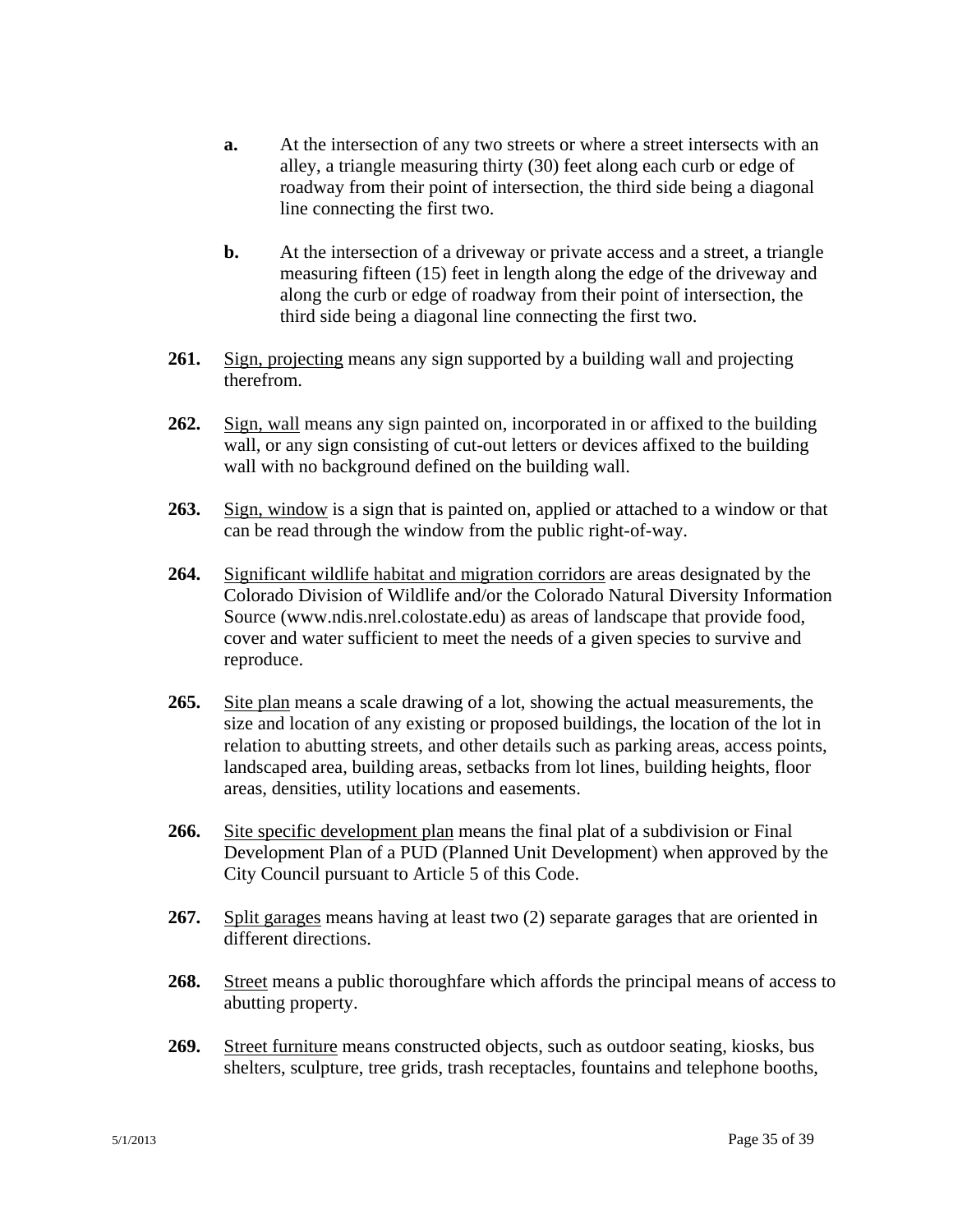that have the potential for enlivening and giving variety to streets, sidewalks, plazas and other outdoor spaces open to and used by the public.

- **270.** Streetscape means the distinguishing character of a particular street, within the public right-of-way, including paved materials, and the adjacent space extending along both sides of a street including landscaping, sidewalks, medians, lighting, street furniture, and signage.
- **271.** Structure means a combination of materials to form a construction for use, occupancy or ornamentation whether installed on, above or below the surface of land or water.
- **272.** Subdivider or developer means any person, partnership, joint venture, limited liability company, association or corporation who participates as owner, promoter, developer or sales agent in the planning, platting, development, promotion, sale or lease of a development.
- **273.** Subdivision means the platting of a lot or the division of a lot, tract or parcel of land into two (2) or more lots, plots or sites.
- **274.** Subsidence means a local mass movement that involves the downward settling or sinking of the solid Earth's surface. Subsidence may be due to natural geologic processes or man's activity such as underground mining.
- **275.** Supermarket means a retail establishment primarily selling food, as well as other convenience and household goods, which occupies a space of not less than twenty-five thousand one (25,001) square feet.
- **276.** Swing-in garage means a garage that is oriented so that the garage doors are perpendicular to the street.
- **277.** Tandem garage means a garage that allows for the parking of one car in front of another.
- **278.** Tandem parking means parking two (2) cars in a driveway or parking space so that one car is right in front of the other and the front car can not move until the back car is moved.
- **279.** Tavern means an establishment providing or dispensing fermented malt beverages, and/or malt, special malt, vinous or spirituous liquors and in which the sale of food products such as sandwiches or light snacks is secondary.
- **280.** Temporary use means a prospective use intended for limited duration, is to be located in a zoning district not permitting such use, and shall not include continuing a nonconforming use or building.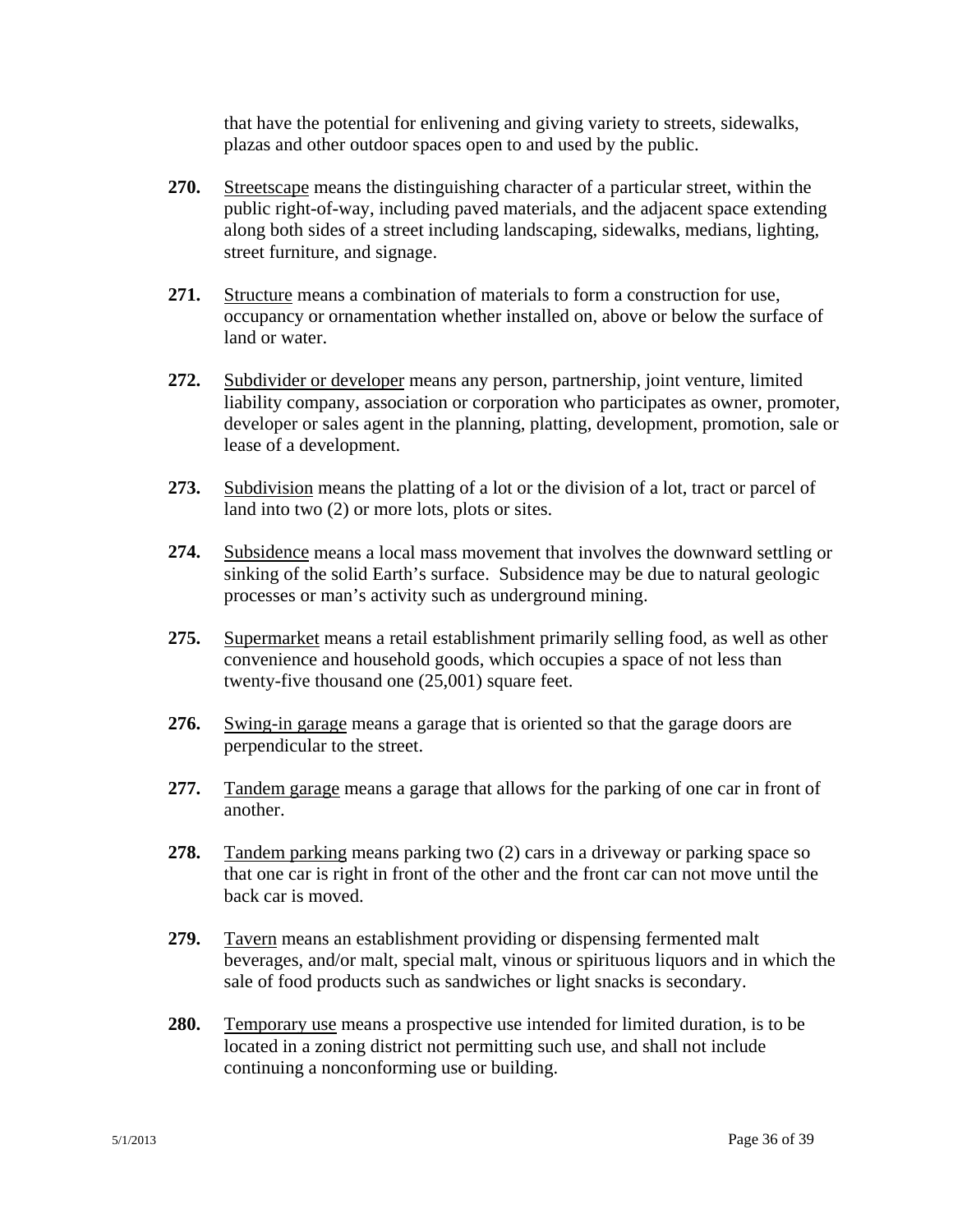- **281.** Title commitment means formal documentation from a title company listing the name of the owner of the property under consideration, the legal description of the property and any legal holdings on the property such as easements, rights-of-way or liens.
- **282.** Tourist facility means establishments set up to primarily provide local tourist information to visitors.
- **283.** Tree lawn means a strip of landscaping within the right-of-way, generally between the roadways and an adjacent sidewalk.
- **284.** Trip means a single or one-way vehicle movement to or from a property or study area. "Trips" can be added together to calculate the total number of vehicles expected to enter and leave a specific land use or site over a designated period of time.
- **285.** Truck stop means an establishment engaged primarily in the fueling, servicing, repair or parking of tractor trucks or similar heavy commercial vehicles, including the sale of accessories and equipment for such vehicles. A truck stop may also include overnight accommodations, showers or restaurant facilities primarily for the use of truck crews.
- **286.** Undermining means land that has been mined under the surface of the ground.
- **287.** USGS datum means United States Geological Survey basis of elevations.
- **288.** Vacant land means land that does not have development on it.
- **289.** Vegetation means plants growing in a place, including, but not limited to trees, shrubs, vines, grasses and groundcover.
- **290.** Vehicle major repair, servicing and maintenance means any building, or portion thereof, where heavy maintenance activities such as engine overhauls, automobile/truck painting, body or fender work, welding or the like are conducted. Such use shall not include the sale of fuel, gasoline or petroleum products.
- **291.** Vehicle minor repair, servicing and maintenance means the use of any building, land area, premises or portion thereof, where light maintenance activities such as engine tune-ups, lubrication, carburetor cleaning, brake repair, car washing, detailing, polishing or the like are conducted.
- **292.** Vested property right means the right to undertake and complete the development and use of property under the terms and conditions of a site specific development plan, pursuant to Article 5 of this Code.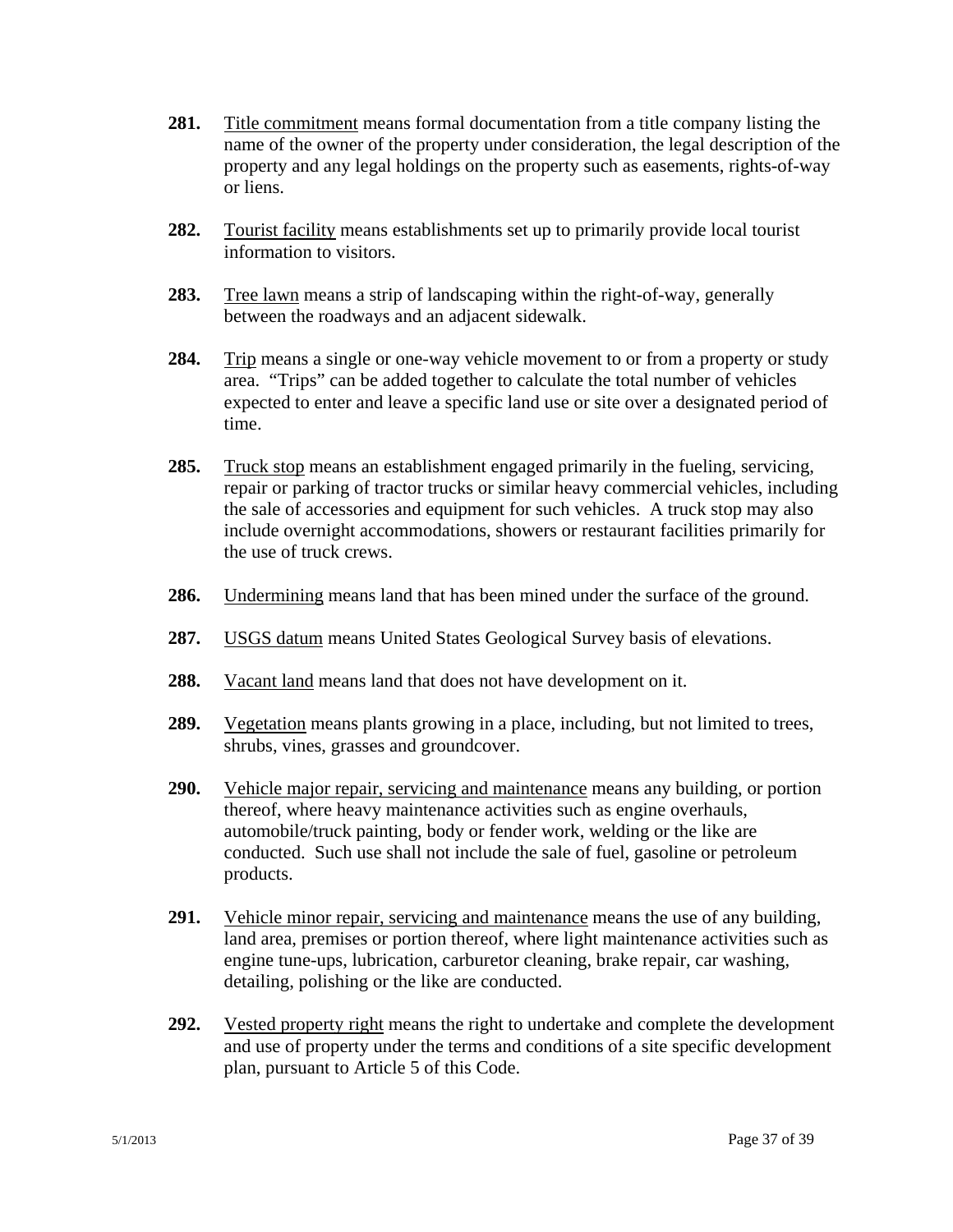- **293.** Veterinary hospital means any facility which is maintained by or for the use of a licensed veterinarian in the diagnosis, treatment or prevention of animal diseases.
- **294.** Veterinary facilities, small animal clinic means any facility maintained by or for the use of a licensed veterinarian in the diagnosis, treatment or prevention of animal diseases wherein the animals are limited to dogs, cats or other comparable household pets and wherein the overnight care of said animals is prohibited except when necessary in the medical treatment of the animal.
- **295.** Walkable means a distance of one-quarter (¼ ) mile or within a five (5) to ten (10) minute walk.
- **296.** Walkway means:
	- a. A right-of-way dedicated to public use that is not within a street right-ofway, to facilitate pedestrian access through a subdivision block by means of a hard surface path.
	- b. Any portion of a parking area restricted to the exclusive use of pedestrian travel.
- **297.** Warehouse and distribution means a use engaged in storage, wholesale, and distribution of manufactured products, supplies or equipment, including accessory offices or showrooms, including incidental retail sales, but excluding bulk storage of materials that are inflammable or explosive or that create hazardous or commonly recognized offensive conditions.
- **298.** Warehousing means a business which stores or stocks merchandise or commodities.
- **299.** Wireless telecommunication equipment means any equipment used to provide wireless telecommunication service, but which is not affixed to or contained within a wireless telecommunication facility, but is instead affixed to or mounted on an existing building or structure that is used for some other purpose. Wireless telecommunication equipment also includes a ground mounted base station used as an accessory structure that is connected to an antenna mounted on or affixed to an existing building.
- **300.** Wireless telecommunication facility means any freestanding facility, building, pole, tower or structure used to provide only wireless telecommunication services, and which consists of, without limitation, antennae, equipment and storage and other accessory structures used to provide wireless telecommunication services.
- **301.** Wireless telecommunication services means services providing for the transmission of wireless communications utilizing frequencies authorized by the Federal Communications Commission for paging systems, enhanced specialized